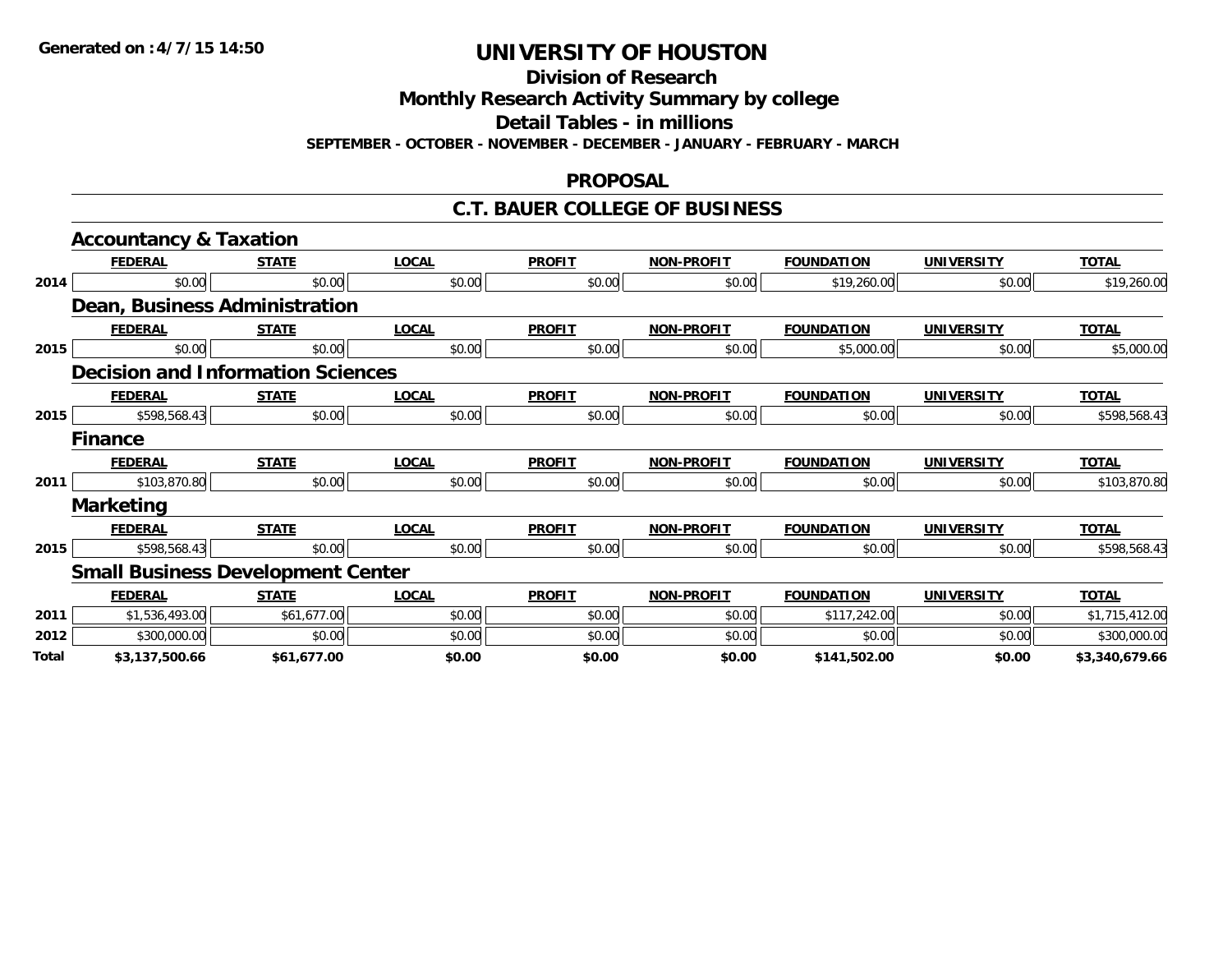### **Division of Research**

**Monthly Research Activity Summary by college**

**Detail Tables - in millions**

**SEPTEMBER - OCTOBER - NOVEMBER - DECEMBER - JANUARY - FEBRUARY - MARCH**

### **PROPOSAL**

### **COLLEGE OF ARCHITECTURE**

|      | Architecture       |              |              |               |                   |                   |                   |                |
|------|--------------------|--------------|--------------|---------------|-------------------|-------------------|-------------------|----------------|
|      | <b>FEDERAL</b>     | <b>STATE</b> | <b>LOCAL</b> | <b>PROFIT</b> | <b>NON-PROFIT</b> | <b>FOUNDATION</b> | <b>UNIVERSITY</b> | <b>TOTAL</b>   |
| 2011 | \$1,537,604.88     | \$0.00       | \$0.00       | \$0.00        | \$0.00            | \$25,000.00       | \$0.00            | \$1,562,604.88 |
| 2012 | \$140,758.05       | \$0.00       | \$0.00       | \$0.00        | \$0.00            | \$8,200.00        | \$0.00            | \$148,958.05   |
| 2013 | \$89,843.25        | \$0.00       | \$0.00       | \$0.00        | \$0.00            | \$0.00            | \$0.00            | \$89,843.25    |
| 2014 | \$0.00             | \$0.00       | \$0.00       | \$0.00        | \$19,925.20       | \$0.00            | \$0.00            | \$19,925.20    |
| 2015 | \$370,150.00       | \$0.00       | \$0.00       | \$0.00        | \$0.00            | \$0.00            | \$0.00            | \$370,150.00   |
|      | Dean, Architecture |              |              |               |                   |                   |                   |                |

|              | <b>FEDERAL</b> | <b>STATE</b> | <b>OCAL</b>   | <b>PROFIT</b> | <b>J-PROFIT</b><br>NON | FOUNDATION             | IINIIVEDCITV   | <b>TOTAL</b>   |
|--------------|----------------|--------------|---------------|---------------|------------------------|------------------------|----------------|----------------|
| 2011         | uu.uu          | \$0.00       | 0000<br>vv.vv | 000<br>$\sim$ | \$0.00                 | $\sim$ $\sim$<br>JU.UU | ልስ ባህ<br>PU.UU | $\Omega$       |
| <b>Total</b> | ,188,356.18    | \$0.00       | \$0.00        | 000.0۲ ن      | \$19,925.20            | \$33,200.00            | \$0.00         | \$2,246,481.38 |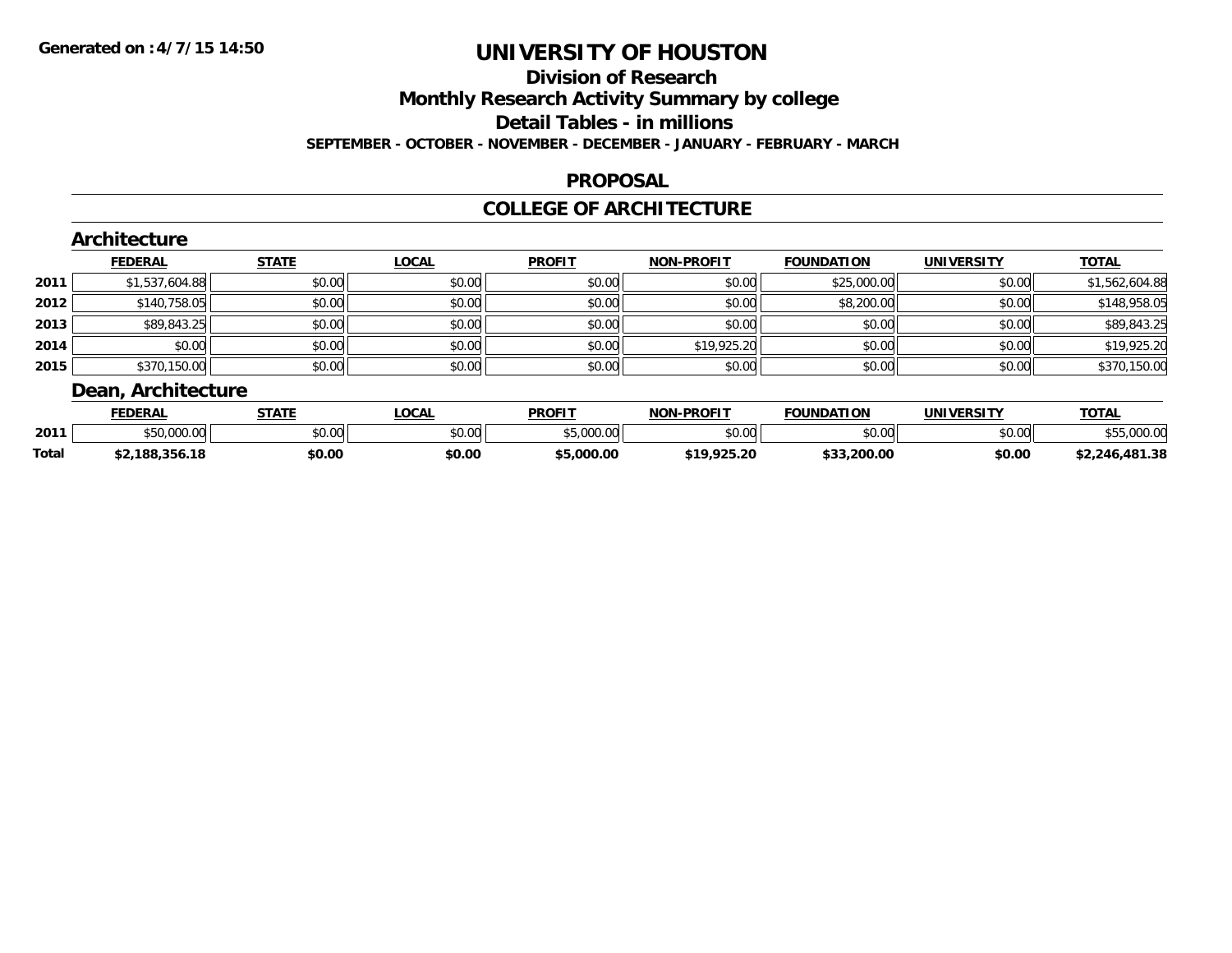## **Division of Research**

**Monthly Research Activity Summary by college**

**Detail Tables - in millions**

**SEPTEMBER - OCTOBER - NOVEMBER - DECEMBER - JANUARY - FEBRUARY - MARCH**

### **PROPOSAL**

## **COLLEGE OF EDUCATION**

## **Consistency Mgmt and Coop Disc**

|      | <b>FEDERAL</b>                               | <b>STATE</b>   | <b>LOCAL</b> | <b>PROFIT</b> | <b>NON-PROFIT</b> | <b>FOUNDATION</b> | <b>UNIVERSITY</b> | <b>TOTAL</b>   |
|------|----------------------------------------------|----------------|--------------|---------------|-------------------|-------------------|-------------------|----------------|
| 2011 | \$0.00                                       | \$0.00         | \$295,410.00 | \$0.00        | \$152,868.00      | \$0.00            | \$0.00            | \$448,278.00   |
| 2012 | \$4,176,056.65                               | \$0.00         | \$30,000.00  | \$0.00        | \$957,408.00      | \$0.00            | \$0.00            | \$5,163,464.65 |
| 2013 | \$2,480,018.64                               | \$0.00         | \$0.00       | \$0.00        | \$0.00            | \$0.00            | \$0.00            | \$2,480,018.64 |
| 2014 | \$2,632,766.14                               | \$0.00         | \$235,590.00 | \$0.00        | \$0.00            | \$0.00            | \$0.00            | \$2,868,356.14 |
|      | <b>Curriculum and Instruction</b>            |                |              |               |                   |                   |                   |                |
|      | <b>FEDERAL</b>                               | <b>STATE</b>   | <b>LOCAL</b> | <b>PROFIT</b> | <b>NON-PROFIT</b> | <b>FOUNDATION</b> | <b>UNIVERSITY</b> | <b>TOTAL</b>   |
| 2011 | \$4,103,792.00                               | \$1,422,733.00 | \$0.00       | \$124,500.00  | \$75,000.00       | \$0.00            | \$246,279.00      | \$5,972,304.00 |
| 2012 | \$2,161,385.90                               | \$714,991.00   | \$120,000.00 | \$0.00        | \$57,153.00       | \$0.00            | \$394,235.00      | \$3,447,764.90 |
| 2013 | \$2,457,888.50                               | \$351,775.00   | \$0.00       | \$0.00        | \$3,500.00        | \$0.00            | \$258,964.50      | \$3,072,128.00 |
| 2014 | \$1,203,283.19                               | \$1,789,653.00 | \$21,958.00  | \$0.00        | \$108,500.00      | \$50,000.00       | \$262,874.00      | \$3,436,268.19 |
| 2015 | \$1,176,348.00                               | \$569,898.20   | \$0.00       | \$0.00        | \$0.00            | \$89,931.00       | \$50,000.00       | \$1,886,177.20 |
|      | Dean, Education                              |                |              |               |                   |                   |                   |                |
|      | <b>FEDERAL</b>                               | <b>STATE</b>   | <b>LOCAL</b> | <b>PROFIT</b> | NON-PROFIT        | <b>FOUNDATION</b> | <b>UNIVERSITY</b> | <b>TOTAL</b>   |
| 2014 | \$0.00                                       | \$258,000.00   | \$0.00       | \$0.00        | \$0.00            | \$0.00            | \$0.00            | \$258,000.00   |
|      | <b>Institute for Urban Education</b>         |                |              |               |                   |                   |                   |                |
|      | <b>FEDERAL</b>                               | <b>STATE</b>   | <b>LOCAL</b> | <b>PROFIT</b> | NON-PROFIT        | <b>FOUNDATION</b> | <b>UNIVERSITY</b> | <b>TOTAL</b>   |
| 2011 | \$609,499.90                                 | \$0.00         | \$0.00       | \$0.00        | \$41,000.00       | \$0.00            | \$0.00            | \$650,499.90   |
| 2013 | \$0.00                                       | \$0.00         | \$0.00       | \$0.00        | \$0.00            | \$0.00            | \$0.00            | \$0.00         |
| 2014 | \$0.00                                       | \$0.00         | \$0.00       | \$0.00        | \$0.00            | \$0.00            | \$0.00            | \$0.00         |
|      | Psychological, Health, and Learning Sciences |                |              |               |                   |                   |                   |                |
|      | <b>FEDERAL</b>                               | <b>STATE</b>   | <b>LOCAL</b> | <b>PROFIT</b> | <b>NON-PROFIT</b> | <b>FOUNDATION</b> | <b>UNIVERSITY</b> | <b>TOTAL</b>   |
| 2011 | \$4,544,127.00                               | \$485,699.60   | \$0.00       | \$68,419.00   | \$0.00            | \$510,310.65      | \$20,758.00       | \$5,629,314.25 |
| 2012 | \$4,916,811.26                               | \$1,562,159.00 | \$0.00       | \$0.00        | \$32,160.00       | \$87,667.00       | \$2,148,541.74    | \$8,747,339.00 |
| 2013 | \$3,261,849.00                               | \$71,610.00    | \$0.00       | \$0.00        | \$15,825.00       | \$387,327.00      | \$464,621.50      | \$4,201,232.50 |
| 2014 | \$4,464,467.30                               | \$1,072,606.00 | \$27,400.00  | \$0.00        | \$387,031.00      | \$0.00            | \$738,244.00      | \$6,689,748.30 |
| 2015 | \$4,249,381.91                               | \$0.00         | \$0.00       | \$0.00        | \$39,997.00       | \$69,196.00       | \$1,322,576.00    | \$5,681,150.91 |
|      | <b>UH Charter School</b>                     |                |              |               |                   |                   |                   |                |
|      | <b>FEDERAL</b>                               | <b>STATE</b>   | <b>LOCAL</b> | <b>PROFIT</b> | <b>NON-PROFIT</b> | <b>FOUNDATION</b> | <b>UNIVERSITY</b> | <b>TOTAL</b>   |
| 2011 | \$0.00                                       | \$20,843.00    | \$0.00       | \$0.00        | \$0.00            | \$0.00            | \$0.00            | \$20,843.00    |
| 2012 | \$0.00                                       | \$7,150.00     | \$0.00       | \$0.00        | \$0.00            | \$0.00            | \$0.00            | \$7,150.00     |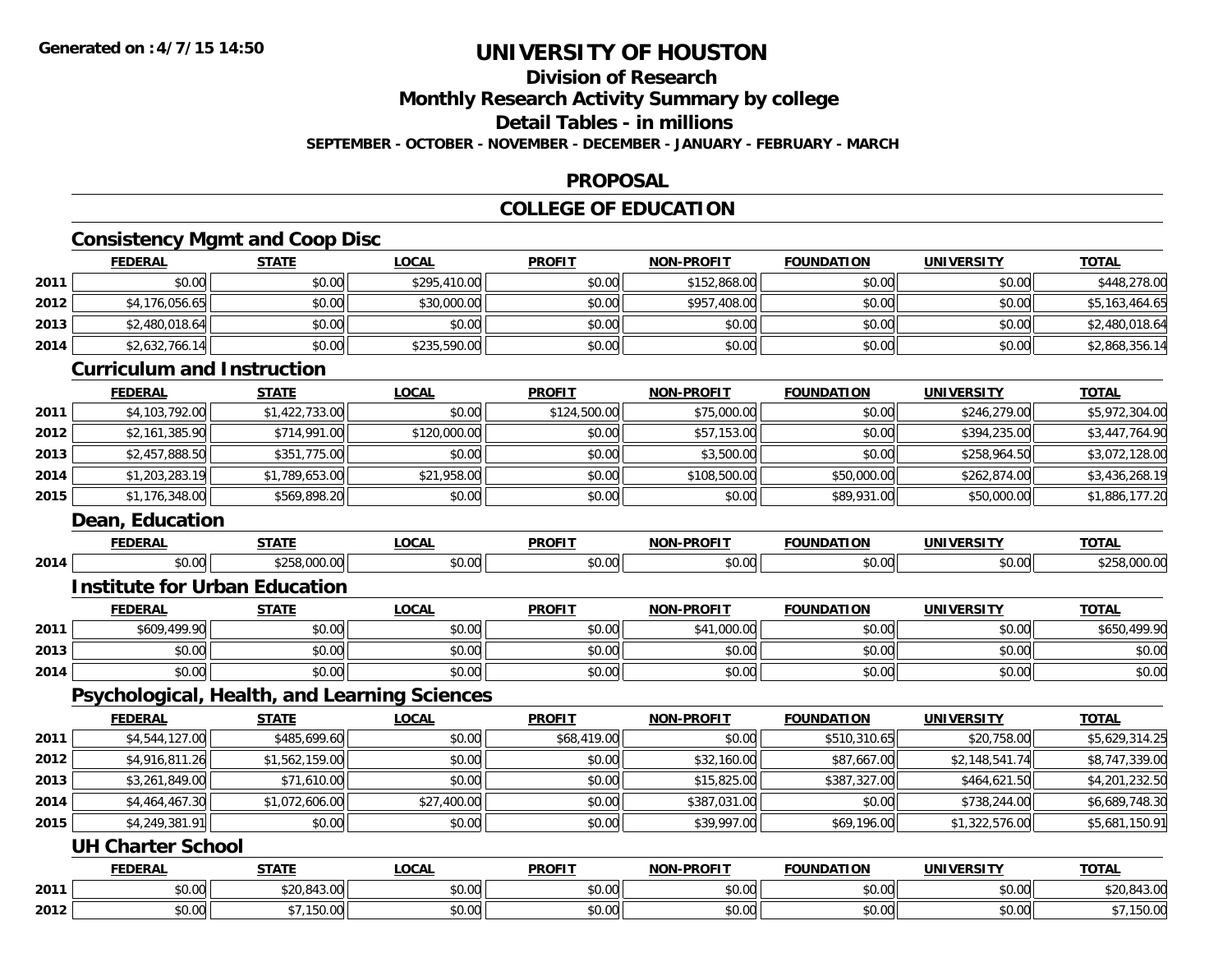**Division of Research**

**Monthly Research Activity Summary by college**

**Detail Tables - in millions**

**SEPTEMBER - OCTOBER - NOVEMBER - DECEMBER - JANUARY - FEBRUARY - MARCH**

### **PROPOSAL**

## **COLLEGE OF EDUCATION**

### **UH Charter School**

|              | <b>FEDERAL</b>  | <b>STATE</b>   | _OCAL        | <b>PROFIT</b> | <b>NON-PROFIT</b> | <b>FOUNDATION</b> | <b>UNIVERSITY</b> | <u>TOTAL</u>    |
|--------------|-----------------|----------------|--------------|---------------|-------------------|-------------------|-------------------|-----------------|
| 2013         | \$0.00          | \$1,489.55     | \$0.00       | \$0.00        | \$0.00            | \$0.00            | \$0.00            | ,489.55         |
| 2014         | \$187<br>011.00 | \$0.00         | \$0.00       | \$0.00        | \$0.00            | \$0.00            | \$0.00            | \$18,           |
| <b>Total</b> | \$42.625.486.39 | \$8,328,607.35 | \$730,358.00 | \$192,919.00  | \$1,870,442.00    | \$1,194,431.65    | \$5,907,093.74    | \$60,849,338.13 |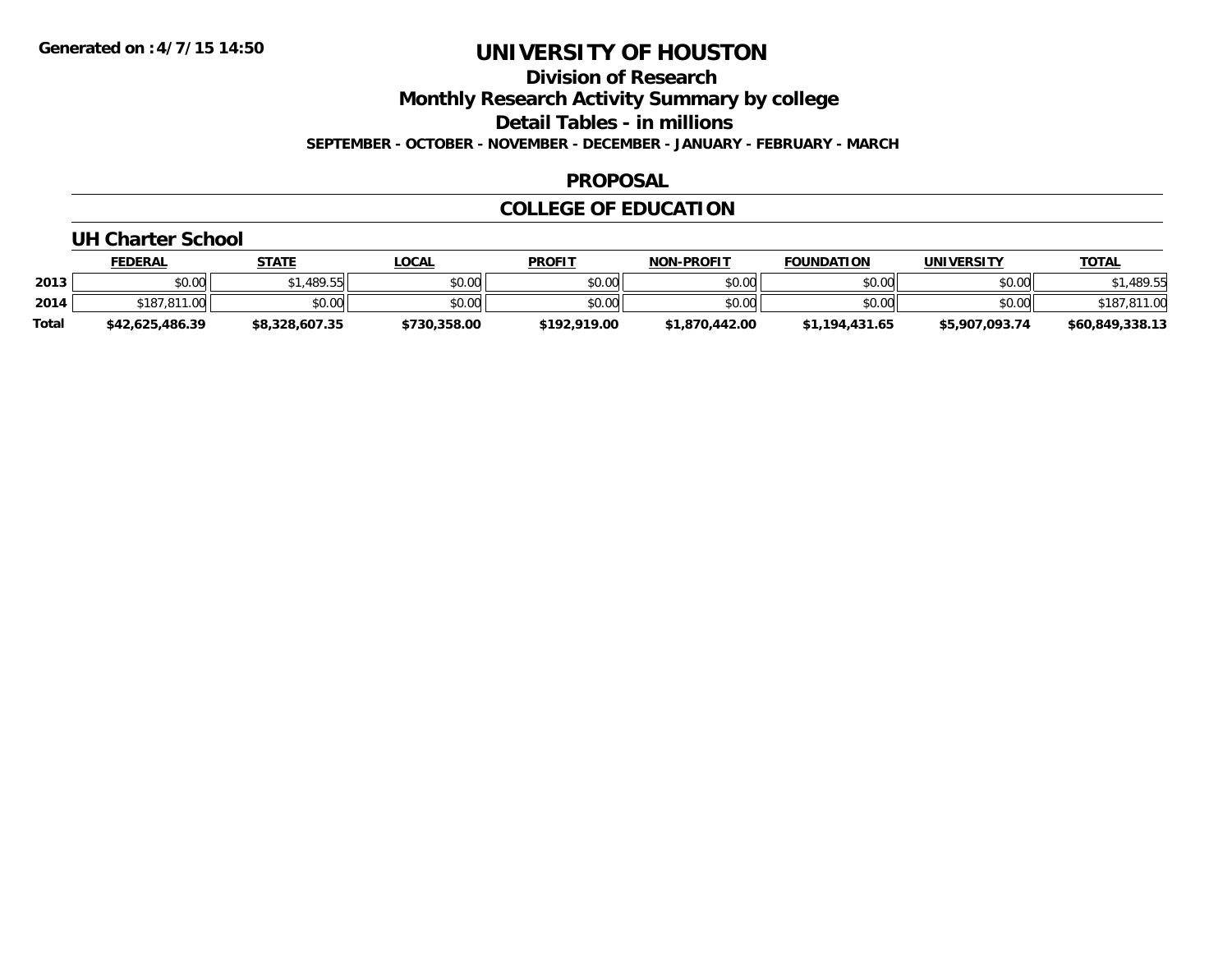**Division of Research**

**Monthly Research Activity Summary by college**

**Detail Tables - in millions**

**SEPTEMBER - OCTOBER - NOVEMBER - DECEMBER - JANUARY - FEBRUARY - MARCH**

#### **PROPOSAL**

#### **COLLEGE OF LIBERAL ARTS AND SOCIAL SCIENCES**

|      | <b>African-American Studies</b>  |              |              |               |                   |                   |                   |                |
|------|----------------------------------|--------------|--------------|---------------|-------------------|-------------------|-------------------|----------------|
|      | <b>FEDERAL</b>                   | <b>STATE</b> | <b>LOCAL</b> | <b>PROFIT</b> | <b>NON-PROFIT</b> | <b>FOUNDATION</b> | <b>UNIVERSITY</b> | <b>TOTAL</b>   |
| 2014 | \$0.00                           | \$0.00       | \$0.00       | \$0.00        | \$9,500.00        | \$0.00            | \$0.00            | \$9,500.00     |
|      | Art                              |              |              |               |                   |                   |                   |                |
|      | <b>FEDERAL</b>                   | <b>STATE</b> | <b>LOCAL</b> | <b>PROFIT</b> | <b>NON-PROFIT</b> | <b>FOUNDATION</b> | <b>UNIVERSITY</b> | <b>TOTAL</b>   |
| 2011 | \$14,979.30                      | \$0.00       | \$0.00       | \$0.00        | \$0.00            | \$0.00            | \$0.00            | \$14,979.30    |
| 2012 | \$238,306.59                     | \$0.00       | \$0.00       | \$0.00        | \$35,000.00       | \$0.00            | \$0.00            | \$273,306.59   |
|      | <b>Arte Publico Press</b>        |              |              |               |                   |                   |                   |                |
|      | <b>FEDERAL</b>                   | <b>STATE</b> | <b>LOCAL</b> | <b>PROFIT</b> | <b>NON-PROFIT</b> | <b>FOUNDATION</b> | <b>UNIVERSITY</b> | <b>TOTAL</b>   |
| 2011 | \$100,000.00                     | \$0.00       | \$0.00       | \$0.00        | \$94,479.00       | \$120,000.00      | \$0.00            | \$314,479.00   |
| 2012 | \$298,497.00                     | \$20,000.00  | \$0.00       | \$0.00        | \$98,393.00       | \$0.00            | \$0.00            | \$416,890.00   |
| 2013 | \$100,000.00                     | \$40,000.00  | \$0.00       | \$0.00        | \$50,000.00       | \$150,000.00      | \$0.00            | \$340,000.00   |
| 2014 | \$100,000.00                     | \$6,000.00   | \$0.00       | \$0.00        | \$170,074.00      | \$150,000.00      | \$0.00            | \$426,074.00   |
| 2015 | \$263,532.00                     | \$21,000.00  | \$0.00       | \$0.00        | \$100,000.00      | \$0.00            | \$0.00            | \$384,532.00   |
|      | <b>Blaffer Gallery</b>           |              |              |               |                   |                   |                   |                |
|      | <b>FEDERAL</b>                   | <b>STATE</b> | <b>LOCAL</b> | <b>PROFIT</b> | <b>NON-PROFIT</b> | <b>FOUNDATION</b> | <b>UNIVERSITY</b> | <b>TOTAL</b>   |
| 2011 | \$50,000.00                      | \$8,500.00   | \$0.00       | \$0.00        | \$102,445.00      | \$0.00            | \$0.00            | \$160,945.00   |
| 2012 | \$0.00                           | \$5,132.00   | \$0.00       | \$0.00        | \$85,759.00       | \$0.00            | \$0.00            | \$90,891.00    |
| 2013 | \$50,000.00                      | \$0.00       | \$0.00       | \$0.00        | \$1,500.00        | \$0.00            | \$0.00            | \$51,500.00    |
| 2014 | \$0.00                           | \$14,000.00  | \$0.00       | \$0.00        | \$80,000.00       | \$0.00            | \$0.00            | \$94,000.00    |
| 2015 | \$0.00                           | \$4,000.00   | \$0.00       | \$0.00        | \$40,000.00       | \$60,000.00       | \$0.00            | \$104,000.00   |
|      | <b>Center for Public History</b> |              |              |               |                   |                   |                   |                |
|      | <b>FEDERAL</b>                   | <b>STATE</b> | <b>LOCAL</b> | <b>PROFIT</b> | <b>NON-PROFIT</b> | <b>FOUNDATION</b> | <b>UNIVERSITY</b> | <b>TOTAL</b>   |
| 2011 | \$0.00                           | \$0.00       | \$0.00       | \$0.00        | \$369,000.00      | \$0.00            | \$0.00            | \$369,000.00   |
|      | Communication                    |              |              |               |                   |                   |                   |                |
|      | <b>FEDERAL</b>                   | <b>STATE</b> | <b>LOCAL</b> | <b>PROFIT</b> | <b>NON-PROFIT</b> | <b>FOUNDATION</b> | <b>UNIVERSITY</b> | <b>TOTAL</b>   |
| 2011 | \$294,900.00                     | \$0.00       | \$0.00       | \$0.00        | \$0.00            | \$0.00            | \$0.00            | \$294,900.00   |
| 2012 | \$336,545.00                     | \$0.00       | \$0.00       | \$0.00        | \$0.00            | \$0.00            | \$0.00            | \$336,545.00   |
| 2013 | \$0.00                           | \$0.00       | \$0.00       | \$0.00        | \$9,800.00        | \$0.00            | \$76,763.00       | \$86,563.00    |
| 2014 | \$0.00                           | \$0.00       | \$0.00       | \$0.00        | \$1,500.00        | \$34,993.00       | \$9,591.00        | \$46,084.00    |
| 2015 | \$2,916,503.12                   | \$0.00       | \$0.00       | \$0.00        | \$211,745.00      | \$0.00            | \$0.00            | \$3,128,248.12 |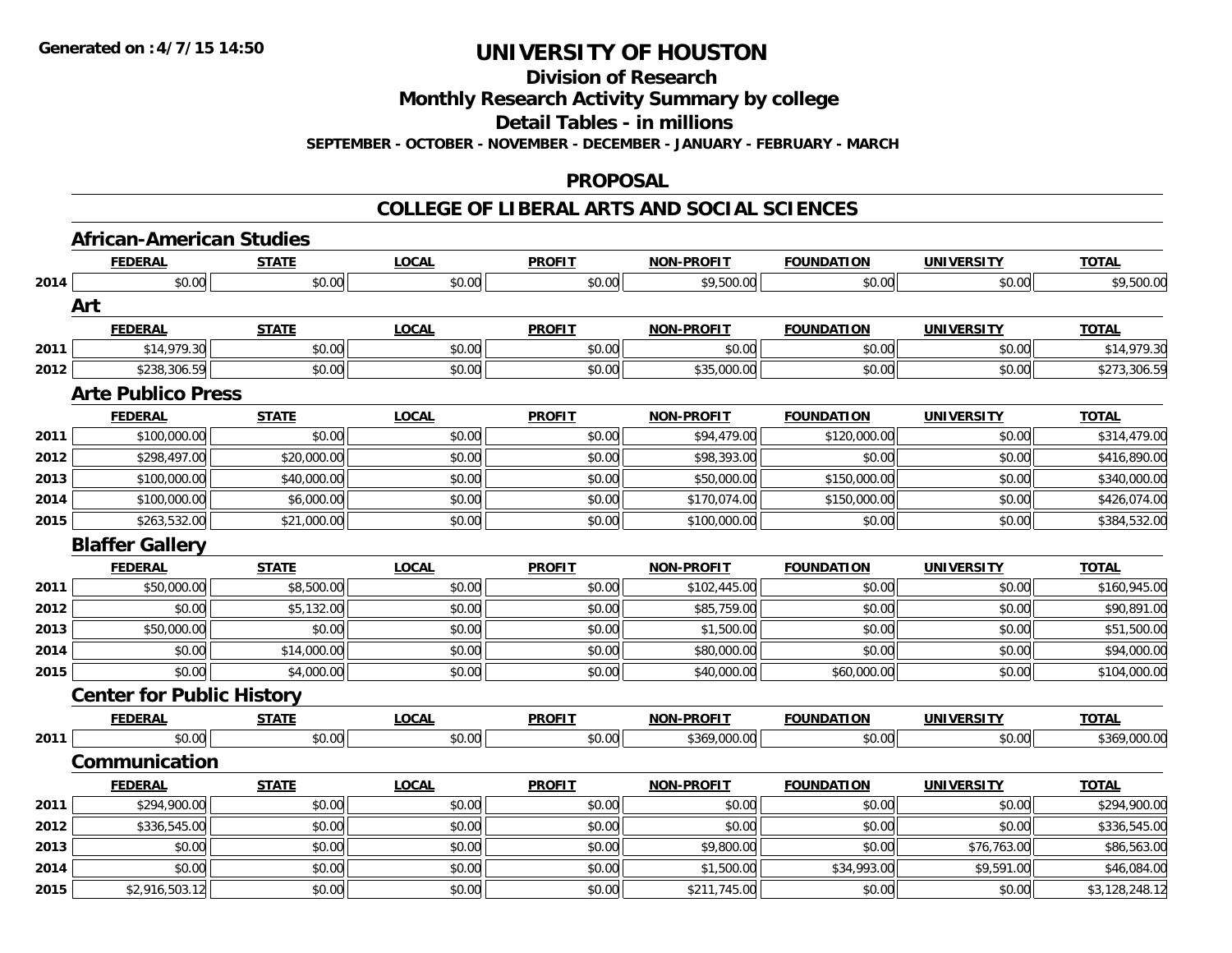## **Division of Research**

**Monthly Research Activity Summary by college**

**Detail Tables - in millions**

**SEPTEMBER - OCTOBER - NOVEMBER - DECEMBER - JANUARY - FEBRUARY - MARCH**

#### **PROPOSAL**

## **COLLEGE OF LIBERAL ARTS AND SOCIAL SCIENCES**

## **Communication Disorders**

|      | <b>FEDERAL</b> | <b>STATE</b> | <b>LOCAL</b> | <b>PROFIT</b> | <b>NON-PROFIT</b> | <b>FOUNDATION</b> | <b>UNIVERSITY</b> | <b>TOTAL</b> |
|------|----------------|--------------|--------------|---------------|-------------------|-------------------|-------------------|--------------|
| 2011 | \$148,670.00   | \$0.00       | \$0.00       | \$0.00        | \$0.00            | \$0.00            | \$0.00            | \$148,670.00 |
| 2012 | \$447,207.00   | \$11,723.40  | \$0.00       | \$0.00        | \$58,248.00       | \$22,770.00       | \$263,177.00      | \$803,125.40 |
| 2013 | \$535,125.00   | \$13,290.00  | \$0.00       | \$0.00        | \$54,922.00       | \$0.00            | \$396,469.00      | \$999,806.00 |
| 2014 | \$295,718.47   | \$0.00       | \$0.00       | \$0.00        | \$0.00            | \$17,556.00       | \$0.00            | \$313,274.47 |
| 2015 | \$451,500.00   | \$0.00       | \$0.00       | \$0.00        | \$191,644.00      | \$4,949.00        | \$29,789.00       | \$677,882.00 |
|      | .              |              |              |               |                   |                   |                   |              |

#### **Cynthia Woods Mitchell Center for the Arts**

|      | <u>FEDERAL</u> | <u>STATE</u> | <b>LOCAL</b> | <b>PROFIT</b> | <b>NON-PROFIT</b> | <b>FOUNDATION</b> | UNIVERSITY | <b>TOTAL</b> |
|------|----------------|--------------|--------------|---------------|-------------------|-------------------|------------|--------------|
| 2013 | \$0.00         | \$150,000.00 | \$0.00       | \$0.00        | \$10,000.00       | \$0.00            | \$0.00     | \$160,000.00 |
| 2014 | \$0.00         | \$8,000.00   | \$0.00       | \$200,000.00  | \$0.00            | .400.00           | \$0.00     | \$209,400.00 |
| 2015 | \$100,000.00   | \$0.00       | \$0.00       | \$0.00        | \$10,000.00       | \$10,000.00       | \$0.00     | \$120,000.00 |

## **Dean, Liberal Arts and Social Sciences**

|      | <b>FEDERAL</b> | <b>STATE</b> | <b>LOCAL</b> | <b>PROFIT</b> | <b>NON-PROFIT</b> | <b>FOUNDATION</b> | <b>UNIVERSITY</b> | <b>TOTAL</b> |
|------|----------------|--------------|--------------|---------------|-------------------|-------------------|-------------------|--------------|
| 2011 | ልስ ሰሰ<br>DU.UG | \$0.00       | \$0.00       | \$0.00        | \$0.00            | \$0.00            | \$0.00            | \$0.00       |
| 2014 | \$0.00         | \$0.00       | \$0.00       | \$0.00        | \$55,000.00       | \$0.00            | \$0.00            | \$55,000.00  |
| 2015 | \$598,568.43   | \$0.00       | \$0.00       | \$0.00        | \$0.00            | \$0.00            | \$0.00            | \$598,568.43 |

#### **Economics**

|      | <b>FEDERAL</b> | <b>STATE</b> | <u>LOCAL</u> | <b>PROFIT</b> | <b>NON-PROFIT</b> | <b>FOUNDATION</b> | UNIVERSITY   | <b>TOTAL</b>   |
|------|----------------|--------------|--------------|---------------|-------------------|-------------------|--------------|----------------|
| 2011 | \$0.00         | \$0.00       | \$0.00       | \$0.00        | \$78,014.00       | \$234,719,00      | \$75,000.00  | \$387,733.00   |
| 2012 | \$882,933.40   | \$0.00       | \$0.00       | \$0.00        | \$777.891.00      | \$158,086.00      | \$0.00       | \$1,818,910.40 |
| 2013 | \$133,160.00   | \$0.00       | \$0.00       | \$0.00        | \$0.00            | \$34,967.00       | \$0.00       | \$168,127.00   |
| 2014 | \$0.00         | \$0.00       | \$0.00       | \$0.00        | \$0.00            | \$28,449.00       | \$90,353.00  | \$118,802.00   |
| 2015 | \$7,606,296.24 | \$0.00       | \$0.00       | \$0.00        | \$15,000.00       | \$137,106.00      | \$184,105.00 | \$7,942,507.24 |

**English**

|      | <u>FEDERAL</u> | STATE      | <u>LOCAL</u> | <b>PROFIT</b> | <b>NON-PROFIT</b> | <b>FOUNDATION</b> | <b>UNIVERSITY</b> | <b>TOTAL</b> |
|------|----------------|------------|--------------|---------------|-------------------|-------------------|-------------------|--------------|
| 2011 | \$0.00         | \$0.00     | \$0.00       | \$0.00        | \$1,500.00        | \$0.00            | \$0.00            | \$1,500.00   |
| 2012 | \$932,888.40   | \$0.00     | \$0.00       | \$0.00        | \$0.00            | \$0.00            | \$0.00            | \$932,888.40 |
| 2014 | \$0.00         | \$7,109.00 | \$0.00       | \$0.00        | \$0.00            | \$0.00            | \$0.00            | \$7,109.00   |
| 2015 | \$0.00         | \$0.00     | \$0.00       | \$0.00        | \$1,500.00        | \$0.00            | \$0.00            | \$1,500.00   |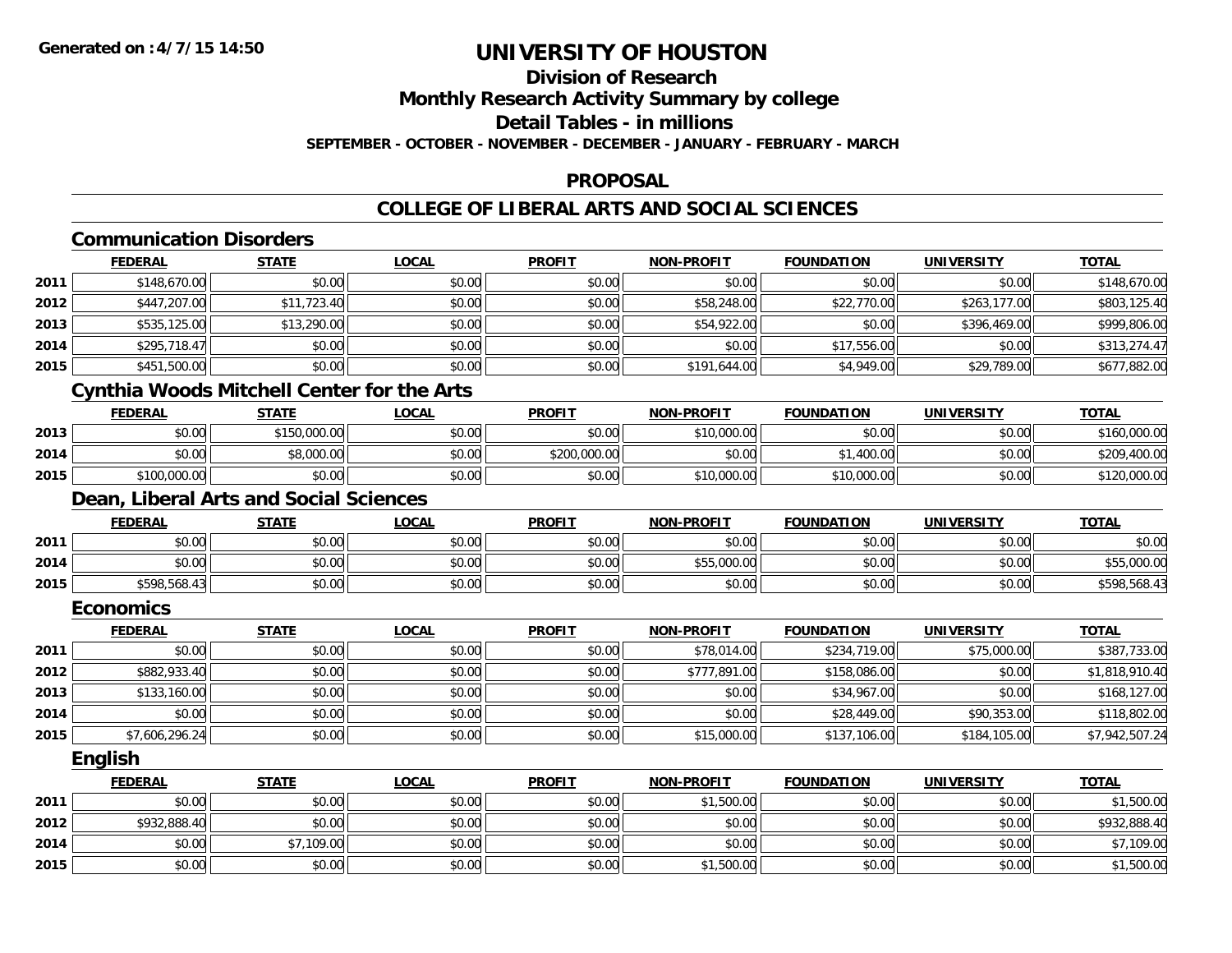## **Division of Research**

**Monthly Research Activity Summary by college**

**Detail Tables - in millions**

**SEPTEMBER - OCTOBER - NOVEMBER - DECEMBER - JANUARY - FEBRUARY - MARCH**

#### **PROPOSAL**

### **COLLEGE OF LIBERAL ARTS AND SOCIAL SCIENCES**

#### **Health and Human Performance**

|      | <b>FEDERAL</b>                        | <b>STATE</b> | <b>LOCAL</b> | <b>PROFIT</b>  | <b>NON-PROFIT</b> | <b>FOUNDATION</b> | <b>UNIVERSITY</b> | <b>TOTAL</b>    |
|------|---------------------------------------|--------------|--------------|----------------|-------------------|-------------------|-------------------|-----------------|
| 2011 | \$9,322,424.40                        | \$0.00       | \$0.00       | \$94,276.00    | \$0.00            | \$209,569.30      | \$908,023.00      | \$10,534,292.70 |
| 2012 | \$6,858,777.61                        | \$302,818.00 | \$0.00       | \$726,663.00   | \$141,879.20      | \$0.00            | \$1,179,339.00    | \$9,209,476.81  |
| 2013 | \$5,419,000.52                        | \$0.00       | \$0.00       | \$66,142.80    | \$472,354.00      | \$69,976.00       | \$133,652.00      | \$6,161,125.32  |
| 2014 | \$3,586,918.50                        | \$0.00       | \$0.00       | \$0.00         | \$40,000.00       | \$88,482.40       | \$0.00            | \$3,715,400.90  |
| 2015 | \$6,186,763.05                        | \$0.00       | \$0.00       | \$1,446,494.00 | \$1,413,186.92    | \$200,000.00      | \$152,568.40      | \$9,399,012.37  |
|      | <b>Hispanic Studies</b>               |              |              |                |                   |                   |                   |                 |
|      | <b>FEDERAL</b>                        | <b>STATE</b> | <b>LOCAL</b> | <b>PROFIT</b>  | <b>NON-PROFIT</b> | <b>FOUNDATION</b> | <b>UNIVERSITY</b> | <b>TOTAL</b>    |
| 2012 | \$38,419.59                           | \$0.00       | \$0.00       | \$0.00         | \$0.00            | \$0.00            | \$0.00            | \$38,419.59     |
| 2013 | \$0.00                                | \$0.00       | \$0.00       | \$0.00         | \$0.00            | \$0.00            | \$11,992.50       | \$11,992.50     |
| 2014 | \$295,629.77                          | \$0.00       | \$0.00       | \$0.00         | \$0.00            | \$0.00            | \$0.00            | \$295,629.77    |
|      | <b>History</b>                        |              |              |                |                   |                   |                   |                 |
|      | <b>FEDERAL</b>                        | <b>STATE</b> | <b>LOCAL</b> | <b>PROFIT</b>  | <b>NON-PROFIT</b> | <b>FOUNDATION</b> | <b>UNIVERSITY</b> | <b>TOTAL</b>    |
| 2011 | \$0.00                                | \$0.00       | \$0.00       | \$0.00         | \$14,000.00       | \$0.00            | \$0.00            | \$14,000.00     |
| 2012 | \$63,776.82                           | \$0.00       | \$0.00       | \$0.00         | \$0.00            | \$0.00            | \$0.00            | \$63,776.82     |
|      | <b>Hobby Center for Public Policy</b> |              |              |                |                   |                   |                   |                 |
|      | <b>FEDERAL</b>                        | <b>STATE</b> | <b>LOCAL</b> | <b>PROFIT</b>  | <b>NON-PROFIT</b> | <b>FOUNDATION</b> | <b>UNIVERSITY</b> | <b>TOTAL</b>    |
| 2011 | \$8,435.00                            | \$0.00       | \$0.00       | \$0.00         | \$0.00            | \$0.00            | \$0.00            | \$8,435.00      |
| 2013 | \$164,250.00                          | \$0.00       | \$0.00       | \$0.00         | \$0.00            | \$0.00            | \$0.00            | \$164,250.00    |
| 2014 | \$1,800.00                            | \$0.00       | \$0.00       | \$0.00         | \$0.00            | \$7,000.00        | \$0.00            | \$8,800.00      |
| 2015 | \$0.00                                | \$0.00       | \$0.00       | \$0.00         | \$0.00            | \$15,000.00       | \$0.00            | \$15,000.00     |
|      | <b>Modern/Classical Languages</b>     |              |              |                |                   |                   |                   |                 |
|      | <b>FEDERAL</b>                        | <b>STATE</b> | <b>LOCAL</b> | <b>PROFIT</b>  | <b>NON-PROFIT</b> | <b>FOUNDATION</b> | <b>UNIVERSITY</b> | <b>TOTAL</b>    |
| 2011 | \$0.00                                | \$0.00       | \$0.00       | \$0.00         | \$0.00            | \$0.00            | \$0.00            | \$0.00          |
| 2012 | \$396,977.00                          | \$0.00       | \$0.00       | \$0.00         | \$0.00            | \$0.00            | \$0.00            | \$396,977.00    |
| 2013 | \$99,251.00                           | \$0.00       | \$0.00       | \$0.00         | \$0.00            | \$0.00            | \$0.00            | \$99,251.00     |
| 2015 | \$89,835.00                           | \$0.00       | \$0.00       | \$0.00         | \$0.00            | \$29,771.00       | \$0.00            | \$119,606.00    |
|      | Philosophy                            |              |              |                |                   |                   |                   |                 |
|      | <b>FEDERAL</b>                        | <b>STATE</b> | <b>LOCAL</b> | <b>PROFIT</b>  | <b>NON-PROFIT</b> | <b>FOUNDATION</b> | <b>UNIVERSITY</b> | <b>TOTAL</b>    |
| 2011 | \$29,932.50                           | \$0.00       | \$0.00       | \$0.00         | \$0.00            | \$0.00            | \$0.00            | \$29,932.50     |
| 2012 | \$23,229.00                           | \$0.00       | \$0.00       | \$0.00         | \$0.00            | \$0.00            | \$0.00            | \$23,229.00     |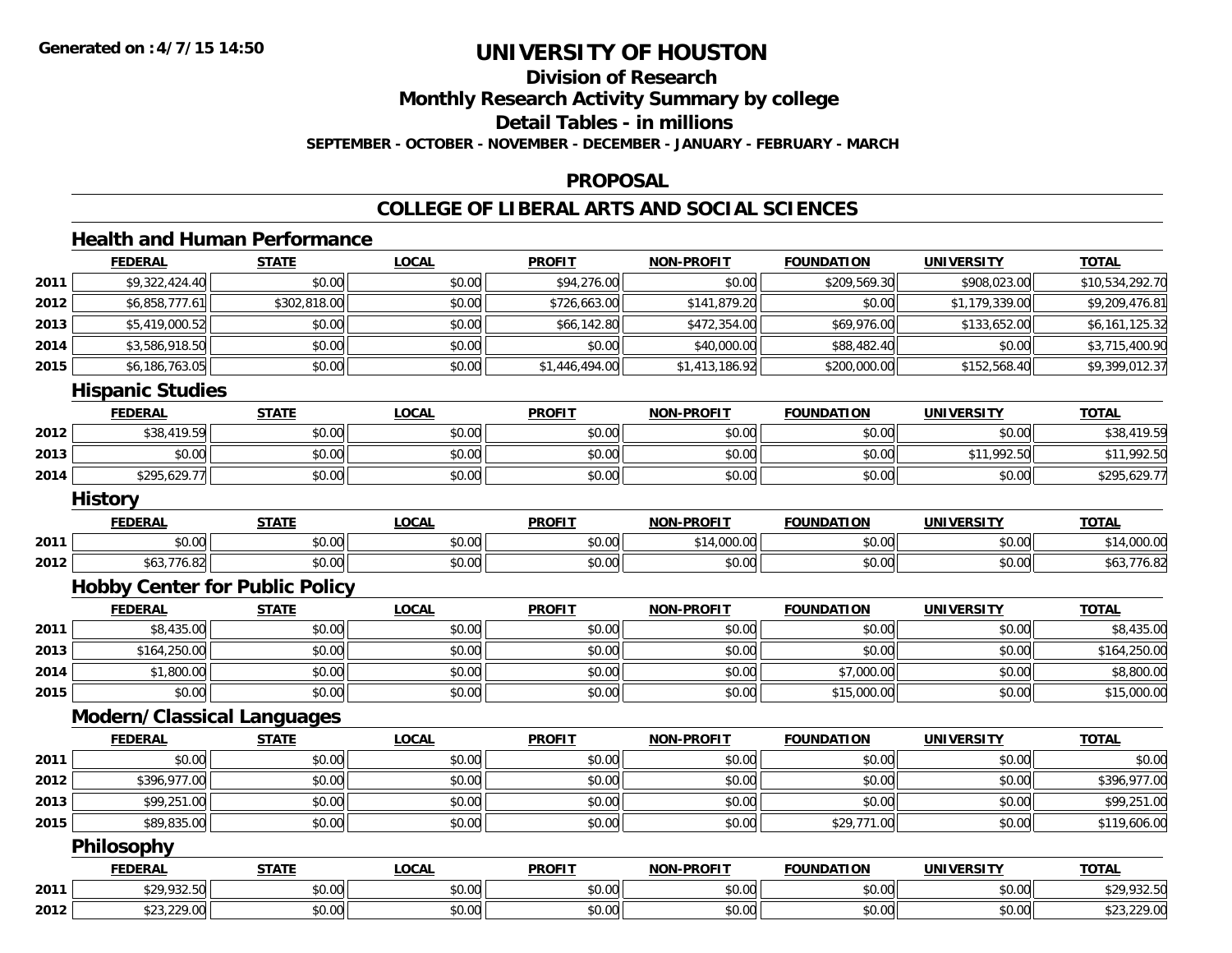## **Division of Research**

**Monthly Research Activity Summary by college**

**Detail Tables - in millions**

**SEPTEMBER - OCTOBER - NOVEMBER - DECEMBER - JANUARY - FEBRUARY - MARCH**

#### **PROPOSAL**

### **COLLEGE OF LIBERAL ARTS AND SOCIAL SCIENCES**

|      | Philosophy               |                |              |               |                   |                   |                   |                 |
|------|--------------------------|----------------|--------------|---------------|-------------------|-------------------|-------------------|-----------------|
|      | <b>FEDERAL</b>           | <b>STATE</b>   | <b>LOCAL</b> | <b>PROFIT</b> | <b>NON-PROFIT</b> | <b>FOUNDATION</b> | <b>UNIVERSITY</b> | <b>TOTAL</b>    |
| 2013 | \$24,897.00              | \$0.00         | \$0.00       | \$0.00        | \$0.00            | \$0.00            | \$0.00            | \$24,897.00     |
| 2015 | \$0.00                   | \$0.00         | \$0.00       | \$0.00        | \$0.00            | \$0.00            | \$19,170.00       | \$19,170.00     |
|      | <b>Political Science</b> |                |              |               |                   |                   |                   |                 |
|      | <b>FEDERAL</b>           | <b>STATE</b>   | <b>LOCAL</b> | <b>PROFIT</b> | <b>NON-PROFIT</b> | <b>FOUNDATION</b> | <b>UNIVERSITY</b> | <b>TOTAL</b>    |
| 2011 | \$315,129.00             | \$0.00         | \$0.00       | \$0.00        | \$0.00            | \$0.00            | \$0.00            | \$315,129.00    |
| 2012 | \$383,429.00             | \$77,296.00    | \$0.00       | \$0.00        | \$0.00            | \$0.00            | \$0.00            | \$460,725.00    |
| 2013 | \$857,738.00             | \$0.00         | \$0.00       | \$0.00        | \$0.00            | \$0.00            | \$0.00            | \$857,738.00    |
| 2014 | \$77,661.00              | \$0.00         | \$0.00       | \$0.00        | \$3,300.00        | \$13,706.00       | \$0.00            | \$94,667.00     |
| 2015 | \$277,127.00             | \$0.00         | \$0.00       | \$45,000.00   | \$3,000.00        | \$0.00            | \$58,951.00       | \$384,078.00    |
|      | Psychology               |                |              |               |                   |                   |                   |                 |
|      | <b>FEDERAL</b>           | <b>STATE</b>   | <b>LOCAL</b> | <b>PROFIT</b> | <b>NON-PROFIT</b> | <b>FOUNDATION</b> | <b>UNIVERSITY</b> | <b>TOTAL</b>    |
| 2011 | \$4,963,549.80           | \$2,723,603.30 | \$331,088.80 | \$275,000.00  | \$0.00            | \$174,672.00      | \$1,769,460.00    | \$10,237,373.90 |
| 2012 | \$7,566,175.47           | \$13,431.15    | \$0.00       | \$344,793.00  | \$0.00            | \$0.00            | \$1,008,351.00    | \$8,932,750.62  |
| 2013 | \$11,557,338.69          | \$936,366.00   | \$0.00       | \$43,240.00   | \$144,345.00      | \$5,400.00        | \$1,705,309.50    | \$14,391,999.19 |
| 2014 | \$9,976,496.91           | \$407,153.00   | \$0.00       | \$24,000.00   | \$368,067.60      | \$0.00            | \$2,197,855.40    | \$12,973,572.91 |
| 2015 | \$10,477,954.16          | \$2,659,046.00 | \$0.00       | \$18,000.00   | \$197,681.80      | \$203,996.00      | \$2,557,920.20    | \$16,114,598.16 |
|      | <b>School of Music</b>   |                |              |               |                   |                   |                   |                 |
|      | <b>FEDERAL</b>           | <b>STATE</b>   | <b>LOCAL</b> | <b>PROFIT</b> | <b>NON-PROFIT</b> | <b>FOUNDATION</b> | <b>UNIVERSITY</b> | <b>TOTAL</b>    |
| 2011 | \$0.00                   | \$26,500.00    | \$0.00       | \$0.00        | \$0.00            | \$0.00            | \$0.00            | \$26,500.00     |
| 2013 | \$0.00                   | \$5,000.00     | \$0.00       | \$0.00        | \$0.00            | \$0.00            | \$0.00            | \$5,000.00      |
| 2014 | \$0.00                   | \$9,000.00     | \$0.00       | \$0.00        | \$0.00            | \$3,919.00        | \$0.00            | \$12,919.00     |
| 2015 | \$0.00                   | \$9,000.00     | \$0.00       | \$0.00        | \$0.00            | \$0.00            | \$0.00            | \$9,000.00      |
|      | Sociology                |                |              |               |                   |                   |                   |                 |
|      | <b>FEDERAL</b>           | <b>STATE</b>   | <b>LOCAL</b> | <b>PROFIT</b> | <b>NON-PROFIT</b> | <b>FOUNDATION</b> | <b>UNIVERSITY</b> | <b>TOTAL</b>    |
| 2011 | \$796,309.80             | \$0.00         | \$0.00       | \$0.00        | \$0.00            | \$0.00            | \$0.00            | \$796,309.80    |
| 2012 | \$0.00                   | \$0.00         | \$0.00       | \$0.00        | \$0.00            | \$16,808.00       | \$508,467.30      | \$525,275.30    |
| 2013 | \$160,063.00             | \$0.00         | \$18,000.00  | \$0.00        | \$0.00            | \$0.00            | \$0.00            | \$178,063.00    |
| 2014 | \$0.00                   | \$0.00         | \$31,200.00  | \$0.00        | \$0.00            | \$0.00            | \$0.00            | \$31,200.00     |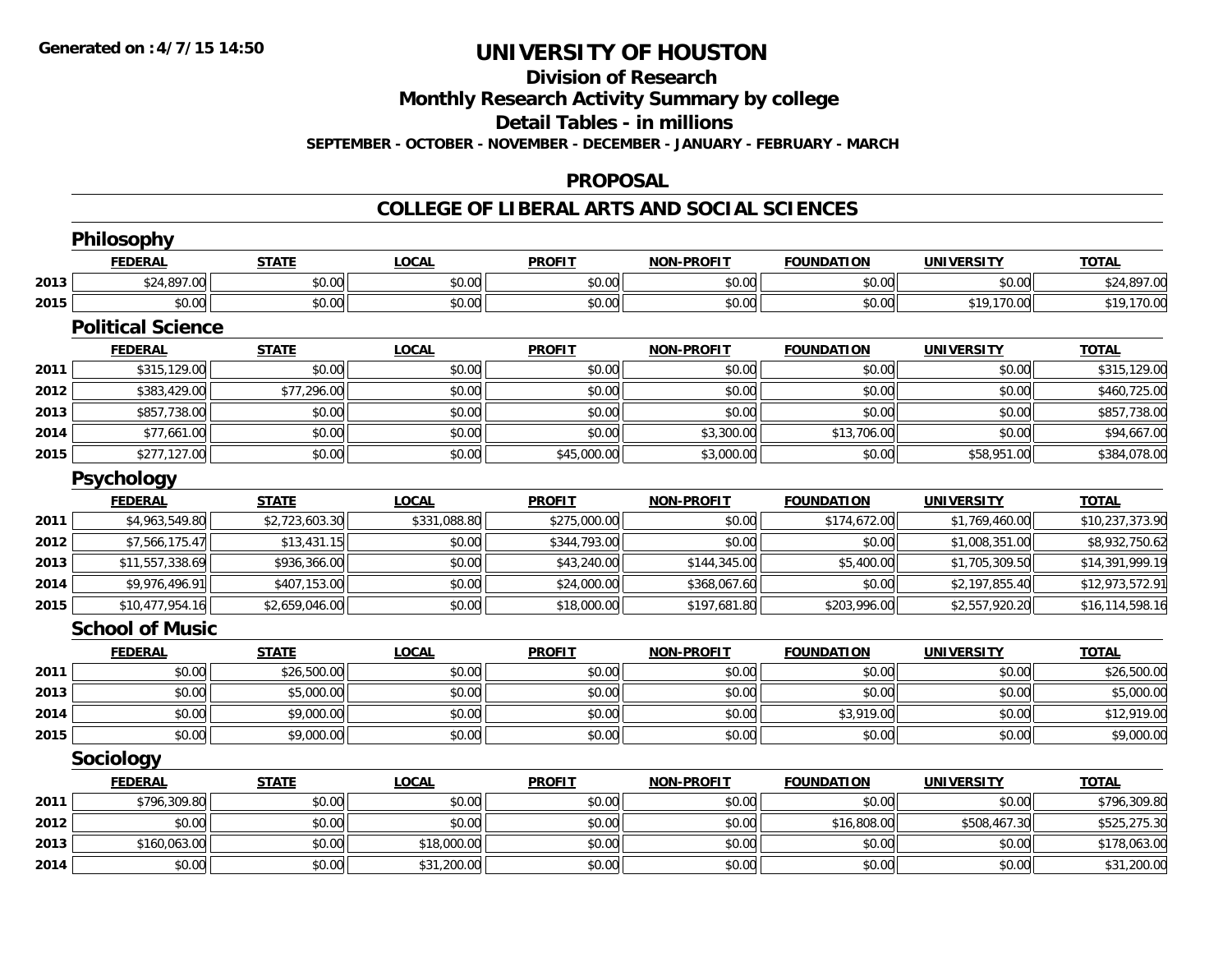#### **Division of Research**

**Monthly Research Activity Summary by college**

**Detail Tables - in millions**

**SEPTEMBER - OCTOBER - NOVEMBER - DECEMBER - JANUARY - FEBRUARY - MARCH**

#### **PROPOSAL**

#### **COLLEGE OF LIBERAL ARTS AND SOCIAL SCIENCES**

|              | Theatre         |                |              |                |                   |                   |                 |                  |
|--------------|-----------------|----------------|--------------|----------------|-------------------|-------------------|-----------------|------------------|
|              | <b>FEDERAL</b>  | STATE          | <u>LOCAL</u> | <b>PROFIT</b>  | <b>NON-PROFIT</b> | <b>FOUNDATION</b> | UNIVERSITY      | <b>TOTAL</b>     |
| 2013         | \$0.00          | \$0.00         | \$0.00       | \$0.00         | \$100.027.00      | \$0.00            | \$0.00          | \$100,027.00     |
| 2014         | \$187,811,00    | \$0.00         | \$0.00       | \$0.00         | \$0.00            | \$0.00            | \$0.00          | \$187,811.00     |
| <b>Total</b> | \$97,102,429.53 | \$7,477,967.85 | \$380,288.80 | \$3,283,608.80 | \$5,610,755.52    | \$2,203,294.70    | \$13,336,306.30 | \$129,394,651.50 |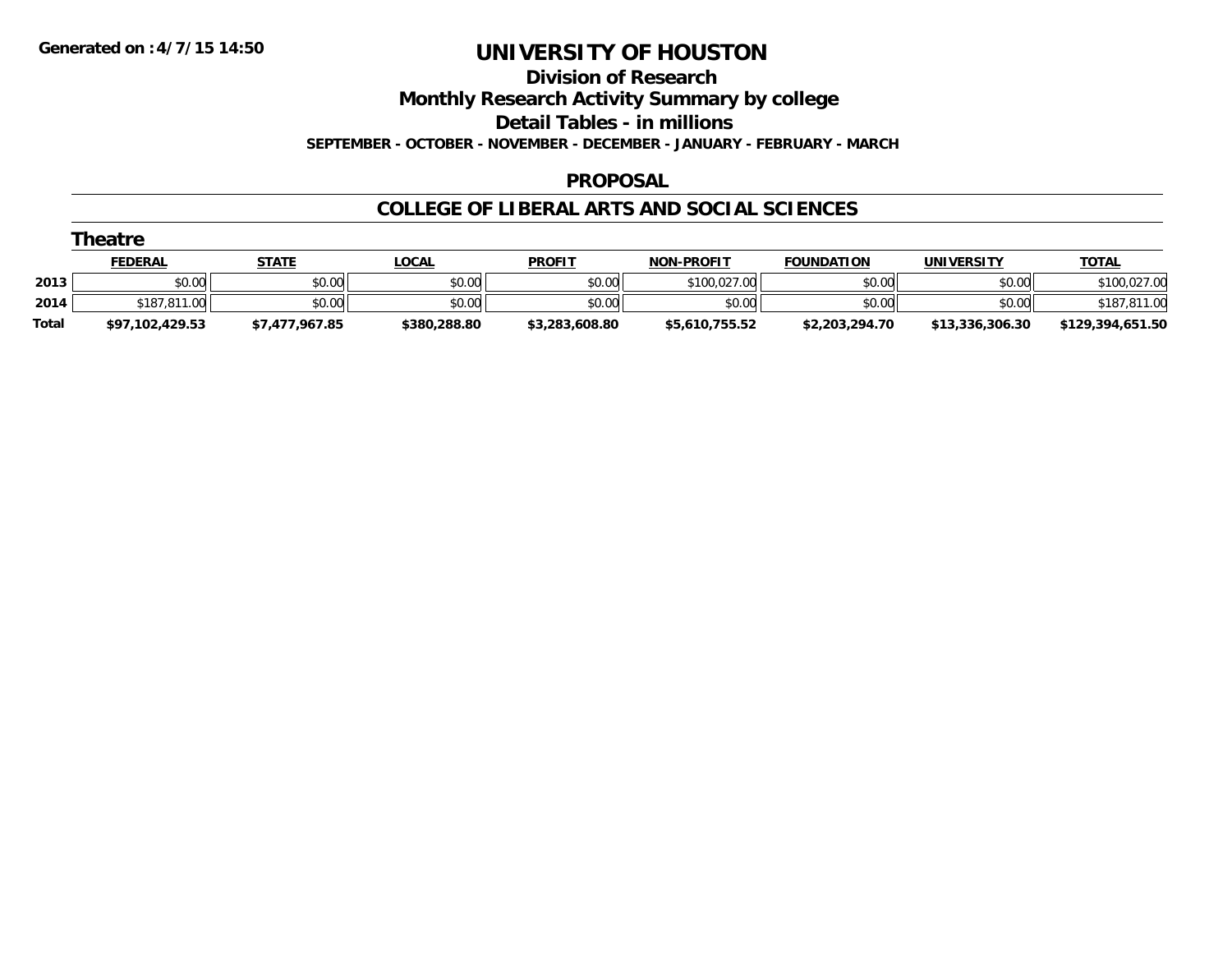# **Division of Research**

**Monthly Research Activity Summary by college**

## **Detail Tables - in millions**

**SEPTEMBER - OCTOBER - NOVEMBER - DECEMBER - JANUARY - FEBRUARY - MARCH**

### **PROPOSAL**

## **COLLEGE OF NATURAL SCIENCES AND MATHEMATICS**

## **Biology/Biochemistry**

|      | <b>FEDERAL</b>  | <b>STATE</b>   | <b>LOCAL</b> | <b>PROFIT</b>  | <b>NON-PROFIT</b> | <b>FOUNDATION</b> | <b>UNIVERSITY</b> | <b>TOTAL</b>    |
|------|-----------------|----------------|--------------|----------------|-------------------|-------------------|-------------------|-----------------|
| 2011 | \$31,044,125.20 | \$225,000.00   | \$0.00       | \$276,082.00   | \$1,003,475.31    | \$839,882.00      | \$833,857.00      | \$34,222,421.51 |
| 2012 | \$25,158,412.66 | \$3,739,930.00 | \$0.00       | \$60,000.00    | \$3,089,527.80    | \$1,574,822.00    | \$1,530,628.58    | \$35,153,321.04 |
| 2013 | \$20,415,063.45 | \$1,469,053.03 | \$0.00       | \$76,000.00    | \$0.00            | \$1,841,970.00    | \$1,249,792.00    | \$25,051,878.48 |
| 2014 | \$12,035,815.60 | \$5,145,378.75 | \$0.00       | \$64,786.00    | \$705,759.26      | \$1,874,390.00    | \$627,934.00      | \$20,454,063.61 |
| 2015 | \$16,388,216.02 | \$707,533.00   | \$0.00       | \$1,223,153.00 | \$579,138.89      | \$1,080,000.00    | \$940,656.00      | \$20,918,696.91 |

### **Center for Nuclear Receptors and Cell Signaling**

|      | <b>FEDERAL</b>  | <b>STATE</b>    | <b>LOCAL</b> | <b>PROFIT</b> | <b>NON-PROFIT</b> | <b>FOUNDATION</b> | <b>UNIVERSITY</b> | <b>TOTAL</b>    |
|------|-----------------|-----------------|--------------|---------------|-------------------|-------------------|-------------------|-----------------|
| 2011 | \$5,259,331.00  | \$7,420,923.00  | \$0.00       | \$240,000.00  | \$270,126.00      | \$1,060,000.00    | \$818,762.00      | \$15,069,142.00 |
| 2012 | \$7,313,740.00  | \$0.00          | \$0.00       | \$0.00        | \$403,096.00      | \$300,000.00      | \$0.00            | \$8,016,836.00  |
| 2013 | \$15,354,855.00 | \$0.00          | \$0.00       | \$200,000.00  | \$454,000.00      | \$730,000.00      | \$0.00            | \$16,738,855.00 |
| 2014 | \$16,603,808.00 | \$7,674,201.00  | \$0.00       | \$0.00        | \$1,864,612.00    | \$1,100,000.00    | \$0.00            | \$27,242,621.00 |
| 2015 | \$19,750,656.50 | \$11,252,078.50 | \$0.00       | \$0.00        | \$4,749,807.40    | \$513,384.00      | \$0.00            | \$36,265,926.40 |

### **Chemistry**

|      | <b>FEDERAL</b>  | <b>STATE</b>   | <b>LOCAL</b> | <b>PROFIT</b> | <b>NON-PROFIT</b> | <b>FOUNDATION</b> | <b>UNIVERSITY</b> | <b>TOTAL</b>    |
|------|-----------------|----------------|--------------|---------------|-------------------|-------------------|-------------------|-----------------|
| 2011 | \$13,399,195.95 | \$217,519.00   | \$0.00       | \$130,000.00  | \$219,998.00      | \$840,000.00      | \$669,942.00      | \$15,476,654.95 |
| 2012 | \$13,850,652.14 | \$2,914,220.00 | \$0.00       | \$80,000.00   | \$1,114,109.00    | \$940,000.00      | \$214,591.00      | \$19,113,572.14 |
| 2013 | \$12,454,129.94 | \$2,688,596.00 | \$0.00       | \$0.00        | \$0.00            | \$2,210,000.00    | \$16,030.00       | \$17,368,755.94 |
| 2014 | \$9,030,697.35  | \$221,405.58   | \$0.00       | \$0.00        | \$815,000.00      | \$4,695,000.00    | \$353,677.00      | \$15,115,779.93 |
| 2015 | \$13,784,788.59 | \$2,429,502.00 | \$0.00       | \$124,348.00  | \$651,818.00      | \$2,470,000.00    | \$1,070,491.00    | \$20,530,947.59 |

#### **Computer Science**

|      | <b>FEDERAL</b>  | <b>STATE</b>   | <b>LOCAL</b> | <b>PROFIT</b>  | <b>NON-PROFIT</b> | <b>FOUNDATION</b> | <b>UNIVERSITY</b> | <b>TOTAL</b>    |
|------|-----------------|----------------|--------------|----------------|-------------------|-------------------|-------------------|-----------------|
| 2011 | \$12,809,177.86 | \$433,402.00   | \$0.00       | \$1,037,248.00 | \$168,642.00      | \$302,606.25      | \$0.00            | \$14,751,076.11 |
| 2012 | \$23,435,492.78 | \$1,396,932.00 | \$0.00       | \$139,721.00   | \$18,000.00       | \$185,918.20      | \$129,955,00      | \$25,306,018.98 |
| 2013 | \$15,774,809.99 | \$508,212.00   | \$0.00       | \$870,463.57   | \$460,000.00      | \$0.00            | \$0.00            | \$17,613,485.56 |
| 2014 | \$26,770,311.62 | \$1,426,471.50 | \$0.00       | \$22,411.41    | \$1,385,779.00    | \$78,646.25       | \$77,902.00       | \$29,761,521.78 |
| 2015 | \$51,387,114.17 | \$1,592,955.50 | \$0.00       | \$574,680.00   | \$640,990.60      | \$134,316.00      | \$672,428.60      | \$55,002,484.87 |

## **Dean, Natural Sciences and Mathematics**

|      | <b>FEDERAL</b>                | $- - - - -$               | <b>_OCAI</b>       | <b>PROFIT</b>      | <b>J-PROFIT</b><br>ארות | FOUNDATION     | UNIVERSITY                             | <b>TOTA</b>               |
|------|-------------------------------|---------------------------|--------------------|--------------------|-------------------------|----------------|----------------------------------------|---------------------------|
| 2011 | 20000<br>$\Omega$<br>70.UU    | 000<br>$\sim$<br>u,uuu.uu | 0.000<br>vu.uu     | 0000<br>vu.ov      | 0000<br>vu.vu           | \$0.00         | $\mathfrak{g}$ $\mathfrak{g}$<br>DU.UG | 0000<br>, J 70. UU        |
| 2012 | <b>\$400,022.50</b><br>122.00 | 0000<br>JU.UU             | $\sim$ 00<br>vv.vv | $\sim$ 00<br>JU.UU | 0000<br><b>DU.UG</b>    | 0000<br>\$0.00 | \$0.00                                 | 922.50<br>t 100<br>722.JU |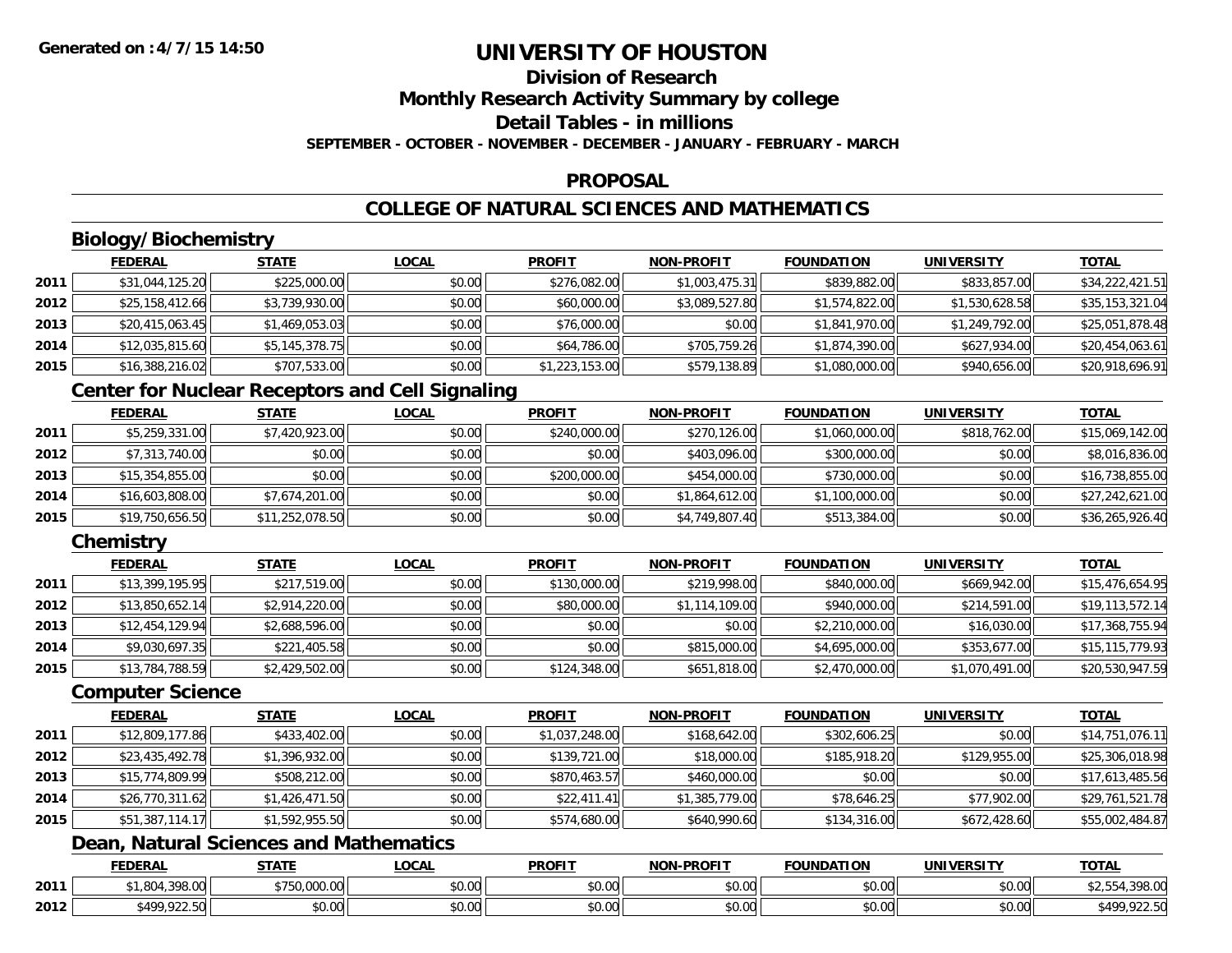## **Division of Research**

**Monthly Research Activity Summary by college**

**Detail Tables - in millions**

**SEPTEMBER - OCTOBER - NOVEMBER - DECEMBER - JANUARY - FEBRUARY - MARCH**

### **PROPOSAL**

## **COLLEGE OF NATURAL SCIENCES AND MATHEMATICS**

### **Dean, Natural Sciences and Mathematics**

|      | <b>FEDERAL</b> | <b>STATE</b> | <b>LOCAL</b> | <b>PROFIT</b> | <b>NON-PROFIT</b> | <b>FOUNDATION</b> | UNIVERSITY | <b>TOTAL</b>      |
|------|----------------|--------------|--------------|---------------|-------------------|-------------------|------------|-------------------|
| 2013 | \$0.00         | \$210,187.00 | \$0.00       | \$0.00        | \$0.00            | \$0.00            | \$0.00     | ,187.00           |
| 2014 | \$0.00         | \$396,835,00 | \$0.00       | \$76,907.50   | \$375,000.00      | \$0.00            | \$0.00     | .742.50<br>\$848. |
| 2015 | \$600,150.50   | \$0.00       | \$0.00       | \$0.00        | \$0.00            | \$0.00            | \$0.00     | \$600,150.50      |

### **Earth & Atmospheric Sciences**

|      | <b>FEDERAL</b> | <u>STATE</u> | <b>LOCAL</b> | <b>PROFIT</b> | <b>NON-PROFIT</b> | <b>FOUNDATION</b> | <b>UNIVERSITY</b> | <u>TOTAL</u>    |
|------|----------------|--------------|--------------|---------------|-------------------|-------------------|-------------------|-----------------|
| 2011 | \$3,962,098.00 | \$990,980.20 | \$0.00       | \$87,000.00   | \$2,426,934.80    | \$0.00            | \$1,021,113.00    | \$8,488,126.00  |
| 2012 | \$3,727,203.10 | \$58,305.00  | \$0.00       | \$915,154.00  | \$51,387.00       | \$150,000.00      | \$355,768.00      | \$5,257,817.10  |
| 2013 | \$4,228,874.00 | \$270,000.00 | \$0.00       | \$429,906.45  | \$566,502.00      | \$180,000.00      | \$379,607.68      | \$6,054,890.13  |
| 2014 | \$7,691,980.55 | \$679,654.00 | \$0.00       | \$145,354.00  | \$355,000.00      | \$0.00            | \$2,219,745.00    | \$11,091,733.55 |
| 2015 | \$4,801,504.11 | \$367,630.00 | \$0.00       | \$421,855.00  | \$2,551,536.25    | \$195,000.00      | \$990,870.00      | \$9,328,395.36  |

### **Institute for Climate and Atmospheric Science**

|      | <b>FEDERAL</b> | <b>STATE</b> | <u>LOCAL</u> | <b>PROFIT</b> | <b>NON-PROFIT</b> | <b>FOUNDATION</b> | <b>UNIVERSITY</b> | <b>TOTAL</b> |
|------|----------------|--------------|--------------|---------------|-------------------|-------------------|-------------------|--------------|
| 2011 | \$0.00         | \$0.00       | \$0.00       | \$0.00        | \$0.00            | \$0.00            | \$0.00            | \$0.00       |
| 2012 | \$0.00         | \$0.00       | \$0.00       | \$0.00        | \$0.00            | \$0.00            | \$0.00            | \$0.00       |
| 2013 | \$0.00         | \$0.00       | \$0.00       | \$0.00        | \$0.00            | \$0.00            | \$0.00            | \$0.00       |
| 2014 | \$0.00         | \$0.00       | \$0.00       | \$0.00        | \$0.00            | \$0.00            | \$0.00            | \$0.00       |

### **Institute for Nanoenergy**

|      | <b>FEDERAI</b> | 27.77              | <b>OCAL</b>            | <b>PROFIT</b> | -PROFIT<br>NON     | <b>FOUNDATION</b>      | <b>IINIVEDSITV</b> | <b>TOTA</b>            |
|------|----------------|--------------------|------------------------|---------------|--------------------|------------------------|--------------------|------------------------|
| 2011 | \$0.00         | $\sim$ 00<br>טט.טע | $\sim$ $\sim$<br>vv.vv | 0000<br>JU.UL | $\sim$ 00<br>pu.uu | $\sim$ $\sim$<br>JU.UU | $\sim$ 00<br>vv.vv | $\sim$ $\sim$<br>DU.UG |
| 2012 | \$0.00         | ሶስ ሰሰ<br>JU.UU     | 0000<br>JU.UU          | 0000<br>JU.UU | $\sim$ 00<br>J∪.∪u | $\sim$ 00<br>JU.UU     | ሰሰ ሰሰ<br>JU.UU     | $\sim$<br>ง∪.∪บ        |

### **Mathematics**

|      | <b>FEDERAL</b> | <b>STATE</b> | <b>LOCAL</b> | <b>PROFIT</b> | <b>NON-PROFIT</b> | <b>FOUNDATION</b> | <b>UNIVERSITY</b> | <b>TOTAL</b>   |
|------|----------------|--------------|--------------|---------------|-------------------|-------------------|-------------------|----------------|
| 2011 | \$6,270,560.28 | \$645,077,00 | \$0.00       | \$321,626,00  | \$22,622.00       | \$115,000.00      | \$64,383.00       | \$7,439,268.28 |
| 2012 | \$4,145,693.97 | \$0.00       | \$0.00       | \$210,000.00  | \$0.00            | \$222,725.00      | \$703,825.00      | \$5,282,243.97 |
| 2013 | \$6,087,426.05 | \$0.00       | \$0.00       | \$169,348.17  | \$0.00            | \$106,456.00      | \$0.00            | \$6,363,230.22 |
| 2014 | \$8,539,127.87 | \$0.00       | \$0.00       | \$90,000.00   | \$375,000.00      | \$192,924.00      | \$75,112.00       | \$9,272,163.87 |
| 2015 | \$5,535,210.80 | \$499,410.00 | \$0.00       | \$188,000.00  | \$53,579.00       | \$264,840.00      | \$337,303.00      | \$6,878,342.80 |

#### **Physics**

|      | <b>FEDERAL</b> | $- - - - -$   | <b>_OCAL</b> | <b>PROFIT</b>         | <b>NON-PROFIT</b>  | <b>FOUNDATION</b><br>ном | UNIVERSIT          | <b>TOTAL</b> |
|------|----------------|---------------|--------------|-----------------------|--------------------|--------------------------|--------------------|--------------|
| 2011 | 15.O8L         | 0000<br>JU.UU | \$0.00       | 500<br>$\overline{a}$ | $\sim$ 00<br>JU.UU | \$581<br>.260.20         | $\sim$ 00<br>DU.U¢ | −.∠          |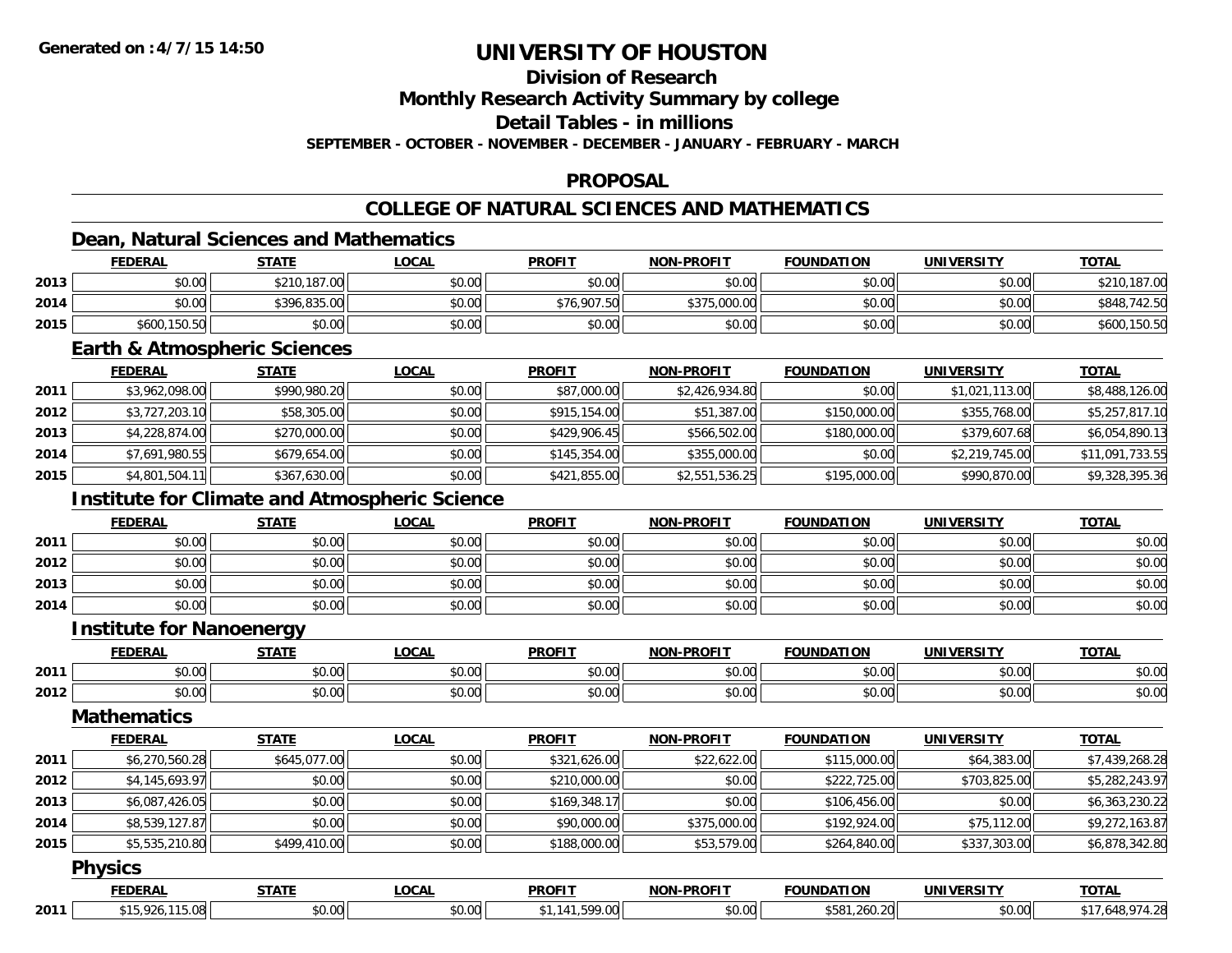### **Division of Research Monthly Research Activity Summary by college Detail Tables - in millions SEPTEMBER - OCTOBER - NOVEMBER - DECEMBER - JANUARY - FEBRUARY - MARCH**

#### **PROPOSAL**

### **COLLEGE OF NATURAL SCIENCES AND MATHEMATICS**

|       | <b>Physics</b>    |                 |              |                 |                   |                   |                   |                  |  |  |  |
|-------|-------------------|-----------------|--------------|-----------------|-------------------|-------------------|-------------------|------------------|--|--|--|
|       | <b>FEDERAL</b>    | <b>STATE</b>    | <b>LOCAL</b> | <b>PROFIT</b>   | <b>NON-PROFIT</b> | <b>FOUNDATION</b> | <b>UNIVERSITY</b> | <b>TOTAL</b>     |  |  |  |
| 2012  | \$11,387,852.57   | \$177,557.00    | \$0.00       | \$560,517.00    | \$258,667.00      | \$782,814.80      | \$1,060,600.00    | \$14,228,008.37  |  |  |  |
| 2013  | \$14, 165, 939.69 | \$272,094.50    | \$0.00       | \$589,575.00    | \$1,072,059.60    | \$900,000.00      | \$1,493,367.00    | \$18,493,035.79  |  |  |  |
| 2014  | \$31,503,151.52   | \$1,405,181.66  | \$0.00       | \$347,480.50    | \$905,500.00      | \$1,023,646.25    | \$4,991,292.00    | \$40,176,251.93  |  |  |  |
| 2015  | \$26,738,136.46   | \$179,998.80    | \$0.00       | \$44,756.00     | \$907,162.00      | \$1,358,000.00    | \$128,036.00      | \$29,356,089.26  |  |  |  |
| Total | \$519,635,738.86  | \$58,366,223.02 | \$0.00       | \$10,857,971.60 | \$28,514,828.91   | \$28,843,600.95   | \$23,027,667.86   | \$669,246,031.20 |  |  |  |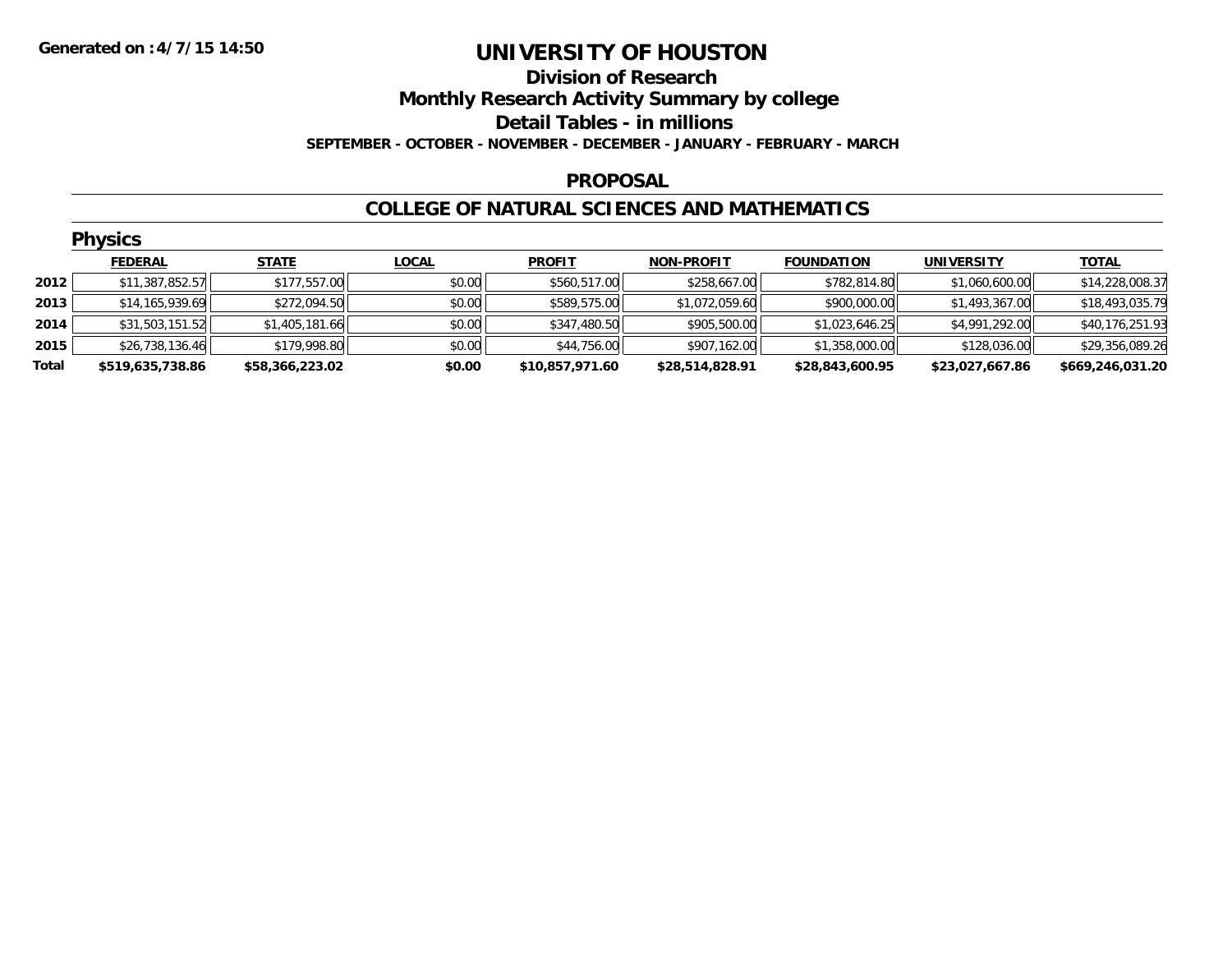### **Division of ResearchMonthly Research Activity Summary by college Detail Tables - in millions SEPTEMBER - OCTOBER - NOVEMBER - DECEMBER - JANUARY - FEBRUARY - MARCH**

#### **PROPOSAL**

### **COLLEGE OF OPTOMETRY**

## **Optometry Vision Sciences**

|       | <b>FEDERAL</b>  | <b>STATE</b> | <b>LOCAL</b> | <b>PROFIT</b>  | <b>NON-PROFIT</b> | <b>FOUNDATION</b> | <b>UNIVERSITY</b> | <b>TOTAL</b>    |
|-------|-----------------|--------------|--------------|----------------|-------------------|-------------------|-------------------|-----------------|
| 2011  | \$12,969,594.25 | \$62,945.00  | \$0.00       | \$1,346,770.16 | \$328,078.00      | \$220,000.00      | \$0.00            | \$14,927,387.41 |
| 2012  | \$11,034,820.00 | \$74,750.00  | \$0.00       | \$238,178.00   | \$0.00            | \$0.00            | \$1,257,311.00    | \$12,605,059.00 |
| 2013  | \$11,882,759.00 | \$0.00       | \$0.00       | \$972,086.00   | \$0.00            | \$0.00            | \$321,274.00      | \$13,176,119.00 |
| 2014  | \$7,571,551.05  | \$10,989.00  | \$0.00       | \$917,073.32   | \$19,900.00       | \$0.00            | \$349,349.00      | \$8,868,862.37  |
| 2015  | \$1,881,250.00  | \$0.00       | \$0.00       | \$220,829.00   | \$30,497.00       | \$75,000.00       | \$1,107,305.00    | \$3,314,881.00  |
| Total | \$45,339,974.30 | \$148,684.00 | \$0.00       | \$3,694,936.48 | \$378,475.00      | \$295,000.00      | \$3,035,239.00    | \$52,892,308.78 |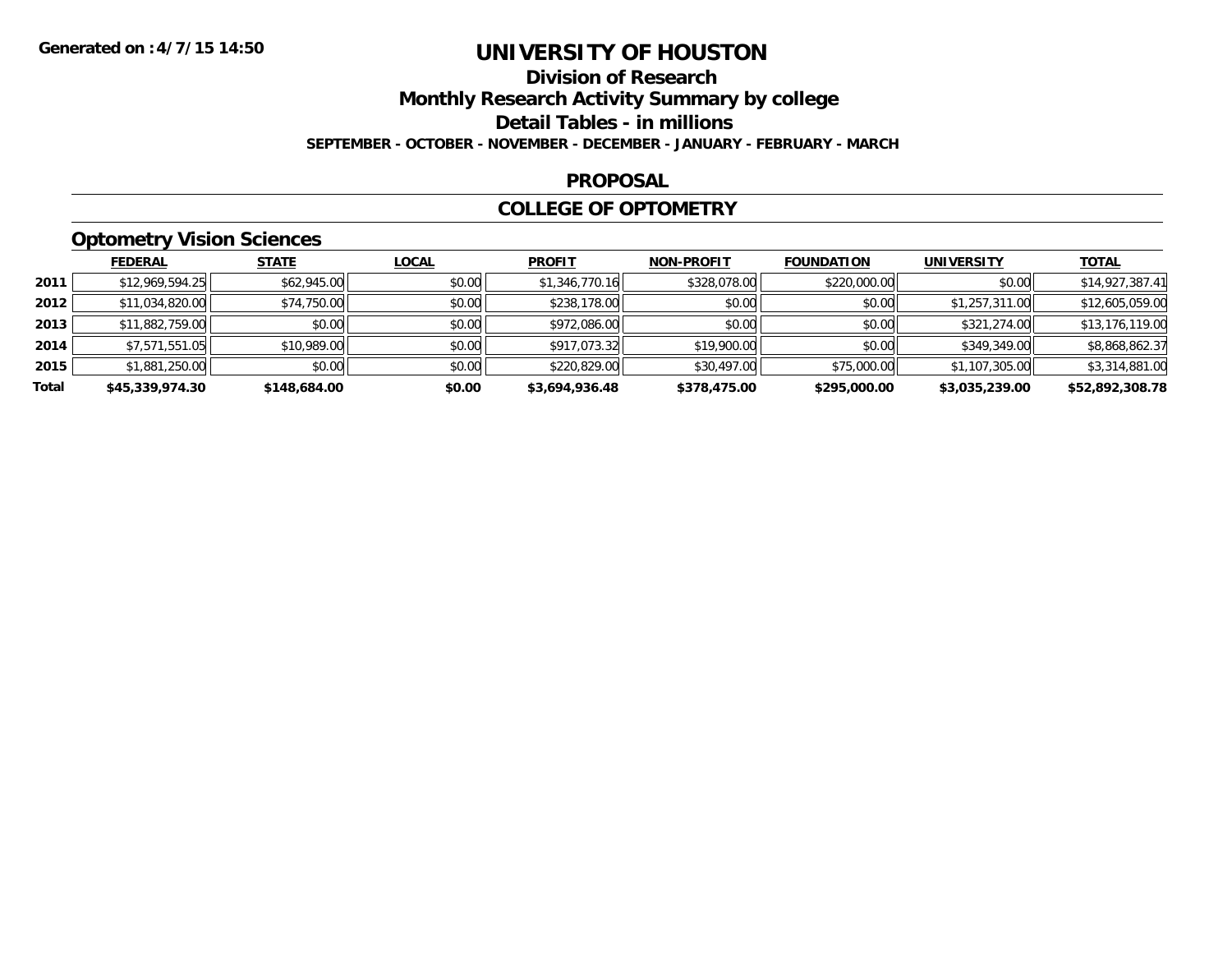## **Division of Research**

**Monthly Research Activity Summary by college**

**Detail Tables - in millions**

**SEPTEMBER - OCTOBER - NOVEMBER - DECEMBER - JANUARY - FEBRUARY - MARCH**

### **PROPOSAL**

#### **COLLEGE OF PHARMACY**

## **Center for Experimental Therapeutics and Pharmacoi**

|      | <b>FEDERAL</b> | <b>STATE</b> | <b>LOCAL</b> | <b>PROFIT</b> | <b>NON-PROFIT</b> | <b>FOUNDATION</b> | UNIVERSITY | <b>TOTAL</b> |
|------|----------------|--------------|--------------|---------------|-------------------|-------------------|------------|--------------|
| 2011 | nn na<br>pu.uu | \$0.00       | \$0.00       | \$0.00        | \$0.00            | \$0.00            | \$0.00     | \$0.00       |
| 2012 | \$0.00         | \$0.00       | \$0.00       | \$0.00        | \$0.00            | \$0.00            | \$0.00     | \$0.00       |
| 2014 | \$0.00         | \$0.00       | \$0.00       | \$0.00        | \$0.00            | \$0.00            | \$0.00     | \$0.00       |

<u> 1989 - Johann Stoff, Amerikaansk politiker († 1958)</u>

### **Clinical Pharmacy & Administration**

|      | <b>FEDERAL</b> | <b>STATE</b>   | <b>LOCAL</b> | <b>PROFIT</b> | <b>NON-PROFIT</b> | <b>FOUNDATION</b> | <b>UNIVERSITY</b> | <b>TOTAL</b>   |
|------|----------------|----------------|--------------|---------------|-------------------|-------------------|-------------------|----------------|
| 2011 | \$2,341,149.45 | \$0.00         | \$0.00       | \$308,065.80  | \$396,754.50      | \$170,340.00      | \$50,578.00       | \$3,266,887.75 |
| 2012 | \$3,292,793.34 | \$35,547.00    | \$0.00       | \$516,468.00  | \$11,000.00       | \$142,630.00      | \$567,654.72      | \$4,566,093.06 |
| 2013 | \$907,720.40   | \$0.00         | \$144,311.00 | \$644,036.00  | \$170,000.00      | \$0.00            | \$528,418.00      | \$2,394,485.40 |
| 2014 | \$710,960.82   | \$1,382,621.90 | \$0.00       | \$413,894.25  | \$0.00            | \$0.00            | \$0.00            | \$2,507,476.97 |
| 2015 | \$244,186.25   | \$3,311,448.80 | \$0.00       | \$205,095.00  | \$263,375.00      | \$0.00            | \$68,780.00       | \$4,092,885.05 |

### **Dean, Pharmacy**

|      | <b>FEDERAL</b> | <b>STATE</b> | <b>LOCAL</b> | <b>PROFIT</b> | <b>NON-PROFIT</b> | <b>FOUNDATION</b> | <b>UNIVERSITY</b> | <b>TOTAL</b> |
|------|----------------|--------------|--------------|---------------|-------------------|-------------------|-------------------|--------------|
| 2011 | \$0.00         | \$0.00       | \$0.00       | \$0.00        | \$0.00            | \$0.00            | \$0.00            | \$0.00       |
| 2012 | \$0.00         | \$0.00       | \$0.00       | \$0.00        | \$0.00            | \$0.00            | \$0.00            | \$0.00       |
| 2013 | \$0.00         | \$0.00       | \$0.00       | \$0.00        | \$0.00            | \$0.00            | \$0.00            | \$0.00       |
| 2014 | \$0.00         | \$0.00       | \$0.00       | \$0.00        | \$0.00            | \$0.00            | \$0.00            | \$0.00       |

## **Pharm Health Outcomes & Policy**

|      | <b>FEDERAL</b> | <b>STATE</b> | <u>LOCAL</u> | <b>PROFIT</b> | <b>NON-PROFIT</b> | <b>FOUNDATION</b> | <b>UNIVERSITY</b> | <b>TOTAL</b>   |
|------|----------------|--------------|--------------|---------------|-------------------|-------------------|-------------------|----------------|
| 2011 | \$2,890,117.95 | \$11,000.00  | \$0.00       | \$0.00        | \$13,600.00       | \$0.00            | \$0.00            | \$2,914,717.95 |
| 2012 | \$1,952,063.50 | \$0.00       | \$0.00       | \$0.00        | \$120,000.00      | \$0.00            | \$0.00            | \$2,072,063.50 |
| 2013 | \$5,592,603.00 | \$0.00       | \$0.00       | \$0.00        | \$0.00            | \$0.00            | \$0.00            | \$5,592,603.00 |
| 2014 | \$479.997.15   | \$42,025.10  | \$0.00       | \$15,659.00   | \$115,716.00      | \$0.00            | \$0.00            | \$653,397.25   |
| 2015 | \$100,000.00   | \$131,732.20 | \$0.00       | \$79,364.00   | \$20,000.00       | \$47,398.00       | \$0.00            | \$378,494.20   |

### **Pharmacological and Pharmaceutical Sciences**

|      | <b>FEDERAL</b>  | <u>STATE</u> | <u>LOCAL</u> | <b>PROFIT</b> | <b>NON-PROFIT</b> | <b>FOUNDATION</b> | <b>UNIVERSITY</b> | <u>TOTAL</u>    |
|------|-----------------|--------------|--------------|---------------|-------------------|-------------------|-------------------|-----------------|
| 2011 | \$16,442,517.60 | \$0.00       | \$0.00       | \$25,760.00   | \$573,454.50      | \$1,204,169.00    | \$976,878,00      | \$19,222,779.10 |
| 2012 | \$23,847,075.12 | \$172,389.00 | \$0.00       | \$282,500.00  | \$1,927,924.20    | \$74,822.00       | \$2,057,556.00    | \$28,362,266.32 |
| 2013 | \$18,987,944.69 | \$295,560.00 | \$0.00       | \$228,590.00  | \$771,995.00      | \$785,000.00      | \$1,971,440.00    | \$23,040,529.69 |
| 2014 | \$6,745,251.1   | \$95,955.00  | \$0.00       | \$509,031.75  | \$759,434.00      | \$173,919.90      | \$1,735,477.00    | \$10,019,068.76 |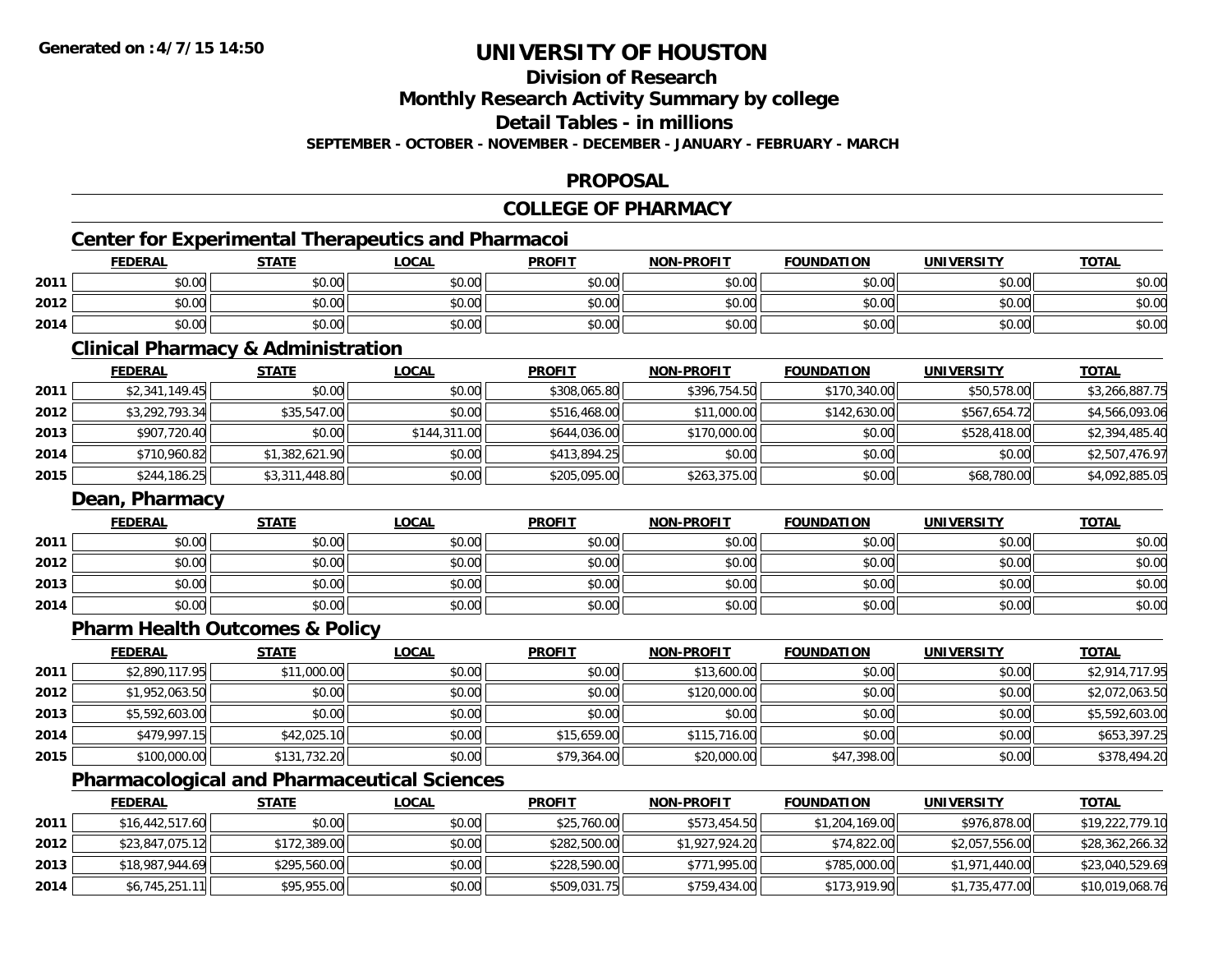**Division of Research**

**Monthly Research Activity Summary by college**

**Detail Tables - in millions**

**SEPTEMBER - OCTOBER - NOVEMBER - DECEMBER - JANUARY - FEBRUARY - MARCH**

### **PROPOSAL**

### **COLLEGE OF PHARMACY**

## **Pharmacological and Pharmaceutical Sciences**

|              | <u>FEDERAL</u>  | STATE                     | LOCAL        | <b>PROFIT</b>  | <b>NON-PROFIT</b> | <b>FOUNDATION</b> | <b>UNIVERSITY</b> | <b>TOTAL</b>                      |
|--------------|-----------------|---------------------------|--------------|----------------|-------------------|-------------------|-------------------|-----------------------------------|
| 2015         | \$12.100.58     | \$899,736.27<br>$/ \,$ ll | \$0.00       | \$80,079.00    | 46.00             | \$891,156,00      | .495.00<br>1028   | 143 796 74<br><i><b>\$16.</b></i> |
| <b>Total</b> | \$96,634,964.85 | \$6,378,015.27            | \$144,311.00 | \$3.308.542.80 | \$5,386,999.20    | \$3,489,434.90    | \$9,885,276.72    | \$125,227,544.74                  |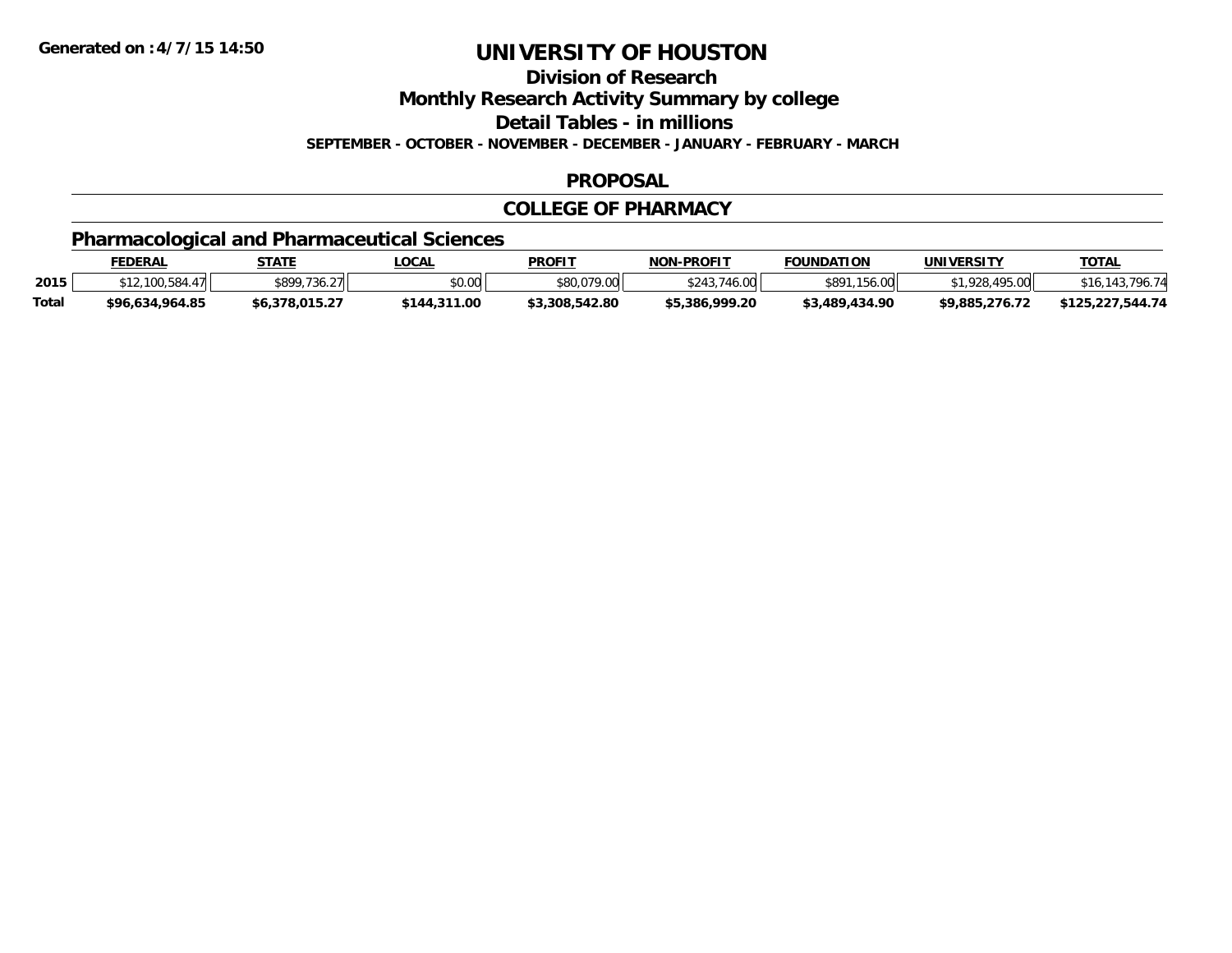**2015**

## **UNIVERSITY OF HOUSTON**

## **Division of Research**

**Monthly Research Activity Summary by college**

**Detail Tables - in millions**

**SEPTEMBER - OCTOBER - NOVEMBER - DECEMBER - JANUARY - FEBRUARY - MARCH**

### **PROPOSAL**

### **COLLEGE OF TECHNOLOGY**

|      | <b>FEDERAL</b>                 | <b>STATE</b>                                  | <b>LOCAL</b> | <b>PROFIT</b> | <b>NON-PROFIT</b> | <b>FOUNDATION</b> | <b>UNIVERSITY</b> | <b>TOTAL</b>   |
|------|--------------------------------|-----------------------------------------------|--------------|---------------|-------------------|-------------------|-------------------|----------------|
| 2011 | \$59,903.20                    | \$0.00                                        | \$0.00       | \$0.00        | \$0.00            | \$0.00            | \$0.00            | \$59,903.20    |
| 2012 | \$0.00                         | \$111,690.00                                  | \$0.00       | \$0.00        | \$0.00            | \$0.00            | \$0.00            | \$111,690.00   |
| 2013 | \$0.00                         | \$994,528.00                                  | \$0.00       | \$0.00        | \$0.00            | \$0.00            | \$0.00            | \$994,528.00   |
| 2014 | \$0.00                         | \$931,847.00                                  | \$0.00       | \$0.00        | \$0.00            | \$62,917.00       | \$0.00            | \$994,764.00   |
| 2015 | \$30,000.00                    | \$861,965.00                                  | \$0.00       | \$0.00        | \$0.00            | \$0.00            | \$0.00            | \$891,965.00   |
|      | <b>Construction Management</b> |                                               |              |               |                   |                   |                   |                |
|      | <b>FEDERAL</b>                 | <b>STATE</b>                                  | <b>LOCAL</b> | <b>PROFIT</b> | <b>NON-PROFIT</b> | <b>FOUNDATION</b> | <b>UNIVERSITY</b> | <b>TOTAL</b>   |
| 2012 | \$0.00                         | \$515,515.80                                  | \$0.00       | \$0.00        | \$0.00            | \$44,810.00       | \$0.00            | \$560,325.80   |
| 2013 | \$0.00                         | \$0.00                                        | \$0.00       | \$0.00        | \$0.00            | \$0.00            | \$50,633.00       | \$50,633.00    |
| 2014 | \$121,019.00                   | \$0.00                                        | \$0.00       | \$0.00        | \$0.00            | \$0.00            | \$0.00            | \$121,019.00   |
| 2015 | \$0.00                         | \$178,349.00                                  | \$0.00       | \$0.00        | \$0.00            | \$262,920.95      | \$0.00            | \$441,269.95   |
|      | Dean, Technology               |                                               |              |               |                   |                   |                   |                |
|      | <b>FEDERAL</b>                 | <b>STATE</b>                                  | <b>LOCAL</b> | <b>PROFIT</b> | <b>NON-PROFIT</b> | <b>FOUNDATION</b> | <b>UNIVERSITY</b> | <b>TOTAL</b>   |
| 2011 | \$0.00                         | \$1,153,800.00                                | \$0.00       | \$0.00        | \$0.00            | \$0.00            | \$0.00            | \$1,153,800.00 |
| 2012 | \$514,128.64                   | \$342,089.00                                  | \$0.00       | \$0.00        | \$0.00            | \$0.00            | \$0.00            | \$856,217.64   |
|      | <b>Engineering Technology</b>  |                                               |              |               |                   |                   |                   |                |
|      | <b>FEDERAL</b>                 | <b>STATE</b>                                  | <b>LOCAL</b> | <b>PROFIT</b> | <b>NON-PROFIT</b> | <b>FOUNDATION</b> | <b>UNIVERSITY</b> | <b>TOTAL</b>   |
| 2011 | \$4,270,428.60                 | \$1,443,594.00                                | \$0.00       | \$0.00        | \$334,158.00      | \$55,473.30       | \$31,415.00       | \$6,135,068.90 |
| 2012 | \$4,405,661.46                 | \$123,310.20                                  | \$0.00       | \$100,000.00  | \$275,268.00      | \$150,000.00      | \$156,774.00      | \$5,211,013.66 |
| 2013 | \$3,505,712.70                 | \$0.00                                        | \$0.00       | \$83,821.00   | \$182,815.00      | \$179,046.00      | \$3,705,895.00    | \$7,657,289.70 |
| 2014 | \$8,217,133.20                 | \$170,352.58                                  | \$0.00       | \$57,800.00   | \$15,000.00       | \$454,375.50      | \$277,927.80      | \$9,192,589.08 |
| 2015 | \$6,294,515.06                 | \$1,050,195.00                                | \$0.00       | \$65,000.00   | \$150,813.00      | \$0.00            | \$261,626.40      | \$7,822,149.46 |
|      |                                | <b>Human Development and Consumer Science</b> |              |               |                   |                   |                   |                |
|      | <b>FEDERAL</b>                 | <b>STATE</b>                                  | <b>LOCAL</b> | <b>PROFIT</b> | <b>NON-PROFIT</b> | <b>FOUNDATION</b> | <b>UNIVERSITY</b> | <b>TOTAL</b>   |
| 2011 | \$115,500.00                   | \$0.00                                        | \$0.00       | \$0.00        | \$0.00            | \$0.00            | \$0.00            | \$115,500.00   |
| 2012 | \$898,718.00                   | \$0.00                                        | \$0.00       | \$0.00        | \$0.00            | \$0.00            | \$0.00            | \$898,718.00   |
| 2013 | \$119,995.20                   | \$0.00                                        | \$0.00       | \$0.00        | \$0.00            | \$0.00            | \$0.00            | \$119,995.20   |
| 2014 | \$865,098.80                   | \$0.00                                        | \$0.00       | \$0.00        | \$0.00            | \$153,000.00      | \$0.00            | \$1,018,098.80 |

\$24,279.48 \$0.00 \$0.00 \$0.00 \$0.00 \$0.00 \$0.00 \$24,279.48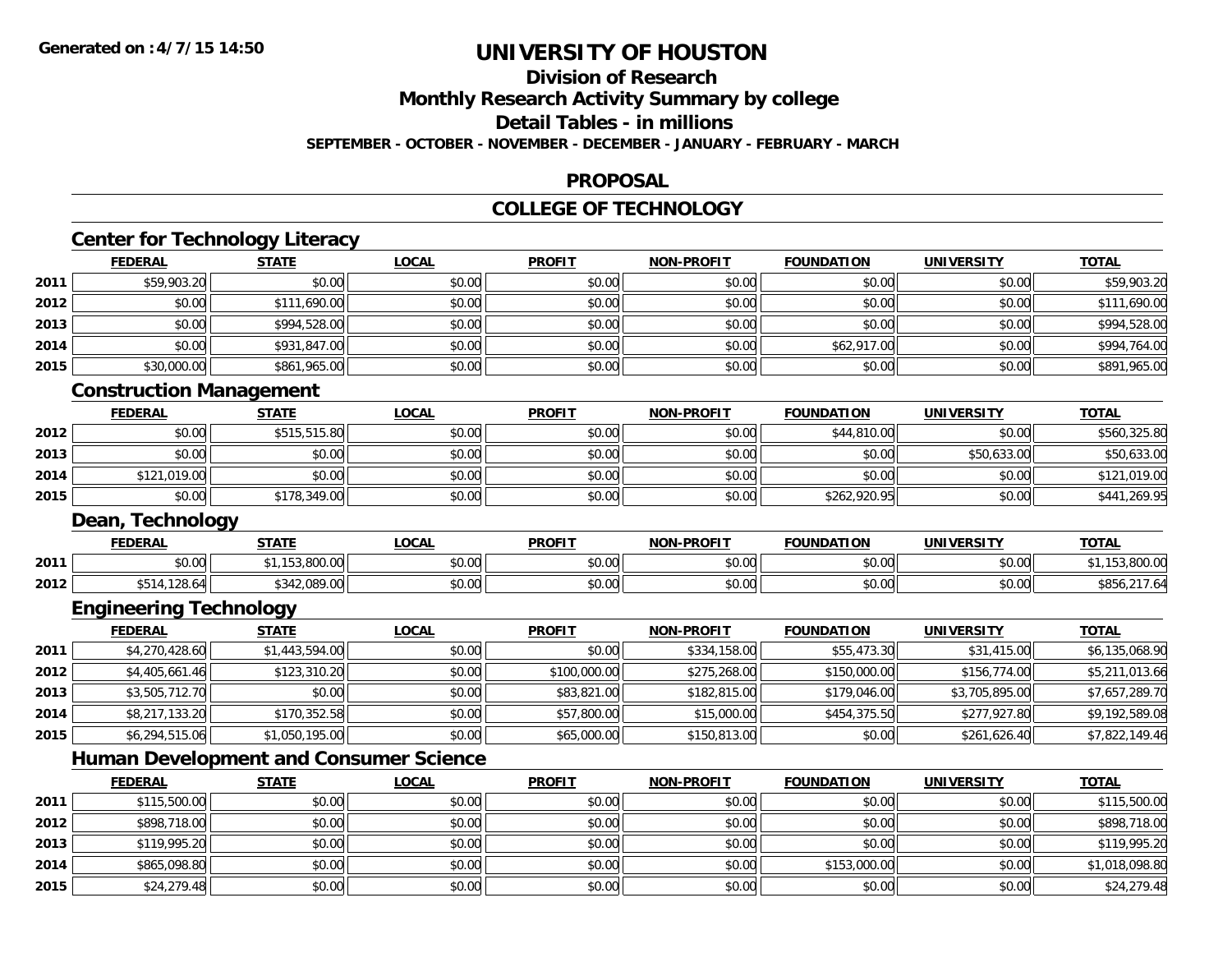## **Division of Research**

**Monthly Research Activity Summary by college**

**Detail Tables - in millions**

**SEPTEMBER - OCTOBER - NOVEMBER - DECEMBER - JANUARY - FEBRUARY - MARCH**

### **PROPOSAL**

### **COLLEGE OF TECHNOLOGY**

## **Information & Logistics Technology**

|      | <b>FEDERAL</b> | <b>STATE</b> | <u>LOCAL</u> | <b>PROFIT</b> | <b>NON-PROFIT</b> | <b>FOUNDATION</b> | <b>UNIVERSITY</b> | <b>TOTAL</b>   |
|------|----------------|--------------|--------------|---------------|-------------------|-------------------|-------------------|----------------|
| 2011 | \$464,749.40   | \$0.00       | \$0.00       | \$0.00        | \$0.00            | \$0.00            | \$0.00            | \$464,749.40   |
| 2012 | \$15,784.60    | \$0.00       | \$0.00       | \$70,625.00   | \$0.00            | \$0.00            | \$111,934.00      | \$198,343.60   |
| 2013 | \$348,075.00   | \$0.00       | \$0.00       | \$0.00        | \$50,000.00       | \$0.00            | \$0.00            | \$398,075.00   |
| 2014 | \$3,980,106.00 | \$0.00       | \$0.00       | \$0.00        | \$0.00            | \$0.00            | \$0.00            | \$3,980,106.00 |
| 2015 | \$1,153,348.74 | \$0.00       | \$0.00       | \$0.00        | \$0.00            | \$0.00            | \$0.00            | \$1,153,348.74 |

## **Texas Manufacturing Assistance Center**

|       | <b>FEDERAL</b>  | <b>STATE</b>   | <u>LOCAL</u> | <b>PROFIT</b> | <b>NON-PROFIT</b> | <b>FOUNDATION</b> | <b>UNIVERSITY</b> | <b>TOTAL</b>    |
|-------|-----------------|----------------|--------------|---------------|-------------------|-------------------|-------------------|-----------------|
| 2011  | \$0.00          | \$0.00         | \$0.00       | \$0.00        | \$0.00            | \$0.00            | \$0.00            | \$0.00          |
| 2012  | \$0.00          | \$0.00         | \$0.00       | \$0.00        | \$0.00            | \$0.00            | \$0.00            | \$0.00          |
| 2013  | \$0.00          | \$0.00         | \$0.00       | \$0.00        | \$0.00            | \$0.00            | \$0.00            | \$0.00          |
| 2014  | \$0.00          | \$0.00         | \$0.00       | \$0.00        | \$0.00            | \$0.00            | \$0.00            | \$0.00          |
| Total | \$35,404,157.08 | \$7,877,235.58 | \$0.00       | \$377,246.00  | \$1,008,054.00    | \$1,362,542.75    | \$4,596,205.20    | \$50.625.440.61 |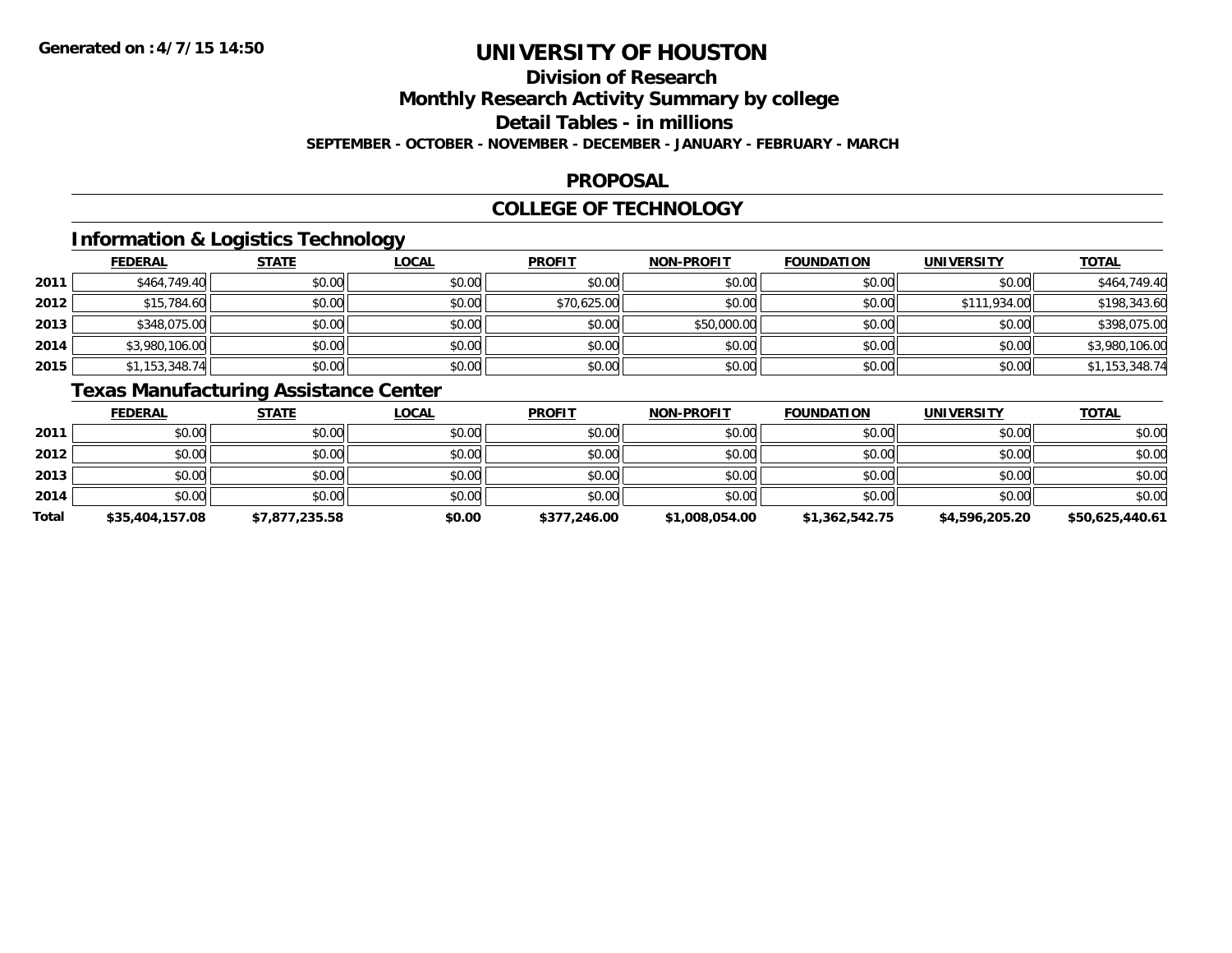**2015**

## **UNIVERSITY OF HOUSTON**

## **Division of Research**

**Monthly Research Activity Summary by college**

**Detail Tables - in millions**

**SEPTEMBER - OCTOBER - NOVEMBER - DECEMBER - JANUARY - FEBRUARY - MARCH**

### **PROPOSAL**

## **CULLEN COLLEGE OF ENGINEERING**

|      | <b>Biomedical Engineering</b> |                                                          |              |                |                   |                   |                   |                 |
|------|-------------------------------|----------------------------------------------------------|--------------|----------------|-------------------|-------------------|-------------------|-----------------|
|      | <b>FEDERAL</b>                | <b>STATE</b>                                             | <b>LOCAL</b> | <b>PROFIT</b>  | <b>NON-PROFIT</b> | <b>FOUNDATION</b> | <b>UNIVERSITY</b> | <b>TOTAL</b>    |
| 2011 | \$2,755,645.95                | \$0.00                                                   | \$0.00       | \$0.00         | \$0.00            | \$0.00            | \$821,250.00      | \$3,576,895.95  |
| 2012 | \$8,121,830.10                | \$672,750.00                                             | \$0.00       | \$0.00         | \$0.00            | \$0.00            | \$1,403,125.00    | \$10,197,705.10 |
| 2013 | \$8,171,125.08                | \$202,500.00                                             | \$0.00       | \$66,477.00    | \$0.00            | \$250,003.00      | \$921,081.00      | \$9,611,186.08  |
| 2014 | \$50,451,189.28               | \$20,000.00                                              | \$0.00       | \$213,938.00   | \$631,364.00      | \$829,250.00      | \$879,177.00      | \$53,024,918.28 |
| 2015 | \$30,751,573.60               | \$88,136.25                                              | \$0.00       | \$111,131.00   | \$1,275,390.00    | \$1,144,886.00    | \$2,555,460.00    | \$35,926,576.85 |
|      |                               | <b>Center for Innovative Grouting Materials and Tech</b> |              |                |                   |                   |                   |                 |
|      | <b>FEDERAL</b>                | <b>STATE</b>                                             | <b>LOCAL</b> | <b>PROFIT</b>  | <b>NON-PROFIT</b> | <b>FOUNDATION</b> | <b>UNIVERSITY</b> | <b>TOTAL</b>    |
| 2011 | \$0.00                        | \$0.00                                                   | \$0.00       | \$0.00         | \$0.00            | \$0.00            | \$0.00            | \$0.00          |
| 2012 | \$0.00                        | \$0.00                                                   | \$0.00       | \$0.00         | \$0.00            | \$0.00            | \$0.00            | \$0.00          |
|      | <b>Chemical Engineering</b>   |                                                          |              |                |                   |                   |                   |                 |
|      | <b>FEDERAL</b>                | <b>STATE</b>                                             | <b>LOCAL</b> | <b>PROFIT</b>  | <b>NON-PROFIT</b> | <b>FOUNDATION</b> | <b>UNIVERSITY</b> | <b>TOTAL</b>    |
| 2011 | \$17,878,299.50               | \$559,512.00                                             | \$153,000.00 | \$4,221,295.78 | \$2,783,651.00    | \$899,695.00      | \$411,805.00      | \$26,907,258.28 |
| 2012 | \$10,069,538.18               | \$1,649,348.10                                           | \$0.00       | \$1,583,754.00 | \$1,493,238.75    | \$3,142,448.00    | \$553,490.00      | \$18,491,817.03 |
| 2013 | \$13,683,922.50               | \$576,499.10                                             | \$0.00       | \$3,826,929.00 | \$773,000.00      | \$1,838,663.00    | \$1,620,159.00    | \$22,319,172.60 |
| 2014 | \$18,469,559.67               | \$1,376,679.00                                           | \$0.00       | \$3,312,943.00 | \$0.00            | \$3,133,950.00    | \$67,472.00       | \$26,360,603.67 |
| 2015 | \$8,600,479.52                | \$2,310,456.00                                           | \$0.00       | \$1,623,904.00 | \$2,354,344.00    | \$2,873,000.00    | \$4,053,350.00    | \$21,815,533.52 |
|      | <b>Civil Engineering</b>      |                                                          |              |                |                   |                   |                   |                 |
|      | <b>FEDERAL</b>                | <b>STATE</b>                                             | <b>LOCAL</b> | <b>PROFIT</b>  | <b>NON-PROFIT</b> | <b>FOUNDATION</b> | <b>UNIVERSITY</b> | <b>TOTAL</b>    |
| 2011 | \$16,646,202.83               | \$3,684,082.20                                           | \$100,000.00 | \$83,500.00    | \$1,360,000.00    | \$112,854.25      | \$470,464.00      | \$22,457,103.28 |
| 2012 | \$4,247,942.55                | \$2,248,284.00                                           | \$0.00       | \$1,850,109.10 | \$2,902,543.65    | \$177,426.20      | \$1,758,950.50    | \$13,185,256.00 |
| 2013 | \$8,089,593.67                | \$723,896.00                                             | \$0.00       | \$203,590.00   | \$1,318,473.40    | \$2,982,335.00    | \$519,710.05      | \$13,837,598.12 |
| 2014 | \$13,360,548.14               | \$287,585.84                                             | \$0.00       | \$358,883.00   | \$110,000.00      | \$3,700,738.54    | \$110,196.80      | \$17,927,952.32 |
| 2015 | \$21,313,729.43               | \$220,695.00                                             | \$0.00       | \$122,314.50   | \$2,458,015.00    | \$1,540,897.05    | \$610,808.00      | \$26,266,458.98 |
|      | Dean, Engineering             |                                                          |              |                |                   |                   |                   |                 |
|      | <b>FEDERAL</b>                | <b>STATE</b>                                             | <b>LOCAL</b> | <b>PROFIT</b>  | <b>NON-PROFIT</b> | <b>FOUNDATION</b> | <b>UNIVERSITY</b> | <b>TOTAL</b>    |
| 2012 | \$882,933.40                  | \$0.00                                                   | \$0.00       | \$0.00         | \$0.00            | \$0.00            | \$0.00            | \$882,933.40    |
| 2013 | \$0.00                        | \$0.00                                                   | \$0.00       | \$0.00         | \$0.00            | \$0.00            | \$0.00            | \$0.00          |
| 2014 | \$865,098.80                  | \$0.00                                                   | \$0.00       | \$0.00         | \$0.00            | \$0.00            | \$0.00            | \$865,098.80    |

\$150,000.00 \$2,000,000.00 \$0.00 \$0.00 \$0.00 \$150,000.00 \$0.00 \$2,300,000.00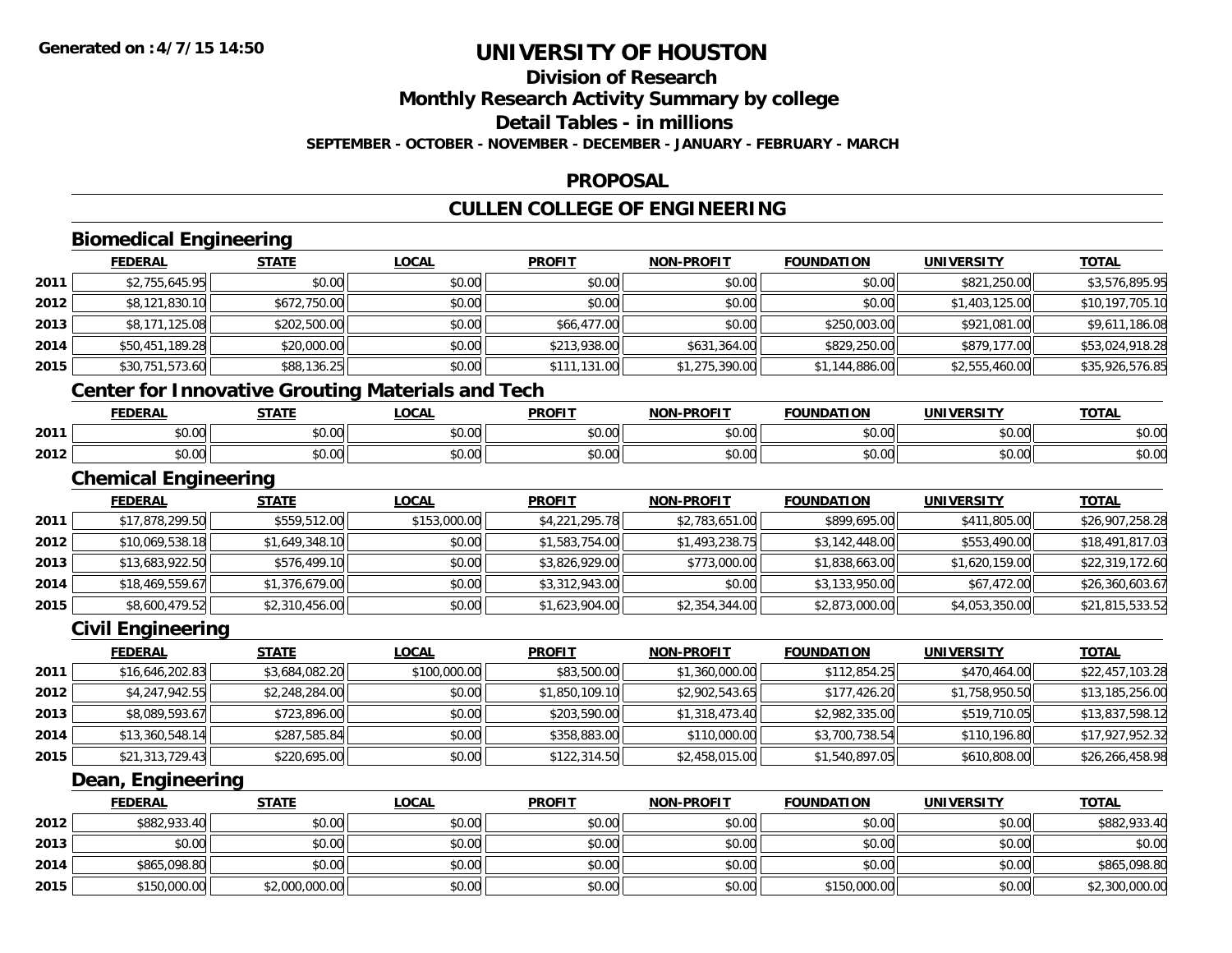## **Division of Research**

**Monthly Research Activity Summary by college**

**Detail Tables - in millions**

**SEPTEMBER - OCTOBER - NOVEMBER - DECEMBER - JANUARY - FEBRUARY - MARCH**

### **PROPOSAL**

## **CULLEN COLLEGE OF ENGINEERING**

## **Electrical & Computer Engineering**

|      | <b>FEDERAL</b>  | <u>STATE</u>   | <b>LOCAL</b> | <b>PROFIT</b>  | <b>NON-PROFIT</b> | <b>FOUNDATION</b> | <b>UNIVERSITY</b> | <u>TOTAL</u>    |
|------|-----------------|----------------|--------------|----------------|-------------------|-------------------|-------------------|-----------------|
| 2011 | \$15,332,901.39 | \$0.00         | \$0.00       | \$1,512,617.81 | \$308,012.00      | \$320,524.00      | \$1,301,812.00    | \$18,775,867.20 |
| 2012 | \$21,064,232.37 | \$1,341,947.90 | \$0.00       | \$1,227,851.00 | \$1,073,562.25    | \$415,800.00      | \$2,154,413.00    | \$27,277,806.52 |
| 2013 | \$18,148,738.17 | \$879,486.40   | \$0.00       | \$1,170,814.00 | \$476,250.00      | \$964,395.00      | \$1,309,653.00    | \$22,949,336.57 |
| 2014 | \$20,354,749.58 | \$444,837.00   | \$0.00       | \$740,597.00   | \$1,237,800.00    | \$794,321.10      | \$1,523,810.80    | \$25,096,115.48 |
| 2015 | \$15,040,235.23 | \$3,127,493.75 | \$0.00       | \$543,493.00   | \$2,566,691.00    | \$412,000.00      | \$761,626.40      | \$22,451,539.38 |

## **Industrial Engineering**

|      | <b>FEDERAL</b>  | <b>STATE</b> | <b>LOCAL</b> | <b>PROFIT</b> | <b>NON-PROFIT</b> | <b>FOUNDATION</b> | <b>UNIVERSITY</b> | <b>TOTAL</b>    |
|------|-----------------|--------------|--------------|---------------|-------------------|-------------------|-------------------|-----------------|
| 2011 | \$574,762.38    | \$0.00       | \$0.00       | \$11,317.00   | \$0.00            | \$336,822.00      | \$0.00            | \$922,901.38    |
| 2012 | \$3,720,622.80  | \$397,915.60 | \$0.00       | \$61,162.50   | \$0.00            | \$0.00            | \$0.00            | \$4,179,700.90  |
| 2013 | \$560,968.25    | \$113,001.00 | \$0.00       | \$0.00        | \$0.00            | \$413,072.00      | \$0.00            | \$1,087,041.25  |
| 2014 | \$18,885,631.34 | \$745,364.00 | \$0.00       | \$0.00        | \$29,887.80       | \$779,564.00      | \$0.00            | \$20,440,447.14 |
| 2015 | \$1,414,578.50  | \$0.00       | \$0.00       | \$22,184.00   | \$0.00            | \$619,162.00      | \$0.00            | \$2,055,924.50  |

## **Mechanical Engineering**

|      | <b>FEDERAL</b>  | <b>STATE</b> | <u>LOCAL</u> | <b>PROFIT</b>  | <b>NON-PROFIT</b> | <b>FOUNDATION</b> | <b>UNIVERSITY</b> | <b>TOTAL</b>    |
|------|-----------------|--------------|--------------|----------------|-------------------|-------------------|-------------------|-----------------|
| 2011 | \$17,667,553.91 | \$226,312.00 | \$0.00       | \$788,355.50   | \$1,090,000.00    | \$1,338,678.20    | \$1,165,283.00    | \$22,276,182.61 |
| 2012 | \$26,208,597.72 | \$367,485.00 | \$0.00       | \$1,251,646.90 | \$1,019,270.76    | \$975,274.60      | \$1,000,244.00    | \$30,822,518.98 |
| 2013 | \$4,234,588.25  | \$710,530.00 | \$0.00       | \$882,922.00   | \$100,000.00      | \$814,713.16      | \$567,007.00      | \$7,309,760.41  |
| 2014 | \$14,733,883.98 | \$10,000.00  | \$0.00       | \$1,284,321.00 | \$735,000.00      | \$993,278.76      | \$224,963.00      | \$17,981,446.74 |
| 2015 | \$11,055,177.40 | \$100,300.00 | \$0.00       | \$2,126,884.50 | \$220,000.00      | \$1,113,612.00    | \$1,077,491.00    | \$15,693,464.90 |

### **Wind Energy Center**

|       | FEDERAL              | STATE           | _OCAL        | <b>PROFIT</b>                              | <b>NON-PROFIT</b> | <b>FOUNDATION</b> | UNIVERSITY      | <b>TOTAL</b>         |
|-------|----------------------|-----------------|--------------|--------------------------------------------|-------------------|-------------------|-----------------|----------------------|
| 2013  | \$0.00               | \$0.00          | \$0.00       | $\mathfrak{c}\cap\mathfrak{a}\cap$<br>JU.U | \$0.00            | \$0.00            | \$0.00          | \$0.00               |
| Total | 506,433.47,<br>\$423 | \$25.085.096.14 | \$253,000.00 | \$29,202,934.58                            | \$26,316,493.61   | \$33,067,362.86   | \$27,842,801.55 | /4,122.21<br>\$565,z |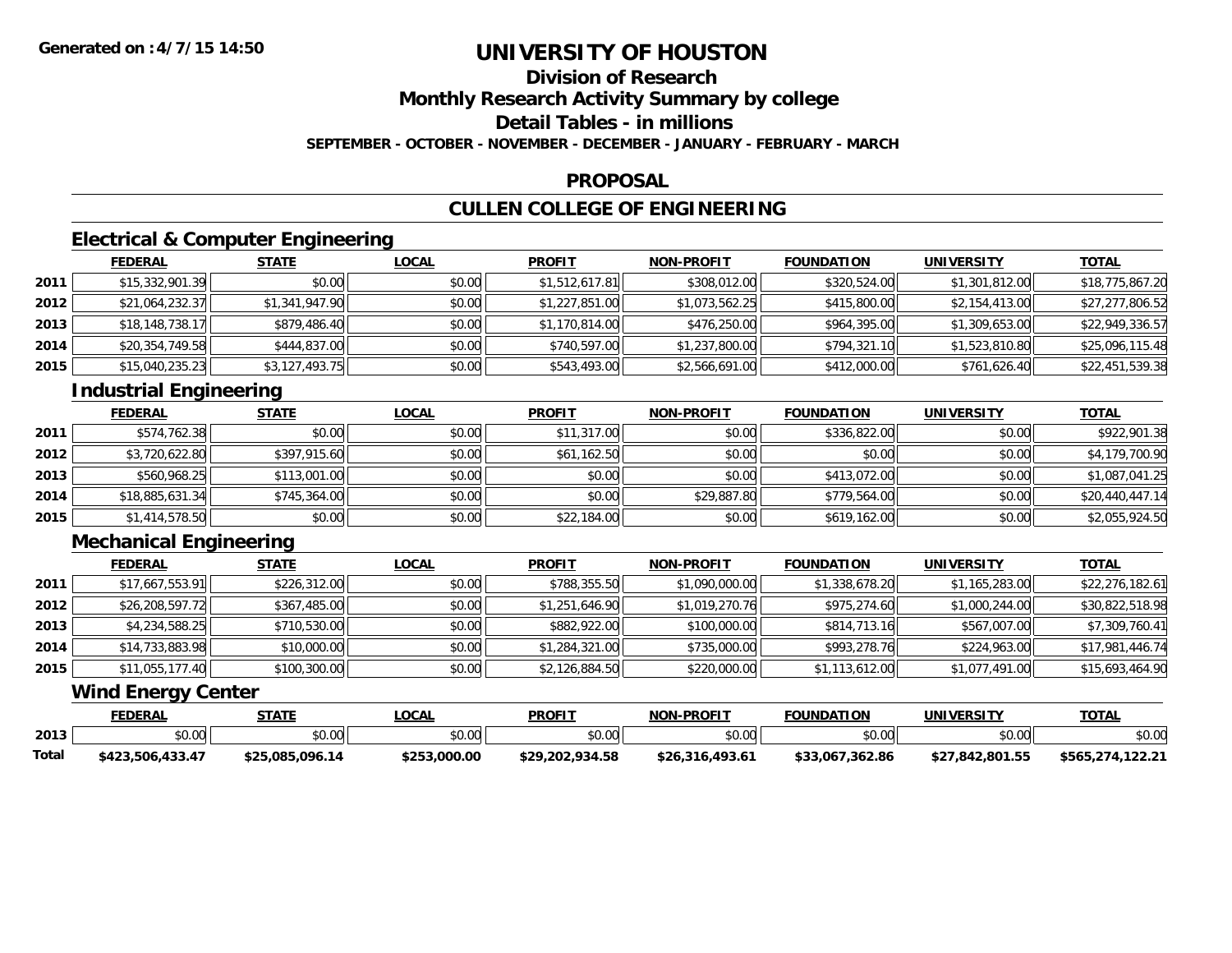**Division of Research**

**Monthly Research Activity Summary by college**

**Detail Tables - in millions**

**SEPTEMBER - OCTOBER - NOVEMBER - DECEMBER - JANUARY - FEBRUARY - MARCH**

#### **PROPOSAL**

## **DIVISION OF RESEARCH**

|      | <b>Allied Geophysical Laboratories</b>                    |                |              |               |                   |                   |                   |                |
|------|-----------------------------------------------------------|----------------|--------------|---------------|-------------------|-------------------|-------------------|----------------|
|      | <b>FEDERAL</b>                                            | <b>STATE</b>   | <b>LOCAL</b> | <b>PROFIT</b> | <b>NON-PROFIT</b> | <b>FOUNDATION</b> | <b>UNIVERSITY</b> | <b>TOTAL</b>   |
| 2011 | \$0.00                                                    | \$0.00         | \$0.00       | \$70,000.00   | \$0.00            | \$0.00            | \$0.00            | \$70,000.00    |
|      | <b>Center for Advanced Computing and Data Systems</b>     |                |              |               |                   |                   |                   |                |
|      | <b>FEDERAL</b>                                            | <b>STATE</b>   | <b>LOCAL</b> | <b>PROFIT</b> | <b>NON-PROFIT</b> | <b>FOUNDATION</b> | <b>UNIVERSITY</b> | <b>TOTAL</b>   |
| 2011 | \$0.00                                                    | \$0.00         | \$0.00       | \$0.00        | \$0.00            | \$0.00            | \$0.00            | \$0.00         |
| 2012 | \$549,112.46                                              | \$0.00         | \$0.00       | \$0.00        | \$1,397,357.00    | \$0.00            | \$964,253.70      | \$2,910,723.16 |
| 2013 | \$199,698.00                                              | \$0.00         | \$0.00       | \$75,000.00   | \$1,381,700.00    | \$0.00            | \$0.00            | \$1,656,398.00 |
| 2015 | \$0.00                                                    | \$0.00         | \$0.00       | \$0.00        | \$0.00            | \$0.00            | \$69,683.00       | \$69,683.00    |
|      | <b>Center for Advanced Materials</b>                      |                |              |               |                   |                   |                   |                |
|      | <b>FEDERAL</b>                                            | <b>STATE</b>   | <b>LOCAL</b> | <b>PROFIT</b> | <b>NON-PROFIT</b> | <b>FOUNDATION</b> | <b>UNIVERSITY</b> | <b>TOTAL</b>   |
| 2011 | \$1,560,672.10                                            | \$0.00         | \$0.00       | \$433,411.00  | \$0.00            | \$197,095.80      | \$0.00            | \$2,191,178.90 |
| 2012 | \$1,116,829.10                                            | \$0.00         | \$0.00       | \$0.00        | \$0.00            | \$291,259.20      | \$0.00            | \$1,408,088.30 |
| 2013 | \$151,114.00                                              | \$0.00         | \$0.00       | \$0.00        | \$1,293,106.00    | \$0.00            | \$0.00            | \$1,444,220.00 |
|      | <b>Center for Biomedical &amp; Environmental Genomics</b> |                |              |               |                   |                   |                   |                |
|      | <b>FEDERAL</b>                                            | <b>STATE</b>   | <b>LOCAL</b> | <b>PROFIT</b> | <b>NON-PROFIT</b> | <b>FOUNDATION</b> | <b>UNIVERSITY</b> | <b>TOTAL</b>   |
| 2012 | \$0.00                                                    | \$0.00         | \$0.00       | \$0.00        | \$0.00            | \$0.00            | \$0.00            | \$0.00         |
| 2013 | \$0.00                                                    | \$0.00         | \$0.00       | \$0.00        | \$0.00            | \$0.00            | \$0.00            | \$0.00         |
| 2015 | \$0.00                                                    | \$0.00         | \$0.00       | \$0.00        | \$0.00            | \$0.00            | \$0.00            | \$0.00         |
|      | <b>Center for Industrial Partnerships</b>                 |                |              |               |                   |                   |                   |                |
|      | <b>FEDERAL</b>                                            | <b>STATE</b>   | <b>LOCAL</b> | <b>PROFIT</b> | <b>NON-PROFIT</b> | <b>FOUNDATION</b> | <b>UNIVERSITY</b> | <b>TOTAL</b>   |
| 2011 | \$160,371.95                                              | \$0.00         | \$0.00       | \$0.00        | \$0.00            | \$0.00            | \$0.00            | \$160,371.95   |
| 2012 | \$696,294.00                                              | \$0.00         | \$0.00       | \$100,500.00  | \$0.00            | \$0.00            | \$0.00            | \$796,794.00   |
| 2013 | \$574,253.00                                              | \$0.00         | \$0.00       | \$0.00        | \$0.00            | \$0.00            | \$0.00            | \$574,253.00   |
| 2015 | \$201,595.40                                              | \$1,000,000.00 | \$0.00       | \$0.00        | \$0.00            | \$0.00            | \$0.00            | \$1,201,595.40 |
|      | <b>Division of Research</b>                               |                |              |               |                   |                   |                   |                |
|      | <b>FEDERAL</b>                                            | <b>STATE</b>   | <b>LOCAL</b> | <b>PROFIT</b> | <b>NON-PROFIT</b> | <b>FOUNDATION</b> | <b>UNIVERSITY</b> | <b>TOTAL</b>   |
| 2011 | \$0.00                                                    | \$0.00         | \$0.00       | \$0.00        | \$0.00            | \$0.00            | \$0.00            | \$0.00         |
| 2013 | \$0.00                                                    | \$7,877,932.00 | \$0.00       | \$0.00        | \$0.00            | \$0.00            | \$0.00            | \$7,877,932.00 |
| 2015 | \$10,000.00                                               | \$5,754,381.00 | \$0.00       | \$0.00        | \$0.00            | \$0.00            | \$500.00          | \$5,764,881.00 |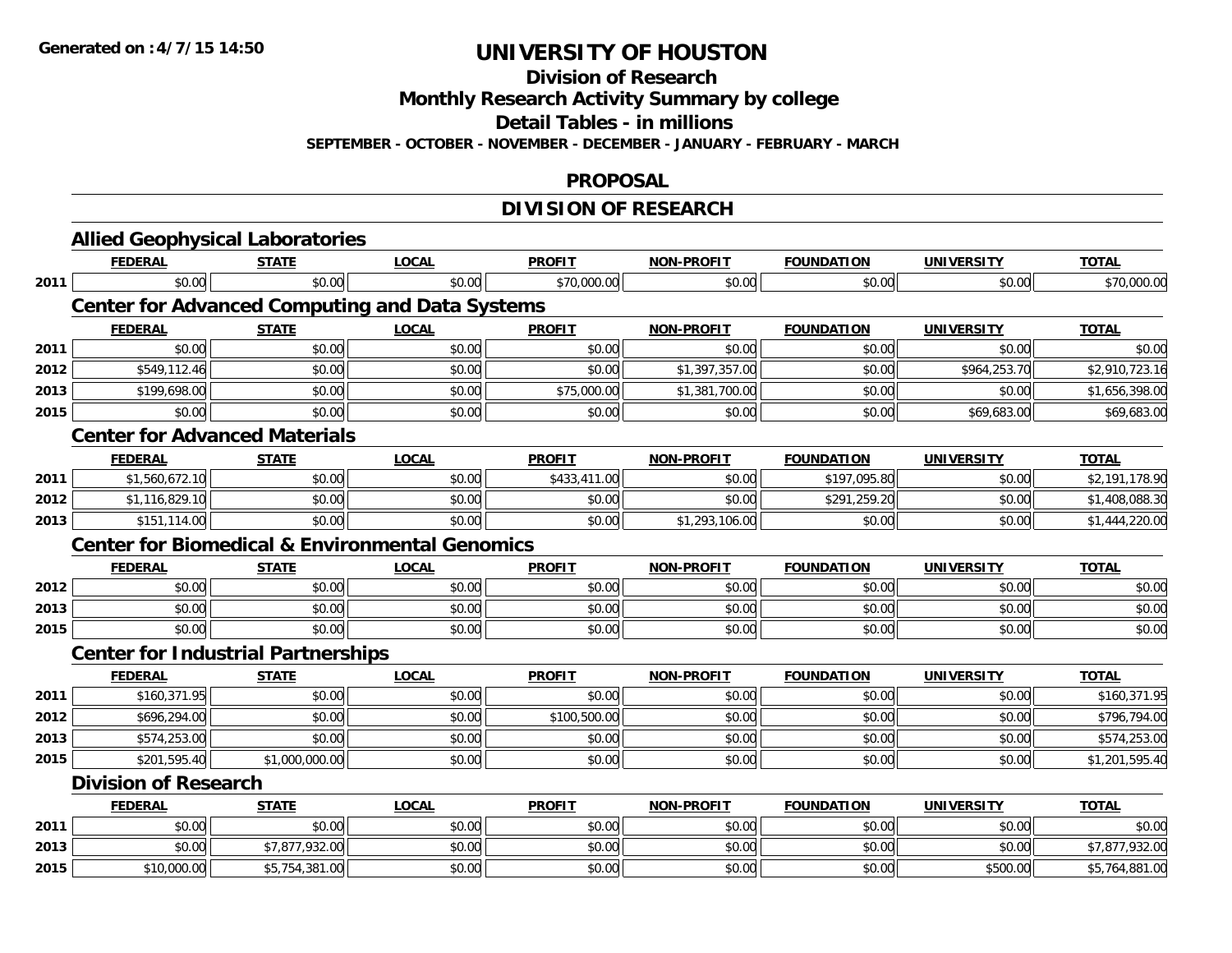## **Division of Research**

**Monthly Research Activity Summary by college**

**Detail Tables - in millions**

**SEPTEMBER - OCTOBER - NOVEMBER - DECEMBER - JANUARY - FEBRUARY - MARCH**

#### **PROPOSAL**

### **DIVISION OF RESEARCH**

## **National Center for Airborne Laser Mapping**

|      | <b>FEDERAL</b> | <b>STATE</b> | <b>LOCAL</b> | <b>PROFIT</b> | <b>NON-PROFIT</b> | <b>FOUNDATION</b> | <b>UNIVERSITY</b> | <b>TOTAL</b>   |
|------|----------------|--------------|--------------|---------------|-------------------|-------------------|-------------------|----------------|
| 2011 | \$48,594.00    | \$0.00       | \$0.00       | \$0.00        | \$0.00            | \$0.00            | \$0.00            | \$48,594.00    |
| 2012 | \$444,083.30   | \$0.00       | \$0.00       | \$0.00        | \$425,504.85      | \$0.00            | \$414,825.50      | \$1,284,413.65 |
| 2013 | \$2,448,217.80 | \$0.00       | \$0.00       | \$0.00        | \$0.00            | \$0.00            | \$1,058,677.95    | \$3,506,895.75 |
| 2014 | \$1,082,037.15 | \$48,896.00  | \$0.00       | \$0.00        | \$0.00            | \$0.00            | \$37,879.20       | \$1,168,812.35 |
| 2015 | \$183,747.60   | \$0.00       | \$0.00       | \$0.00        | \$0.00            | \$0.00            | \$485,503.00      | \$669,250.60   |

#### **TcSUH**

|      | <b>FEDERAL</b> | <b>STATE</b> | <u>LOCAL</u> | <b>PROFIT</b> | <b>NON-PROFIT</b> | <b>FOUNDATION</b> | <b>UNIVERSITY</b> | <b>TOTAL</b>   |
|------|----------------|--------------|--------------|---------------|-------------------|-------------------|-------------------|----------------|
| 2011 | \$346,446.76   | \$0.00       | \$0.00       | \$40,000.00   | \$72,000.00       | \$0.00            | \$0.00            | \$458,446.76   |
| 2012 | \$2,304,745.15 | \$0.00       | \$0.00       | \$70,000.00   | \$37,926.00       | \$0.00            | \$80,077.00       | \$2,492,748.15 |
| 2013 | \$646,173.70   | \$50,000.00  | \$0.00       | \$178,821.00  | \$0.00            | \$0.00            | \$0.00            | \$874,994.70   |
| 2014 | \$3,522,025.77 | \$0.00       | \$0.00       | \$167,200.00  | \$0.00            | \$0.00            | \$848,356.00      | \$4,537,581.77 |
| 2015 | \$1,349,912.45 | \$0.00       | \$0.00       | \$16,000.00   | \$0.00            | \$0.00            | \$0.00            | \$1,365,912.45 |

### **Texas Obesity Research Center**

|      | <b>FEDERA</b> | CTATE            | $\bigcap_{n=1}^{\infty}$<br>.OCAI | <b>PROFIT</b>                                  | -PROFIT<br><b>MON</b>                                 | המוווחה:<br>ΓIΩN                          | <b>UNIVERSITY</b>     | <b>TOTAL</b>          |
|------|---------------|------------------|-----------------------------------|------------------------------------------------|-------------------------------------------------------|-------------------------------------------|-----------------------|-----------------------|
| 2011 | 0000<br>טט.טע | $\sim$ 00<br>ט.ט | $\sim$ 00<br>J∪.∪∪                | $\mathfrak{g} \cap \mathfrak{g} \cap$<br>וט.טי | $\mathsf{A} \cap \mathsf{A} \cap \mathsf{A}$<br>JU.UL | $\cdots$<br>$\alpha$<br>∕∪.∪∪             | 0000<br>JU.UU         | nn nn<br><b>JU.UU</b> |
| 2012 | n or<br>DU.UU | $\sim$<br>JU.UU  | $\sim$ 00<br>JU.UU                | \$0.00                                         | \$0.00                                                | $\uparrow$ $\uparrow$ $\uparrow$<br>50.00 | ልስ ባህ<br><b>DU.UU</b> | nn nr<br>JU.UU        |

**TIMES**

|       | <b>FEDERAL</b>  | <b>STATE</b>    | <b>LOCAL</b> | <b>PROFIT</b>  | <b>NON-PROFIT</b> | <b>FOUNDATION</b> | <b>UNIVERSITY</b> | <b>TOTAL</b>    |
|-------|-----------------|-----------------|--------------|----------------|-------------------|-------------------|-------------------|-----------------|
| 2011  | \$3,730,516.00  | \$168,985.70    | \$141,895.20 | \$820,674.40   | \$254,256.00      | \$0.00            | \$352,023.00      | \$5,468,350.30  |
| 2012  | \$1,194,418.00  | \$0.00          | \$0.00       | \$869,316.00   | \$119,028.00      | \$0.00            | \$1,032,129.00    | \$3,214,891.00  |
| 2013  | \$3,021,451.80  | \$29,908.00     | \$0.00       | \$0.00         | \$0.00            | \$0.00            | \$723,267.00      | \$3,774,626.80  |
| 2014  | \$9,197,813.55  | \$98,197.00     | \$0.00       | \$1,006,321.00 | \$0.00            | \$0.00            | \$60,366.00       | \$10,362,697.55 |
| 2015  | \$398,713.00    | \$99,999.00     | \$0.00       | \$0.00         | \$76,188.00       | \$0.00            | \$0.00            | \$574,900.00    |
| Total | \$35,138,836.04 | \$15,128,298.70 | \$141,895.20 | \$3,847,243.40 | \$5,057,065.85    | \$488,355.00      | \$6,127,540.35    | \$65,929,234.54 |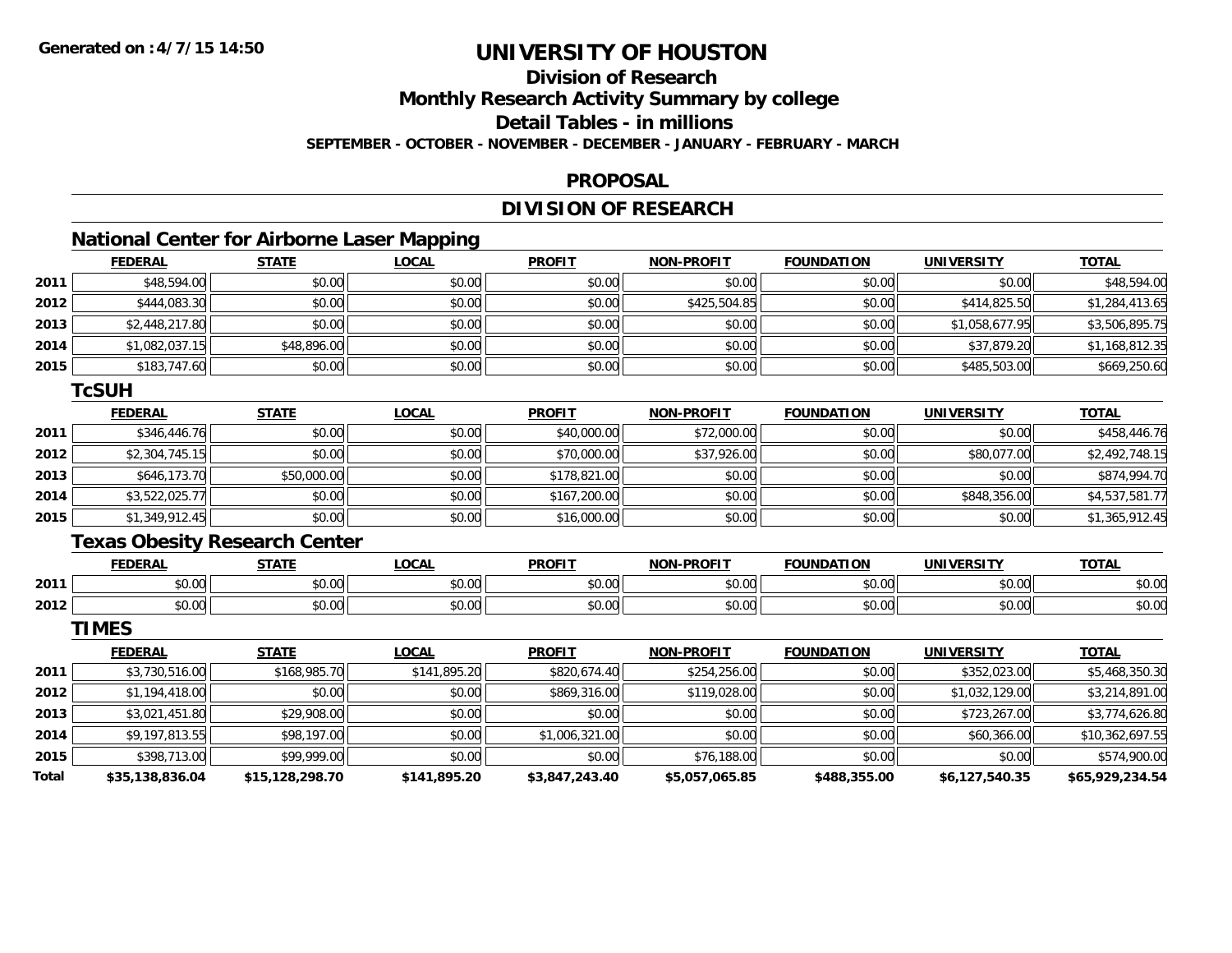## **Division of Research**

**Monthly Research Activity Summary by college**

**Detail Tables - in millions**

**SEPTEMBER - OCTOBER - NOVEMBER - DECEMBER - JANUARY - FEBRUARY - MARCH**

#### **PROPOSAL**

## **GRADUATE COLLEGE OF SOCIAL WORK**

## **Center for Drug and Social Policy Research**

|      | <b>FEDERAL</b> | <b>STATE</b> | <b>LOCAL</b> | <b>PROFIT</b> | <b>NON-PROFIT</b> | <b>FOUNDATION</b> | <b>UNIVERSITY</b> | <b>TOTAL</b>   |
|------|----------------|--------------|--------------|---------------|-------------------|-------------------|-------------------|----------------|
| 2011 | \$0.00         | \$0.00       | \$0.00       | \$100,982.00  | \$0.00            | \$0.00            | \$0.00            | \$100,982.00   |
| 2012 | \$127,438.94   | \$0.00       | \$0.00       | \$192,378.00  | \$0.00            | \$0.00            | \$0.00            | \$319,816.94   |
| 2013 | \$1,549,538.51 | \$0.00       | \$0.00       | \$0.00        | \$45,910.00       | \$0.00            | \$0.00            | \$1,595,448.51 |
| 2014 | \$0.00         | \$0.00       | \$0.00       | \$45,050.00   | \$0.00            | \$0.00            | \$356,205.00      | \$401,255.00   |

### **Center for Health Equities & Evaluation Research**

|      | <b>FEDERAL</b> | <b>STATE</b> | <u>LOCAL</u> | <b>PROFIT</b> | <b>NON-PROFIT</b> | <b>FOUNDATION</b> | <b>UNIVERSITY</b> | <b>TOTAL</b> |
|------|----------------|--------------|--------------|---------------|-------------------|-------------------|-------------------|--------------|
| 2011 | \$743,334.00   | \$0.00       | \$0.00       | \$0.00        | \$0.00            | \$0.00            | \$0.00            | \$743,334.00 |
| 2012 | \$163,277.00   | \$0.00       | \$0.00       | \$0.00        | \$0.00            | \$0.00            | \$0.00            | \$163,277.00 |
| 2013 | \$0.00         | \$0.00       | \$0.00       | \$39,755.90   | \$0.00            | \$0.00            | \$0.00            | \$39,755.90  |
| 2015 | \$430,954.00   | \$0.00       | \$0.00       | \$0.00        | \$0.00            | \$0.00            | \$0.00            | \$430,954.00 |

### **Child & Family for Innovative Research**

|      | <b>FEDERAL</b> | <b>STATE</b> | <u>LOCAL</u> | <b>PROFIT</b> | <b>NON-PROFIT</b> | <b>FOUNDATION</b> | <b>UNIVERSITY</b> | <b>TOTAL</b>   |
|------|----------------|--------------|--------------|---------------|-------------------|-------------------|-------------------|----------------|
| 2011 | \$5,095,862.00 | \$0.00       | \$0.00       | \$0.00        | \$25,000.00       | \$0.05            | \$150,609.00      | \$5,271,471.05 |
| 2012 | \$2,476,085.88 | \$110,342.00 | \$56,704.00  | \$138,181.00  | \$35,469.80       | \$28,560.00       | \$190,477.00      | \$3,035,819.68 |
| 2013 | \$1,199,259.56 | \$208,616.00 | \$0.00       | \$99,214.20   | \$394,933.20      | \$19,250.00       | \$0.00            | \$1,921,272.96 |
| 2014 | \$0.00         | \$288,991.00 | \$0.00       | \$0.00        | \$19,979.00       | \$19,235.70       | \$0.00            | \$328,205.70   |
| 2015 | \$0.00         | \$0.00       | \$0.00       | \$0.00        | \$0.00            | \$99,730.00       | \$2,500.00        | \$102,230.00   |

#### **Community Projects - Social Work**

|      | ---- | $\sim$ $\sim$ $\sim$ $\sim$ | $\sim$ $\sim$ $\sim$ | <b>DDOEIT</b> |        | JN                    | $T^{\sim}$ |
|------|------|-----------------------------|----------------------|---------------|--------|-----------------------|------------|
| 2011 |      | $\sim$                      |                      | . റപ          | $\sim$ | $\sim$ $\sim$<br>v.ve |            |

#### **Dean, Social Work**

|       | <b>FEDERAL</b>  | <b>STATE</b> | <b>LOCAL</b> | <b>PROFIT</b> | <b>NON-PROFIT</b> | <b>FOUNDATION</b> | <b>UNIVERSITY</b> | <b>TOTAL</b>    |
|-------|-----------------|--------------|--------------|---------------|-------------------|-------------------|-------------------|-----------------|
| 2011  | \$3,690,683.80  | \$0.00       | \$0.00       | \$0.00        | \$0.00            | \$0.00            | \$0.00            | \$3,690,683.80  |
| 2012  | \$0.00          | \$0.00       | \$0.00       | \$0.00        | \$0.00            | \$0.00            | \$0.00            | \$0.00          |
| 2013  | \$0.00          | \$0.00       | \$0.00       | \$0.00        | \$0.00            | \$0.00            | \$0.00            | \$0.00          |
| 2014  | \$0.00          | \$0.00       | \$0.00       | \$0.00        | \$0.00            | \$0.00            | \$0.00            | \$0.00          |
| 2015  | \$0.00          | \$0.00       | \$0.00       | \$0.00        | \$0.00            | \$4,500.00        | \$0.00            | \$4,500.00      |
| Total | \$17,896,678.69 | \$607,949.00 | \$56,704.00  | \$615,561.10  | \$521,292.00      | \$171,275.75      | \$699,791.00      | \$20.569.251.54 |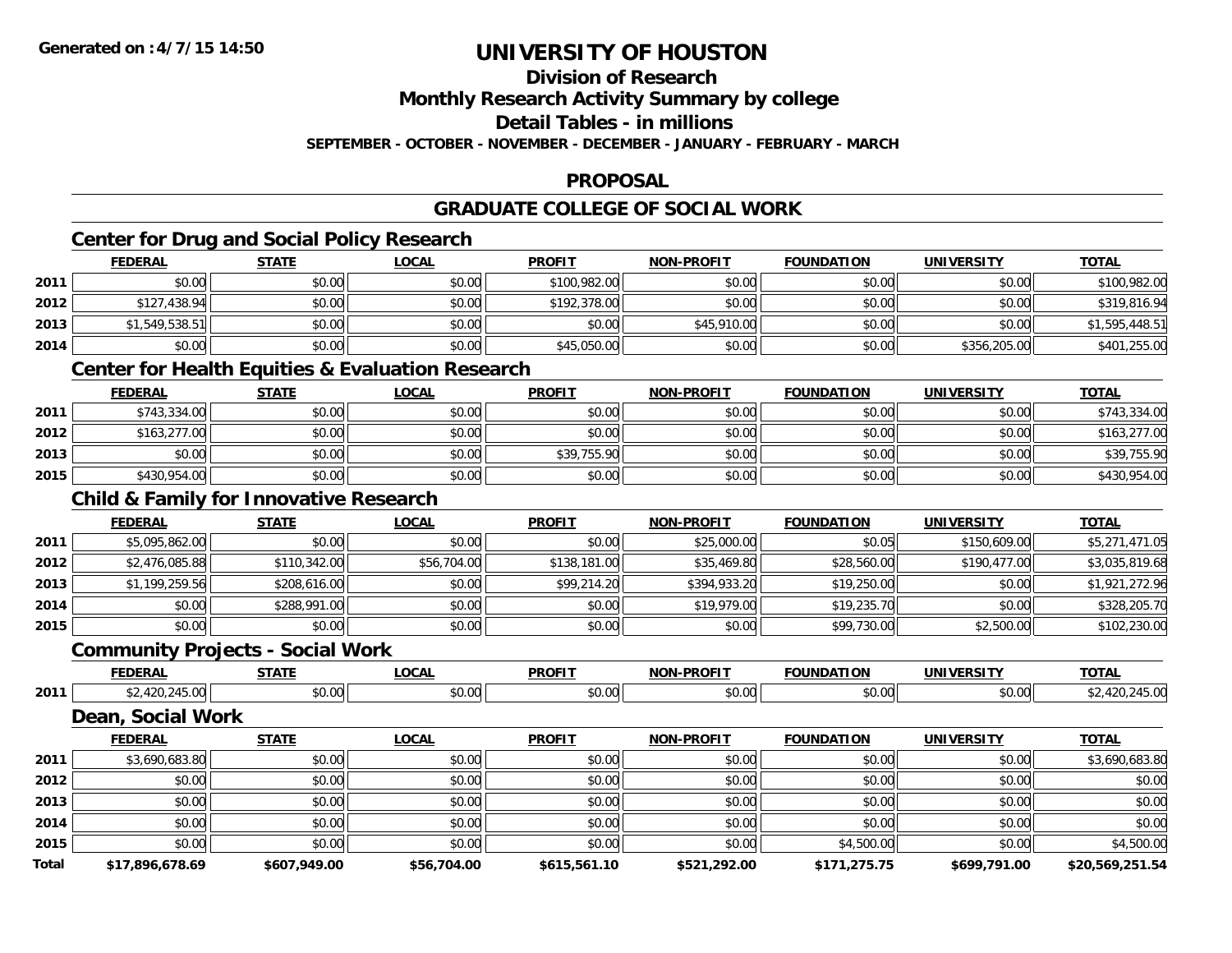#### **Division of Research**

**Monthly Research Activity Summary by college**

**Detail Tables - in millions**

**SEPTEMBER - OCTOBER - NOVEMBER - DECEMBER - JANUARY - FEBRUARY - MARCH**

#### **PROPOSAL**

### **HILTON COLLEGE OF HOTEL AND RESTAURANT MANAGEMENT**

### **Hotel and Restaurant Management**

|       | <b>FEDERAL</b> | <b>STATE</b> | <b>LOCAL</b> | <b>PROFIT</b> | <b>NON-PROFIT</b> | <b>FOUNDATION</b> | <b>UNIVERSITY</b> | <b>TOTAL</b>   |
|-------|----------------|--------------|--------------|---------------|-------------------|-------------------|-------------------|----------------|
| 2011  | \$0.00         | \$0.00       | \$0.00       | \$0.00        | \$27,280.00       | \$0.00            | \$113,780.00      | \$141,060.00   |
| 2012  | \$0.00         | \$174,830.00 | \$0.00       | \$0.00        | \$118,422,00      | \$0.00            | \$37,354.00       | \$330,606.00   |
| 2013  | \$553,755.00   | \$0.00       | \$16,154.00  | \$0.00        | \$10,987.00       | \$111,711.00      | \$143,232.00      | \$835,839.00   |
| 2014  | \$224,955.00   | \$0.00       | \$0.00       | \$0.00        | \$5,000.00        | \$0.00            | \$0.00            | \$229,955.00   |
| 2015  | \$40,000.00    | \$0.00       | \$0.00       | \$0.00        | \$0.00            | \$0.00            | \$0.00            | \$40,000.00    |
| Total | \$818,710.00   | \$174,830.00 | \$16,154.00  | \$0.00        | \$161,689.00      | \$111,711.00      | \$294,366.00      | \$1,577,460.00 |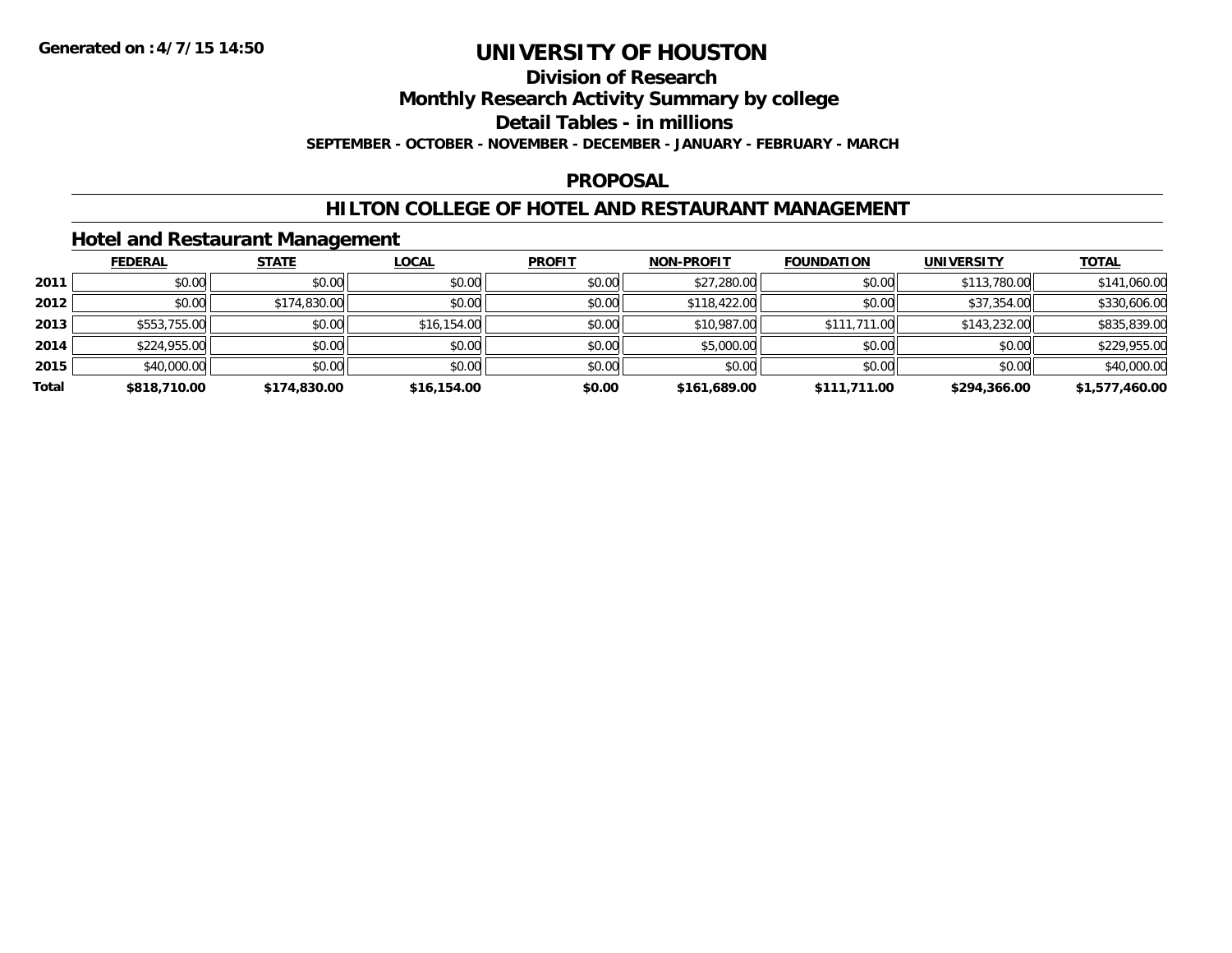### **Division of Research Monthly Research Activity Summary by college Detail Tables - in millions SEPTEMBER - OCTOBER - NOVEMBER - DECEMBER - JANUARY - FEBRUARY - MARCH**

#### **PROPOSAL**

#### **HONORS COLLEGE**

## **Dean, Honors College**

|       | <b>FEDERAL</b> | <b>STATE</b> | <u>LOCAL</u> | <b>PROFIT</b> | <b>NON-PROFIT</b> | <b>FOUNDATION</b> | <b>UNIVERSITY</b> | <b>TOTAL</b>   |
|-------|----------------|--------------|--------------|---------------|-------------------|-------------------|-------------------|----------------|
| 2011  | \$34,951.70    | \$0.00       | \$0.00       | \$0.00        | \$53,185.20       | \$0.00            | \$0.00            | \$88,136.90    |
| 2013  | \$0.00         | \$0.00       | \$0.00       | \$341,900.74  | \$0.00            | \$0.00            | \$9,150.32        | \$351,051.06   |
| 2014  | \$0.00         | \$457,985.75 | \$0.00       | \$0.00        | \$1,495.00        | \$0.00            | \$0.00            | \$459,480.75   |
| 2015  | \$0.00         | \$0.00       | \$0.00       | \$0.00        | \$367,989.75      | \$0.00            | \$0.00            | \$367,989.75   |
| Total | \$34,951.70    | \$457,985.75 | \$0.00       | \$341,900.74  | \$422,669.95      | \$0.00            | \$9,150.32        | \$1,266,658.46 |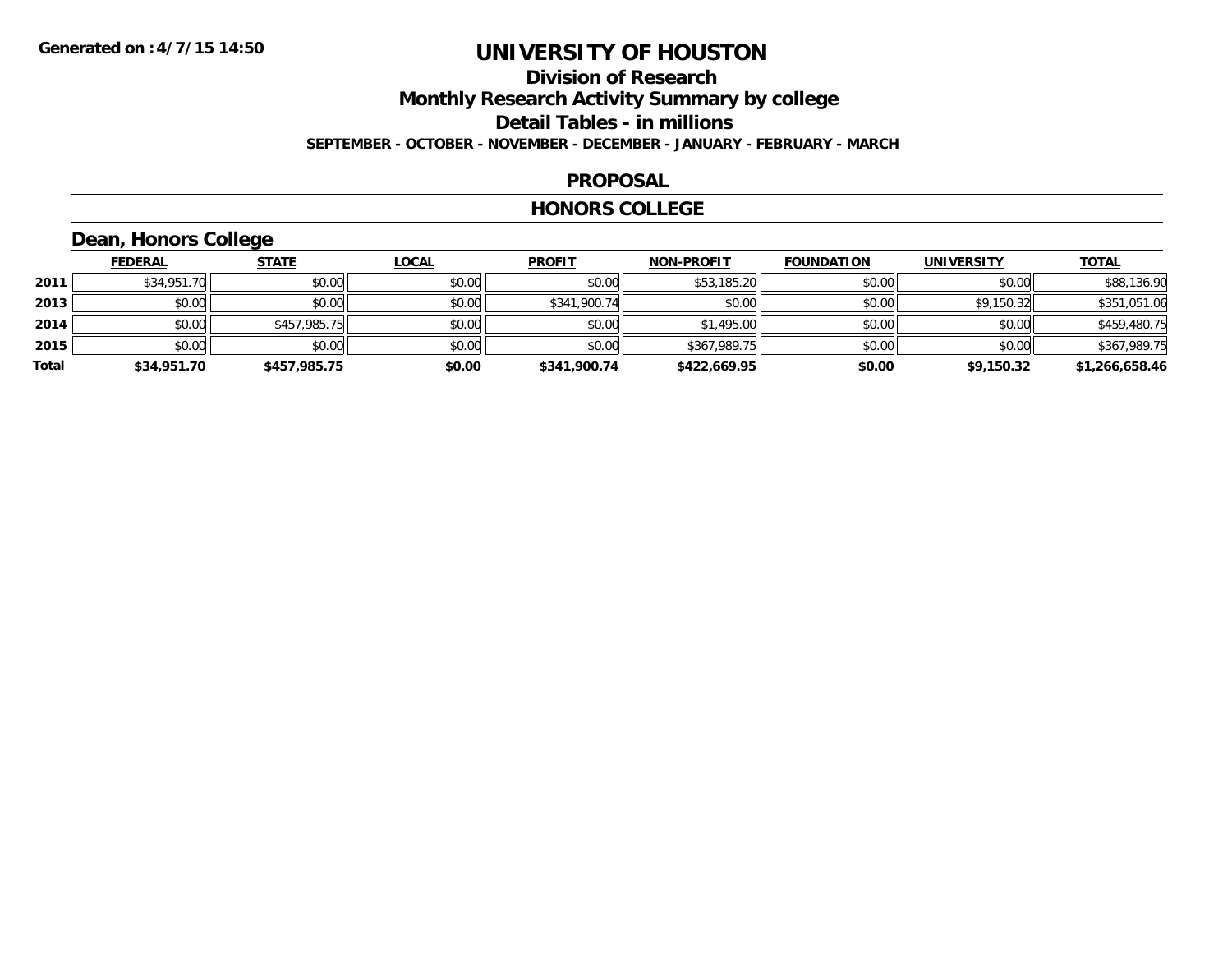## **Division of Research**

**Monthly Research Activity Summary by college**

**Detail Tables - in millions**

**SEPTEMBER - OCTOBER - NOVEMBER - DECEMBER - JANUARY - FEBRUARY - MARCH**

### **PROPOSAL**

### **PRESIDENT**

#### **Office of the President**

|      | <b>FEDERAL</b> | <b>STATE</b>                 | <b>LOCAL</b> | <b>PROFIT</b> | <b>NON-PROFIT</b> | <b>FOUNDATION</b> | <b>UNIVERSITY</b> | <b>TOTAL</b> |
|------|----------------|------------------------------|--------------|---------------|-------------------|-------------------|-------------------|--------------|
| 2014 | \$865,098.80   | \$0.00                       | \$0.00       | \$0.00        | \$0.00            | \$0.00            | \$0.00            | \$865,098.80 |
|      |                | Vice President Admin/Finance |              |               |                   |                   |                   |              |
|      |                |                              |              |               |                   |                   |                   |              |
|      | <b>FEDERAL</b> | <b>STATE</b>                 | <u>LOCAL</u> | <b>PROFIT</b> | <b>NON-PROFIT</b> | <b>FOUNDATION</b> | <b>UNIVERSITY</b> | <b>TOTAL</b> |
| 2011 | \$15,000.00    | \$0.00                       | \$0.00       | \$0.00        | \$0.00            | \$0.00            | \$0.00            | \$15,000.00  |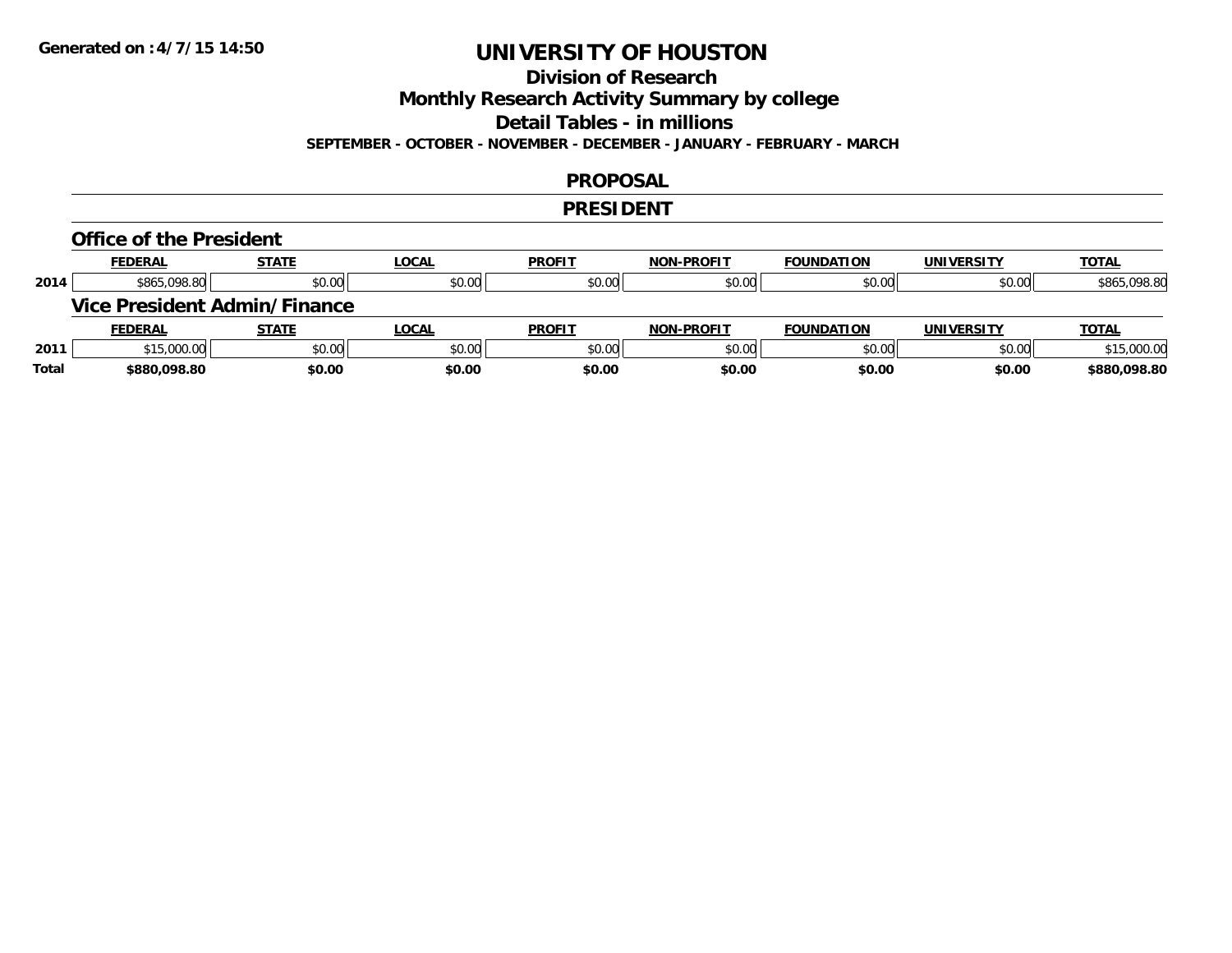## **Division of Research**

**Monthly Research Activity Summary by college**

**Detail Tables - in millions**

**SEPTEMBER - OCTOBER - NOVEMBER - DECEMBER - JANUARY - FEBRUARY - MARCH**

#### **PROPOSAL**

### **SENIOR V.P. FOR ACADEMIC AFFAIRS AND PROVOST**

#### **Senior V.P. for Academic Affairs and Provost**

|      | <b>FEDERAL</b>                  | <b>STATE</b>                                | <b>LOCAL</b>                       | <b>PROFIT</b> | <b>NON-PROFIT</b>  | <b>FOUNDATION</b>  | <b>UNIVERSITY</b> | <b>TOTAL</b> |
|------|---------------------------------|---------------------------------------------|------------------------------------|---------------|--------------------|--------------------|-------------------|--------------|
| 2012 | \$0.00                          | \$75,000.00                                 | \$0.00                             | \$0.00        | \$0.00             | \$0.00             | \$0.00            | \$75,000.00  |
| 2013 | \$0.00                          | \$0.00                                      | \$0.00                             | \$0.00        | \$149,488.00       | \$0.00             | \$0.00            | \$149,488.00 |
|      | <b>Student Support Services</b> |                                             |                                    |               |                    |                    |                   |              |
|      | <b>FEDERAL</b>                  | <b>STATE</b>                                | <b>LOCAL</b>                       | <b>PROFIT</b> | <b>NON-PROFIT</b>  | <b>FOUNDATION</b>  | <b>UNIVERSITY</b> | <b>TOTAL</b> |
| 2012 | \$198,944.00                    | \$0.00                                      | \$0.00                             | \$0.00        | \$0.00             | \$0.00             | \$0.00            | \$198,944.00 |
|      | <b>Undergraduate Scholars</b>   |                                             |                                    |               |                    |                    |                   |              |
|      | <b>FEDERAL</b>                  | <b>STATE</b>                                | <b>LOCAL</b>                       | <b>PROFIT</b> | <b>NON-PROFIT</b>  | <b>FOUNDATION</b>  | <b>UNIVERSITY</b> | <b>TOTAL</b> |
| 2011 | \$0.00                          | \$29,456.00                                 | \$0.00                             | \$0.00        | \$0.00             | \$0.00             | \$0.00            | \$29,456.00  |
| 2012 | \$0.00                          | \$19,051.00                                 | \$0.00                             | \$0.00        | \$0.00             | \$0.00             | \$0.00            | \$19,051.00  |
| 2014 | \$0.00                          | \$20,330.00                                 | \$0.00                             | \$0.00        | \$0.00             | \$0.00             | \$0.00            | \$20,330.00  |
|      |                                 | <b>Undergraduate Student Success</b>        |                                    |               |                    |                    |                   |              |
|      | <b>FEDERAL</b>                  | <b>STATE</b>                                | <b>LOCAL</b>                       | <b>PROFIT</b> | <b>NON-PROFIT</b>  | <b>FOUNDATION</b>  | <b>UNIVERSITY</b> | <b>TOTAL</b> |
| 2011 | \$0.00                          | \$300,000.00                                | \$0.00                             | \$0.00        | \$0.00             | \$0.00             | \$0.00            | \$300,000.00 |
| 2013 | \$0.00                          | \$30,000.00                                 | \$0.00                             | \$0.00        | \$0.00             | \$0.00             | \$0.00            | \$30,000.00  |
| 2014 | \$0.00                          | \$268,000.00                                | \$0.00                             | \$0.00        | \$0.00             | \$0.00             | \$0.00            | \$268,000.00 |
| 2015 | \$297,579.00                    | \$0.00                                      | \$0.00                             | \$0.00        | \$0.00             | \$0.00             | \$0.00            | \$297,579.00 |
|      |                                 | <b>Undergraduate Student Success Center</b> |                                    |               |                    |                    |                   |              |
|      | <b>FFBFBAL</b>                  | 27.77                                       | $\sim$ $\sim$ $\sim$ $\sim$ $\sim$ | <b>DDAFIT</b> | <b>NAME BRAFIT</b> | <b>EAUSIBATIAN</b> | 118111100001717   | $T^{\prime}$ |

|              | <u>FEDERAL</u> | <b>STATE</b> | <b>_OCAL</b> | <b>PROFIT</b> | <b>NON-PROFIT</b> | <b>FOUNDATION</b> | <b>UNIVERSITY</b> | <b>TOTAL</b>   |
|--------------|----------------|--------------|--------------|---------------|-------------------|-------------------|-------------------|----------------|
| 2011         | \$0.00         | \$0.00       | \$0.00       | \$0.00        | \$430,048.00      | \$0.00            | \$0.00            | 0.048.00       |
| 2015         | \$0.00         | \$0.00       | \$0.00       | \$0.00        | \$78,500.00       | \$0.00            | \$0.00            | \$78,500.00    |
| <b>Total</b> | \$496,523.00   | \$741,837.00 | \$0.00       | \$0.00        | \$658,036.00      | \$0.00            | \$0.00            | \$1,896,396.00 |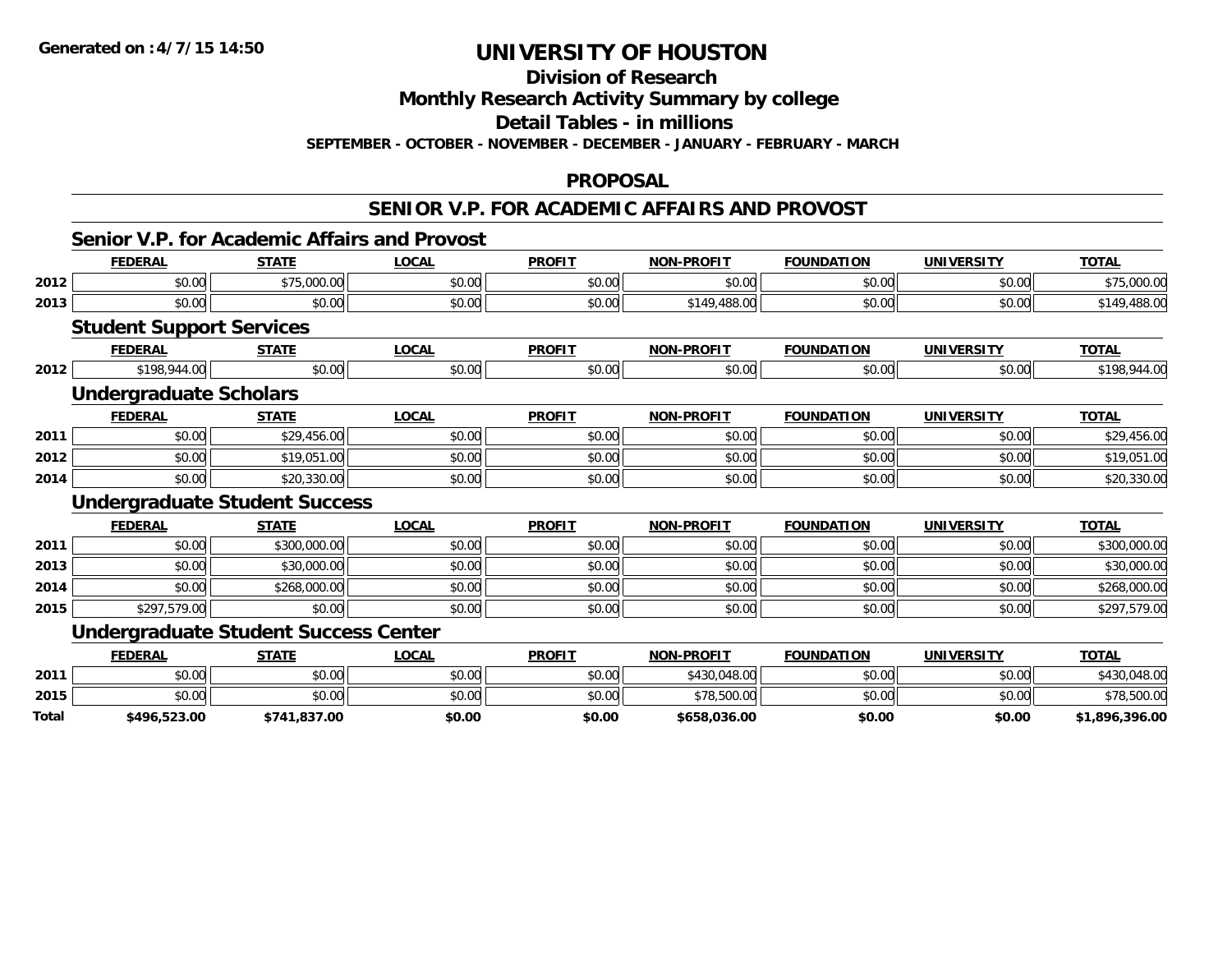## **Division of Research**

**Monthly Research Activity Summary by college**

**Detail Tables - in millions**

**SEPTEMBER - OCTOBER - NOVEMBER - DECEMBER - JANUARY - FEBRUARY - MARCH**

### **PROPOSAL**

### **UH LAW CENTER**

|       | Dean, Law      |              |              |               |                   |                   |                   |                |
|-------|----------------|--------------|--------------|---------------|-------------------|-------------------|-------------------|----------------|
|       | <b>FEDERAL</b> | <b>STATE</b> | <b>LOCAL</b> | <b>PROFIT</b> | <b>NON-PROFIT</b> | <b>FOUNDATION</b> | <b>UNIVERSITY</b> | <b>TOTAL</b>   |
| 2013  | \$0.00         | \$0.00       | \$0.00       | \$71,560.62   | \$0.00            | \$0.00            | \$0.00            | \$71,560.62    |
| 2015  | \$601,568.43   | \$0.00       | \$0.00       | \$0.00        | \$0.00            | \$0.00            | \$0.00            | \$601,568.43   |
|       | Law-UH         |              |              |               |                   |                   |                   |                |
|       | <b>FEDERAL</b> | <b>STATE</b> | <b>LOCAL</b> | <b>PROFIT</b> | <b>NON-PROFIT</b> | <b>FOUNDATION</b> | <b>UNIVERSITY</b> | <b>TOTAL</b>   |
| 2011  | \$0.00         | \$103,966.00 | \$0.00       | \$10,063.00   | \$0.00            | \$0.00            | \$68,956.00       | \$182,985.00   |
| 2012  | \$0.00         | \$160,000.00 | \$0.00       | \$0.00        | \$0.00            | \$0.00            | \$0.00            | \$160,000.00   |
| 2013  | \$0.00         | \$0.00       | \$0.00       | \$0.00        | \$63,430.80       | \$0.00            | \$0.00            | \$63,430.80    |
| 2014  | \$0.00         | \$200,000.00 | \$0.00       | \$0.00        | \$0.00            | \$0.00            | \$14,164.00       | \$214,164.00   |
| 2015  | \$0.00         | \$114,000.00 | \$0.00       | \$0.00        | \$100,000.00      | \$322,841.00      | \$16,683.00       | \$553,524.00   |
| Total | \$601,568.43   | \$577.966.00 | \$0.00       | \$81,623.62   | \$163,430.80      | \$322,841.00      | \$99,803.00       | \$1,847,232.85 |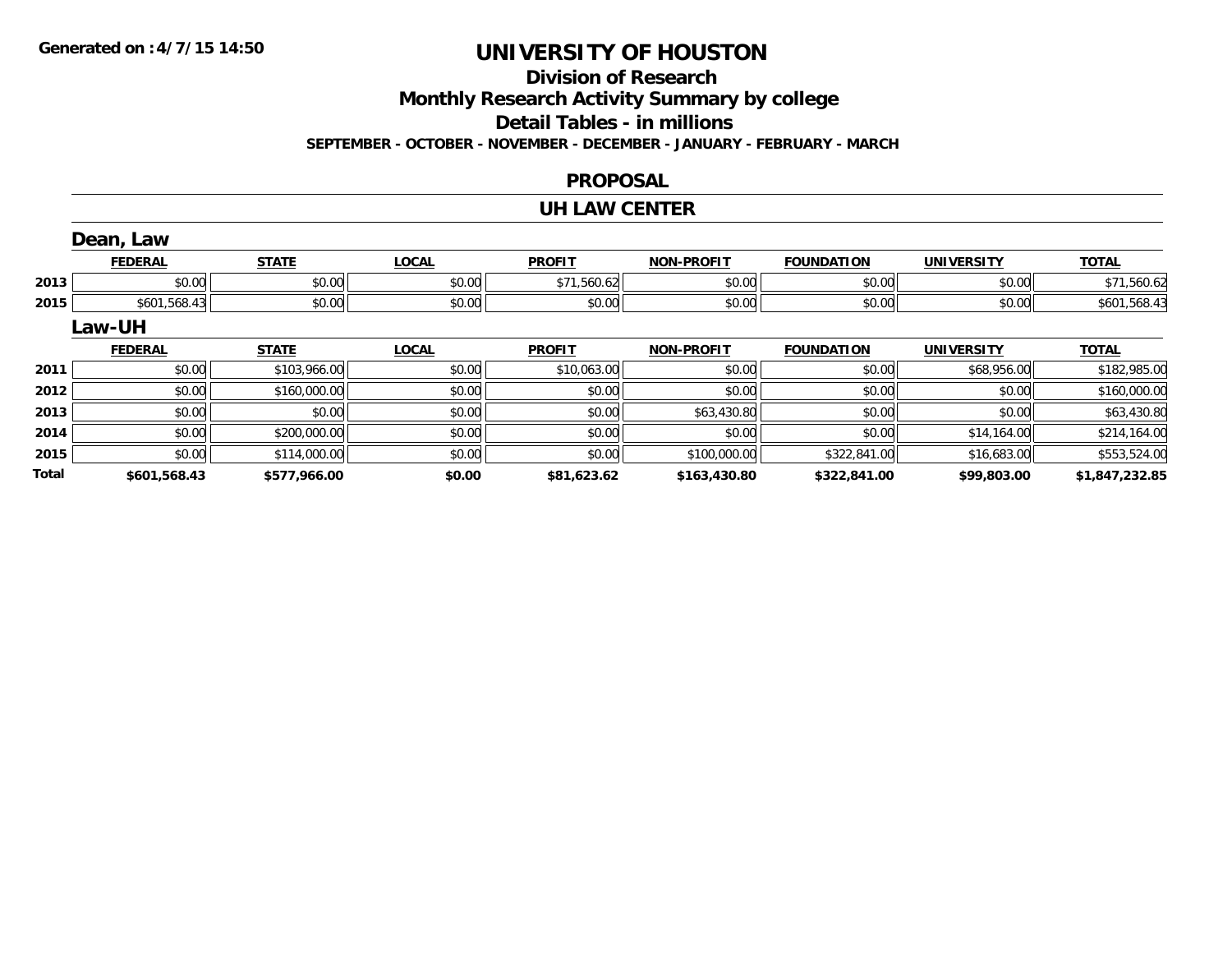### **Division of ResearchMonthly Research Activity Summary by college Detail Tables - in millions SEPTEMBER - OCTOBER - NOVEMBER - DECEMBER - JANUARY - FEBRUARY - MARCH**

#### **PROPOSAL**

#### **UKNOWN COLLEGE**

### **Unknown Department**

|              | <b>FEDERAL</b> | <u>STATE</u> | LOCAL  | <b>PROFIT</b> | <b>NON-PROFIT</b> | <b>FOUNDATION</b> | UNIVERSITY | <b>TOTAL</b> |
|--------------|----------------|--------------|--------|---------------|-------------------|-------------------|------------|--------------|
| 2011         | \$0.00         | \$0.00       | \$0.00 | \$0.00        | \$0.00            | \$0.00            | \$0.00     | \$0.00       |
| 2013         | ልስ ሀሀ<br>DU.UU | \$0.00       | \$0.00 | \$0.00        | \$0.00            | \$0.00            | \$0.00     | \$0.00       |
| <b>Total</b> | \$0.00         | \$0.00       | \$0.00 | \$0.00        | \$0.00            | \$0.00            | \$0.00     | \$0.00       |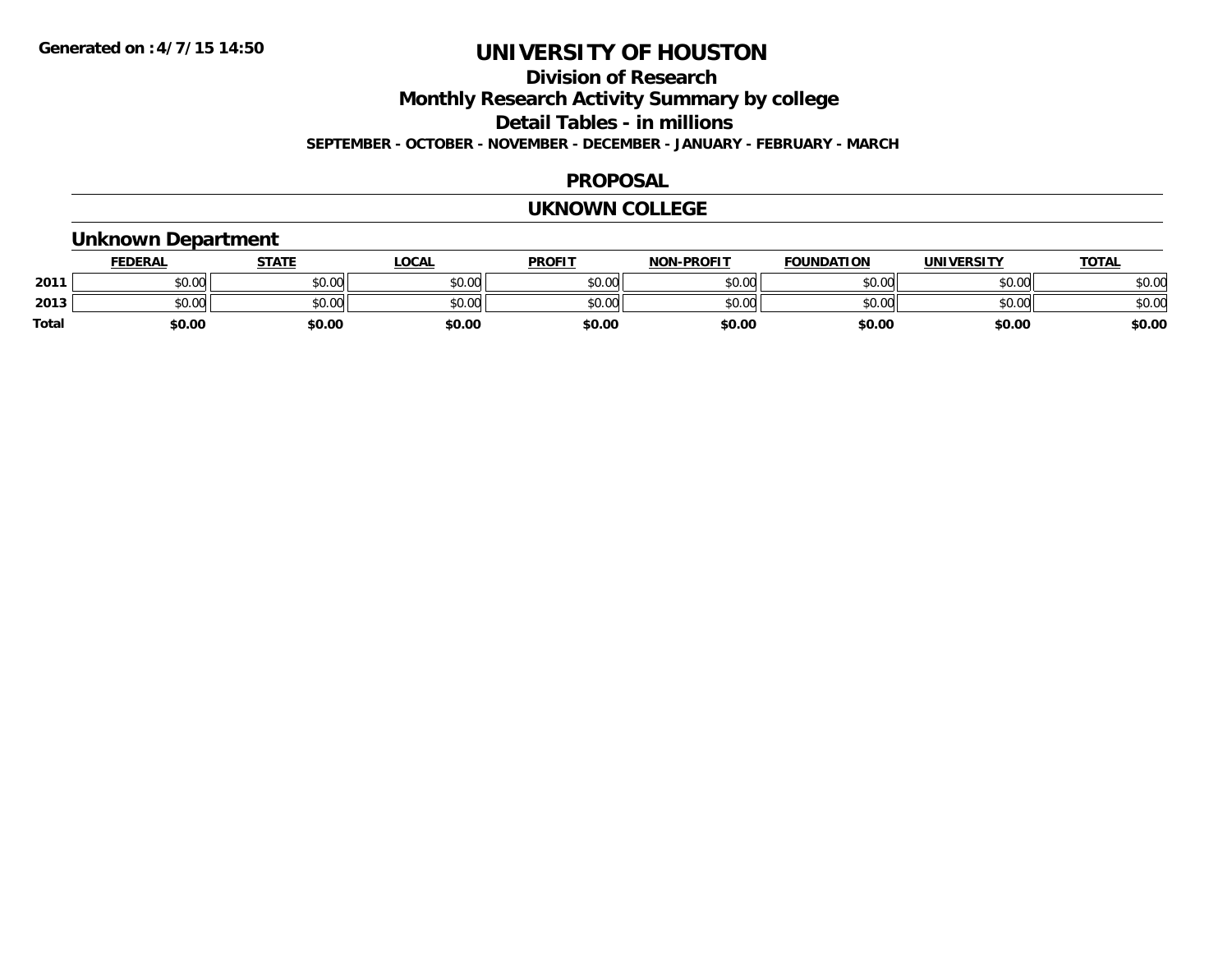## **Division of Research**

**Monthly Research Activity Summary by college**

**Detail Tables - in millions**

**SEPTEMBER - OCTOBER - NOVEMBER - DECEMBER - JANUARY - FEBRUARY - MARCH**

### **PROPOSAL**

## **VICE PRESIDENT FOR ADMINISTRATION**

|       | <b>KUHF - Radio</b>         |              |              |               |                   |                   |                   |                 |
|-------|-----------------------------|--------------|--------------|---------------|-------------------|-------------------|-------------------|-----------------|
|       | <b>FEDERAL</b>              | <b>STATE</b> | <b>LOCAL</b> | <b>PROFIT</b> | <b>NON-PROFIT</b> | <b>FOUNDATION</b> | <b>UNIVERSITY</b> | <b>TOTAL</b>    |
| 2011  | \$0.00                      | \$12,500.00  | \$0.00       | \$0.00        | \$623,146.00      | \$0.00            | \$0.00            | \$635,646.00    |
| 2013  | \$0.00                      | \$0.00       | \$0.00       | \$0.00        | \$2,044,710.00    | \$0.00            | \$0.00            | \$2,044,710.00  |
| 2014  | \$0.00                      | \$0.00       | \$0.00       | \$0.00        | \$2,147,877.00    | \$0.00            | \$0.00            | \$2,147,877.00  |
| 2015  | \$0.00                      | \$0.00       | \$0.00       | \$0.00        | \$2,363,344.00    | \$0.00            | \$0.00            | \$2,363,344.00  |
|       | <b>KUHT-TV</b>              |              |              |               |                   |                   |                   |                 |
|       | <b>FEDERAL</b>              | <b>STATE</b> | <b>LOCAL</b> | <b>PROFIT</b> | NON-PROFIT        | <b>FOUNDATION</b> | <b>UNIVERSITY</b> | <b>TOTAL</b>    |
| 2011  | \$0.00                      | \$0.00       | \$0.00       | \$0.00        | \$1,606,903.00    | \$0.00            | \$0.00            | \$1,606,903.00  |
| 2012  | \$0.00                      | \$0.00       | \$0.00       | \$0.00        | \$14,132.00       | \$0.00            | \$0.00            | \$14,132.00     |
|       | <b>Physical Plant</b>       |              |              |               |                   |                   |                   |                 |
|       | <b>FEDERAL</b>              | <b>STATE</b> | <b>LOCAL</b> | <b>PROFIT</b> | <b>NON-PROFIT</b> | <b>FOUNDATION</b> | <b>UNIVERSITY</b> | <b>TOTAL</b>    |
| 2011  | \$0.00                      | \$0.00       | \$0.00       | \$0.00        | \$0.00            | \$0.00            | \$0.00            | \$0.00          |
| 2012  | \$24,500.00                 | \$0.00       | \$0.00       | \$0.00        | \$2,261,596.00    | \$0.00            | \$0.00            | \$2,286,096.00  |
|       | <b>UH Police Department</b> |              |              |               |                   |                   |                   |                 |
|       | <b>FEDERAL</b>              | <b>STATE</b> | <b>LOCAL</b> | <b>PROFIT</b> | <b>NON-PROFIT</b> | <b>FOUNDATION</b> | <b>UNIVERSITY</b> | <b>TOTAL</b>    |
| 2011  | \$53,805.00                 | \$0.00       | \$0.00       | \$0.00        | \$0.00            | \$0.00            | \$0.00            | \$53,805.00     |
| 2014  | \$0.00                      | \$3,000.00   | \$0.00       | \$0.00        | \$0.00            | \$0.00            | \$0.00            | \$3,000.00      |
| Total | \$78,305.00                 | \$15,500.00  | \$0.00       | \$0.00        | \$11,061,708.00   | \$0.00            | \$0.00            | \$11,155,513.00 |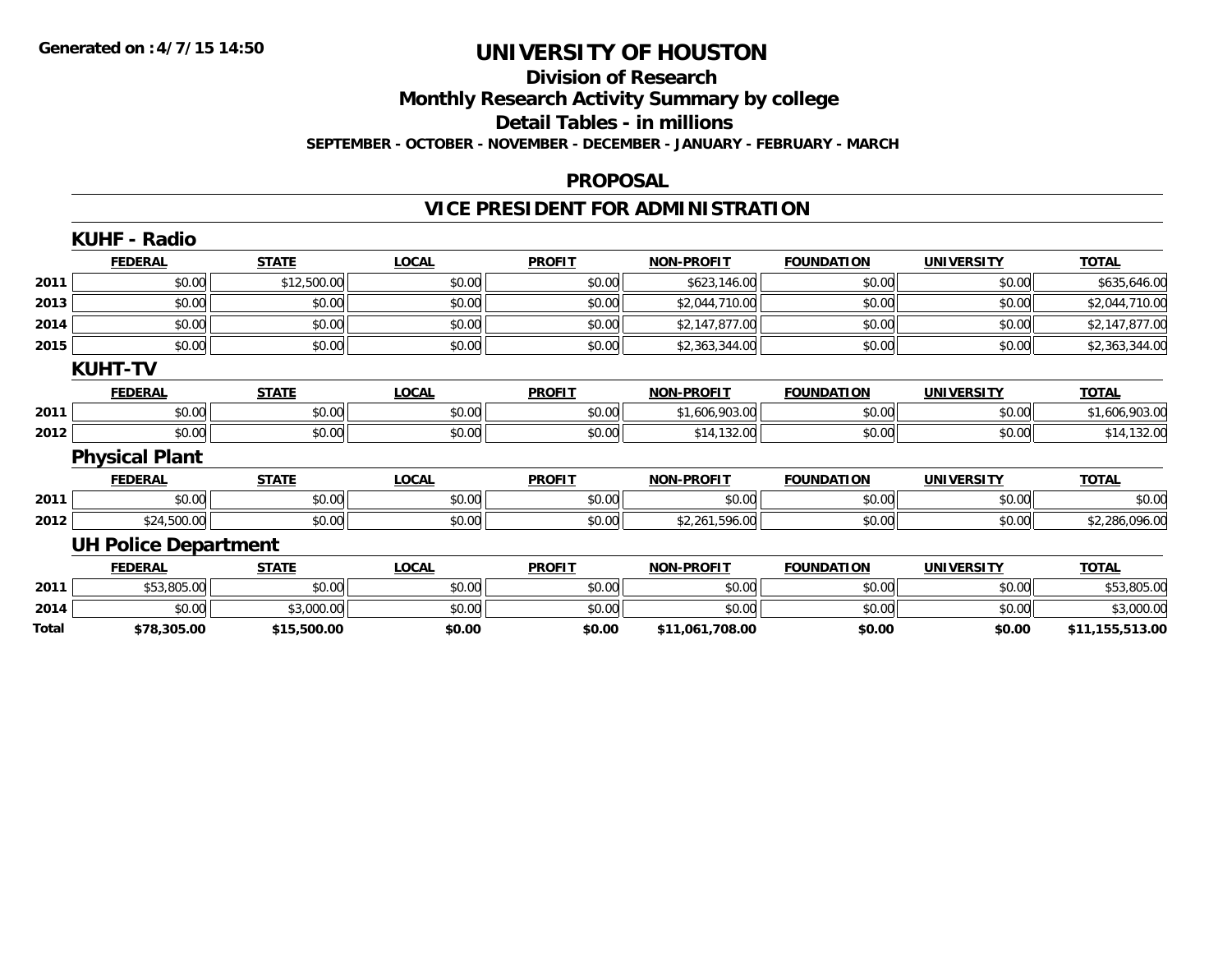## **Division of Research**

**Monthly Research Activity Summary by college**

**Detail Tables - in millions**

**SEPTEMBER - OCTOBER - NOVEMBER - DECEMBER - JANUARY - FEBRUARY - MARCH**

### **PROPOSAL**

### **VICE PRESIDENT FOR STUDENT AFFAIRS**

|       | <b>Childrens Learning Centers</b> |                                        |              |               |                   |                   |                   |              |
|-------|-----------------------------------|----------------------------------------|--------------|---------------|-------------------|-------------------|-------------------|--------------|
|       | <b>FEDERAL</b>                    | <b>STATE</b>                           | <b>LOCAL</b> | <b>PROFIT</b> | <b>NON-PROFIT</b> | <b>FOUNDATION</b> | <b>UNIVERSITY</b> | <b>TOTAL</b> |
| 2012  | \$0.00                            | \$75,000.00                            | \$0.00       | \$0.00        | \$0.00            | \$0.00            | \$0.00            | \$75,000.00  |
|       | <b>Dean, Student Affairs</b>      |                                        |              |               |                   |                   |                   |              |
|       | <b>FEDERAL</b>                    | <b>STATE</b>                           | <b>LOCAL</b> | <b>PROFIT</b> | <b>NON-PROFIT</b> | <b>FOUNDATION</b> | <b>UNIVERSITY</b> | <b>TOTAL</b> |
| 2012  | \$58,828.50                       | \$0.00                                 | \$0.00       | \$0.00        | \$0.00            | \$0.00            | \$0.00            | \$58,828.50  |
|       |                                   | <b>Vice President, Student Affairs</b> |              |               |                   |                   |                   |              |
|       | <b>FEDERAL</b>                    | <b>STATE</b>                           | <b>LOCAL</b> | <b>PROFIT</b> | <b>NON-PROFIT</b> | <b>FOUNDATION</b> | <b>UNIVERSITY</b> | <b>TOTAL</b> |
| 2012  | \$0.00                            | \$149,837.00                           | \$0.00       | \$0.00        | \$0.00            | \$0.00            | \$0.00            | \$149,837.00 |
| Total | \$58,828.50                       | \$224,837.00                           | \$0.00       | \$0.00        | \$0.00            | \$0.00            | \$0.00            | \$283,665.50 |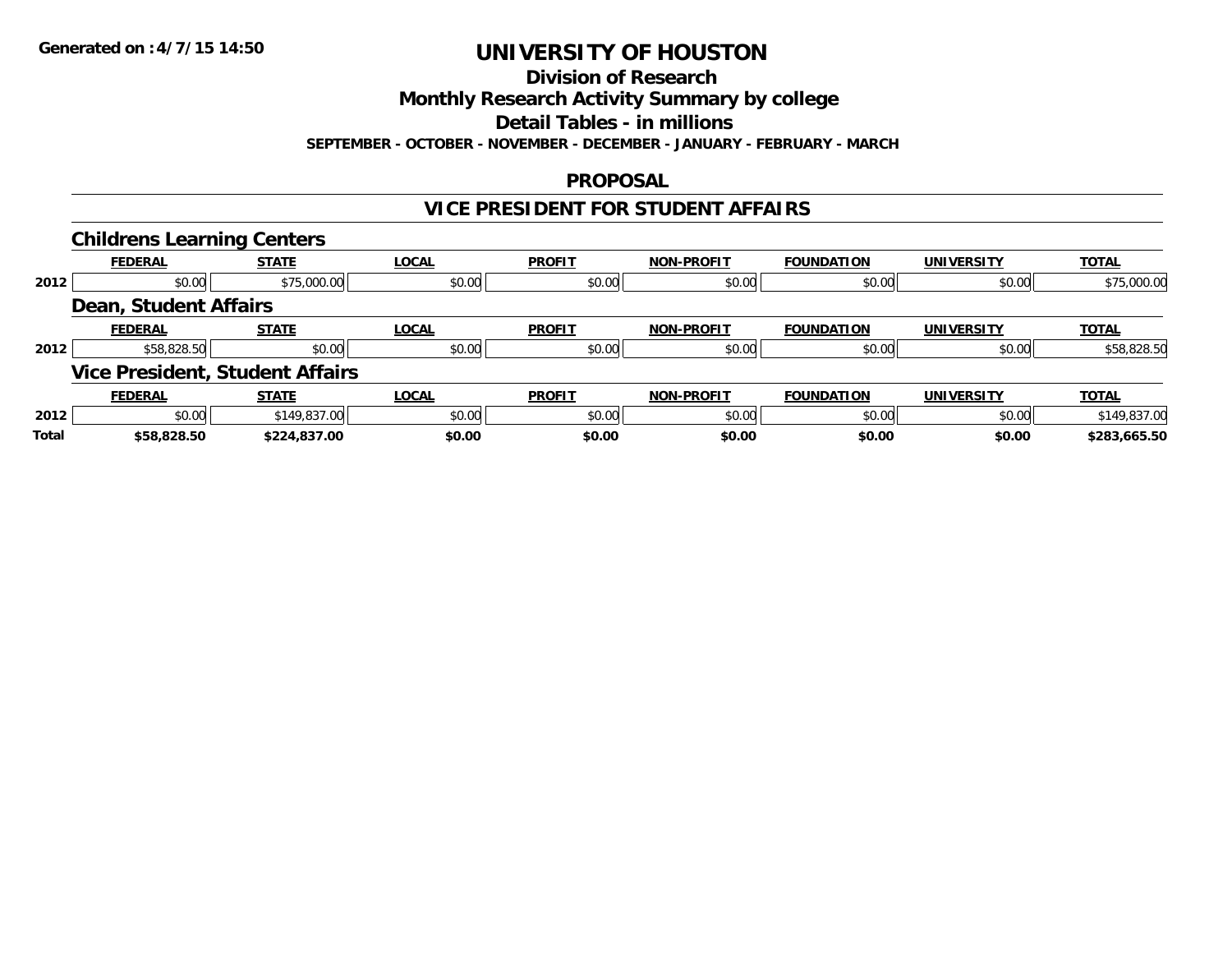**Division of Research**

**Monthly Research Activity Summary by college**

**Detail Tables - in millions**

**SEPTEMBER - OCTOBER - NOVEMBER - DECEMBER - JANUARY - FEBRUARY - MARCH**

#### **AWARD**

### **C.T. BAUER COLLEGE OF BUSINESS**

|       | <b>Accountancy &amp; Taxation</b>        |              |              |               |                   |                   |                   |                |
|-------|------------------------------------------|--------------|--------------|---------------|-------------------|-------------------|-------------------|----------------|
|       | <b>FEDERAL</b>                           | <b>STATE</b> | <b>LOCAL</b> | <b>PROFIT</b> | <b>NON-PROFIT</b> | <b>FOUNDATION</b> | <b>UNIVERSITY</b> | <b>TOTAL</b>   |
| 2014  | \$0.00                                   | \$0.00       | \$0.00       | \$0.00        | \$0.00            | \$19,260.00       | \$0.00            | \$19,260.00    |
|       | <b>Dean, Business Administration</b>     |              |              |               |                   |                   |                   |                |
|       | <b>FEDERAL</b>                           | <b>STATE</b> | <b>LOCAL</b> | <b>PROFIT</b> | <b>NON-PROFIT</b> | <b>FOUNDATION</b> | <b>UNIVERSITY</b> | <b>TOTAL</b>   |
| 2015  | \$0.00                                   | \$0.00       | \$0.00       | \$0.00        | \$0.00            | \$5,000.00        | \$0.00            | \$5,000.00     |
|       | <b>Finance</b>                           |              |              |               |                   |                   |                   |                |
|       | <b>FEDERAL</b>                           | <b>STATE</b> | <b>LOCAL</b> | <b>PROFIT</b> | <b>NON-PROFIT</b> | <b>FOUNDATION</b> | <b>UNIVERSITY</b> | <b>TOTAL</b>   |
| 2011  | \$198,870.80                             | \$0.00       | \$0.00       | \$0.00        | \$0.00            | \$0.00            | \$0.00            | \$198,870.80   |
|       | <b>Marketing</b>                         |              |              |               |                   |                   |                   |                |
|       | <b>FEDERAL</b>                           | <b>STATE</b> | <b>LOCAL</b> | <b>PROFIT</b> | <b>NON-PROFIT</b> | <b>FOUNDATION</b> | <b>UNIVERSITY</b> | <b>TOTAL</b>   |
| 2012  | \$0.00                                   | \$0.00       | \$0.00       | \$0.00        | \$0.00            | \$0.00            | \$0.00            | \$0.00         |
|       | <b>Small Business Development Center</b> |              |              |               |                   |                   |                   |                |
|       | <b>FEDERAL</b>                           | <b>STATE</b> | <b>LOCAL</b> | <b>PROFIT</b> | <b>NON-PROFIT</b> | <b>FOUNDATION</b> | <b>UNIVERSITY</b> | <b>TOTAL</b>   |
| 2011  | \$30,274.00                              | \$61,677.00  | \$0.00       | \$0.00        | \$0.00            | \$0.00            | \$0.00            | \$91,951.00    |
| 2012  | \$2,821,600.00                           | \$0.00       | \$0.00       | \$0.00        | \$0.00            | \$0.00            | \$0.00            | \$2,821,600.00 |
| 2013  | \$885,781.00                             | \$0.00       | \$0.00       | \$0.00        | \$0.00            | \$0.00            | \$0.00            | \$885,781.00   |
| 2014  | \$657,590.00                             | \$0.00       | \$0.00       | \$0.00        | \$0.00            | \$0.00            | \$0.00            | \$657,590.00   |
| Total | \$4,594,115.80                           | \$61,677.00  | \$0.00       | \$0.00        | \$0.00            | \$24,260.00       | \$0.00            | \$4,680,052.80 |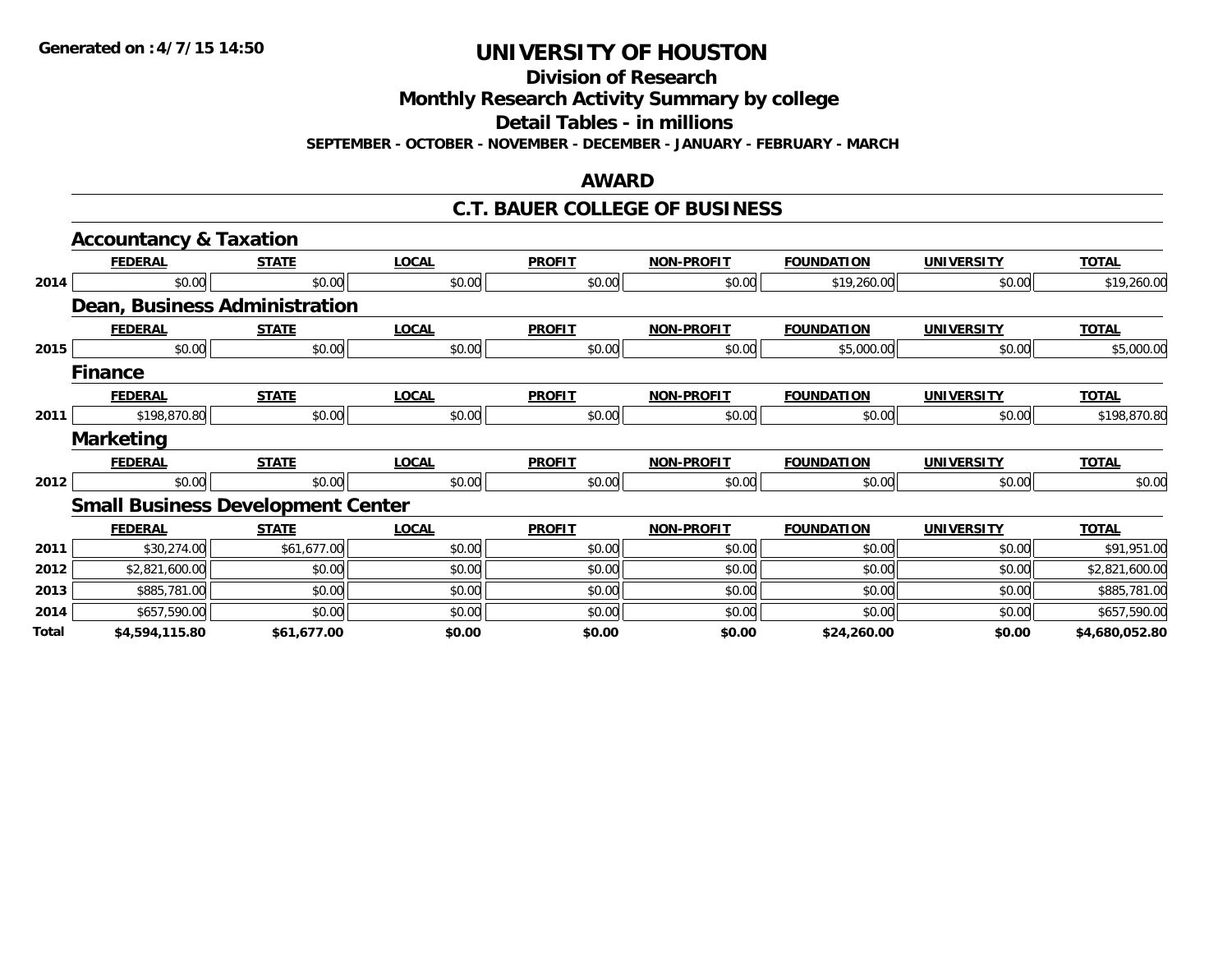**Division of Research**

**Monthly Research Activity Summary by college**

**Detail Tables - in millions**

**SEPTEMBER - OCTOBER - NOVEMBER - DECEMBER - JANUARY - FEBRUARY - MARCH**

#### **AWARD**

### **COLLEGE OF ARCHITECTURE**

|       | Architecture       |              |              |               |                   |                   |                   |              |
|-------|--------------------|--------------|--------------|---------------|-------------------|-------------------|-------------------|--------------|
|       | <b>FEDERAL</b>     | <b>STATE</b> | LOCAL        | <b>PROFIT</b> | <b>NON-PROFIT</b> | <b>FOUNDATION</b> | <b>UNIVERSITY</b> | <b>TOTAL</b> |
| 2011  | \$0.00             | \$0.00       | \$0.00       | \$7,500.00    | \$0.00            | \$0.00            | \$0.00            | \$7,500.00   |
|       | Dean, Architecture |              |              |               |                   |                   |                   |              |
|       | <b>FEDERAL</b>     | <b>STATE</b> | <b>LOCAL</b> | <b>PROFIT</b> | <b>NON-PROFIT</b> | <b>FOUNDATION</b> | <b>UNIVERSITY</b> | <b>TOTAL</b> |
| 2012  | \$0.00             | \$0.00       | \$0.00       | \$0.00        | \$5,000.00        | \$0.00            | \$0.00            | \$5,000.00   |
| Total | \$0.00             | \$0.00       | \$0.00       | \$7,500.00    | \$5,000.00        | \$0.00            | \$0.00            | \$12,500.00  |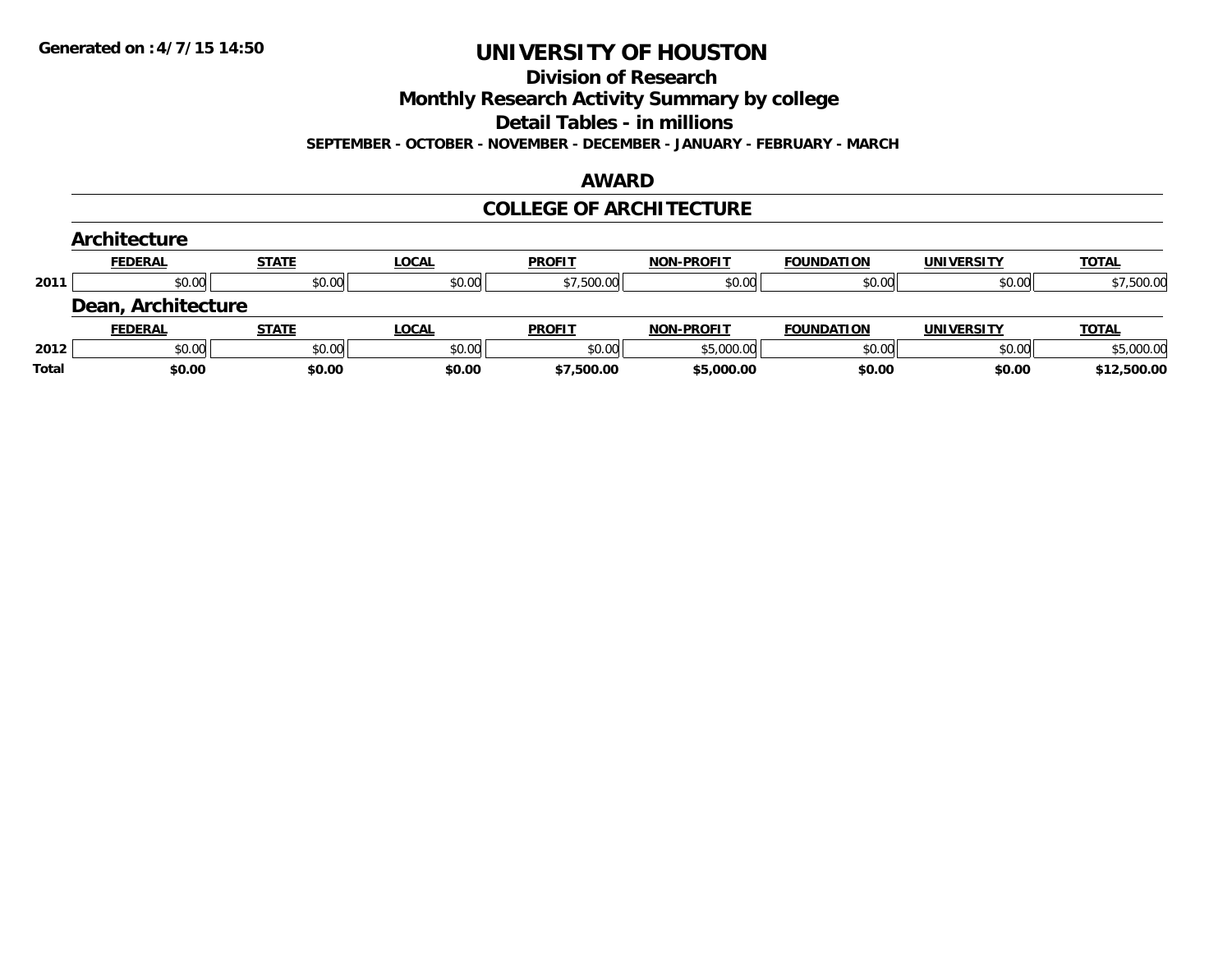## **Division of Research**

**Monthly Research Activity Summary by college**

**Detail Tables - in millions**

**SEPTEMBER - OCTOBER - NOVEMBER - DECEMBER - JANUARY - FEBRUARY - MARCH**

### **AWARD**

### **COLLEGE OF EDUCATION**

## **Consistency Mgmt and Coop Disc**

|      | <b>FEDERAL</b> | <b>STATE</b> | <b>LOCAL</b> | <b>PROFIT</b> | NON-PROFIT   | <b>FOUNDATION</b> | <b>UNIVERSITY</b> | <b>TOTAL</b> |
|------|----------------|--------------|--------------|---------------|--------------|-------------------|-------------------|--------------|
| 2011 | \$40,276.75    | \$0.00       | \$0.00       | \$0.00        | \$150,601.00 | \$0.00            | \$0.00            | \$190,877.75 |
| 2012 | \$30,000.00    | \$0.00       | \$0.00       | \$0.00        | \$84,725.00  | \$0.00            | \$0.00            | \$114,725.00 |
| 2013 | \$17,324.58    | \$0.00       | \$0.00       | \$4.26        | \$3,500.00   | \$0.00            | \$0.00            | \$20,828.84  |
| 2014 | \$0.00         | \$0.00       | \$235,590.00 | \$0.00        | \$0.00       | \$0.00            | \$0.00            | \$235,590.00 |
| 2015 | \$0.00         | \$0.00       | \$4,550.00   | \$0.00        | \$0.00       | \$0.00            | \$0.00            | \$4,550.00   |

### **Curriculum and Instruction**

|      | <u>FEDERAL</u> | <u>STATE</u> | <u>LOCAL</u> | <b>PROFIT</b> | <b>NON-PROFIT</b> | <b>FOUNDATION</b> | <b>UNIVERSITY</b> | <b>TOTAL</b> |
|------|----------------|--------------|--------------|---------------|-------------------|-------------------|-------------------|--------------|
| 2011 | \$283,736.00   | \$50,000.00  | \$0.00       | \$0.00        | \$75,000.00       | \$0.00            | \$0.00            | \$408,736.00 |
| 2012 | \$177,929.30   | \$0.00       | \$0.00       | \$0.00        | \$0.00            | \$18,400.00       | \$0.00            | \$196,329.30 |
| 2013 | \$489,701.00   | \$15,999.00  | \$0.00       | \$0.00        | \$0.00            | \$0.00            | \$0.00            | \$505,700.00 |
| 2014 | \$22,465.90    | \$0.00       | \$0.00       | \$0.00        | \$5,000.00        | \$0.00            | \$0.00            | \$27,465.90  |
| 2015 | \$383,600.00   | \$0.00       | \$0.00       | \$0.00        | \$0.00            | \$0.00            | \$0.00            | \$383,600.00 |

### **Dean, Education**

|      | <b>FEDERAL</b> | <u>STATE</u> | <b>LOCAL</b> | <b>PROFIT</b> | <b>NON-PROFIT</b> | <b>FOUNDATION</b> | <b>UNIVERSITY</b> | <b>TOTAL</b> |
|------|----------------|--------------|--------------|---------------|-------------------|-------------------|-------------------|--------------|
| 2012 | \$0.00         | \$0.00       | \$0.00       | \$0.00        | \$0.00            | \$0.00            | \$0.00            | \$0.00       |
| 2013 | \$0.00         | \$0.00       | \$0.00       | \$0.00        | \$0.00            | \$0.00            | \$0.00            | \$0.00       |
| 2014 | \$0.00         | \$0.00       | \$0.00       | \$0.00        | \$0.00            | \$0.00            | \$0.00            | \$0.00       |
| 2015 | \$0.00         | \$0.00       | \$0.00       | \$0.00        | \$0.00            | \$0.00            | \$0.00            | \$0.00       |

### **Institute for Urban Education**

|      | <b>FEDERAL</b> | <b>STATE</b> | <u>LOCAL</u> | <b>PROFIT</b> | <b>NON-PROFIT</b> | <b>FOUNDATION</b> | <b>UNIVERSITY</b> | <b>TOTAL</b> |
|------|----------------|--------------|--------------|---------------|-------------------|-------------------|-------------------|--------------|
| 2011 | \$469,169.00   | \$0.00       | \$0.00       | \$0.00        | \$0.00            | \$0.00            | \$0.00            | \$469,169.00 |
| 2012 | \$19,558.00    | \$0.00       | \$0.00       | \$0.00        | \$0.00            | \$0.00            | \$0.00            | \$19,558.00  |
| 2013 | \$0.00         | \$0.00       | \$0.00       | \$0.00        | \$0.00            | \$0.00            | \$0.00            | \$0.00       |
| 2014 | \$0.00         | \$0.00       | \$0.00       | \$0.00        | \$0.00            | \$0.00            | \$0.00            | \$0.00       |

## **Psychological, Health, and Learning Sciences**

|      | <b>FEDERAL</b> | <b>STATE</b> | <u>LOCAL</u> | <b>PROFIT</b> | <b>NON-PROFIT</b> | <b>FOUNDATION</b> | UNIVERSITY  | <b>TOTAL</b>   |
|------|----------------|--------------|--------------|---------------|-------------------|-------------------|-------------|----------------|
| 2011 | \$106,186.00   | \$49,995.00  | \$0.00       | \$0.00        | \$0.00            | \$14,901.90       | \$0.00      | \$171,082.90   |
| 2012 | \$113,827.80   | \$0.00       | \$0.00       | \$0.00        | \$12,718.04       | \$0.00            | \$0.00      | \$126,545.84   |
| 2013 | \$337,092.50   | \$0.00       | \$0.00       | \$0.00        | \$47,688.00       | \$0.00            | \$23,378.00 | \$408,158.50   |
| 2014 | \$1,005,480.90 | \$0.00       | \$0.00       | \$0.00        | \$44,723.53       | \$0.00            | \$0.00      | \$1,050,204.43 |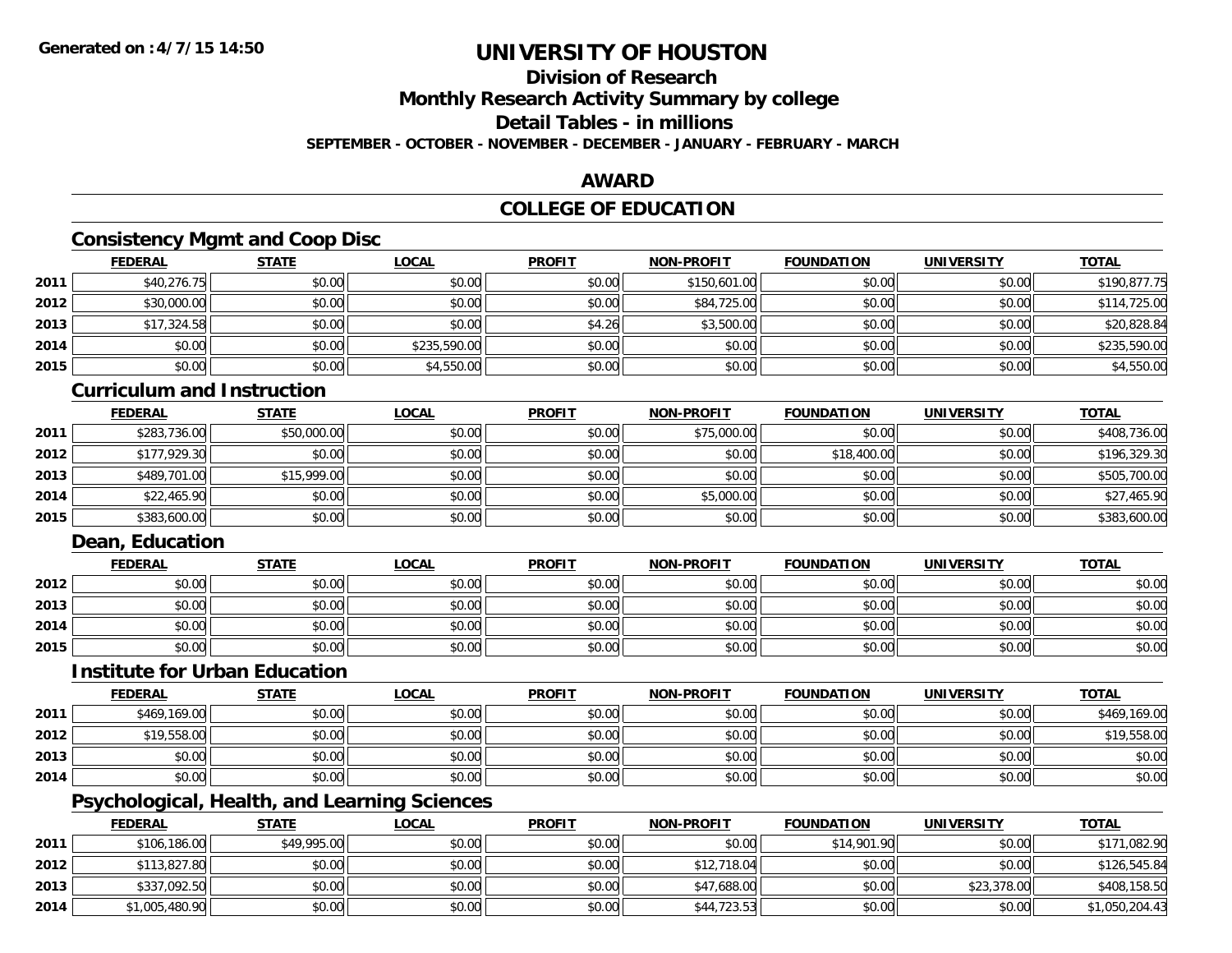**Division of Research**

**Monthly Research Activity Summary by college**

**Detail Tables - in millions**

**SEPTEMBER - OCTOBER - NOVEMBER - DECEMBER - JANUARY - FEBRUARY - MARCH**

#### **AWARD**

### **COLLEGE OF EDUCATION**

## **Psychological, Health, and Learning Sciences**

|              | <b>FEDERAL</b>           | <b>STATE</b>   | <b>LOCAL</b> | <b>PROFIT</b> | <b>NON-PROFIT</b> | <b>FOUNDATION</b> | <b>UNIVERSITY</b> | <b>TOTAL</b>   |
|--------------|--------------------------|----------------|--------------|---------------|-------------------|-------------------|-------------------|----------------|
| 2015         | \$729,744.00             | \$2,000.00     | \$0.00       | \$0.00        | \$45,000.00       | \$29,021.00       | \$0.00            | \$805,765.00   |
|              | <b>UH Charter School</b> |                |              |               |                   |                   |                   |                |
|              | <b>FEDERAL</b>           | <b>STATE</b>   | <b>LOCAL</b> | <b>PROFIT</b> | <b>NON-PROFIT</b> | <b>FOUNDATION</b> | <b>UNIVERSITY</b> | <b>TOTAL</b>   |
| 2012         | \$22,932.00              | \$995,609.00   | \$0.00       | \$0.00        | \$0.00            | \$0.00            | \$0.00            | \$1,018,541.00 |
| 2013         | \$3,084.60               | \$986,335.61   | \$0.00       | \$0.00        | \$0.00            | \$0.00            | \$0.00            | \$989,420.21   |
| 2014         | \$34,062.00              | \$1,029,233.00 | \$0.00       | \$0.00        | \$0.00            | \$0.00            | \$0.00            | \$1,063,295.00 |
| 2015         | \$24,124.00              | \$1,042,343.92 | \$0.00       | \$0.00        | \$0.00            | \$0.00            | \$0.00            | \$1,066,467.92 |
| <b>Total</b> | \$4,310,294.33           | \$4,171,515.53 | \$240,140.00 | \$4.26        | \$468,955.57      | \$62,322.90       | \$23,378.00       | \$9,276,610.59 |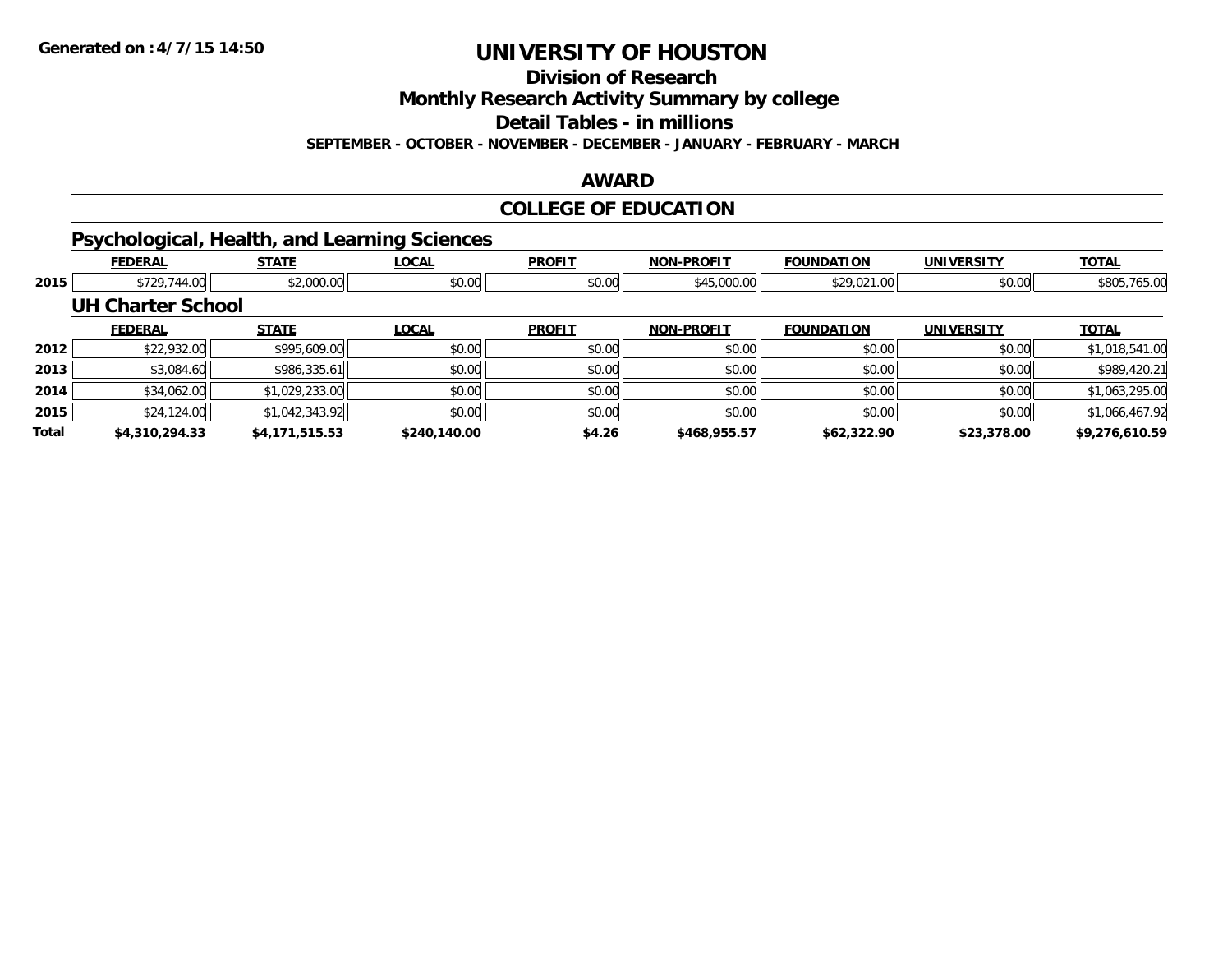**Division of Research**

**Monthly Research Activity Summary by college**

**Detail Tables - in millions**

**SEPTEMBER - OCTOBER - NOVEMBER - DECEMBER - JANUARY - FEBRUARY - MARCH**

### **AWARD**

#### **COLLEGE OF LIBERAL ARTS AND SOCIAL SCIENCES**

|      | <b>African-American Studies</b>  |              |              |               |                   |                   |                   |              |
|------|----------------------------------|--------------|--------------|---------------|-------------------|-------------------|-------------------|--------------|
|      | <b>FEDERAL</b>                   | <b>STATE</b> | <b>LOCAL</b> | <b>PROFIT</b> | <b>NON-PROFIT</b> | <b>FOUNDATION</b> | <b>UNIVERSITY</b> | <b>TOTAL</b> |
| 2014 | \$1,500.00                       | \$0.00       | \$0.00       | \$0.00        | \$0.00            | \$0.00            | \$0.00            | \$1,500.00   |
|      | Art                              |              |              |               |                   |                   |                   |              |
|      | <b>FEDERAL</b>                   | <b>STATE</b> | <b>LOCAL</b> | <b>PROFIT</b> | <b>NON-PROFIT</b> | <b>FOUNDATION</b> | <b>UNIVERSITY</b> | <b>TOTAL</b> |
| 2012 | \$14,979.30                      | \$0.00       | \$0.00       | \$0.00        | \$0.00            | \$0.00            | \$0.00            | \$14,979.30  |
| 2014 | \$1,400.00                       | \$0.00       | \$0.00       | \$0.00        | \$0.00            | \$0.00            | \$0.00            | \$1,400.00   |
|      | <b>Arte Publico Press</b>        |              |              |               |                   |                   |                   |              |
|      | <b>FEDERAL</b>                   | <b>STATE</b> | <b>LOCAL</b> | <b>PROFIT</b> | <b>NON-PROFIT</b> | <b>FOUNDATION</b> | <b>UNIVERSITY</b> | <b>TOTAL</b> |
| 2011 | \$30,000.00                      | \$9,500.00   | \$0.00       | \$0.00        | \$56,600.00       | \$0.00            | \$0.00            | \$96,100.00  |
| 2012 | \$6,000.00                       | \$2,250.00   | \$0.00       | \$0.00        | \$39,100.00       | \$0.00            | \$0.00            | \$47,350.00  |
| 2014 | \$0.00                           | \$10,000.00  | \$0.00       | \$0.00        | \$80,074.00       | \$50,000.00       | \$0.00            | \$140,074.00 |
| 2015 | \$0.00                           | \$6,000.00   | \$0.00       | \$0.00        | \$0.00            | \$0.00            | \$0.00            | \$6,000.00   |
|      | <b>Blaffer Gallery</b>           |              |              |               |                   |                   |                   |              |
|      | <b>FEDERAL</b>                   | <b>STATE</b> | <b>LOCAL</b> | <b>PROFIT</b> | <b>NON-PROFIT</b> | <b>FOUNDATION</b> | <b>UNIVERSITY</b> | <b>TOTAL</b> |
| 2011 | \$0.00                           | \$11,500.00  | \$0.00       | \$0.00        | \$70,200.00       | \$0.00            | \$0.00            | \$81,700.00  |
| 2012 | \$20,000.00                      | \$5,132.00   | \$0.00       | \$0.00        | \$50,800.00       | \$0.00            | \$0.00            | \$75,932.00  |
| 2013 | \$1,500.00                       | \$0.00       | \$0.00       | \$0.00        | \$0.00            | \$0.00            | \$0.00            | \$1,500.00   |
| 2014 | \$0.00                           | \$14,000.00  | \$0.00       | \$0.00        | \$0.00            | \$0.00            | \$0.00            | \$14,000.00  |
| 2015 | \$25,000.00                      | \$18,000.00  | \$0.00       | \$0.00        | \$0.00            | \$0.00            | \$0.00            | \$43,000.00  |
|      | <b>Center for Public History</b> |              |              |               |                   |                   |                   |              |
|      | <b>FEDERAL</b>                   | <b>STATE</b> | <b>LOCAL</b> | <b>PROFIT</b> | <b>NON-PROFIT</b> | <b>FOUNDATION</b> | <b>UNIVERSITY</b> | <b>TOTAL</b> |
| 2012 | \$100,000.00                     | \$0.00       | \$0.00       | \$0.00        | \$0.00            | \$0.00            | \$0.00            | \$100,000.00 |
|      | Communication                    |              |              |               |                   |                   |                   |              |
|      | <b>FEDERAL</b>                   | <b>STATE</b> | <b>LOCAL</b> | <b>PROFIT</b> | <b>NON-PROFIT</b> | <b>FOUNDATION</b> | <b>UNIVERSITY</b> | <b>TOTAL</b> |
| 2011 | \$0.00                           | \$0.00       | \$0.00       | \$0.00        | \$0.00            | \$0.00            | \$0.00            | \$0.00       |
| 2012 | \$0.00                           | \$0.00       | \$0.00       | \$0.00        | \$0.00            | \$0.00            | \$0.00            | \$0.00       |
| 2013 | \$0.00                           | \$0.00       | \$0.00       | \$0.00        | \$9,800.00        | \$0.00            | \$0.00            | \$9,800.00   |
| 2014 | \$0.00                           | \$0.00       | \$0.00       | \$0.00        | \$0.00            | \$0.00            | \$3,000.00        | \$3,000.00   |
| 2015 | \$0.00                           | \$0.00       | \$0.00       | \$0.00        | \$0.00            | \$10,000.00       | \$0.00            | \$10,000.00  |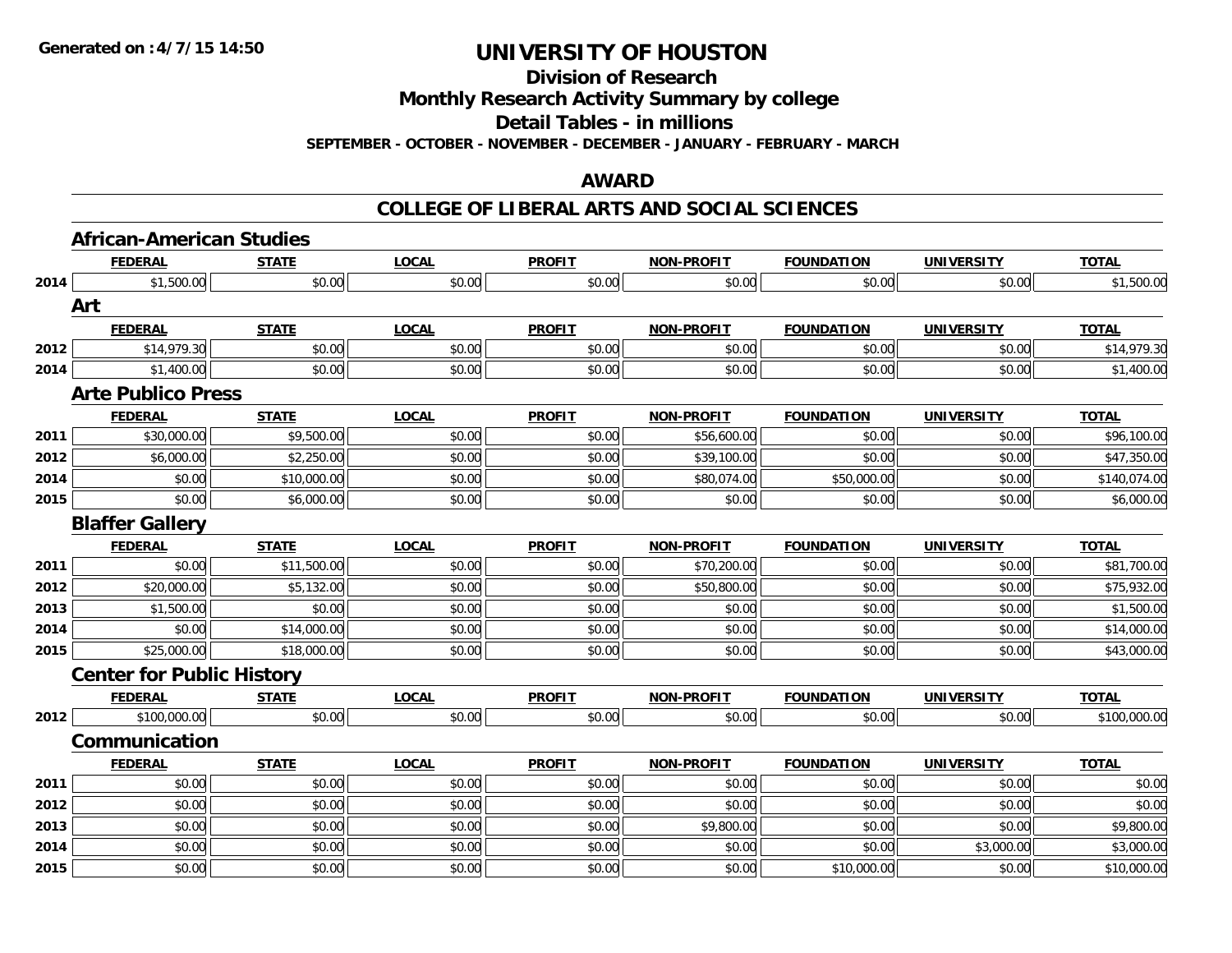## **Division of Research**

**Monthly Research Activity Summary by college**

**Detail Tables - in millions**

**SEPTEMBER - OCTOBER - NOVEMBER - DECEMBER - JANUARY - FEBRUARY - MARCH**

### **AWARD**

### **COLLEGE OF LIBERAL ARTS AND SOCIAL SCIENCES**

|      | <b>Communication Disorders</b>                    |              |              |               |                   |                   |                   |              |
|------|---------------------------------------------------|--------------|--------------|---------------|-------------------|-------------------|-------------------|--------------|
|      | <b>FEDERAL</b>                                    | <b>STATE</b> | <b>LOCAL</b> | <b>PROFIT</b> | <b>NON-PROFIT</b> | <b>FOUNDATION</b> | <b>UNIVERSITY</b> | <b>TOTAL</b> |
| 2011 | \$0.00                                            | \$0.00       | \$0.00       | \$0.00        | \$56,693.00       | \$0.00            | \$0.00            | \$56,693.00  |
| 2012 | \$2,942.90                                        | \$0.00       | \$0.00       | \$0.00        | \$58,428.00       | \$0.00            | \$0.00            | \$61,370.90  |
| 2013 | \$0.00                                            | \$0.00       | \$0.00       | \$0.00        | \$0.00            | \$10,000.00       | \$0.00            | \$10,000.00  |
| 2014 | \$1,269.75                                        | \$0.00       | \$0.00       | \$0.00        | \$18,752.98       | \$0.00            | \$0.00            | \$20,022.73  |
|      | <b>Cynthia Woods Mitchell Center for the Arts</b> |              |              |               |                   |                   |                   |              |
|      | <b>FEDERAL</b>                                    | <b>STATE</b> | <b>LOCAL</b> | <b>PROFIT</b> | <b>NON-PROFIT</b> | <b>FOUNDATION</b> | <b>UNIVERSITY</b> | <b>TOTAL</b> |
| 2011 | \$0.00                                            | \$0.00       | \$0.00       | \$0.00        | \$15,000.00       | \$0.00            | \$0.00            | \$15,000.00  |
| 2013 | \$0.00                                            | \$6,000.00   | \$0.00       | \$0.00        | \$0.00            | \$0.00            | \$0.00            | \$6,000.00   |
| 2014 | \$0.00                                            | \$4,500.00   | \$0.00       | \$5,000.00    | \$0.00            | \$1,400.00        | \$0.00            | \$10,900.00  |
|      | Dean, Liberal Arts and Social Sciences            |              |              |               |                   |                   |                   |              |
|      | <b>FEDERAL</b>                                    | <b>STATE</b> | <b>LOCAL</b> | <b>PROFIT</b> | <b>NON-PROFIT</b> | <b>FOUNDATION</b> | <b>UNIVERSITY</b> | <b>TOTAL</b> |
| 2012 | \$0.00                                            | \$0.00       | \$0.00       | \$0.00        | \$0.00            | \$0.00            | \$0.00            | \$0.00       |
| 2013 | \$0.00                                            | \$0.00       | \$0.00       | \$0.00        | \$0.00            | \$0.00            | \$0.00            | \$0.00       |
| 2014 | \$0.00                                            | \$0.00       | \$0.00       | \$0.00        | \$0.00            | \$0.00            | \$0.00            | \$0.00       |
| 2015 | \$0.00                                            | \$0.00       | \$0.00       | \$0.00        | \$0.00            | \$0.00            | \$0.00            | \$0.00       |
|      | <b>Economics</b>                                  |              |              |               |                   |                   |                   |              |
|      | <b>FEDERAL</b>                                    | <b>STATE</b> | <b>LOCAL</b> | <b>PROFIT</b> | <b>NON-PROFIT</b> | <b>FOUNDATION</b> | <b>UNIVERSITY</b> | <b>TOTAL</b> |
| 2011 | \$0.00                                            | \$0.00       | \$0.00       | \$0.00        | \$55,000.00       | \$0.00            | \$0.00            | \$55,000.00  |
| 2012 | \$0.00                                            | \$0.00       | \$0.00       | \$0.00        | \$0.00            | \$38,500.00       | \$0.00            | \$38,500.00  |
| 2013 | \$0.00                                            | \$0.00       | \$0.00       | \$0.00        | \$0.00            | \$25,000.00       | \$0.00            | \$25,000.00  |
| 2014 | \$0.00                                            | \$0.00       | \$0.00       | \$0.00        | \$0.00            | \$18,354.00       | \$0.00            | \$18,354.00  |
| 2015 | \$0.00                                            | \$0.00       | \$0.00       | \$0.00        | \$0.00            | \$18,009.00       | \$0.00            | \$18,009.00  |
|      | English                                           |              |              |               |                   |                   |                   |              |
|      | <b>FEDERAL</b>                                    | <b>STATE</b> | <b>LOCAL</b> | <b>PROFIT</b> | <b>NON-PROFIT</b> | <b>FOUNDATION</b> | <b>UNIVERSITY</b> | <b>TOTAL</b> |
| 2011 | \$1,000.00                                        | \$0.00       | \$0.00       | \$0.00        | \$0.00            | \$0.00            | \$0.00            | \$1,000.00   |
| 2012 | \$0.00                                            | \$0.00       | \$0.00       | \$0.00        | \$0.00            | \$0.00            | \$0.00            | \$0.00       |
| 2013 | \$0.00                                            | \$0.00       | \$0.00       | \$0.00        | \$0.00            | \$0.00            | \$0.00            | \$0.00       |
| 2014 | \$0.00                                            | \$0.00       | \$0.00       | \$0.00        | \$0.00            | \$0.00            | \$0.00            | \$0.00       |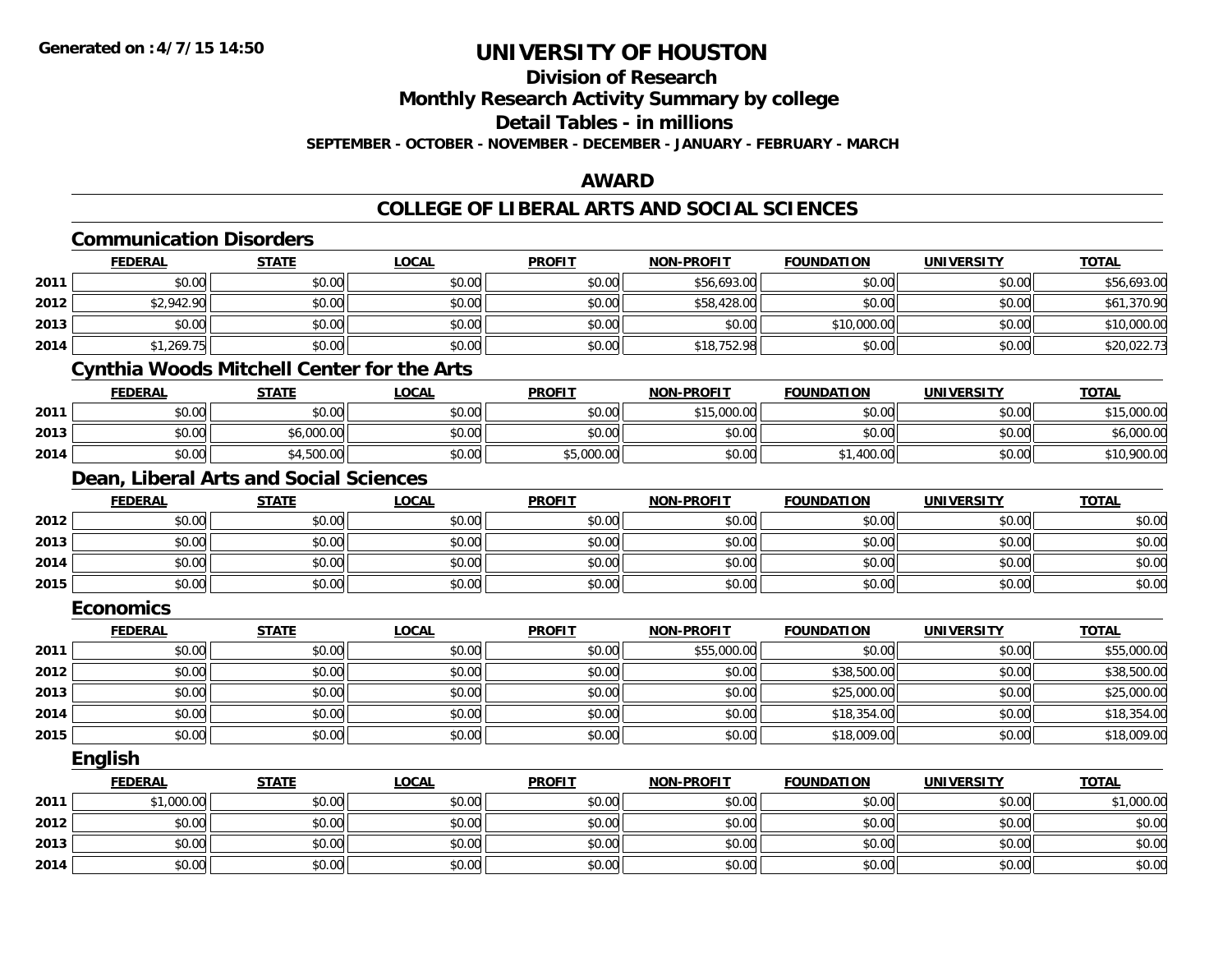**2012**

# **UNIVERSITY OF HOUSTON**

# **Division of Research**

**Monthly Research Activity Summary by college**

**Detail Tables - in millions**

**SEPTEMBER - OCTOBER - NOVEMBER - DECEMBER - JANUARY - FEBRUARY - MARCH**

#### **AWARD**

#### **COLLEGE OF LIBERAL ARTS AND SOCIAL SCIENCES**

#### **Health and Human PerformanceFEDERAL STATE LOCAL PROFIT NON-PROFIT FOUNDATION UNIVERSITY TOTALTOTAL 2011**.51,074,868.38|| \$0.00|| \$0.00|| \$91,870.00|| \$0.00|| \$56,877.80|| \$0.00|| \$1,223,616.18 **2012**2 \$1,559,942.26|| \$0.00| \$0.00| \$506,934.00| \$0.00| \$0.00| \$0.00| \$2,066,876.26 **2013**3 \$2,346,830.77 \$2,392,218.37 \$0.00 \$0.00 \$0.00 \$0,759.60 \$6,759.60 \$0.00 \$0.00 \$38,628.00 \$0.00 \$2,392,218.37 **2014**4 \$1,533,258.70 \$0.00 \$0.00 \$0.00 \$0.00 \$0.00 \$0.00 \$0.00 \$0.00 \$15,000.00 \$15,000.00 \$0.00 \$1,548,258.70 **2015**5 \$2,434,681.24 \$2,925,879.88 \$0.00 \$17,198.64 \$17,198.64 \$17,198.64 \$24,000.00 \$0.00 \$0.00 \$2,925,879.88 **Hispanic Studies FEDERAL STATE LOCAL PROFIT NON-PROFIT FOUNDATION UNIVERSITY TOTAL2011**1 \$0.00 \$0.00 \$0.00 \$0.00 \$0.00 \$0.00 \$0.00 \$0.00 \$0.00 \$0.00 \$72,400.00 \$72,400.00 \$0.00 \$0.00 \$72,400.00 **2012**2 | \$0.00| \$0.00| \$0.00| \$0.00| \$0.00| \$0.00| \$0.00| \$0.00| \$0.00| \$55,200.00| \$0.00| \$0.00| \$55,200.00 **History FEDERAL STATE LOCAL PROFIT NON-PROFIT FOUNDATION UNIVERSITY TOTAL2011** \$14,000.00 \$0.00 \$0.00 \$19,256.96 \$0.00 \$0.00 \$0.00 \$33,256.96 **2012**2 | \$0.00| \$0.00| \$0.00| \$0.00| \$16,965.60 \$16,965.60| \$0.00| \$0.00| \$0.00| \$0.00| \$0.00| \$16,965.60 **2013** $\textbf{3} \hspace{14mm} |\hspace{14mm} \text{$0.00]} \hspace{14mm} \text{$0.00]} \hspace{14mm} \text{$0.00]} \hspace{14mm} \text{$0.00} \hspace{14mm} |\hspace{14mm} \text{$0.00]} \hspace{14mm} \text{$0.00]} \hspace{14mm} \text{$0.00]} \hspace{14mm} \text{$0.00]} \hspace{14mm} \text{$0.00]} \hspace{14mm} \text{$0.00]} \hspace{14mm} \text{$0.00]} \hspace{14mm} \text{$ **2014**4 \$0.00 \$0.00 \$0.00 \$0.00 \$0.00 \$10.00 \$78,388.66 \$0.00 \$0.00 \$0.00 \$0.00 \$0.00 \$0.00 \$18,388.66 **2015** \$0.00 \$0.00 \$0.00 \$65,586.00 \$0.00 \$0.00 \$0.00 \$65,586.00 **Hobby Center for Public Policy FEDERAL STATE LOCAL PROFIT NON-PROFIT FOUNDATION UNIVERSITY TOTALTOTAL 2014**4 \$0.00 \$0.00 \$0.00 \$19,298.00 \$0.00 \$0.00 \$0.00 \$0.00 \$0.00 \$0.00 \$0.00 \$0.00 \$6,000.00 \$19,298.00 \$25,298.00 **2015** \$164,250.00 \$0.00 \$0.00 \$0.00 \$0.00 \$0.00 \$0.00 \$164,250.00 **Modern/Classical Languages FEDERAL STATE LOCAL PROFIT NON-PROFIT FOUNDATION UNIVERSITY TOTALTOTAL 2011** \$0.00 \$0.00 \$0.00 \$0.00 \$0.00 \$0.00 \$0.00 \$0.00 **Philosophy FEDERAL STATE LOCAL PROFIT NON-PROFIT FOUNDATION UNIVERSITY TOTALTOTAL 2012**2 \$29,932.50 \$0.00 \$0.00 \$0.00 \$0.00 \$0.00 \$0.00 \$0.00 \$0.00 \$0.00 \$0.00 \$0.00 \$0.00 \$29,932.50 **Political ScienceFEDERAL STATE LOCAL PROFIT NON-PROFIT FOUNDATION UNIVERSITY TOTAL2011**\$11,941.00 \$0.00 \$0.00 \$0.00 \$0.00 \$0.00 \$0.00 \$11,941.00

2 | \$0.00 \$0.00 \$0.00 \$0.00 \$0.00 \$0.00 \$0.00 \$0.00 \$0.00 \$0.00 \$0.00 \$0.00 \$0.00 \$0.00 \$0.00 \$0.00 \$0.00 \$0.0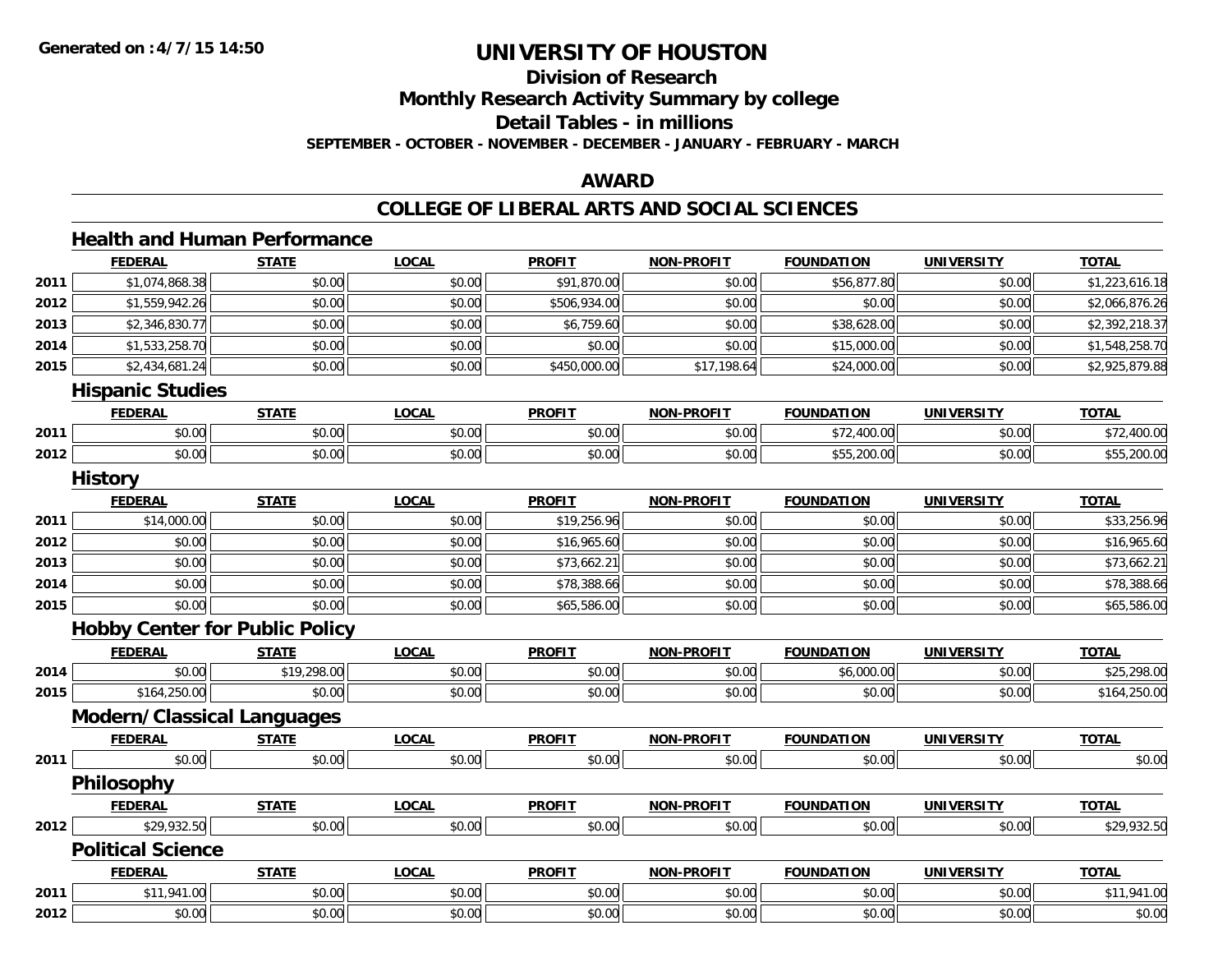# **Division of Research**

**Monthly Research Activity Summary by college**

**Detail Tables - in millions**

**SEPTEMBER - OCTOBER - NOVEMBER - DECEMBER - JANUARY - FEBRUARY - MARCH**

### **AWARD**

#### **COLLEGE OF LIBERAL ARTS AND SOCIAL SCIENCES**

|       | <b>Political Science</b> |              |              |                |                   |                   |                   |                 |
|-------|--------------------------|--------------|--------------|----------------|-------------------|-------------------|-------------------|-----------------|
|       | <b>FEDERAL</b>           | <b>STATE</b> | <b>LOCAL</b> | <b>PROFIT</b>  | <b>NON-PROFIT</b> | <b>FOUNDATION</b> | <b>UNIVERSITY</b> | <b>TOTAL</b>    |
| 2013  | \$0.00                   | \$0.00       | \$0.00       | \$0.00         | \$0.00            | \$0.00            | \$0.00            | \$0.00          |
| 2014  | \$0.00                   | \$0.00       | \$0.00       | \$0.00         | \$0.00            | \$0.00            | \$0.00            | \$0.00          |
|       | <b>Psychology</b>        |              |              |                |                   |                   |                   |                 |
|       | <b>FEDERAL</b>           | <b>STATE</b> | <b>LOCAL</b> | <b>PROFIT</b>  | <b>NON-PROFIT</b> | <b>FOUNDATION</b> | <b>UNIVERSITY</b> | <b>TOTAL</b>    |
| 2011  | \$3,468,939.21           | \$554,880.00 | \$0.00       | \$153,430.00   | \$105,759.00      | \$229,331.15      | \$18,852.00       | \$4,531,191.36  |
| 2012  | \$3,893,307.75           | \$61,089.16  | \$0.00       | \$38,168.00    | \$304,641.00      | \$53,798.00       | \$36,531.00       | \$4,387,534.91  |
| 2013  | \$2,363,049.00           | \$17,656.00  | \$0.00       | \$45,015.00    | \$101,003.48      | \$55,818.00       | \$0.00            | \$2,582,541.48  |
| 2014  | \$2,837,797.45           | \$19,559.00  | \$0.00       | \$17,923.92    | \$154,520.00      | \$0.00            | \$23,691.00       | \$3,053,491.37  |
| 2015  | \$2,821,161.80           | \$138,817.00 | \$0.00       | \$35,227.96    | \$101,898.92      | \$0.00            | \$0.00            | \$3,097,105.68  |
|       | <b>School of Music</b>   |              |              |                |                   |                   |                   |                 |
|       | <b>FEDERAL</b>           | <b>STATE</b> | <b>LOCAL</b> | <b>PROFIT</b>  | <b>NON-PROFIT</b> | <b>FOUNDATION</b> | <b>UNIVERSITY</b> | <b>TOTAL</b>    |
| 2011  | \$0.00                   | \$15,865.00  | \$0.00       | \$0.00         | \$0.00            | \$0.00            | \$0.00            | \$15,865.00     |
| 2012  | \$0.00                   | \$3,347.00   | \$0.00       | \$0.00         | \$0.00            | \$0.00            | \$0.00            | \$3,347.00      |
| 2013  | \$0.00                   | \$3,347.00   | \$0.00       | \$0.00         | \$0.00            | \$0.00            | \$0.00            | \$3,347.00      |
| 2014  | \$0.00                   | \$9,000.00   | \$0.00       | \$0.00         | \$0.00            | \$0.00            | \$0.00            | \$9,000.00      |
|       | <b>Sociology</b>         |              |              |                |                   |                   |                   |                 |
|       | <b>FEDERAL</b>           | <b>STATE</b> | <b>LOCAL</b> | <b>PROFIT</b>  | <b>NON-PROFIT</b> | <b>FOUNDATION</b> | <b>UNIVERSITY</b> | <b>TOTAL</b>    |
| 2011  | \$0.00                   | \$0.00       | \$0.00       | \$0.00         | \$3,500.00        | \$0.00            | \$0.00            | \$3,500.00      |
| 2012  | \$54,502.40              | \$0.00       | \$0.00       | \$0.00         | \$0.00            | \$0.00            | \$0.00            | \$54,502.40     |
| 2013  | \$14,728.00              | \$0.00       | \$18,000.00  | \$0.00         | \$0.00            | \$0.00            | \$0.00            | \$32,728.00     |
|       | <b>Theatre</b>           |              |              |                |                   |                   |                   |                 |
|       | <b>FEDERAL</b>           | <b>STATE</b> | <b>LOCAL</b> | <b>PROFIT</b>  | <b>NON-PROFIT</b> | <b>FOUNDATION</b> | <b>UNIVERSITY</b> | <b>TOTAL</b>    |
| 2011  | \$0.00                   | \$0.00       | \$0.00       | \$0.00         | \$47,990.37       | \$0.00            | \$0.00            | \$47,990.37     |
| 2014  | \$0.00                   | \$0.00       | \$0.00       | \$0.00         | \$90,000.00       | \$0.00            | \$0.00            | \$90,000.00     |
| Total | \$24,828,782.40          | \$929,740.16 | \$18,000.00  | \$1,604,187.91 | \$1,436,959.39    | \$778,315.95      | \$82,074.00       | \$29,678,059.81 |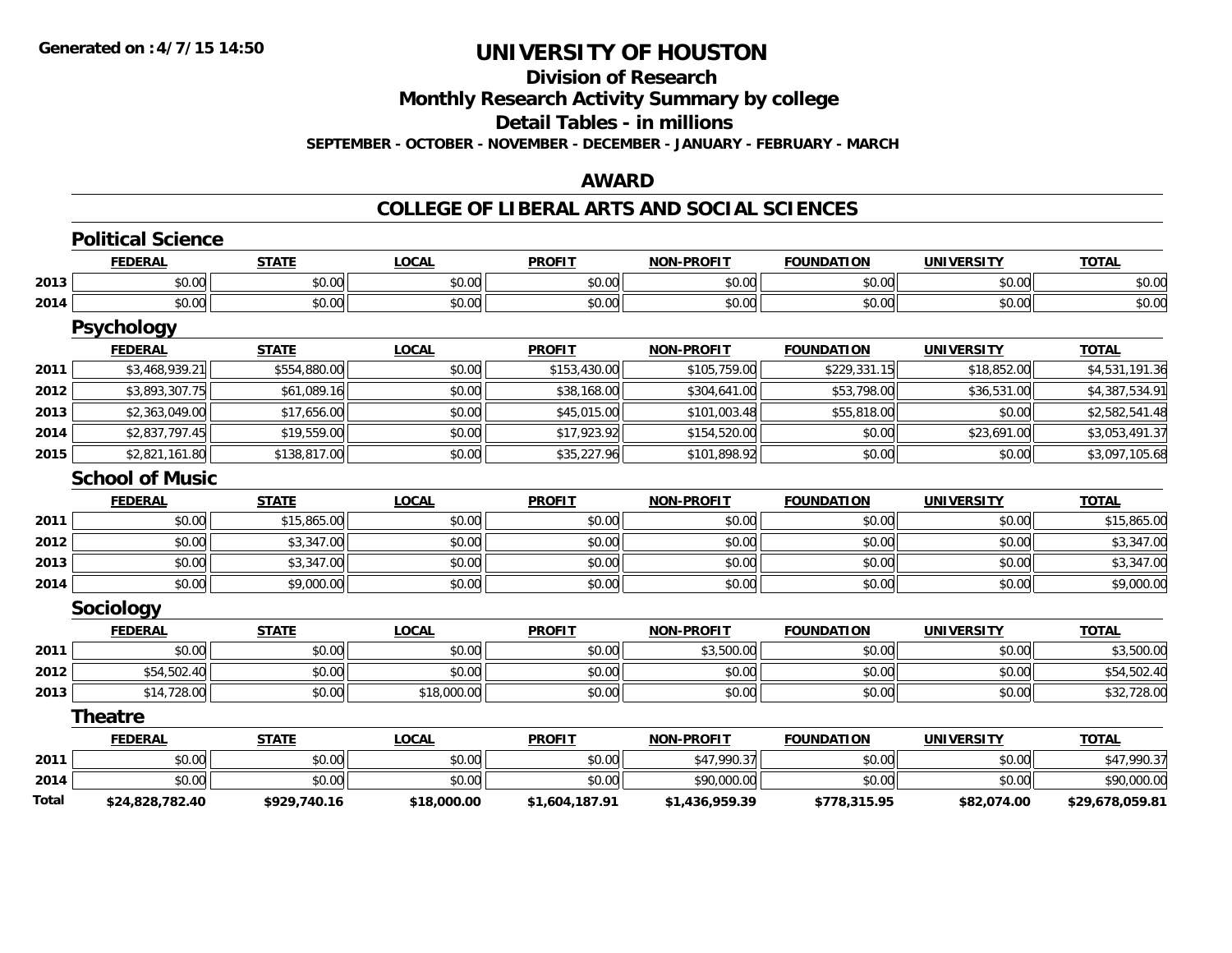### **Division of ResearchMonthly Research Activity Summary by college Detail Tables - in millionsSEPTEMBER - OCTOBER - NOVEMBER - DECEMBER - JANUARY - FEBRUARY - MARCH**

### **AWARD**

### **COLLEGE OF NATURAL SCIENCES AND MATHEMATICS**

# **Biology/Biochemistry**

|      | <b>FEDERAL</b> | <b>STATE</b> | <b>LOCAL</b> | <b>PROFIT</b> | <b>NON-PROFIT</b> | <b>FOUNDATION</b> | <b>UNIVERSITY</b> | <b>TOTAL</b>   |
|------|----------------|--------------|--------------|---------------|-------------------|-------------------|-------------------|----------------|
| 2011 | \$1,902,289.36 | \$199,977.00 | \$0.00       | \$0.00        | \$640,819.23      | \$84,378.25       | \$0.00            | \$2,827,463.84 |
| 2012 | \$1,164,920.76 | \$146,670.00 | \$0.00       | \$0.00        | \$311,000.00      | \$0.00            | \$0.00            | \$1,622,590.76 |
| 2013 | \$1,198,163.69 | \$64,175.00  | \$0.00       | \$478,413.00  | \$666,310.00      | \$0.00            | \$0.00            | \$2,407,061.69 |
| 2014 | \$1,325,846.70 | \$223.06     | \$0.00       | \$50,000.00   | \$112,010.00      | \$0.00            | \$0.00            | \$1,488,079.76 |
| 2015 | \$1,168,970.62 | \$21,473.50  | \$0.00       | \$50,000.00   | \$140,061.90      | \$100,000.00      | \$0.00            | \$1,480,506.02 |

### **Center for Nuclear Receptors and Cell Signaling**

|      | <b>FEDERAL</b> | <u>STATE</u>   | <u>LOCAL</u> | <b>PROFIT</b> | <b>NON-PROFIT</b> | <b>FOUNDATION</b> | <b>UNIVERSITY</b> | <b>TOTAL</b>   |
|------|----------------|----------------|--------------|---------------|-------------------|-------------------|-------------------|----------------|
| 2011 | \$947,348.09   | \$45,000.00    | \$0.00       | \$240,000.00  | \$0.00            | \$50,000.00       | \$0.00            | \$1,282,348.09 |
| 2012 | \$519,968.00   | \$1,035,286.00 | \$0.00       | \$0.00        | \$20,000.00       | \$50,000.00       | \$0.00            | \$1,625,254.00 |
| 2013 | \$202,124.00   | \$0.00         | \$0.00       | \$0.00        | \$14,000.00       | \$100,000.00      | \$0.00            | \$316,124.00   |
| 2014 | \$244,596.00   | \$0.00         | \$0.00       | \$0.00        | \$0.00            | \$0.00            | \$0.00            | \$244,596.00   |
| 2015 | \$564,500.00   | \$1,582.50     | \$0.00       | \$0.00        | \$0.00            | \$0.00            | \$0.00            | \$566,082.50   |

### **Chemistry**

|      | <b>FEDERAL</b> | <u>STATE</u> | <b>LOCAL</b> | <b>PROFIT</b> | <b>NON-PROFIT</b> | <b>FOUNDATION</b> | <b>UNIVERSITY</b> | <b>TOTAL</b>   |
|------|----------------|--------------|--------------|---------------|-------------------|-------------------|-------------------|----------------|
| 2011 | \$2,964,136.39 | \$0.00       | \$0.00       | \$80,000.00   | \$0.00            | \$275,272.58      | \$200,000.00      | \$3,519,408.97 |
| 2012 | \$1,414,370.88 | \$0.00       | \$0.00       | \$0.00        | \$30,000.00       | \$0.00            | \$0.00            | \$1,444,370.88 |
| 2013 | \$726,338.94   | \$0.00       | \$0.00       | \$0.00        | \$0.00            | \$376.039.62      | \$29,030.00       | \$1,131,408.56 |
| 2014 | \$916,406.50   | \$0.00       | \$0.00       | \$0.00        | \$0.00            | \$0.00            | \$0.00            | \$916,406.50   |
| 2015 | \$772,639.68   | \$0.00       | \$0.00       | \$24,348.00   | \$85,000.00       | \$125,000.00      | \$0.00            | \$1,006,987.68 |

#### **Computer Science**

|      | <b>FEDERAL</b> | <b>STATE</b> | <b>LOCAL</b> | <b>PROFIT</b> | <b>NON-PROFIT</b> | <b>FOUNDATION</b> | UNIVERSITY  | <b>TOTAL</b>   |
|------|----------------|--------------|--------------|---------------|-------------------|-------------------|-------------|----------------|
| 2011 | \$1,639,666.50 | \$9,392.00   | \$0.00       | \$373,576.00  | \$80,000.00       | \$0.00            | \$0.00      | \$2,102,634.50 |
| 2012 | \$1,201,309.88 | \$61,050.00  | \$0.00       | \$165,000.00  | \$0.00            | \$65,940.00       | \$25,000.00 | \$1,518,299.88 |
| 2013 | \$2,561,872.00 | \$0.00       | \$0.00       | \$99,975.00   | \$9,000.00        | \$0.00            | \$25,000.00 | \$2,695,847.00 |
| 2014 | \$1,080,468.20 | \$0.00       | \$0.00       | \$280,000.00  | \$0.00            | \$0.00            | \$0.00      | \$1,360,468.20 |
| 2015 | \$1,832,701.75 | \$36,815.00  | \$0.00       | \$90,000.00   | \$190,000.00      | \$15,312.00       | \$0.00      | \$2,164,828.75 |

# **Dean, Natural Sciences and Mathematics**

|      | <b>FEDERAL</b>                    | <b>CTATE</b><br>,,,,,, | <b>_OCAL</b>              | <b>PROFIT</b>      | -PROFIT<br><b>MON</b> | <b>FOUNDATION</b> | <b>UNIVERSITY</b>    | <b>TOTAL</b>                                   |
|------|-----------------------------------|------------------------|---------------------------|--------------------|-----------------------|-------------------|----------------------|------------------------------------------------|
| 2011 | 00000<br>$\sqrt{2}$<br>400.000.00 | \$0.00                 | $\sim$<br>$\sim$<br>JU.UU | ტი იი<br>JU.UU     | 0000<br>PU.UU         | \$0.00            | 0.00<br>\$0.00       | $\sim$ $\sim$<br>100<br><del>I</del> UU.UUU.UU |
| 2012 | 0 <sub>0</sub><br>PU.UU           | $\sim$ $\sim$<br>0.00  | $\sim$ 00<br>vv.vv        | $\sim$ 00<br>งบ.บบ | 0000<br>PO.OO         | \$0.00            | 0000<br><b>JU.UU</b> | \$0.00                                         |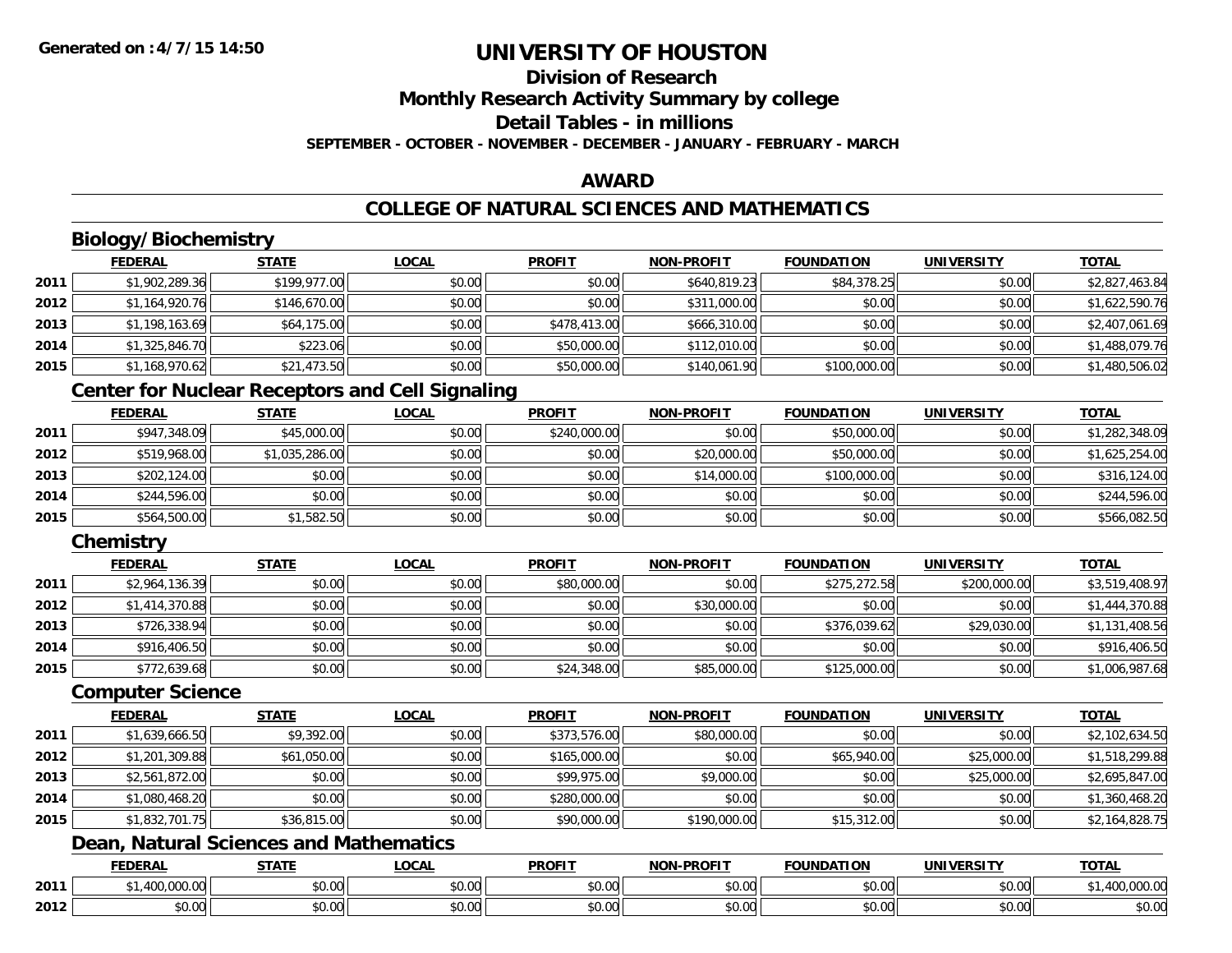### **Division of Research**

**Monthly Research Activity Summary by college**

**Detail Tables - in millions**

**SEPTEMBER - OCTOBER - NOVEMBER - DECEMBER - JANUARY - FEBRUARY - MARCH**

### **AWARD**

### **COLLEGE OF NATURAL SCIENCES AND MATHEMATICS**

### **Dean, Natural Sciences and Mathematics**

|      | <b>FEDERAL</b> | <u>STATE</u> | <u>LOCAL</u> | <b>PROFIT</b> | <b>NON-PROFIT</b> | <b>FOUNDATION</b> | UNIVERSITY | <b>TOTAL</b>    |
|------|----------------|--------------|--------------|---------------|-------------------|-------------------|------------|-----------------|
| 2013 | \$113,412.00   | \$0.00       | \$0.00       | \$0.00        | \$0.00            | \$0.00            | \$0.00     | ,412.00         |
| 2014 | \$700,000.00   | \$0.00       | \$0.00       | \$0.00        | \$0.00            | \$0.00            | \$0.00     | \$700,000.00    |
| 2015 | \$79,439.00    | \$0.00       | \$0.00       | \$0.00        | \$45,000.00       | \$0.00            | \$0.00     | 1,439.00<br>144 |

#### **Earth & Atmospheric Sciences**

|      | <b>FEDERAL</b> | <b>STATE</b> | <u>LOCAL</u> | <b>PROFIT</b>  | <b>NON-PROFIT</b> | <b>FOUNDATION</b> | <b>UNIVERSITY</b> | <b>TOTAL</b>   |
|------|----------------|--------------|--------------|----------------|-------------------|-------------------|-------------------|----------------|
| 2011 | \$1,797,833.00 | \$273,954.00 | \$0.00       | \$806,766.00   | \$0.00            | \$0.00            | \$0.00            | \$2,878,553.00 |
| 2012 | \$732,057.00   | \$265,950.00 | \$0.00       | \$3,158,564.68 | \$262,752.00      | \$0.00            | \$0.00            | \$4,419,323.68 |
| 2013 | \$1,216,012.80 | \$474,854.00 | \$0.00       | \$1,204,661.00 | \$0.00            | \$0.00            | \$0.00            | \$2,895,527.80 |
| 2014 | \$487,218.81   | \$55,145.75  | \$0.00       | \$776,191.00   | \$100,915.00      | \$0.00            | \$0.00            | \$1,419,470.56 |
| 2015 | \$387,467.25   | \$0.00       | \$0.00       | \$1,415,000.00 | \$41,119.00       | \$0.00            | \$0.00            | \$1,843,586.25 |

### **Institute for Climate and Atmospheric Science**

|      | <b>FEDERAL</b> | <b>STATE</b> | <u>LOCAL</u> | <b>PROFIT</b> | <b>NON-PROFIT</b> | <b>FOUNDATION</b> | <b>UNIVERSITY</b> | <u>TOTAL</u> |
|------|----------------|--------------|--------------|---------------|-------------------|-------------------|-------------------|--------------|
| 2012 | \$0.00         | \$0.00       | \$0.00       | \$0.00        | \$0.00            | \$0.00            | \$0.00            | \$0.00       |
| 2013 | \$0.00         | \$0.00       | \$0.00       | \$0.00        | \$0.00            | \$0.00            | \$0.00            | \$0.00       |
| 2014 | \$0.00         | \$0.00       | \$0.00       | \$0.00        | \$0.00            | \$0.00            | \$0.00            | \$0.00       |

#### **Institute for Nanoenergy**

|      | <b>FEDERAL</b> | <b>STATE</b> | <u>LOCAL</u> | <b>PROFIT</b> | <b>NON-PROFIT</b> | <b>FOUNDATION</b> | <b>UNIVERSITY</b> | <b>TOTAL</b> |
|------|----------------|--------------|--------------|---------------|-------------------|-------------------|-------------------|--------------|
| 2011 | \$0.00         | \$0.00       | \$0.00       | \$0.00        | \$0.00            | \$0.00            | \$0.00            | \$0.00       |
| 2012 | \$0.00         | \$0.00       | \$0.00       | \$0.00        | \$0.00            | \$0.00            | \$0.00            | \$0.00       |
| 2013 | \$0.00         | \$0.00       | \$0.00       | \$0.00        | \$0.00            | \$0.00            | \$0.00            | \$0.00       |
| 2014 | \$0.00         | \$0.00       | \$0.00       | \$0.00        | \$0.00            | \$0.00            | \$0.00            | \$0.00       |

#### **Mathematics**

|      | <b>FEDERAL</b> | <b>STATE</b> | <u>LOCAL</u> | <b>PROFIT</b> | <b>NON-PROFIT</b> | <b>FOUNDATION</b> | <b>UNIVERSITY</b> | <b>TOTAL</b>   |
|------|----------------|--------------|--------------|---------------|-------------------|-------------------|-------------------|----------------|
| 2011 | \$281,993.00   | \$100,036.00 | \$0.00       | \$150,000.00  | \$22,622.00       | \$111,708.69      | \$10,000.00       | \$676,359.69   |
| 2012 | \$728,425.92   | \$139,739.00 | \$0.00       | \$210,000.00  | \$99,312.00       | \$80,000.00       | \$10,000.00       | \$1,267,476.92 |
| 2013 | \$353,938.00   | \$0.00       | \$0.00       | \$90,000.00   | \$0.00            | \$21,000.00       | \$0.00            | \$464,938.00   |
| 2014 | \$634,324.50   | \$0.00       | \$0.00       | \$120,000.00  | \$0.00            | \$87,024.29       | \$0.00            | \$841,348.79   |
| 2015 | \$636,485.00   | \$0.00       | \$0.00       | \$90,000.00   | \$45,000.00       | \$94,000.00       | \$0.00            | \$865,485.00   |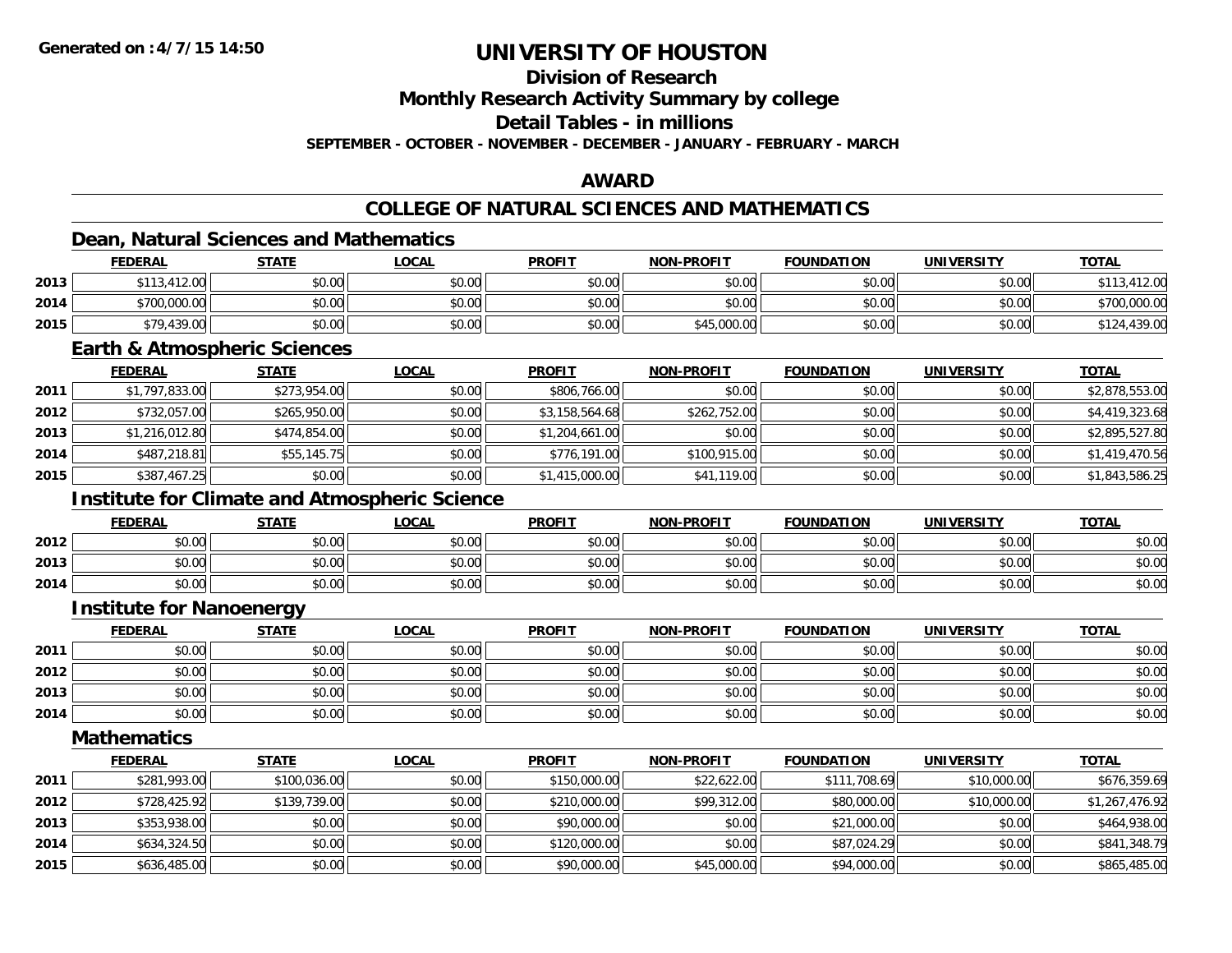### **Division of Research Monthly Research Activity Summary by college Detail Tables - in millions SEPTEMBER - OCTOBER - NOVEMBER - DECEMBER - JANUARY - FEBRUARY - MARCH**

#### **AWARD**

#### **COLLEGE OF NATURAL SCIENCES AND MATHEMATICS**

|       | <b>Physics</b>  |                |              |                 |                   |                   |                   |                 |  |  |  |
|-------|-----------------|----------------|--------------|-----------------|-------------------|-------------------|-------------------|-----------------|--|--|--|
|       | <b>FEDERAL</b>  | <b>STATE</b>   | <b>LOCAL</b> | <b>PROFIT</b>   | <b>NON-PROFIT</b> | <b>FOUNDATION</b> | <b>UNIVERSITY</b> | <b>TOTAL</b>    |  |  |  |
| 2011  | \$3,012,872.03  | \$0.00         | \$0.00       | \$810,300.00    | \$5,333.00        | \$0.00            | \$0.00            | \$3,828,505.03  |  |  |  |
| 2012  | \$1,953,271.94  | \$0.00         | \$0.00       | \$1,149,600.00  | \$49,225.00       | \$0.00            | \$0.00            | \$3,152,096.94  |  |  |  |
| 2013  | \$2,324,532.98  | \$0.00         | \$0.00       | \$517,900.00    | \$56,040.00       | \$0.00            | \$0.00            | \$2,898,472.98  |  |  |  |
| 2014  | \$2,596,056.02  | \$0.00         | \$0.00       | \$388,200.00    | \$115,000.00      | \$0.00            | \$0.00            | \$3,099,256.02  |  |  |  |
| 2015  | \$2,583,322.00  | \$0.00         | \$0.00       | \$397,600.00    | \$62,516.00       | \$0.00            | \$0.00            | \$3,043,438.00  |  |  |  |
| Total | \$46,367,299.19 | \$2,931,322.81 | \$0.00       | \$13,216,094.68 | \$3,203,035.13    | \$1,635,675.43    | \$299,030.00      | \$67,652,457.24 |  |  |  |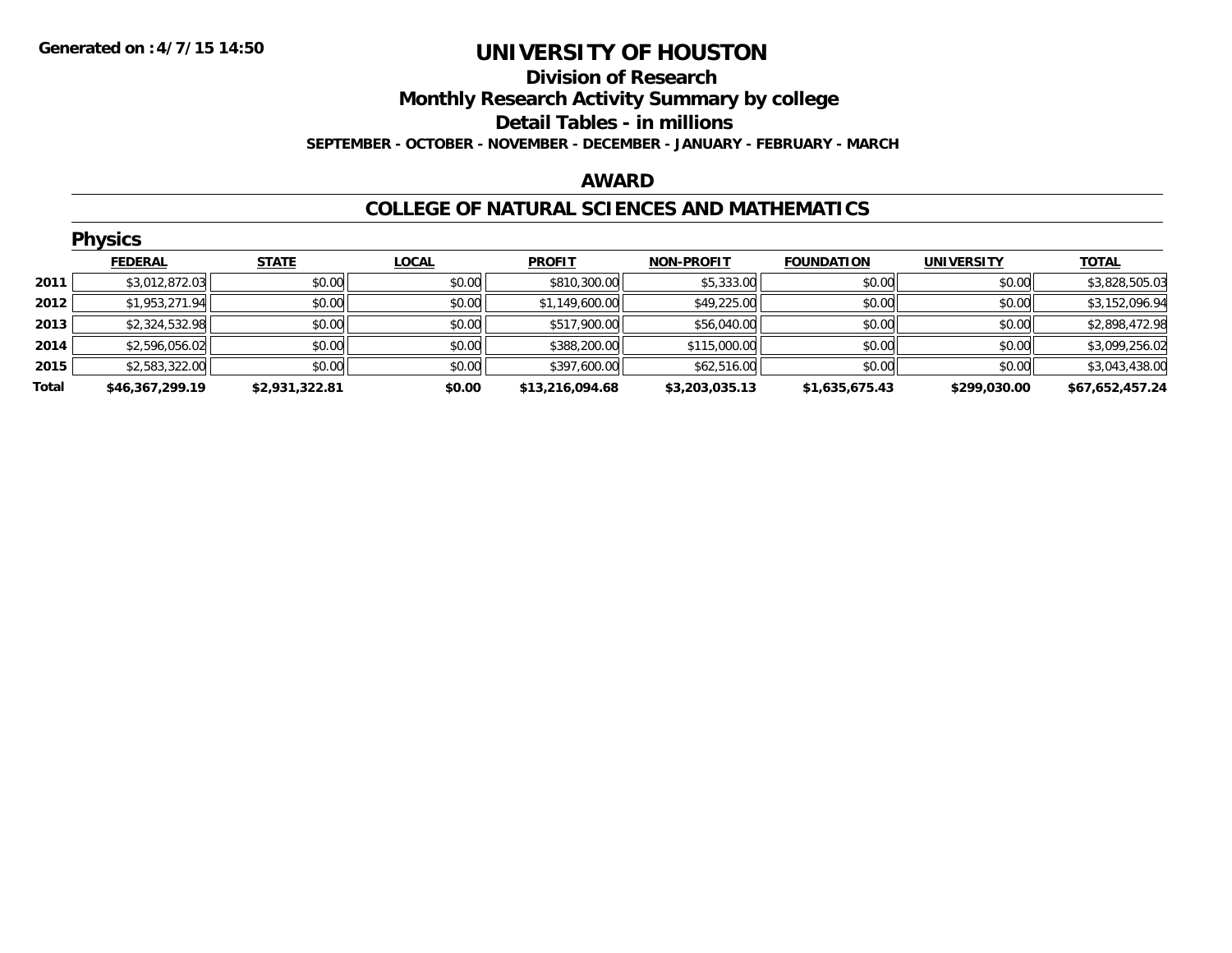# **Division of Research**

**Monthly Research Activity Summary by college**

**Detail Tables - in millions**

**SEPTEMBER - OCTOBER - NOVEMBER - DECEMBER - JANUARY - FEBRUARY - MARCH**

### **AWARD**

### **COLLEGE OF OPTOMETRY**

### **Optometry Vision Sciences**

|       | __              |              |              |                |                   |                   |                   |                 |
|-------|-----------------|--------------|--------------|----------------|-------------------|-------------------|-------------------|-----------------|
|       | <b>FEDERAL</b>  | <b>STATE</b> | <b>LOCAL</b> | <b>PROFIT</b>  | <b>NON-PROFIT</b> | <b>FOUNDATION</b> | <b>UNIVERSITY</b> | <b>TOTAL</b>    |
| 2011  | \$2,311,367.00  | \$0.00       | \$0.00       | \$264,111.26   | \$0.00            | \$0.00            | \$193,620.00      | \$2,769,098.26  |
| 2012  | \$2,787,789.80  | \$0.00       | \$0.00       | \$393,188.04   | \$0.00            | \$40,000.00       | \$207,310.00      | \$3,428,287.84  |
| 2013  | \$1,869,458.80  | \$0.00       | \$0.00       | \$1,306,414.85 | \$0.00            | \$0.00            | \$102,670.00      | \$3,278,543.65  |
| 2014  | \$3,471,884.90  | \$0.00       | \$0.00       | \$654,262.09   | \$0.00            | \$0.00            | \$184,640.00      | \$4,310,786.99  |
| 2015  | \$2,445,588.25  | \$0.00       | \$0.00       | \$121,505.00   | \$0.00            | \$0.00            | \$84,283.95       | \$2,651,377.20  |
| Total | \$12,886,088.75 | \$0.00       | \$0.00       | \$2.739.481.24 | \$0.00            | \$40,000.00       | \$772.523.95      | \$16,438,093.94 |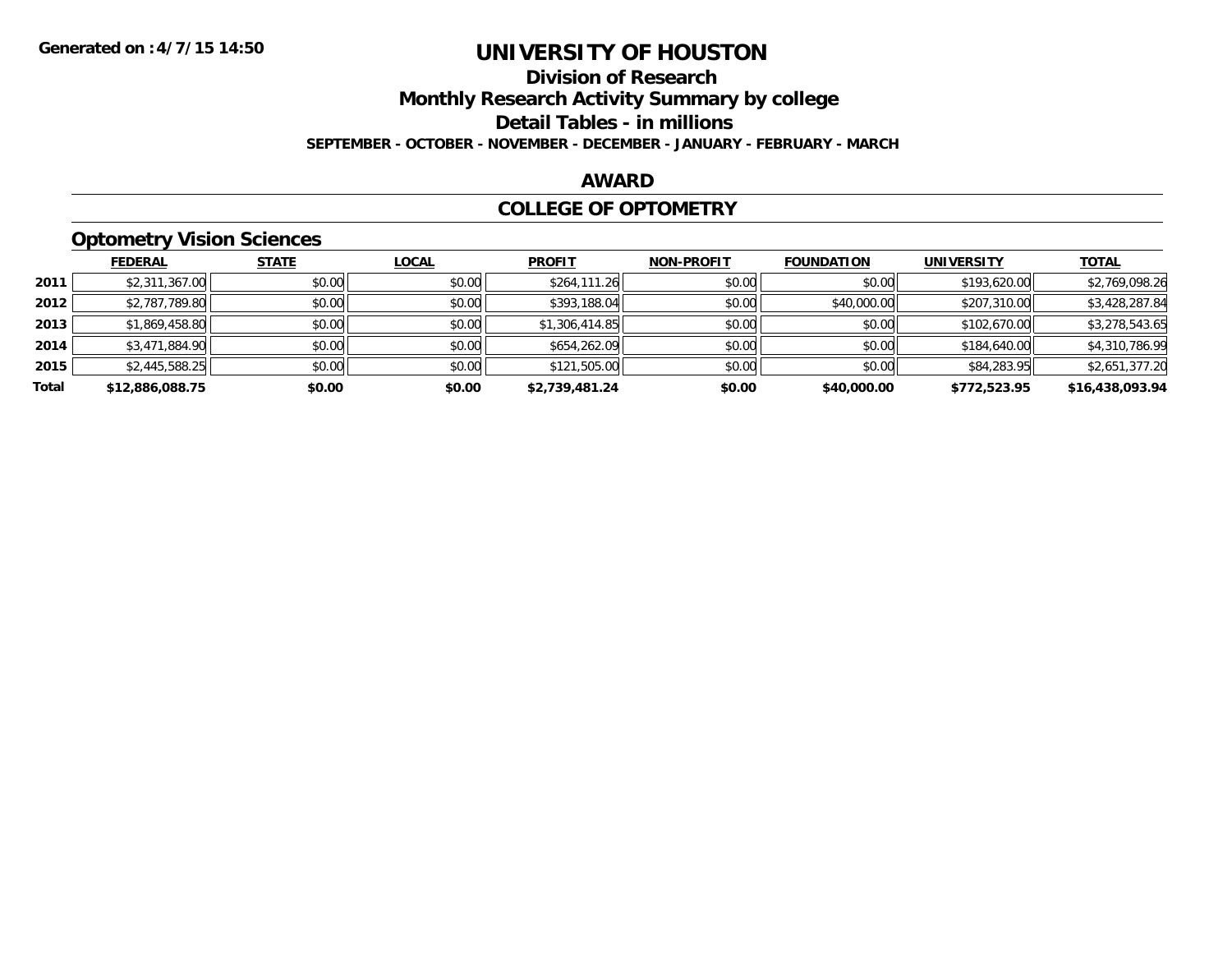### **Division of Research**

**Monthly Research Activity Summary by college**

**Detail Tables - in millions**

**SEPTEMBER - OCTOBER - NOVEMBER - DECEMBER - JANUARY - FEBRUARY - MARCH**

### **AWARD**

### **COLLEGE OF PHARMACY**

# **Center for Experimental Therapeutics and Pharmacoi**

|      | <b>FEDERAL</b> | <b>STATE</b> | <b>LOCAL</b> | <b>PROFIT</b> | <b>NON-PROFIT</b> | <b>FOUNDATION</b> | <b>UNIVERSITY</b> | <b>TOTAL</b> |
|------|----------------|--------------|--------------|---------------|-------------------|-------------------|-------------------|--------------|
| 2012 | \$0.00         | \$0.00       | \$0.00       | \$0.00        | \$0.00            | \$0.00            | \$0.00            | \$0.00       |
| 2013 | \$0.00         | \$0.00       | \$0.00       | \$0.00        | \$0.00            | \$0.00            | \$0.00            | \$0.00       |
| 2014 | \$0.00         | \$0.00       | \$0.00       | \$0.00        | \$0.00            | \$0.00            | \$0.00            | \$0.00       |

<u> 1989 - Johann Stoff, deutscher Stoff, der Stoff, der Stoff, der Stoff, der Stoff, der Stoff, der Stoff, der S</u>

#### **Clinical Pharmacy & Administration**

|      | <b>FEDERAL</b> | <b>STATE</b> | <u>LOCAL</u> | <b>PROFIT</b> | <b>NON-PROFIT</b> | <b>FOUNDATION</b> | <b>UNIVERSITY</b> | <b>TOTAL</b> |
|------|----------------|--------------|--------------|---------------|-------------------|-------------------|-------------------|--------------|
| 2011 | \$73,572.60    | \$14,886.00  | \$0.00       | \$4,438.80    | \$35,000.00       | \$0.00            | \$0.00            | \$127,897.40 |
| 2012 | \$299,290.30   | \$9,618.62   | \$0.00       | \$218,750.00  | \$6,500.00        | \$0.00            | \$0.00            | \$534,158.92 |
| 2013 | \$0.00         | \$0.00       | \$0.00       | \$321,459.50  | \$10,000.00       | \$0.00            | \$0.00            | \$331,459.50 |
| 2014 | \$0.00         | \$0.00       | \$0.00       | \$266,000.00  | \$545,894.00      | \$0.00            | \$0.00            | \$811,894.00 |
| 2015 | \$0.00         | \$171,798.00 | \$0.00       | \$24,531.00   | \$34,710.00       | \$0.00            | \$0.00            | \$231,039.00 |

### **Dean, Pharmacy**

|      | <b>FEDERAL</b> | <b>STATE</b> | <u>LOCAL</u> | <b>PROFIT</b> | <b>NON-PROFIT</b> | <b>FOUNDATION</b> | <b>UNIVERSITY</b> | <b>TOTAL</b> |
|------|----------------|--------------|--------------|---------------|-------------------|-------------------|-------------------|--------------|
| 2011 | \$0.00         | \$0.00       | \$0.00       | \$0.00        | \$0.00            | \$0.00            | \$0.00            | \$0.00       |
| 2012 | \$0.00         | \$0.00       | \$0.00       | \$0.00        | \$0.00            | \$0.00            | \$0.00            | \$0.00       |
| 2013 | \$0.00         | \$0.00       | \$0.00       | \$0.00        | \$0.00            | \$0.00            | \$0.00            | \$0.00       |
| 2014 | \$0.00         | \$0.00       | \$0.00       | \$0.00        | \$0.00            | \$0.00            | \$0.00            | \$0.00       |
| 2015 | \$0.00         | \$0.00       | \$0.00       | \$0.00        | \$0.00            | \$0.00            | \$0.00            | \$0.00       |

#### **Pharm Health Outcomes & Policy**

|      | <b>FEDERAL</b> | <b>STATE</b> | <b>LOCAL</b> | <b>PROFIT</b> | <b>NON-PROFIT</b> | <b>FOUNDATION</b> | <b>UNIVERSITY</b> | <b>TOTAL</b> |
|------|----------------|--------------|--------------|---------------|-------------------|-------------------|-------------------|--------------|
| 2011 | \$0.00         | \$0.00       | \$0.00       | \$0.00        | \$324,968.00      | \$0.00            | \$0.00            | \$324,968.00 |
| 2012 | \$0.00         | \$8,000.00   | \$0.00       | \$0.00        | \$0.00            | \$0.00            | \$0.00            | \$8,000.00   |
| 2013 | \$225,015.00   | \$0.00       | \$0.00       | \$0.00        | \$0.00            | \$2,500.00        | \$0.00            | \$227,515.00 |
| 2014 | \$0.00         | \$0.00       | \$0.00       | \$4,000.00    | \$0.00            | \$0.00            | \$0.00            | \$4,000.00   |
| 2015 | \$0.00         | \$0.00       | \$0.00       | \$94,179.00   | \$10,000.00       | \$0.00            | \$0.00            | \$104,179.00 |

### **Pharmacological and Pharmaceutical Sciences**

|      | <b>FEDERAL</b> | <b>STATE</b> | <u>LOCAL</u> | <b>PROFIT</b> | <b>NON-PROFIT</b> | <b>FOUNDATION</b> | UNIVERSITY | <u>TOTAL</u>   |
|------|----------------|--------------|--------------|---------------|-------------------|-------------------|------------|----------------|
| 2011 | \$1,929,840.40 | \$0.00       | \$0.00       | \$25,760.00   | \$0.00            | \$0.00            | \$0.00     | \$1,955,600.40 |
| 2012 | \$854,609.70   | \$0.00       | \$0.00       | \$16,000.00   | \$147,000.00      | \$0.00            | \$0.00     | \$1,017,609.70 |
| 2013 | \$837,486.00   | \$0.00       | \$0.00       | \$34,684.00   | \$10,000.00       | \$0.00            | \$0.00     | \$882,170.00   |
| 2014 | \$372,923.00   | \$0.00       | \$0.00       | \$70,174.00   | \$0.00            | \$88,961.00       | \$0.00     | \$532,058.00   |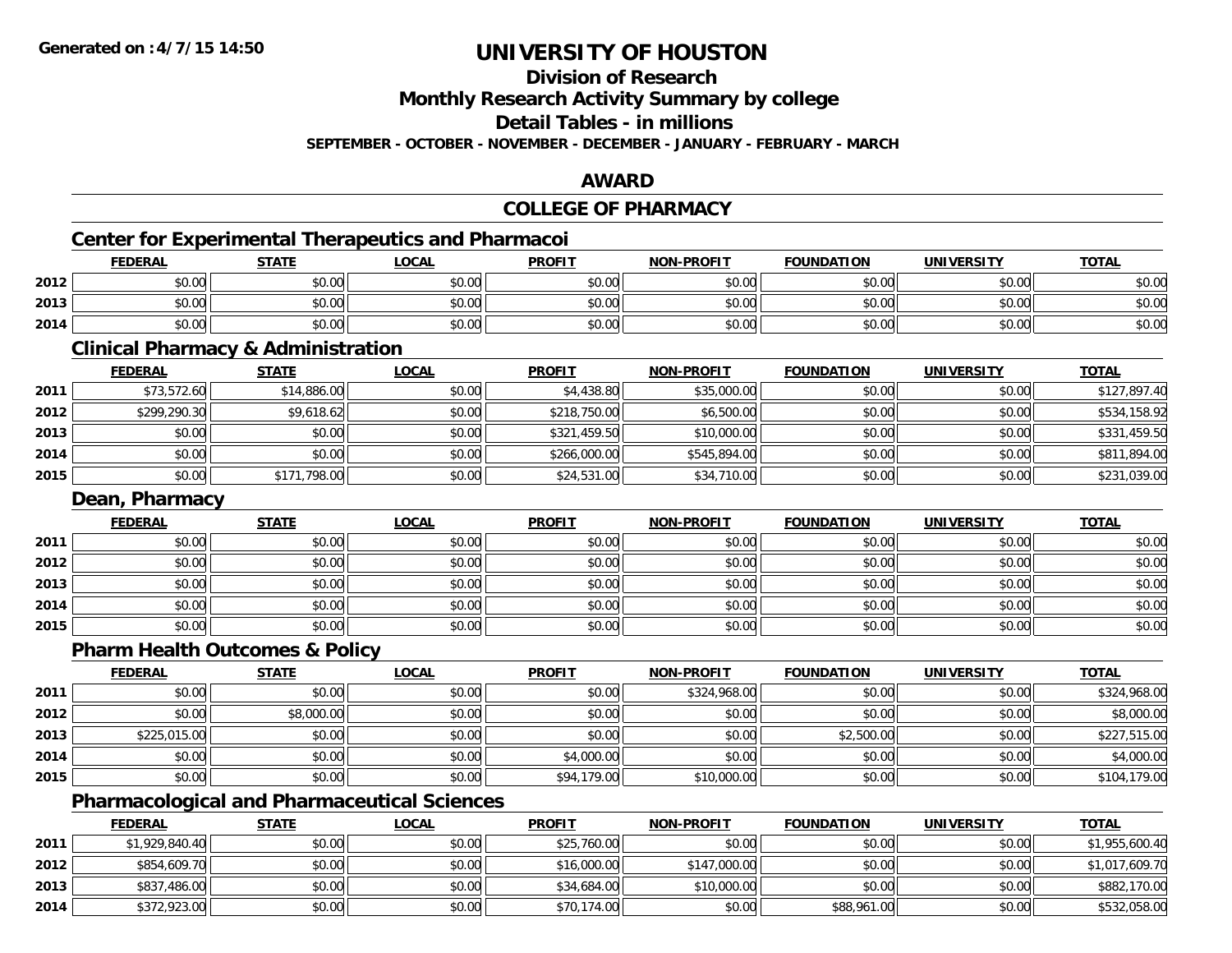**Division of Research**

**Monthly Research Activity Summary by college**

**Detail Tables - in millions**

**SEPTEMBER - OCTOBER - NOVEMBER - DECEMBER - JANUARY - FEBRUARY - MARCH**

#### **AWARD**

#### **COLLEGE OF PHARMACY**

### **Pharmacological and Pharmaceutical Sciences**

|              | <b>FEDERAL</b> | <b>STATE</b> | <b>OCAL</b> | <b>PROFIT</b>         | <b>I-PROFIT</b><br>NON- | <b>FOUNDATION</b> | UNIVERSITY | T <u>OTAL</u>  |
|--------------|----------------|--------------|-------------|-----------------------|-------------------------|-------------------|------------|----------------|
| 2015         | \$884,675.00   | \$0.00       | \$0.00      | 0.70000<br>30.7UU.UUI | \$0.00                  | \$0.00            | \$0.00     | .375.00        |
| <b>Total</b> | \$5,477,412.00 | \$204.302.62 | \$0.00      | .088.676.30           | \$1.124.072.00          | \$91,461.00       | \$0.00     | \$7,985,923.92 |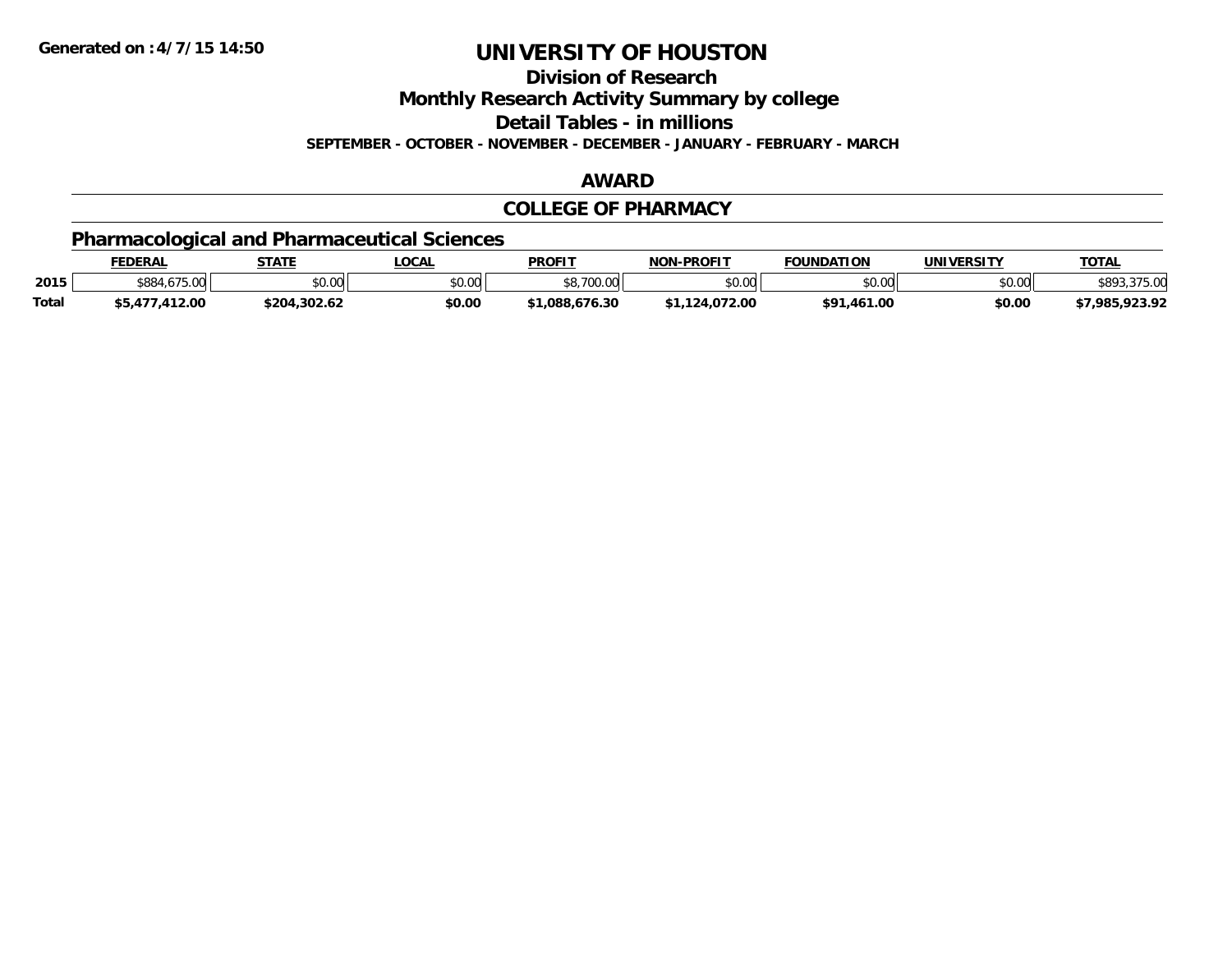**2015**

# **UNIVERSITY OF HOUSTON**

**Division of Research**

**Monthly Research Activity Summary by college**

**Detail Tables - in millions**

**SEPTEMBER - OCTOBER - NOVEMBER - DECEMBER - JANUARY - FEBRUARY - MARCH**

### **AWARD**

#### **COLLEGE OF TECHNOLOGY**

|      |                                | <b>Center for Life Sciences Technology</b> |                                               |               |                   |                   |                   |                |
|------|--------------------------------|--------------------------------------------|-----------------------------------------------|---------------|-------------------|-------------------|-------------------|----------------|
|      | <b>FEDERAL</b>                 | <b>STATE</b>                               | <b>LOCAL</b>                                  | <b>PROFIT</b> | <b>NON-PROFIT</b> | <b>FOUNDATION</b> | <b>UNIVERSITY</b> | <b>TOTAL</b>   |
| 2011 | \$0.00                         | \$0.00                                     | \$0.00                                        | \$0.00        | \$0.00            | \$0.00            | \$0.00            | \$0.00         |
|      |                                | <b>Center for Technology Literacy</b>      |                                               |               |                   |                   |                   |                |
|      | <b>FEDERAL</b>                 | <b>STATE</b>                               | <b>LOCAL</b>                                  | <b>PROFIT</b> | <b>NON-PROFIT</b> | <b>FOUNDATION</b> | <b>UNIVERSITY</b> | <b>TOTAL</b>   |
| 2013 | \$203,427.00                   | \$0.00                                     | \$0.00                                        | \$0.00        | \$0.00            | \$0.00            | \$0.00            | \$203,427.00   |
| 2014 | \$252,853.00                   | \$0.00                                     | \$0.00                                        | \$0.00        | \$0.00            | \$0.00            | \$0.00            | \$252,853.00   |
| 2015 | \$283,045.80                   | \$0.00                                     | \$0.00                                        | \$113,757.17  | \$0.00            | \$0.00            | \$0.00            | \$396,802.97   |
|      | <b>Construction Management</b> |                                            |                                               |               |                   |                   |                   |                |
|      | <b>FEDERAL</b>                 | <b>STATE</b>                               | <b>LOCAL</b>                                  | <b>PROFIT</b> | <b>NON-PROFIT</b> | <b>FOUNDATION</b> | <b>UNIVERSITY</b> | <b>TOTAL</b>   |
| 2013 | \$0.00                         | \$74,568.00                                | \$0.00                                        | \$0.00        | \$0.00            | \$0.00            | \$0.00            | \$74,568.00    |
| 2014 | \$0.00                         | \$74,922.00                                | \$0.00                                        | \$0.00        | \$0.00            | \$0.00            | \$0.00            | \$74,922.00    |
|      | Dean, Technology               |                                            |                                               |               |                   |                   |                   |                |
|      | <b>FEDERAL</b>                 | <b>STATE</b>                               | <b>LOCAL</b>                                  | <b>PROFIT</b> | <b>NON-PROFIT</b> | <b>FOUNDATION</b> | <b>UNIVERSITY</b> | <b>TOTAL</b>   |
| 2011 | \$113,068.49                   | \$0.00                                     | \$0.00                                        | \$0.00        | \$0.00            | \$0.00            | \$0.00            | \$113,068.49   |
| 2012 | \$342,089.00                   | \$0.00                                     | \$0.00                                        | \$0.00        | \$0.00            | \$0.00            | \$0.00            | \$342,089.00   |
| 2013 | \$0.00                         | \$0.00                                     | \$0.00                                        | \$0.00        | \$0.00            | \$0.00            | \$0.00            | \$0.00         |
| 2014 | \$0.00                         | \$0.00                                     | \$0.00                                        | \$0.00        | \$0.00            | \$0.00            | \$0.00            | \$0.00         |
|      | <b>Engineering Technology</b>  |                                            |                                               |               |                   |                   |                   |                |
|      | <b>FEDERAL</b>                 | <b>STATE</b>                               | <b>LOCAL</b>                                  | <b>PROFIT</b> | <b>NON-PROFIT</b> | <b>FOUNDATION</b> | <b>UNIVERSITY</b> | <b>TOTAL</b>   |
| 2011 | \$456,424.00                   | \$0.00                                     | \$0.00                                        | \$0.00        | \$16,732.00       | \$18,100.00       | \$0.00            | \$491,256.00   |
| 2012 | \$171,655.00                   | \$0.00                                     | \$0.00                                        | \$0.00        | \$0.00            | \$18,400.00       | \$0.00            | \$190,055.00   |
| 2013 | \$261,215.00                   | \$0.00                                     | \$0.00                                        | \$75,000.00   | \$0.00            | \$0.00            | \$0.00            | \$336,215.00   |
| 2014 | \$1,024,060.80                 | \$0.00                                     | \$0.00                                        | \$125,000.00  | \$20,000.00       | \$0.00            | \$0.00            | \$1,169,060.80 |
| 2015 | \$291,317.00                   | \$0.00                                     | \$0.00                                        | \$0.00        | \$0.00            | \$0.00            | \$0.00            | \$291,317.00   |
|      |                                |                                            | <b>Human Development and Consumer Science</b> |               |                   |                   |                   |                |
|      | <b>FEDERAL</b>                 | <b>STATE</b>                               | <b>LOCAL</b>                                  | <b>PROFIT</b> | <b>NON-PROFIT</b> | <b>FOUNDATION</b> | <b>UNIVERSITY</b> | <b>TOTAL</b>   |
| 2013 | \$5,000.00                     | \$0.00                                     | \$0.00                                        | \$0.00        | \$0.00            | \$0.00            | \$0.00            | \$5,000.00     |
| 2014 | \$5,000.00                     | \$0.00                                     | \$0.00                                        | \$0.00        | \$0.00            | \$153,000.00      | \$0.00            | \$158,000.00   |

5 \$24,279.48 \$2.00 \$0.00 \$0.00 \$0.00 \$0.00 \$0.00 \$0.00 \$0.00 \$0.00 \$0.00 \$14,279.48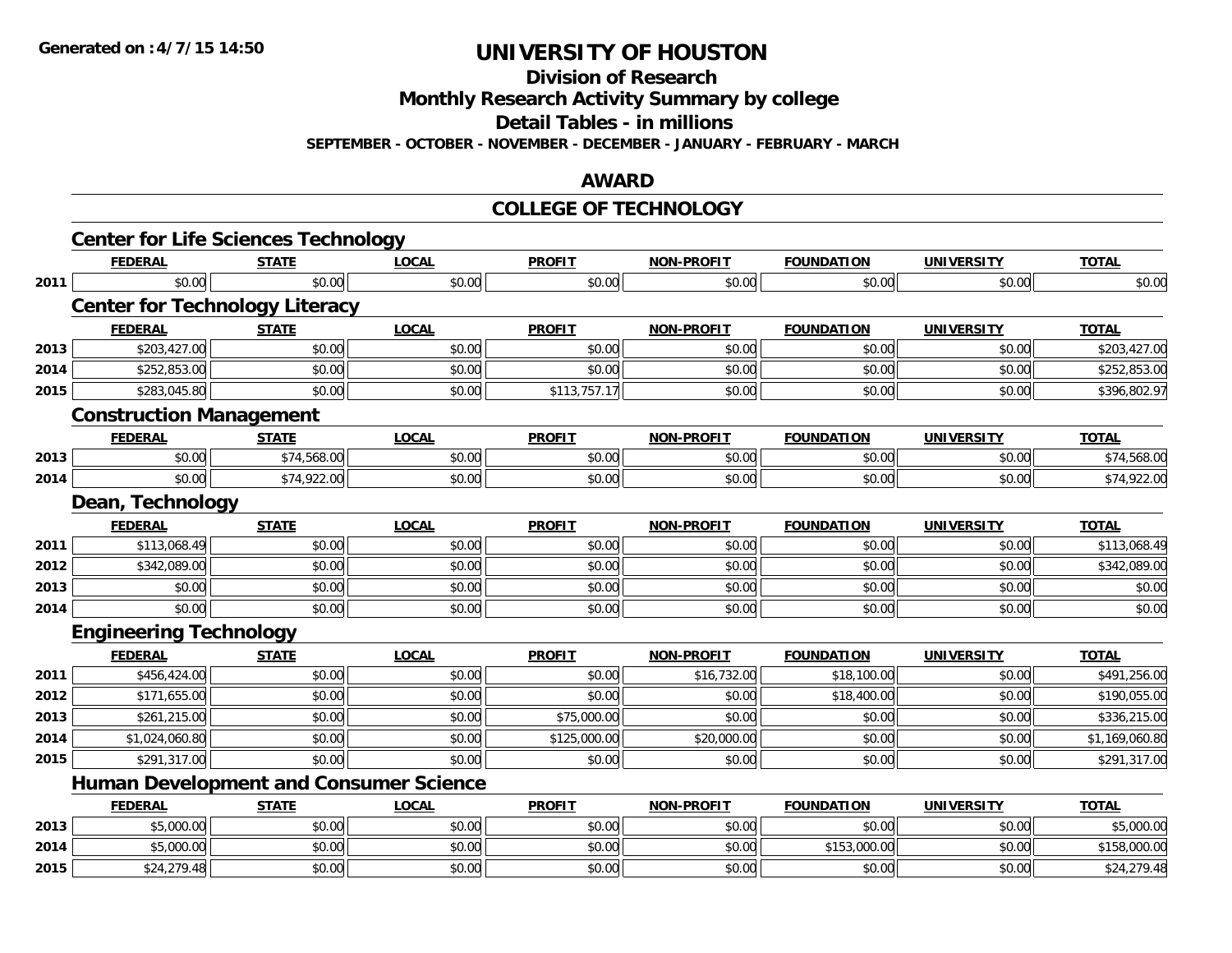# **Division of Research**

**Monthly Research Activity Summary by college**

**Detail Tables - in millions**

**SEPTEMBER - OCTOBER - NOVEMBER - DECEMBER - JANUARY - FEBRUARY - MARCH**

### **AWARD**

### **COLLEGE OF TECHNOLOGY**

### **Information & Logistics Technology**

|      | EENEDA<br>ERZ | <b>СТЛТІ</b>                        | .OCAI                                     | <b>PROFIT</b> | <b>PROFIT</b><br>NON | <b>DATION</b> | UNIVERSITY | <b>TOTAL</b>   |
|------|---------------|-------------------------------------|-------------------------------------------|---------------|----------------------|---------------|------------|----------------|
| 2011 | 000           | $\sim$ $\sim$<br><sup>∴⊎</sup> ບ.ບບ | $\uparrow$ $\uparrow$ $\uparrow$<br>JU.UU | \$0.00        | * -<br>,,,,,,        | 60.00         | \$0.00     | 1000c<br>TUU.U |
| 2012 | $\Omega$      | $\sim$ 00<br>JU.UU                  | 0.00<br><b>DU.UU</b>                      | \$0.00        | $\sim$ 00<br>JU.UU   | \$0.00        | \$0.00     | ,uuu.u         |

### **Texas Manufacturing Assistance Center**

|              | <b>FEDERAL</b> | <b>STATE</b> | <u>LOCAL</u> | <b>PROFIT</b> | <b>NON-PROFIT</b> | <b>FOUNDATION</b> | <b>UNIVERSITY</b> | <b>TOTAL</b>   |
|--------------|----------------|--------------|--------------|---------------|-------------------|-------------------|-------------------|----------------|
| 2011         | \$0.00         | \$0.00       | \$0.00       | \$0.00        | \$0.00            | \$0.00            | \$0.00            | \$0.00         |
| 2012         | \$0.00         | \$0.00       | \$0.00       | \$0.00        | \$0.00            | \$0.00            | \$0.00            | \$0.00         |
| 2013         | \$0.00         | \$0.00       | \$0.00       | \$0.00        | \$0.00            | \$0.00            | \$0.00            | \$0.00         |
| 2014         | \$0.00         | \$0.00       | \$0.00       | \$0.00        | \$0.00            | \$0.00            | \$0.00            | \$0.00         |
| 2015         | \$0.00         | \$0.00       | \$0.00       | \$0.00        | \$0.00            | \$0.00            | \$0.00            | \$0.00         |
| <b>Total</b> | \$3,503,434.57 | \$149,490.00 | \$0.00       | \$313,757.17  | \$41,832.00       | \$189,500.00      | \$0.00            | \$4,198,013.74 |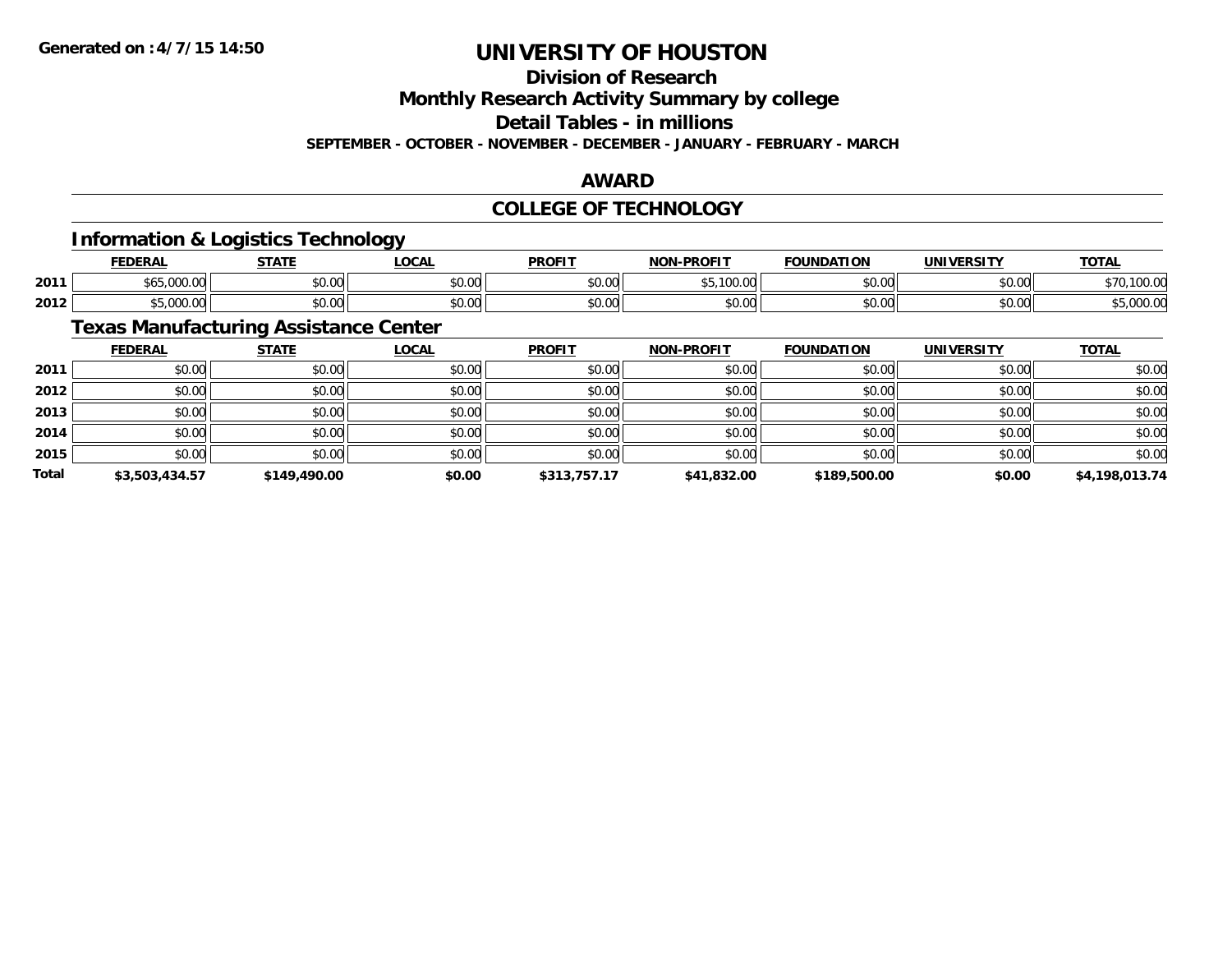# **Division of Research**

**Monthly Research Activity Summary by college**

**Detail Tables - in millions**

**SEPTEMBER - OCTOBER - NOVEMBER - DECEMBER - JANUARY - FEBRUARY - MARCH**

### **AWARD**

# **CULLEN COLLEGE OF ENGINEERING**

|      | <b>Biomedical Engineering</b> |              |                                                          |                |                   |                   |                   |                |
|------|-------------------------------|--------------|----------------------------------------------------------|----------------|-------------------|-------------------|-------------------|----------------|
|      | <b>FEDERAL</b>                | <b>STATE</b> | <b>LOCAL</b>                                             | <b>PROFIT</b>  | <b>NON-PROFIT</b> | <b>FOUNDATION</b> | <b>UNIVERSITY</b> | <b>TOTAL</b>   |
| 2011 | \$228,016.00                  | \$0.00       | \$0.00                                                   | \$0.00         | \$0.00            | \$0.00            | \$0.00            | \$228,016.00   |
| 2012 | \$719,467.00                  | \$0.00       | \$0.00                                                   | \$0.00         | \$0.00            | \$0.00            | \$0.00            | \$719,467.00   |
| 2013 | \$472,871.00                  | \$0.00       | \$0.00                                                   | \$0.00         | \$0.00            | \$0.00            | \$0.00            | \$472,871.00   |
| 2014 | \$1,445,686.00                | \$0.00       | \$0.00                                                   | \$0.00         | \$50,000.00       | \$45,833.34       | \$0.00            | \$1,541,519.34 |
| 2015 | \$674,249.00                  | \$0.00       | \$0.00                                                   | \$0.00         | \$0.00            | \$0.00            | \$0.00            | \$674,249.00   |
|      |                               |              | <b>Center for Innovative Grouting Materials and Tech</b> |                |                   |                   |                   |                |
|      | <b>FEDERAL</b>                | <b>STATE</b> | <b>LOCAL</b>                                             | <b>PROFIT</b>  | <b>NON-PROFIT</b> | <b>FOUNDATION</b> | <b>UNIVERSITY</b> | <b>TOTAL</b>   |
| 2011 | \$0.00                        | \$0.00       | \$0.00                                                   | \$0.00         | \$0.00            | \$0.00            | \$0.00            | \$0.00         |
| 2012 | \$0.00                        | \$0.00       | \$0.00                                                   | \$0.00         | \$0.00            | \$0.00            | \$0.00            | \$0.00         |
| 2013 | \$0.00                        | \$0.00       | \$0.00                                                   | \$0.00         | \$0.00            | \$0.00            | \$0.00            | \$0.00         |
| 2014 | \$0.00                        | \$0.00       | \$0.00                                                   | \$0.00         | \$0.00            | \$0.00            | \$0.00            | \$0.00         |
|      | <b>Chemical Engineering</b>   |              |                                                          |                |                   |                   |                   |                |
|      | <b>FEDERAL</b>                | <b>STATE</b> | <b>LOCAL</b>                                             | <b>PROFIT</b>  | <b>NON-PROFIT</b> | <b>FOUNDATION</b> | <b>UNIVERSITY</b> | <b>TOTAL</b>   |
| 2011 | \$3,210,970.21                | \$402,355.00 | \$0.00                                                   | \$662,881.00   | \$0.00            | \$10,900.00       | \$114,642.00      | \$4,401,748.21 |
| 2012 | \$1,671,868.30                | \$0.00       | \$0.00                                                   | \$952,746.57   | \$0.00            | \$10,900.00       | \$0.00            | \$2,635,514.87 |
| 2013 | \$1,526,477.72                | \$26,500.00  | \$0.00                                                   | \$1,351,978.00 | \$200,000.00      | \$0.00            | \$39,444.00       | \$3,144,399.72 |
| 2014 | \$1,671,208.37                | \$0.00       | \$0.00                                                   | \$990,693.00   | \$0.00            | \$42,250.00       | \$30,183.00       | \$2,734,334.37 |
| 2015 | \$1,911,529.97                | \$409,609.00 | \$0.00                                                   | \$889,100.00   | \$0.00            | \$80,000.00       | \$0.00            | \$3,290,238.97 |
|      | <b>Civil Engineering</b>      |              |                                                          |                |                   |                   |                   |                |
|      | <b>FEDERAL</b>                | <b>STATE</b> | <b>LOCAL</b>                                             | <b>PROFIT</b>  | <b>NON-PROFIT</b> | <b>FOUNDATION</b> | <b>UNIVERSITY</b> | <b>TOTAL</b>   |
| 2011 | \$485,400.00                  | \$523,795.00 | \$100,000.00                                             | \$115,352.80   | \$75,623.00       | \$0.00            | \$0.00            | \$1,300,170.80 |
| 2012 | \$2,271,116.31                | \$612,633.00 | \$0.00                                                   | \$70,253.10    | \$185,685.00      | \$66,667.00       | \$0.00            | \$3,206,354.41 |
| 2013 | \$2,611,587.53                | \$367,006.00 | \$0.00                                                   | \$213,215.00   | \$114,953.70      | \$144,118.00      | \$0.00            | \$3,450,880.23 |
| 2014 | \$1,550,143.91                | \$555,648.00 | \$0.00                                                   | \$408,425.50   | \$111,679.95      | \$66,666.00       | \$0.00            | \$2,692,563.36 |
| 2015 | \$2,226,890.58                | \$289,027.00 | \$0.00                                                   | \$79,059.50    | \$35,972.55       | \$0.00            | \$0.00            | \$2,630,949.63 |
|      | Dean, Engineering             |              |                                                          |                |                   |                   |                   |                |
|      | <b>FEDERAL</b>                | <b>STATE</b> | <b>LOCAL</b>                                             | <b>PROFIT</b>  | <b>NON-PROFIT</b> | <b>FOUNDATION</b> | <b>UNIVERSITY</b> | <b>TOTAL</b>   |
| 2011 | \$0.00                        | \$0.00       | \$0.00                                                   | \$0.00         | \$0.00            | \$0.00            | \$0.00            | \$0.00         |
| 2013 | \$39,999.10                   | \$0.00       | \$0.00                                                   | \$0.00         | \$0.00            | \$0.00            | \$0.00            | \$39,999.10    |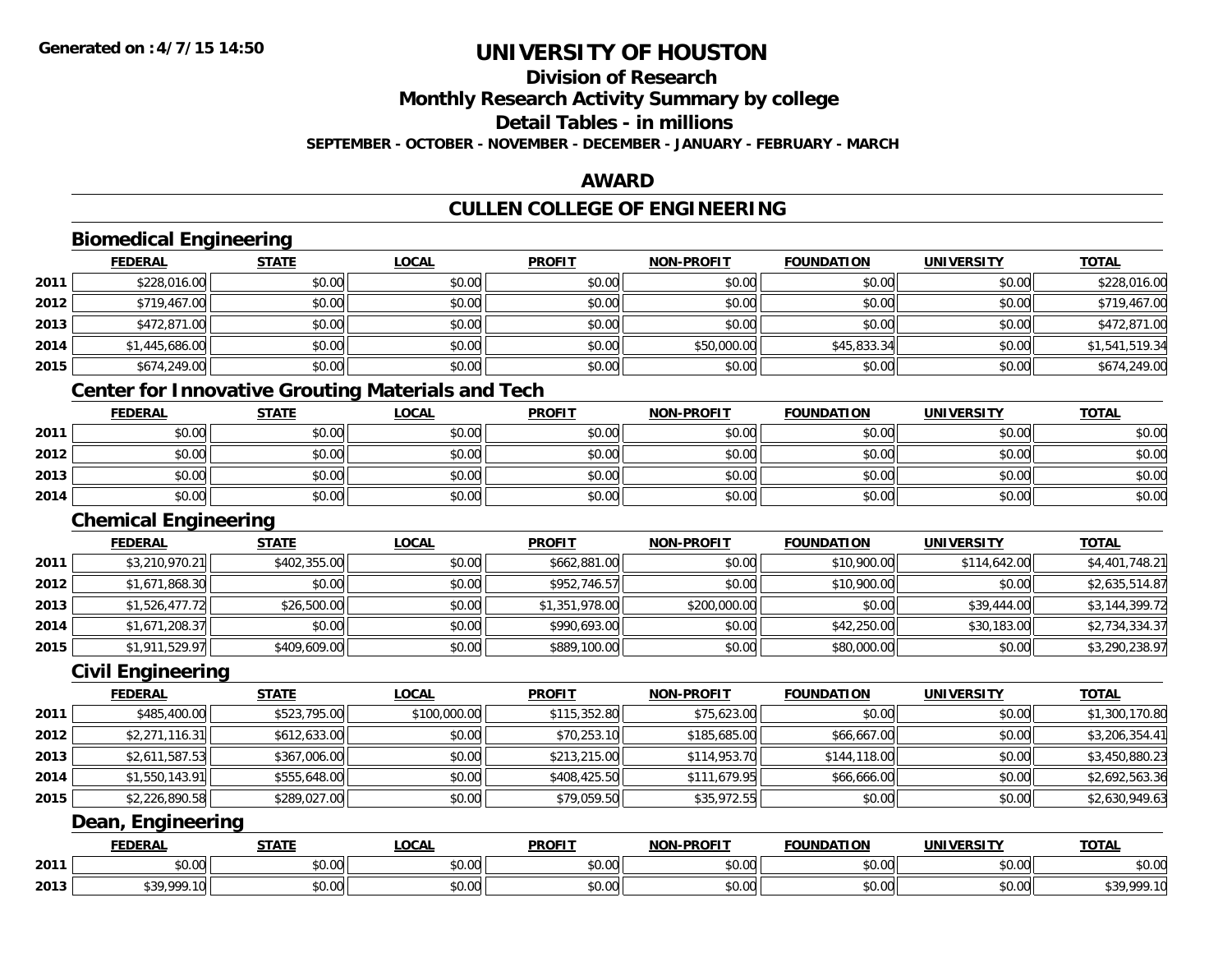# **Division of Research**

**Monthly Research Activity Summary by college**

**Detail Tables - in millions**

**SEPTEMBER - OCTOBER - NOVEMBER - DECEMBER - JANUARY - FEBRUARY - MARCH**

### **AWARD**

# **CULLEN COLLEGE OF ENGINEERING**

### **Electrical & Computer Engineering**

|      | <b>FEDERAL</b> | <b>STATE</b> | <b>LOCAL</b> | <b>PROFIT</b> | <b>NON-PROFIT</b> | <b>FOUNDATION</b> | <b>UNIVERSITY</b> | <b>TOTAL</b>   |
|------|----------------|--------------|--------------|---------------|-------------------|-------------------|-------------------|----------------|
| 2011 | \$4,287,863.17 | \$23,391.24  | \$0.00       | \$298,530.00  | \$0.00            | \$0.00            | \$0.00            | \$4,609,784.41 |
| 2012 | \$1,816,266.85 | \$19,441.00  | \$0.00       | \$335,157.50  | \$27,500.00       | \$0.00            | \$0.00            | \$2,198,365.35 |
| 2013 | \$1,266,798.05 | \$35,263.20  | \$0.00       | \$485,698.00  | \$221,967.30      | \$0.00            | \$0.00            | \$2,009,726.55 |
| 2014 | \$1,886,026.13 | \$0.00       | \$0.00       | \$364,170.00  | \$203,416.05      | \$87,500.00       | \$0.00            | \$2,541,112.18 |
| 2015 | \$2,951,940.29 | \$34,401.00  | \$0.00       | \$280,000.00  | \$203,844.45      | \$38,391.00       | \$0.00            | \$3,508,576.74 |

### **Industrial Engineering**

|      | <b>FEDERAL</b> | <b>STATE</b> | <u>LOCAL</u> | <b>PROFIT</b> | <b>NON-PROFIT</b> | <b>FOUNDATION</b> | <b>UNIVERSITY</b> | <b>TOTAL</b> |
|------|----------------|--------------|--------------|---------------|-------------------|-------------------|-------------------|--------------|
| 2011 | \$0.00         | \$16,828.00  | \$0.00       | \$0.00        | \$0.00            | \$0.00            | \$0.00            | \$16,828.00  |
| 2012 | \$0.00         | \$0.00       | \$0.00       | \$0.00        | \$0.00            | \$0.00            | \$0.00            | \$0.00       |
| 2013 | \$0.00         | \$39,855.00  | \$0.00       | \$0.00        | \$0.00            | \$0.00            | \$0.00            | \$39,855.00  |
| 2014 | \$132,655.00   | \$17,115.00  | \$0.00       | \$0.00        | \$0.00            | \$0.00            | \$0.00            | \$149,770.00 |
| 2015 | \$40,179.84    | \$58,818.00  | \$0.00       | \$22,184.00   | \$0.00            | \$0.00            | \$0.00            | \$121,181.84 |

### **Mechanical Engineering**

|       | <b>FEDERAL</b>  | <b>STATE</b>   | <u>LOCAL</u> | <b>PROFIT</b>  | <b>NON-PROFIT</b> | <b>FOUNDATION</b> | <b>UNIVERSITY</b> | <b>TOTAL</b>    |
|-------|-----------------|----------------|--------------|----------------|-------------------|-------------------|-------------------|-----------------|
| 2011  | \$531,723.00    | \$0.00         | \$0.00       | \$507,038.20   | \$0.00            | \$0.00            | \$0.00            | \$1,038,761.20  |
| 2012  | \$3,851,625.40  | \$0.00         | \$0.00       | \$66,443.90    | \$0.00            | \$133,096.00      | \$0.00            | \$4,051,165.30  |
| 2013  | \$3,348,841.53  | \$122,500.00   | \$0.00       | \$452,732.00   | \$22,000.00       | \$124,784.00      | \$0.00            | \$4,070,857.53  |
| 2014  | \$254,425.00    | \$0.00         | \$0.00       | \$179,029,00   | \$0.00            | \$175,289.84      | \$0.00            | \$608,743.84    |
| 2015  | \$1,282,167.00  | \$0.00         | \$0.00       | \$592,488.50   | \$75,000.00       | \$118,838.50      | \$0.00            | \$2,068,494.00  |
| Total | \$44,367,992.24 | \$3,554,185.44 | \$100,000.00 | \$9,317,175.57 | \$1,527,642.00    | \$1,145,233.68    | \$184,269.00      | \$60,196,497.93 |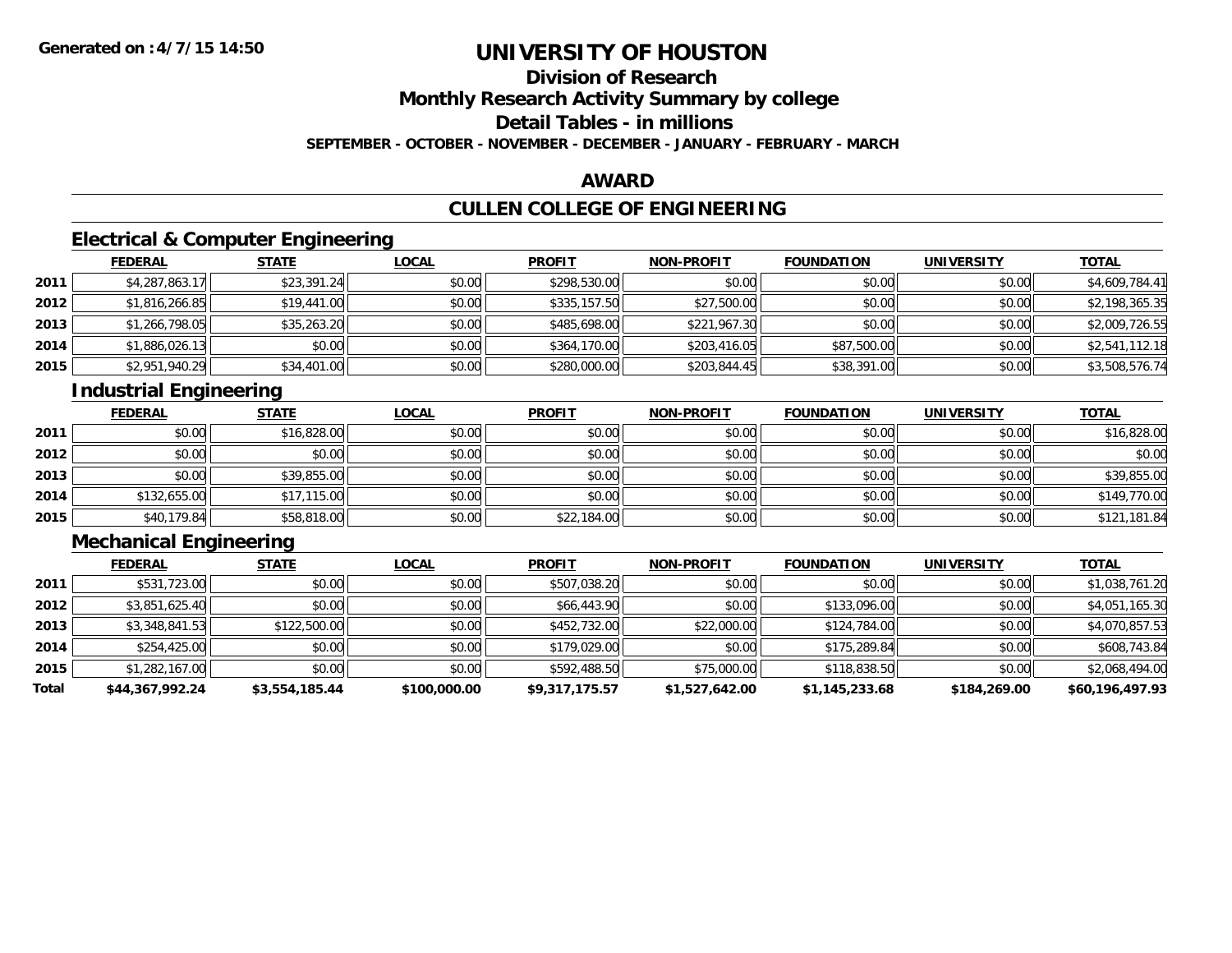**Division of Research**

**Monthly Research Activity Summary by college**

**Detail Tables - in millions**

**SEPTEMBER - OCTOBER - NOVEMBER - DECEMBER - JANUARY - FEBRUARY - MARCH**

### **AWARD**

## **DIVISION OF RESEARCH**

|      | <b>Allied Geophysical Laboratories</b>                    |              |              |               |                   |                   |                   |              |
|------|-----------------------------------------------------------|--------------|--------------|---------------|-------------------|-------------------|-------------------|--------------|
|      | <b>FEDERAL</b>                                            | <b>STATE</b> | <b>LOCAL</b> | <b>PROFIT</b> | <b>NON-PROFIT</b> | <b>FOUNDATION</b> | <b>UNIVERSITY</b> | <b>TOTAL</b> |
| 2011 | \$0.00                                                    | \$0.00       | \$0.00       | \$70,000.00   | \$0.00            | \$0.00            | \$0.00            | \$70,000.00  |
|      | <b>Center for Advanced Computing and Data Systems</b>     |              |              |               |                   |                   |                   |              |
|      | <b>FEDERAL</b>                                            | <b>STATE</b> | <b>LOCAL</b> | <b>PROFIT</b> | <b>NON-PROFIT</b> | <b>FOUNDATION</b> | <b>UNIVERSITY</b> | <b>TOTAL</b> |
| 2011 | \$0.00                                                    | \$0.00       | \$0.00       | \$0.00        | \$0.00            | \$0.00            | \$0.00            | \$0.00       |
| 2012 | \$270,000.00                                              | \$0.00       | \$0.00       | \$0.00        | \$0.00            | \$0.00            | \$0.00            | \$270,000.00 |
| 2013 | \$105,000.00                                              | \$0.00       | \$0.00       | \$40,000.00   | \$1,000.00        | \$0.00            | \$0.00            | \$146,000.00 |
| 2014 | \$7,475.00                                                | \$0.00       | \$0.00       | \$0.00        | \$0.00            | \$0.00            | \$0.00            | \$7,475.00   |
| 2015 | \$0.00                                                    | \$0.00       | \$0.00       | \$0.00        | \$0.00            | \$0.00            | \$0.00            | \$0.00       |
|      | <b>Center for Advanced Materials</b>                      |              |              |               |                   |                   |                   |              |
|      | <b>FEDERAL</b>                                            | <b>STATE</b> | <b>LOCAL</b> | <b>PROFIT</b> | <b>NON-PROFIT</b> | <b>FOUNDATION</b> | <b>UNIVERSITY</b> | <b>TOTAL</b> |
| 2011 | \$40,000.00                                               | \$2,229.90   | \$0.00       | \$0.00        | \$0.00            | \$0.00            | \$0.00            | \$42,229.90  |
| 2012 | \$0.00                                                    | \$0.00       | \$0.00       | \$0.00        | \$0.00            | \$0.00            | \$0.00            | \$0.00       |
| 2013 | \$0.00                                                    | \$0.00       | \$0.00       | \$0.00        | \$0.00            | \$0.00            | \$0.00            | \$0.00       |
| 2014 | \$0.00                                                    | \$0.00       | \$0.00       | \$0.00        | \$0.00            | \$0.00            | \$0.00            | \$0.00       |
| 2015 | \$0.00                                                    | \$0.00       | \$0.00       | \$0.00        | \$0.00            | \$0.00            | \$0.00            | \$0.00       |
|      | <b>Center for Biomedical &amp; Environmental Genomics</b> |              |              |               |                   |                   |                   |              |
|      | <b>FEDERAL</b>                                            | <b>STATE</b> | <b>LOCAL</b> | <b>PROFIT</b> | <b>NON-PROFIT</b> | <b>FOUNDATION</b> | <b>UNIVERSITY</b> | <b>TOTAL</b> |
| 2011 | \$0.00                                                    | \$0.00       | \$0.00       | \$0.00        | \$0.00            | \$0.00            | \$0.00            | \$0.00       |
| 2012 | \$0.00                                                    | \$0.00       | \$0.00       | \$0.00        | \$0.00            | \$0.00            | \$0.00            | \$0.00       |
| 2013 | \$0.00                                                    | \$0.00       | \$0.00       | \$0.00        | \$0.00            | \$0.00            | \$0.00            | \$0.00       |
| 2015 | \$0.00                                                    | \$0.00       | \$0.00       | \$0.00        | \$0.00            | \$0.00            | \$0.00            | \$0.00       |
|      | <b>Center for Industrial Partnerships</b>                 |              |              |               |                   |                   |                   |              |
|      | <b>FEDERAL</b>                                            | <b>STATE</b> | <b>LOCAL</b> | <b>PROFIT</b> | <b>NON-PROFIT</b> | <b>FOUNDATION</b> | <b>UNIVERSITY</b> | <b>TOTAL</b> |
| 2012 | \$10,571.52                                               | \$0.00       | \$0.00       | \$100,500.00  | \$0.00            | \$0.00            | \$0.00            | \$111,071.52 |
| 2013 | \$9,370.49                                                | \$0.00       | \$0.00       | \$0.00        | \$0.00            | \$0.00            | \$0.00            | \$9,370.49   |
| 2014 | \$3,250.00                                                | \$0.00       | \$0.00       | \$0.00        | \$0.00            | \$0.00            | \$0.00            | \$3,250.00   |
| 2015 | \$3,029.13                                                | \$0.00       | \$0.00       | \$0.00        | \$0.00            | \$0.00            | \$0.00            | \$3,029.13   |
|      | <b>Division of Research</b>                               |              |              |               |                   |                   |                   |              |
|      | <b>FEDERAL</b>                                            | <b>STATE</b> | <b>LOCAL</b> | <b>PROFIT</b> | <b>NON-PROFIT</b> | <b>FOUNDATION</b> | <b>UNIVERSITY</b> | <b>TOTAL</b> |
| 2012 | \$0.00                                                    | \$0.00       | \$0.00       | \$0.00        | \$0.00            | \$0.00            | \$0.00            | \$0.00       |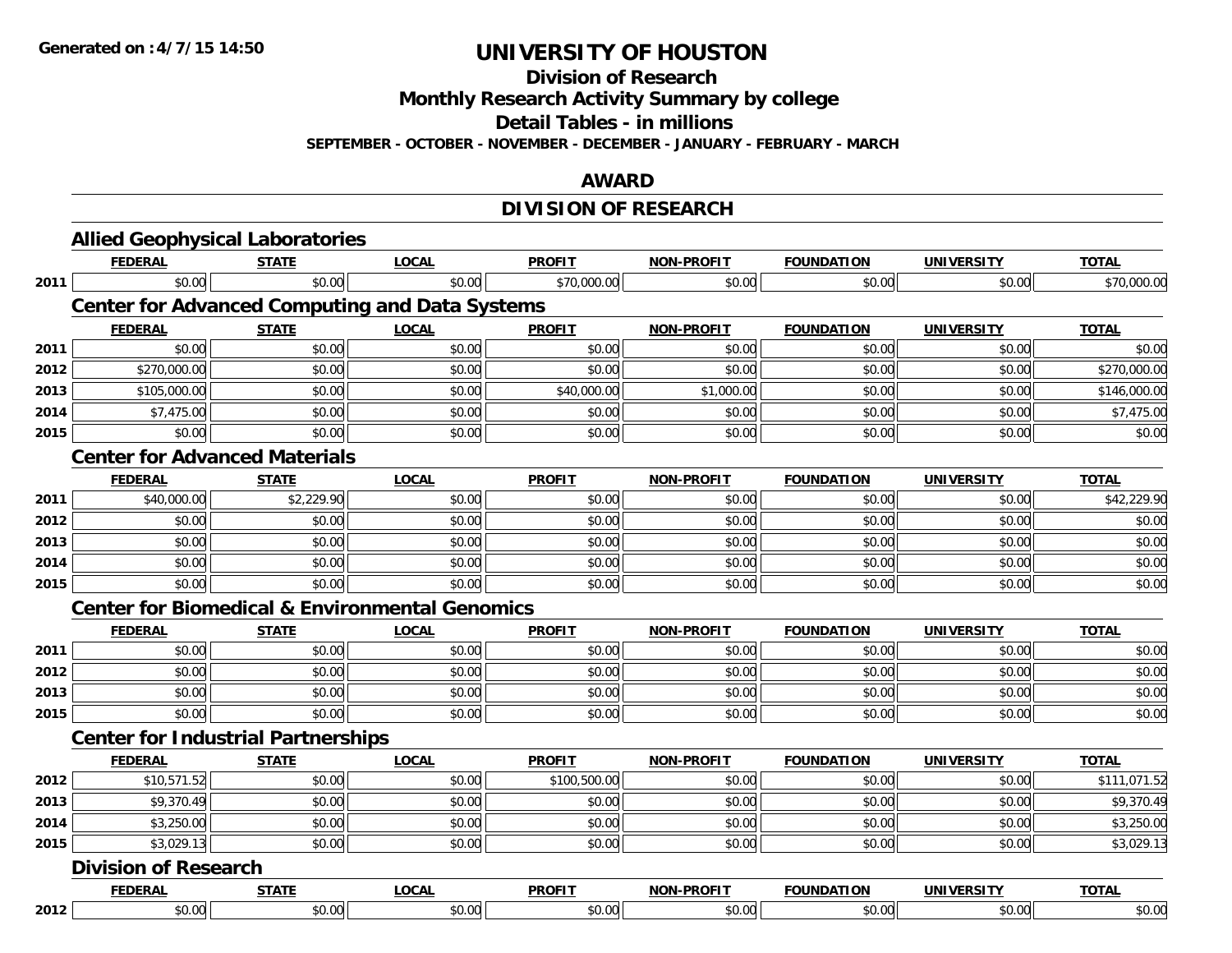**2015**

# **UNIVERSITY OF HOUSTON**

# **Division of Research**

**Monthly Research Activity Summary by college**

**Detail Tables - in millions**

**SEPTEMBER - OCTOBER - NOVEMBER - DECEMBER - JANUARY - FEBRUARY - MARCH**

### **AWARD**

## **DIVISION OF RESEARCH**

|      | <b>FEDERAL</b> | <b>STATE</b>                                      | <b>LOCAL</b> | <b>PROFIT</b> | <b>NON-PROFIT</b> | <b>FOUNDATION</b> | <b>UNIVERSITY</b> | <b>TOTAL</b>    |
|------|----------------|---------------------------------------------------|--------------|---------------|-------------------|-------------------|-------------------|-----------------|
| 2013 | \$0.00         | \$0.00                                            | \$0.00       | \$0.00        | \$0.00            | \$0.00            | \$0.00            | \$0.00          |
| 2014 | \$0.00         | \$0.00                                            | \$0.00       | \$0.00        | \$0.00            | \$0.00            | \$0.00            | \$0.00          |
| 2015 | \$500.00       | \$14,394,302.73                                   | \$0.00       | \$0.00        | \$0.00            | \$0.00            | \$0.00            | \$14,394,802.73 |
|      |                | <b>National Center for Airborne Laser Mapping</b> |              |               |                   |                   |                   |                 |
|      | <b>FEDERAL</b> | <b>STATE</b>                                      | <b>LOCAL</b> | <b>PROFIT</b> | <b>NON-PROFIT</b> | <b>FOUNDATION</b> | <b>UNIVERSITY</b> | <b>TOTAL</b>    |
| 2011 | \$239,754.00   | \$0.00                                            | \$0.00       | \$79,959.00   | \$0.00            | \$0.00            | \$0.00            | \$319,713.00    |
| 2012 | \$39,168.00    | \$0.00                                            | \$0.00       | \$0.00        | \$0.00            | \$0.00            | \$0.00            | \$39,168.00     |
| 2013 | \$228,206.10   | \$0.00                                            | \$0.00       | \$0.00        | \$0.00            | \$216,177.00      | \$0.00            | \$444,383.10    |
| 2014 | \$565,996.80   | \$0.00                                            | \$0.00       | \$0.00        | \$0.00            | \$0.00            | \$0.00            | \$565,996.80    |
| 2015 | \$198,509.40   | \$0.00                                            | \$0.00       | \$0.00        | \$0.00            | \$0.00            | \$80,691.00       | \$279,200.40    |
|      |                | <b>Office of Contracts and Grants</b>             |              |               |                   |                   |                   |                 |
|      | <b>FEDERAL</b> | <b>STATE</b>                                      | <b>LOCAL</b> | <b>PROFIT</b> | <b>NON-PROFIT</b> | <b>FOUNDATION</b> | <b>UNIVERSITY</b> | <b>TOTAL</b>    |
| 2011 | \$0.00         | \$0.00                                            | \$0.00       | \$0.00        | \$0.00            | \$367,340.00      | \$0.00            | \$367,340.00    |
| 2012 | \$0.00         | \$0.00                                            | \$0.00       | \$0.00        | \$0.00            | \$11,942.60       | \$0.00            | \$11,942.60     |
| 2013 | \$0.00         | \$0.00                                            | \$0.00       | \$0.00        | \$0.00            | \$420,136.15      | \$0.00            | \$420,136.15    |
|      | <b>TcSUH</b>   |                                                   |              |               |                   |                   |                   |                 |
|      | <b>FEDERAL</b> | <b>STATE</b>                                      | <b>LOCAL</b> | <b>PROFIT</b> | <b>NON-PROFIT</b> | <b>FOUNDATION</b> | <b>UNIVERSITY</b> | <b>TOTAL</b>    |
| 2011 | \$40,000.00    | \$0.00                                            | \$0.00       | \$200,227.00  | \$0.00            | \$0.00            | \$0.00            | \$240,227.00    |
| 2012 | \$70,000.00    | \$0.00                                            | \$0.00       | \$100,554.00  | \$0.00            | \$0.00            | \$0.00            | \$170,554.00    |
| 2013 | \$95,000.00    | \$37,894.80                                       | \$0.00       | \$99,321.00   | \$0.00            | \$0.00            | \$0.00            | \$232,215.80    |
| 2014 | \$160,033.15   | \$0.00                                            | \$0.00       | \$0.00        | \$0.00            | \$0.00            | \$0.00            | \$160,033.15    |
| 2015 | \$60,000.00    | \$0.00                                            | \$0.00       | \$16,000.00   | \$0.00            | \$0.00            | \$0.00            | \$76,000.00     |
|      |                | <b>Texas Obesity Research Center</b>              |              |               |                   |                   |                   |                 |
|      | <b>FEDERAL</b> | <b>STATE</b>                                      | <b>LOCAL</b> | <b>PROFIT</b> | <b>NON-PROFIT</b> | <b>FOUNDATION</b> | <b>UNIVERSITY</b> | <b>TOTAL</b>    |
| 2011 | \$0.00         | \$0.00                                            | \$0.00       | \$0.00        | \$0.00            | \$0.00            | \$0.00            | \$0.00          |
| 2012 | \$0.00         | \$0.00                                            | \$0.00       | \$0.00        | \$0.00            | \$0.00            | \$0.00            | \$0.00          |
| 2013 | \$0.00         | \$0.00                                            | \$0.00       | \$0.00        | \$0.00            | \$0.00            | \$0.00            | \$0.00          |
| 2014 | \$0.00         | \$0.00                                            | \$0.00       | \$0.00        | \$0.00            | \$0.00            | \$0.00            | \$0.00          |

5 | \$0.00 \$0.00 \$0.00 \$0.00 \$0.00 \$0.00 \$0.00 \$0.00 \$0.00 \$0.00 \$0.00 \$0.00 \$0.00 \$0.00 \$0.00 \$0.00 \$0.00 \$0.00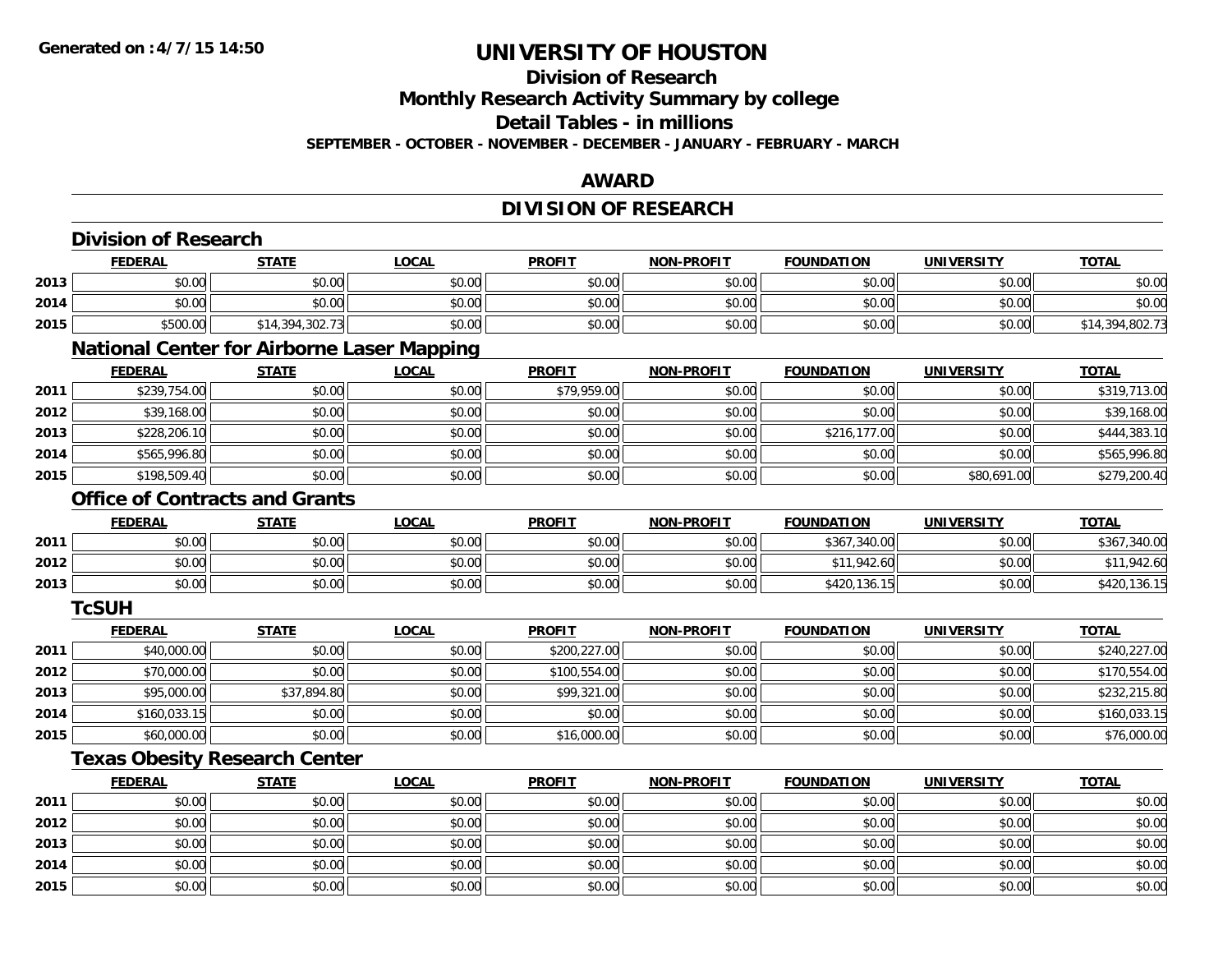### **Division of Research Monthly Research Activity Summary by college Detail Tables - in millions SEPTEMBER - OCTOBER - NOVEMBER - DECEMBER - JANUARY - FEBRUARY - MARCH**

#### **AWARD**

# **DIVISION OF RESEARCH**

|       | <b>TIMES</b>   |                 |              |               |                   |                   |                   |                 |
|-------|----------------|-----------------|--------------|---------------|-------------------|-------------------|-------------------|-----------------|
|       | <b>FEDERAL</b> | <b>STATE</b>    | <b>LOCAL</b> | <b>PROFIT</b> | <b>NON-PROFIT</b> | <b>FOUNDATION</b> | <b>UNIVERSITY</b> | <b>TOTAL</b>    |
| 2011  | \$1,027,524.14 | \$8,000.00      | \$0.00       | \$0.00        | \$0.00            | \$0.00            | \$0.00            | \$1,035,524.14  |
| 2012  | \$1,772,205.66 | \$0.00          | \$0.00       | \$0.00        | \$0.00            | \$0.00            | \$0.00            | \$1,772,205.66  |
| 2013  | \$2,095,462.20 | \$0.00          | \$0.00       | \$0.00        | \$0.00            | \$0.00            | \$0.00            | \$2,095,462.20  |
| 2014  | \$1,481,014.35 | \$98,197.00     | \$0.00       | \$0.00        | \$0.00            | \$0.00            | \$0.00            | \$1,579,211.35  |
| 2015  | \$975,110.90   | \$99,999.00     | \$0.00       | \$0.00        | \$0.00            | \$0.00            | \$0.00            | \$1,075,109.90  |
| Total | \$9,497,180.83 | \$14,640,623.43 | \$0.00       | \$706,561.00  | \$1,000.00        | \$1,015,595.75    | \$80,691.00       | \$25,941,652.01 |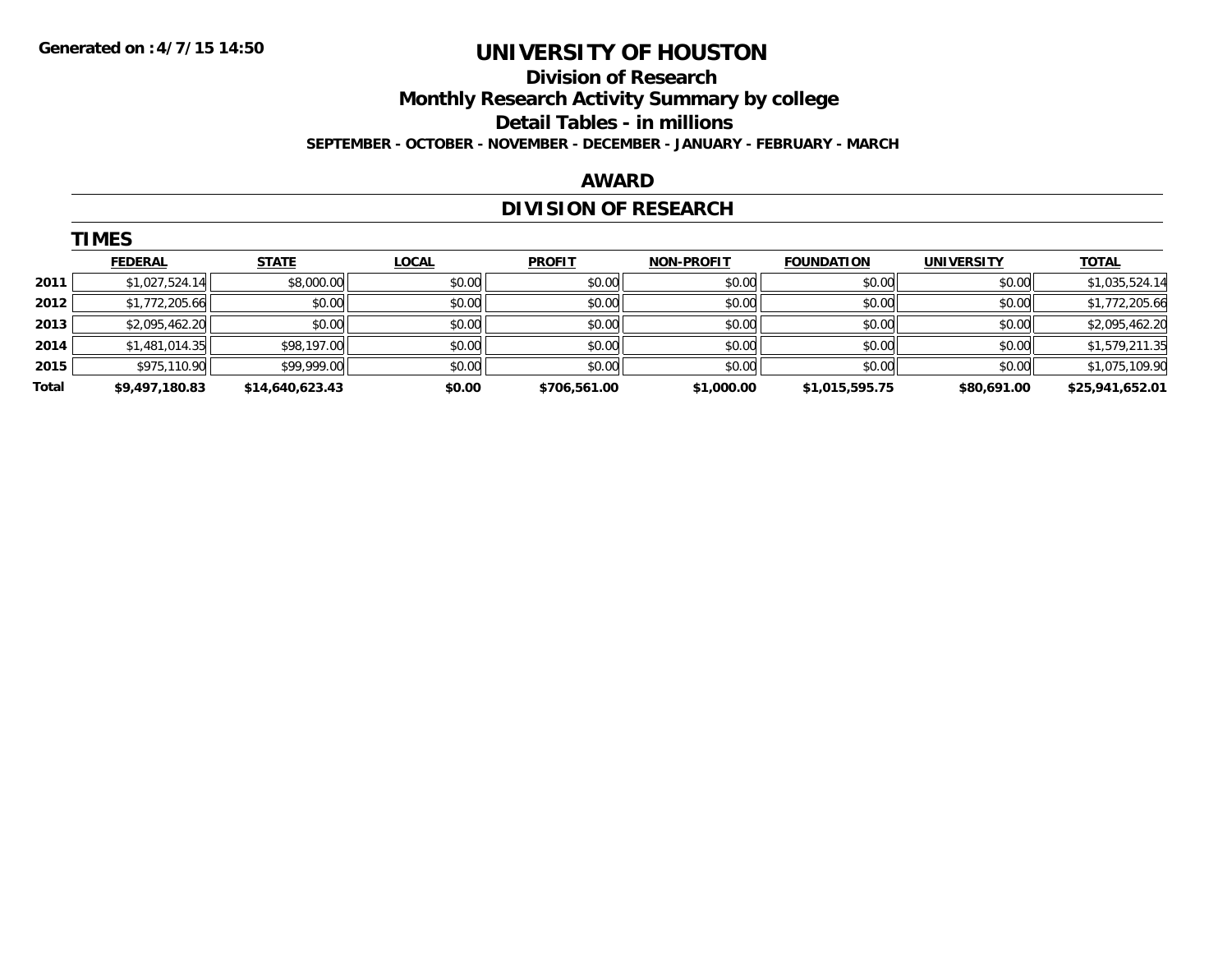**Division of Research**

**Monthly Research Activity Summary by college**

**Detail Tables - in millions**

**SEPTEMBER - OCTOBER - NOVEMBER - DECEMBER - JANUARY - FEBRUARY - MARCH**

#### **AWARD**

### **GRADUATE COLLEGE OF SOCIAL WORK**

### **Center for Drug and Social Policy Research**

|      | <b>FEDERAL</b>               | <b>STATE</b>   | <b>LOCAL</b> | <b>PROFIT</b> | <b>NON-PROFIT</b> | <b>FOUNDATION</b> | <b>UNIVERSITY</b> | <b>TOTAL</b> |
|------|------------------------------|----------------|--------------|---------------|-------------------|-------------------|-------------------|--------------|
| 2011 | \$100,982.00                 | \$0.00         | \$0.00       | \$0.00        | \$0.00            | \$0.00            | \$0.00            | \$100,982.00 |
| 2012 | \$64,167.00                  | \$0.00         | \$0.00       | \$0.00        | \$0.00            | \$0.00            | \$0.00            | \$64,167.00  |
| 2013 | \$6,097.29                   | \$0.00         | \$0.00       | \$0.00        | \$0.00            | \$0.00            | \$0.00            | \$6,097.29   |
| 2014 | \$299,664.00                 | \$0.00         | \$0.00       | \$0.00        | \$0.00            | \$0.00            | \$0.00            | \$299,664.00 |
| 2015 | \$462,394.00                 | \$0.00         | \$0.00       | \$0.00        | \$0.00            | \$0.00            | \$0.00            | \$462,394.00 |
|      | .<br>$\sim$ $\sim$<br>$\sim$ | $- - -$<br>___ |              |               |                   |                   |                   |              |

#### **Center for Health Equities & Evaluation Research**

|      | <b>FEDERAL</b> | <b>STATE</b> | <u>LOCAL</u> | <b>PROFIT</b> | <b>NON-PROFIT</b> | <b>FOUNDATION</b> | <b>UNIVERSITY</b> | <b>TOTAL</b> |
|------|----------------|--------------|--------------|---------------|-------------------|-------------------|-------------------|--------------|
| 2012 | \$151,349.55   | \$0.00       | \$0.00       | \$0.00        | \$0.00            | \$0.00            | \$0.00            | \$151,349.55 |
| 2013 | \$249,359.00   | \$0.00       | \$0.00       | \$0.00        | \$0.00            | \$0.00            | \$0.00            | \$249,359.00 |
| 2014 | \$206,260.00   | \$0.00       | \$0.00       | \$0.00        | \$0.00            | \$0.00            | \$0.00            | \$206,260.00 |
| 2015 | \$149,652.00   | \$0.00       | \$0.00       | \$0.00        | \$0.00            | \$0.00            | \$0.00            | \$149,652.00 |

### **Child & Family for Innovative Research**

|      | <u>FEDERAL</u> | <b>STATE</b> | <b>LOCAL</b> | <b>PROFIT</b> | <b>NON-PROFIT</b> | <b>FOUNDATION</b> | UNIVERSITY | <b>TOTAL</b> |
|------|----------------|--------------|--------------|---------------|-------------------|-------------------|------------|--------------|
| 2011 | \$468,649.62   | \$0.00       | \$0.00       | \$0.00        | \$0.00            | \$1,146.30        | \$0.00     | \$469,795.92 |
| 2012 | \$72,240.79    | \$0.00       | \$0.00       | \$176,507.00  | \$0.00            | \$0.00            | \$0.00     | \$248,747.79 |
| 2013 | \$518,049.99   | \$120,342.00 | \$0.00       | \$100,000.00  | \$0.00            | \$0.00            | \$0.00     | \$738,391.99 |
| 2014 | \$11,777.64    | \$0.00       | \$0.00       | \$0.00        | \$80,000.00       | \$0.00            | \$0.00     | \$91,777.64  |
| 2015 | \$572,449.65   | \$0.00       | \$0.00       | \$0.00        | \$0.00            | \$0.00            | \$0.00     | \$572,449.65 |

### **Community Projects - Social Work**

|      | <b>FEBERAL</b> | $- - - - -$                      | $\sim$ $\sim$ $\sim$ | <b>PROFIT</b> | nnOII<br>ימות      | INF    | т             | $T^{\sim}$ |
|------|----------------|----------------------------------|----------------------|---------------|--------------------|--------|---------------|------------|
| 2012 |                | $\overline{a}$<br>$\cdot$ $\sim$ | ົດ<br>ט.ט            | $\sim$ 00     | $\sim$ 00<br>וט.טי | \$0.00 | 0.00<br>DU.UU |            |

### **Dean, Social Work**

|       | <b>FEDERAL</b> | <b>STATE</b> | <b>LOCAL</b> | <b>PROFIT</b> | <b>NON-PROFIT</b> | <b>FOUNDATION</b> | <b>UNIVERSITY</b> | <b>TOTAL</b>   |
|-------|----------------|--------------|--------------|---------------|-------------------|-------------------|-------------------|----------------|
| 2011  | \$0.00         | \$0.00       | \$0.00       | \$0.00        | \$0.00            | \$0.00            | \$0.00            | \$0.00         |
| 2012  | \$16,568.50    | \$0.00       | \$0.00       | \$0.00        | \$0.00            | \$0.00            | \$0.00            | \$16,568.50    |
| 2013  | \$0.00         | \$0.00       | \$0.00       | \$0.00        | \$0.00            | \$0.00            | \$0.00            | \$0.00         |
| 2014  | \$0.00         | \$0.00       | \$0.00       | \$0.00        | \$0.00            | \$0.00            | \$0.00            | \$0.00         |
| 2015  | \$0.00         | \$0.00       | \$0.00       | \$0.00        | \$0.00            | \$0.00            | \$0.00            | \$0.00         |
| Total | \$3,352,603.93 | \$120,342.00 | \$0.00       | \$276,507.00  | \$80,000.00       | \$1,146.30        | \$0.00            | \$3,830,599.23 |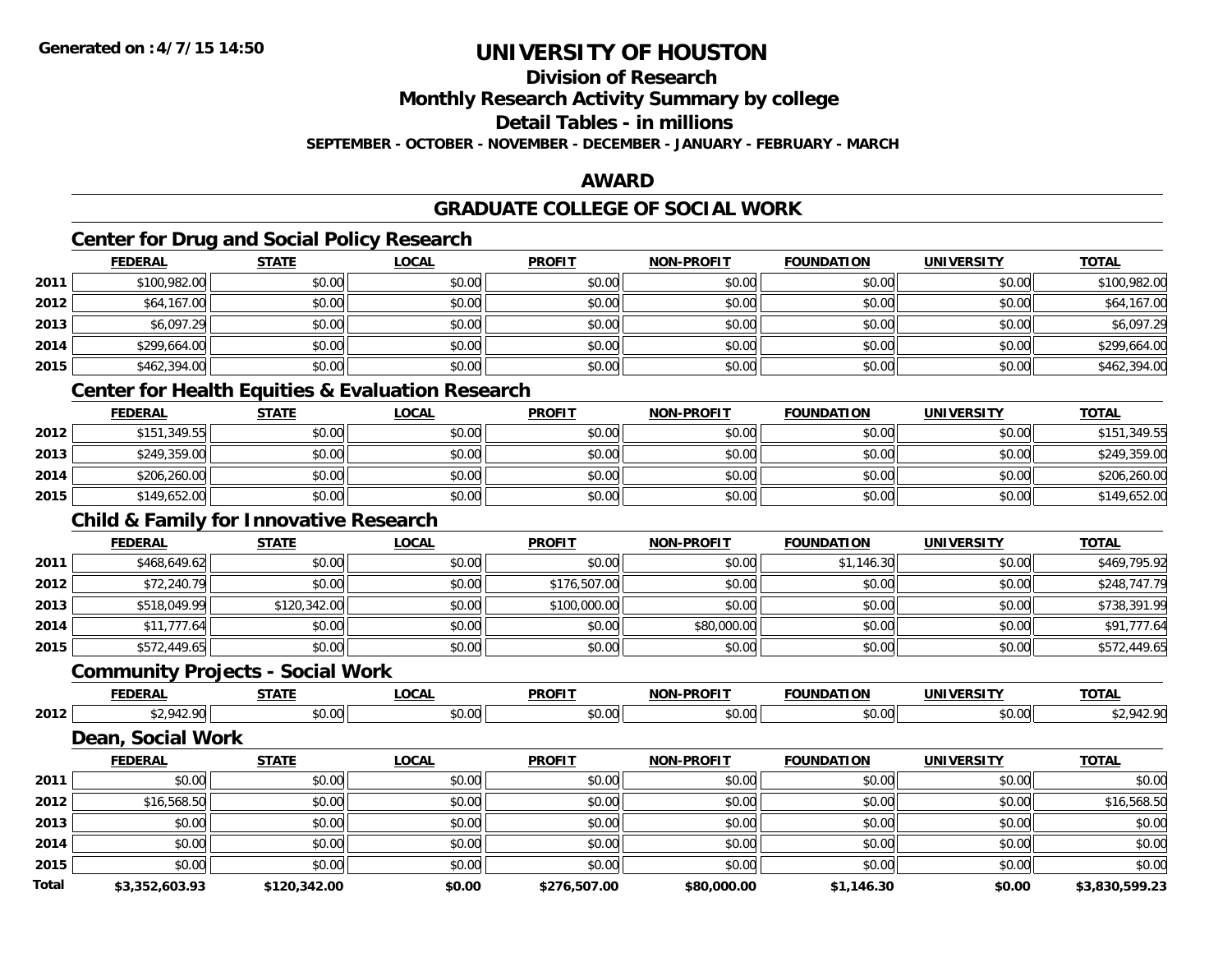#### **Division of Research Monthly Research Activity Summary by college Detail Tables - in millions**

**SEPTEMBER - OCTOBER - NOVEMBER - DECEMBER - JANUARY - FEBRUARY - MARCH**

### **AWARD**

### **HILTON COLLEGE OF HOTEL AND RESTAURANT MANAGEMENT**

### **Hotel and Restaurant Management**

|       | <b>FEDERAL</b> | <u>STATE</u> | <b>LOCAL</b> | <b>PROFIT</b> | <b>NON-PROFIT</b> | <b>FOUNDATION</b> | <b>UNIVERSITY</b> | <u>TOTAL</u>   |
|-------|----------------|--------------|--------------|---------------|-------------------|-------------------|-------------------|----------------|
| 2011  | \$173,995.00   | \$140,000.00 | \$0.00       | \$0.00        | \$27,280.00       | \$0.00            | \$0.00            | \$341,275.00   |
| 2012  | \$58,837.68    | \$103,763.44 | \$0.00       | \$1,500.00    | \$10,887.00       | \$0.00            | \$0.00            | \$174,988.12   |
| 2013  | \$106,747.00   | \$0.00       | \$0.00       | \$0.00        | \$0.00            | \$0.00            | \$0.00            | \$106,747.00   |
| 2014  | \$384,849.00   | \$0.00       | \$0.00       | \$0.00        | \$0.00            | \$58,902.00       | \$0.00            | \$443,751.00   |
| Total | \$724,428.68   | \$243,763.44 | \$0.00       | \$1,500.00    | \$38,167.00       | \$58,902.00       | \$0.00            | \$1,066,761.12 |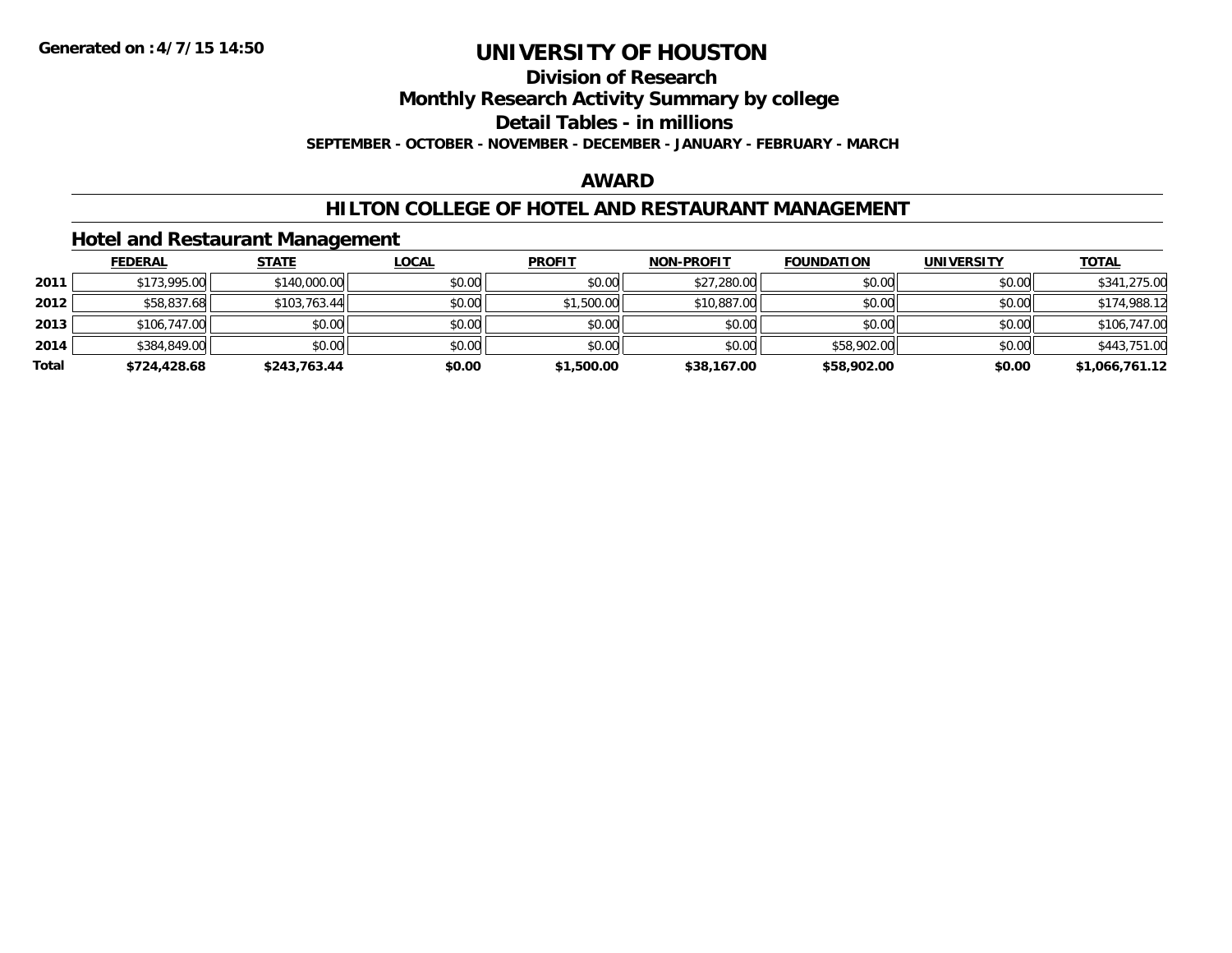# **Division of Research Monthly Research Activity Summary by college Detail Tables - in millions**

**SEPTEMBER - OCTOBER - NOVEMBER - DECEMBER - JANUARY - FEBRUARY - MARCH**

#### **AWARD**

#### **HONORS COLLEGE**

### **Dean, Honors College**

|       | <b>FEDERAL</b> | STATE  | <u>LOCAL</u> | <b>PROFIT</b> | <b>NON-PROFIT</b> | <b>FOUNDATION</b> | <b>UNIVERSITY</b> | <b>TOTAL</b> |
|-------|----------------|--------|--------------|---------------|-------------------|-------------------|-------------------|--------------|
| 2012  | \$34,951.70    | \$0.00 | \$0.00       | \$0.00        | \$0.00            | \$0.00            | \$0.00            | \$34,951.70  |
| 2014  | \$0.00         | \$0.00 | \$0.00       | \$0.00        | \$0.00            | \$0.00            | \$0.00            | \$0.00       |
| Total | \$34,951.70    | \$0.00 | \$0.00       | \$0.00        | \$0.00            | \$0.00            | \$0.00            | \$34,951.70  |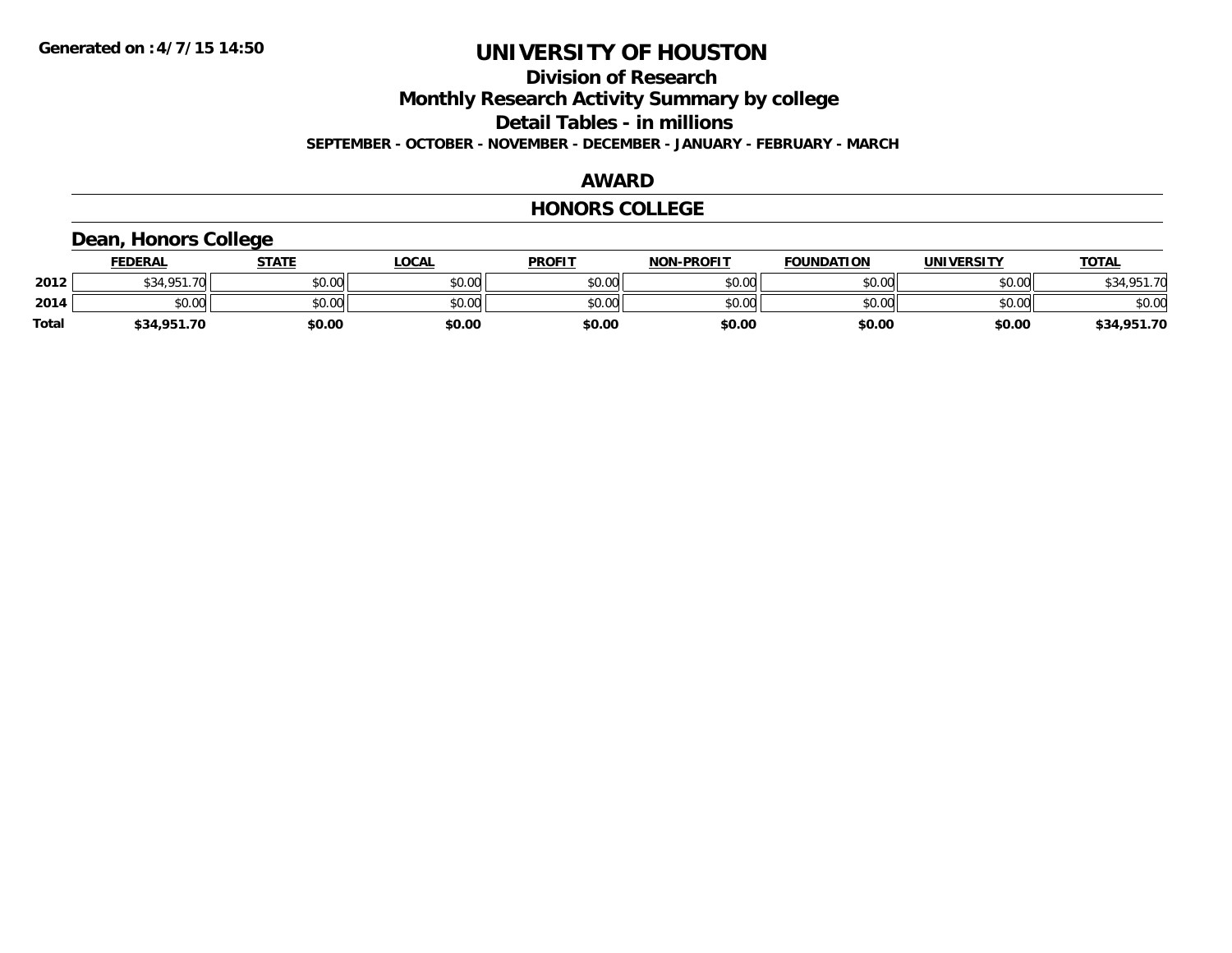### **Division of Research**

**Monthly Research Activity Summary by college**

**Detail Tables - in millions**

**SEPTEMBER - OCTOBER - NOVEMBER - DECEMBER - JANUARY - FEBRUARY - MARCH**

#### **AWARD**

#### **LIBRARY**

### **Administration, Library**

|              | <b>EDERAL</b> | <b>CTATE</b> | .OCAL         | <b>PROFIT</b>   | <b>N-PROFIT</b><br>NON | <b>FOUNDATION</b> | <b>UNIVERSITY</b> | <b>TOTAL</b>             |
|--------------|---------------|--------------|---------------|-----------------|------------------------|-------------------|-------------------|--------------------------|
| 2011         | 010012<br>    | \$0.00       | 0000<br>JU.UU | \$0.00<br>JU.UU | 0000<br>JU.UU          | \$0.00            | \$0.00            | $\sim$<br>`1 ∩<br>ouj.uu |
| <b>Total</b> | \$19,863.00   | \$0.00       | \$0.00        | \$0.00          | \$0.00                 | \$0.00            | \$0.00            | \$19,863.00              |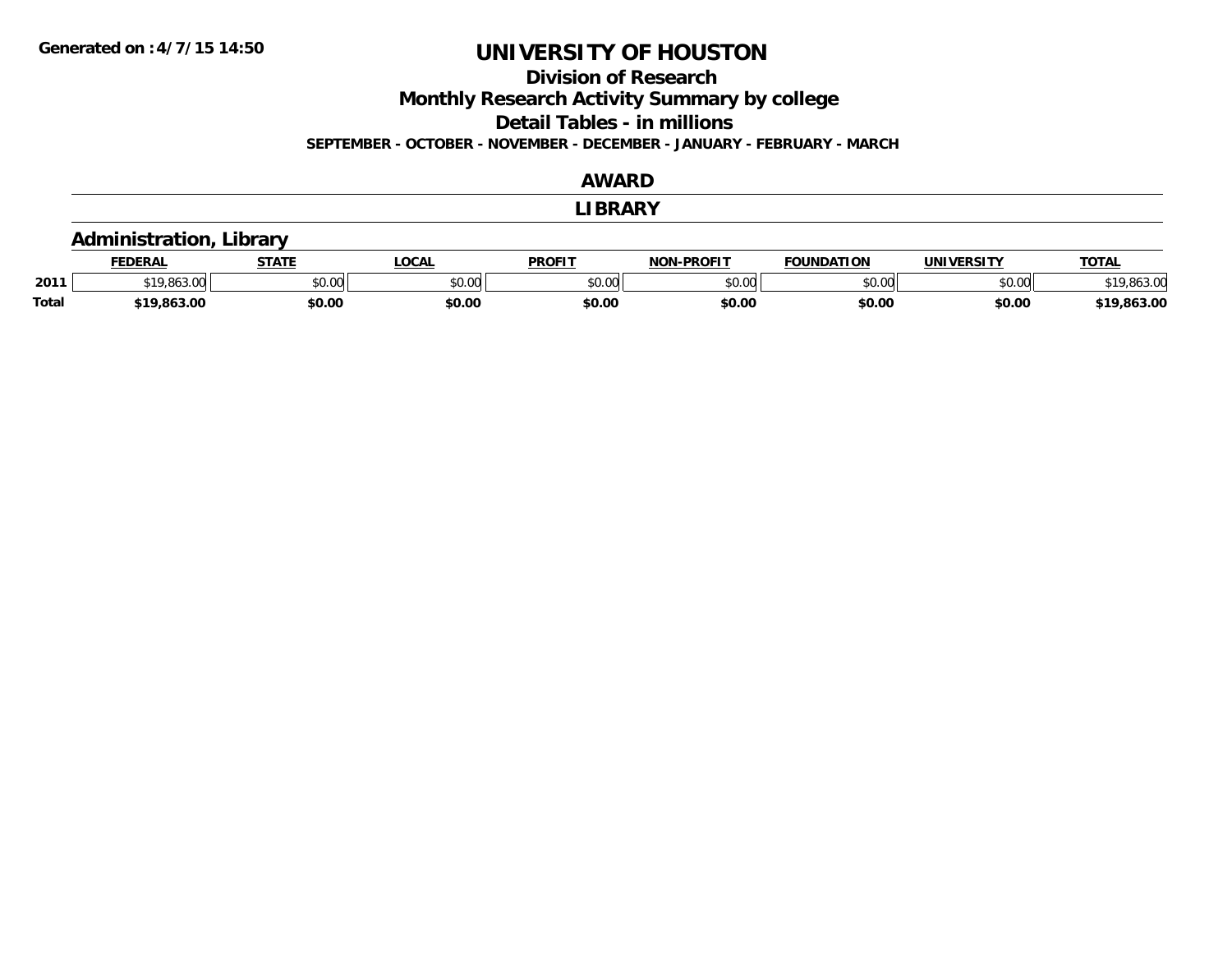**Division of Research**

**Monthly Research Activity Summary by college**

**Detail Tables - in millions**

**SEPTEMBER - OCTOBER - NOVEMBER - DECEMBER - JANUARY - FEBRUARY - MARCH**

#### **AWARD**

### **OTHER OUTSIDE ORGANIZATIONS USED FOR CPHS LOGINS**

|       | Center        |        |        |               |                   |                   |            |              |  |  |
|-------|---------------|--------|--------|---------------|-------------------|-------------------|------------|--------------|--|--|
|       | <b>FEDERA</b> | STATI  | LOCAL  | <b>PROFIT</b> | <b>NON-PROFIT</b> | <b>FOUNDATION</b> | UNIVERSITY | <b>TOTAL</b> |  |  |
| 2014  | \$0.00        | \$0.00 | \$0.00 | \$0.00        | \$0.00            | \$0.00            | \$0.00     | \$0.00       |  |  |
| Total | \$0.00        | \$0.00 | \$0.00 | \$0.00        | \$0.00            | \$0.00            | \$0.00     | \$0.00       |  |  |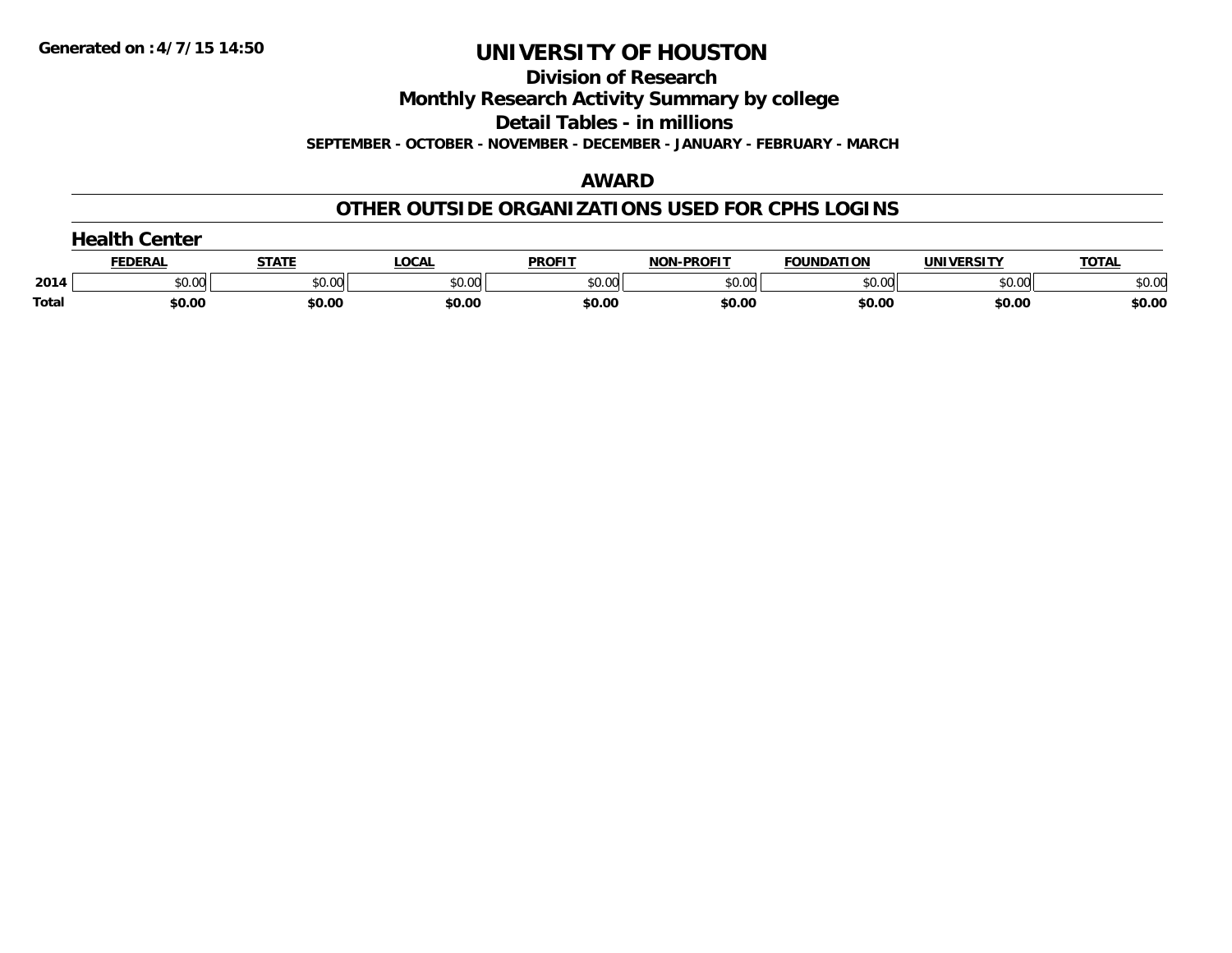### **Division of ResearchMonthly Research Activity Summary by college Detail Tables - in millions SEPTEMBER - OCTOBER - NOVEMBER - DECEMBER - JANUARY - FEBRUARY - MARCH**

### **AWARD**

#### **PRESIDENT**

#### **Office of the President**

|       | <u>FEDERAL</u> | <b>STATE</b> | <u>LOCAL</u> | <b>PROFIT</b> | <b>NON-PROFIT</b> | <b>FOUNDATION</b> | <b>UNIVERSITY</b> | <b>TOTAL</b> |
|-------|----------------|--------------|--------------|---------------|-------------------|-------------------|-------------------|--------------|
| 2011  | \$0.00         | \$0.00       | \$0.00       | \$0.00        | \$0.00            | \$0.00            | \$0.00            | \$0.00       |
| 2014  | \$0.00         | \$0.00       | \$0.00       | \$0.00        | \$0.00            | \$0.00            | \$0.00            | \$0.00       |
| 2015  | \$0.00         | \$0.00       | \$0.00       | \$0.00        | \$0.00            | \$0.00            | \$0.00            | \$0.00       |
| Total | \$0.00         | \$0.00       | \$0.00       | \$0.00        | \$0.00            | \$0.00            | \$0.00            | \$0.00       |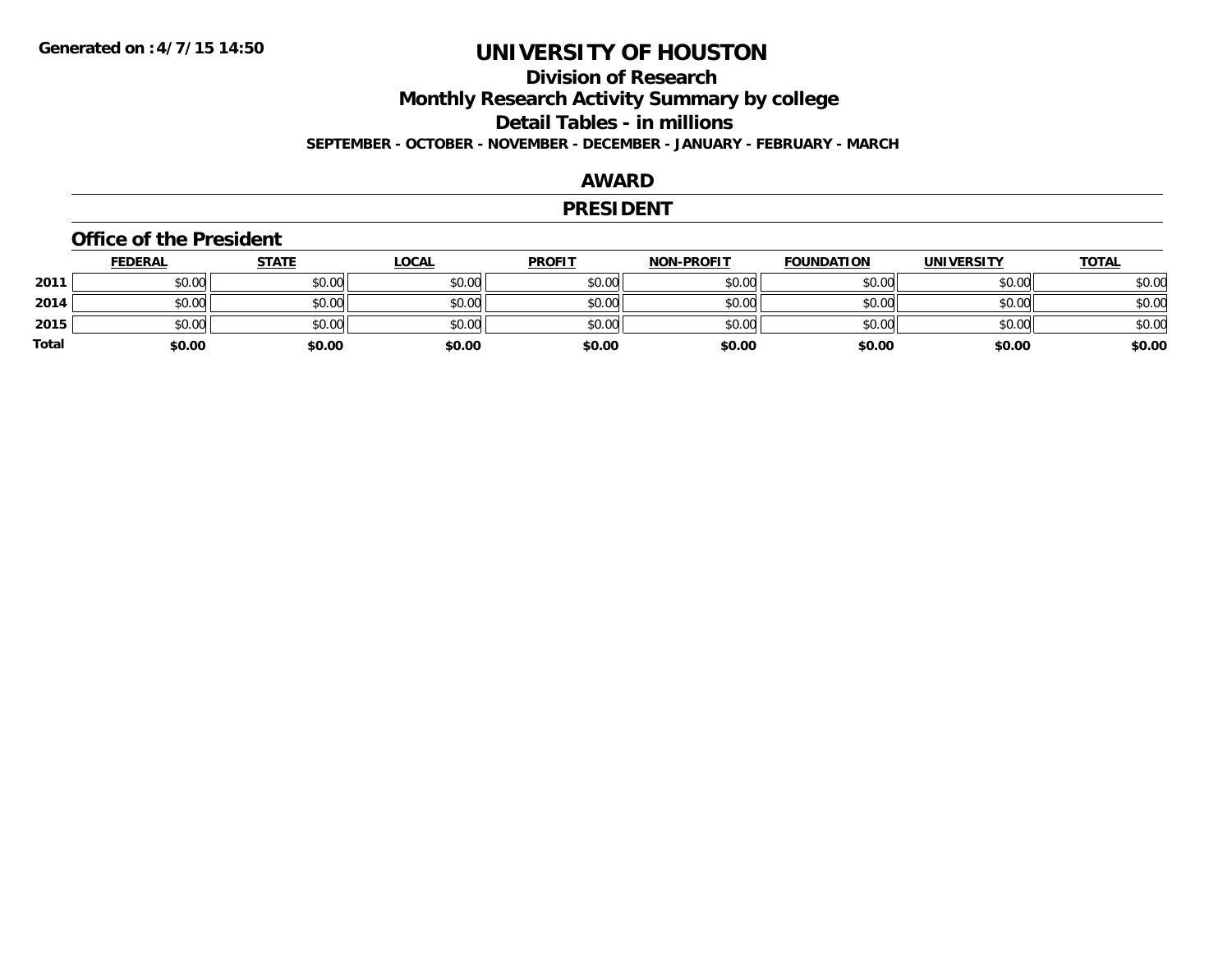# **Division of Research**

**Monthly Research Activity Summary by college**

**Detail Tables - in millions**

**SEPTEMBER - OCTOBER - NOVEMBER - DECEMBER - JANUARY - FEBRUARY - MARCH**

### **AWARD**

### **SENIOR V.P. FOR ACADEMIC AFFAIRS AND PROVOST**

|      | <b>Challenger Program</b>                    |              |              |               |                   |                   |                   |              |
|------|----------------------------------------------|--------------|--------------|---------------|-------------------|-------------------|-------------------|--------------|
|      | <b>FEDERAL</b>                               | <b>STATE</b> | <b>LOCAL</b> | <b>PROFIT</b> | <b>NON-PROFIT</b> | <b>FOUNDATION</b> | <b>UNIVERSITY</b> | <b>TOTAL</b> |
| 2011 | \$0.00                                       | \$0.00       | \$0.00       | \$0.00        | \$0.00            | \$0.00            | \$0.00            | \$0.00       |
| 2012 | \$0.00                                       | \$0.00       | \$0.00       | \$0.00        | \$0.00            | \$0.00            | \$0.00            | \$0.00       |
| 2013 | \$0.00                                       | \$0.00       | \$0.00       | \$0.00        | \$0.00            | \$0.00            | \$0.00            | \$0.00       |
| 2014 | \$0.00                                       | \$0.00       | \$0.00       | \$0.00        | \$0.00            | \$0.00            | \$0.00            | \$0.00       |
| 2015 | \$0.00                                       | \$0.00       | \$0.00       | \$0.00        | \$0.00            | \$0.00            | \$0.00            | \$0.00       |
|      | <b>Learning Support Services</b>             |              |              |               |                   |                   |                   |              |
|      | <b>FEDERAL</b>                               | <b>STATE</b> | <b>LOCAL</b> | <b>PROFIT</b> | <b>NON-PROFIT</b> | <b>FOUNDATION</b> | <b>UNIVERSITY</b> | <b>TOTAL</b> |
| 2012 | \$0.00                                       | \$0.00       | \$0.00       | \$0.00        | \$0.00            | \$0.00            | \$0.00            | \$0.00       |
|      | <b>Office of Admissions</b>                  |              |              |               |                   |                   |                   |              |
|      | <b>FEDERAL</b>                               | <b>STATE</b> | <b>LOCAL</b> | <b>PROFIT</b> | <b>NON-PROFIT</b> | <b>FOUNDATION</b> | <b>UNIVERSITY</b> | <b>TOTAL</b> |
| 2011 | \$0.00                                       | \$0.00       | \$0.00       | \$0.00        | \$0.00            | \$0.00            | \$0.00            | \$0.00       |
|      | Senior V.P. for Academic Affairs and Provost |              |              |               |                   |                   |                   |              |
|      | <b>FEDERAL</b>                               | <b>STATE</b> | <b>LOCAL</b> | <b>PROFIT</b> | <b>NON-PROFIT</b> | <b>FOUNDATION</b> | <b>UNIVERSITY</b> | <b>TOTAL</b> |
| 2012 | \$0.00                                       | \$0.00       | \$0.00       | \$75,000.00   | \$0.00            | \$0.00            | \$0.00            | \$75,000.00  |
|      | <b>Student Support Services</b>              |              |              |               |                   |                   |                   |              |
|      | <b>FEDERAL</b>                               | <b>STATE</b> | <b>LOCAL</b> | <b>PROFIT</b> | <b>NON-PROFIT</b> | <b>FOUNDATION</b> | <b>UNIVERSITY</b> | <b>TOTAL</b> |
| 2014 | \$0.00                                       | \$0.00       | \$0.00       | \$0.00        | \$0.00            | \$0.00            | \$0.00            | \$0.00       |
|      | Undergraduate Scholars                       |              |              |               |                   |                   |                   |              |
|      | <b>FEDERAL</b>                               | <b>STATE</b> | <b>LOCAL</b> | <b>PROFIT</b> | <b>NON-PROFIT</b> | <b>FOUNDATION</b> | <b>UNIVERSITY</b> | <b>TOTAL</b> |
| 2011 | \$0.00                                       | \$29,456.00  | \$0.00       | \$0.00        | \$0.00            | \$0.00            | \$0.00            | \$29,456.00  |
| 2012 | \$0.00                                       | \$19,051.00  | \$0.00       | \$0.00        | \$0.00            | \$0.00            | \$0.00            | \$19,051.00  |
| 2013 | \$0.00                                       | \$19,050.00  | \$0.00       | \$0.00        | \$0.00            | \$0.00            | \$0.00            | \$19,050.00  |
| 2014 | \$0.00                                       | \$20,330.00  | \$0.00       | \$0.00        | \$0.00            | \$0.00            | \$0.00            | \$20,330.00  |
|      | <b>Undergraduate Student Success</b>         |              |              |               |                   |                   |                   |              |
|      | <b>FEDERAL</b>                               | <b>STATE</b> | <b>LOCAL</b> | <b>PROFIT</b> | <b>NON-PROFIT</b> | <b>FOUNDATION</b> | <b>UNIVERSITY</b> | <b>TOTAL</b> |
| 2011 | \$0.00                                       | \$0.00       | \$0.00       | \$0.00        | \$0.00            | \$0.00            | \$0.00            | \$0.00       |
| 2013 | \$0.00                                       | \$130,000.00 | \$0.00       | \$0.00        | \$0.00            | \$0.00            | \$0.00            | \$130,000.00 |
| 2014 | \$0.00                                       | \$10,000.00  | \$0.00       | \$0.00        | \$0.00            | \$0.00            | \$0.00            | \$10,000.00  |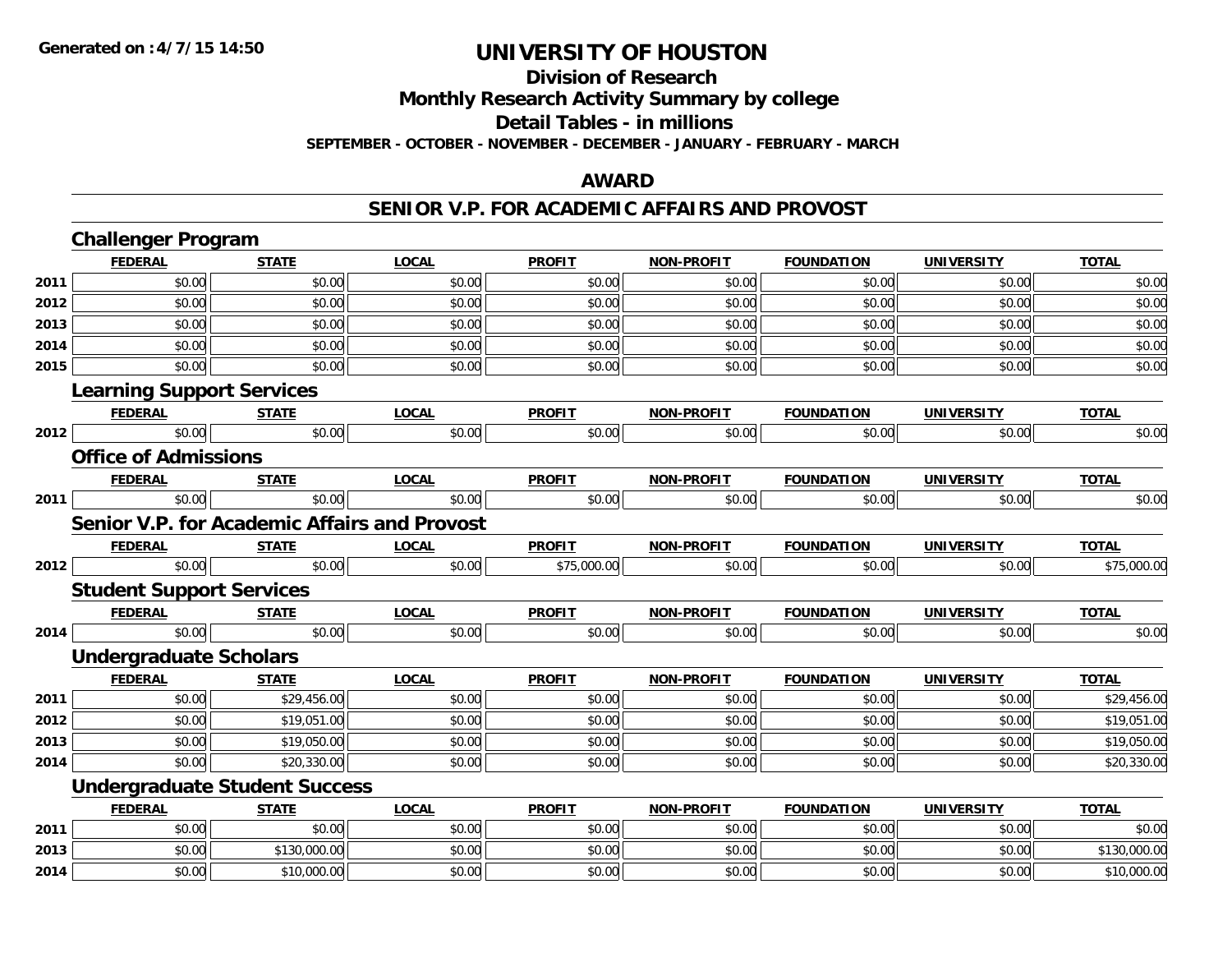# **Division of Research**

**Monthly Research Activity Summary by college**

**Detail Tables - in millions**

**SEPTEMBER - OCTOBER - NOVEMBER - DECEMBER - JANUARY - FEBRUARY - MARCH**

### **AWARD**

### **SENIOR V.P. FOR ACADEMIC AFFAIRS AND PROVOST**

### **Undergraduate Student Success Center**

|       | <b>FEDERAL</b> | <b>STATE</b> | <b>LOCAL</b> | <b>PROFIT</b> | <b>NON-PROFIT</b> | <b>FOUNDATION</b> | <b>UNIVERSITY</b> | <b>TOTAL</b>   |
|-------|----------------|--------------|--------------|---------------|-------------------|-------------------|-------------------|----------------|
| 2011  | \$311,018.00   | \$0.00       | \$0.00       | \$0.00        | \$67,500.00       | \$0.00            | \$0.00            | \$378,518.00   |
| 2012  | \$301,376.00   | \$130,000.00 | \$0.00       | \$0.00        | \$77,158.00       | \$0.00            | \$0.00            | \$508,534.00   |
| 2013  | \$378,534.00   | \$134,767.00 | \$0.00       | \$0.00        | \$0.00            | \$0.00            | \$0.00            | \$513,301.00   |
| 2014  | \$364,114.00   | \$134,767.00 | \$0.00       | \$0.00        | \$0.00            | \$0.00            | \$0.00            | \$498,881.00   |
| 2015  | \$301,376.00   | \$137,767.00 | \$0.00       | \$0.00        | \$78,500.00       | \$0.00            | \$0.00            | \$517,643.00   |
| Total | \$1,656,418.00 | \$765,188.00 | \$0.00       | \$75,000.00   | \$223,158.00      | \$0.00            | \$0.00            | \$2,719,764.00 |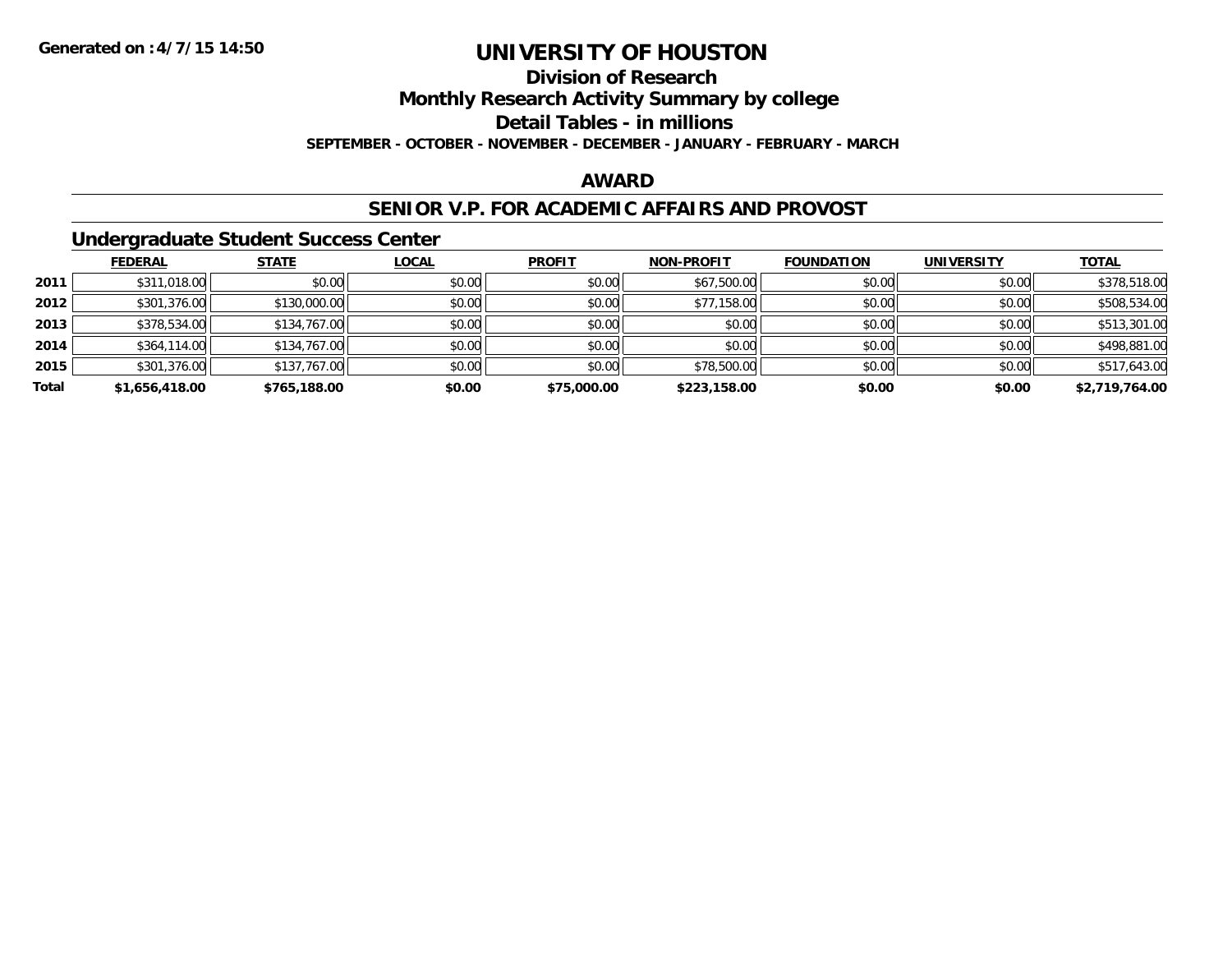**Division of Research**

**Monthly Research Activity Summary by college**

**Detail Tables - in millions**

**SEPTEMBER - OCTOBER - NOVEMBER - DECEMBER - JANUARY - FEBRUARY - MARCH**

#### **AWARD**

#### **UH LAW CENTER**

|       | Dean, Law      |              |              |               |                   |                   |                   |                |
|-------|----------------|--------------|--------------|---------------|-------------------|-------------------|-------------------|----------------|
|       | <b>FEDERAL</b> | <b>STATE</b> | <b>LOCAL</b> | <b>PROFIT</b> | <b>NON-PROFIT</b> | <b>FOUNDATION</b> | <b>UNIVERSITY</b> | <b>TOTAL</b>   |
| 2013  | \$0.00         | \$0.00       | \$0.00       | \$0.00        | \$0.00            | \$0.00            | \$0.00            | \$0.00         |
|       | <b>Law-UH</b>  |              |              |               |                   |                   |                   |                |
|       | <b>FEDERAL</b> | <b>STATE</b> | <b>LOCAL</b> | <b>PROFIT</b> | <b>NON-PROFIT</b> | <b>FOUNDATION</b> | <b>UNIVERSITY</b> | <b>TOTAL</b>   |
| 2011  | \$68,103.00    | \$50,000.00  | \$0.00       | \$0.00        | \$0.00            | \$0.00            | \$0.00            | \$118,103.00   |
| 2012  | \$2,942.90     | \$160,000.00 | \$0.00       | \$0.00        | \$0.00            | \$0.00            | \$0.00            | \$162,942.90   |
| 2013  | \$110,000.00   | \$114,000.00 | \$0.00       | \$0.00        | \$0.00            | \$0.00            | \$0.00            | \$224,000.00   |
| 2014  | \$28,145.65    | \$314,000.00 | \$0.00       | \$0.00        | \$0.00            | \$0.00            | \$0.00            | \$342,145.65   |
| 2015  | \$40,525.00    | \$114,000.00 | \$0.00       | \$0.00        | \$0.00            | \$0.00            | \$0.00            | \$154,525.00   |
| Total | \$249,716.55   | \$752,000.00 | \$0.00       | \$0.00        | \$0.00            | \$0.00            | \$0.00            | \$1,001,716.55 |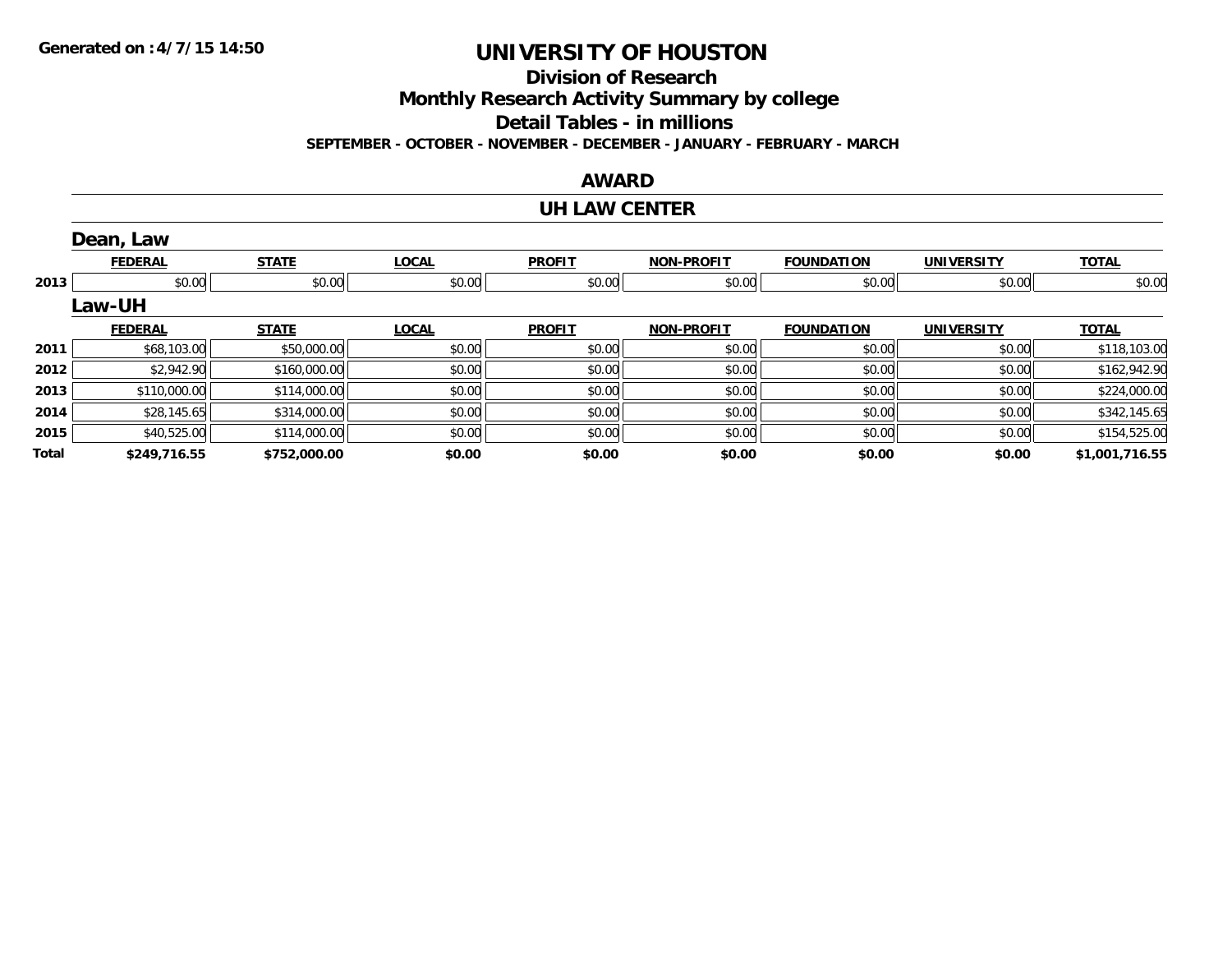### **Division of ResearchMonthly Research Activity Summary by college**

**Detail Tables - in millions**

**SEPTEMBER - OCTOBER - NOVEMBER - DECEMBER - JANUARY - FEBRUARY - MARCH**

### **AWARD**

#### **UKNOWN COLLEGE**

#### **Unknown Department FEDERAL STATE LOCAL PROFIT NON-PROFIT FOUNDATION UNIVERSITY TOTALTOTAL 2011** \$0.00 \$0.00 \$0.00 \$0.00 \$0.00 \$0.00 \$0.00 \$0.00 **2013** $\textbf{3} \quad \textbf{\textcolor{blue}{\textbf{50.00}}} \quad \textbf{\textcolor{blue}{\textbf{50.00}}} \quad \textbf{\textcolor{blue}{\textbf{50.00}}} \quad \textbf{\textcolor{blue}{\textbf{50.00}}} \quad \textbf{\textcolor{blue}{\textbf{50.00}}} \quad \textbf{\textcolor{blue}{\textbf{50.00}}} \quad \textbf{\textcolor{blue}{\textbf{50.00}}} \quad \textbf{\textcolor{blue}{\textbf{50.00}}} \quad \textbf{\textcolor{blue}{\textbf{50.00}}} \quad \textbf{\textcolor{blue}{\textbf{50.00}}} \quad \text$ **Total \$0.00\$0.00 \$0.00 \$0.00 \$0.00 \$0.00 \$0.00 \$0.00**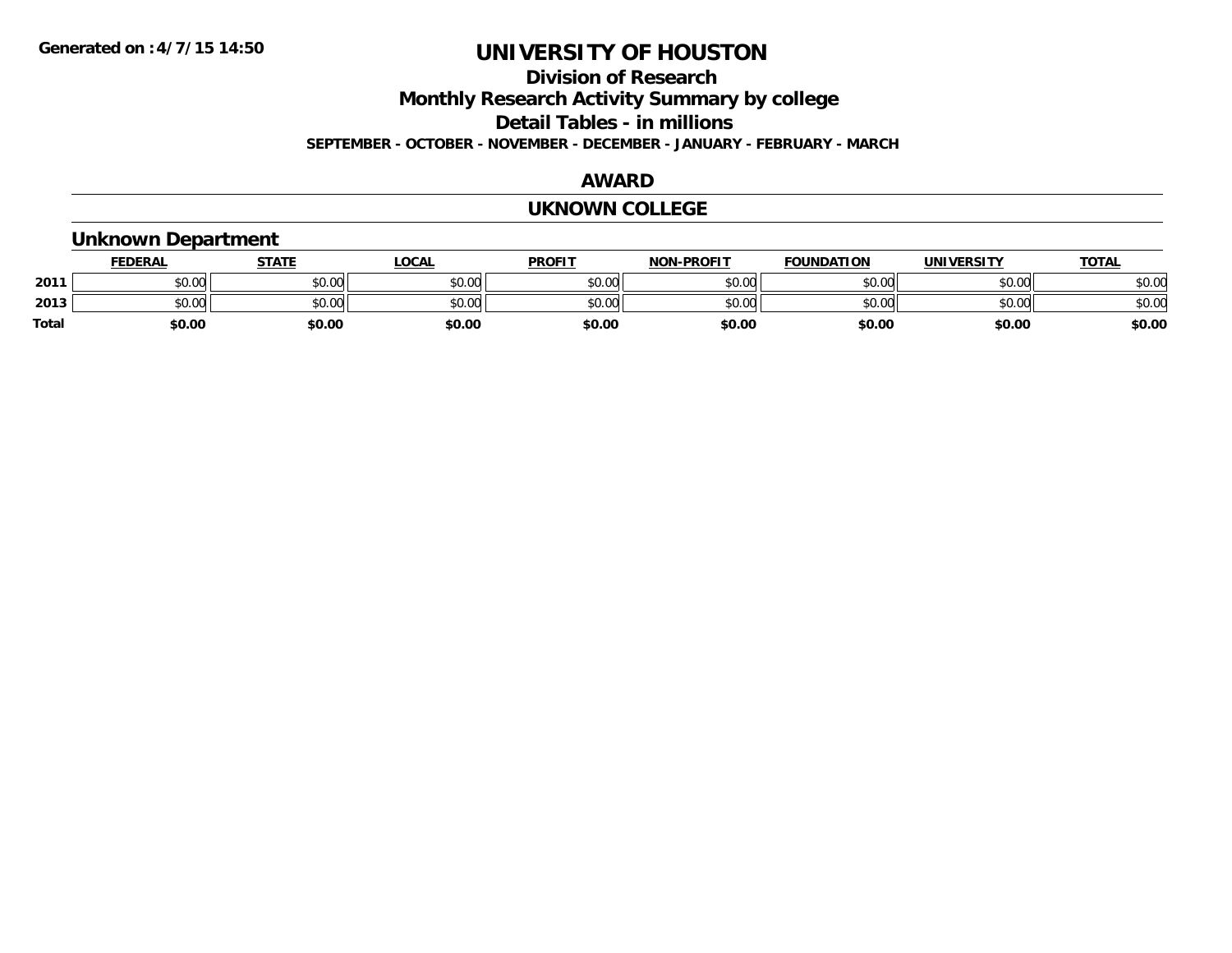### **Division of Research**

**Monthly Research Activity Summary by college**

**Detail Tables - in millions**

**SEPTEMBER - OCTOBER - NOVEMBER - DECEMBER - JANUARY - FEBRUARY - MARCH**

#### **AWARD**

# **VICE PRESIDENT FOR ADMINISTRATION**

|       | <b>KUHF - Radio</b>         |              |              |               |                   |                   |                   |                |
|-------|-----------------------------|--------------|--------------|---------------|-------------------|-------------------|-------------------|----------------|
|       | <b>FEDERAL</b>              | <b>STATE</b> | <b>LOCAL</b> | <b>PROFIT</b> | <b>NON-PROFIT</b> | <b>FOUNDATION</b> | <b>UNIVERSITY</b> | <b>TOTAL</b>   |
| 2011  | \$38,616.00                 | \$0.00       | \$0.00       | \$0.00        | \$588,146.00      | \$0.00            | \$0.00            | \$626,762.00   |
| 2012  | \$0.00                      | \$0.00       | \$0.00       | \$0.00        | \$5,000.00        | \$0.00            | \$0.00            | \$5,000.00     |
| 2013  | \$0.00                      | \$0.00       | \$0.00       | \$0.00        | \$2,044,710.00    | \$0.00            | \$0.00            | \$2,044,710.00 |
| 2014  | \$148,489.00                | \$0.00       | \$0.00       | \$0.00        | \$2,147,867.00    | \$0.00            | \$0.00            | \$2,296,356.00 |
|       | <b>KUHT-TV</b>              |              |              |               |                   |                   |                   |                |
|       | <b>FEDERAL</b>              | <b>STATE</b> | <b>LOCAL</b> | <b>PROFIT</b> | <b>NON-PROFIT</b> | <b>FOUNDATION</b> | <b>UNIVERSITY</b> | <b>TOTAL</b>   |
| 2011  | \$0.00                      | \$0.00       | \$0.00       | \$0.00        | \$1,606,903.00    | \$0.00            | \$0.00            | \$1,606,903.00 |
| 2012  | \$0.00                      | \$0.00       | \$0.00       | \$0.00        | \$14,132.00       | \$0.00            | \$0.00            | \$14,132.00    |
|       | <b>Physical Plant</b>       |              |              |               |                   |                   |                   |                |
|       | <b>FEDERAL</b>              | <b>STATE</b> | <b>LOCAL</b> | <b>PROFIT</b> | <b>NON-PROFIT</b> | <b>FOUNDATION</b> | <b>UNIVERSITY</b> | <b>TOTAL</b>   |
| 2011  | \$0.00                      | \$0.00       | \$0.00       | \$0.00        | \$0.00            | \$0.00            | \$0.00            | \$0.00         |
| 2012  | \$0.00                      | \$0.00       | \$0.00       | \$0.00        | \$2,261,596.00    | \$0.00            | \$0.00            | \$2,261,596.00 |
|       | <b>UH Police Department</b> |              |              |               |                   |                   |                   |                |
|       | <b>FEDERAL</b>              | <b>STATE</b> | <b>LOCAL</b> | <b>PROFIT</b> | <b>NON-PROFIT</b> | <b>FOUNDATION</b> | <b>UNIVERSITY</b> | <b>TOTAL</b>   |
| 2014  | \$3,000.00                  | \$0.00       | \$0.00       | \$0.00        | \$0.00            | \$0.00            | \$0.00            | \$3,000.00     |
| Total | \$190,105.00                | \$0.00       | \$0.00       | \$0.00        | \$8,668,354.00    | \$0.00            | \$0.00            | \$8,858,459.00 |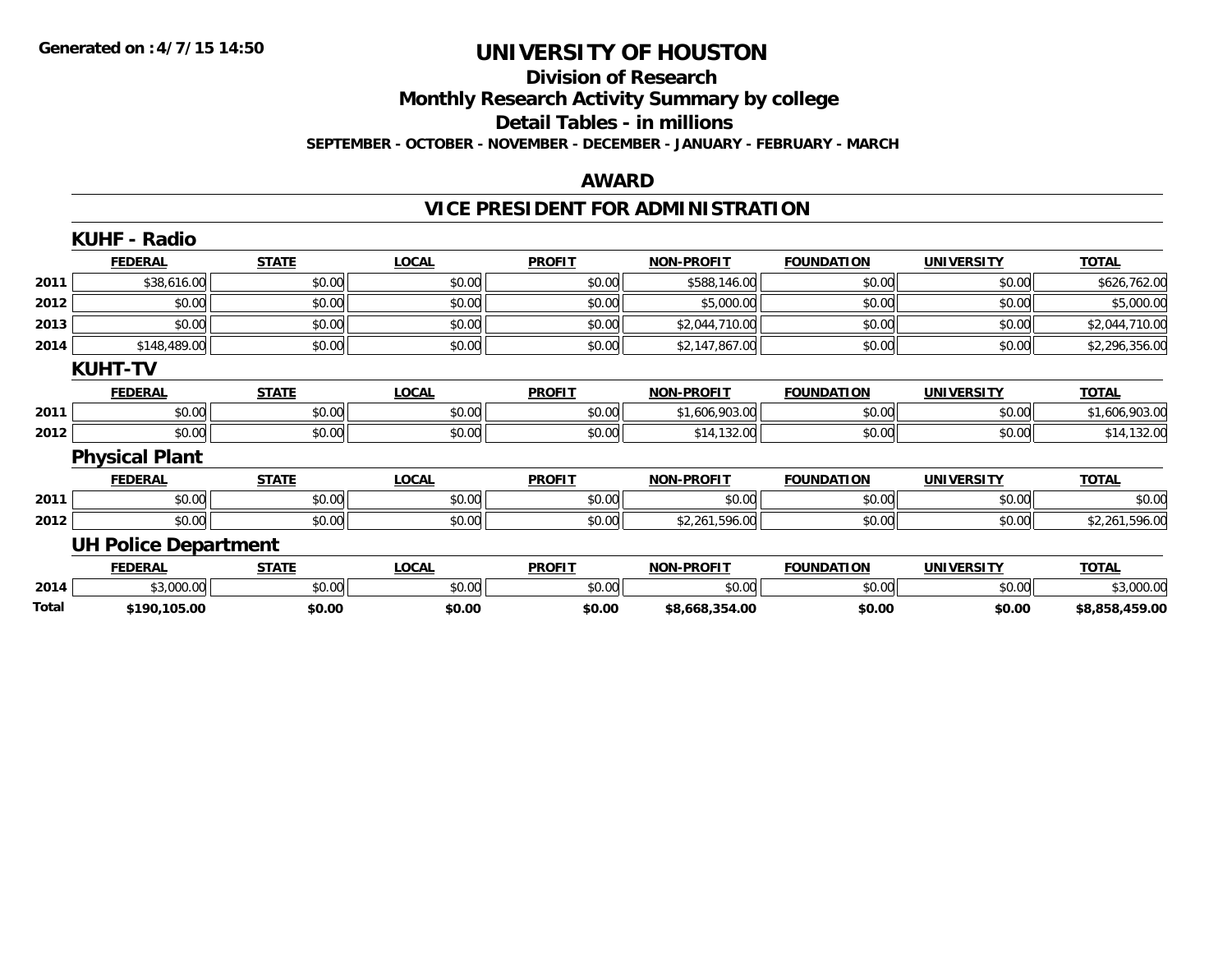# **Division of Research**

**Monthly Research Activity Summary by college**

**Detail Tables - in millions**

**SEPTEMBER - OCTOBER - NOVEMBER - DECEMBER - JANUARY - FEBRUARY - MARCH**

### **AWARD**

### **VICE PRESIDENT FOR STUDENT AFFAIRS**

### **Childrens Learning Centers**

|      | <b>FEDERAL</b> | STATE  | <u>LOCAL</u> | <b>PROFIT</b> | <b>NON-PROFIT</b> | <b>FOUNDATION</b> | UNIVERSITY | <b>TOTAL</b> |
|------|----------------|--------|--------------|---------------|-------------------|-------------------|------------|--------------|
| 2013 | \$15,000.00    | \$0.00 | \$0.00       | \$0.00        | \$0.00            | \$0.00            | \$0.00     | \$15,000.00  |
| 2014 | \$235,891.00   | \$0.00 | \$0.00       | \$0.00        | \$0.00            | \$0.00            | \$0.00     | \$235,891.00 |
| 2015 | \$375,000.00   | \$0.00 | \$0.00       | \$0.00        | \$0.00            | \$0.00            | \$0.00     | \$375,000.00 |

### **Vice President, Student Affairs**

|              | <b>FEDERAL</b> | <u>STATE</u> | <u>LOCAL</u> | <b>PROFIT</b> | <b>NON-PROFIT</b> | <b>FOUNDATION</b> | <b>UNIVERSITY</b> | <b>TOTAL</b>   |
|--------------|----------------|--------------|--------------|---------------|-------------------|-------------------|-------------------|----------------|
| 2011         | \$236,300.00   | \$0.00       | \$0.00       | \$0.00        | \$0.00            | \$0.00            | \$0.00            | \$236,300.00   |
| 2013         | \$235,891,00   | \$0.00       | \$0.00       | \$0.00        | \$0.00            | \$0.00            | \$0.00            | \$235,891.00   |
| 2014         | \$0.00         | \$0.00       | \$0.00       | \$0.00        | \$0.00            | \$10,000.00       | \$0.00            | \$10,000.00    |
| <b>Total</b> | \$1,098,082.00 | \$0.00       | \$0.00       | \$0.00        | \$0.00            | \$10,000.00       | \$0.00            | \$1,108,082.00 |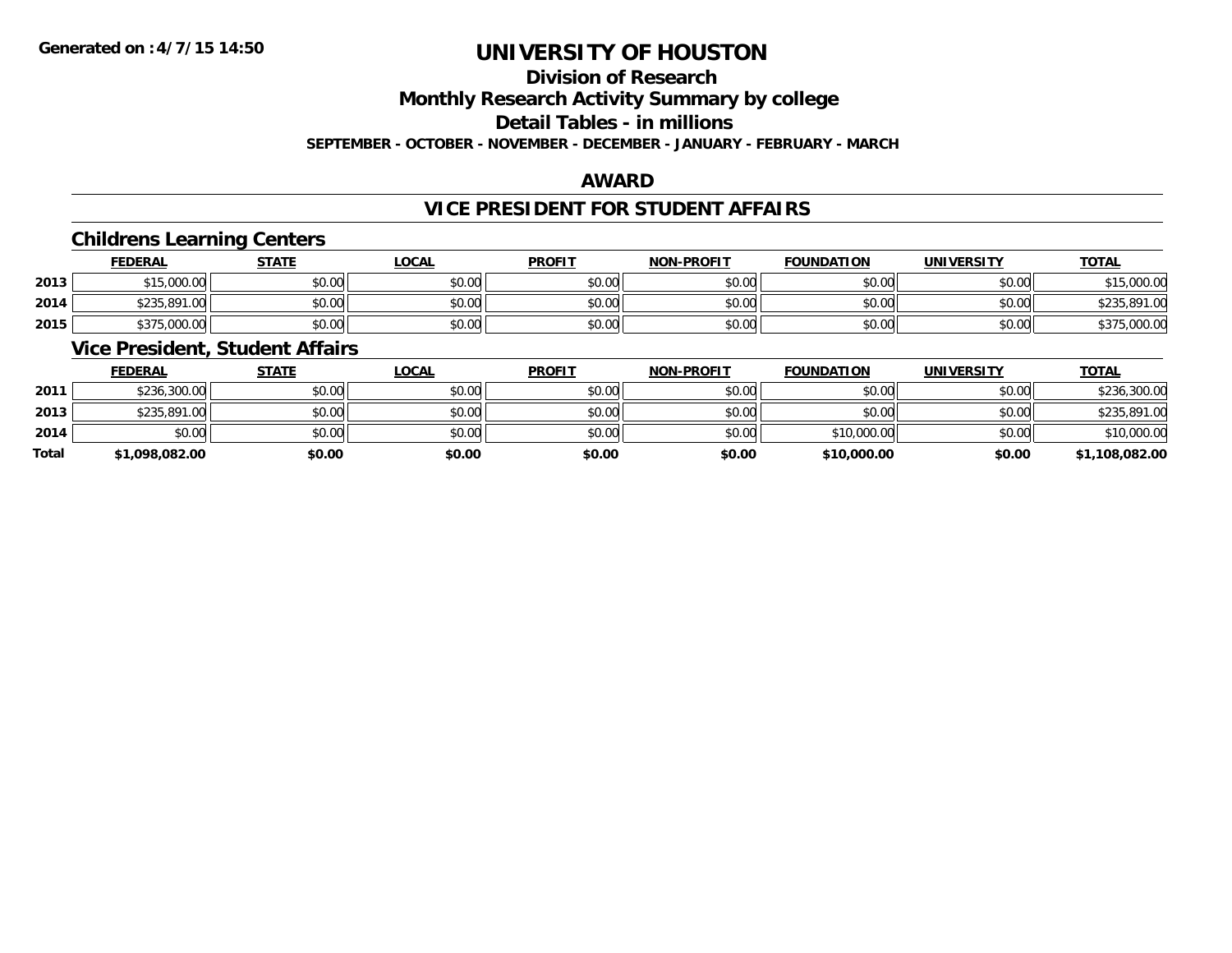**Division of Research**

**Monthly Research Activity Summary by college**

**Detail Tables - in millions**

**SEPTEMBER - OCTOBER - NOVEMBER - DECEMBER - JANUARY - FEBRUARY - MARCH**

### **TOTAL EXPENDITURE**

### **C.T. BAUER COLLEGE OF BUSINESS**

|      | <b>Accountancy &amp; Taxation</b>        |                          |              |               |                   |                   |                   |              |
|------|------------------------------------------|--------------------------|--------------|---------------|-------------------|-------------------|-------------------|--------------|
|      | <b>FEDERAL</b>                           | <b>STATE</b>             | <b>LOCAL</b> | <b>PROFIT</b> | <b>NON-PROFIT</b> | <b>FOUNDATION</b> | <b>UNIVERSITY</b> | <b>TOTAL</b> |
| 2014 | \$0.00                                   | \$0.00                   | \$0.00       | \$0.00        | \$0.00            | \$0.00            | \$0.00            | \$0.00       |
| 2015 | \$0.00                                   | \$0.00                   | \$0.00       | \$0.00        | \$0.00            | (\$1,049.59)      | \$0.00            | (\$1,049.59) |
|      | <b>Dean, Business Administration</b>     |                          |              |               |                   |                   |                   |              |
|      | <b>FEDERAL</b>                           | <b>STATE</b>             | <b>LOCAL</b> | <b>PROFIT</b> | <b>NON-PROFIT</b> | <b>FOUNDATION</b> | <b>UNIVERSITY</b> | <b>TOTAL</b> |
| 2014 | \$0.00                                   | \$0.00                   | \$0.00       | \$0.00        | \$0.00            | \$0.00            | \$0.00            | \$0.00       |
| 2015 | \$0.00                                   | $\overline{$203,220.49}$ | \$0.00       | \$0.00        | \$0.00            | \$0.00            | \$0.00            | \$203,220.49 |
|      | <b>Decision and Information Sciences</b> |                          |              |               |                   |                   |                   |              |
|      | <b>FEDERAL</b>                           | <b>STATE</b>             | <b>LOCAL</b> | <b>PROFIT</b> | <b>NON-PROFIT</b> | <b>FOUNDATION</b> | <b>UNIVERSITY</b> | <b>TOTAL</b> |
| 2015 | \$0.00                                   | \$0.00                   | \$0.00       | \$0.00        | \$0.00            | \$0.00            | \$0.00            | \$0.00       |
|      | <b>Finance</b>                           |                          |              |               |                   |                   |                   |              |
|      | <b>FEDERAL</b>                           | <b>STATE</b>             | <b>LOCAL</b> | <b>PROFIT</b> | <b>NON-PROFIT</b> | <b>FOUNDATION</b> | <b>UNIVERSITY</b> | <b>TOTAL</b> |
| 2011 | \$73,637.71                              | \$0.00                   | \$0.00       | \$0.00        | \$0.00            | \$0.00            | \$0.00            | \$73,637.71  |
| 2012 | \$42,107.04                              | \$0.00                   | \$0.00       | \$0.00        | \$0.00            | \$0.00            | \$0.00            | \$42,107.04  |
| 2013 | \$0.00                                   | \$0.00                   | \$0.00       | \$0.00        | \$0.00            | \$0.00            | \$0.00            | \$0.00       |
| 2014 | \$0.00                                   | \$0.00                   | \$0.00       | \$0.00        | \$0.00            | \$0.00            | \$0.00            | \$0.00       |
| 2015 | \$0.00                                   | \$0.00                   | \$0.00       | \$0.00        | \$0.00            | \$0.00            | \$0.00            | \$0.00       |
|      | Management                               |                          |              |               |                   |                   |                   |              |
|      | <b>FEDERAL</b>                           | <b>STATE</b>             | <b>LOCAL</b> | <b>PROFIT</b> | <b>NON-PROFIT</b> | <b>FOUNDATION</b> | <b>UNIVERSITY</b> | <b>TOTAL</b> |
| 2011 | \$94,963.88                              | \$0.00                   | \$0.00       | \$0.00        | \$0.00            | \$27,500.00       | \$0.00            | \$122,463.88 |
| 2012 | (\$506.27)                               | \$0.00                   | \$0.00       | \$0.00        | \$0.00            | \$27,500.00       | \$0.00            | \$26,993.73  |
| 2013 | \$10,850.00                              | \$0.00                   | \$0.00       | \$0.00        | \$0.00            | \$0.00            | \$0.00            | \$10,850.00  |
| 2014 | \$6,510.00                               | \$0.00                   | \$0.00       | \$0.00        | \$0.00            | \$0.00            | \$0.00            | \$6,510.00   |
| 2015 | \$18,600.00                              | \$0.00                   | \$0.00       | \$0.00        | \$0.00            | \$0.00            | \$0.00            | \$18,600.00  |
|      | <b>Marketing</b>                         |                          |              |               |                   |                   |                   |              |
|      | <b>FEDERAL</b>                           | <b>STATE</b>             | <b>LOCAL</b> | <b>PROFIT</b> | <b>NON-PROFIT</b> | <b>FOUNDATION</b> | <b>UNIVERSITY</b> | <b>TOTAL</b> |
| 2012 | \$0.00                                   | \$0.00                   | \$0.00       | \$0.00        | \$0.00            | \$0.00            | \$0.00            | \$0.00       |
| 2013 | \$0.00                                   | \$0.00                   | \$0.00       | \$0.00        | \$0.00            | \$0.00            | \$0.00            | \$0.00       |
| 2014 | \$0.00                                   | \$0.00                   | \$0.00       | \$0.00        | \$0.00            | \$0.00            | \$0.00            | \$0.00       |
| 2015 | \$0.00                                   | \$0.00                   | \$0.00       | \$0.00        | \$0.00            | \$0.00            | \$0.00            | \$0.00       |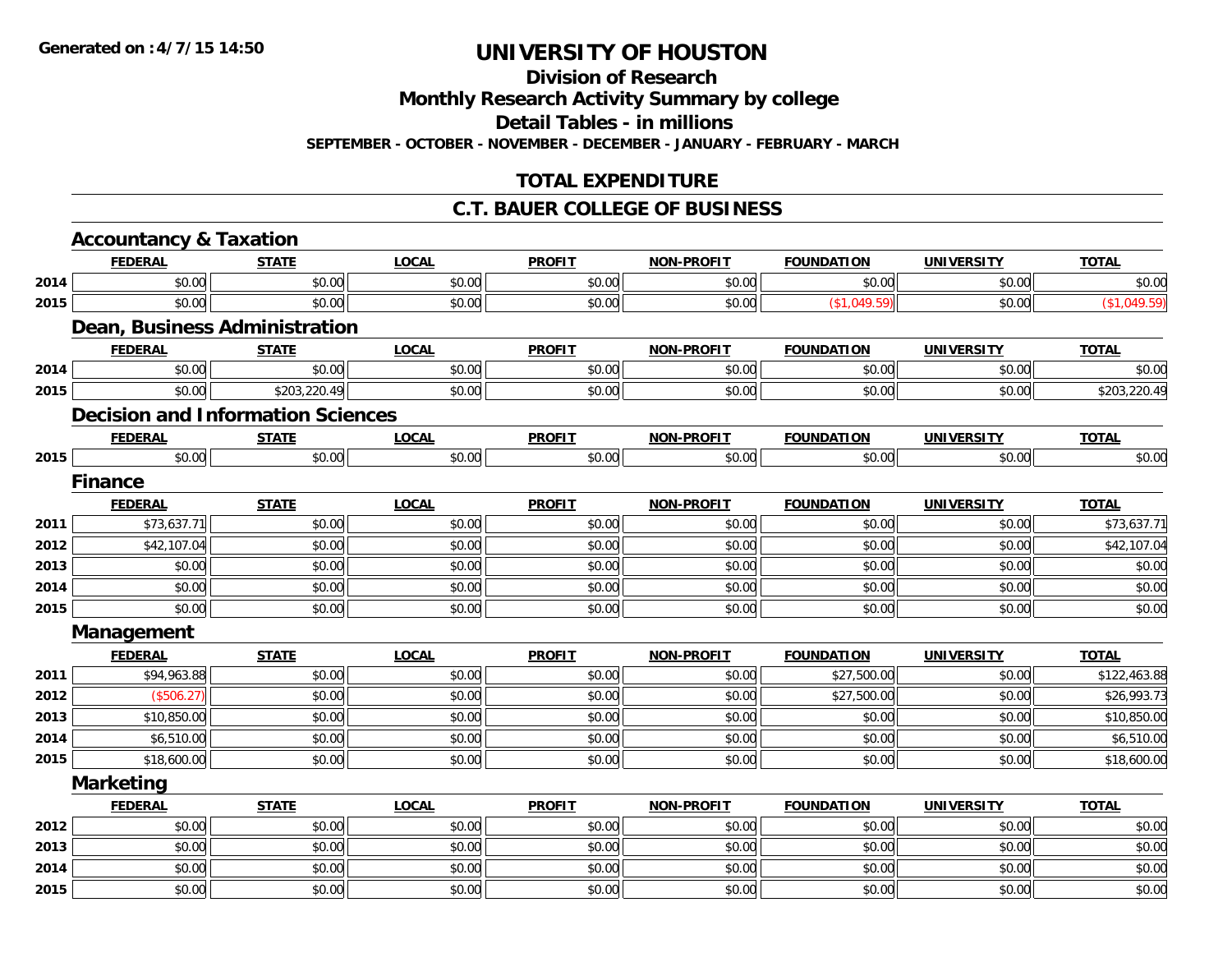### **Division of ResearchMonthly Research Activity Summary by college Detail Tables - in millions SEPTEMBER - OCTOBER - NOVEMBER - DECEMBER - JANUARY - FEBRUARY - MARCH**

### **TOTAL EXPENDITURE**

### **C.T. BAUER COLLEGE OF BUSINESS**

### **Small Business Development Center**

|       | <b>FEDERAL</b> | <b>STATE</b> | <b>LOCAL</b> | <b>PROFIT</b> | <b>NON-PROFIT</b> | <b>FOUNDATION</b> | <b>UNIVERSITY</b> | <b>TOTAL</b>    |
|-------|----------------|--------------|--------------|---------------|-------------------|-------------------|-------------------|-----------------|
| 2011  | \$1,860,106.54 | \$41,080.19  | \$0.00       | \$0.00        | \$0.00            | \$0.00            | \$0.00            | \$1,901,186.73  |
| 2012  | \$2,046,911.71 | \$0.00       | \$0.00       | \$0.00        | \$0.00            | \$0.00            | \$0.00            | \$2,046,911.71  |
| 2013  | \$2,789,425.25 | \$0.00       | \$0.00       | \$0.00        | \$0.00            | \$16,175.03       | \$0.00            | \$2,805,600.28  |
| 2014  | \$1,753,830.33 | \$0.00       | \$0.00       | \$0.00        | \$0.00            | \$34,007.17       | \$0.00            | \$1,787,837.50  |
| 2015  | \$1,295,610.36 | \$0.00       | \$0.00       | \$0.00        | \$0.00            | $($ \$11.24) $  $ | \$0.00            | \$1,295,599.12  |
| Total | \$9,992,046.54 | \$244,300.68 | \$0.00       | \$0.00        | \$0.00            | \$104,121.37      | \$0.00            | \$10,340,468.59 |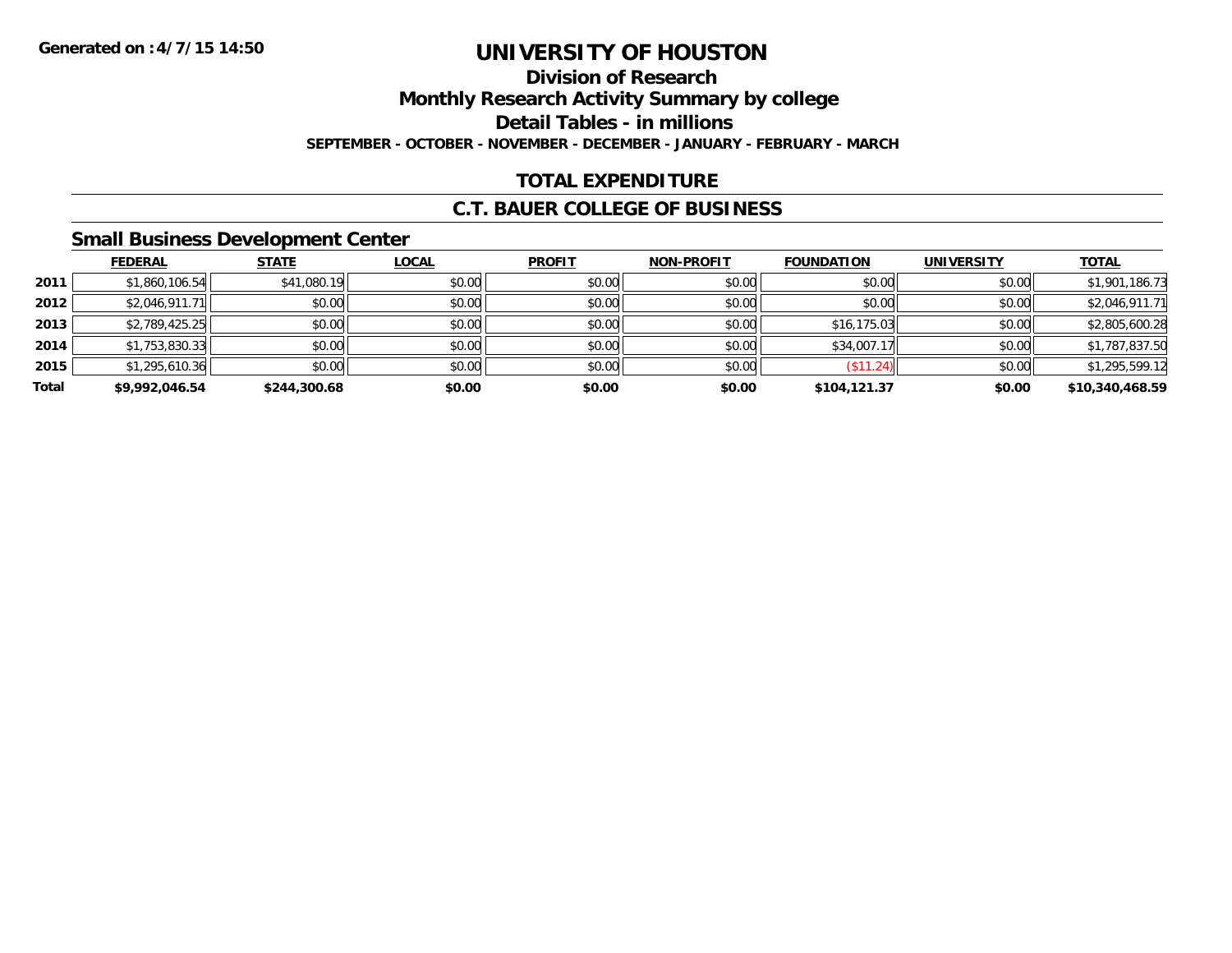### **Division of ResearchMonthly Research Activity Summary by college Detail Tables - in millions SEPTEMBER - OCTOBER - NOVEMBER - DECEMBER - JANUARY - FEBRUARY - MARCH**

### **TOTAL EXPENDITURE**

#### **COLLEGE OF ARCHITECTURE**

#### **Architecture**

|      | <u>FEDERAL</u> | <b>STATE</b> | <u>LOCAL</u> | <b>PROFIT</b> | <b>NON-PROFIT</b> | <b>FOUNDATION</b> | <b>UNIVERSITY</b> | <b>TOTAL</b> |
|------|----------------|--------------|--------------|---------------|-------------------|-------------------|-------------------|--------------|
| 2012 | \$0.00         | \$0.00       | \$0.00       | \$0.00        | \$0.00            | \$0.00            | \$0.00            | \$0.00       |
| 2013 | \$0.00         | \$0.00       | \$0.00       | \$0.00        | \$0.00            | \$0.00            | \$2,968.83        | \$2,968.83   |
| 2014 | \$0.00         | \$0.00       | \$0.00       | \$0.00        | \$0.00            | \$0.00            | \$0.00            | \$0.00       |
| 2015 | \$0.00         | \$0.00       | \$0.00       | \$0.00        | \$0.00            | \$0.00            | \$0.00            | \$0.00       |

### **Dean, Architecture**

|       | <b>FEDERAL</b> | <b>STATE</b> | <b>LOCAL</b> | <b>PROFIT</b> | <b>NON-PROFIT</b> | <b>FOUNDATION</b> | <b>UNIVERSITY</b> | <u>TOTAL</u> |
|-------|----------------|--------------|--------------|---------------|-------------------|-------------------|-------------------|--------------|
| 2011  | \$0.00         | \$0.00       | \$0.00       | \$0.00        | \$0.00            | \$33,437.12       | \$0.00            | \$33,437.12  |
| 2012  | \$5,785.86     | \$0.00       | \$0.00       | \$0.00        | \$4,815.68        | \$3,235.46        | \$0.00            | \$13,837.00  |
| 2013  | \$0.00         | \$0.00       | \$0.00       | \$0.00        | \$0.00            | \$3,817.54        | \$0.00            | \$3,817.54   |
| 2014  | \$25,000.00    | \$0.00       | \$0.00       | \$0.00        | \$0.00            | \$6,260.63        | \$0.00            | \$31,260.63  |
| 2015  | \$0.00         | \$0.00       | \$0.00       | \$0.00        | \$0.00            | \$2,147.91        | \$0.00            | \$2,147.91   |
| Total | \$30,785.86    | \$0.00       | \$0.00       | \$0.00        | \$4,815.68        | \$48,898.67       | \$2,968.83        | \$87,469.04  |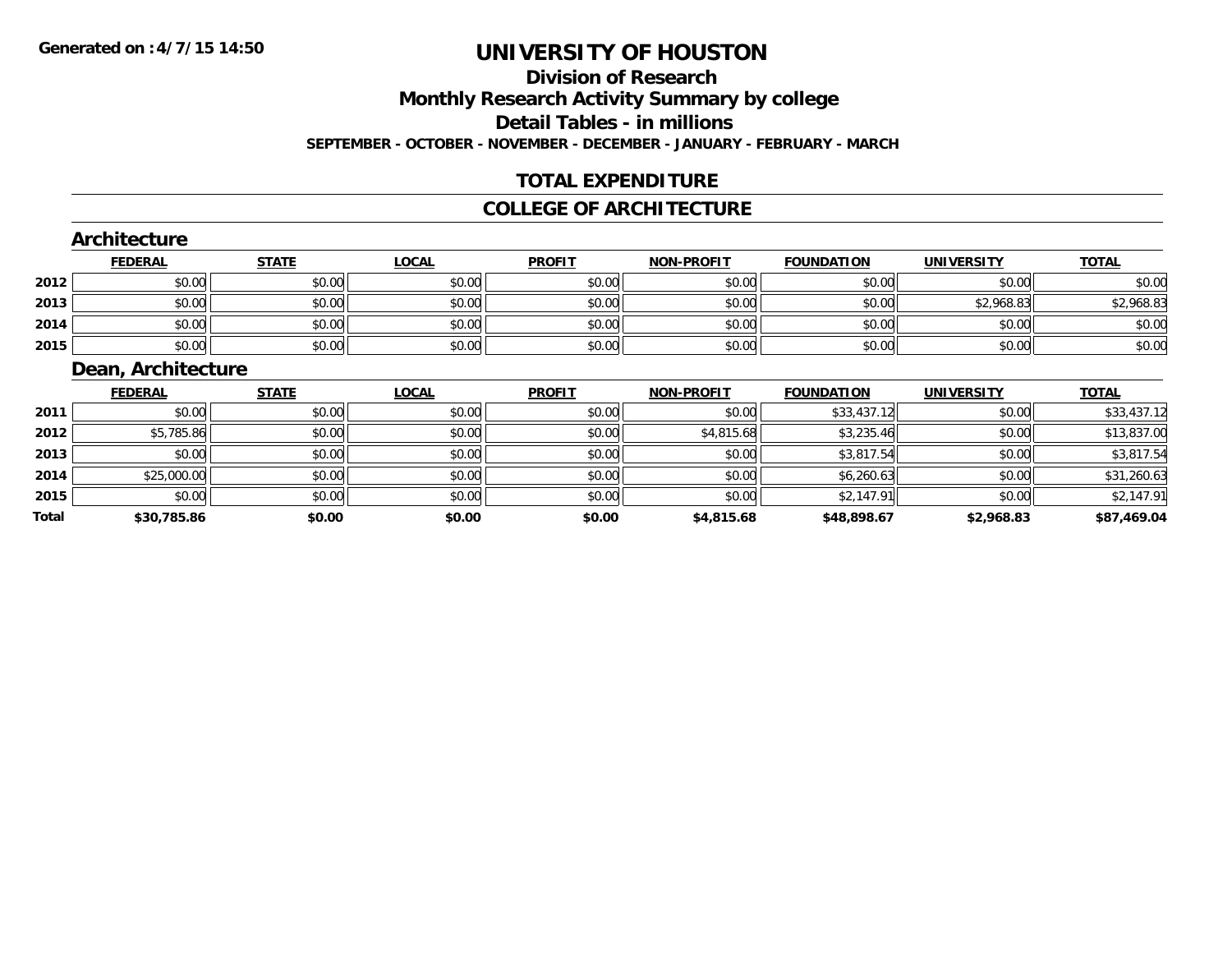### **Division of ResearchMonthly Research Activity Summary by college Detail Tables - in millions**

**SEPTEMBER - OCTOBER - NOVEMBER - DECEMBER - JANUARY - FEBRUARY - MARCH**

### **TOTAL EXPENDITURE**

### **COLLEGE OF EDUCATION**

### **Consistency Mgmt and Coop Disc**

|      | <b>FEDERAL</b> | <b>STATE</b> | <b>LOCAL</b> | <b>PROFIT</b> | <b>NON-PROFIT</b> | <b>FOUNDATION</b> | <b>UNIVERSITY</b> | <b>TOTAL</b> |
|------|----------------|--------------|--------------|---------------|-------------------|-------------------|-------------------|--------------|
| 2011 | \$788.83       | \$0.00       | \$0.00       | \$0.00        | \$68,797.56       | \$0.00            | \$0.00            | \$69,586.39  |
| 2012 | \$0.00         | \$0.00       | \$0.00       | \$0.00        | \$74,400.33       | \$0.00            | \$0.00            | \$74,400.33  |
| 2013 | \$0.00         | \$0.00       | \$0.00       | \$0.00        | \$46,418.78       | \$0.00            | \$0.00            | \$46,418.78  |
| 2014 | \$2,762.70     | \$0.00       | \$77,722.62  | \$0.00        | \$3,323.08        | \$0.00            | \$0.00            | \$83,808.40  |
| 2015 | \$157,908.43   | \$0.00       | \$95,030.51  | \$0.00        | \$0.00            | \$0.00            | \$0.00            | \$252,938.94 |

#### **Curriculum and Instruction**

|      | <b>FEDERAL</b> | <u>STATE</u> | <u>LOCAL</u> | <b>PROFIT</b> | <b>NON-PROFIT</b> | <b>FOUNDATION</b> | <b>UNIVERSITY</b> | <b>TOTAL</b> |
|------|----------------|--------------|--------------|---------------|-------------------|-------------------|-------------------|--------------|
| 2011 | \$430,181.33   | \$17,822.42  | \$0.00       | \$0.00        | \$80,480.24       | \$24,714.48       | \$0.00            | \$553,198.47 |
| 2012 | \$603.499.47   | \$128,776.20 | \$0.00       | \$0.00        | \$61,794.50       | \$38,800.53       | \$0.00            | \$832,870.70 |
| 2013 | \$507,147.75   | \$52,200.22  | \$0.00       | \$0.00        | \$55,231.05       | \$40,004.18       | \$0.00            | \$654,583.20 |
| 2014 | \$528,518.45   | \$7,721.76   | \$0.00       | \$0.00        | \$73,730.44       | \$120,748.59      | \$0.00            | \$730,719.24 |
| 2015 | \$346,957.02   | \$18,116.81  | \$0.00       | \$0.00        | \$60,426.10       | \$104,360.26      | \$0.00            | \$529,860.20 |

### **Dean, Education**

|      | <b>FEDERAL</b> | <b>STATE</b> | <b>LOCAL</b> | <b>PROFIT</b> | <b>NON-PROFIT</b> | <b>FOUNDATION</b> | <b>UNIVERSITY</b> | <b>TOTAL</b> |
|------|----------------|--------------|--------------|---------------|-------------------|-------------------|-------------------|--------------|
| 2011 | \$0.00         | \$0.00       | \$0.00       | \$0.00        | \$0.00            | \$0.00            | \$0.00            | \$0.00       |
| 2012 | \$0.00         | \$0.00       | \$0.00       | \$0.00        | \$0.00            | \$0.00            | \$0.00            | \$0.00       |
| 2013 | \$0.00         | \$0.00       | \$0.00       | \$0.00        | \$0.00            | \$0.00            | \$0.00            | \$0.00       |
| 2014 | \$0.00         | \$0.00       | \$0.00       | \$0.00        | \$0.00            | \$0.00            | \$0.00            | \$0.00       |
| 2015 | \$0.00         | \$264.31     | \$0.00       | \$0.00        | \$0.00            | \$0.00            | \$0.00            | \$264.31     |

### **Educational Leadership & Cultural Studies**

|      | $- - - -$ | ---- | 00N    | <b>DDAEL</b>          | וחו              |    |              | <b>TOTA</b><br>^`<br>. . |
|------|-----------|------|--------|-----------------------|------------------|----|--------------|--------------------------|
| 2011 |           |      | $\sim$ | $\mathbb{R}^n$<br>,,, | $\sim$<br>$\sim$ | ΩΩ | <sub>n</sub> |                          |

#### **Institute for Urban Education**

|      | <u>FEDERAL</u> | <b>STATE</b> | <u>LOCAL</u> | <b>PROFIT</b> | <b>NON-PROFIT</b> | <b>FOUNDATION</b> | <b>UNIVERSITY</b> | <b>TOTAL</b> |
|------|----------------|--------------|--------------|---------------|-------------------|-------------------|-------------------|--------------|
| 2011 | \$110,229.14   | \$0.00       | \$0.00       | \$0.00        | \$0.00            | \$0.00            | \$0.00            | \$110,229.14 |
| 2012 | \$129,153.81   | \$0.00       | \$0.00       | \$0.00        | \$0.00            | \$0.00            | \$0.00            | \$129,153.81 |
| 2013 | \$35,989.1     | \$0.00       | \$0.00       | \$0.00        | \$0.00            | \$0.00            | \$0.00            | \$35,989.17  |
| 2014 | \$14,347.67    | \$0.00       | \$0.00       | \$0.00        | \$0.00            | \$0.00            | \$0.00            | \$14,347.67  |
| 2015 | \$0.00         | \$0.00       | \$0.00       | \$0.00        | \$0.00            | \$0.00            | \$0.00            | \$0.00       |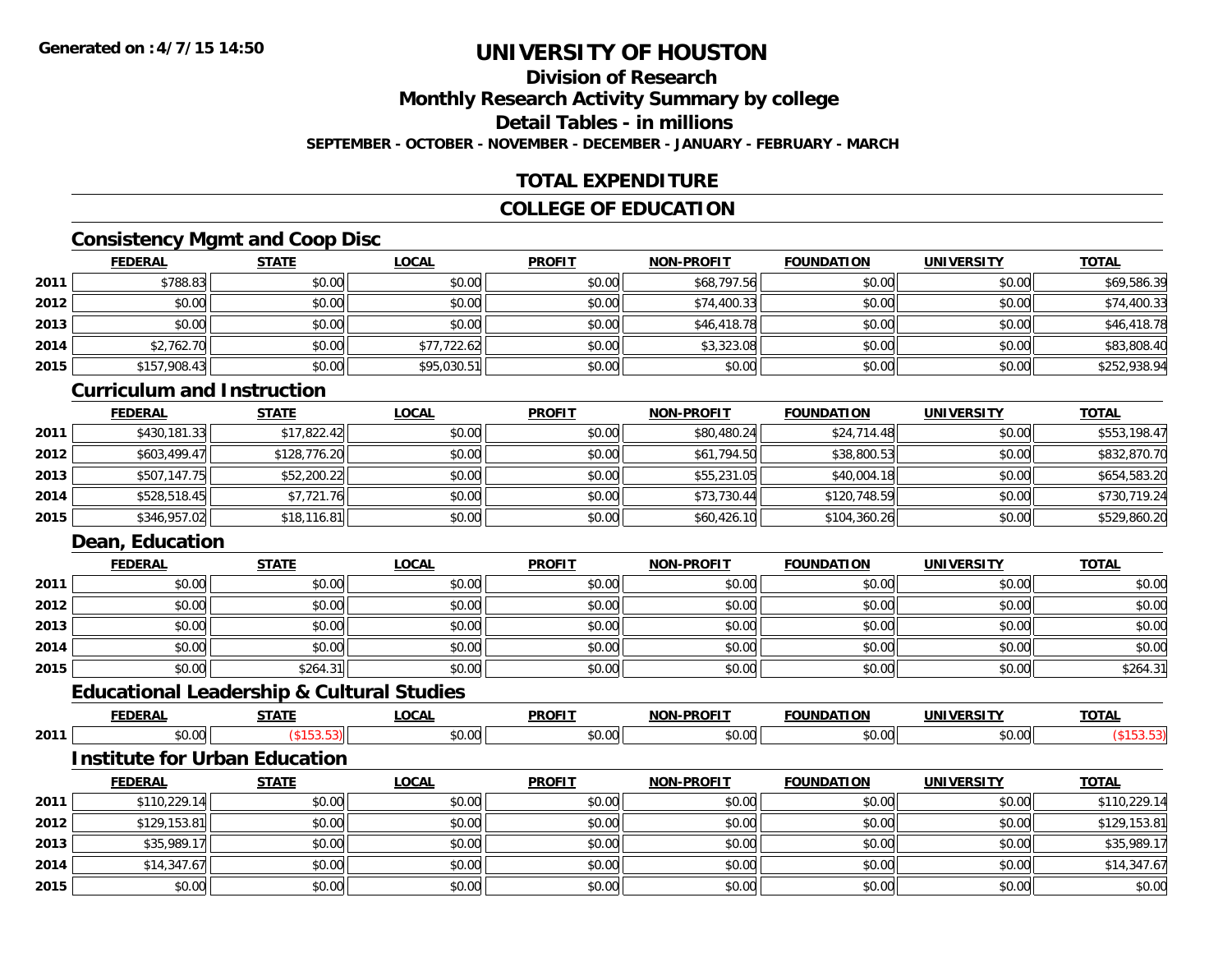### **Division of ResearchMonthly Research Activity Summary by college Detail Tables - in millions SEPTEMBER - OCTOBER - NOVEMBER - DECEMBER - JANUARY - FEBRUARY - MARCH**

### **TOTAL EXPENDITURE**

### **COLLEGE OF EDUCATION**

### **Psychological, Health, and Learning Sciences**

|      | <u>FEDERAL</u> | <b>STATE</b> | <u>LOCAL</u> | <b>PROFIT</b> | <b>NON-PROFIT</b> | <b>FOUNDATION</b> | <b>UNIVERSITY</b> | <u>TOTAL</u> |
|------|----------------|--------------|--------------|---------------|-------------------|-------------------|-------------------|--------------|
| 2011 | \$31,596.29    | \$94,616.15  | \$0.00       | \$0.00        | \$1,234.66        | \$164,909.59      | \$0.00            | \$292,356.69 |
| 2012 | \$235,993.10   | \$71,148.51  | \$0.00       | \$0.00        | \$6,878.26        | \$148,775.15      | \$0.00            | \$462,795.02 |
| 2013 | \$255,705.84   | \$119.78     | \$0.00       | \$0.00        | \$24,698.55       | \$139,458.74      | \$10,904.64       | \$430,887.55 |
| 2014 | \$481,735.62   | \$0.00       | \$0.00       | \$0.00        | \$24,172.65       | \$29,696.50       | \$0.00            | \$535,604.76 |
| 2015 | \$603,237.44   | \$33,825.17  | \$12,931.31  | \$0.00        | \$34,139.76       | \$40,551.83       | \$0.00            | \$724,685.50 |

#### **UH Charter School**

|       | <u>FEDERAL</u> | <b>STATE</b>   | <b>LOCAL</b> | <b>PROFIT</b> | <b>NON-PROFIT</b> | <b>FOUNDATION</b> | <b>UNIVERSITY</b> | <b>TOTAL</b>   |
|-------|----------------|----------------|--------------|---------------|-------------------|-------------------|-------------------|----------------|
| 2012  | \$23,848.93    | \$528,459.00   | \$0.00       | \$0.00        | \$0.00            | \$0.00            | \$0.00            | \$552,307.93   |
| 2013  | \$8,992.01     | \$553,861.14   | \$0.00       | \$0.00        | \$0.00            | \$0.00            | \$0.00            | \$562,853.15   |
| 2014  | \$11,500.45    | \$621,460.99   | \$0.00       | \$0.00        | \$0.00            | \$0.00            | \$0.00            | \$632,961.44   |
| 2015  | \$10,582.72    | \$619,011.22   | \$0.00       | \$0.00        | \$0.00            | \$0.00            | \$0.00            | \$629,593.94   |
| Total | \$4,530,676.15 | \$2,747,250.16 | \$185,684.44 | \$0.00        | \$615,725.95      | \$852,019.85      | \$10,904.64       | \$8,942,261.19 |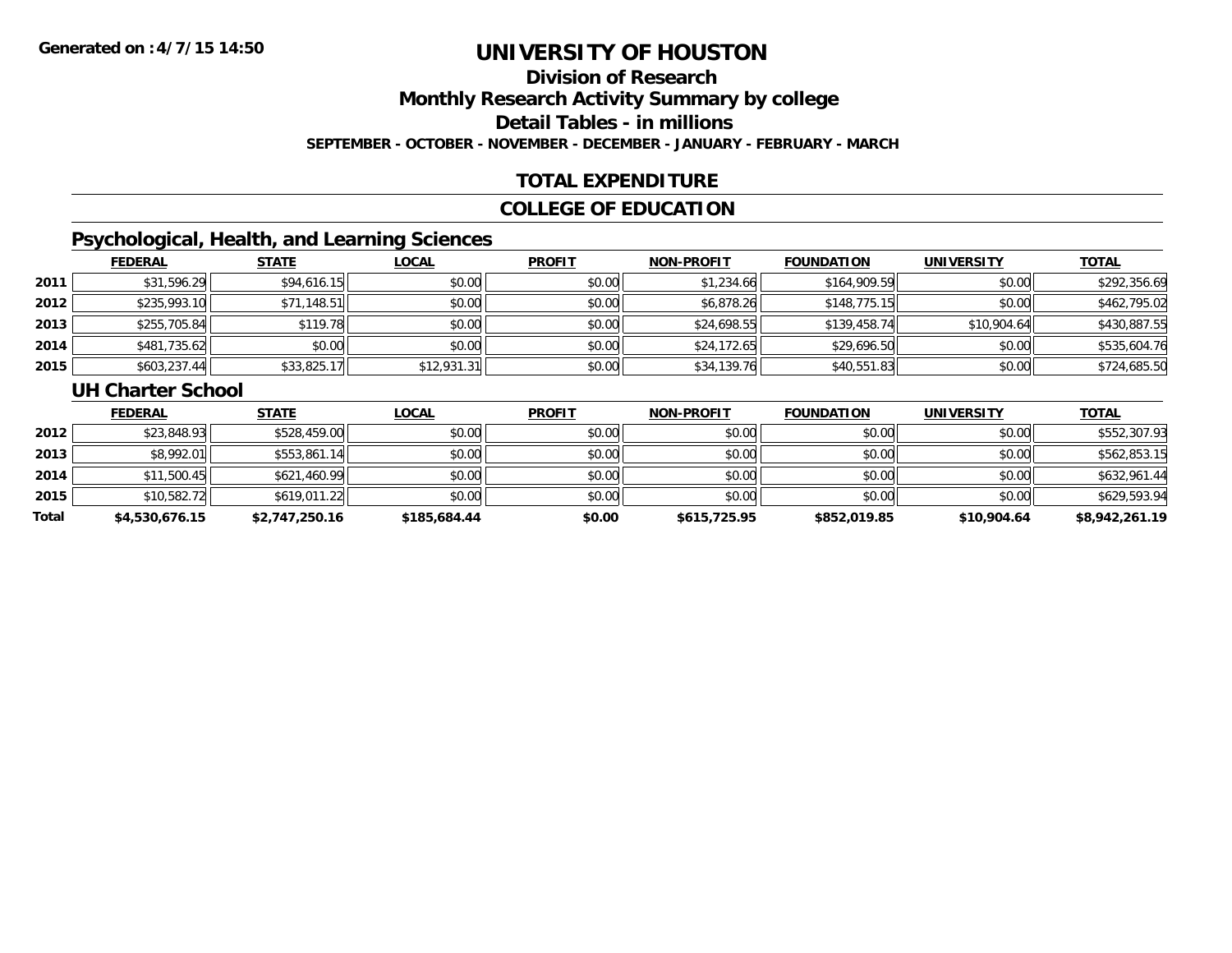**Division of Research**

**Monthly Research Activity Summary by college**

**Detail Tables - in millions**

**SEPTEMBER - OCTOBER - NOVEMBER - DECEMBER - JANUARY - FEBRUARY - MARCH**

### **TOTAL EXPENDITURE**

#### **COLLEGE OF LIBERAL ARTS AND SOCIAL SCIENCES**

|      | <b>African-American Studies</b>  |                                                          |              |               |                   |                   |                   |              |
|------|----------------------------------|----------------------------------------------------------|--------------|---------------|-------------------|-------------------|-------------------|--------------|
|      | <b>FEDERAL</b>                   | <b>STATE</b>                                             | <b>LOCAL</b> | <b>PROFIT</b> | <b>NON-PROFIT</b> | <b>FOUNDATION</b> | <b>UNIVERSITY</b> | <b>TOTAL</b> |
| 2014 | \$1,212.80                       | \$0.00                                                   | \$0.00       | \$0.00        | \$4,283.60        | \$0.00            | \$0.00            | \$5,496.40   |
| 2015 | \$500.00                         | \$0.00                                                   | \$0.00       | \$0.00        | \$0.00            | \$0.00            | \$0.00            | \$500.00     |
|      | Art                              |                                                          |              |               |                   |                   |                   |              |
|      | <b>FEDERAL</b>                   | <b>STATE</b>                                             | <b>LOCAL</b> | <b>PROFIT</b> | <b>NON-PROFIT</b> | <b>FOUNDATION</b> | <b>UNIVERSITY</b> | <b>TOTAL</b> |
| 2012 | \$861.09                         | \$0.00                                                   | \$0.00       | \$0.00        | \$0.00            | \$0.00            | \$0.00            | \$861.09     |
| 2013 | \$6,042.19                       | \$0.00                                                   | \$0.00       | \$0.00        | \$0.00            | \$0.00            | \$0.00            | \$6,042.19   |
| 2014 | \$2,054.89                       | \$0.00                                                   | \$0.00       | \$0.00        | \$0.00            | \$0.00            | \$0.00            | \$2,054.89   |
| 2015 | \$0.00                           | \$4,186.38                                               | \$0.00       | \$0.00        | \$0.00            | \$0.00            | \$0.00            | \$4,186.38   |
|      | <b>Arte Publico Press</b>        |                                                          |              |               |                   |                   |                   |              |
|      | <b>FEDERAL</b>                   | <b>STATE</b>                                             | <b>LOCAL</b> | <b>PROFIT</b> | <b>NON-PROFIT</b> | <b>FOUNDATION</b> | <b>UNIVERSITY</b> | <u>TOTAL</u> |
| 2011 | \$11,973.77                      | \$1,785.00                                               | \$0.00       | \$0.00        | \$52,714.85       | \$184,114.81      | \$0.00            | \$250,588.43 |
| 2012 | \$26,794.39                      | \$410.70                                                 | \$0.00       | \$0.00        | \$34,899.09       | \$0.00            | \$0.00            | \$62,104.18  |
| 2013 | \$31,469.84                      | \$0.00                                                   | \$0.00       | \$0.00        | \$33,200.00       | \$101,957.23      | \$0.00            | \$166,627.07 |
| 2014 | \$0.00                           | \$8,780.44                                               | \$0.00       | \$0.00        | \$52,900.96       | \$157,556.26      | \$0.00            | \$219,237.66 |
| 2015 | \$23,296.77                      | \$8,500.00                                               | \$0.00       | \$0.00        | \$36,362.78       | \$55,243.61       | \$0.00            | \$123,403.16 |
|      | <b>Blaffer Gallery</b>           |                                                          |              |               |                   |                   |                   |              |
|      | <b>FEDERAL</b>                   | <b>STATE</b>                                             | <b>LOCAL</b> | <b>PROFIT</b> | NON-PROFIT        | <b>FOUNDATION</b> | <b>UNIVERSITY</b> | <b>TOTAL</b> |
| 2011 | \$9,418.06                       | \$4,451.34                                               | \$0.00       | \$0.00        | \$18,830.05       | \$0.00            | \$0.00            | \$32,699.45  |
| 2012 | \$2,604.93                       | \$1,420.49                                               | \$0.00       | \$0.00        | \$7,399.70        | \$0.00            | \$0.00            | \$11,425.12  |
| 2013 | \$5,356.06                       | \$0.00                                                   | \$0.00       | \$0.00        | \$0.00            | \$0.00            | \$0.00            | \$5,356.06   |
| 2014 | \$50,000.58                      | \$10,387.81                                              | \$0.00       | \$0.00        | \$7,143.75        | \$0.00            | \$0.00            | \$67,532.14  |
| 2015 | \$0.00                           | \$0.00                                                   | \$0.00       | \$0.00        | \$17,707.82       | \$0.00            | \$0.00            | \$17,707.82  |
|      |                                  | <b>Center for Neuromotor &amp; Biomechanics Research</b> |              |               |                   |                   |                   |              |
|      | <b>FEDERAL</b>                   | <b>STATE</b>                                             | <b>LOCAL</b> | <b>PROFIT</b> | <b>NON-PROFIT</b> | <b>FOUNDATION</b> | <b>UNIVERSITY</b> | <b>TOTAL</b> |
| 2011 | \$0.00                           | \$0.00                                                   | \$0.00       | \$0.00        | \$0.00            | \$0.00            | \$0.00            | \$0.00       |
|      | <b>Center for Public History</b> |                                                          |              |               |                   |                   |                   |              |
|      | <b>FEDERAL</b>                   | <b>STATE</b>                                             | <b>LOCAL</b> | <b>PROFIT</b> | <b>NON-PROFIT</b> | <b>FOUNDATION</b> | <b>UNIVERSITY</b> | <b>TOTAL</b> |
| 2012 | \$18,516.19                      | \$0.00                                                   | \$0.00       | \$0.00        | \$0.00            | \$0.00            | \$0.00            | \$18,516.19  |
| 2013 | \$27,480.00                      | \$0.00                                                   | \$0.00       | \$0.00        | \$0.00            | \$0.00            | \$0.00            | \$27,480.00  |
| 2014 | \$1,117.26                       | \$0.00                                                   | \$0.00       | \$0.00        | \$0.00            | \$0.00            | \$0.00            | \$1,117.26   |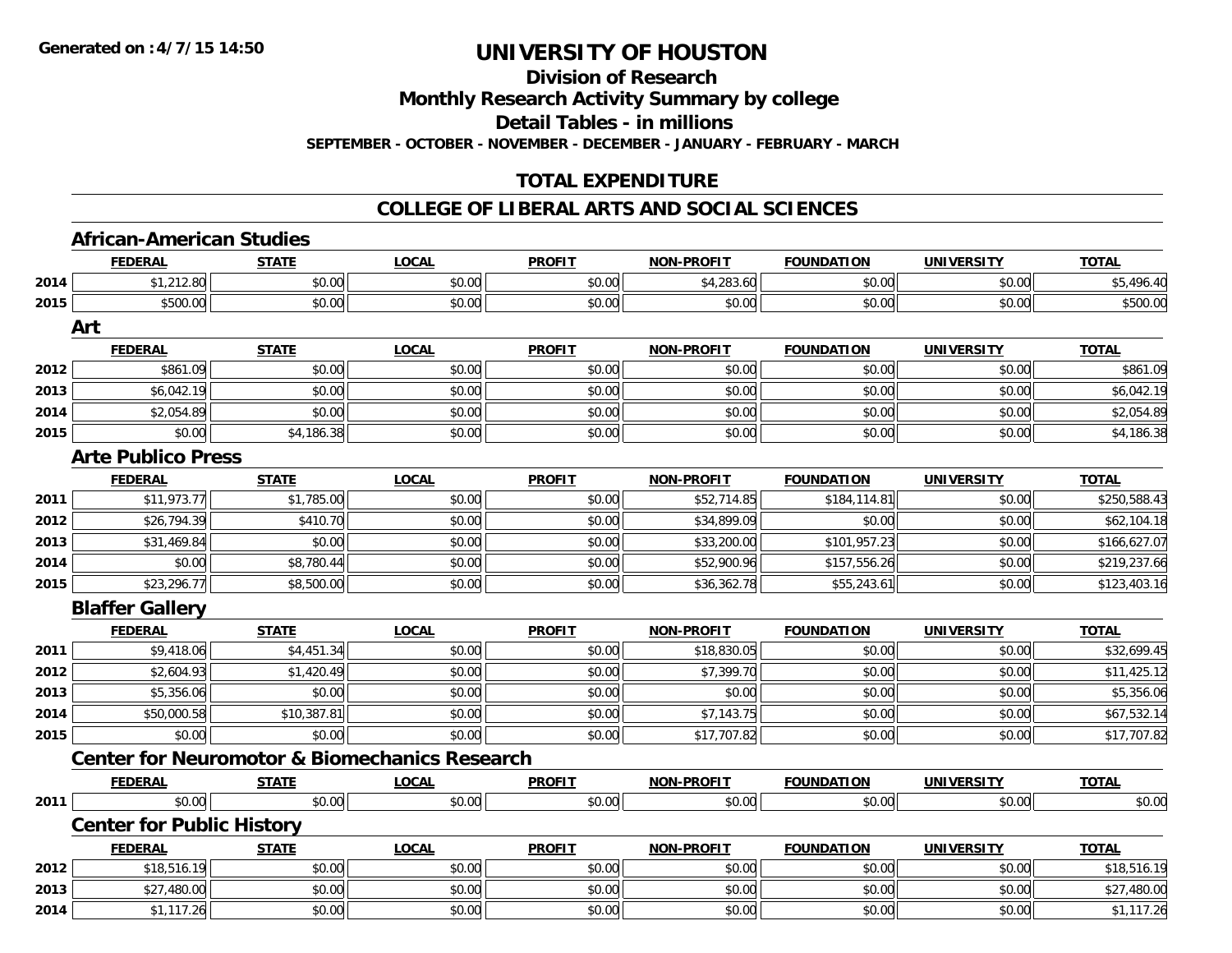**Division of Research**

**Monthly Research Activity Summary by college**

**Detail Tables - in millions**

**SEPTEMBER - OCTOBER - NOVEMBER - DECEMBER - JANUARY - FEBRUARY - MARCH**

### **TOTAL EXPENDITURE**

#### **COLLEGE OF LIBERAL ARTS AND SOCIAL SCIENCES**

|      | <b>Center for Public History</b>    |                                                   |              |               |                   |                   |                   |              |
|------|-------------------------------------|---------------------------------------------------|--------------|---------------|-------------------|-------------------|-------------------|--------------|
|      | <b>FEDERAL</b>                      | <b>STATE</b>                                      | <b>LOCAL</b> | <b>PROFIT</b> | <b>NON-PROFIT</b> | <b>FOUNDATION</b> | <b>UNIVERSITY</b> | <b>TOTAL</b> |
| 2015 | \$681.72                            | \$0.00                                            | \$0.00       | \$0.00        | \$0.00            | \$0.00            | \$0.00            | \$681.72     |
|      | Communication                       |                                                   |              |               |                   |                   |                   |              |
|      | <b>FEDERAL</b>                      | <b>STATE</b>                                      | <b>LOCAL</b> | <b>PROFIT</b> | <b>NON-PROFIT</b> | <b>FOUNDATION</b> | <b>UNIVERSITY</b> | <b>TOTAL</b> |
| 2011 | \$0.00                              | \$0.00                                            | \$0.00       | \$0.00        | \$0.00            | \$0.00            | \$0.00            | \$0.00       |
| 2012 | \$0.00                              | \$0.00                                            | \$0.00       | \$0.00        | \$0.00            | \$0.00            | \$0.00            | \$0.00       |
| 2013 | \$0.00                              | \$0.00                                            | \$0.00       | \$0.00        | \$733.16          | \$0.00            | \$0.00            | \$733.16     |
| 2014 | \$0.00                              | \$990.14                                          | \$0.00       | \$0.00        | \$1,392.25        | \$0.00            | \$1,000.00        | \$3,382.39   |
| 2015 | \$0.00                              | \$8,964.08                                        | \$0.00       | \$0.00        | (\$232.09)        | \$441.61          | \$0.00            | \$9,173.60   |
|      | <b>Communication Disorders</b>      |                                                   |              |               |                   |                   |                   |              |
|      | <b>FEDERAL</b>                      | <b>STATE</b>                                      | <b>LOCAL</b> | <b>PROFIT</b> | <b>NON-PROFIT</b> | <b>FOUNDATION</b> | <b>UNIVERSITY</b> | <b>TOTAL</b> |
| 2011 | \$5,793.14                          | \$0.00                                            | \$0.00       | \$0.00        | \$43,667.39       | \$0.00            | \$0.00            | \$49,460.53  |
| 2012 | \$4,713.77                          | \$0.00                                            | \$0.00       | \$0.00        | \$118,900.96      | \$0.00            | \$0.00            | \$123,614.73 |
| 2013 | (\$0.01)                            | \$0.00                                            | \$0.00       | \$0.00        | \$104,307.35      | \$3,100.00        | \$0.00            | \$107,407.34 |
| 2014 | \$50,373.08                         | \$0.00                                            | \$0.00       | \$0.00        | \$235,860.91      | \$166.70          | \$0.00            | \$286,400.69 |
| 2015 | \$56,932.00                         | \$0.00                                            | \$0.00       | \$0.00        | \$118,169.07      | \$1,709.71        | \$0.00            | \$176,810.78 |
|      | <b>Comparative Cultural Studies</b> |                                                   |              |               |                   |                   |                   |              |
|      | <b>FEDERAL</b>                      | <b>STATE</b>                                      | <b>LOCAL</b> | <b>PROFIT</b> | <b>NON-PROFIT</b> | <b>FOUNDATION</b> | <b>UNIVERSITY</b> | <b>TOTAL</b> |
| 2011 | \$0.00                              | \$0.00                                            | \$0.00       | \$757.50      | \$0.00            | \$0.00            | \$0.00            | \$757.50     |
| 2015 | \$0.00                              | \$3,841.51                                        | \$0.00       | \$0.00        | \$0.00            | \$0.00            | \$0.00            | \$3,841.51   |
|      |                                     | <b>Cynthia Woods Mitchell Center for the Arts</b> |              |               |                   |                   |                   |              |
|      | <b>FEDERAL</b>                      | <b>STATE</b>                                      | <b>LOCAL</b> | <b>PROFIT</b> | <b>NON-PROFIT</b> | <b>FOUNDATION</b> | <b>UNIVERSITY</b> | <b>TOTAL</b> |
| 2011 | \$0.00                              | \$0.00                                            | \$0.00       | \$0.00        | \$15,000.00       | \$0.00            | \$0.00            | \$15,000.00  |
| 2013 | \$0.00                              | \$6,000.00                                        | \$0.00       | \$0.00        | \$0.00            | \$0.00            | \$0.00            | \$6,000.00   |
| 2014 | \$0.00                              | \$4,500.00                                        | \$0.00       | \$5,000.00    | \$0.00            | \$1,400.00        | \$0.00            | \$10,900.00  |
| 2015 | \$0.00                              | \$8,000.00                                        | \$0.00       | \$12,783.41   | \$0.00            | \$0.00            | \$0.00            | \$20,783.41  |
|      |                                     | Dean, Liberal Arts and Social Sciences            |              |               |                   |                   |                   |              |
|      | <b>FEDERAL</b>                      | <b>STATE</b>                                      | <b>LOCAL</b> | <b>PROFIT</b> | <b>NON-PROFIT</b> | <b>FOUNDATION</b> | <b>UNIVERSITY</b> | <b>TOTAL</b> |
| 2011 | (\$659.56)                          | \$0.00                                            | \$0.00       | \$0.00        | \$0.00            | \$0.00            | \$0.00            | (\$659.56)   |
| 2012 | \$1,474.57                          | \$0.00                                            | \$0.00       | \$0.00        | \$0.00            | \$0.00            | \$0.00            | \$1,474.57   |
| 2013 | \$0.00                              | \$0.00                                            | \$0.00       | \$0.00        | \$0.00            | \$0.00            | \$0.00            | \$0.00       |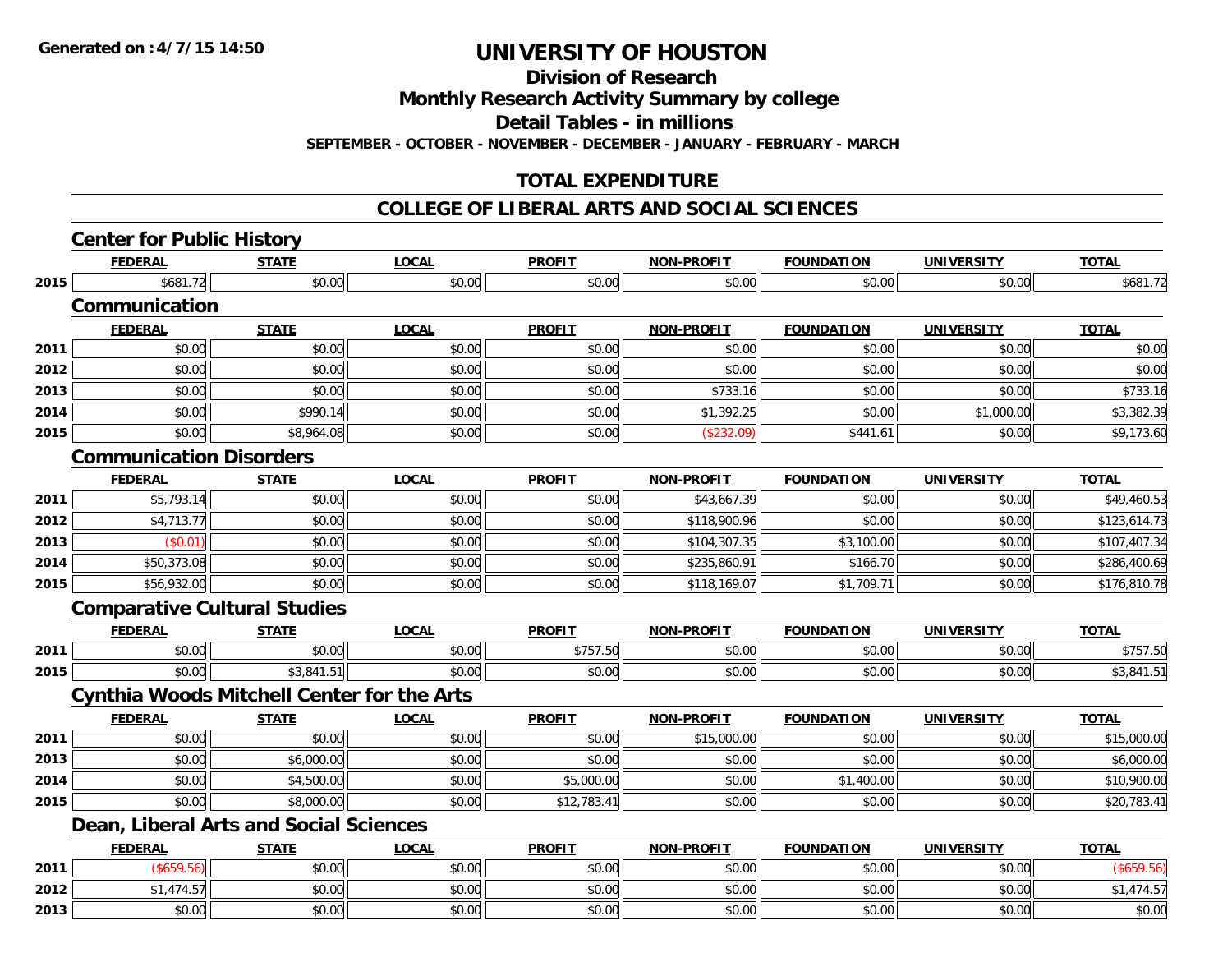**Division of Research**

**Monthly Research Activity Summary by college**

**Detail Tables - in millions**

**SEPTEMBER - OCTOBER - NOVEMBER - DECEMBER - JANUARY - FEBRUARY - MARCH**

### **TOTAL EXPENDITURE**

### **COLLEGE OF LIBERAL ARTS AND SOCIAL SCIENCES**

### **Dean, Liberal Arts and Social Sciences**

|      | <b>FEDERAL</b>                      | <b>STATE</b> | <b>LOCAL</b> | <b>PROFIT</b> | <b>NON-PROFIT</b> | <b>FOUNDATION</b> | <b>UNIVERSITY</b> | <b>TOTAL</b>   |
|------|-------------------------------------|--------------|--------------|---------------|-------------------|-------------------|-------------------|----------------|
| 2014 | \$0.00                              | \$0.00       | \$0.00       | \$0.00        | \$0.00            | \$0.00            | \$0.00            | \$0.00         |
| 2015 | \$0.00                              | \$445,979.03 | \$0.00       | \$0.00        | \$0.00            | \$0.00            | \$0.00            | \$445,979.03   |
|      | <b>Economics</b>                    |              |              |               |                   |                   |                   |                |
|      | <b>FEDERAL</b>                      | <b>STATE</b> | <b>LOCAL</b> | <b>PROFIT</b> | <b>NON-PROFIT</b> | <b>FOUNDATION</b> | <b>UNIVERSITY</b> | <b>TOTAL</b>   |
| 2011 | \$0.00                              | \$0.00       | \$0.00       | \$0.00        | \$5,027.39        | \$22,021.38       | \$0.00            | \$27,048.77    |
| 2012 | \$0.00                              | \$0.00       | \$0.00       | \$16,543.97   | \$2,419.06        | \$20,885.82       | \$0.00            | \$39,848.85    |
| 2013 | \$0.00                              | \$0.00       | \$0.00       | \$0.00        | \$232,045.64      | \$16,735.34       | \$0.00            | \$248,780.98   |
| 2014 | \$0.00                              | \$0.00       | \$0.00       | \$0.00        | \$33,972.45       | \$19,853.99       | \$0.00            | \$53,826.44    |
| 2015 | \$6,254.68                          | \$2,000.00   | \$0.00       | \$0.00        | \$38,377.60       | \$15,009.00       | \$0.00            | \$61,641.28    |
|      | English                             |              |              |               |                   |                   |                   |                |
|      | <b>FEDERAL</b>                      | <b>STATE</b> | <b>LOCAL</b> | <b>PROFIT</b> | <b>NON-PROFIT</b> | <b>FOUNDATION</b> | <b>UNIVERSITY</b> | <b>TOTAL</b>   |
| 2011 | \$0.00                              | \$0.00       | \$0.00       | \$0.00        | \$0.00            | \$0.00            | \$0.00            | \$0.00         |
| 2012 | \$1,000.00                          | \$0.00       | \$0.00       | \$0.00        | \$0.00            | \$0.00            | \$0.00            | \$1,000.00     |
| 2013 | \$17,566.26                         | \$0.00       | \$0.00       | \$0.00        | \$0.00            | \$0.00            | \$0.00            | \$17,566.26    |
| 2014 | \$14,950.00                         | \$0.00       | \$0.00       | \$0.00        | \$0.00            | \$0.00            | \$0.00            | \$14,950.00    |
| 2015 | \$0.00                              | \$4,000.00   | \$0.00       | \$0.00        | \$0.00            | \$0.00            | \$6,162.84        | \$10,162.84    |
|      | <b>Health and Human Performance</b> |              |              |               |                   |                   |                   |                |
|      | <b>FEDERAL</b>                      | <b>STATE</b> | <b>LOCAL</b> | <b>PROFIT</b> | <b>NON-PROFIT</b> | <b>FOUNDATION</b> | <b>UNIVERSITY</b> | <b>TOTAL</b>   |
| 2011 | \$669,079.82                        | \$0.00       | \$0.00       | \$198,107.02  | \$0.00            | \$7,245.94        | \$0.00            | \$874,432.78   |
| 2012 | \$434,561.51                        | \$0.00       | \$0.00       | \$165,140.30  | \$0.00            | \$12,638.82       | \$0.00            | \$612,340.63   |
| 2013 | \$1,535,320.91                      | \$0.00       | \$0.00       | \$58,565.54   | \$0.00            | \$668.57          | \$0.00            | \$1,594,555.02 |
| 2014 | \$1,268,010.57                      | \$0.00       | \$0.00       | \$52,719.86   | \$0.00            | \$10,174.55       | \$0.00            | \$1,330,904.99 |
| 2015 | \$1,350,786.43                      | \$0.00       | \$0.00       | \$79,063.82   | \$23,846.33       | \$29,678.03       | \$0.00            | \$1,483,374.61 |
|      | <b>Hispanic Studies</b>             |              |              |               |                   |                   |                   |                |
|      | <b>FEDERAL</b>                      | <b>STATE</b> | <b>LOCAL</b> | <b>PROFIT</b> | <b>NON-PROFIT</b> | <b>FOUNDATION</b> | <b>UNIVERSITY</b> | <b>TOTAL</b>   |
| 2012 | \$0.00                              | \$0.00       | \$0.00       | \$0.00        | \$0.00            | \$59,802.75       | \$0.00            | \$59,802.75    |
| 2013 | \$0.00                              | \$0.00       | \$0.00       | \$0.00        | \$0.00            | \$15,257.47       | \$0.00            | \$15,257.47    |
| 2014 | \$0.00                              | \$0.00       | \$0.00       | \$0.00        | \$0.00            | \$4,437.02        | \$0.00            | \$4,437.02     |
| 2015 | \$0.00                              | \$0.00       | \$0.00       | \$0.00        | \$0.00            | \$0.00            | \$0.00            | \$0.00         |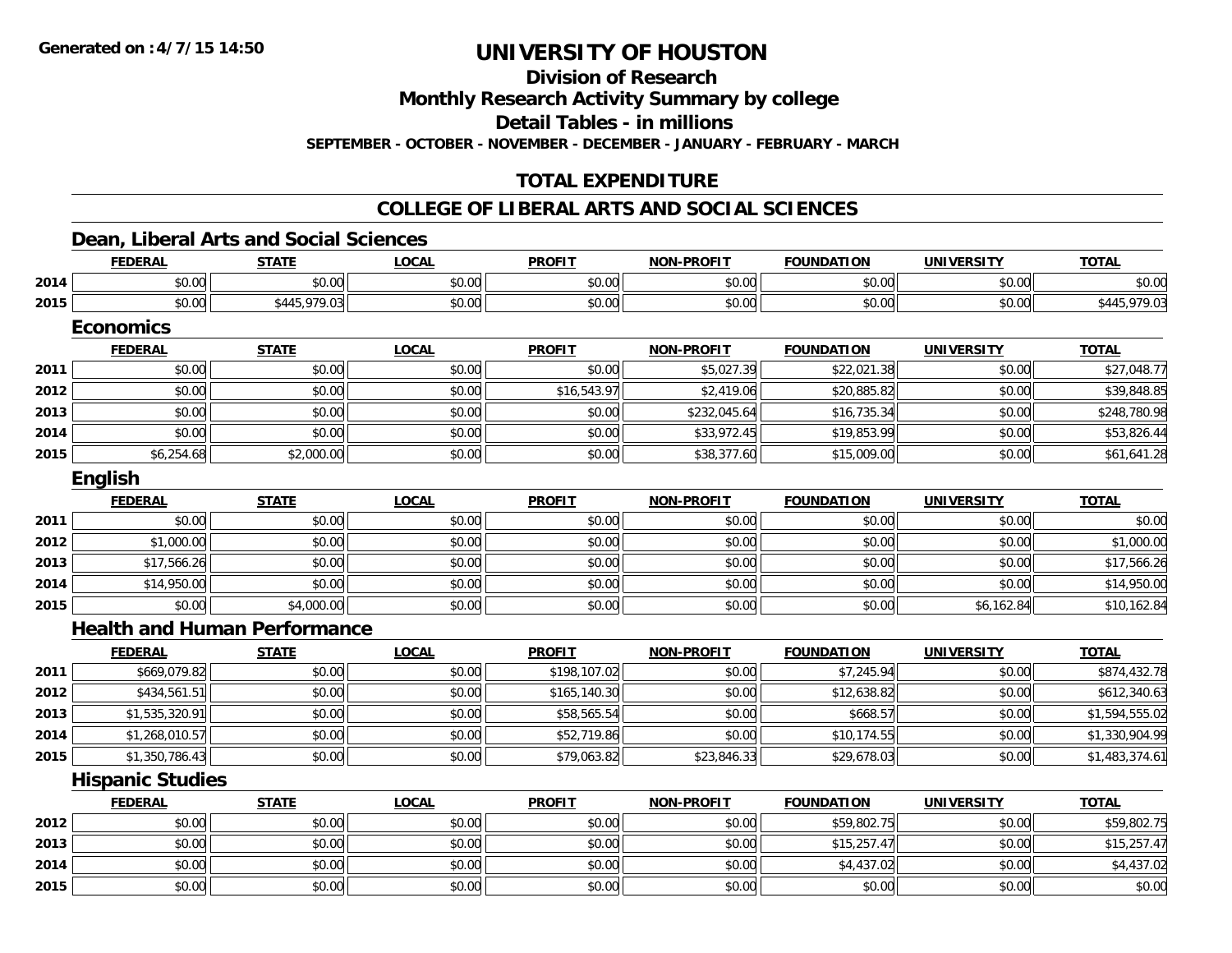### **Division of ResearchMonthly Research Activity Summary by college Detail Tables - in millions**

**SEPTEMBER - OCTOBER - NOVEMBER - DECEMBER - JANUARY - FEBRUARY - MARCH**

### **TOTAL EXPENDITURE**

### **COLLEGE OF LIBERAL ARTS AND SOCIAL SCIENCES**

|      | <b>History</b>                    |                                       |              |               |                   |                   |                   |              |
|------|-----------------------------------|---------------------------------------|--------------|---------------|-------------------|-------------------|-------------------|--------------|
|      | <b>FEDERAL</b>                    | <b>STATE</b>                          | <b>LOCAL</b> | <b>PROFIT</b> | <b>NON-PROFIT</b> | <b>FOUNDATION</b> | <b>UNIVERSITY</b> | <b>TOTAL</b> |
| 2011 | \$7,398.88                        | \$0.00                                | \$0.00       | \$23,624.22   | \$0.00            | \$0.00            | \$0.00            | \$31,023.10  |
| 2012 | \$1,519.25                        | \$0.00                                | \$0.00       | \$10,446.10   | (\$332.43)        | \$0.00            | \$0.00            | \$11,632.92  |
| 2013 | (\$6,756.75)                      | \$0.00                                | \$0.00       | \$31,484.52   | (\$13,435.64)     | \$0.00            | \$0.00            | \$11,292.13  |
| 2014 | \$3,291.01                        | \$0.00                                | \$0.00       | \$43,401.86   | \$0.00            | \$0.00            | \$0.00            | \$46,692.87  |
| 2015 | \$4,030.72                        | \$0.00                                | \$0.00       | \$26,378.67   | \$0.00            | \$0.00            | \$0.00            | \$30,409.39  |
|      |                                   | <b>Hobby Center for Public Policy</b> |              |               |                   |                   |                   |              |
|      | <b>FEDERAL</b>                    | <b>STATE</b>                          | <b>LOCAL</b> | <b>PROFIT</b> | <b>NON-PROFIT</b> | <b>FOUNDATION</b> | <b>UNIVERSITY</b> | <b>TOTAL</b> |
| 2011 | \$8,719.82                        | \$0.00                                | \$0.00       | \$0.00        | \$0.00            | \$0.00            | \$0.00            | \$8,719.82   |
| 2012 | \$47,797.83                       | \$0.00                                | \$0.00       | \$0.00        | \$0.00            | \$0.00            | \$0.00            | \$47,797.83  |
| 2013 | \$69,715.75                       | \$0.00                                | \$0.00       | \$0.00        | \$0.00            | \$0.00            | \$0.00            | \$69,715.75  |
| 2014 | \$0.00                            | \$19,635.70                           | \$0.00       | \$0.00        | \$0.00            | \$0.00            | \$0.00            | \$19,635.70  |
| 2015 | \$1,502.88                        | (\$338.78)                            | \$0.00       | \$0.00        | \$0.00            | \$16,500.00       | \$0.00            | \$17,664.10  |
|      | <b>Modern/Classical Languages</b> |                                       |              |               |                   |                   |                   |              |
|      | <b>FEDERAL</b>                    | <b>STATE</b>                          | <b>LOCAL</b> | <b>PROFIT</b> | <b>NON-PROFIT</b> | <b>FOUNDATION</b> | <b>UNIVERSITY</b> | <b>TOTAL</b> |
| 2011 | \$0.00                            | \$0.00                                | \$0.00       | \$0.00        | \$0.00            | \$0.00            | \$0.00            | \$0.00       |
| 2012 | \$0.00                            | \$0.00                                | \$0.00       | \$0.00        | \$0.00            | \$0.00            | \$0.00            | \$0.00       |
| 2013 | \$17,003.03                       | \$0.00                                | \$0.00       | \$0.00        | \$0.00            | \$0.00            | \$0.00            | \$17,003.03  |
| 2014 | \$59,378.36                       | \$0.00                                | \$0.00       | \$0.00        | \$0.00            | \$0.00            | \$0.00            | \$59,378.36  |
| 2015 | \$61,123.50                       | \$0.00                                | \$0.00       | \$0.00        | \$0.00            | \$0.00            | \$0.00            | \$61,123.50  |
|      | Philosophy                        |                                       |              |               |                   |                   |                   |              |
|      | <b>FEDERAL</b>                    | <b>STATE</b>                          | <b>LOCAL</b> | <b>PROFIT</b> | <b>NON-PROFIT</b> | <b>FOUNDATION</b> | <b>UNIVERSITY</b> | <b>TOTAL</b> |
| 2011 | \$0.00                            | \$0.00                                | \$0.00       | \$0.00        | \$0.00            | \$0.00            | \$0.00            | \$0.00       |
| 2012 | \$3,871.66                        | \$0.00                                | \$0.00       | \$0.00        | \$0.00            | \$0.00            | \$0.00            | \$3,871.66   |
| 2013 | \$4,312.81                        | \$0.00                                | \$0.00       | \$0.00        | \$0.00            | \$0.00            | \$0.00            | \$4,312.81   |
| 2014 | \$6,996.24                        | \$0.00                                | \$0.00       | \$0.00        | \$0.00            | \$0.00            | \$0.00            | \$6,996.24   |
| 2015 | \$1,004.92                        | \$330.45                              | \$0.00       | \$0.00        | \$0.00            | \$0.00            | \$0.00            | \$1,335.37   |
|      | <b>Political Science</b>          |                                       |              |               |                   |                   |                   |              |
|      | <b>FEDERAL</b>                    | <b>STATE</b>                          | <b>LOCAL</b> | <b>PROFIT</b> | <b>NON-PROFIT</b> | <b>FOUNDATION</b> | <b>UNIVERSITY</b> | <b>TOTAL</b> |
| 2011 | \$0.00                            | \$0.00                                | \$0.00       | (\$179.60)    | \$0.00            | \$0.00            | \$0.00            | (\$179.60)   |
| 2012 | \$0.00                            | \$0.00                                | \$0.00       | \$0.00        | \$0.00            | \$0.00            | \$0.00            | \$0.00       |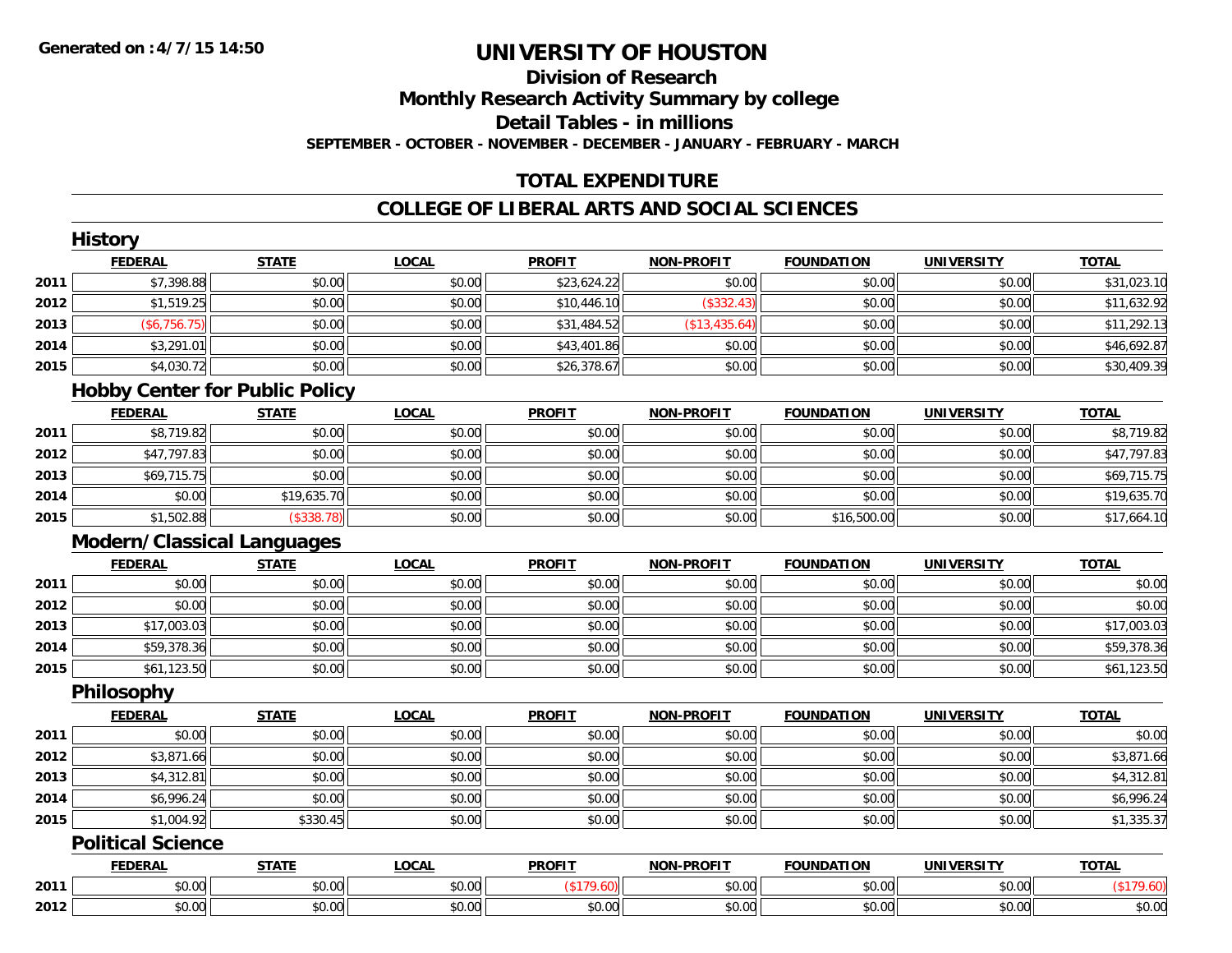### **Division of Research**

**Monthly Research Activity Summary by college**

**Detail Tables - in millions**

**SEPTEMBER - OCTOBER - NOVEMBER - DECEMBER - JANUARY - FEBRUARY - MARCH**

#### **TOTAL EXPENDITURE**

|       | <b>Political Science</b> |                |              |               |                   |                   |                   |                 |
|-------|--------------------------|----------------|--------------|---------------|-------------------|-------------------|-------------------|-----------------|
|       | <b>FEDERAL</b>           | <b>STATE</b>   | <b>LOCAL</b> | <b>PROFIT</b> | <b>NON-PROFIT</b> | <b>FOUNDATION</b> | <b>UNIVERSITY</b> | <b>TOTAL</b>    |
| 2013  | \$11,190.53              | \$0.00         | \$0.00       | \$0.00        | \$0.00            | \$2,000.00        | \$0.00            | \$13,190.53     |
| 2014  | \$0.00                   | \$0.00         | \$0.00       | \$0.00        | \$0.00            | \$0.00            | \$0.00            | \$0.00          |
| 2015  | \$47,460.49              | \$23,602.16    | \$0.00       | \$0.00        | \$0.00            | \$0.00            | \$0.00            | \$71,062.65     |
|       | <b>Psychology</b>        |                |              |               |                   |                   |                   |                 |
|       | <b>FEDERAL</b>           | <b>STATE</b>   | <b>LOCAL</b> | <b>PROFIT</b> | <b>NON-PROFIT</b> | <b>FOUNDATION</b> | <b>UNIVERSITY</b> | <b>TOTAL</b>    |
| 2011  | \$3,709,777.19           | \$285,225.39   | \$0.00       | \$43,583.31   | \$133,674.00      | \$138,823.05      | \$9,178.23        | \$4,320,261.17  |
| 2012  | \$3,118,521.82           | \$68,553.65    | \$0.00       | \$38,423.55   | \$134,789.68      | \$97,468.54       | (\$458.24)        | \$3,457,299.00  |
| 2013  | \$3,583,784.67           | \$32,581.43    | \$0.00       | \$25,361.16   | \$143,007.90      | \$62,333.80       | \$0.00            | \$3,847,068.96  |
| 2014  | \$2,468,093.36           | \$8,561.07     | \$0.00       | \$9,888.17    | \$196,063.08      | (\$94.40)         | \$5,973.73        | \$2,688,485.01  |
| 2015  | \$2,672,529.22           | \$97,616.73    | \$0.00       | \$12,388.94   | \$286,539.14      | \$0.00            | \$12,043.56       | \$3,081,117.58  |
|       | <b>School of Music</b>   |                |              |               |                   |                   |                   |                 |
|       | <b>FEDERAL</b>           | <b>STATE</b>   | <b>LOCAL</b> | <b>PROFIT</b> | <b>NON-PROFIT</b> | <b>FOUNDATION</b> | <b>UNIVERSITY</b> | <b>TOTAL</b>    |
| 2011  | \$0.00                   | \$1,365.00     | \$0.00       | \$0.00        | \$0.00            | \$0.00            | \$0.00            | \$1,365.00      |
| 2015  | \$0.00                   | (\$28.12)      | \$0.00       | \$0.00        | \$0.00            | \$0.00            | \$0.00            | (\$28.12)       |
|       | <b>Sociology</b>         |                |              |               |                   |                   |                   |                 |
|       | <b>FEDERAL</b>           | <b>STATE</b>   | <b>LOCAL</b> | <b>PROFIT</b> | <b>NON-PROFIT</b> | <b>FOUNDATION</b> | <b>UNIVERSITY</b> | <b>TOTAL</b>    |
| 2011  | \$89,466.34              | \$0.00         | \$0.00       | \$0.00        | \$0.00            | \$0.00            | \$0.00            | \$89,466.34     |
| 2012  | \$3,475.49               | \$0.00         | \$0.00       | \$0.00        | \$0.00            | \$0.00            | \$0.00            | \$3,475.49      |
| 2013  | ( \$5,733.18)            | \$0.00         | \$0.00       | \$0.00        | \$0.00            | \$0.00            | \$0.00            | ( \$5,733.18)   |
| 2014  | \$19,401.50              | \$0.00         | \$0.00       | \$0.00        | \$0.00            | \$0.00            | \$0.00            | \$19,401.50     |
| 2015  | \$21,124.32              | \$850.00       | \$0.00       | \$0.00        | \$0.00            | \$0.00            | \$0.00            | \$21,974.32     |
|       | <b>Theatre</b>           |                |              |               |                   |                   |                   |                 |
|       | <b>FEDERAL</b>           | <b>STATE</b>   | <b>LOCAL</b> | <b>PROFIT</b> | <b>NON-PROFIT</b> | <b>FOUNDATION</b> | <b>UNIVERSITY</b> | <b>TOTAL</b>    |
| 2011  | \$0.00                   | \$0.00         | \$0.00       | \$0.00        | \$47,031.09       | \$0.00            | \$0.00            | \$47,031.09     |
| 2012  | \$0.00                   | \$0.00         | \$0.00       | \$0.00        | (\$8,884.27)      | \$0.00            | \$0.00            | (\$8,884.27)    |
| 2013  | \$0.00                   | \$0.00         | \$0.00       | \$0.00        | \$101.00          | \$0.00            | \$0.00            | \$101.00        |
| 2014  | \$0.00                   | \$0.00         | \$0.00       | \$0.00        | \$45,000.00       | \$0.00            | \$0.00            | \$45,000.00     |
| 2015  | \$0.00                   | \$0.00         | \$0.00       | \$0.00        | (\$4,209.05)      | \$0.00            | \$0.00            | (\$4,209.05)    |
| Total | \$21,665,539.37          | \$1,062,151.60 | \$0.00       | \$853,482.33  | \$2,198,274.56    | \$1,057,129.59    | \$33,900.12       | \$26,870,477.56 |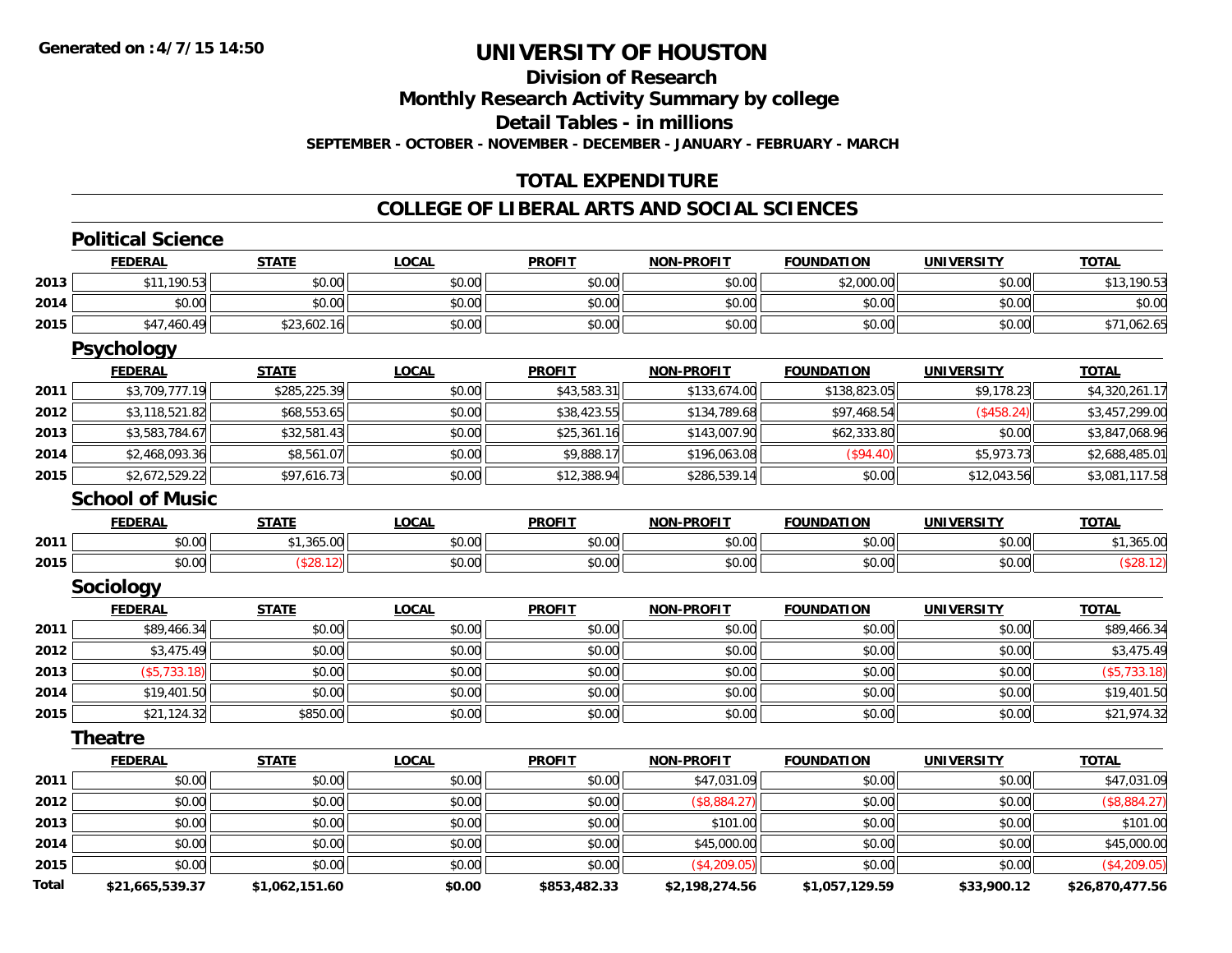## **Division of ResearchMonthly Research Activity Summary by college Detail Tables - in millions**

**SEPTEMBER - OCTOBER - NOVEMBER - DECEMBER - JANUARY - FEBRUARY - MARCH**

### **TOTAL EXPENDITURE**

### **COLLEGE OF NATURAL SCIENCES AND MATHEMATICS**

## **Biology/Biochemistry**

|      | <b>FEDERAL</b> | <b>STATE</b> | <u>LOCAL</u> | <b>PROFIT</b> | <b>NON-PROFIT</b> | <b>FOUNDATION</b> | <b>UNIVERSITY</b> | <u>TOTAL</u>   |
|------|----------------|--------------|--------------|---------------|-------------------|-------------------|-------------------|----------------|
| 2011 | \$2,151,600.70 | \$276,348.35 | \$0.00       | \$0.00        | \$421,147.66      | \$148,672.29      | \$0.00            | \$2,997,769.00 |
| 2012 | \$1,766,978.96 | \$619,956.24 | \$0.00       | \$0.01        | \$480,527.26      | \$100,707.44      | \$0.00            | \$2,968,169.91 |
| 2013 | \$1,836,509.36 | \$555,188.00 | \$0.00       | \$61,741.36   | \$478,133.96      | \$132,680.48      | \$0.00            | \$3,064,253.16 |
| 2014 | \$1,027,138.89 | \$478,473.31 | \$0.00       | \$119,538.59  | \$366,678.22      | \$107,385.31      | \$0.00            | \$2,099,214.32 |
| 2015 | \$1,560,819.41 | \$588,236.21 | \$0.00       | \$59,601.94   | \$217,563.74      | \$230,199.87      | \$29,227.49       | \$2,685,648.65 |

#### **Center for Nuclear Receptors and Cell Signaling**

|      | <b>FEDERAL</b> | <u>STATE</u> | <b>LOCAL</b> | <b>PROFIT</b> | <b>NON-PROFIT</b> | <b>FOUNDATION</b> | <b>UNIVERSITY</b> | <b>TOTAL</b>   |
|------|----------------|--------------|--------------|---------------|-------------------|-------------------|-------------------|----------------|
| 2011 | \$771,045.01   | \$67,979.34  | \$0.00       | \$0.00        | \$46,682.61       | \$27,473.89       | \$0.00            | \$913,180.85   |
| 2012 | \$1,217,731.07 | \$812,078.69 | \$0.00       | \$209,582.78  | (\$63.33)         | \$243,705.38      | \$0.00            | \$2,483,034.59 |
| 2013 | \$969,406.03   | \$428,953.05 | \$0.00       | \$3,626.63    | \$150.00          | \$26,980.75       | \$0.00            | \$1,429,116.46 |
| 2014 | \$831,390.09   | \$591,631.48 | \$0.00       | \$0.00        | \$21,760.31       | \$56,069.17       | \$0.00            | \$1,500,851.05 |
| 2015 | \$229,316.94   | \$705,141.23 | \$0.00       | \$0.00        | \$294.69          | \$236,875.04      | \$0.00            | \$1,171,627.90 |

#### **Chemistry**

|      | <b>FEDERAL</b> | <b>STATE</b> | <b>LOCAL</b> | <b>PROFIT</b> | <b>NON-PROFIT</b> | <b>FOUNDATION</b> | <b>UNIVERSITY</b> | <b>TOTAL</b>   |
|------|----------------|--------------|--------------|---------------|-------------------|-------------------|-------------------|----------------|
| 2011 | \$1,917,668.04 | \$351,272.11 | \$0.00       | \$2,252.51    | \$35,295.25       | \$1,139,115.21    | \$42,379.14       | \$3,487,982.26 |
| 2012 | \$1,446,456.19 | \$329,151.27 | \$0.00       | \$875.80      | \$29,359.19       | \$1,016,253.09    | \$34,826.31       | \$2,856,921.85 |
| 2013 | \$1,278,758.83 | \$517,533.59 | \$0.00       | \$33,160.63   | \$7,647.66        | \$621,384.03      | (S44, 386.25)     | \$2,414,098.49 |
| 2014 | \$1,431,884.07 | \$364,911.73 | \$0.00       | \$400.95      | \$11,521.49       | \$1,221,576.59    | \$16,022.37       | \$3,046,317.20 |
| 2015 | \$1,043,745.30 | \$120,124.22 | \$0.00       | \$359.48      | \$48,274.15       | \$894,187.31      | \$0.00            | \$2,106,690.45 |

#### **Computer Science**

|      | <b>FEDERAL</b> | <b>STATE</b> | <b>LOCAL</b> | <b>PROFIT</b> | <b>NON-PROFIT</b> | <b>FOUNDATION</b> | <b>UNIVERSITY</b> | <b>TOTAL</b>   |
|------|----------------|--------------|--------------|---------------|-------------------|-------------------|-------------------|----------------|
| 2011 | \$2,546,268.73 | \$105,876.04 | \$0.00       | \$195,402.51  | \$624.69          | \$0.00            | \$0.00            | \$2,848,171.96 |
| 2012 | \$1,237,783.77 | \$21,450.18  | \$0.00       | \$216,094.97  | \$35,569.61       | \$0.00            | \$0.00            | \$1,510,898.53 |
| 2013 | \$1,398,382.15 | \$25,074.07  | \$0.00       | \$131,946.01  | \$12,106.22       | \$17,924.92       | \$26,387.80       | \$1,611,821.16 |
| 2014 | \$864,851.60   | \$0.00       | \$0.00       | \$342,134.91  | \$214,721.79      | \$11,445.83       | \$10,667.18       | \$1,443,821.31 |
| 2015 | \$1,274,564.96 | \$139,431.88 | \$0.00       | \$216,178.11  | \$121,881.10      | \$14,562.31       | \$20,397.41       | \$1,787,015.77 |

### **Dean, Natural Sciences and Mathematics**

|      | <b>FEDERAL</b>                    | <b>CTATI</b><br>31 A . | <b>OCAL</b>               | <b>PROFIT</b> | -PROFIT<br><b>NIONI</b> | <b>FOUNDATION</b> | UNIVERSITY                | <b>TOTAL</b>                    |
|------|-----------------------------------|------------------------|---------------------------|---------------|-------------------------|-------------------|---------------------------|---------------------------------|
| 2011 | 403.877<br>0.02<br>$\sim$<br>7.3U | \$0.00                 | $\sim$<br>$\sim$<br>vv.vv | 0000<br>DU.UG | 0.00<br>DU.UU           | \$0.00            | 0000<br><b>DU.UG</b>      | $+100$<br>077.20<br>40.U<br>, ن |
| 2012 | $^{\circ}$ 470 $\sim$             | \$0.00                 | 1000<br>'oo.oა            | 0000<br>DU.UG | 0.00<br><b>DU.UU</b>    | \$0.00            | $\sim$ 00<br><b>JU.UU</b> | രാവ റെ                          |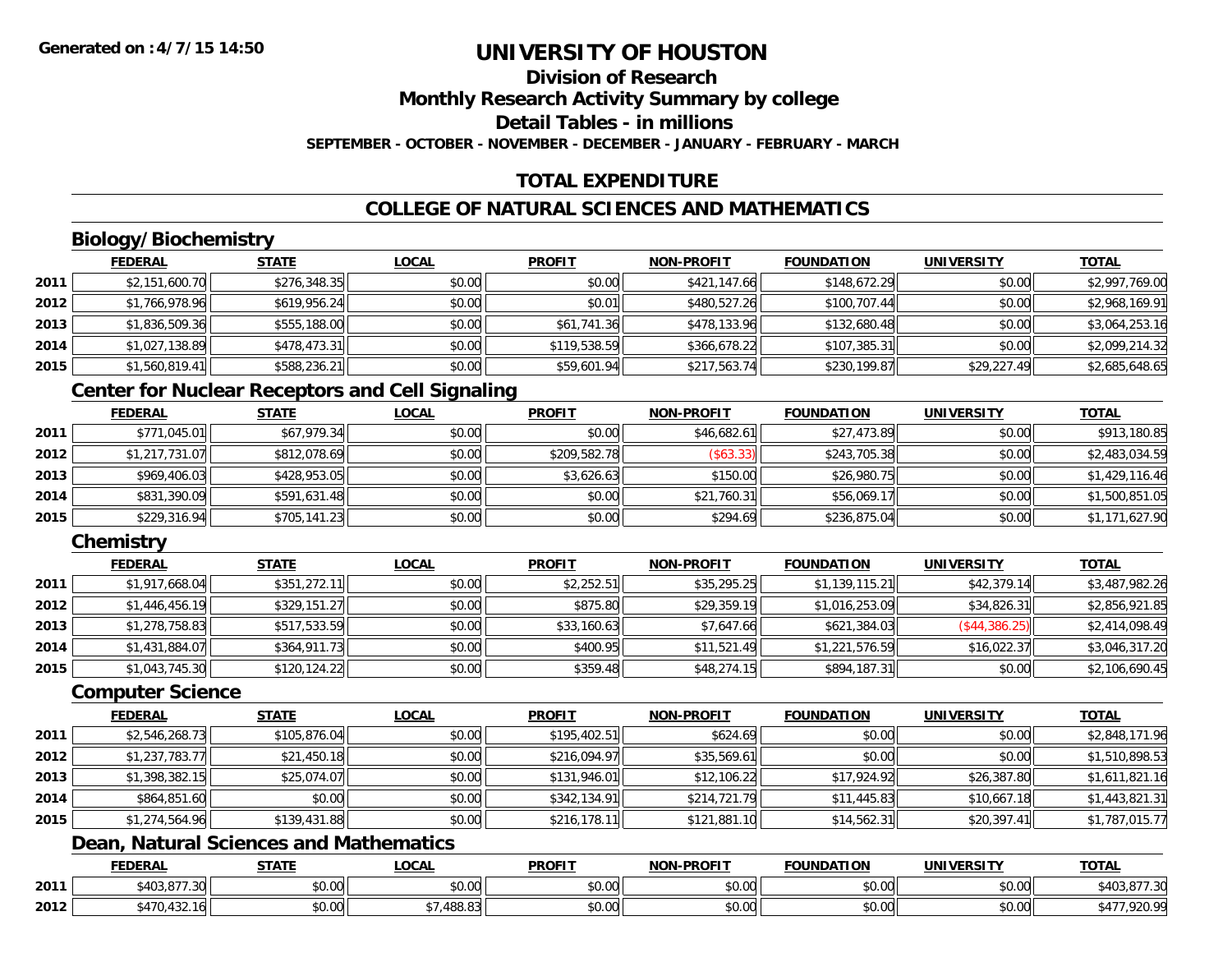#### **Division of Research**

**Monthly Research Activity Summary by college**

**Detail Tables - in millions**

**SEPTEMBER - OCTOBER - NOVEMBER - DECEMBER - JANUARY - FEBRUARY - MARCH**

### **TOTAL EXPENDITURE**

### **COLLEGE OF NATURAL SCIENCES AND MATHEMATICS**

### **Dean, Natural Sciences and Mathematics**

|      | <b>FEDERAL</b> | <b>STATE</b> | <u>LOCAL</u> | <b>PROFIT</b> | <b>NON-PROFIT</b> | <b>FOUNDATION</b> | <b>UNIVERSITY</b> | <b>TOTAL</b> |
|------|----------------|--------------|--------------|---------------|-------------------|-------------------|-------------------|--------------|
| 2013 | \$612,061.23   | \$0.00       | \$0.00       | \$0.00        | \$0.00            | \$0.00            | \$0.00            | \$612,061.23 |
| 2014 | \$395,425.38   | \$0.00       | \$0.00       | \$0.00        | \$0.00            | \$0.00            | \$0.00            | \$395,425.38 |
| 2015 | \$176,814.65   | \$28,036.96  | \$0.00       | \$0.00        | \$20,304.07       | \$0.00            | \$0.00            | \$225,155.68 |

#### **Earth & Atmospheric Sciences**

|      | <b>FEDERAL</b> | <u>STATE</u> | <u>LOCAL</u> | <b>PROFIT</b>  | <b>NON-PROFIT</b> | <b>FOUNDATION</b> | <b>UNIVERSITY</b> | <b>TOTAL</b>   |
|------|----------------|--------------|--------------|----------------|-------------------|-------------------|-------------------|----------------|
| 2011 | \$562,878.29   | \$572,504.86 | \$0.00       | \$967.972.75   | \$110,909.68      | \$0.00            | \$0.00            | \$2,214,265.58 |
| 2012 | \$910,561.84   | \$358,523.00 | \$0.00       | \$1,251,678.67 | \$104,948.54      | \$0.00            | \$0.00            | \$2,625,712.05 |
| 2013 | \$664,815.50   | \$122,697.69 | \$0.00       | \$1,872,520.83 | \$102,520.04      | \$0.00            | \$0.00            | \$2,762,554.07 |
| 2014 | \$537,522.67   | \$208,841.14 | \$0.00       | \$1,521,748.07 | \$227,837.68      | \$107,764.82      | \$0.00            | \$2,603,714.38 |
| 2015 | \$549,631.81   | \$239,699.08 | \$0.00       | \$968,758.54   | \$142,595.13      | \$23,096.63       | \$3,679.46        | \$1,927,460.66 |

### **Institute for Climate and Atmospheric Science**

|      | <b>FEDERAL</b> | <b>STATE</b> | <u>LOCAL</u> | <b>PROFIT</b> | <b>NON-PROFIT</b> | <b>FOUNDATION</b> | <b>UNIVERSITY</b> | <b>TOTAL</b> |
|------|----------------|--------------|--------------|---------------|-------------------|-------------------|-------------------|--------------|
| 2011 | \$0.00         | \$0.00       | \$0.00       | \$0.00        | \$0.00            | \$0.00            | \$0.00            | \$0.00       |
| 2012 | \$0.00         | \$0.00       | \$0.00       | \$0.00        | \$0.00            | \$0.00            | \$0.00            | \$0.00       |
| 2013 | \$0.00         | \$0.00       | \$0.00       | \$0.00        | \$0.00            | \$0.00            | \$0.00            | \$0.00       |
| 2014 | \$0.00         | \$0.00       | \$0.00       | \$0.00        | \$0.00            | \$0.00            | \$0.00            | \$0.00       |
| 2015 | \$0.00         | \$0.00       | \$0.00       | \$0.00        | \$0.00            | \$0.00            | \$0.00            | \$0.00       |

#### **Institute for Nanoenergy**

|      | <b>FEDERAL</b> | <b>STATE</b> | <u>LOCAL</u> | <b>PROFIT</b> | <b>NON-PROFIT</b> | <b>FOUNDATION</b> | <b>UNIVERSITY</b> | <b>TOTAL</b> |
|------|----------------|--------------|--------------|---------------|-------------------|-------------------|-------------------|--------------|
| 2011 | \$0.00         | \$0.00       | \$0.00       | \$0.00        | \$0.00            | \$0.00            | \$0.00            | \$0.00       |
| 2012 | \$0.00         | \$0.00       | \$0.00       | \$0.00        | \$0.00            | \$0.00            | \$0.00            | \$0.00       |
| 2013 | \$0.00         | \$0.00       | \$0.00       | \$0.00        | \$0.00            | \$0.00            | \$0.00            | \$0.00       |
| 2014 | \$0.00         | \$0.00       | \$0.00       | \$0.00        | \$0.00            | \$0.00            | \$0.00            | \$0.00       |
| 2015 | \$0.00         | \$0.00       | \$0.00       | \$0.00        | \$0.00            | \$0.00            | \$0.00            | \$0.00       |

#### **Mathematics**

|      | <b>FEDERAL</b> | <b>STATE</b> | <u>LOCAL</u> | <b>PROFIT</b> | <b>NON-PROFIT</b> | <b>FOUNDATION</b> | <b>UNIVERSITY</b> | <b>TOTAL</b> |
|------|----------------|--------------|--------------|---------------|-------------------|-------------------|-------------------|--------------|
| 2011 | \$485,832.29   | \$226,959.11 | \$0.00       | \$50,474.28   | \$99,076.60       | \$22,514.97       | \$10,000.00       | \$894,857.25 |
| 2012 | \$406,277.61   | \$194,599.93 | \$0.00       | \$108,402.32  | \$75,681.85       | \$20,155.42       | \$13,759.72       | \$818,876.85 |
| 2013 | \$564,938.53   | \$76,559.21  | \$0.00       | \$67,251.20   | \$467.88          | \$24,619.30       | \$21,185.69       | \$755,021.81 |
| 2014 | \$815,523.34   | (\$1,525.67) | \$0.00       | \$44,095.32   | \$0.00            | \$11,937.12       | \$0.00            | \$870,030.11 |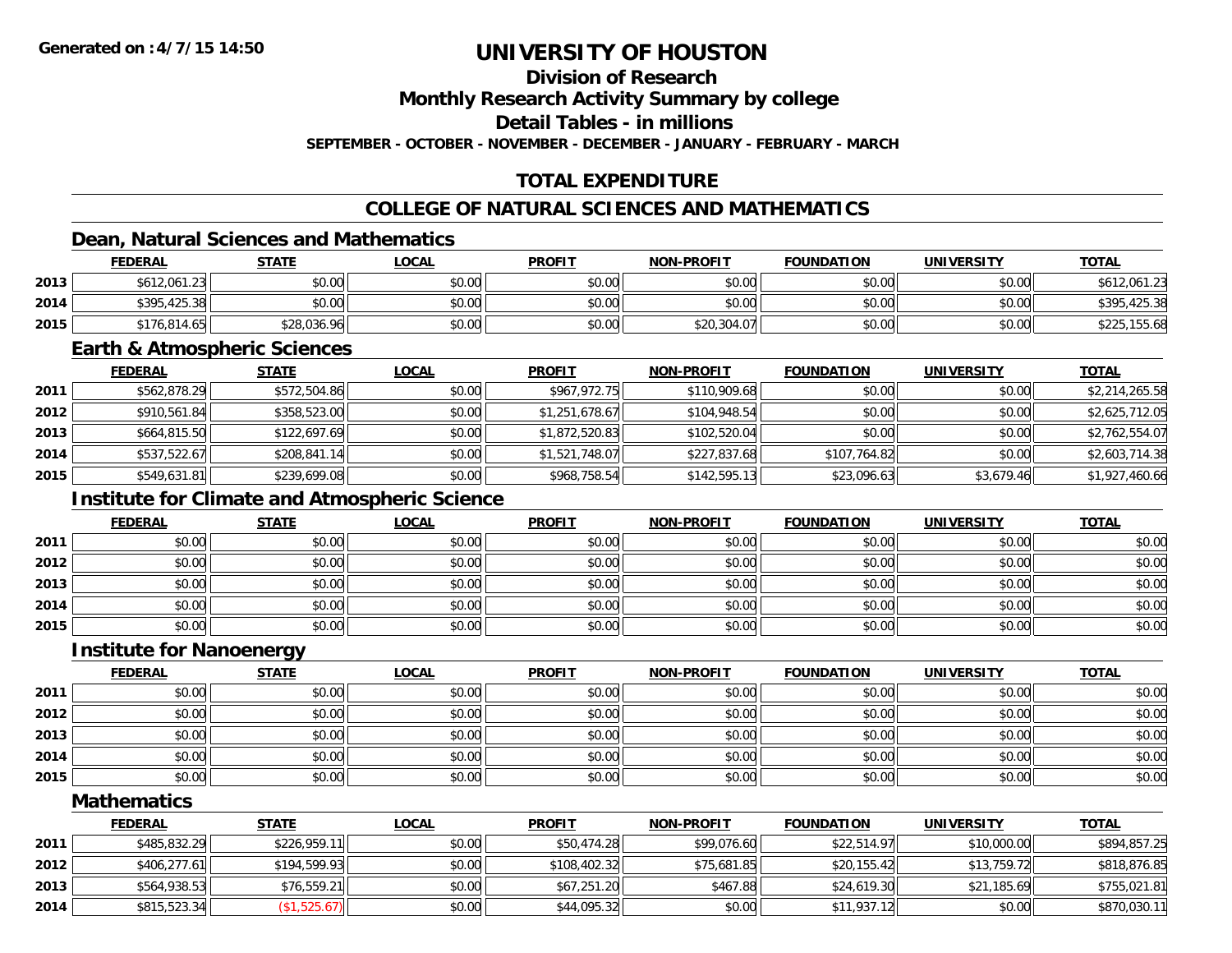#### **Division of Research**

**Monthly Research Activity Summary by college**

**Detail Tables - in millions**

**SEPTEMBER - OCTOBER - NOVEMBER - DECEMBER - JANUARY - FEBRUARY - MARCH**

### **TOTAL EXPENDITURE**

#### **COLLEGE OF NATURAL SCIENCES AND MATHEMATICS**

|       | <b>Mathematics</b> |                |              |                 |                   |                   |                   |                 |
|-------|--------------------|----------------|--------------|-----------------|-------------------|-------------------|-------------------|-----------------|
|       | <b>FEDERAL</b>     | <b>STATE</b>   | <b>LOCAL</b> | <b>PROFIT</b>   | <b>NON-PROFIT</b> | <b>FOUNDATION</b> | <b>UNIVERSITY</b> | <b>TOTAL</b>    |
| 2015  | \$609,690.24       | \$0.00         | \$0.00       | \$22,434.38     | \$20,304.07       | \$32,266.02       | \$0.00            | \$684,694.70    |
|       | <b>Physics</b>     |                |              |                 |                   |                   |                   |                 |
|       | <b>FEDERAL</b>     | <b>STATE</b>   | <b>LOCAL</b> | <b>PROFIT</b>   | <b>NON-PROFIT</b> | <b>FOUNDATION</b> | <b>UNIVERSITY</b> | <b>TOTAL</b>    |
| 2011  | \$1,378,415.60     | \$18,201.65    | \$0.00       | \$727,075.05    | \$17,533.62       | \$209,085.23      | \$0.00            | \$2,350,311.14  |
| 2012  | \$1,842,919.68     | (\$2,803.94)   | \$0.00       | \$647,212.96    | \$30,579.66       | \$197,107.94      | \$0.00            | \$2,715,016.31  |
| 2013  | \$1,788,312.54     | \$0.00         | \$0.00       | \$957,229.45    | \$36,655.69       | \$138,286.99      | \$0.00            | \$2,920,484.67  |
| 2014  | \$2,647,286.58     | \$7,494.65     | \$0.00       | \$1,061,441.12  | \$16,484.82       | \$152,943.28      | \$0.00            | \$3,885,650.46  |
| 2015  | \$2,254,364.98     | \$34,963.64    | \$0.00       | \$982,696.73    | \$20,211.64       | \$104,117.87      | \$0.00            | \$3,396,354.85  |
| Total | \$44,879,882.33    | \$9,183,562.28 | \$7,488.83   | \$12,843,888.85 | \$3,575,987.21    | \$7,291,094.50    | \$184,146.32      | \$77,966,050.32 |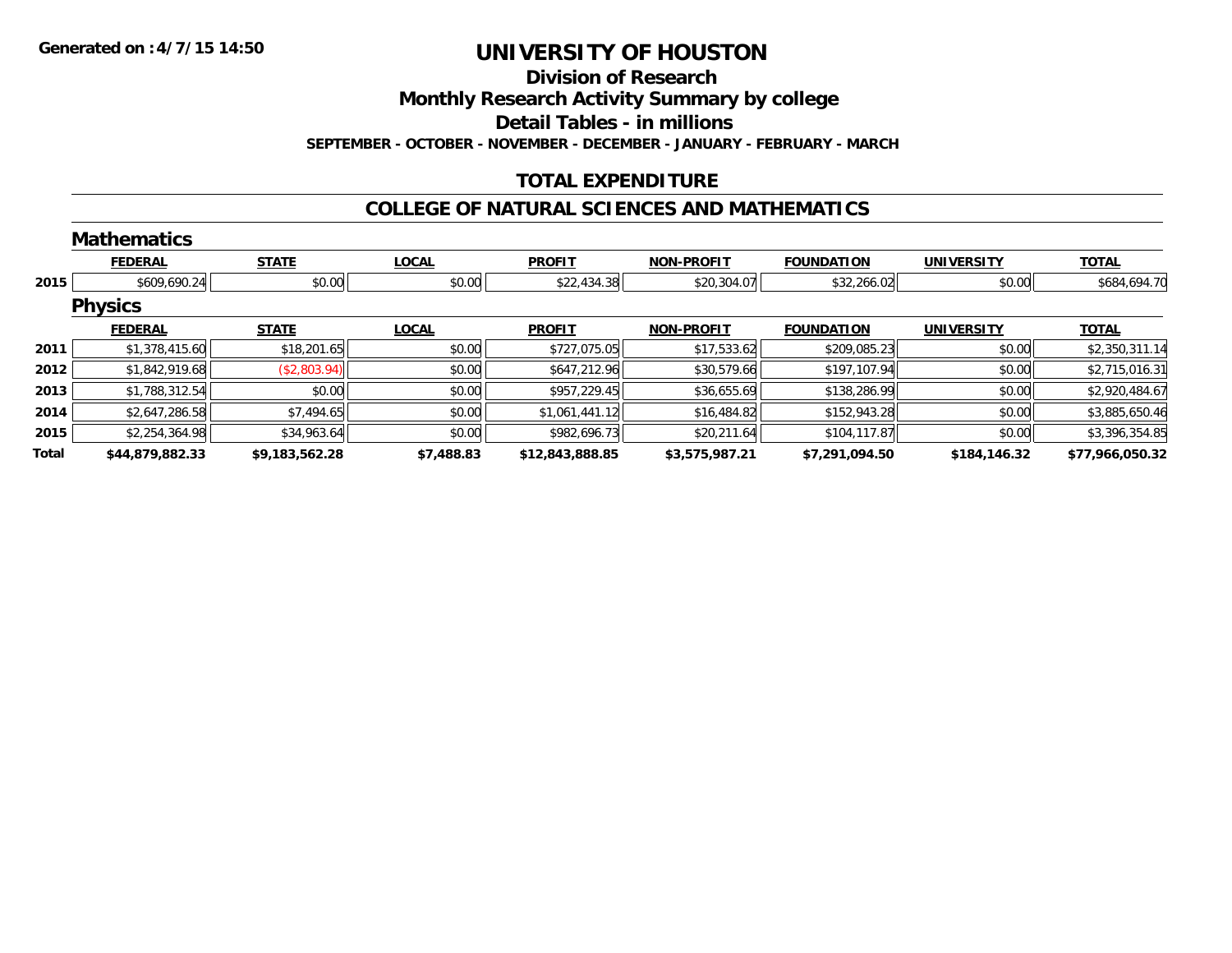### **Division of ResearchMonthly Research Activity Summary by college Detail Tables - in millions SEPTEMBER - OCTOBER - NOVEMBER - DECEMBER - JANUARY - FEBRUARY - MARCH**

#### **TOTAL EXPENDITURE**

#### **COLLEGE OF OPTOMETRY**

### **Optometry Vision Sciences**

|       | <b>FEDERAL</b>  | <b>STATE</b> | <b>LOCAL</b> | <b>PROFIT</b>  | <b>NON-PROFIT</b> | <b>FOUNDATION</b> | <b>UNIVERSITY</b> | <b>TOTAL</b>    |
|-------|-----------------|--------------|--------------|----------------|-------------------|-------------------|-------------------|-----------------|
| 2011  | \$1,904,920.95  | \$58,748.57  | \$0.00       | \$154,772.90   | (\$103.90)        | \$0.00            | \$104,258.77      | \$2,222,597.29  |
| 2012  | \$2,196,253.39  | \$1,922.24   | \$0.00       | \$199,649.30   | (\$105.00)        | \$13,582.99       | \$165,735.65      | \$2,577,038.57  |
| 2013  | \$2,326,417.52  | \$0.00       | \$0.00       | \$536,173.79   | \$0.00            | \$19,473.85       | \$103,688.50      | \$2,985,753.66  |
| 2014  | \$2,630,651.79  | \$0.00       | \$0.00       | \$556,589.51   | \$6,300.00        | (\$1,388.89)      | \$163,710.02      | \$3,355,862.43  |
| 2015  | \$2,520,046.61  | \$0.00       | \$0.00       | \$248,814.37   | \$0.00            | \$0.00            | \$239,776.87      | \$3,008,637.85  |
| Total | \$11,578,290.26 | \$60,670.81  | \$0.00       | \$1,695,999.87 | \$6,091.10        | \$31,667.95       | \$777,169.81      | \$14,149,889.80 |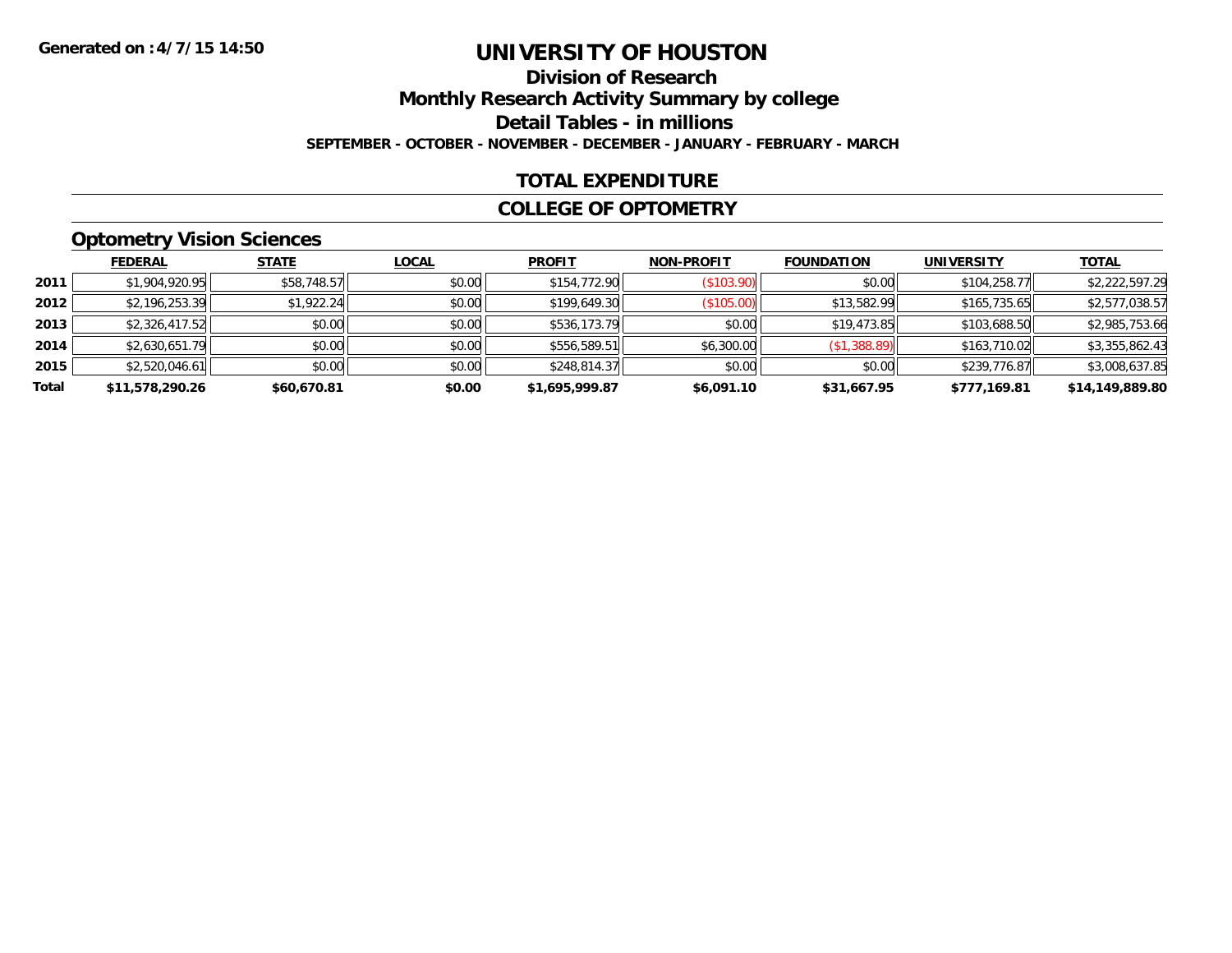## **Division of Research**

**Monthly Research Activity Summary by college**

**Detail Tables - in millions**

**SEPTEMBER - OCTOBER - NOVEMBER - DECEMBER - JANUARY - FEBRUARY - MARCH**

### **TOTAL EXPENDITURE**

#### **COLLEGE OF PHARMACY**

### **Center for Experimental Therapeutics and Pharmacoi**

|      | <b>FEDERAL</b> | <b>STATE</b> | <b>LOCAL</b> | <b>PROFIT</b> | <b>NON-PROFIT</b> | <b>FOUNDATION</b> | <b>UNIVERSITY</b> | <b>TOTAL</b> |
|------|----------------|--------------|--------------|---------------|-------------------|-------------------|-------------------|--------------|
| 2011 | \$0.00         | \$0.00       | \$0.00       | \$0.00        | \$0.00            | \$0.00            | \$0.00            | \$0.00       |
| 2012 | \$0.00         | \$0.00       | \$0.00       | \$0.00        | \$0.00            | \$0.00            | \$0.00            | \$0.00       |
| 2013 | \$0.00         | \$0.00       | \$0.00       | \$0.00        | \$0.00            | \$0.00            | \$0.00            | \$0.00       |
| 2014 | \$0.00         | \$0.00       | \$0.00       | \$0.00        | \$0.00            | \$0.00            | \$0.00            | \$0.00       |
| 2015 | \$0.00         | \$0.00       | \$0.00       | \$0.00        | \$0.00            | \$0.00            | \$0.00            | \$0.00       |

### **Clinical Pharmacy & Administration**

|      | <b>FEDERAL</b> | <b>STATE</b> | <u>LOCAL</u> | <b>PROFIT</b> | <b>NON-PROFIT</b> | <b>FOUNDATION</b> | <b>UNIVERSITY</b> | <b>TOTAL</b> |
|------|----------------|--------------|--------------|---------------|-------------------|-------------------|-------------------|--------------|
| 2011 | \$109,304.47   | \$1,750.90   | \$0.00       | \$234,639.07  | \$74,352.19       | \$0.00            | \$24.85           | \$420,071.48 |
| 2012 | \$66,432.92    | \$9,577.30   | \$0.00       | \$237,938.80  | \$20,811.96       | \$11,000.00       | \$0.00            | \$345,760.98 |
| 2013 | \$200,810.22   | \$0.00       | \$0.00       | \$243,416.01  | \$7,416.89        | \$4,103,00        | \$0.00            | \$455,746.12 |
| 2014 | \$9,986.90     | \$0.00       | \$0.00       | \$270,650.16  | \$20,867.19       | \$0.00            | \$0.00            | \$301,504.25 |
| 2015 | \$129,189.43   | \$222,080.62 | \$0.00       | \$139,981.05  | \$57,138.19       | \$0.00            | \$0.00            | \$548,389.28 |

### **Dean, Pharmacy**

|      | <u>FEDERAL</u> | <u>STATE</u> | <u>LOCAL</u> | <b>PROFIT</b> | <b>NON-PROFIT</b> | <b>FOUNDATION</b> | <b>UNIVERSITY</b> | <b>TOTAL</b> |
|------|----------------|--------------|--------------|---------------|-------------------|-------------------|-------------------|--------------|
| 2011 | \$0.00         | \$0.00       | \$0.00       | \$0.00        | \$0.00            | \$0.00            | \$0.00            | \$0.00       |
| 2012 | \$0.00         | \$0.00       | \$0.00       | \$0.00        | \$0.00            | \$0.00            | \$0.00            | \$0.00       |
| 2013 | \$0.00         | \$0.00       | \$0.00       | \$0.00        | \$0.00            | \$0.00            | \$0.00            | \$0.00       |
| 2014 | \$0.00         | \$0.00       | \$0.00       | \$0.00        | \$0.00            | \$0.00            | \$0.00            | \$0.00       |
| 2015 | \$0.00         | \$0.00       | \$0.00       | \$0.00        | \$0.00            | \$0.00            | \$0.00            | \$0.00       |

#### **Pharm Health Outcomes & Policy**

|      | <b>FEDERAL</b> | <b>STATE</b> | <b>LOCAL</b> | <b>PROFIT</b> | <b>NON-PROFIT</b> | <b>FOUNDATION</b> | <b>UNIVERSITY</b> | <b>TOTAL</b> |
|------|----------------|--------------|--------------|---------------|-------------------|-------------------|-------------------|--------------|
| 2011 | \$1,823.34     | \$0.00       | \$0.00       | \$0.00        | \$78,602.83       | \$0.00            | \$0.00            | \$80,426.17  |
| 2012 | \$23,313.64    | \$5,354.58   | \$0.00       | \$0.00        | \$26,400.70       | \$0.00            | \$0.00            | \$55,068.92  |
| 2013 | \$21,374.56    | \$0.00       | \$0.00       | \$0.00        | \$0.00            | \$0.00            | \$0.00            | \$21,374.56  |
| 2014 | \$69,609.87    | (\$336.65)   | \$0.00       | \$0.00        | \$0.00            | \$2,435.82        | \$0.00            | \$71,709.04  |
| 2015 | \$84,477.55    | \$6,482.51   | \$0.00       | \$7,969.70    | \$3,007.54        | \$0.00            | \$0.00            | \$101,937.31 |

#### **Pharmacological and Pharmaceutical Sciences**

|      | <b>FEDERAL</b> | <b>STATE</b>                  | _OCAL              | <b>PROFIT</b>                    | <b>NON-PROFIT</b>   | <b>FOUNDATION</b>                    | UNIVERSITY | <b>TOTAL</b> |
|------|----------------|-------------------------------|--------------------|----------------------------------|---------------------|--------------------------------------|------------|--------------|
| 2011 | റാ റാ          | $+7.$<br>110<br>$^{\circ}$ 01 | $\sim$ 00<br>pu.uu | 0.2100<br>. .<br>ا الا8. ا ∠ن, . | \$119,841.98<br>יש، | $\sim$<br>$\sqrt{2}$<br>,236.68<br>◡ | \$0.00     | 162,883.67   |
| 2012 | \$950,826.56   | \$0.01                        | ልስ ሀህ<br>vv.vv     | .-<br>99.U / 3.4                 | $+50.026$<br>JUO.   | .189.88                              | \$0.00     | 8.UZ0.3∠ا    |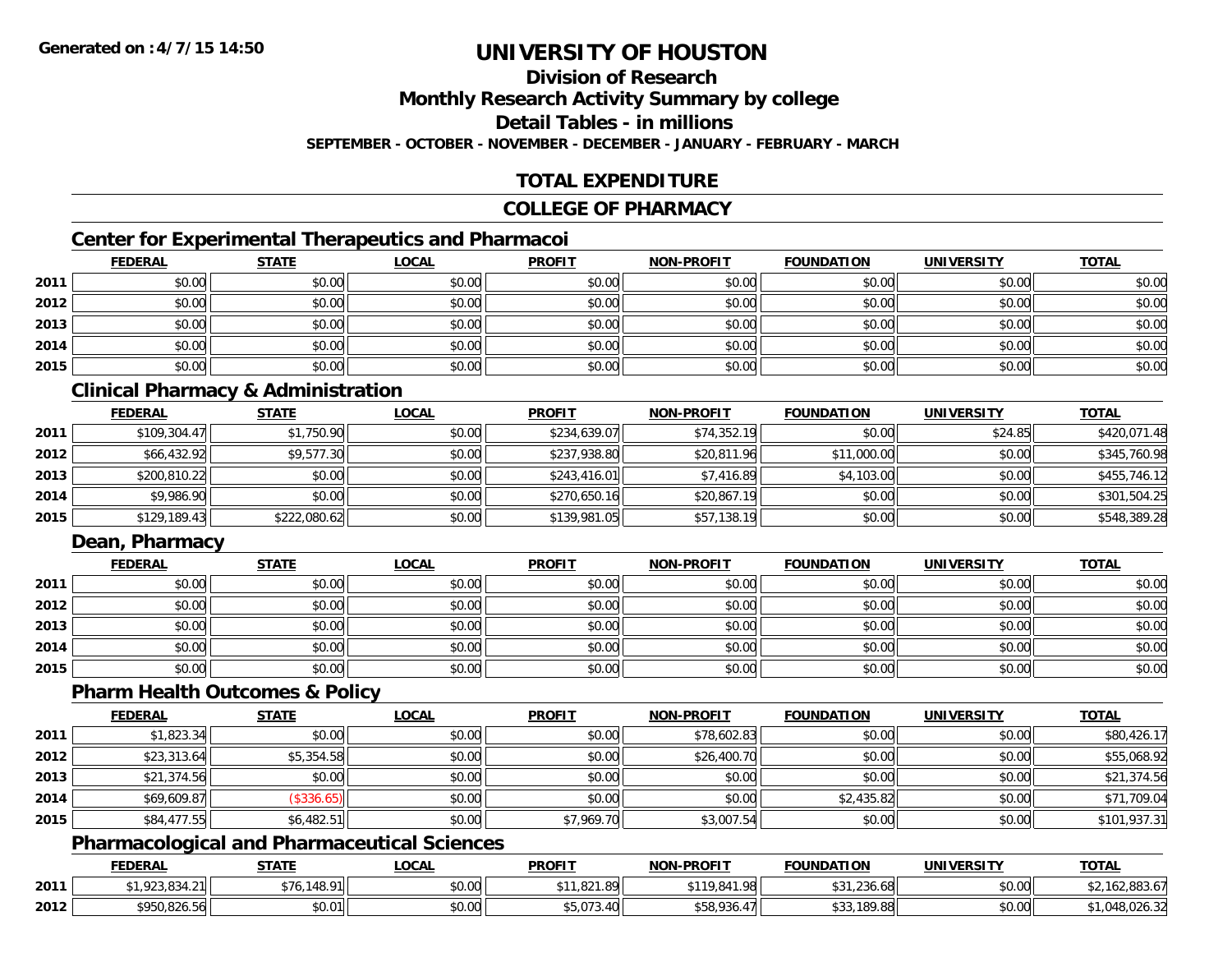# **Division of Research**

**Monthly Research Activity Summary by college**

**Detail Tables - in millions**

**SEPTEMBER - OCTOBER - NOVEMBER - DECEMBER - JANUARY - FEBRUARY - MARCH**

### **TOTAL EXPENDITURE**

#### **COLLEGE OF PHARMACY**

### **Pharmacological and Pharmaceutical Sciences**

|       | <b>FEDERAL</b> | <u>STATE</u> | <u>LOCAL</u> | <b>PROFIT</b>  | <b>NON-PROFIT</b> | <b>FOUNDATION</b> | UNIVERSITY | <b>TOTAL</b>   |
|-------|----------------|--------------|--------------|----------------|-------------------|-------------------|------------|----------------|
| 2013  | \$1,166,107.37 | \$0.00       | \$0.00       | \$10,860.84    | \$16,857.30       | \$33,510.13       | \$0.00     | \$1,227,335.64 |
| 2014  | \$1,014,389.55 | \$0.00       | \$0.00       | \$11,445.71    | \$18,047.51       | \$36,996.02       | \$0.00     | \$1,080,878.79 |
| 2015  | \$1.147.909.11 | \$45,503.75  | \$0.00       | \$13,746.43    | \$8,861.61        | \$37,443.56       | \$0.00     | \$1,253,464.46 |
| Total | \$6,919,389.69 | \$366,561.93 | \$0.00       | \$1,187,543.06 | \$511,142.36      | \$189,915.09      | \$24.85    | \$9,174,576.98 |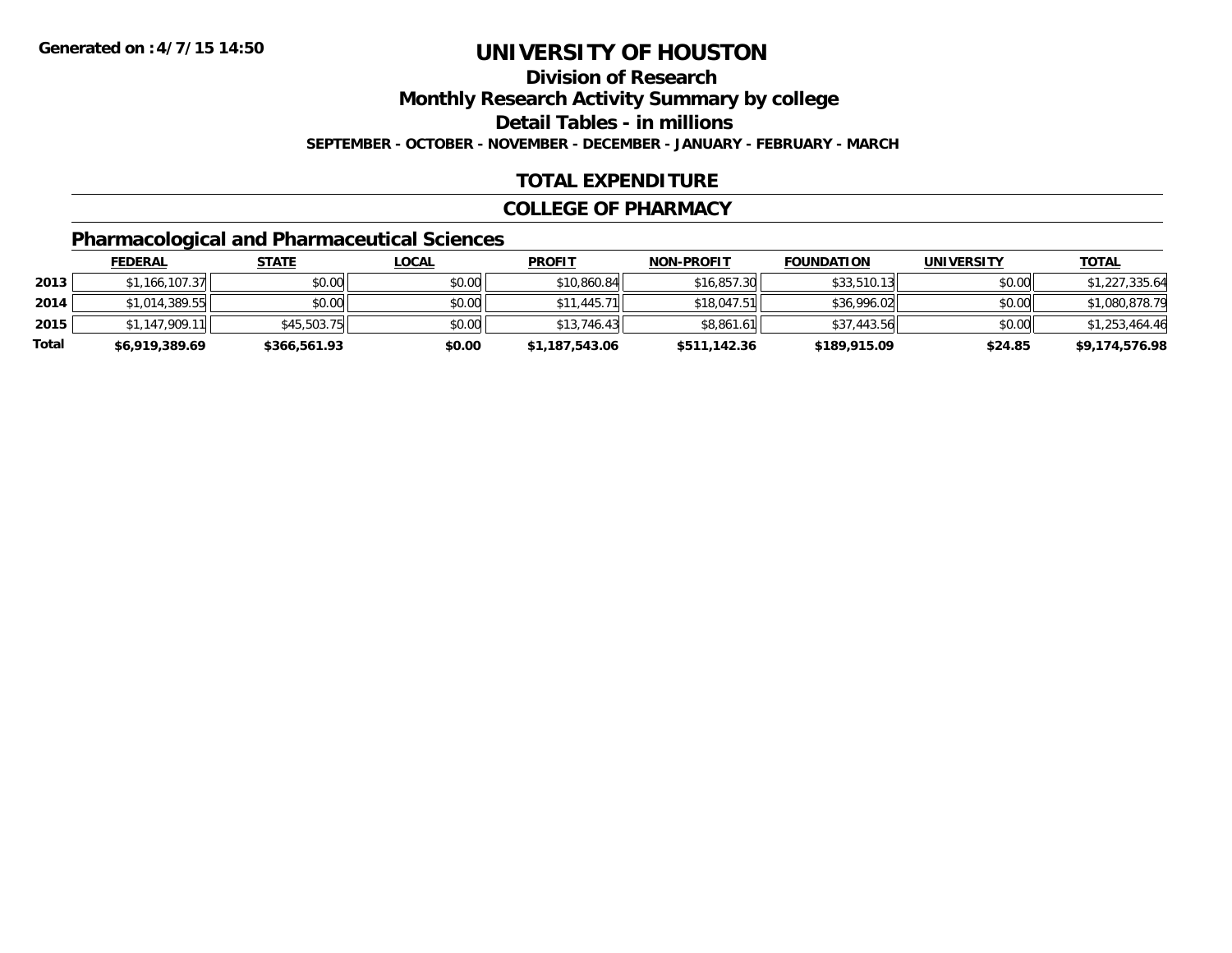#### **Division of Research**

**Monthly Research Activity Summary by college**

**Detail Tables - in millions**

**SEPTEMBER - OCTOBER - NOVEMBER - DECEMBER - JANUARY - FEBRUARY - MARCH**

### **TOTAL EXPENDITURE**

#### **COLLEGE OF TECHNOLOGY**

#### **Center for Life Sciences Technology**

|      | . .                                                     | $- - - -$          | $\sim$ $\sim$ $\sim$   | <b>DDOEIT</b>                 | DDOEIT<br><b>NON</b>    | חחו              | ---<br>INI | $T^{\prime}$<br><b>OIAL</b>                           |
|------|---------------------------------------------------------|--------------------|------------------------|-------------------------------|-------------------------|------------------|------------|-------------------------------------------------------|
| 2011 | $\sim$ $\sim$<br>שט.טע                                  | $\sim$ 00<br>טט.טע | $\sim$ $\sim$<br>vu.vu | $\sim$ $\sim$ $\sim$<br>JU.UU | 0 <sup>n</sup><br>vu.ou | 0000<br>u.uu     | \$0.00     | $\circ$ $\circ$<br>JU.U                               |
| 2012 | $\mathbf{A} \cap \mathbf{A} \cap \mathbf{A}$<br>ิ ∪ ∪ ∪ | ሐሴ ሰሰ<br>ט.טע      | $\sim$ $\sim$<br>vu.vu | $\sim$ $\sim$<br>vv.          | 0 <sub>n</sub><br>vv.vv | $\cdots$<br>u.uu | \$0.00     | $\mathbf{A} \cap \mathbf{A} \cap \mathbf{A}$<br>יט.טי |

## **Center for Technology Literacy**

|      | <b>FEDERAL</b> | <b>STATE</b> | <u>LOCAL</u> | <b>PROFIT</b> | <b>NON-PROFIT</b> | <b>FOUNDATION</b> | <b>UNIVERSITY</b> | <b>TOTAL</b> |
|------|----------------|--------------|--------------|---------------|-------------------|-------------------|-------------------|--------------|
| 2011 | \$360,161.48   | \$0.00       | \$0.00       | \$0.00        | \$0.00            | \$0.00            | \$0.00            | \$360,161.48 |
| 2012 | \$499,637.99   | \$0.00       | \$0.00       | \$0.00        | \$0.00            | \$0.00            | \$0.00            | \$499,637.99 |
| 2013 | \$158,280.75   | \$0.00       | \$0.00       | \$0.00        | \$0.00            | \$0.00            | \$0.00            | \$158,280.75 |
| 2014 | \$287,207.67   | \$0.00       | \$0.00       | \$0.00        | \$0.00            | \$0.00            | \$0.00            | \$287,207.67 |
| 2015 | \$229,263.31   | \$0.00       | \$0.00       | \$69,431.50   | \$0.00            | \$0.00            | \$0.00            | \$298,694.81 |

#### **Construction Management**

|      | <b>FEDERAL</b> | <u>STATE</u> | <u>LOCAL</u> | <b>PROFIT</b> | <b>NON-PROFIT</b> | <b>FOUNDATION</b> | UNIVERSITY | <b>TOTAL</b> |
|------|----------------|--------------|--------------|---------------|-------------------|-------------------|------------|--------------|
| 2011 | \$4,322.71     | \$0.00       | \$0.00       | \$0.00        | \$0.00            | \$0.00            | \$0.00     | \$4,322.71   |
| 2013 | \$0.00         | \$12,399.35  | \$0.00       | \$0.00        | \$0.00            | \$12,047.03       | \$0.00     | \$24,446.38  |
| 2014 | \$0.00         | \$30,400.42  | \$0.00       | \$0.00        | \$0.00            | \$8,945.87        | \$0.00     | \$39,346.29  |
| 2015 | \$0.00         | \$844.62     | \$0.00       | \$0.00        | \$0.00            | \$0.00            | \$0.00     | \$844.62     |

#### **Dean, Technology**

|      | <u>FEDERAL</u> | <b>STATE</b> | <b>LOCAL</b> | <b>PROFIT</b> | <b>NON-PROFIT</b> | <b>FOUNDATION</b> | <b>UNIVERSITY</b> | <b>TOTAL</b> |
|------|----------------|--------------|--------------|---------------|-------------------|-------------------|-------------------|--------------|
| 2011 | \$92,958.41    | \$0.00       | \$0.00       | \$0.00        | \$0.00            | \$0.00            | \$0.00            | \$92,958.41  |
| 2012 | \$134,691.34   | \$0.00       | \$0.00       | \$0.00        | \$0.00            | \$0.00            | \$0.00            | \$134,691.34 |
| 2013 | \$45,660.36    | \$0.00       | \$0.00       | \$0.00        | \$0.00            | \$0.00            | \$0.00            | \$45,660.36  |
| 2014 | \$0.00         | \$0.00       | \$0.00       | \$0.00        | \$0.00            | \$0.00            | \$0.00            | \$0.00       |
| 2015 | \$0.00         | \$0.00       | \$0.00       | \$0.00        | \$0.00            | \$0.00            | \$0.00            | \$0.00       |

#### **Engineering Technology**

|      | <b>Engineering Technology</b> |              |              |               |                   |                   |                   |              |  |  |  |
|------|-------------------------------|--------------|--------------|---------------|-------------------|-------------------|-------------------|--------------|--|--|--|
|      | <b>FEDERAL</b>                | <b>STATE</b> | <b>LOCAL</b> | <b>PROFIT</b> | <b>NON-PROFIT</b> | <b>FOUNDATION</b> | <b>UNIVERSITY</b> | <b>TOTAL</b> |  |  |  |
| 2011 | \$205,472.56                  | \$0.00       | \$0.00       | \$16,485.25   | \$1,161.51        | \$25,317.90       | \$0.00            | \$248,437.22 |  |  |  |
| 2012 | \$302,995.46                  | \$0.00       | \$0.00       | \$26,099.90   | (\$3,366.00)      | \$22,023.95       | \$0.00            | \$347,753.31 |  |  |  |
| 2013 | \$315,024.97                  | \$0.00       | \$0.00       | \$41,631.20   | \$6,345.05        | \$8,222.33        | \$0.00            | \$371,223.55 |  |  |  |
| 2014 | \$136,585.27                  | \$0.00       | \$0.00       | \$74,601.93   | \$7,169.38        | \$0.00            | \$0.00            | \$218,356.58 |  |  |  |
| 2015 | \$854,933.82                  | \$10,856.21  | \$0.00       | \$40,605.63   | \$0.00            | \$0.00            | \$0.00            | \$906,395.66 |  |  |  |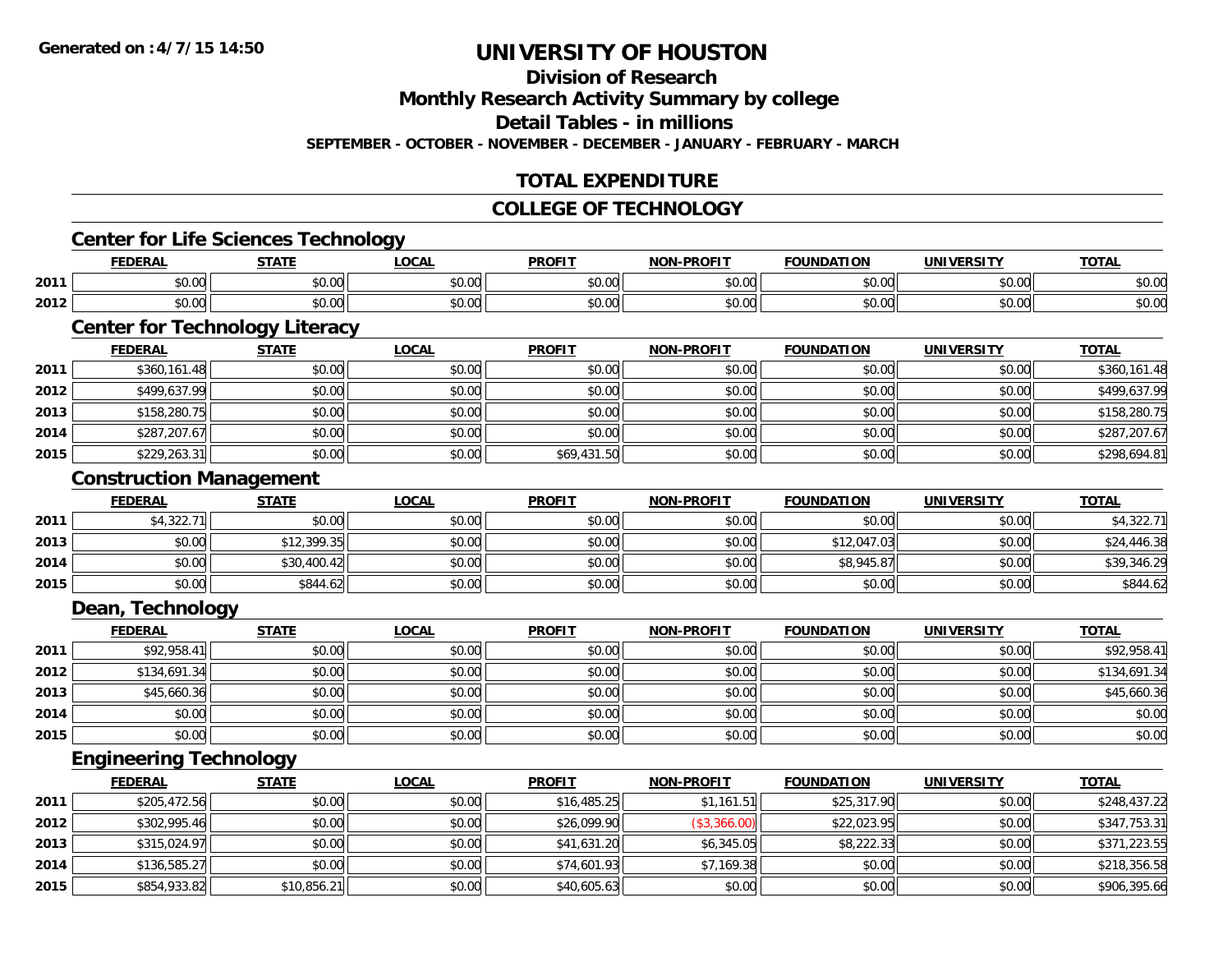## **Division of Research**

**Monthly Research Activity Summary by college**

**Detail Tables - in millions**

**SEPTEMBER - OCTOBER - NOVEMBER - DECEMBER - JANUARY - FEBRUARY - MARCH**

### **TOTAL EXPENDITURE**

#### **COLLEGE OF TECHNOLOGY**

### **Human Development and Consumer Science**

|      | <b>FEDERAL</b> | <b>STATE</b> | <b>LOCAL</b> | <b>PROFIT</b> | <b>NON-PROFIT</b> | <b>FOUNDATION</b> | <b>UNIVERSITY</b> | <b>TOTAL</b> |
|------|----------------|--------------|--------------|---------------|-------------------|-------------------|-------------------|--------------|
| 2011 | \$952.48       | \$0.00       | \$0.00       | \$1,184.15    | \$0.00            | \$0.00            | \$0.00            | \$2,136.63   |
| 2012 | \$241.00       | \$0.00       | \$0.00       | \$0.00        | \$0.00            | \$0.00            | \$0.00            | \$241.00     |
| 2013 | \$460.68       | \$0.00       | \$0.00       | \$0.00        | \$0.00            | \$0.00            | \$0.00            | \$460.68     |
| 2014 | \$7,718.61     | \$0.00       | \$0.00       | \$0.00        | \$0.00            | \$32,606.44       | \$0.00            | \$40,325.05  |
| 2015 | \$66,018.12    | \$0.00       | \$0.00       | \$0.00        | \$0.00            | \$3,295.90        | \$0.00            | \$69,314.02  |

### **Information & Logistics Technology**

|      | <b>FEDERAL</b> | <b>STATE</b> | <u>LOCAL</u> | <b>PROFIT</b> | <b>NON-PROFIT</b> | <b>FOUNDATION</b> | <b>UNIVERSITY</b> | <b>TOTAL</b>  |
|------|----------------|--------------|--------------|---------------|-------------------|-------------------|-------------------|---------------|
| 2011 | \$10,848.37    | \$0.00       | \$0.00       | \$0.00        | \$5,273.45        | \$0.00            | \$0.00            | \$16,121.82   |
| 2012 | \$35,204.09    | \$0.00       | \$0.00       | \$0.00        | \$0.00            | \$0.00            | \$0.00            | \$35,204.09   |
| 2013 | (\$10,735.08)  | \$0.00       | \$0.00       | \$0.00        | \$0.00            | \$0.00            | \$0.00            | (\$10,735.08) |
| 2014 | \$277.50       | \$0.00       | \$0.00       | \$0.00        | \$0.00            | \$0.00            | \$0.00            | (\$277.50)    |
| 2015 | \$3,836.89     | \$0.00       | \$0.00       | \$0.00        | \$0.00            | \$0.00            | \$0.00            | \$3,836.89    |

#### **Texas Manufacturing Assistance Center**

|       | <b>FEDERAL</b> | <b>STATE</b> | <b>LOCAL</b> | <b>PROFIT</b> | <b>NON-PROFIT</b> | <b>FOUNDATION</b> | <b>UNIVERSITY</b> | <b>TOTAL</b>   |
|-------|----------------|--------------|--------------|---------------|-------------------|-------------------|-------------------|----------------|
| 2011  | \$0.00         | \$0.00       | \$0.00       | \$0.00        | \$0.00            | \$0.00            | \$0.00            | \$0.00         |
| 2012  | \$0.00         | \$0.00       | \$0.00       | \$0.00        | \$0.00            | \$0.00            | \$0.00            | \$0.00         |
| 2013  | \$0.00         | \$0.00       | \$0.00       | \$0.00        | \$0.00            | \$0.00            | \$0.00            | \$0.00         |
| 2014  | \$0.00         | \$0.00       | \$0.00       | \$0.00        | \$0.00            | \$0.00            | \$0.00            | \$0.00         |
| 2015  | \$0.00         | \$0.00       | \$0.00       | \$0.00        | \$0.00            | \$0.00            | \$0.00            | \$0.00         |
| Total | \$3,741,463.74 | \$54,500.60  | \$0.00       | \$270,039.56  | \$16,583.39       | \$112,459.42      | \$0.00            | \$4,195,046.72 |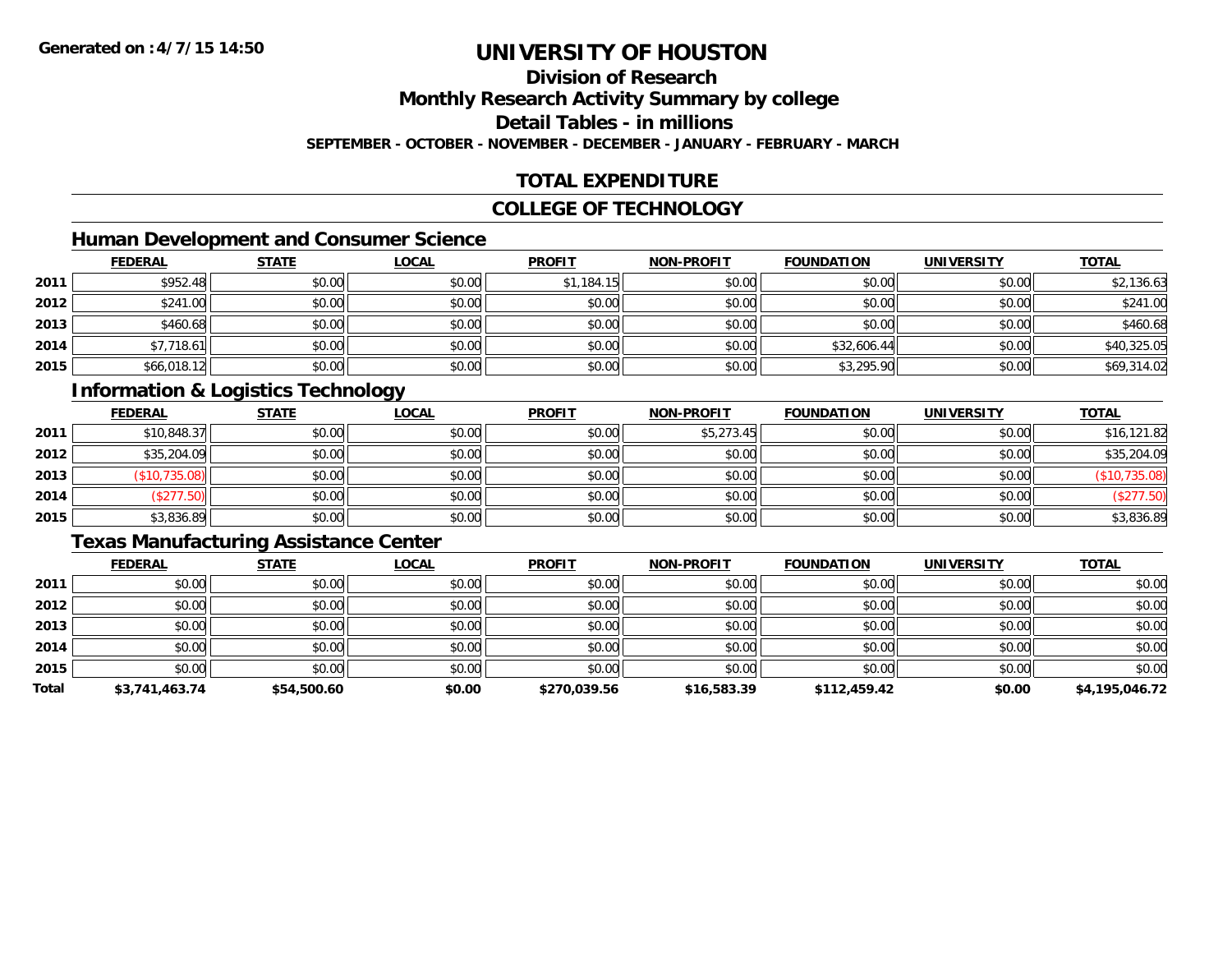#### **Division of ResearchMonthly Research Activity Summary by college Detail Tables - in millions**

**SEPTEMBER - OCTOBER - NOVEMBER - DECEMBER - JANUARY - FEBRUARY - MARCH**

### **TOTAL EXPENDITURE**

### **CULLEN COLLEGE OF ENGINEERING**

### **Biomedical Engineering**

|      | <b>FEDERAL</b> | <b>STATE</b> | <b>LOCAL</b> | <b>PROFIT</b> | NON-PROFIT   | <b>FOUNDATION</b> | <b>UNIVERSITY</b> | <b>TOTAL</b>   |
|------|----------------|--------------|--------------|---------------|--------------|-------------------|-------------------|----------------|
| 2011 | \$140,537.17   | \$0.00       | \$0.00       | \$0.00        | \$0.00       | \$0.00            | \$0.00            | \$140,537.17   |
| 2012 | \$158,987.10   | \$0.00       | \$0.00       | \$0.00        | \$0.00       | \$0.00            | \$0.00            | \$158,987.10   |
| 2013 | \$573,905.22   | \$0.00       | \$0.00       | \$0.00        | \$0.00       | \$0.00            | \$0.00            | \$573,905.22   |
| 2014 | \$1,148,964.94 | \$0.00       | \$0.00       | \$0.00        | \$42,204.19  | \$36,032.67       | \$0.00            | \$1,227,201.80 |
| 2015 | \$1,398,181.43 | \$0.00       | \$0.00       | \$0.00        | \$141,626.74 | (\$15,389.04)     | \$0.00            | \$1,524,419.13 |

### **Center for Innovative Grouting Materials and Tech**

|      | <b>FEDERAL</b> | <b>STATE</b> | <u>LOCAL</u> | <b>PROFIT</b> | <b>NON-PROFIT</b> | <b>FOUNDATION</b> | <b>UNIVERSITY</b> | <b>TOTAL</b> |
|------|----------------|--------------|--------------|---------------|-------------------|-------------------|-------------------|--------------|
| 2011 | \$0.00         | \$0.00       | \$0.00       | \$0.00        | \$0.00            | \$0.00            | \$0.00            | \$0.00       |
| 2012 | \$0.00         | \$0.00       | \$0.00       | \$0.00        | \$0.00            | \$0.00            | \$0.00            | \$0.00       |
| 2013 | \$0.00         | \$0.00       | \$0.00       | \$0.00        | \$0.00            | \$0.00            | \$0.00            | \$0.00       |
| 2014 | \$0.00         | \$0.00       | \$0.00       | \$0.00        | \$0.00            | \$0.00            | \$0.00            | \$0.00       |
| 2015 | \$0.00         | \$0.00       | \$0.00       | \$0.00        | \$0.00            | \$0.00            | \$0.00            | \$0.00       |

### **Chemical Engineering**

|      | <b>FEDERAL</b> | <b>STATE</b> | <b>LOCAL</b> | <b>PROFIT</b>  | <b>NON-PROFIT</b> | <b>FOUNDATION</b> | <b>UNIVERSITY</b> | <b>TOTAL</b>   |
|------|----------------|--------------|--------------|----------------|-------------------|-------------------|-------------------|----------------|
| 2011 | \$2,747,852.72 | \$167,050.67 | \$6,838.80   | \$398,835.89   | \$0.00            | \$57,762.96       | \$86,421.13       | \$3,464,762.17 |
| 2012 | \$2,477,213.84 | \$175,750.66 | \$1,086.31   | \$533,670.11   | \$0.00            | \$73,341.88       | \$800.02          | \$3,261,862.82 |
| 2013 | \$1,851,341.47 | \$109,140.77 | \$0.00       | \$391,248.74   | \$49,887.62       | \$140,509.44      | \$470.27          | \$2,542,598.31 |
| 2014 | \$1,732,522.73 | \$127,639.49 | \$0.00       | \$804,593.71   | \$118,856.39      | \$108,732.51      | \$20,265.61       | \$2,912,610.44 |
| 2015 | \$1,404,529.20 | \$212,117.04 | \$0.00       | \$1,018,556.80 | \$75,127.93       | \$94,787.07       | \$10,803.04       | \$2,815,921.08 |

#### **Civil Engineering**

|      | <b>FEDERAL</b> | <b>STATE</b> | <b>LOCAL</b> | <b>PROFIT</b> | <b>NON-PROFIT</b> | <b>FOUNDATION</b> | <b>UNIVERSITY</b> | <b>TOTAL</b>   |
|------|----------------|--------------|--------------|---------------|-------------------|-------------------|-------------------|----------------|
| 2011 | \$356,167.88   | \$204,848.66 | \$7.479.54   | \$110,086.63  | \$43,453.46       | \$67,887.50       | \$15,995.64       | \$805,919.30   |
| 2012 | \$950,822.32   | \$227,564.21 | \$46,115.72  | \$52,113.87   | \$31,373.43       | \$20,055.84       | \$0.00            | \$1,328,045.39 |
| 2013 | \$1,375,854.04 | \$221,407.02 | \$9,644.18   | \$131,783.69  | \$57,311.33       | \$6,284.33        | \$17,272.44       | \$1,819,557.03 |
| 2014 | \$1,691,759.22 | \$95,651.74  | (\$3,925.97) | \$60,863.81   | \$59,673.42       | \$25,427.16       | \$0.00            | \$1,929,449.39 |
| 2015 | \$1,902,042.99 | \$204,806.49 | \$0.00       | \$97,780.84   | \$17,197.43       | \$84,743.67       | \$0.00            | \$2,306,571.41 |

### **Composites Engineering and Applications Center**

|      | DERAI  | CTATI     | .OCAL     | <b>PROFIT</b> | <b>DDOCIT</b><br><b>ארות</b> | ΓΙΩΝ    | UNIVERSITY                                   | <b>TOTAL</b> |
|------|--------|-----------|-----------|---------------|------------------------------|---------|----------------------------------------------|--------------|
| 2011 | $\sim$ | $\sim$    | $\sim$    | $\cdots$      | 0.00                         | 0.00    | $\mathsf{A} \cap \mathsf{A} \cap \mathsf{A}$ | 0000         |
|      | ∕∪.∪∪  | JU.UU     | vv.vv     | vu.vu         | vu.vu                        | - JU.UU | PO.OO                                        | <b>JU.UU</b> |
|      | 0.00   | $\sim$ 00 | $\sim$ 00 | $\cdots$      | 0.00                         | 0.00    | $\sim$ 00                                    | $\cdots$     |
| 2012 | וט.טי  | JU.L      | JU.UU     | vv.vv         | JU.UU                        | ww.uu   | PO.OO                                        | <b>JU.UU</b> |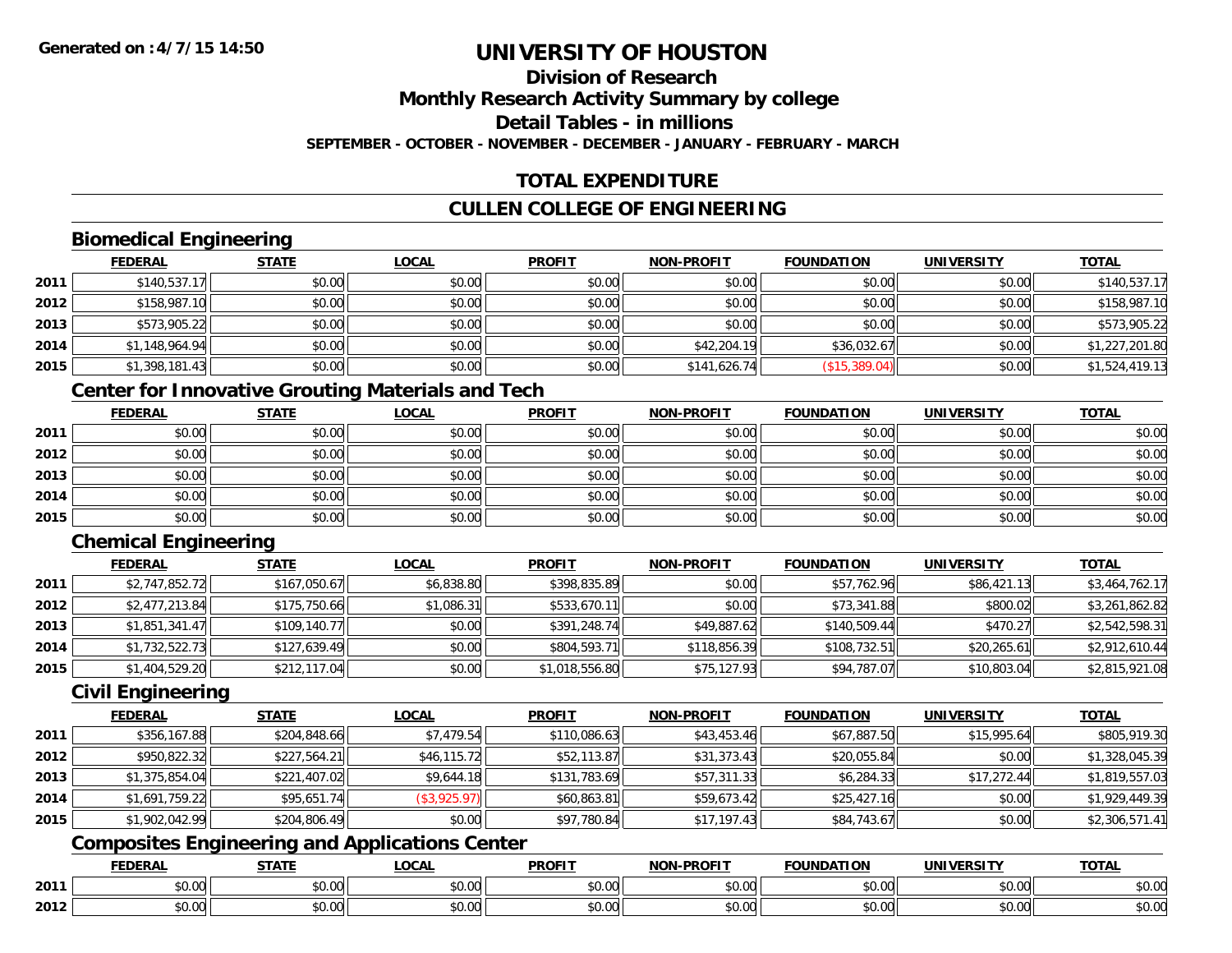### **Division of Research**

**Monthly Research Activity Summary by college**

**Detail Tables - in millions**

**SEPTEMBER - OCTOBER - NOVEMBER - DECEMBER - JANUARY - FEBRUARY - MARCH**

### **TOTAL EXPENDITURE**

#### **CULLEN COLLEGE OF ENGINEERING**

### **Composites Engineering and Applications Center**

|      | <b>FEDERAL</b> | <b>STATE</b> | <u>LOCAL</u> | <b>PROFIT</b> | <b>NON-PROFIT</b> | <b>FOUNDATION</b> | <b>UNIVERSITY</b> | <b>TOTAL</b> |
|------|----------------|--------------|--------------|---------------|-------------------|-------------------|-------------------|--------------|
| 2013 | \$0.00         | \$0.00       | \$0.00       | \$0.00        | \$0.00            | \$0.00            | \$0.00            | \$0.00       |
| 2014 | \$0.00         | \$0.00       | \$0.00       | \$0.00        | \$0.00            | \$0.00            | \$0.00            | \$0.00       |
| 2015 | \$0.00         | \$0.00       | \$0.00       | \$0.00        | \$0.00            | \$0.00            | \$0.00            | \$0.00       |

<u> 1989 - Johann Stoff, deutscher Stoffen und der Stoffen und der Stoffen und der Stoffen und der Stoffen und der</u>

#### **Dean, Engineering**

|      | <b>FEDERAL</b> | <b>STATE</b> | <b>LOCAL</b> | <b>PROFIT</b> | <b>NON-PROFIT</b> | <b>FOUNDATION</b> | <b>UNIVERSITY</b> | <b>TOTAL</b> |
|------|----------------|--------------|--------------|---------------|-------------------|-------------------|-------------------|--------------|
| 2011 | \$92,240.62    | \$0.00       | \$0.00       | \$0.00        | \$0.00            | \$0.00            | \$0.00            | \$92,240.62  |
| 2012 | \$126,272.28   | \$0.00       | \$0.00       | \$0.00        | \$0.00            | \$0.00            | \$0.00            | \$126,272.28 |
| 2013 | \$34,681.61    | \$0.00       | \$0.00       | \$0.00        | \$0.00            | \$0.00            | \$0.00            | \$34,681.61  |
| 2014 | \$20,766.68    | \$0.00       | \$0.00       | \$0.00        | \$0.00            | \$0.00            | \$0.00            | \$20,766.68  |
| 2015 | \$50,759.77    | \$51.63      | \$0.00       | \$0.00        | \$0.00            | \$0.00            | \$0.00            | \$50,811.40  |

#### **Electrical & Computer Engineering**

|      | <b>FEDERAL</b> | <b>STATE</b> | <b>LOCAL</b> | <b>PROFIT</b> | <b>NON-PROFIT</b> | <b>FOUNDATION</b> | UNIVERSITY | <b>TOTAL</b>   |
|------|----------------|--------------|--------------|---------------|-------------------|-------------------|------------|----------------|
| 2011 | \$2,076,094.68 | \$145,154.51 | \$0.00       | \$173,753.61  | \$51,723.30       | \$21,691.48       | \$7,366.32 | \$2,475,783.89 |
| 2012 | \$2,547,293.67 | \$57,013.86  | \$0.00       | \$376,345.79  | (\$32,074.48)     | (\$5,482.68)      | \$0.21     | \$2,943,096.36 |
| 2013 | \$2,046,110.88 | \$33,332.60  | \$0.00       | \$248,274.08  | \$31,298.10       | \$78,854.70       | \$0.00     | \$2,437,870.36 |
| 2014 | \$1,894,356.74 | \$14,780.90  | \$0.00       | \$476,876.02  | \$67.162.44       | \$73,765.83       | \$3,423.86 | \$2,530,365.78 |
| 2015 | \$1,987,419.41 | \$34,336.02  | \$0.00       | \$290,233.70  | \$15,750.76       | \$167,262.98      | \$0.00     | \$2,495,002.87 |

#### **Industrial Engineering**

|      | <b>FEDERAL</b> | <b>STATE</b> | <u>LOCAL</u> | <b>PROFIT</b> | <b>NON-PROFIT</b> | <b>FOUNDATION</b> | <b>UNIVERSITY</b> | <b>TOTAL</b> |
|------|----------------|--------------|--------------|---------------|-------------------|-------------------|-------------------|--------------|
| 2011 | \$100,046.59   | \$28,696.15  | \$35,982.30  | \$0.00        | \$0.00            | \$0.00            | \$0.00            | \$164,725.04 |
| 2012 | \$73,441.62    | (\$100.00)   | \$38,190.17  | \$0.00        | \$0.00            | \$0.00            | \$0.00            | \$111,531.79 |
| 2013 | \$58,141.07    | \$48,064.59  | \$6,910.19   | \$0.00        | \$0.00            | \$11,788.36       | \$0.00            | \$124,904.21 |
| 2014 | \$132,161.20   | \$59,289.78  | \$25,690.76  | \$0.00        | \$0.00            | \$29,769.72       | \$0.00            | \$246,911.46 |
| 2015 | \$119,956.57   | \$60,892.30  | \$23,339.06  | \$6,596.45    | \$0.00            | \$50,777.88       | \$0.00            | \$261,562.26 |

#### **Mechanical Engineering**

|      | <b>FEDERAL</b> | <u>STATE</u> | <u>LOCAL</u> | <b>PROFIT</b> | <b>NON-PROFIT</b> | <b>FOUNDATION</b> | UNIVERSITY | <b>TOTAL</b>   |
|------|----------------|--------------|--------------|---------------|-------------------|-------------------|------------|----------------|
| 2011 | \$2,100,005.59 | \$346,611.35 | \$0.00       | \$415,153,77  | \$68,306.10       | \$31,018.94       | \$0.00     | \$2,961,095.75 |
| 2012 | \$1,500,311.60 | \$304,646.68 | \$0.00       | \$209,693.82  | \$62.574.31       | \$18,787.00       | \$0.00     | \$2,096,013.40 |
| 2013 | \$2,063,144.78 | \$298,951.48 | \$0.00       | \$208,330.87  | \$10,817.62       | \$85,193.41       | \$0.00     | \$2,666,438.16 |
| 2014 | \$2,045,583.26 | \$56,547.43  | \$0.00       | \$421,455.94  | (\$3,040.27)      | \$134,444.05      | \$0.00     | \$2,654,990.41 |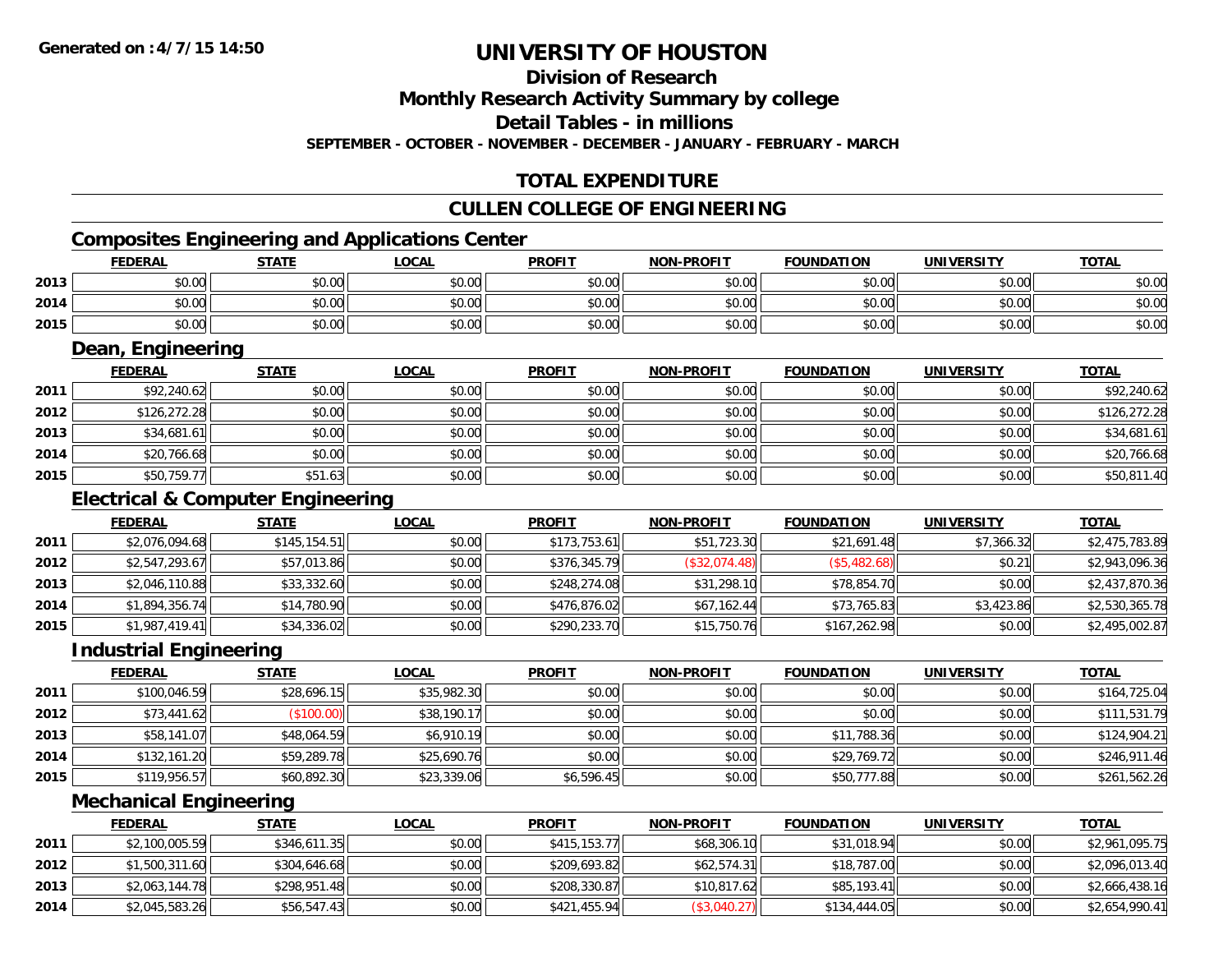**Division of Research**

**Monthly Research Activity Summary by college**

**Detail Tables - in millions**

**SEPTEMBER - OCTOBER - NOVEMBER - DECEMBER - JANUARY - FEBRUARY - MARCH**

### **TOTAL EXPENDITURE**

#### **CULLEN COLLEGE OF ENGINEERING**

### **Mechanical Engineering**

|       | <b>FEDERAL</b>            | <b>STATE</b>   | <b>LOCAL</b> | <b>PROFIT</b>  | <b>NON-PROFIT</b> | <b>FOUNDATION</b> | <b>UNIVERSITY</b> | <b>TOTAL</b>    |
|-------|---------------------------|----------------|--------------|----------------|-------------------|-------------------|-------------------|-----------------|
| 2015  | \$1,869,708.76            | \$74,593.05    | \$0.00       | \$613,307.88   | \$33,840.11       | \$656.59          | \$0.00            | \$2,592,106.38  |
|       | <b>Wind Energy Center</b> |                |              |                |                   |                   |                   |                 |
|       | <b>FEDERAL</b>            | <b>STATE</b>   | <b>LOCAL</b> | <b>PROFIT</b>  | <b>NON-PROFIT</b> | <b>FOUNDATION</b> | <b>UNIVERSITY</b> | <b>TOTAL</b>    |
| 2011  | \$0.00                    | \$0.00         | \$0.00       | \$0.00         | \$0.00            | \$0.00            | \$0.00            | \$0.00          |
| 2012  | \$0.00                    | \$0.00         | \$0.00       | \$0.00         | \$0.00            | \$0.00            | \$0.00            | \$0.00          |
| 2013  | \$0.00                    | \$0.00         | \$0.00       | \$0.00         | \$0.00            | \$0.00            | \$0.00            | \$0.00          |
| 2014  | \$0.00                    | \$0.00         | \$0.00       | \$0.00         | \$0.00            | \$0.00            | \$0.00            | \$0.00          |
| 2015  | \$0.00                    | \$0.00         | \$0.00       | \$0.00         | \$0.00            | \$0.00            | \$0.00            | \$0.00          |
| Total | \$40,849,179.65           | \$3,308,839.06 | \$197,351.06 | \$7,039,556.00 | \$943,069.93      | \$1,398,704.24    | \$162,818.54      | \$53,899,518.48 |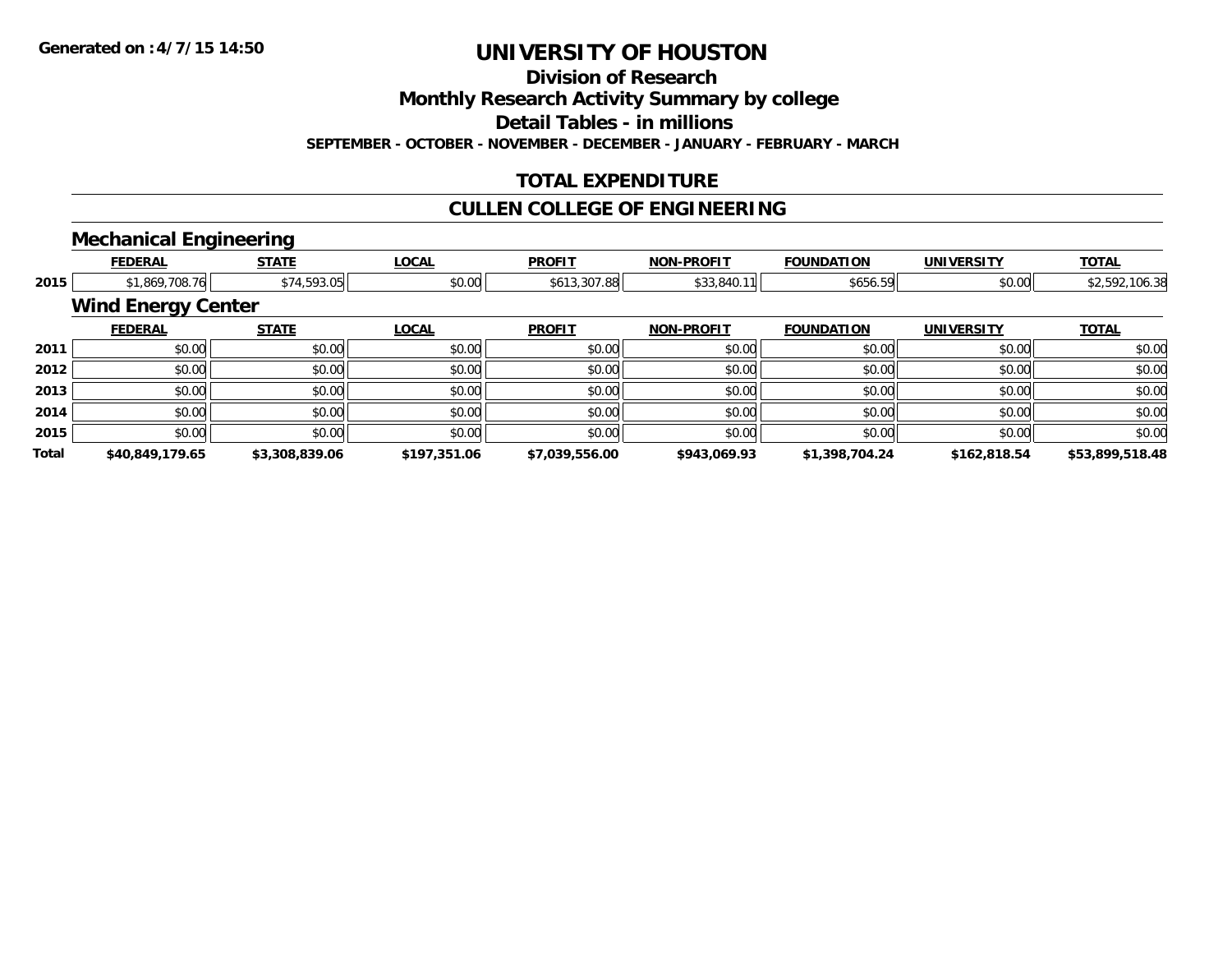### **Division of Research**

**Monthly Research Activity Summary by college**

**Detail Tables - in millions**

**SEPTEMBER - OCTOBER - NOVEMBER - DECEMBER - JANUARY - FEBRUARY - MARCH**

### **TOTAL EXPENDITURE**

#### **DIVISION OF RESEARCH**

#### **Allied Geophysical Laboratories**

|      | <b>FEDERAL</b> | <u>STATE</u> | <u>LOCAL</u> | <b>PROFIT</b> | <b>NON-PROFIT</b> | <b>FOUNDATION</b> | <b>UNIVERSITY</b> | <b>TOTAL</b> |
|------|----------------|--------------|--------------|---------------|-------------------|-------------------|-------------------|--------------|
| 2011 | \$0.00         | \$0.00       | \$0.00       | \$14,913.32   | \$0.00            | \$0.00            | \$0.00            | ,913.32      |
| 2012 | \$0.00         | \$0.00       | \$0.00       | \$22,853.49   | \$0.00            | \$0.00            | \$0.00            | \$22,853.49  |
| 2013 | \$0.00         | \$0.00       | \$0.00       | \$12,978.00   | \$0.00            | \$0.00            | \$0.00            | \$12,978.00  |

#### **Center for Advanced Computing and Data Systems**

|      | <b>FEDERAL</b> | <b>STATE</b> | <b>LOCAL</b> | <b>PROFIT</b> | <b>NON-PROFIT</b> | <b>FOUNDATION</b> | <b>UNIVERSITY</b> | <b>TOTAL</b>  |
|------|----------------|--------------|--------------|---------------|-------------------|-------------------|-------------------|---------------|
| 2011 | \$727,811.58   | \$0.00       | \$0.00       | \$0.00        | \$0.00            | \$0.00            | \$0.00            | \$727,811.58  |
| 2012 | \$382,267.47   | \$0.00       | \$0.00       | \$67,012.64   | \$0.00            | \$0.00            | \$0.00            | \$449,280.11  |
| 2013 | \$109,267.56   | \$0.00       | \$0.00       | \$54,586.88   | \$3.57            | \$0.00            | \$0.00            | \$163,858.01  |
| 2014 | (\$10,468.83)  | \$0.00       | \$0.00       | \$0.00        | (\$3.76)          | \$0.00            | \$0.00            | (\$10,472.59) |
| 2015 | \$3,549.44     | \$0.00       | \$0.00       | \$0.00        | \$0.00            | \$0.00            | \$0.00            | \$3,549.44    |

#### **Center for Advanced Materials**

|      | <b>FEDERAL</b> | <b>STATE</b> | <u>LOCAL</u> | <b>PROFIT</b> | <b>NON-PROFIT</b> | <b>FOUNDATION</b> | <b>UNIVERSITY</b> | <b>TOTAL</b> |
|------|----------------|--------------|--------------|---------------|-------------------|-------------------|-------------------|--------------|
| 2011 | \$17,675.69    | \$25,146.09  | \$0.00       | \$8,529.75    | \$0.00            | \$0.00            | \$0.00            | \$51,351.53  |
| 2012 | \$482.91       | \$0.00       | \$0.00       | \$9,149.55    | \$0.00            | \$0.00            | \$0.00            | \$8,666.64   |
| 2013 | \$0.00         | \$0.00       | \$0.00       | \$0.00        | \$0.00            | \$0.00            | \$0.00            | \$0.00       |
| 2014 | \$0.00         | \$0.00       | \$0.00       | \$0.00        | \$0.00            | \$0.00            | \$0.00            | \$0.00       |
| 2015 | \$0.00         | \$0.00       | \$0.00       | \$61,316.01   | \$0.00            | \$0.00            | \$0.00            | \$61,316.01  |

#### **Center for Biomedical & Environmental Genomics**

|      | <u>FEDERAL</u> | <b>STATE</b> | <b>LOCAL</b> | <b>PROFIT</b> | NON-PROFIT | <b>FOUNDATION</b> | <b>UNIVERSITY</b> | <b>TOTAL</b> |
|------|----------------|--------------|--------------|---------------|------------|-------------------|-------------------|--------------|
| 2011 | \$0.00         | \$0.00       | \$0.00       | \$0.00        | \$0.00     | \$0.00            | \$0.00            | \$0.00       |
| 2012 | \$0.00         | \$0.00       | \$0.00       | \$0.00        | \$0.00     | \$0.00            | \$0.00            | \$0.00       |
| 2013 | \$0.00         | \$0.00       | \$0.00       | \$0.00        | \$0.00     | \$0.00            | \$0.00            | \$0.00       |
| 2014 | \$0.00         | \$0.00       | \$0.00       | \$0.00        | \$0.00     | \$0.00            | \$0.00            | \$0.00       |
| 2015 | \$0.00         | \$0.00       | \$0.00       | \$0.00        | \$0.00     | \$0.00            | \$0.00            | \$0.00       |

### **Center for Industrial Partnerships**

|      | <b>FEDERAL</b> | <b>STATE</b> | <u>LOCAL</u> | <b>PROFIT</b> | <b>NON-PROFIT</b> | <b>FOUNDATION</b> | <b>UNIVERSITY</b> | <b>TOTAL</b> |
|------|----------------|--------------|--------------|---------------|-------------------|-------------------|-------------------|--------------|
| 2011 | \$137,645.61   | \$0.00       | \$0.00       | \$33,258.71   | \$0.00            | \$0.00            | \$0.00            | \$170,904.32 |
| 2012 | \$46,766.91    | \$0.00       | \$0.00       | \$17,993.91   | \$0.00            | \$0.00            | \$0.00            | \$64,760.82  |
| 2013 | \$4,654.45     | \$0.00       | \$0.00       | \$14,715.86   | \$0.00            | \$0.00            | \$0.00            | \$19,370.31  |
| 2014 | \$4,956.27     | \$0.00       | \$0.00       | \$17,739.81   | \$0.00            | \$0.00            | \$0.00            | \$22,696.07  |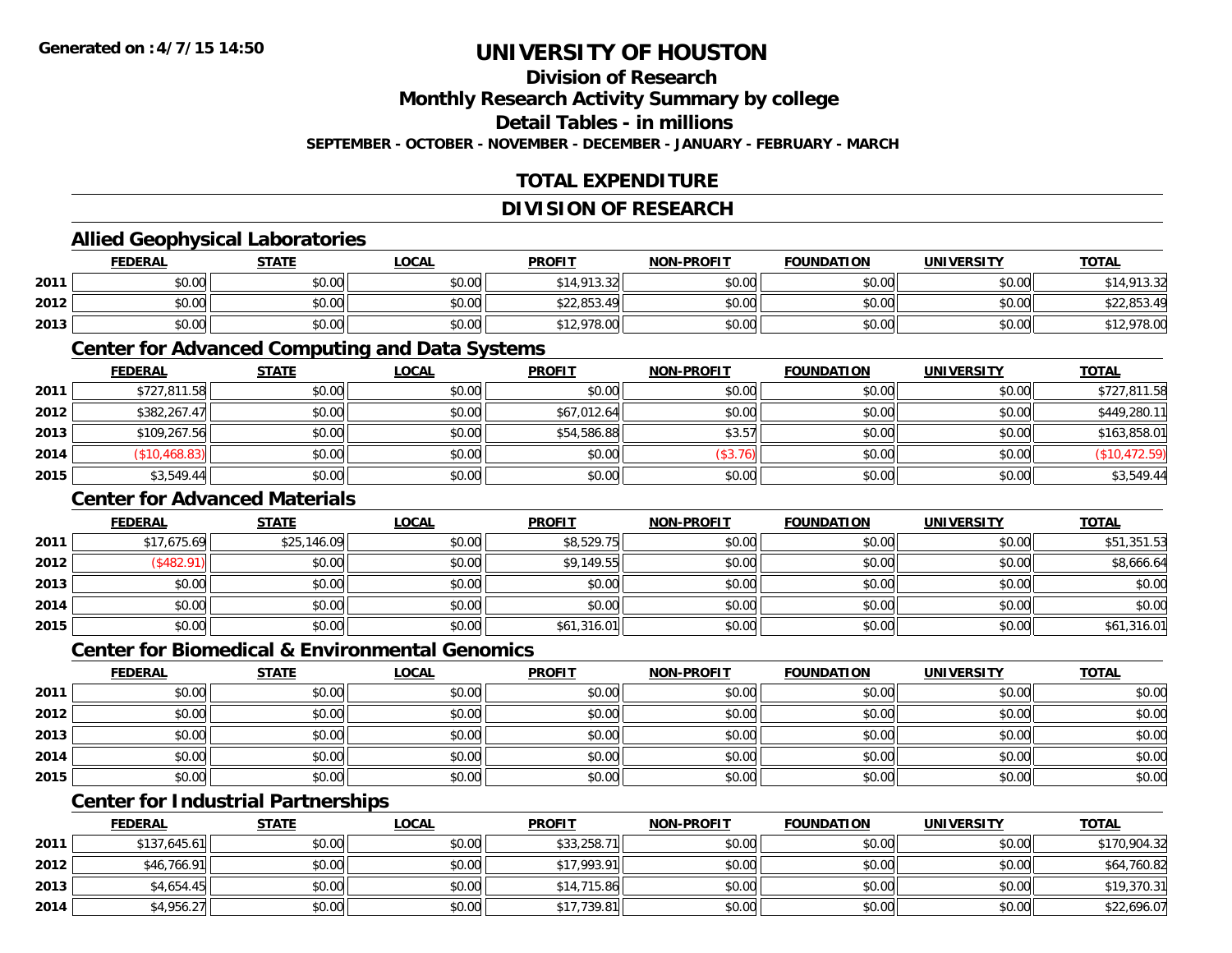**Division of Research**

**Monthly Research Activity Summary by college**

**Detail Tables - in millions**

**SEPTEMBER - OCTOBER - NOVEMBER - DECEMBER - JANUARY - FEBRUARY - MARCH**

#### **TOTAL EXPENDITURE**

#### **DIVISION OF RESEARCH**

|      | <b>Center for Industrial Partnerships</b>         |              |              |               |                   |                   |                   |              |
|------|---------------------------------------------------|--------------|--------------|---------------|-------------------|-------------------|-------------------|--------------|
|      | <b>FEDERAL</b>                                    | <b>STATE</b> | <b>LOCAL</b> | <b>PROFIT</b> | <b>NON-PROFIT</b> | <b>FOUNDATION</b> | <b>UNIVERSITY</b> | <b>TOTAL</b> |
| 2015 | \$3,380.43                                        | \$0.00       | \$0.00       | \$10,297.51   | \$0.00            | \$0.00            | \$0.00            | \$13,677.94  |
|      | <b>Division of Research</b>                       |              |              |               |                   |                   |                   |              |
|      | <b>FEDERAL</b>                                    | <b>STATE</b> | <b>LOCAL</b> | <b>PROFIT</b> | <b>NON-PROFIT</b> | <b>FOUNDATION</b> | <b>UNIVERSITY</b> | <b>TOTAL</b> |
| 2011 | (\$1,063.42)                                      | \$0.00       | \$0.00       | \$0.00        | \$0.00            | \$0.00            | \$0.00            | (\$1,063.42) |
| 2012 | (\$0.00)                                          | \$0.00       | \$0.00       | \$0.00        | \$0.00            | \$0.00            | \$0.00            | (\$0.00)     |
| 2013 | \$0.00                                            | \$0.00       | \$0.00       | \$0.00        | \$0.00            | \$0.00            | \$0.00            | \$0.00       |
| 2014 | \$0.00                                            | \$2,427.04   | \$0.00       | \$0.00        | \$0.00            | \$0.00            | \$0.00            | \$2,427.04   |
| 2015 | \$0.00                                            | \$69.12      | \$0.00       | \$0.00        | \$0.00            | \$0.00            | \$0.00            | \$69.12      |
|      | <b>Institute for Molecular Design</b>             |              |              |               |                   |                   |                   |              |
|      | <b>FEDERAL</b>                                    | <b>STATE</b> | <b>LOCAL</b> | <b>PROFIT</b> | <b>NON-PROFIT</b> | <b>FOUNDATION</b> | <b>UNIVERSITY</b> | <b>TOTAL</b> |
| 2012 | \$0.00                                            | \$0.00       | \$0.00       | \$0.00        | \$0.00            | \$0.00            | \$0.00            | \$0.00       |
|      | <b>National Center for Airborne Laser Mapping</b> |              |              |               |                   |                   |                   |              |
|      | <b>FEDERAL</b>                                    | <b>STATE</b> | <b>LOCAL</b> | <b>PROFIT</b> | <b>NON-PROFIT</b> | <b>FOUNDATION</b> | <b>UNIVERSITY</b> | <b>TOTAL</b> |
| 2011 | \$308,173.74                                      | \$0.00       | \$0.00       | \$0.00        | \$0.00            | \$0.00            | \$0.00            | \$308,173.74 |
| 2012 | \$444,648.22                                      | \$0.00       | \$0.00       | \$0.00        | \$0.00            | \$0.00            | \$0.00            | \$444,648.22 |
| 2013 | \$98,409.13                                       | \$0.00       | \$0.00       | \$0.00        | \$0.00            | \$0.00            | \$0.00            | \$98,409.13  |
| 2014 | \$263,356.45                                      | \$0.00       | \$0.00       | \$0.00        | \$0.00            | \$17,987.96       | \$0.00            | \$281,344.41 |
| 2015 | \$522,370.61                                      | \$0.00       | \$0.00       | \$0.00        | \$0.00            | \$0.00            | \$0.00            | \$522,370.61 |
|      | <b>Office of Contracts and Grants</b>             |              |              |               |                   |                   |                   |              |
|      | <b>FEDERAL</b>                                    | <b>STATE</b> | <b>LOCAL</b> | <b>PROFIT</b> | <b>NON-PROFIT</b> | <b>FOUNDATION</b> | <b>UNIVERSITY</b> | <b>TOTAL</b> |
| 2011 | \$0.00                                            | \$0.00       | \$0.00       | \$0.00        | \$0.00            | \$0.00            | \$0.00            | \$0.00       |
| 2012 | \$0.00                                            | \$0.00       | \$0.00       | \$0.00        | \$0.00            | \$0.00            | \$0.00            | \$0.00       |
| 2013 | \$0.00                                            | \$0.00       | \$0.00       | \$0.00        | \$0.00            | \$0.00            | \$0.00            | \$0.00       |
| 2014 | \$0.00                                            | \$0.00       | \$0.00       | \$0.00        | \$0.00            | \$0.00            | \$0.00            | \$0.00       |
|      | <b>TcSAM</b>                                      |              |              |               |                   |                   |                   |              |
|      | <b>FEDERAL</b>                                    | <b>STATE</b> | <b>LOCAL</b> | <b>PROFIT</b> | <b>NON-PROFIT</b> | <b>FOUNDATION</b> | <b>UNIVERSITY</b> | <b>TOTAL</b> |
| 2011 | \$0.00                                            | \$0.00       | \$0.00       | \$0.00        | \$0.00            | \$0.00            | \$0.00            | \$0.00       |
| 2012 | \$0.00                                            | \$0.00       | \$0.00       | \$0.00        | \$0.00            | \$0.00            | \$0.00            | \$0.00       |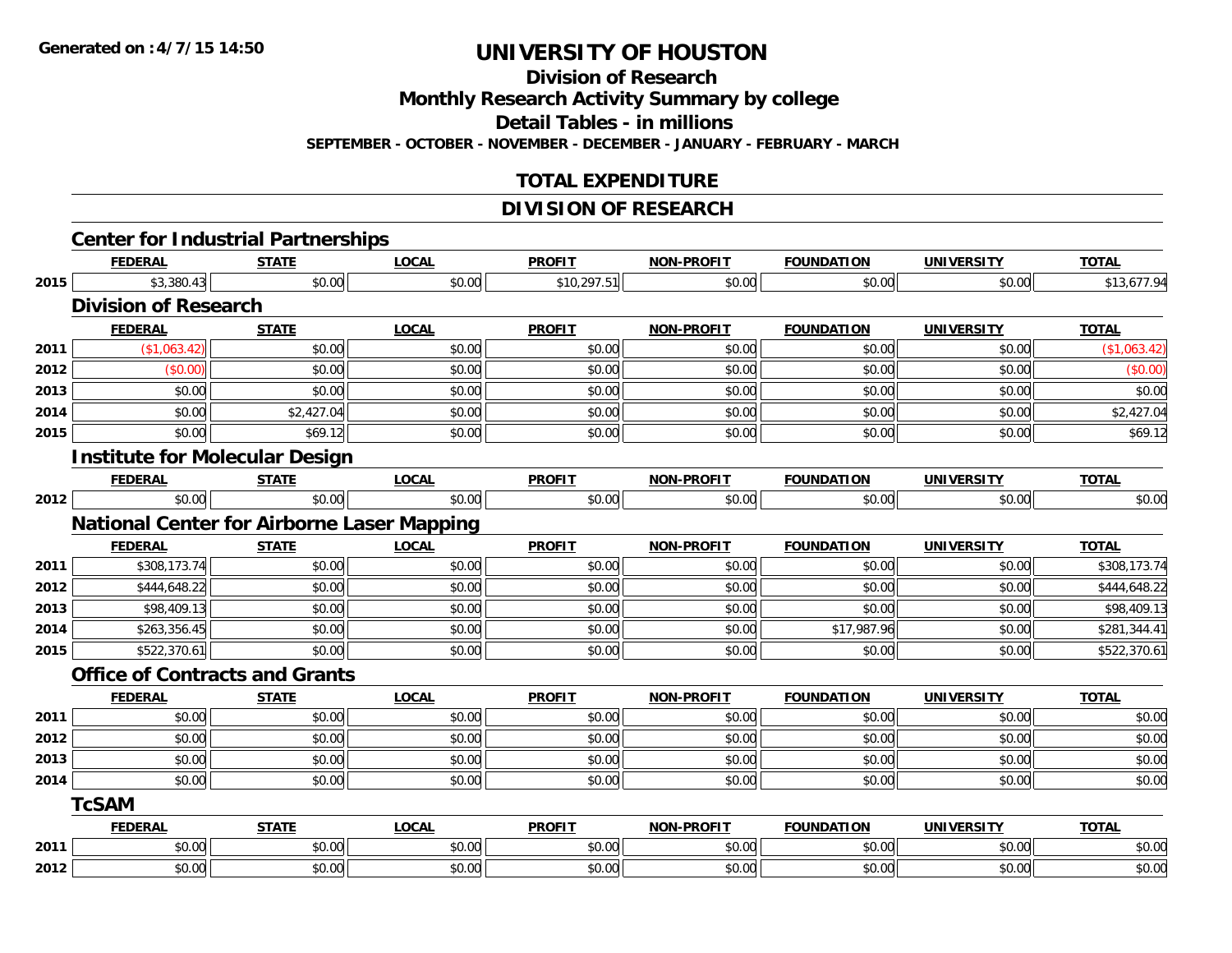### **Division of ResearchMonthly Research Activity Summary by college Detail Tables - in millions SEPTEMBER - OCTOBER - NOVEMBER - DECEMBER - JANUARY - FEBRUARY - MARCH**

#### **TOTAL EXPENDITURE**

#### **DIVISION OF RESEARCH**

|      | <b>TcSUH</b>   |              |              |               |                   |                   |                   |              |
|------|----------------|--------------|--------------|---------------|-------------------|-------------------|-------------------|--------------|
|      | <b>FEDERAL</b> | <b>STATE</b> | <b>LOCAL</b> | <b>PROFIT</b> | <b>NON-PROFIT</b> | <b>FOUNDATION</b> | <b>UNIVERSITY</b> | <b>TOTAL</b> |
| 2011 | \$26,569.53    | \$0.00       | \$0.00       | \$87,710.03   | \$0.00            | \$0.00            | \$0.00            | \$114,279.56 |
| 2012 | \$31,347.12    | \$41,708.27  | \$0.00       | \$73,945.85   | \$0.00            | \$0.00            | \$0.00            | \$147,001.24 |
| 2013 | \$41,244.44    | \$9,585.05   | \$0.00       | \$41,473.33   | \$0.00            | \$0.00            | \$0.00            | \$92,302.82  |
| 2014 | \$136,969.86   | \$9,553.30   | \$0.00       | \$32,663.96   | \$0.00            | \$0.00            | \$0.00            | \$179,187.12 |
| 2015 | \$41,688.73    | \$0.00       | \$0.00       | \$17,108.82   | \$0.00            | \$0.00            | \$0.00            | \$58,797.55  |

## **Texas Obesity Research Center**

|      | <b>FEDERAL</b> | <b>STATE</b> | <u>LOCAL</u> | <b>PROFIT</b> | <b>NON-PROFIT</b> | <b>FOUNDATION</b> | <b>UNIVERSITY</b> | <b>TOTAL</b> |
|------|----------------|--------------|--------------|---------------|-------------------|-------------------|-------------------|--------------|
| 2011 | \$0.00         | \$0.00       | \$0.00       | \$0.00        | \$0.00            | \$0.00            | \$0.00            | \$0.00       |
| 2012 | \$0.00         | \$0.00       | \$0.00       | \$0.00        | \$0.00            | \$0.00            | \$0.00            | \$0.00       |
| 2013 | \$0.00         | \$0.00       | \$0.00       | \$0.00        | \$0.00            | \$0.00            | \$0.00            | \$0.00       |
| 2014 | \$0.00         | \$0.00       | \$0.00       | \$0.00        | \$0.00            | \$0.00            | \$0.00            | \$0.00       |
| 2015 | \$0.00         | \$0.00       | \$0.00       | \$0.00        | \$0.00            | \$0.00            | \$0.00            | \$0.00       |

#### **TIMES**

|       | <b>FEDERAL</b> | <b>STATE</b> | <b>LOCAL</b> | <b>PROFIT</b> | <b>NON-PROFIT</b> | <b>FOUNDATION</b> | <b>UNIVERSITY</b> | <b>TOTAL</b>   |
|-------|----------------|--------------|--------------|---------------|-------------------|-------------------|-------------------|----------------|
| 2011  | \$393,877.92   | \$9,462.97   | \$0.00       | \$0.00        | \$0.00            | \$0.00            | \$0.00            | \$403,340.89   |
| 2012  | \$1,205,096.48 | \$0.01       | \$0.00       | \$0.00        | \$0.00            | \$0.00            | \$0.00            | \$1,205,096.49 |
| 2013  | \$1,668,129.09 | (\$759.74)   | \$0.00       | \$0.00        | \$0.00            | \$0.00            | \$0.00            | \$1,667,369.35 |
| 2014  | \$1,384,022.41 | \$13,849.04  | \$0.00       | \$0.00        | \$0.00            | \$0.00            | \$0.00            | \$1,397,871.45 |
| 2015  | \$1,221,719.62 | \$9,801.09   | \$0.00       | \$0.00        | \$3,324.86        | \$0.00            | \$0.00            | \$1,234,845.56 |
| Total | \$9,213,583.62 | \$120,842.25 | \$0.00       | \$598,247.42  | \$3,324.67        | \$17,987.96       | \$0.00            | \$9,953,985.91 |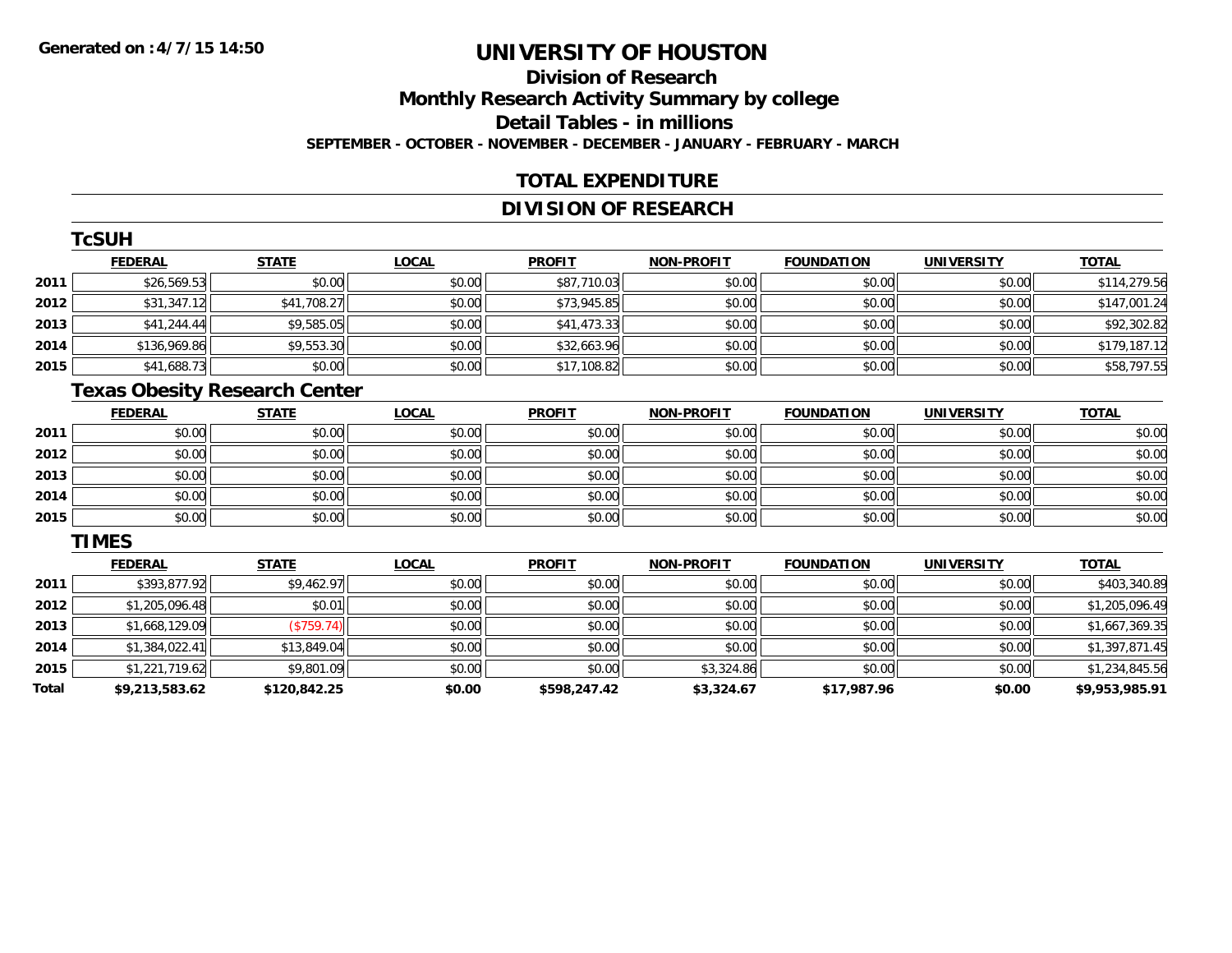### **Division of Research**

**Monthly Research Activity Summary by college**

**Detail Tables - in millions**

**SEPTEMBER - OCTOBER - NOVEMBER - DECEMBER - JANUARY - FEBRUARY - MARCH**

### **TOTAL EXPENDITURE**

#### **GRADUATE COLLEGE OF SOCIAL WORK**

### **Center for Drug and Social Policy Research**

|      | <b>FEDERAL</b> | <b>STATE</b> | <u>LOCAL</u> | <b>PROFIT</b> | <b>NON-PROFIT</b> | <b>FOUNDATION</b> | <b>UNIVERSITY</b> | <b>TOTAL</b> |
|------|----------------|--------------|--------------|---------------|-------------------|-------------------|-------------------|--------------|
| 2011 | \$24,273.40    | \$0.00       | \$0.00       | \$0.00        | \$0.00            | \$0.00            | \$0.00            | \$24,273.40  |
| 2012 | \$12,140.42    | \$0.00       | \$0.00       | \$0.00        | \$0.00            | \$0.00            | \$0.00            | \$12,140.42  |
| 2013 | \$4,925.77     | \$0.00       | \$0.00       | \$0.00        | \$0.00            | \$0.00            | \$0.00            | \$4,925.77   |
| 2014 | \$7,231.13     | \$0.00       | \$0.00       | \$0.00        | \$0.00            | \$0.00            | \$0.00            | \$7,231.13   |
| 2015 | \$176,990.84   | \$0.00       | \$0.00       | \$0.00        | \$0.00            | \$0.00            | \$0.00            | \$176,990.84 |

#### **Center for Health Equities & Evaluation Research**

|      | <b>FEDERAL</b> | <b>STATE</b> | <u>LOCAL</u> | <b>PROFIT</b> | <b>NON-PROFIT</b> | <b>FOUNDATION</b> | <b>UNIVERSITY</b> | <b>TOTAL</b> |
|------|----------------|--------------|--------------|---------------|-------------------|-------------------|-------------------|--------------|
| 2012 | \$82,646.47    | \$0.00       | \$0.00       | \$0.00        | \$0.00            | \$0.00            | \$0.00            | \$82,646.47  |
| 2013 | \$171,770.75   | \$0.00       | \$0.00       | \$0.00        | \$0.00            | \$0.00            | \$42,000.00       | \$213,770.75 |
| 2014 | \$93,307.37    | \$0.00       | \$0.00       | \$0.00        | \$0.00            | \$0.00            | \$0.00            | \$93,307.37  |
| 2015 | \$71,729.87    | \$0.00       | \$0.00       | \$0.00        | \$0.00            | \$0.00            | \$0.00            | \$71,729.87  |

#### **Child & Family for Innovative Research**

|      | <b>FEDERAL</b> | <b>STATE</b> | <u>LOCAL</u> | <b>PROFIT</b> | <b>NON-PROFIT</b> | <b>FOUNDATION</b> | <b>UNIVERSITY</b> | <b>TOTAL</b>   |
|------|----------------|--------------|--------------|---------------|-------------------|-------------------|-------------------|----------------|
| 2011 | \$928,918.57   | \$14,040.79  | \$0.00       | \$0.00        | \$0.00            | \$34,237.36       | \$0.00            | \$977,196.72   |
| 2012 | \$737,553.67   | (\$107.66)   | \$0.00       | \$28,252.50   | \$0.00            | \$40,367.95       | \$2,109.33        | \$808,175.79   |
| 2013 | \$688,307.73   | \$34,800.86  | \$33,197.94  | (\$1,781.27)  | \$9.17            | \$9,278.00        | \$1,021.48        | \$764,833.91   |
| 2014 | \$566,173.63   | \$41,342.31  | \$6,304.77   | \$25,501.83   | \$23,334.23       | \$37,709.56       | \$0.00            | \$700,366.33   |
| 2015 | \$1,147,105.75 | \$22,705.09  | \$0.00       | \$5,047.32    | (\$5,073.66)      | \$80,530.85       | \$0.00            | \$1,250,315.35 |

#### **Community Projects - Social Work**

|      | <b>FEDERAL</b> | <u>STATE</u> | <b>LOCAL</b> | <b>PROFIT</b> | <b>NON-PROFIT</b> | <b>FOUNDATION</b> | <b>UNIVERSITY</b> | <b>TOTAL</b> |
|------|----------------|--------------|--------------|---------------|-------------------|-------------------|-------------------|--------------|
| 2011 | \$0.00         | \$0.00       | \$0.00       | \$0.00        | \$0.00            | \$0.00            | \$0.00            | \$0.00       |
| 2012 | \$456.08       | \$0.00       | \$0.00       | \$0.00        | \$0.00            | \$0.00            | \$0.00            | \$456.08     |
| 2013 | \$0.01         | \$0.00       | \$0.00       | \$0.00        | \$0.00            | \$0.00            | \$0.00            | (\$0.01)     |
| 2014 | \$0.00         | \$0.00       | \$0.00       | \$0.00        | \$0.00            | \$0.00            | \$0.00            | \$0.00       |

#### **Dean, Social Work**

|      | <b>FEDERAL</b> | <b>STATE</b> | <u>LOCAL</u> | <b>PROFIT</b> | <b>NON-PROFIT</b> | <b>FOUNDATION</b> | <b>UNIVERSITY</b> | <b>TOTAL</b> |
|------|----------------|--------------|--------------|---------------|-------------------|-------------------|-------------------|--------------|
| 2011 | \$413,440.81   | \$0.00       | \$0.00       | \$0.00        | \$0.00            | \$0.00            | \$0.00            | \$413,440.81 |
| 2012 | \$17,031.30    | \$0.00       | \$0.00       | \$0.00        | \$0.00            | \$0.00            | \$0.00            | \$17,031.30  |
| 2013 | \$17,787.82    | \$0.00       | \$0.00       | \$0.00        | \$0.00            | \$0.00            | \$0.00            | \$17,787.82  |
| 2014 | \$0.00         | \$0.00       | \$0.00       | \$0.00        | \$0.00            | \$0.00            | \$0.00            | \$0.00       |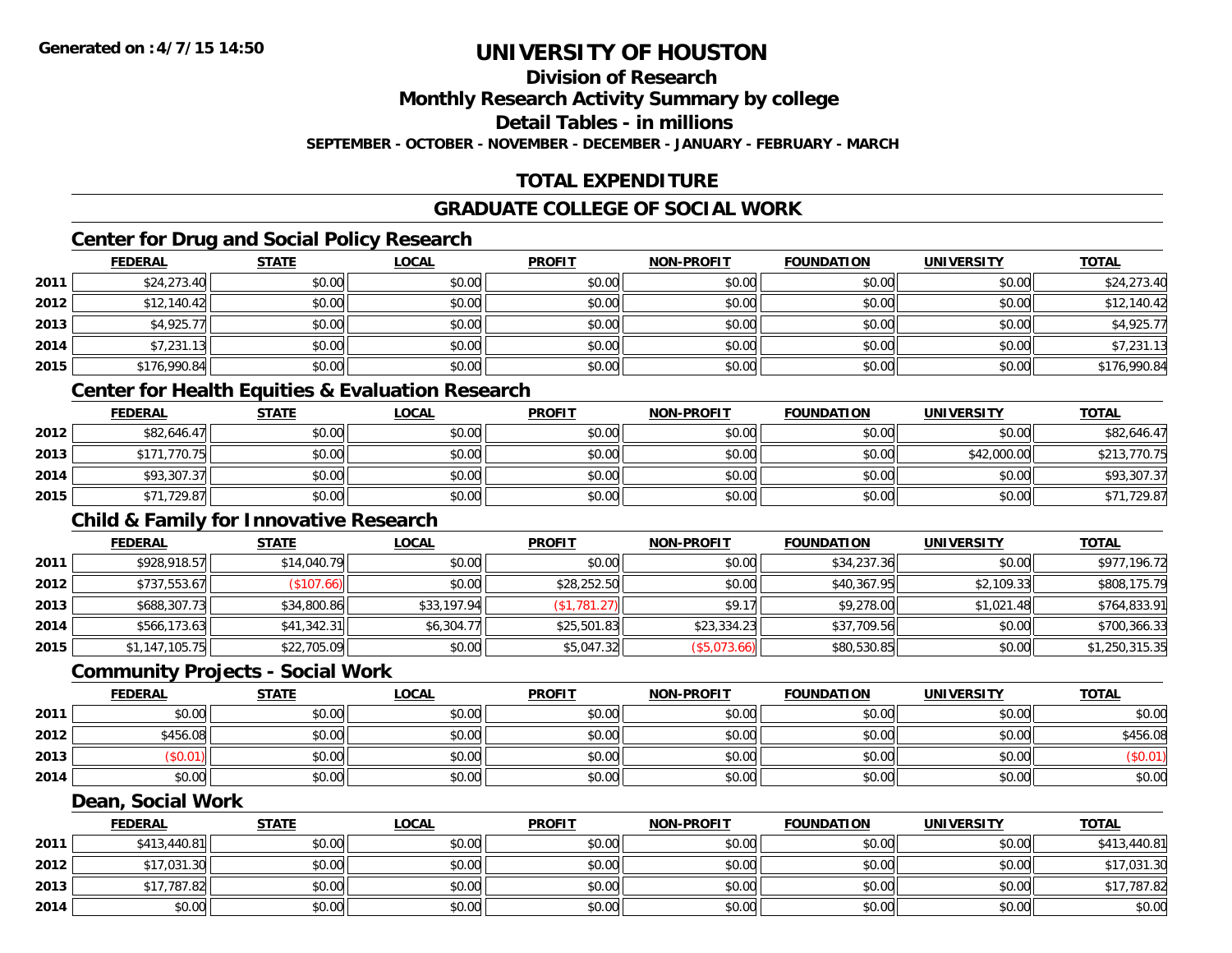**Division of Research**

**Monthly Research Activity Summary by college**

**Detail Tables - in millions**

**SEPTEMBER - OCTOBER - NOVEMBER - DECEMBER - JANUARY - FEBRUARY - MARCH**

### **TOTAL EXPENDITURE**

#### **GRADUATE COLLEGE OF SOCIAL WORK**

### **Dean, Social Work**

|       | <b>FEDERAL</b>             | <b>STATE</b> | <b>LOCAL</b> | <b>PROFIT</b> | <b>NON-PROFIT</b> | <b>FOUNDATION</b> | <b>UNIVERSITY</b> | <b>TOTAL</b>   |
|-------|----------------------------|--------------|--------------|---------------|-------------------|-------------------|-------------------|----------------|
| 2015  | \$4,402.11                 | \$0.00       | \$0.00       | \$0.00        | \$0.00            | \$0.00            | \$0.00            | \$4,402.11     |
|       | <b>Office for Drug SPR</b> |              |              |               |                   |                   |                   |                |
|       | <b>FEDERAL</b>             | <b>STATE</b> | <b>LOCAL</b> | <b>PROFIT</b> | <b>NON-PROFIT</b> | <b>FOUNDATION</b> | <b>UNIVERSITY</b> | <b>TOTAL</b>   |
| 2011  | \$0.00                     | \$0.00       | \$0.00       | \$0.00        | \$0.00            | \$0.00            | \$0.00            | \$0.00         |
| 2012  | \$0.00                     | \$0.00       | \$0.00       | \$0.00        | \$0.00            | \$0.00            | \$0.00            | \$0.00         |
| 2013  | \$0.00                     | \$0.00       | \$0.00       | \$0.00        | \$0.00            | \$0.00            | \$0.00            | \$0.00         |
| 2014  | \$0.00                     | \$0.00       | \$0.00       | \$0.00        | \$0.00            | \$0.00            | \$0.00            | \$0.00         |
| 2015  | \$0.00                     | \$0.00       | \$0.00       | \$0.00        | \$0.00            | \$0.00            | \$0.00            | \$0.00         |
| Total | \$5,166,193.47             | \$112,781.39 | \$39,502.71  | \$57,020.38   | \$18,269.74       | \$202,123.72      | \$45,130.81       | \$5,641,022.22 |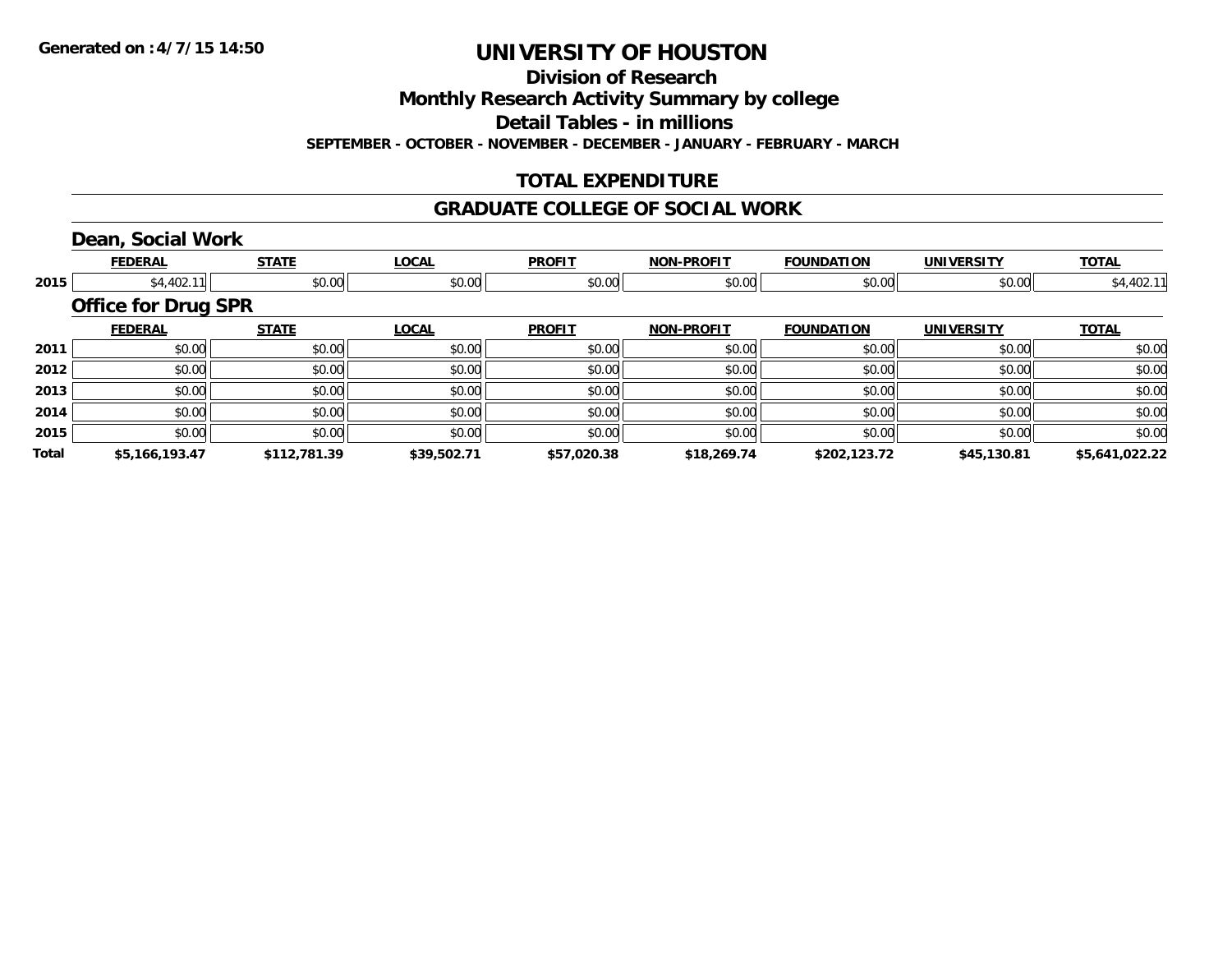### **Division of Research**

**Monthly Research Activity Summary by college**

**Detail Tables - in millions**

**SEPTEMBER - OCTOBER - NOVEMBER - DECEMBER - JANUARY - FEBRUARY - MARCH**

#### **TOTAL EXPENDITURE**

#### **HILTON COLLEGE OF HOTEL AND RESTAURANT MANAGEMENT**

#### **Hotel and Restaurant Management**

|       | <b>FEDERAL</b> | <b>STATE</b> | <u>LOCAL</u> | <b>PROFIT</b> | <b>NON-PROFIT</b> | <b>FOUNDATION</b> | <b>UNIVERSITY</b> | <b>TOTAL</b> |
|-------|----------------|--------------|--------------|---------------|-------------------|-------------------|-------------------|--------------|
| 2011  | \$3,337.71     | \$63,320.87  | \$0.00       | \$1,065.30    | \$1,118.14        | \$0.00            | \$0.00            | \$68,842.02  |
| 2012  | \$12,030.68    | \$95,429.63  | \$0.00       | \$25.76       | \$8,893.73        | \$0.00            | \$0.00            | \$116,379.80 |
| 2013  | \$25,223.05    | \$29,424.88  | \$0.00       | \$0.00        | \$0.00            | \$0.00            | \$0.00            | \$54,647.93  |
| 2014  | \$64,472.62    | (\$278.24)   | \$0.00       | \$0.00        | \$0.00            | \$11,616.23       | \$0.00            | \$75,810.61  |
| 2015  | \$86,419.52    | (\$287.27)   | \$0.00       | \$0.00        | \$0.00            | \$10,306.74       | \$0.00            | \$96,438.99  |
| Total | \$191,483.58   | \$187,609.87 | \$0.00       | \$1,091.06    | \$10,011.87       | \$21,922.97       | \$0.00            | \$412,119.35 |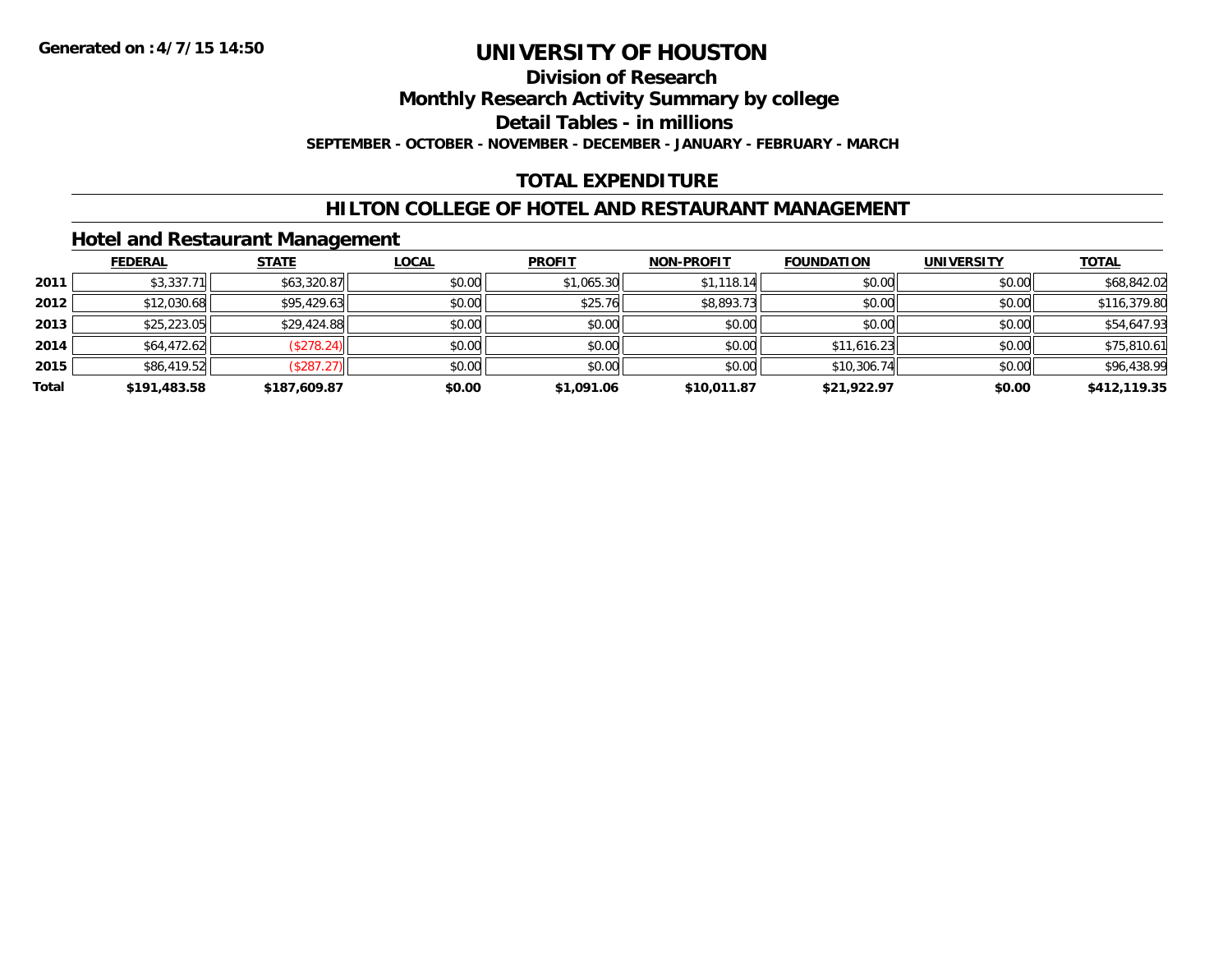### **Division of ResearchMonthly Research Activity Summary by college Detail Tables - in millions SEPTEMBER - OCTOBER - NOVEMBER - DECEMBER - JANUARY - FEBRUARY - MARCH**

#### **TOTAL EXPENDITURE**

#### **HONORS COLLEGE**

### **Dean, Honors College**

|       |                | $\sim$       |              |               |                   |                   |                   |              |
|-------|----------------|--------------|--------------|---------------|-------------------|-------------------|-------------------|--------------|
|       | <b>FEDERAL</b> | <b>STATE</b> | <b>LOCAL</b> | <b>PROFIT</b> | <b>NON-PROFIT</b> | <b>FOUNDATION</b> | <b>UNIVERSITY</b> | <b>TOTAL</b> |
| 2011  | \$5,003.31     | \$0.00       | \$0.00       | \$0.00        | \$0.00            | \$0.00            | \$0.00            | \$5,003.31   |
| 2012  | \$12,993.76    | \$0.00       | \$0.00       | \$0.00        | \$10,274.34       | \$0.00            | \$0.00            | \$23,268.10  |
| 2013  | \$13,923.00    | \$0.00       | \$0.00       | \$0.00        | \$7,244.44        | \$0.00            | \$0.00            | \$21,167.44  |
| 2014  | \$2,694.74     | \$0.00       | \$0.00       | \$0.00        | \$8,956.69        | \$4,490.20        | \$0.00            | \$16,141.63  |
| 2015  | \$0.00         | \$0.00       | \$0.00       | \$0.00        | \$17.71           | \$962.36          | \$0.00            | \$944.65     |
| Total | \$34,614.81    | \$0.00       | \$0.00       | \$0.00        | \$26,457.76       | \$5,452.56        | \$0.00            | \$66,525.13  |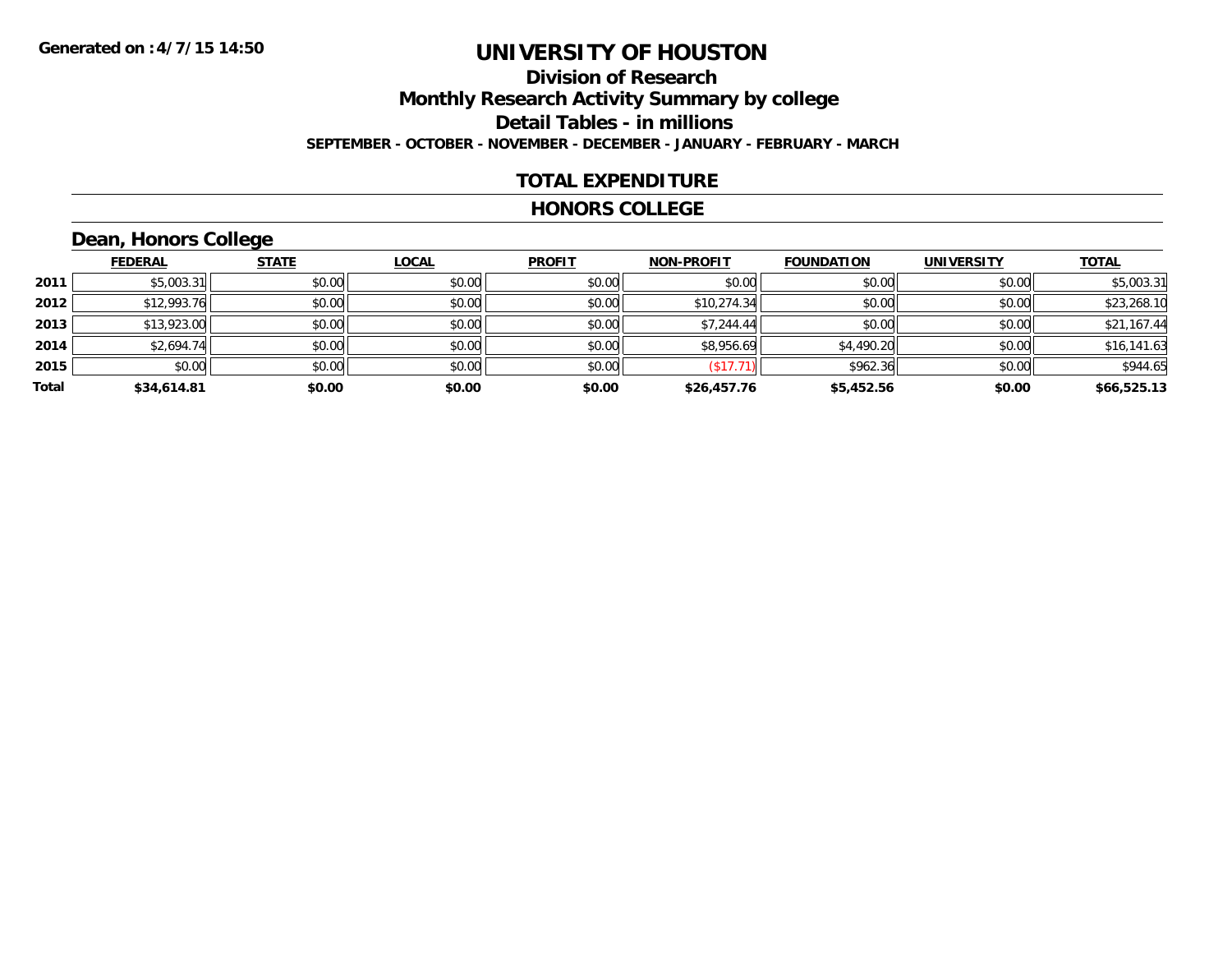#### **Division of Research Monthly Research Activity Summary by college Detail Tables - in millions SEPTEMBER - OCTOBER - NOVEMBER - DECEMBER - JANUARY - FEBRUARY - MARCH**

#### **TOTAL EXPENDITURE**

#### **LIBRARY**

#### **Administration, Library**

|       | <b>FEDERAL</b> | <b>STATE</b> | <u>LOCAL</u> | <b>PROFIT</b> | <b>NON-PROFIT</b> | <b>FOUNDATION</b> | <b>UNIVERSITY</b> | <b>TOTAL</b> |
|-------|----------------|--------------|--------------|---------------|-------------------|-------------------|-------------------|--------------|
| 2011  | \$7,417.18     | \$0.00       | \$0.00       | \$0.00        | \$0.00            | \$0.00            | \$0.00            | \$7,417.18   |
| 2012  | \$43.40        | \$0.00       | \$0.00       | \$0.00        | \$0.00            | \$0.00            | \$0.00            | \$43.40      |
| 2013  | \$0.00         | \$0.00       | \$0.00       | \$0.00        | \$0.00            | \$0.00            | \$0.00            | \$0.00       |
| 2014  | \$0.00         | \$0.00       | \$0.00       | \$0.00        | \$0.00            | \$0.00            | \$0.00            | \$0.00       |
| Total | \$7,460.58     | \$0.00       | \$0.00       | \$0.00        | \$0.00            | \$0.00            | \$0.00            | \$7,460.58   |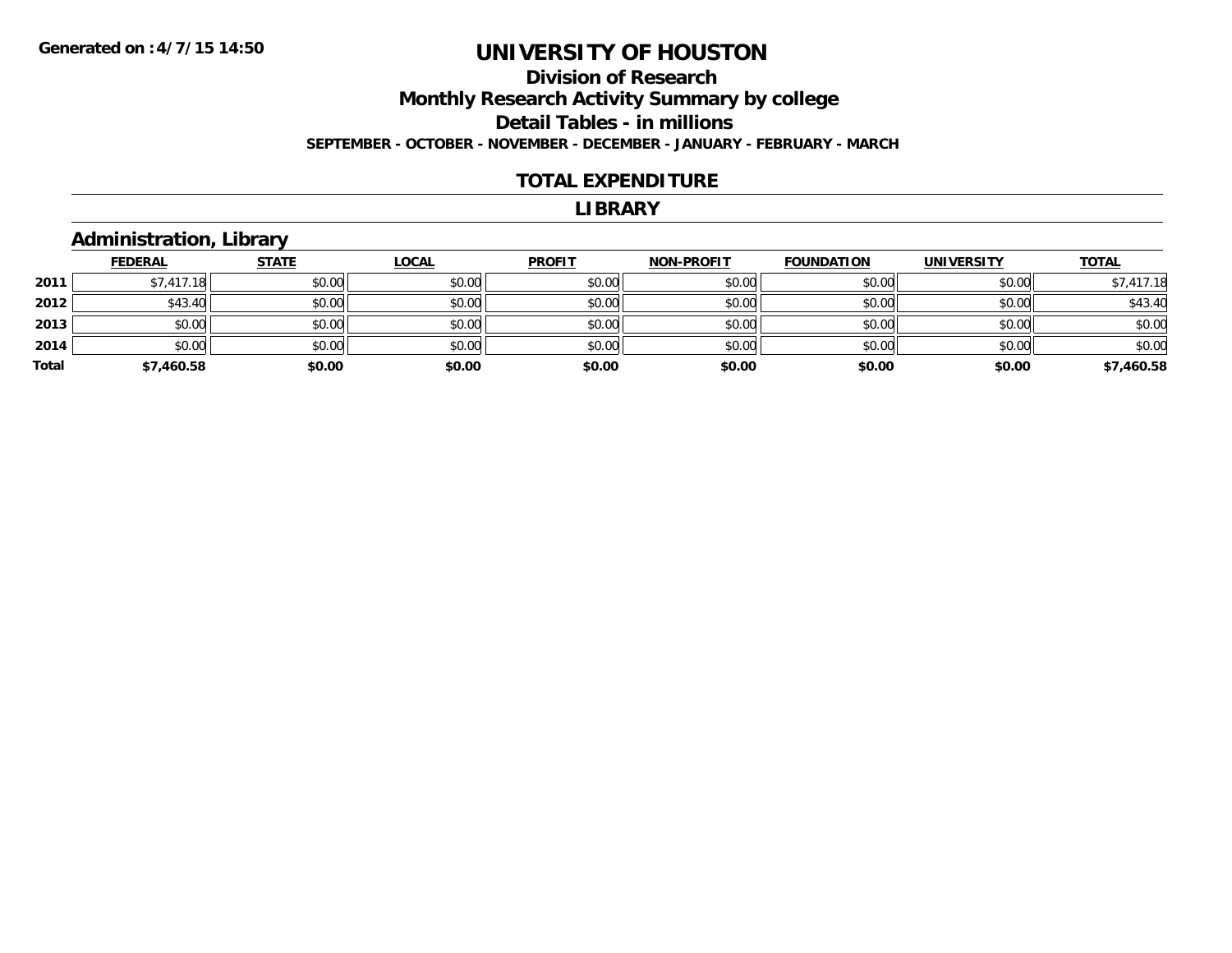**Division of Research**

**Monthly Research Activity Summary by college**

**Detail Tables - in millions**

**SEPTEMBER - OCTOBER - NOVEMBER - DECEMBER - JANUARY - FEBRUARY - MARCH**

### **TOTAL EXPENDITURE**

### **OTHER OUTSIDE ORGANIZATIONS USED FOR CPHS LOGINS**

|       | コつっけト<br>Center |        |        |               |                   |                   |                   |              |
|-------|-----------------|--------|--------|---------------|-------------------|-------------------|-------------------|--------------|
|       | <b>FEDERAL</b>  | STATI  | LOCAL  | <b>PROFIT</b> | <b>NON-PROFIT</b> | <b>FOUNDATION</b> | <b>UNIVERSITY</b> | <b>TOTAL</b> |
| 2015  | \$0.00          | \$0.00 | \$0.00 | \$0.00        | \$0.00            | \$0.00            | \$0.00            | \$0.00       |
| Total | \$0.00          | \$0.00 | \$0.00 | \$0.00        | \$0.00            | \$0.00            | \$0.00            | \$0.00       |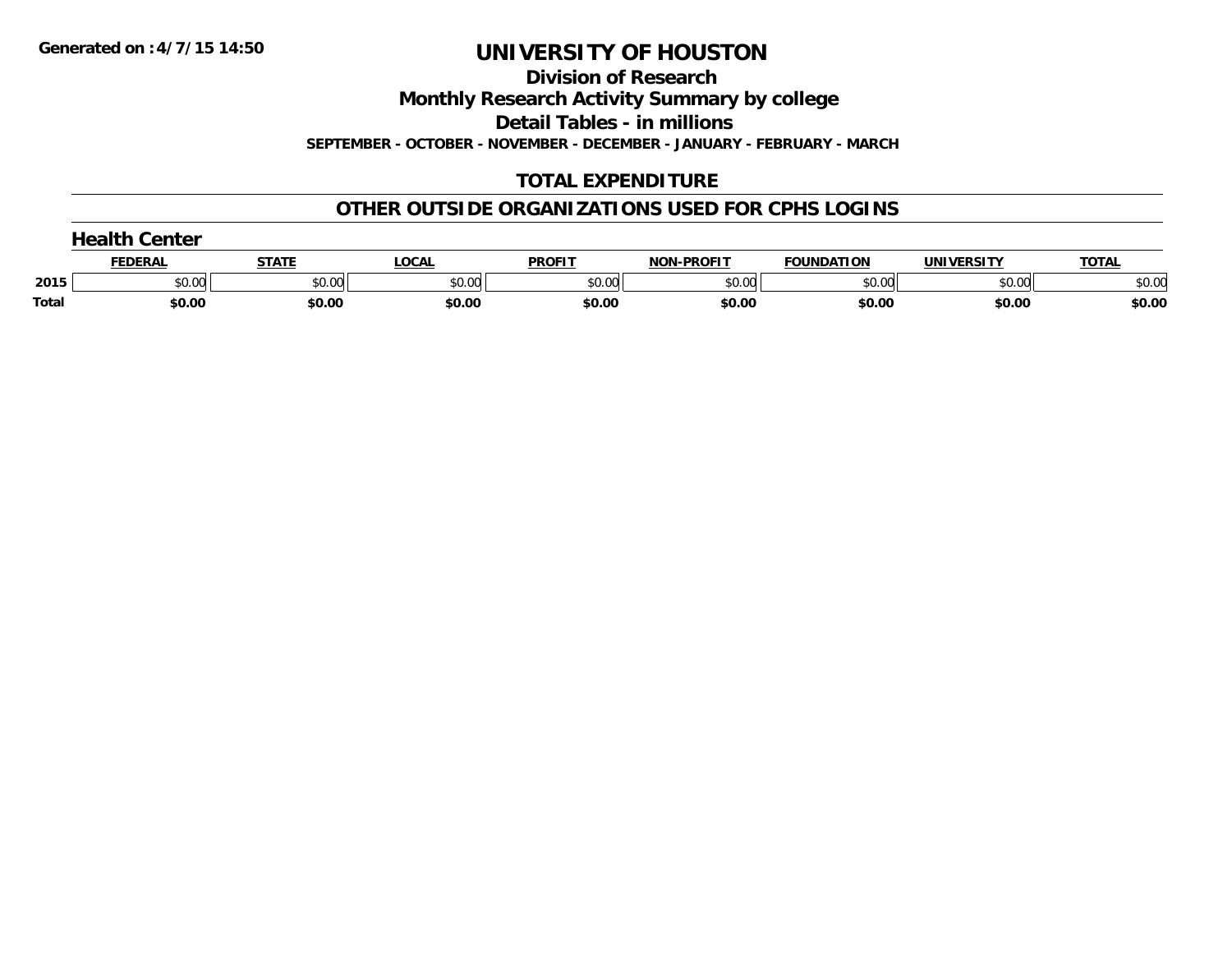### **Division of ResearchMonthly Research Activity Summary by college Detail Tables - in millions SEPTEMBER - OCTOBER - NOVEMBER - DECEMBER - JANUARY - FEBRUARY - MARCH**

#### **TOTAL EXPENDITURE**

#### **PRESIDENT**

#### **Office of the President**

|       | <b>FEDERAL</b> | <b>STATE</b> | <b>LOCAL</b> | <b>PROFIT</b> | <b>NON-PROFIT</b> | <b>FOUNDATION</b> | <b>UNIVERSITY</b> | <b>TOTAL</b> |
|-------|----------------|--------------|--------------|---------------|-------------------|-------------------|-------------------|--------------|
| 2011  | \$0.00         | \$0.00       | \$0.00       | \$0.00        | \$0.00            | \$0.00            | \$0.00            | \$0.00       |
| 2012  | \$0.00         | \$0.00       | \$0.00       | \$0.00        | \$0.00            | \$0.00            | \$0.00            | \$0.00       |
| 2013  | \$0.00         | \$0.00       | \$0.00       | \$0.00        | \$0.00            | \$0.00            | \$0.00            | \$0.00       |
| 2014  | \$0.00         | \$0.00       | \$0.00       | \$0.00        | \$0.00            | \$0.00            | \$0.00            | \$0.00       |
| 2015  | \$43,812.09    | \$0.00       | \$0.00       | \$0.00        | \$0.00            | \$0.00            | \$0.00            | \$43,812.09  |
| Total | \$43,812.09    | \$0.00       | \$0.00       | \$0.00        | \$0.00            | \$0.00            | \$0.00            | \$43,812.09  |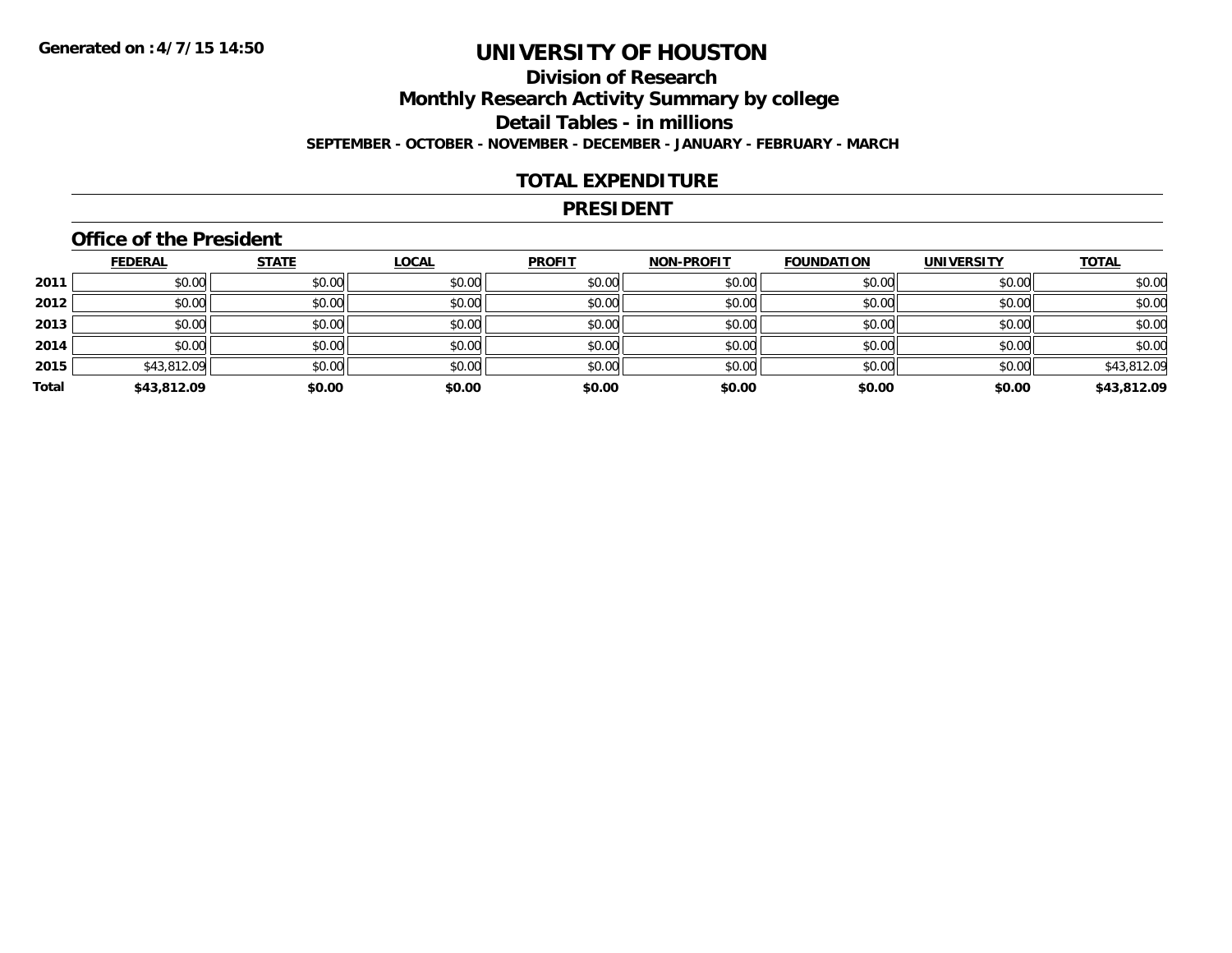#### **Division of Research**

**Monthly Research Activity Summary by college**

**Detail Tables - in millions**

**SEPTEMBER - OCTOBER - NOVEMBER - DECEMBER - JANUARY - FEBRUARY - MARCH**

#### **TOTAL EXPENDITURE**

#### **SENIOR V.P. FOR ACADEMIC AFFAIRS AND PROVOST**

|      | <b>Challenger Program</b>                           |              |              |               |                   |                   |                   |              |
|------|-----------------------------------------------------|--------------|--------------|---------------|-------------------|-------------------|-------------------|--------------|
|      | <b>FEDERAL</b>                                      | <b>STATE</b> | <b>LOCAL</b> | <b>PROFIT</b> | <b>NON-PROFIT</b> | <b>FOUNDATION</b> | <b>UNIVERSITY</b> | <b>TOTAL</b> |
| 2011 | \$0.00                                              | \$0.00       | \$0.00       | \$0.00        | \$0.00            | \$0.00            | \$0.00            | \$0.00       |
| 2012 | \$0.00                                              | \$0.00       | \$0.00       | \$0.00        | \$0.00            | \$0.00            | \$0.00            | \$0.00       |
| 2013 | \$0.00                                              | \$0.00       | \$0.00       | \$0.00        | \$0.00            | \$0.00            | \$0.00            | \$0.00       |
| 2014 | \$0.00                                              | \$0.00       | \$0.00       | \$0.00        | \$0.00            | \$0.00            | \$0.00            | \$0.00       |
| 2015 | \$0.00                                              | \$0.00       | \$0.00       | \$0.00        | \$0.00            | \$0.00            | \$0.00            | \$0.00       |
|      | <b>Continuing Education</b>                         |              |              |               |                   |                   |                   |              |
|      | <b>FEDERAL</b>                                      | <b>STATE</b> | <b>LOCAL</b> | <b>PROFIT</b> | <b>NON-PROFIT</b> | <b>FOUNDATION</b> | <b>UNIVERSITY</b> | <b>TOTAL</b> |
| 2011 | \$0.00                                              | \$1,068.06   | \$0.00       | \$0.00        | \$0.00            | \$0.00            | \$0.00            | \$1,068.06   |
|      | <b>Learning Support Services</b>                    |              |              |               |                   |                   |                   |              |
|      | <b>FEDERAL</b>                                      | <b>STATE</b> | <b>LOCAL</b> | <b>PROFIT</b> | <b>NON-PROFIT</b> | <b>FOUNDATION</b> | <b>UNIVERSITY</b> | <b>TOTAL</b> |
| 2012 | \$0.00                                              | \$0.00       | \$0.00       | \$0.00        | \$0.00            | \$0.00            | \$0.00            | \$0.00       |
| 2013 | \$0.00                                              | \$0.00       | \$0.00       | \$0.00        | \$0.00            | \$0.00            | \$0.00            | \$0.00       |
|      | <b>Office of Admissions</b>                         |              |              |               |                   |                   |                   |              |
|      | <b>FEDERAL</b>                                      | <b>STATE</b> | <b>LOCAL</b> | <b>PROFIT</b> | <b>NON-PROFIT</b> | <b>FOUNDATION</b> | <b>UNIVERSITY</b> | <b>TOTAL</b> |
| 2011 | \$0.00                                              | \$0.00       | \$0.00       | \$0.00        | \$0.00            | \$0.00            | \$0.00            | \$0.00       |
| 2012 | \$0.00                                              | \$0.00       | \$0.00       | \$0.00        | \$0.00            | \$0.00            | \$0.00            | \$0.00       |
| 2013 | \$0.00                                              | \$0.00       | \$0.00       | \$0.00        | \$0.00            | \$0.00            | \$0.00            | \$0.00       |
| 2014 | \$0.00                                              | \$0.00       | \$0.00       | \$0.00        | \$0.00            | \$0.00            | \$0.00            | \$0.00       |
| 2015 | \$0.00                                              | \$0.00       | \$0.00       | \$0.00        | \$0.00            | \$0.00            | \$0.00            | \$0.00       |
|      | <b>Senior V.P. for Academic Affairs and Provost</b> |              |              |               |                   |                   |                   |              |
|      | <b>FEDERAL</b>                                      | <b>STATE</b> | <b>LOCAL</b> | <b>PROFIT</b> | <b>NON-PROFIT</b> | <b>FOUNDATION</b> | <b>UNIVERSITY</b> | <b>TOTAL</b> |
| 2012 | \$0.00                                              | \$0.00       | \$0.00       | \$36,232.62   | \$0.00            | \$0.00            | \$0.00            | \$36,232.62  |
| 2013 | \$0.00                                              | \$0.00       | \$0.00       | \$0.00        | \$0.00            | \$0.00            | \$0.00            | \$0.00       |
| 2014 | \$0.00                                              | \$0.00       | \$0.00       | \$38,767.38   | \$0.00            | \$0.00            | \$0.00            | \$38,767.38  |
|      | <b>Student Support Services</b>                     |              |              |               |                   |                   |                   |              |
|      | <b>FEDERAL</b>                                      | <b>STATE</b> | <b>LOCAL</b> | <b>PROFIT</b> | <b>NON-PROFIT</b> | <b>FOUNDATION</b> | <b>UNIVERSITY</b> | <b>TOTAL</b> |
| 2014 | \$0.00                                              | \$0.00       | \$0.00       | \$0.00        | \$0.00            | \$0.00            | \$0.00            | \$0.00       |
| 2015 | \$0.00                                              | \$0.00       | \$0.00       | \$0.00        | \$0.00            | \$0.00            | \$0.00            | \$0.00       |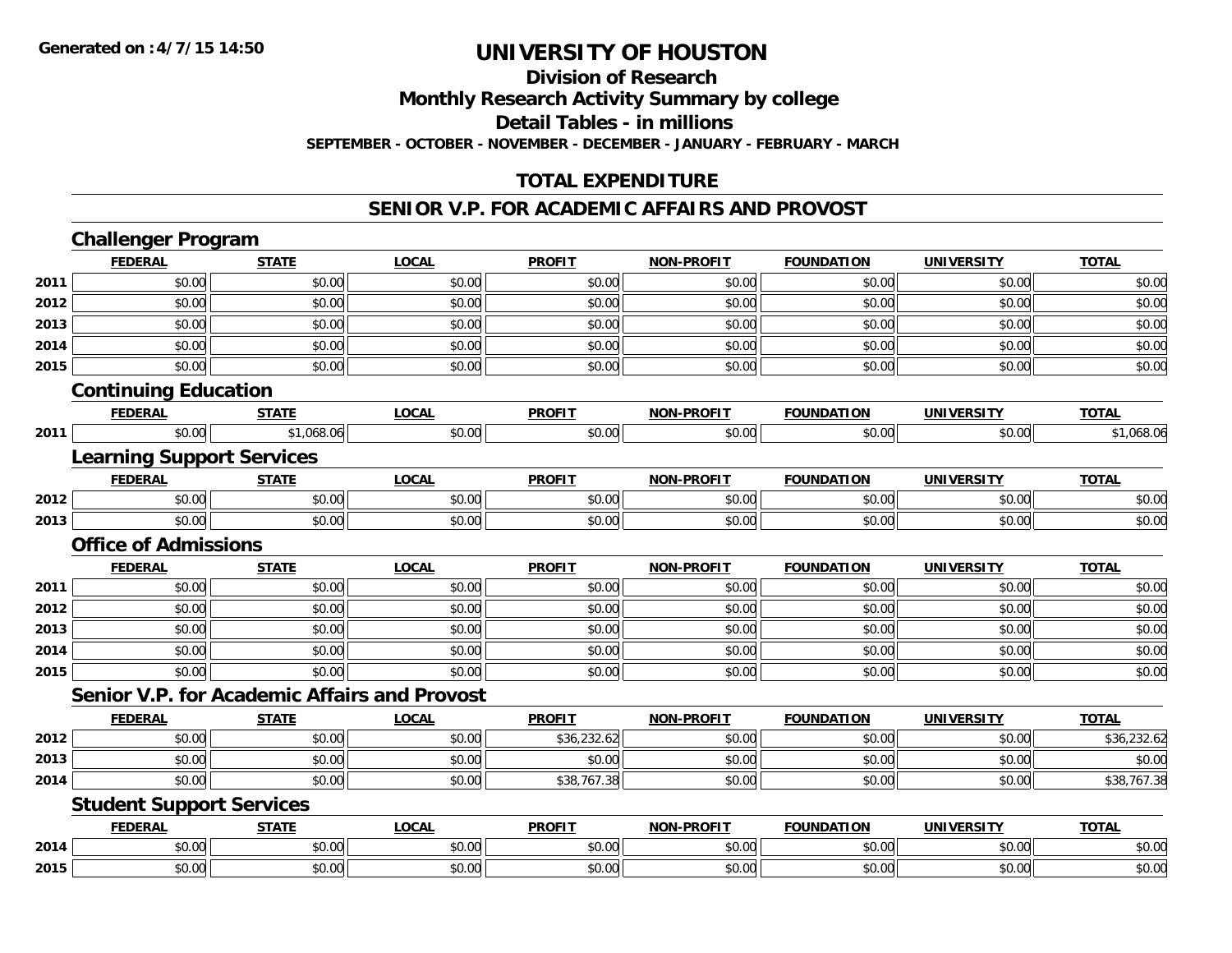### **Division of Research**

**Monthly Research Activity Summary by college**

**Detail Tables - in millions**

**SEPTEMBER - OCTOBER - NOVEMBER - DECEMBER - JANUARY - FEBRUARY - MARCH**

### **TOTAL EXPENDITURE**

#### **SENIOR V.P. FOR ACADEMIC AFFAIRS AND PROVOST**

#### **Undergraduate Scholars**

|      | <b>FEDERAL</b> | <b>STATE</b> | <u>LOCAL</u> | <b>PROFIT</b> | <b>NON-PROFIT</b> | <b>FOUNDATION</b> | <b>UNIVERSITY</b> | <b>TOTAL</b> |
|------|----------------|--------------|--------------|---------------|-------------------|-------------------|-------------------|--------------|
| 2011 | \$0.00         | \$8,533.97   | \$0.00       | \$0.00        | \$0.00            | \$0.00            | \$0.00            | \$8,533.97   |
| 2012 | \$0.00         | \$5,853.43   | \$0.00       | \$0.00        | \$0.00            | \$0.00            | \$0.00            | \$5,853.43   |
| 2013 | \$0.00         | \$5,254.7    | \$0.00       | \$0.00        | \$0.00            | \$0.00            | \$0.00            | \$5,254.71   |
| 2014 | \$0.00         | \$6,279.24   | \$0.00       | \$0.00        | \$0.00            | \$0.00            | \$0.00            | \$6,279.24   |

#### **Undergraduate Student Success**

|      | <b>FEDERAL</b> | <b>STATE</b> | <u>LOCAL</u> | <b>PROFIT</b> | <b>NON-PROFIT</b> | <b>FOUNDATION</b> | <b>UNIVERSITY</b> | <b>TOTAL</b> |
|------|----------------|--------------|--------------|---------------|-------------------|-------------------|-------------------|--------------|
| 2011 | \$0.00         | \$0.00       | \$0.00       | \$0.00        | \$0.00            | \$0.00            | \$0.00            | \$0.00       |
| 2012 | \$0.00         | \$23,163.56  | \$0.00       | \$0.00        | \$0.00            | \$0.00            | \$0.00            | \$23,163.56  |
| 2013 | \$0.00         | \$12,967.16  | \$0.00       | \$0.00        | \$0.00            | \$0.00            | \$0.00            | \$12,967.16  |
| 2014 | \$0.00         | \$33,650.38  | \$0.00       | \$0.00        | \$0.00            | \$0.00            | \$0.00            | \$33,650.38  |
| 2015 | \$0.00         | \$13,798.92  | \$0.00       | \$0.00        | \$0.00            | \$0.00            | \$0.00            | \$13,798.92  |

### **Undergraduate Student Success Center**

|       | <b>FEDERAL</b> | <b>STATE</b> | <b>LOCAL</b> | <b>PROFIT</b> | <b>NON-PROFIT</b> | <b>FOUNDATION</b> | <b>UNIVERSITY</b> | <u>TOTAL</u>   |
|-------|----------------|--------------|--------------|---------------|-------------------|-------------------|-------------------|----------------|
| 2011  | \$185,819.10   | \$76,852.57  | \$0.00       | \$0.00        | \$39,635.91       | \$4,481.04        | \$0.00            | \$306,788.62   |
| 2012  | \$183,730.48   | \$74,123.18  | \$0.00       | \$0.00        | \$42,823.62       | \$0.00            | \$0.00            | \$300,677.28   |
| 2013  | \$218,571.28   | \$75,671.83  | \$0.00       | \$0.00        | (S539.58)         | \$0.00            | \$0.00            | \$293,703.53   |
| 2014  | \$230,370.64   | \$67,899.69  | \$0.00       | \$0.00        | \$0.00            | \$0.00            | \$0.00            | \$298,270.33   |
| 2015  | \$173,401.63   | \$77,337.62  | \$0.00       | \$0.00        | \$45,094.06       | \$0.00            | \$0.00            | \$295,833.31   |
| Total | \$991,893.13   | \$482,454.32 | \$0.00       | \$75,000.00   | \$127,014.01      | \$4,481.04        | \$0.00            | \$1,680,842.50 |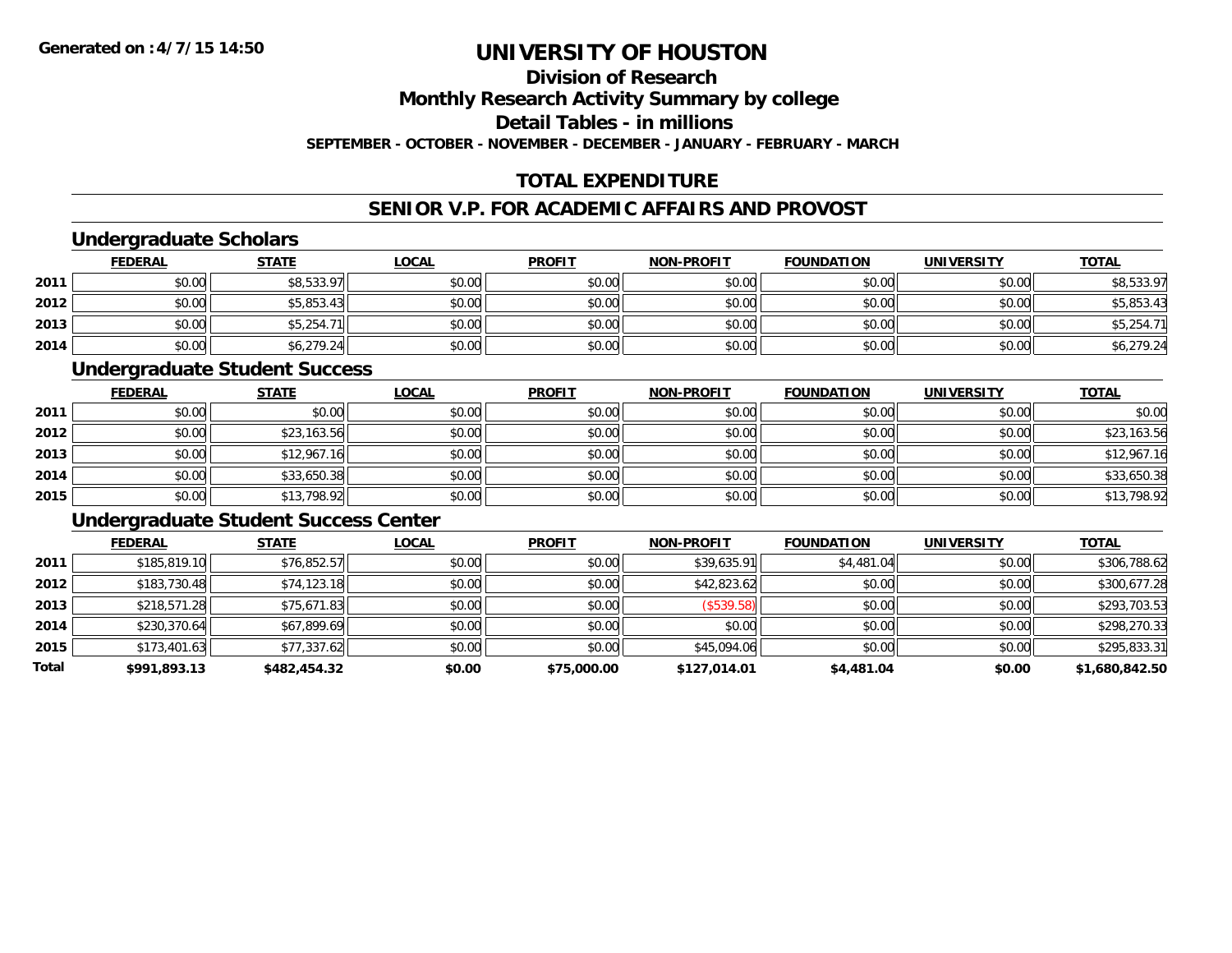### **Division of ResearchMonthly Research Activity Summary by college Detail Tables - in millions SEPTEMBER - OCTOBER - NOVEMBER - DECEMBER - JANUARY - FEBRUARY - MARCH**

#### **TOTAL EXPENDITURE**

#### **UH LAW CENTER**

|              | Dean, Law      |              |              |               |                   |                   |                   |                |
|--------------|----------------|--------------|--------------|---------------|-------------------|-------------------|-------------------|----------------|
|              | <b>FEDERAL</b> | <b>STATE</b> | <b>LOCAL</b> | <b>PROFIT</b> | <b>NON-PROFIT</b> | <b>FOUNDATION</b> | <b>UNIVERSITY</b> | <b>TOTAL</b>   |
| 2011         | \$17,904.64    | \$0.00       | \$0.00       | \$0.00        | \$0.00            | \$0.00            | \$0.00            | \$17,904.64    |
| 2012         | (\$221,005.61) | \$0.00       | \$0.00       | \$0.00        | \$0.00            | \$0.00            | \$0.00            | (\$221,005.61) |
| 2013         | \$0.00         | \$0.00       | \$0.00       | \$0.00        | \$0.00            | \$0.00            | \$0.00            | \$0.00         |
|              | <b>Law-UH</b>  |              |              |               |                   |                   |                   |                |
|              | <b>FEDERAL</b> | <b>STATE</b> | <b>LOCAL</b> | <b>PROFIT</b> | <b>NON-PROFIT</b> | <b>FOUNDATION</b> | <b>UNIVERSITY</b> | <b>TOTAL</b>   |
| 2011         | \$52,572.72    | \$63,134.07  | \$0.00       | \$0.00        | \$0.00            | \$45,284.06       | \$0.00            | \$160,990.85   |
| 2012         | \$6,738.17     | \$104,107.69 | \$0.00       | \$0.00        | \$0.00            | \$37,386.61       | \$0.00            | \$148,232.47   |
| 2013         | \$133,738.92   | \$74,263.04  | \$0.00       | \$0.00        | \$0.00            | \$28,478.77       | \$0.00            | \$236,480.73   |
| 2014         | \$9,182.58     | \$106,306.60 | \$0.00       | \$0.00        | \$0.00            | \$5,636.78        | \$0.00            | \$121,125.96   |
| 2015         | \$38,526.60    | \$113,973.63 | \$0.00       | \$0.00        | \$0.00            | \$4,479.35        | \$0.00            | \$156,979.58   |
| <b>Total</b> | \$37,658.02    | \$461,785.03 | \$0.00       | \$0.00        | \$0.00            | \$121,265.57      | \$0.00            | \$620,708.62   |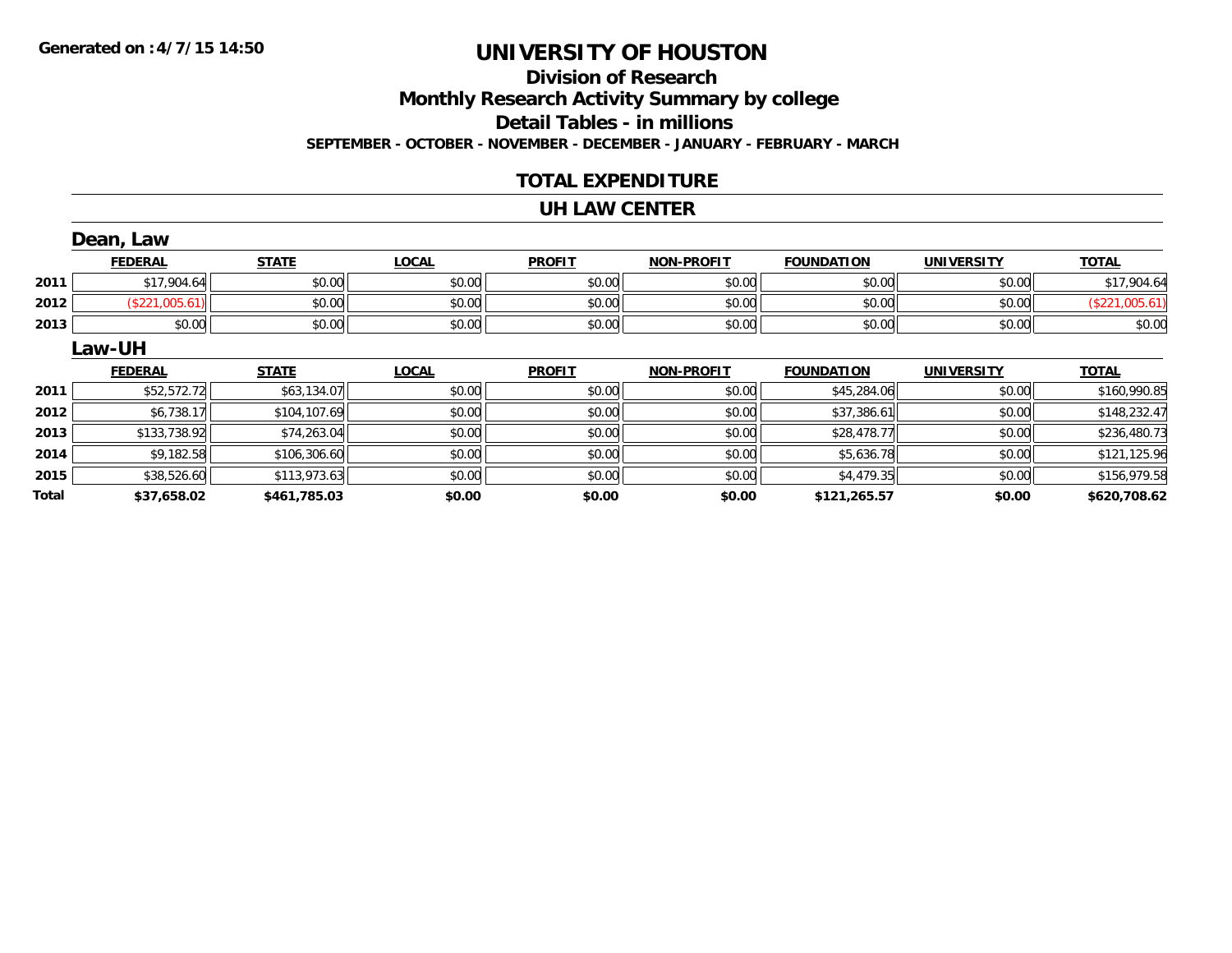### **Division of ResearchMonthly Research Activity Summary by college Detail Tables - in millions SEPTEMBER - OCTOBER - NOVEMBER - DECEMBER - JANUARY - FEBRUARY - MARCH**

#### **TOTAL EXPENDITURE**

#### **UKNOWN COLLEGE**

### **Unknown Department**

|       | <b>FEDERAL</b> | <b>STATE</b> | <u>LOCAL</u> | <b>PROFIT</b> | <b>NON-PROFIT</b> | <b>FOUNDATION</b> | <b>UNIVERSITY</b> | <b>TOTAL</b> |
|-------|----------------|--------------|--------------|---------------|-------------------|-------------------|-------------------|--------------|
| 2011  | \$0.00         | \$0.00       | \$0.00       | \$0.00        | \$0.00            | \$0.00            | \$0.00            | \$0.00       |
| 2012  | \$0.00         | \$0.00       | \$0.00       | \$0.00        | \$0.00            | \$0.00            | \$0.00            | \$0.00       |
| 2013  | \$0.00         | \$0.00       | \$0.00       | \$0.00        | \$0.00            | \$0.00            | \$0.00            | \$0.00       |
| 2014  | \$0.00         | \$0.00       | \$0.00       | \$0.00        | \$0.00            | \$0.00            | \$0.00            | \$0.00       |
| 2015  | \$0.00         | \$0.00       | \$0.00       | \$0.00        | \$0.00            | \$0.00            | \$0.00            | \$0.00       |
| Total | \$0.00         | \$0.00       | \$0.00       | \$0.00        | \$0.00            | \$0.00            | \$0.00            | \$0.00       |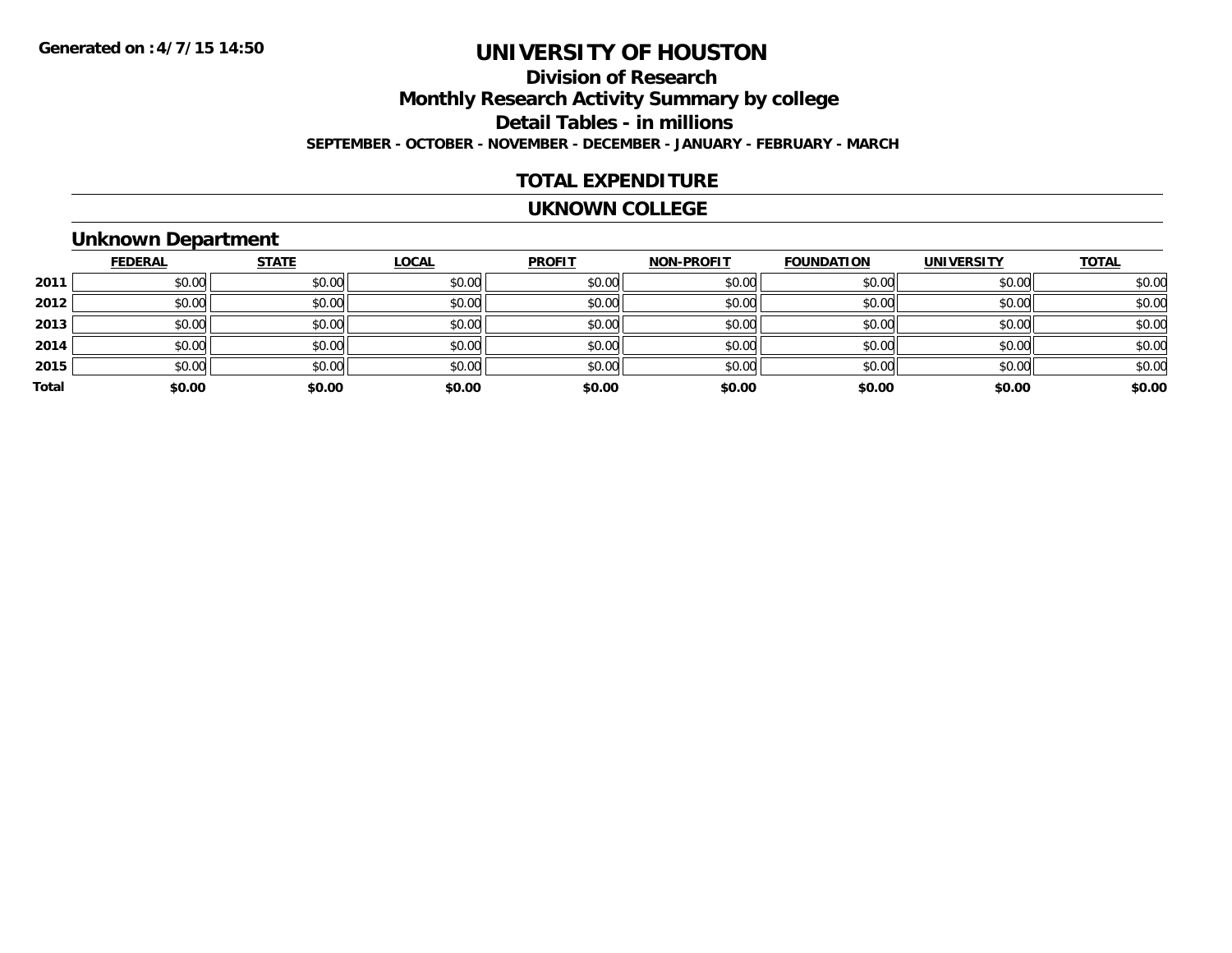## **Division of Research Monthly Research Activity Summary by college**

**Detail Tables - in millions**

**SEPTEMBER - OCTOBER - NOVEMBER - DECEMBER - JANUARY - FEBRUARY - MARCH**

## **TOTAL EXPENDITURE**

### **VICE PRESIDENT FOR ADMINISTRATION**

|       | <b>KUHF - Radio</b>         |              |              |               |                   |                   |                   |                 |
|-------|-----------------------------|--------------|--------------|---------------|-------------------|-------------------|-------------------|-----------------|
|       | <b>FEDERAL</b>              | <b>STATE</b> | <b>LOCAL</b> | <b>PROFIT</b> | <b>NON-PROFIT</b> | <b>FOUNDATION</b> | <b>UNIVERSITY</b> | <b>TOTAL</b>    |
| 2011  | \$0.00                      | \$0.00       | \$0.00       | \$0.00        | \$578,146.29      | \$0.00            | \$0.00            | \$578,146.29    |
| 2012  | (\$758.32)                  | \$10,153.66  | \$0.00       | \$0.00        | (\$233.11)        | \$0.00            | \$0.00            | \$9,162.23      |
| 2013  | \$0.00                      | \$0.00       | \$0.00       | \$0.00        | \$2,044,710.00    | \$0.00            | \$0.00            | \$2,044,710.00  |
| 2014  | \$0.00                      | \$0.00       | \$0.00       | \$0.00        | \$2,147,867.00    | \$0.00            | \$0.00            | \$2,147,867.00  |
| 2015  | \$2,492,077.00              | \$0.00       | \$0.00       | \$0.00        | \$0.00            | \$0.00            | \$0.00            | \$2,492,077.00  |
|       | <b>KUHT-TV</b>              |              |              |               |                   |                   |                   |                 |
|       | <b>FEDERAL</b>              | <b>STATE</b> | <b>LOCAL</b> | <b>PROFIT</b> | <b>NON-PROFIT</b> | <b>FOUNDATION</b> | <b>UNIVERSITY</b> | <b>TOTAL</b>    |
| 2011  | \$0.00                      | \$0.00       | \$0.00       | \$0.00        | \$1,606,903.00    | \$0.00            | \$0.00            | \$1,606,903.00  |
| 2012  | \$0.00                      | \$0.00       | \$0.00       | \$0.00        | \$0.02            | \$0.00            | \$0.00            | \$0.02          |
|       | <b>Physical Plant</b>       |              |              |               |                   |                   |                   |                 |
|       | <b>FEDERAL</b>              | <b>STATE</b> | <b>LOCAL</b> | <b>PROFIT</b> | <b>NON-PROFIT</b> | <b>FOUNDATION</b> | <b>UNIVERSITY</b> | <b>TOTAL</b>    |
| 2011  | \$0.00                      | \$0.00       | \$0.00       | \$0.00        | \$0.00            | \$0.00            | \$0.00            | \$0.00          |
| 2012  | \$0.00                      | \$0.00       | \$0.00       | \$0.00        | \$2,261,595.72    | \$0.00            | \$0.00            | \$2,261,595.72  |
| 2013  | \$0.00                      | \$0.00       | \$0.00       | \$0.00        | \$0.28            | \$0.00            | \$0.00            | \$0.28          |
|       | <b>UH Police Department</b> |              |              |               |                   |                   |                   |                 |
|       | <b>FEDERAL</b>              | <b>STATE</b> | <b>LOCAL</b> | <b>PROFIT</b> | <b>NON-PROFIT</b> | <b>FOUNDATION</b> | <b>UNIVERSITY</b> | <b>TOTAL</b>    |
| 2014  | \$3,000.00                  | \$0.00       | \$0.00       | \$0.00        | \$0.00            | \$0.00            | \$0.00            | \$3,000.00      |
| Total | \$2,494,318.68              | \$10,153.66  | \$0.00       | \$0.00        | \$8,638,989.20    | \$0.00            | \$0.00            | \$11,143,461.54 |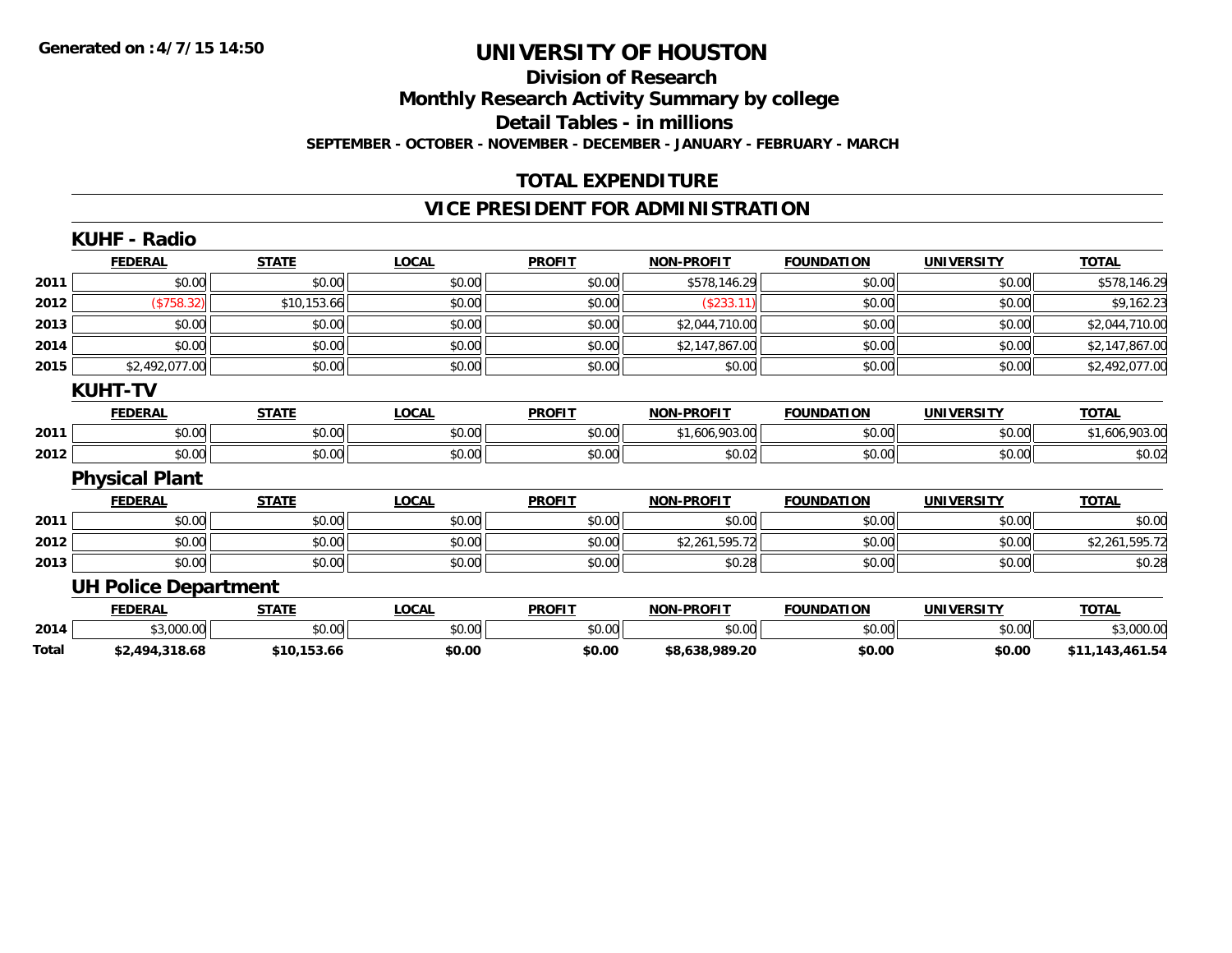#### **Division of Research**

**Monthly Research Activity Summary by college**

**Detail Tables - in millions**

**SEPTEMBER - OCTOBER - NOVEMBER - DECEMBER - JANUARY - FEBRUARY - MARCH**

### **TOTAL EXPENDITURE**

#### **VICE PRESIDENT FOR STUDENT AFFAIRS**

#### **Childrens Learning Centers**

|      | <b>FEDERAL</b>       | <b>CTATE</b>   | <b>OCAL</b>   | <b>PROFIT</b>                            | <b>NON-PROFIT</b>       | <b>FOUNDATION</b> | <b>UNIVERSITY</b> | <b>TOTAL</b>                 |
|------|----------------------|----------------|---------------|------------------------------------------|-------------------------|-------------------|-------------------|------------------------------|
| 2014 | 720.80               | ልስ ስስ<br>JU.UU | 0000<br>JU.UU | 0 <sup>n</sup><br>JU.J                   | 0 <sup>n</sup><br>vv.vv | 0000<br>,u.uu     | \$0.00            | <b>¢07 720 00</b><br>. 7.OU" |
| 2015 | 798.<br><b>01 OB</b> | ტი იი<br>JU.UU | 0000<br>JU.UU | $\uparrow$ $\uparrow$ $\uparrow$<br>υυ., | 0000<br>PO.OO           | 0000<br>ww.       | \$0.00            | $\sim$                       |

#### **Dean, Student Affairs**

|      | <b>FEDERAL</b>                 | <b>STATE</b> | <b>LOCAL</b> | <b>PROFIT</b> | <b>NON-PROFIT</b> | <b>FOUNDATION</b> | <b>UNIVERSITY</b> | <b>TOTAL</b>                             |
|------|--------------------------------|--------------|--------------|---------------|-------------------|-------------------|-------------------|------------------------------------------|
| 2011 | \$28,869.95                    | \$0.00       | \$0.00       | \$0.00        | \$0.00            | mn n¢<br>JU.UU    | \$0.00            | \$28,869.95                              |
| 2012 | $\cdots$<br>.757.54<br>. ب     | \$0.00       | \$0.00       | \$0.00        | \$0.00            | en uu<br>งบ.บบ    | \$0.00            | ,, ,,                                    |
| 2013 | $\sim$ $\sim$ $\sim$<br>ں ، اے | \$0.00       | \$0.00       | \$0.00        | \$0.00            | \$0.00            | \$0.00            | $\overline{\phantom{a}}$<br>70, 12 I . J |

#### **Vice President, Student Affairs**

|              | <b>FEDERAL</b> | <b>STATE</b> | <u>LOCAL</u> | <b>PROFIT</b> | <b>NON-PROFIT</b> | <b>FOUNDATION</b> | <b>UNIVERSITY</b> | <b>TOTAL</b> |
|--------------|----------------|--------------|--------------|---------------|-------------------|-------------------|-------------------|--------------|
| 2011         | \$108,669.59   | \$0.00       | \$0.00       | \$0.00        | \$0.00            | \$0.00            | \$0.00            | \$108,669.59 |
| 2012         | \$7,866.04     | \$0.00       | \$0.00       | \$0.00        | \$0.00            | \$0.00            | \$0.00            | \$7,866.04   |
| 2013         | \$44,636.97    | \$0.00       | \$0.00       | \$0.00        | \$0.00            | \$0.00            | \$0.00            | \$44,636.97  |
| 2014         | \$11,109.39    | \$0.00       | \$0.00       | \$0.00        | \$0.00            | \$0.00            | \$0.00            | \$11,109.39  |
| 2015         | \$0.00         | \$0.00       | \$0.00       | \$0.00        | \$0.00            | \$10,000.00       | \$0.00            | \$10,000.00  |
| <b>Total</b> | \$526,169.60   | \$0.00       | \$0.00       | \$0.00        | \$0.00            | \$10,000.00       | \$0.00            | \$536,169.60 |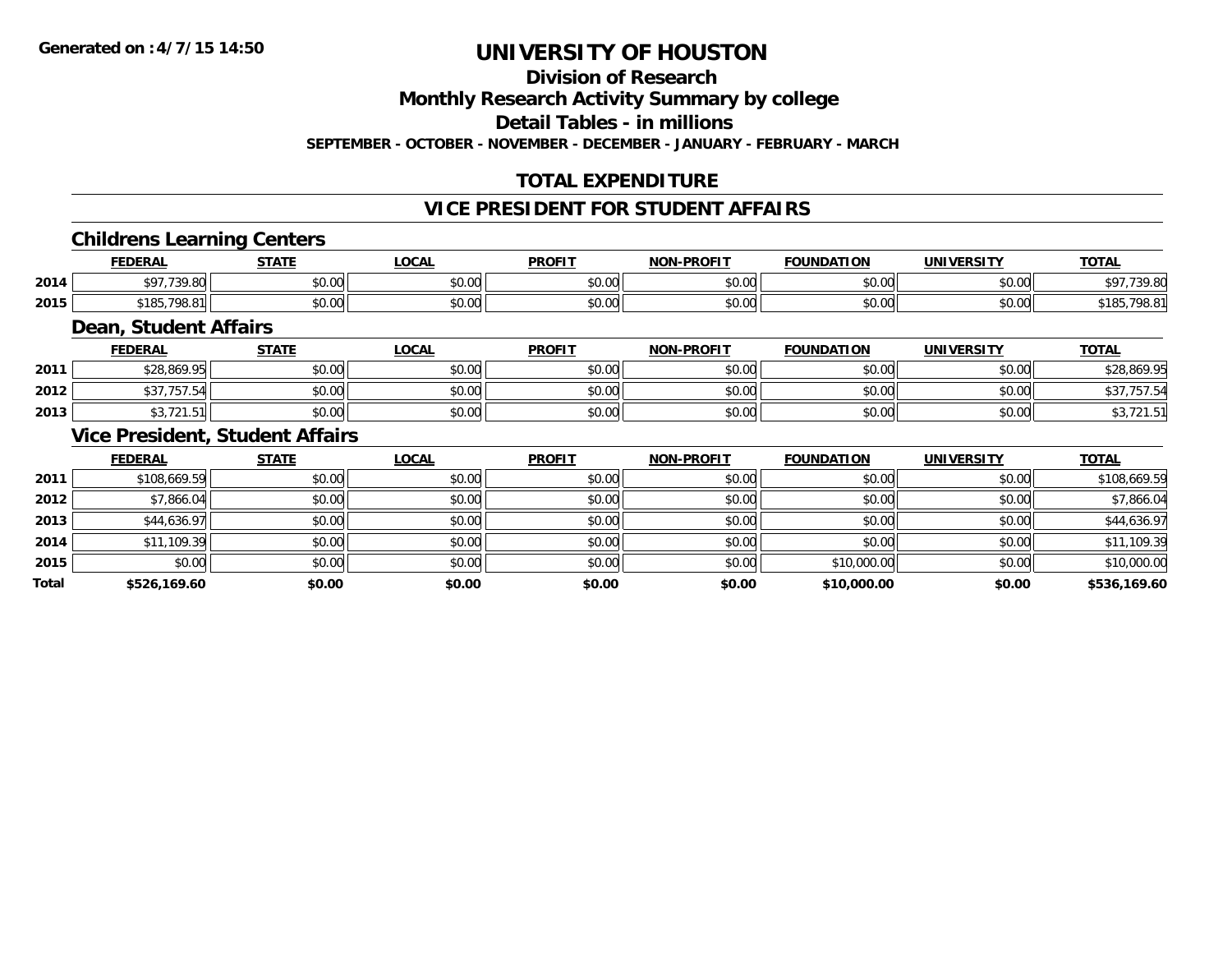#### **Division of Research**

**Monthly Research Activity Summary by college**

**Detail Tables - in millions**

**SEPTEMBER - OCTOBER - NOVEMBER - DECEMBER - JANUARY - FEBRUARY - MARCH**

#### **IDC RECOVERY**

#### **C.T. BAUER COLLEGE OF BUSINESS**

|              | <b>Accountancy &amp; Taxation</b>        |              |              |               |                   |                   |                   |              |
|--------------|------------------------------------------|--------------|--------------|---------------|-------------------|-------------------|-------------------|--------------|
|              | <b>FEDERAL</b>                           | <b>STATE</b> | <b>LOCAL</b> | <b>PROFIT</b> | <b>NON-PROFIT</b> | <b>FOUNDATION</b> | <b>UNIVERSITY</b> | <b>TOTAL</b> |
| 2014         | \$0.00                                   | \$0.00       | \$0.00       | \$0.00        | \$0.00            | \$0.00            | \$0.00            | \$0.00       |
| 2015         | \$0.00                                   | \$0.00       | \$0.00       | \$0.00        | \$0.00            | \$0.00            | \$0.00            | \$0.00       |
|              | <b>Finance</b>                           |              |              |               |                   |                   |                   |              |
|              | <b>FEDERAL</b>                           | <b>STATE</b> | <b>LOCAL</b> | <b>PROFIT</b> | <b>NON-PROFIT</b> | <b>FOUNDATION</b> | <b>UNIVERSITY</b> | <b>TOTAL</b> |
| 2011         | \$0.00                                   | \$0.00       | \$0.00       | \$0.00        | \$0.00            | \$0.00            | \$0.00            | \$0.00       |
| 2012         | \$9,016.00                               | \$0.00       | \$0.00       | \$0.00        | \$0.00            | \$0.00            | \$0.00            | \$9,016.00   |
| 2013         | \$0.00                                   | \$0.00       | \$0.00       | \$0.00        | \$0.00            | \$0.00            | \$0.00            | \$0.00       |
| 2014         | \$0.00                                   | \$0.00       | \$0.00       | \$0.00        | \$0.00            | \$0.00            | \$0.00            | \$0.00       |
| 2015         | \$0.00                                   | \$0.00       | \$0.00       | \$0.00        | \$0.00            | \$0.00            | \$0.00            | \$0.00       |
|              | Management                               |              |              |               |                   |                   |                   |              |
|              | <b>FEDERAL</b>                           | <b>STATE</b> | <b>LOCAL</b> | <b>PROFIT</b> | <b>NON-PROFIT</b> | <b>FOUNDATION</b> | <b>UNIVERSITY</b> | <b>TOTAL</b> |
| 2011         | \$6,416.24                               | \$0.00       | \$0.00       | \$0.00        | \$0.00            | \$0.00            | \$0.00            | \$6,416.24   |
| 2012         | (\$1,980.84)                             | \$0.00       | \$0.00       | \$0.00        | \$0.00            | \$0.00            | \$0.00            | (\$1,980.84) |
| 2013         | \$2,100.00                               | \$0.00       | \$0.00       | \$0.00        | \$0.00            | \$0.00            | \$0.00            | \$2,100.00   |
| 2014         | \$1,260.00                               | \$0.00       | \$0.00       | \$0.00        | \$0.00            | \$0.00            | \$0.00            | \$1,260.00   |
| 2015         | \$3,600.00                               | \$0.00       | \$0.00       | \$0.00        | \$0.00            | \$0.00            | \$0.00            | \$3,600.00   |
|              | <b>Marketing</b>                         |              |              |               |                   |                   |                   |              |
|              | <b>FEDERAL</b>                           | <b>STATE</b> | <b>LOCAL</b> | <b>PROFIT</b> | <b>NON-PROFIT</b> | <b>FOUNDATION</b> | <b>UNIVERSITY</b> | <b>TOTAL</b> |
| 2012         | \$0.00                                   | \$0.00       | \$0.00       | \$0.00        | \$0.00            | \$0.00            | \$0.00            | \$0.00       |
| 2013         | \$0.00                                   | \$0.00       | \$0.00       | \$0.00        | \$0.00            | \$0.00            | \$0.00            | \$0.00       |
| 2014         | \$0.00                                   | \$0.00       | \$0.00       | \$0.00        | \$0.00            | \$0.00            | \$0.00            | \$0.00       |
| 2015         | \$0.00                                   | \$0.00       | \$0.00       | \$0.00        | \$0.00            | \$0.00            | \$0.00            | \$0.00       |
|              | <b>Small Business Development Center</b> |              |              |               |                   |                   |                   |              |
|              | <b>FEDERAL</b>                           | <b>STATE</b> | <b>LOCAL</b> | <b>PROFIT</b> | <b>NON-PROFIT</b> | <b>FOUNDATION</b> | <b>UNIVERSITY</b> | <b>TOTAL</b> |
| 2011         | \$47,672.13                              | \$0.00       | \$0.00       | \$0.00        | \$0.00            | \$0.00            | \$0.00            | \$47,672.13  |
| 2012         | \$107,191.33                             | \$0.00       | \$0.00       | \$0.00        | \$0.00            | \$0.00            | \$0.00            | \$107,191.33 |
| 2013         | \$298,081.73                             | \$0.00       | \$0.00       | \$0.00        | \$0.00            | \$2,890.08        | \$0.00            | \$300,971.81 |
| 2014         | \$198,158.90                             | \$0.00       | \$0.00       | \$0.00        | \$0.00            | \$6,160.62        | \$0.00            | \$204,319.52 |
| 2015         | \$76,039.61                              | \$0.00       | \$0.00       | \$0.00        | \$0.00            | \$139.05          | \$0.00            | \$76,178.66  |
| <b>Total</b> | \$747.555.10                             | \$0.00       | \$0.00       | \$0.00        | \$0.00            | \$9,189.75        | \$0.00            | \$756.744.85 |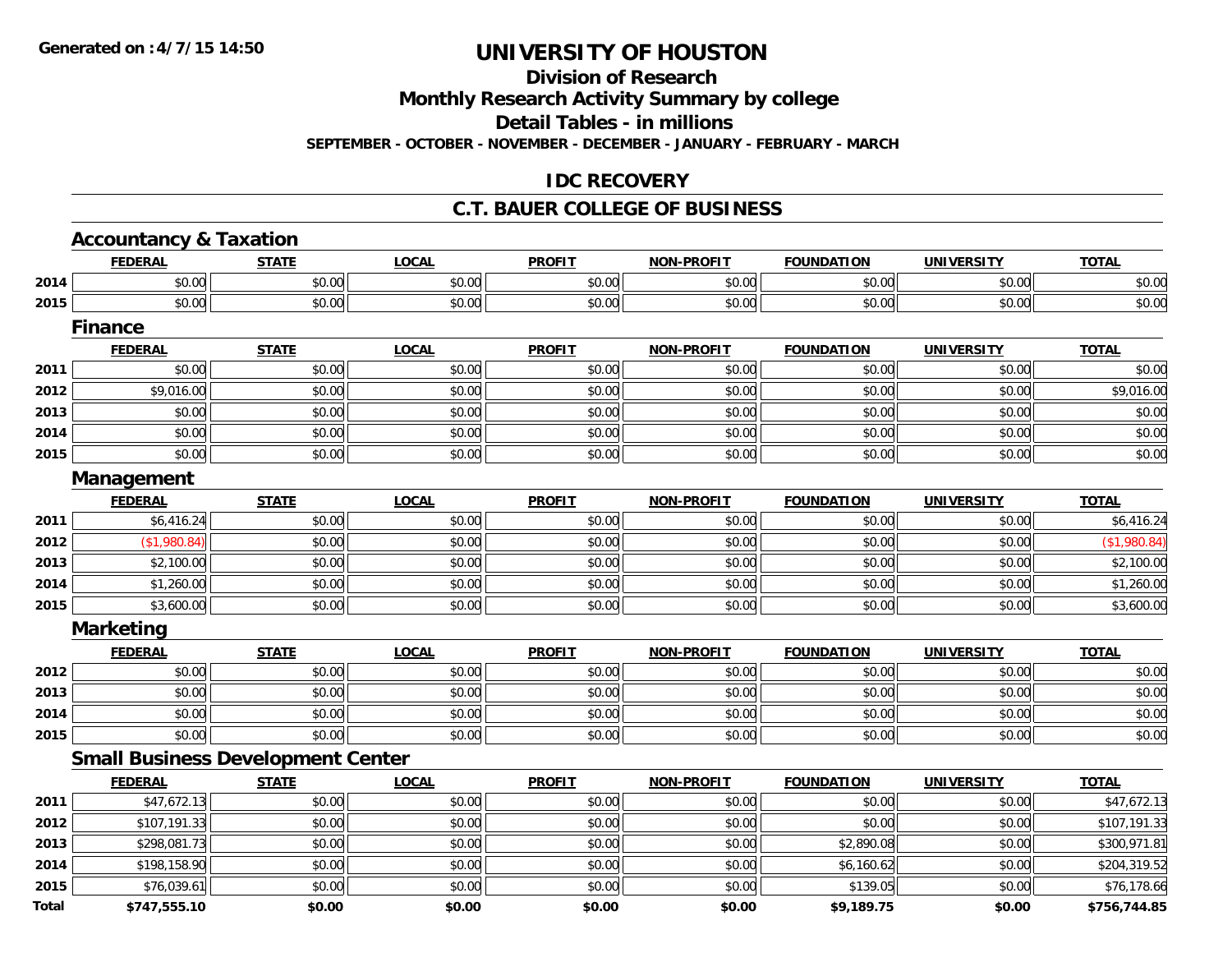#### **Division of Research**

**Monthly Research Activity Summary by college**

**Detail Tables - in millions**

**SEPTEMBER - OCTOBER - NOVEMBER - DECEMBER - JANUARY - FEBRUARY - MARCH**

#### **IDC RECOVERY**

#### **COLLEGE OF ARCHITECTURE**

|       | Architecture       |              |              |               |                   |                   |                   |              |
|-------|--------------------|--------------|--------------|---------------|-------------------|-------------------|-------------------|--------------|
|       | <b>FEDERAL</b>     | <b>STATE</b> | <b>LOCAL</b> | <b>PROFIT</b> | <b>NON-PROFIT</b> | <b>FOUNDATION</b> | <b>UNIVERSITY</b> | <b>TOTAL</b> |
| 2015  | \$0.00             | \$0.00       | \$0.00       | \$0.00        | \$0.00            | \$0.00            | \$0.00            | \$0.00       |
|       | Dean, Architecture |              |              |               |                   |                   |                   |              |
|       | <b>FEDERAL</b>     | <b>STATE</b> | <b>LOCAL</b> | <b>PROFIT</b> | <b>NON-PROFIT</b> | <b>FOUNDATION</b> | <b>UNIVERSITY</b> | <b>TOTAL</b> |
| 2015  | \$0.00             | \$0.00       | \$0.00       | \$0.00        | \$0.00            | \$116.42          | \$0.00            | \$116.42     |
| Total | \$0.00             | \$0.00       | \$0.00       | \$0.00        | \$0.00            | \$116.42          | \$0.00            | \$116.42     |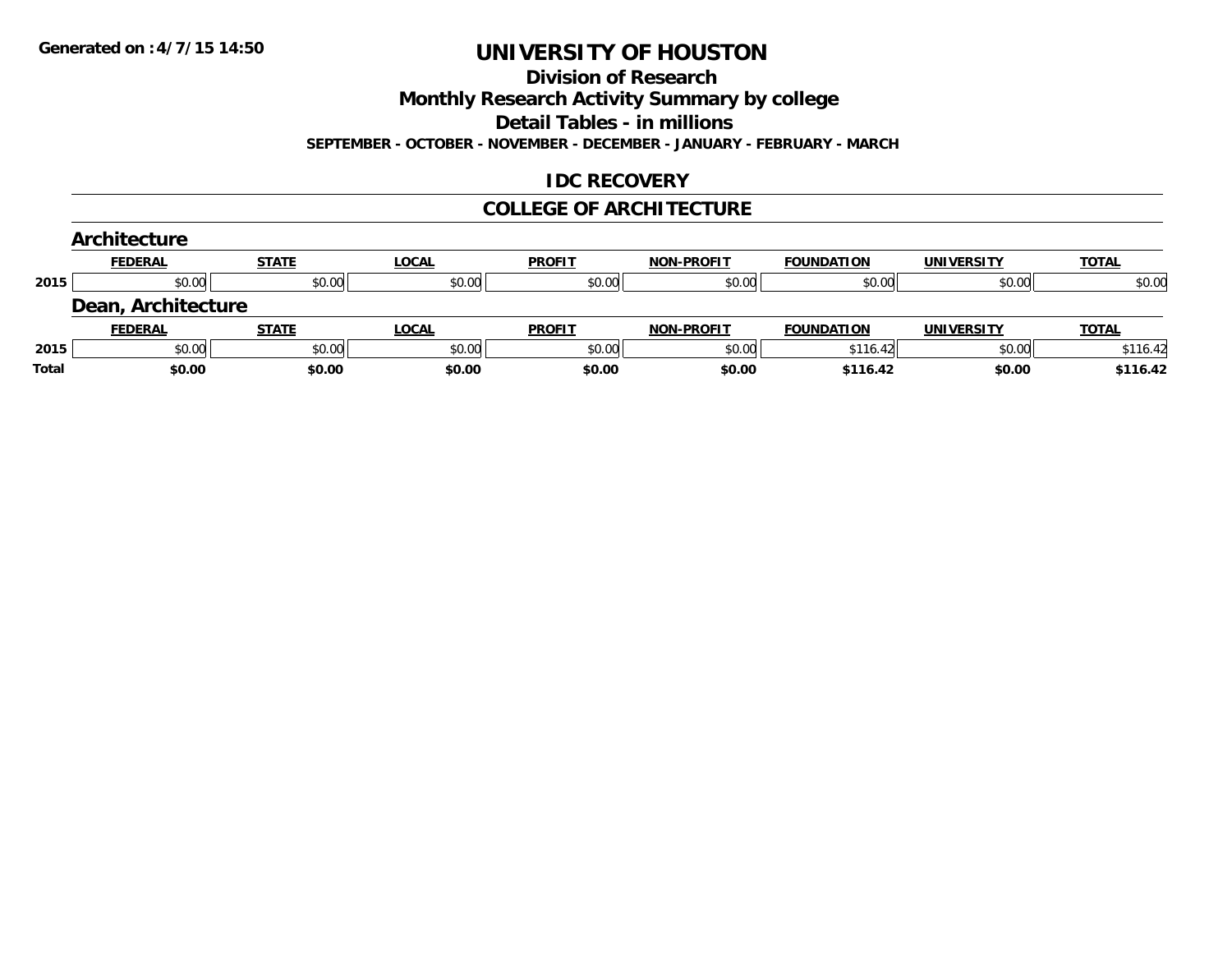### **Division of Research**

**Monthly Research Activity Summary by college**

**Detail Tables - in millions**

**SEPTEMBER - OCTOBER - NOVEMBER - DECEMBER - JANUARY - FEBRUARY - MARCH**

#### **IDC RECOVERY**

#### **COLLEGE OF EDUCATION**

### **Consistency Mgmt and Coop Disc**

|      | <b>FEDERAL</b> | <b>STATE</b> | <b>LOCAL</b> | <b>PROFIT</b> | NON-PROFIT | <b>FOUNDATION</b> | <b>UNIVERSITY</b> | <b>TOTAL</b> |
|------|----------------|--------------|--------------|---------------|------------|-------------------|-------------------|--------------|
| 2011 | \$58.43        | \$0.00       | \$0.00       | \$0.00        | \$5,096.13 | \$0.00            | \$0.00            | \$5,154.56   |
| 2012 | \$0.00         | \$0.00       | \$0.00       | \$0.00        | \$5,361.75 | \$0.00            | \$0.00            | \$5,361.75   |
| 2013 | \$0.00         | \$0.00       | \$0.00       | \$0.00        | \$3,438.44 | \$0.00            | \$0.00            | \$3,438.44   |
| 2014 | \$0.00         | \$0.00       | \$3,690.37   | \$0.00        | \$246.15   | \$0.00            | \$0.00            | \$3,936.52   |
| 2015 | \$31,307.40    | \$0.00       | \$7.039.31   | \$0.00        | \$0.00     | \$0.00            | \$0.00            | \$38,346.71  |

#### **Curriculum and Instruction**

|      | <u>FEDERAL</u> | <u>STATE</u> | <u>LOCAL</u> | <b>PROFIT</b> | NON-PROFIT | <b>FOUNDATION</b> | <b>UNIVERSITY</b> | <b>TOTAL</b> |
|------|----------------|--------------|--------------|---------------|------------|-------------------|-------------------|--------------|
| 2011 | \$26,575.03    | \$0.00       | \$0.00       | \$0.00        | \$0.00     | \$1,176.88        | \$0.00            | \$27,751.91  |
| 2012 | \$41,593.05    | \$16,814.50  | \$0.00       | \$0.00        | \$0.00     | \$1.751.41        | \$0.00            | \$60,158.96  |
| 2013 | \$30,503.63    | \$6,808.72   | \$0.00       | \$0.00        | \$0.00     | \$1,662.78        | \$0.00            | \$38,975.13  |
| 2014 | \$38,647.10    | \$773.50     | \$0.00       | \$0.00        | \$0.00     | \$5,679.51        | \$0.00            | \$45,100.10  |
| 2015 | \$34,969.84    | \$1,341.99   | \$0.00       | \$0.00        | \$0.00     | \$4,969.54        | \$0.00            | \$41,281.37  |

#### **Dean, Education**

|      | <b>FEDERAL</b> | <b>STATE</b> | <b>LOCAL</b> | <b>PROFIT</b> | <b>NON-PROFIT</b> | <b>FOUNDATION</b> | <b>UNIVERSITY</b> | <b>TOTAL</b> |
|------|----------------|--------------|--------------|---------------|-------------------|-------------------|-------------------|--------------|
| 2011 | \$0.00         | \$0.00       | \$0.00       | \$0.00        | \$0.00            | \$0.00            | \$0.00            | \$0.00       |
| 2012 | \$0.00         | \$0.00       | \$0.00       | \$0.00        | \$0.00            | \$0.00            | \$0.00            | \$0.00       |
| 2013 | \$0.00         | \$0.00       | \$0.00       | \$0.00        | \$0.00            | \$0.00            | \$0.00            | \$0.00       |
| 2014 | \$0.00         | \$0.00       | \$0.00       | \$0.00        | \$0.00            | \$0.00            | \$0.00            | \$0.00       |
| 2015 | \$0.00         | \$0.00       | \$0.00       | \$0.00        | \$0.00            | \$0.00            | \$0.00            | \$0.00       |

### **Educational Leadership & Cultural Studies**

|      | ------ | ----- | $\sim$ $\sim$ $\sim$ | <b>DDOEI</b> | -----<br>וחו          |            | INII       | TAT |
|------|--------|-------|----------------------|--------------|-----------------------|------------|------------|-----|
| 2011 |        |       | $\sim$ 00<br>v.vv    | JU.UU        | $\sim$ $\sim$<br>ישיע | $\sim$ 000 | 0.00<br>uu |     |

#### **Institute for Urban Education**

|      | <b>FEDERAL</b> | STATE  | <u>LOCAL</u> | <b>PROFIT</b> | <b>NON-PROFIT</b> | <b>FOUNDATION</b> | UNIVERSITY | <b>TOTAL</b> |
|------|----------------|--------|--------------|---------------|-------------------|-------------------|------------|--------------|
| 2011 | \$6.136.24     | \$0.00 | \$0.00       | \$0.00        | \$0.00            | \$0.00            | \$0.00     | \$6,136.24   |
| 2012 | \$9,369.27     | \$0.00 | \$0.00       | \$0.00        | \$0.00            | \$0.00            | \$0.00     | \$9,369.27   |
| 2013 | \$2,665.86     | \$0.00 | \$0.00       | \$0.00        | \$0.00            | \$0.00            | \$0.00     | \$2,665.86   |
| 2014 | \$1,062.79     | \$0.00 | \$0.00       | \$0.00        | \$0.00            | \$0.00            | \$0.00     | \$1,062.79   |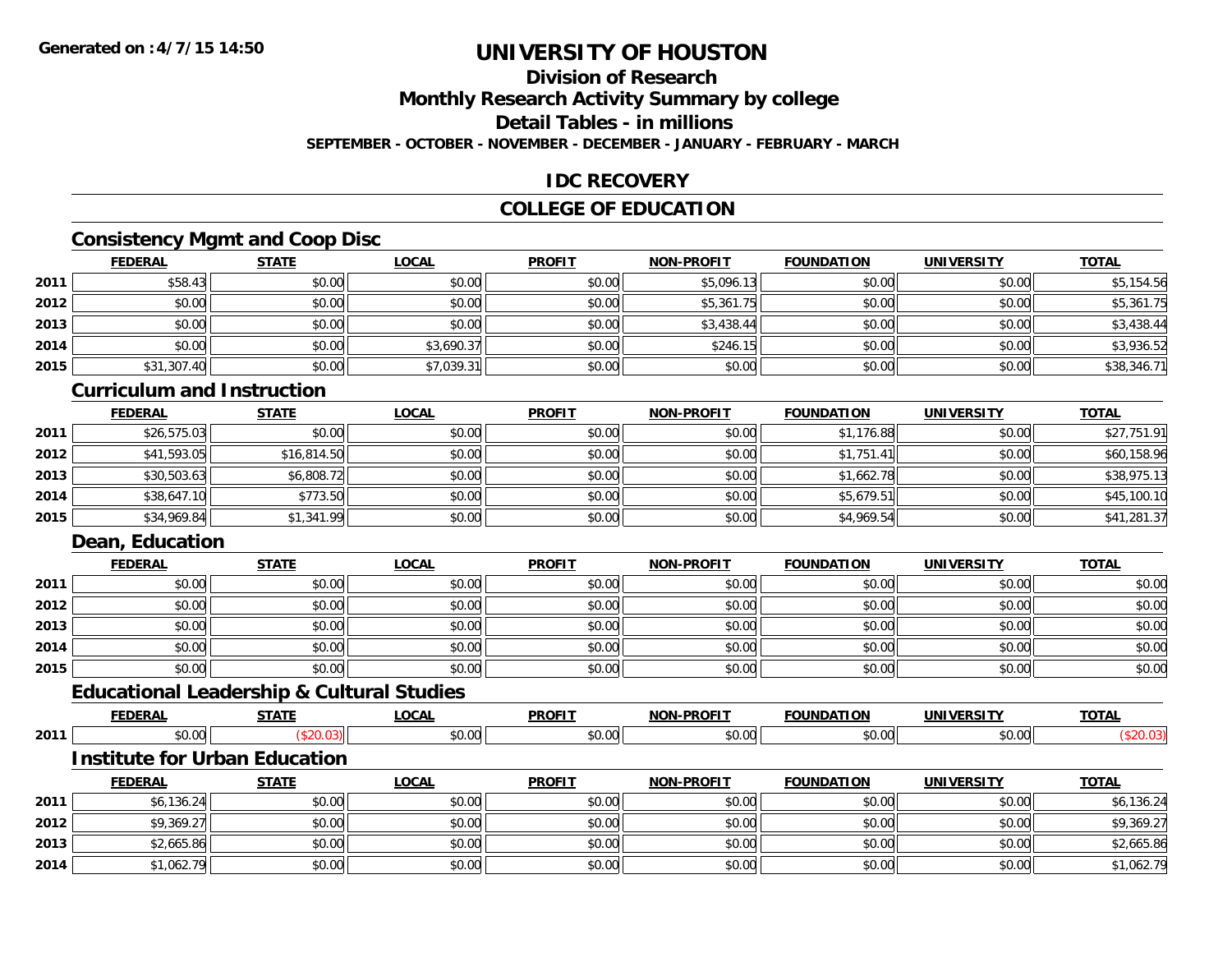#### **Division of Research**

**Monthly Research Activity Summary by college**

**Detail Tables - in millions**

**SEPTEMBER - OCTOBER - NOVEMBER - DECEMBER - JANUARY - FEBRUARY - MARCH**

### **IDC RECOVERY**

#### **COLLEGE OF EDUCATION**

## **Psychological, Health, and Learning Sciences**

|       | <b>FEDERAL</b> | <b>STATE</b> | <b>LOCAL</b> | <b>PROFIT</b> | <b>NON-PROFIT</b> | <b>FOUNDATION</b> | <b>UNIVERSITY</b> | <b>TOTAL</b> |
|-------|----------------|--------------|--------------|---------------|-------------------|-------------------|-------------------|--------------|
| 2011  | \$2,259.31     | \$2,414.47   | \$0.00       | \$0.00        | \$58.79           | \$14,757.98       | \$0.00            | \$19,490.55  |
| 2012  | \$25,669.45    | \$0.00       | \$0.00       | \$0.00        | \$0.00            | \$7,005.65        | \$0.00            | \$32,675.10  |
| 2013  | \$13,817.20    | \$0.00       | \$0.00       | \$0.00        | \$0.00            | \$6,628.12        | \$0.00            | \$20,445.32  |
| 2014  | \$114,867.91   | \$0.00       | \$0.00       | \$0.00        | \$1,171.77        | (\$1,971.57)      | \$0.00            | \$114,068.10 |
| 2015  | \$164,419.46   | \$0.00       | \$0.00       | \$0.00        | \$39.00           | \$2,536.34        | \$0.00            | \$166,994.80 |
| Total | \$543,921.96   | \$28,133.14  | \$10,729.68  | \$0.00        | \$15,412.03       | \$44,196.64       | \$0.00            | \$642,393.45 |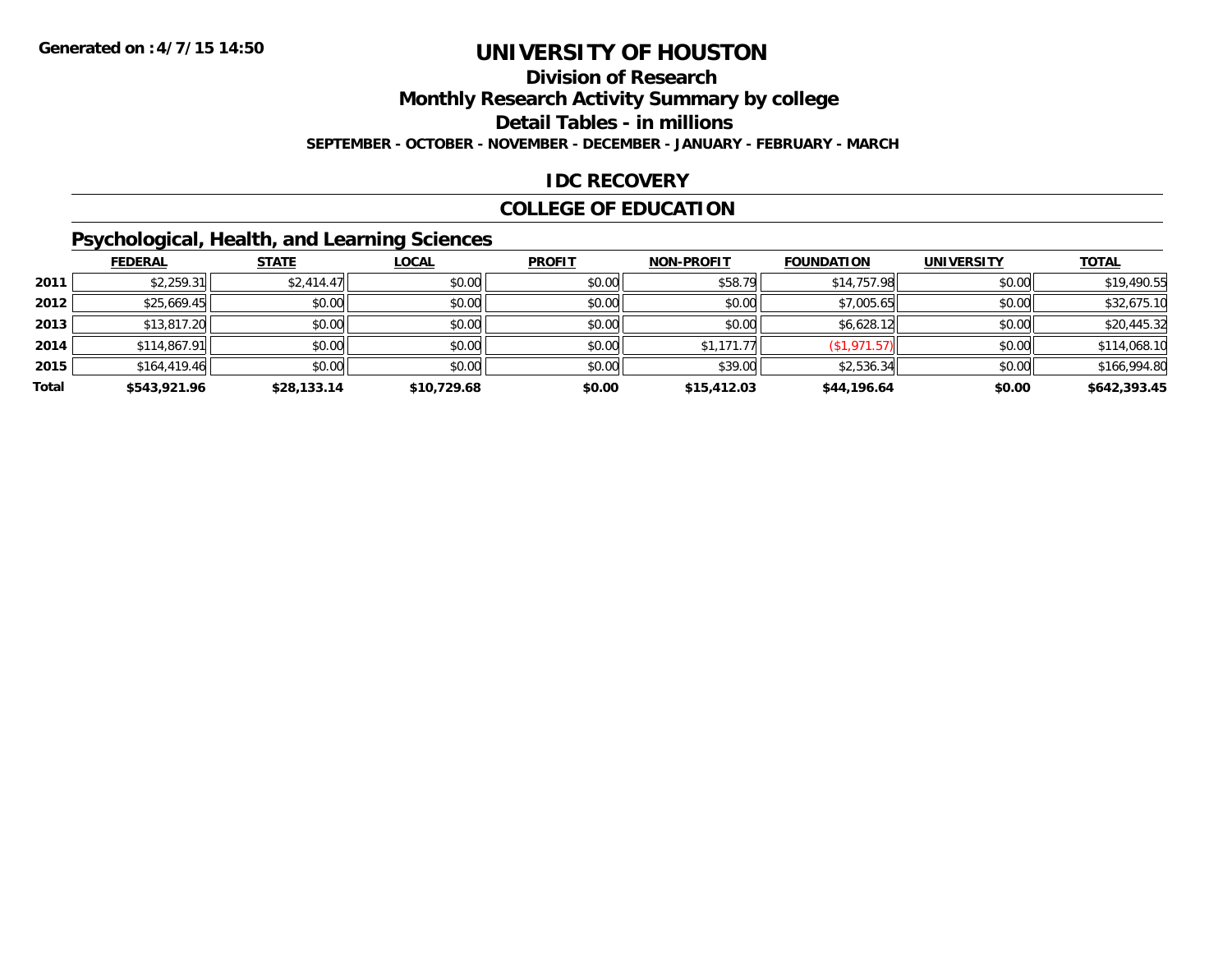## **Division of Research**

**Monthly Research Activity Summary by college**

**Detail Tables - in millions**

**SEPTEMBER - OCTOBER - NOVEMBER - DECEMBER - JANUARY - FEBRUARY - MARCH**

#### **IDC RECOVERY**

|      | Art                                                      |              |              |               |                   |                   |                   |              |
|------|----------------------------------------------------------|--------------|--------------|---------------|-------------------|-------------------|-------------------|--------------|
|      | <b>FEDERAL</b>                                           | <b>STATE</b> | <b>LOCAL</b> | <b>PROFIT</b> | <b>NON-PROFIT</b> | <b>FOUNDATION</b> | <b>UNIVERSITY</b> | <b>TOTAL</b> |
| 2012 | \$285.11                                                 | \$0.00       | \$0.00       | \$0.00        | \$0.00            | \$0.00            | \$0.00            | \$285.11     |
| 2013 | \$2,000.59                                               | \$0.00       | \$0.00       | \$0.00        | \$0.00            | \$0.00            | \$0.00            | \$2,000.59   |
| 2014 | \$382.39                                                 | \$0.00       | \$0.00       | \$0.00        | \$0.00            | \$0.00            | \$0.00            | \$382.39     |
|      | <b>Arte Publico Press</b>                                |              |              |               |                   |                   |                   |              |
|      | <b>FEDERAL</b>                                           | <b>STATE</b> | <b>LOCAL</b> | <b>PROFIT</b> | <b>NON-PROFIT</b> | <b>FOUNDATION</b> | <b>UNIVERSITY</b> | <b>TOTAL</b> |
| 2011 | \$0.00                                                   | \$0.00       | \$0.00       | \$0.00        | \$0.00            | \$3,002.95        | \$0.00            | \$3,002.95   |
| 2013 | \$0.00                                                   | \$0.00       | \$0.00       | \$0.00        | \$0.00            | \$13,298.77       | \$0.00            | \$13,298.77  |
| 2014 | \$0.00                                                   | \$0.00       | \$0.00       | \$0.00        | \$0.00            | \$5,666.72        | \$0.00            | \$5,666.72   |
| 2015 | \$4,807.27                                               | \$0.00       | \$0.00       | \$0.00        | \$0.00            | \$2,196.05        | \$0.00            | \$7,003.32   |
|      | <b>Blaffer Gallery</b>                                   |              |              |               |                   |                   |                   |              |
|      | <b>FEDERAL</b>                                           | <b>STATE</b> | <b>LOCAL</b> | <b>PROFIT</b> | <b>NON-PROFIT</b> | <b>FOUNDATION</b> | <b>UNIVERSITY</b> | <b>TOTAL</b> |
| 2011 | \$1,431.32                                               | \$0.00       | \$0.00       | \$0.00        | \$0.00            | \$0.00            | \$0.00            | \$1,431.32   |
| 2014 | \$10,317.58                                              | \$0.00       | \$0.00       | \$0.00        | \$0.00            | \$0.00            | \$0.00            | \$10,317.58  |
|      | <b>Center for Neuromotor &amp; Biomechanics Research</b> |              |              |               |                   |                   |                   |              |
|      | <b>FEDERAL</b>                                           | <b>STATE</b> | <b>LOCAL</b> | <b>PROFIT</b> | <b>NON-PROFIT</b> | <b>FOUNDATION</b> | <b>UNIVERSITY</b> | <b>TOTAL</b> |
| 2011 | \$0.00                                                   | \$0.00       | \$0.00       | \$0.00        | \$0.00            | \$0.00            | \$0.00            | \$0.00       |
|      | <b>Center for Public History</b>                         |              |              |               |                   |                   |                   |              |
|      | <b>FEDERAL</b>                                           | <b>STATE</b> | <b>LOCAL</b> | <b>PROFIT</b> | <b>NON-PROFIT</b> | <b>FOUNDATION</b> | <b>UNIVERSITY</b> | <b>TOTAL</b> |
| 2012 | \$3,703.25                                               | \$0.00       | \$0.00       | \$0.00        | \$0.00            | \$0.00            | \$0.00            | \$3,703.25   |
| 2013 | \$5,396.00                                               | \$0.00       | \$0.00       | \$0.00        | \$0.00            | \$0.00            | \$0.00            | \$5,396.00   |
| 2014 | \$223.45                                                 | \$0.00       | \$0.00       | \$0.00        | \$0.00            | \$0.00            | \$0.00            | \$223.45     |
| 2015 | \$136.35                                                 | \$0.00       | \$0.00       | \$0.00        | \$0.00            | \$0.00            | \$0.00            | \$136.35     |
|      | Communication                                            |              |              |               |                   |                   |                   |              |
|      | <b>FEDERAL</b>                                           | <b>STATE</b> | <b>LOCAL</b> | <b>PROFIT</b> | <b>NON-PROFIT</b> | <b>FOUNDATION</b> | <b>UNIVERSITY</b> | <b>TOTAL</b> |
| 2011 | \$0.00                                                   | \$0.00       | \$0.00       | \$0.00        | \$0.00            | \$0.00            | \$0.00            | \$0.00       |
| 2012 | \$0.00                                                   | \$0.00       | \$0.00       | \$0.00        | \$0.00            | \$0.00            | \$0.00            | \$0.00       |
| 2013 | \$0.00                                                   | \$0.00       | \$0.00       | \$0.00        | \$0.00            | \$0.00            | \$0.00            | \$0.00       |
| 2014 | \$0.00                                                   | \$332.24     | \$0.00       | \$0.00        | \$0.00            | \$0.00            | \$0.00            | \$332.24     |
| 2015 | \$0.00                                                   | \$3,706.70   | \$0.00       | \$0.00        | \$0.00            | \$0.00            | \$0.00            | \$3,706.70   |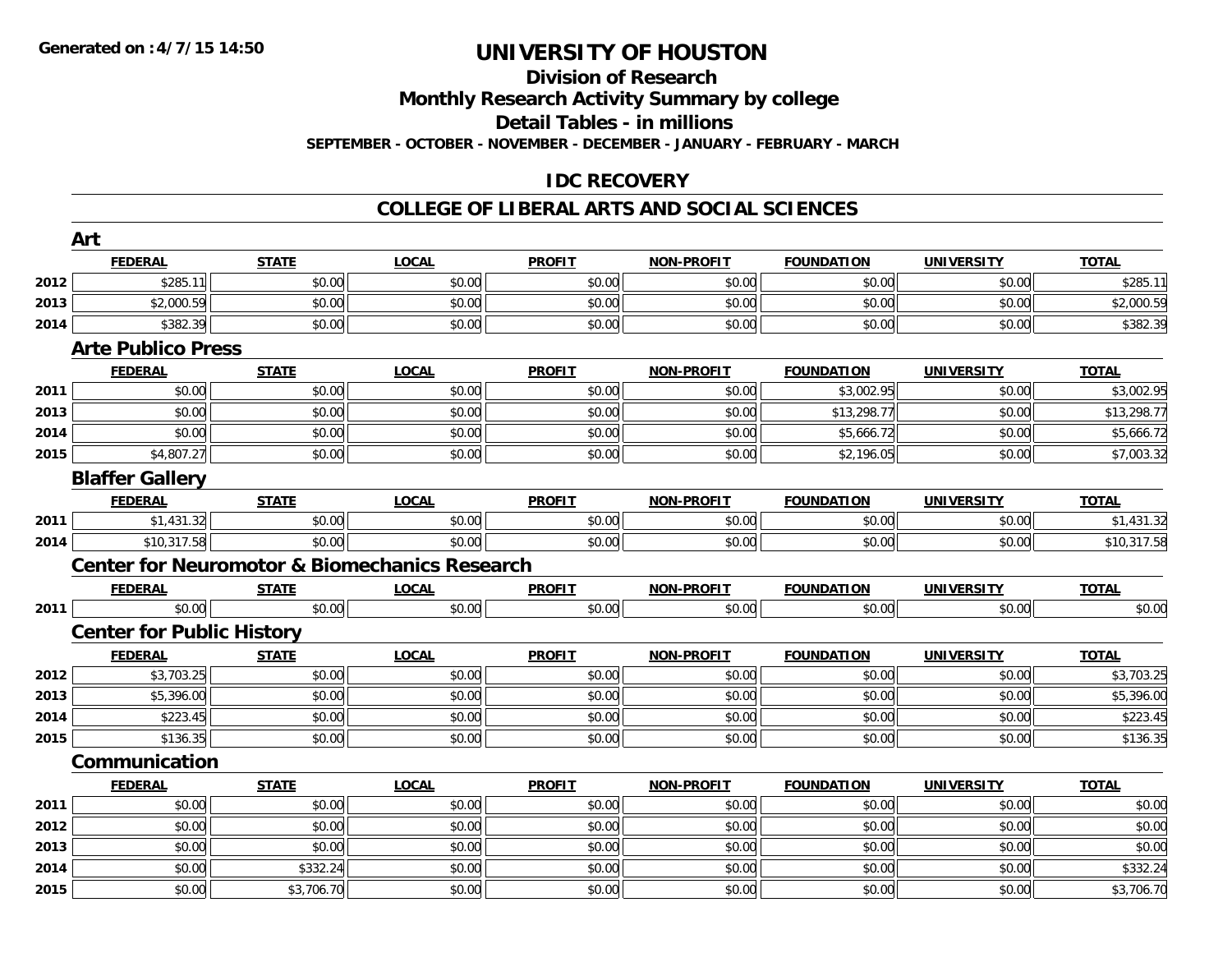**Division of Research**

**Monthly Research Activity Summary by college**

**Detail Tables - in millions**

**SEPTEMBER - OCTOBER - NOVEMBER - DECEMBER - JANUARY - FEBRUARY - MARCH**

#### **IDC RECOVERY**

|      | <b>Communication Disorders</b>                    |              |              |               |                   |                   |                   |              |
|------|---------------------------------------------------|--------------|--------------|---------------|-------------------|-------------------|-------------------|--------------|
|      | <b>FEDERAL</b>                                    | <b>STATE</b> | <b>LOCAL</b> | <b>PROFIT</b> | <b>NON-PROFIT</b> | <b>FOUNDATION</b> | <b>UNIVERSITY</b> | <b>TOTAL</b> |
| 2011 | \$1,931.06                                        | \$0.00       | \$0.00       | \$0.00        | \$0.00            | \$0.00            | \$0.00            | \$1,931.06   |
| 2012 | \$1,453.02                                        | \$0.00       | \$0.00       | \$0.00        | \$0.00            | \$0.00            | \$0.00            | \$1,453.02   |
| 2013 | (\$0.01)                                          | \$0.00       | \$0.00       | \$0.00        | \$0.00            | \$0.00            | \$0.00            | (\$0.01)     |
| 2014 | \$16,791.03                                       | \$0.00       | \$0.00       | \$0.00        | \$0.00            | \$0.00            | \$0.00            | \$16,791.03  |
| 2015 | \$18,977.35                                       | \$0.00       | \$0.00       | \$0.00        | \$0.00            | \$0.00            | \$0.00            | \$18,977.35  |
|      | <b>Comparative Cultural Studies</b>               |              |              |               |                   |                   |                   |              |
|      | <b>FEDERAL</b>                                    | <b>STATE</b> | <b>LOCAL</b> | <b>PROFIT</b> | <b>NON-PROFIT</b> | <b>FOUNDATION</b> | <b>UNIVERSITY</b> | <b>TOTAL</b> |
| 2011 | \$0.00                                            | \$0.00       | \$0.00       | \$151.50      | \$0.00            | \$0.00            | \$0.00            | \$151.50     |
|      | <b>Cynthia Woods Mitchell Center for the Arts</b> |              |              |               |                   |                   |                   |              |
|      | <b>FEDERAL</b>                                    | <b>STATE</b> | <b>LOCAL</b> | <b>PROFIT</b> | <b>NON-PROFIT</b> | <b>FOUNDATION</b> | <b>UNIVERSITY</b> | <b>TOTAL</b> |
| 2015 | \$0.00                                            | \$0.00       | \$0.00       | \$1,369.66    | \$0.00            | \$0.00            | \$0.00            | \$1,369.66   |
|      | Dean, Liberal Arts and Social Sciences            |              |              |               |                   |                   |                   |              |
|      | <b>FEDERAL</b>                                    | <b>STATE</b> | <b>LOCAL</b> | <b>PROFIT</b> | <b>NON-PROFIT</b> | <b>FOUNDATION</b> | <b>UNIVERSITY</b> | <b>TOTAL</b> |
| 2011 | (\$705.83)                                        | \$0.00       | \$0.00       | \$0.00        | \$0.00            | \$0.00            | \$0.00            | (\$705.83)   |
| 2012 | \$0.00                                            | \$0.00       | \$0.00       | \$0.00        | \$0.00            | \$0.00            | \$0.00            | \$0.00       |
| 2013 | \$0.00                                            | \$0.00       | \$0.00       | \$0.00        | \$0.00            | \$0.00            | \$0.00            | \$0.00       |
| 2014 | \$0.00                                            | \$0.00       | \$0.00       | \$0.00        | \$0.00            | \$0.00            | \$0.00            | \$0.00       |
| 2015 | \$0.00                                            | \$0.00       | \$0.00       | \$0.00        | \$0.00            | \$0.00            | \$0.00            | \$0.00       |
|      | <b>Economics</b>                                  |              |              |               |                   |                   |                   |              |
|      | <b>FEDERAL</b>                                    | <b>STATE</b> | <b>LOCAL</b> | <b>PROFIT</b> | <b>NON-PROFIT</b> | <b>FOUNDATION</b> | <b>UNIVERSITY</b> | <b>TOTAL</b> |
| 2012 | \$0.00                                            | \$0.00       | \$0.00       | \$2,157.90    | \$0.00            | \$0.00            | \$0.00            | \$2,157.90   |
| 2013 | \$0.00                                            | \$0.00       | \$0.00       | \$0.00        | \$10,653.22       | \$0.00            | \$0.00            | \$10,653.22  |
| 2014 | \$0.00                                            | \$0.00       | \$0.00       | \$0.00        | \$0.00            | \$0.00            | \$0.00            | \$0.00       |
| 2015 | \$568.61                                          | \$0.00       | \$0.00       | \$0.00        | \$1,366.53        | \$0.00            | \$0.00            | \$1,935.14   |
|      | English                                           |              |              |               |                   |                   |                   |              |
|      | <b>FEDERAL</b>                                    | <b>STATE</b> | <b>LOCAL</b> | <b>PROFIT</b> | <b>NON-PROFIT</b> | <b>FOUNDATION</b> | <b>UNIVERSITY</b> | <b>TOTAL</b> |
| 2011 | \$0.00                                            | \$0.00       | \$0.00       | \$0.00        | \$0.00            | \$0.00            | \$0.00            | \$0.00       |
| 2012 | \$0.00                                            | \$0.00       | \$0.00       | \$0.00        | \$0.00            | \$0.00            | \$0.00            | \$0.00       |
| 2013 | \$5,816.26                                        | \$0.00       | \$0.00       | \$0.00        | \$0.00            | \$0.00            | \$0.00            | \$5,816.26   |
| 2014 | \$4,950.00                                        | \$0.00       | \$0.00       | \$0.00        | \$0.00            | \$0.00            | \$0.00            | \$4,950.00   |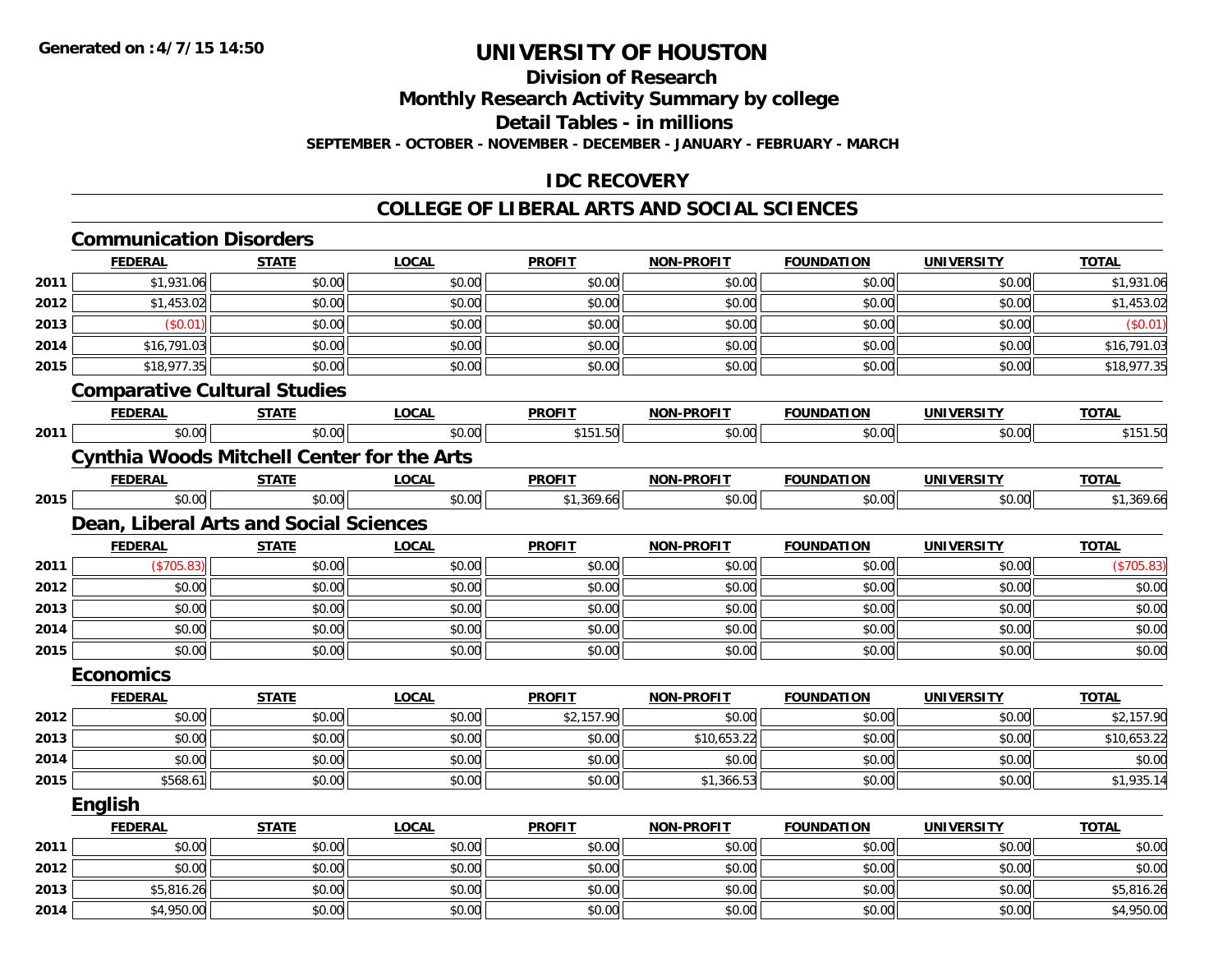**Division of Research**

**Monthly Research Activity Summary by college**

**Detail Tables - in millions**

**SEPTEMBER - OCTOBER - NOVEMBER - DECEMBER - JANUARY - FEBRUARY - MARCH**

#### **IDC RECOVERY**

|      | <b>English</b>                        |              |              |               |                   |                   |                   |              |
|------|---------------------------------------|--------------|--------------|---------------|-------------------|-------------------|-------------------|--------------|
|      | <b>FEDERAL</b>                        | <b>STATE</b> | <b>LOCAL</b> | <b>PROFIT</b> | <b>NON-PROFIT</b> | <b>FOUNDATION</b> | <b>UNIVERSITY</b> | <b>TOTAL</b> |
| 2015 | \$0.00                                | \$0.00       | \$0.00       | \$0.00        | \$0.00            | \$0.00            | \$0.00            | \$0.00       |
|      | <b>Health and Human Performance</b>   |              |              |               |                   |                   |                   |              |
|      | <b>FEDERAL</b>                        | <b>STATE</b> | <b>LOCAL</b> | <b>PROFIT</b> | <b>NON-PROFIT</b> | <b>FOUNDATION</b> | <b>UNIVERSITY</b> | <b>TOTAL</b> |
| 2011 | \$215,607.52                          | \$0.00       | \$0.00       | \$31,760.76   | \$0.00            | \$776.35          | \$0.00            | \$248,144.63 |
| 2012 | \$139,296.23                          | \$0.00       | \$0.00       | \$26,778.21   | \$0.00            | \$0.00            | \$0.00            | \$166,074.43 |
| 2013 | \$476,820.19                          | \$0.00       | \$0.00       | \$14,530.62   | \$0.00            | (\$7.67)          | \$0.00            | \$491,343.14 |
| 2014 | \$320,355.75                          | \$0.00       | \$0.00       | \$17,518.06   | \$0.00            | \$175.94          | \$0.00            | \$338,049.76 |
| 2015 | \$362,159.80                          | \$0.00       | \$0.00       | \$27,150.18   | \$1,208.62        | \$1,790.59        | \$0.00            | \$392,309.19 |
|      | <b>Hispanic Studies</b>               |              |              |               |                   |                   |                   |              |
|      | <b>FEDERAL</b>                        | <b>STATE</b> | <b>LOCAL</b> | <b>PROFIT</b> | <b>NON-PROFIT</b> | <b>FOUNDATION</b> | <b>UNIVERSITY</b> | <b>TOTAL</b> |
| 2013 | \$0.00                                | \$0.00       | \$0.00       | \$0.00        | \$0.00            | \$0.00            | \$0.00            | \$0.00       |
| 2014 | \$0.00                                | \$0.00       | \$0.00       | \$0.00        | \$0.00            | \$0.00            | \$0.00            | \$0.00       |
| 2015 | \$0.00                                | \$0.00       | \$0.00       | \$0.00        | \$0.00            | \$0.00            | \$0.00            | \$0.00       |
|      | <b>History</b>                        |              |              |               |                   |                   |                   |              |
|      |                                       |              |              |               |                   |                   |                   |              |
|      | <b>FEDERAL</b>                        | <b>STATE</b> | <b>LOCAL</b> | <b>PROFIT</b> | <b>NON-PROFIT</b> | <b>FOUNDATION</b> | <b>UNIVERSITY</b> | <b>TOTAL</b> |
| 2012 | \$0.00                                | \$0.00       | \$0.00       | \$0.00        | \$0.00            | \$0.00            | \$0.00            | \$0.00       |
| 2013 | (\$2,206.75)                          | \$0.00       | \$0.00       | \$0.00        | (\$2,600.45)      | \$0.00            | \$0.00            | (\$4,807.20) |
| 2014 | \$1,104.29                            | \$0.00       | \$0.00       | \$0.00        | \$0.00            | \$0.00            | \$0.00            | \$1,104.29   |
| 2015 | \$1,580.67                            | \$0.00       | \$0.00       | \$0.00        | \$0.00            | \$0.00            | \$0.00            | \$1,580.67   |
|      | <b>Hobby Center for Public Policy</b> |              |              |               |                   |                   |                   |              |
|      | <b>FEDERAL</b>                        | <b>STATE</b> | <b>LOCAL</b> | <b>PROFIT</b> | <b>NON-PROFIT</b> | <b>FOUNDATION</b> | <b>UNIVERSITY</b> | <b>TOTAL</b> |
| 2011 | \$1,711.55                            | \$0.00       | \$0.00       | \$0.00        | \$0.00            | \$0.00            | \$0.00            | \$1,711.55   |
| 2014 | \$0.00                                | \$1,785.06   | \$0.00       | \$0.00        | \$0.00            | \$0.00            | \$0.00            | \$1,785.06   |
| 2015 | \$504.29                              | (\$30.80)    | \$0.00       | \$0.00        | \$0.00            | \$1,500.00        | \$0.00            | \$1,973.49   |
|      | <b>Modern/Classical Languages</b>     |              |              |               |                   |                   |                   |              |
|      | <b>FEDERAL</b>                        | <b>STATE</b> | <b>LOCAL</b> | <b>PROFIT</b> | <b>NON-PROFIT</b> | <b>FOUNDATION</b> | <b>UNIVERSITY</b> | <b>TOTAL</b> |
| 2013 | (\$6,723.38)                          | \$0.00       | \$0.00       | \$0.00        | \$0.00            | \$0.00            | \$0.00            | (\$6,723.38) |
| 2014 | \$16,662.47                           | \$0.00       | \$0.00       | \$0.00        | \$0.00            | \$0.00            | \$0.00            | \$16,662.47  |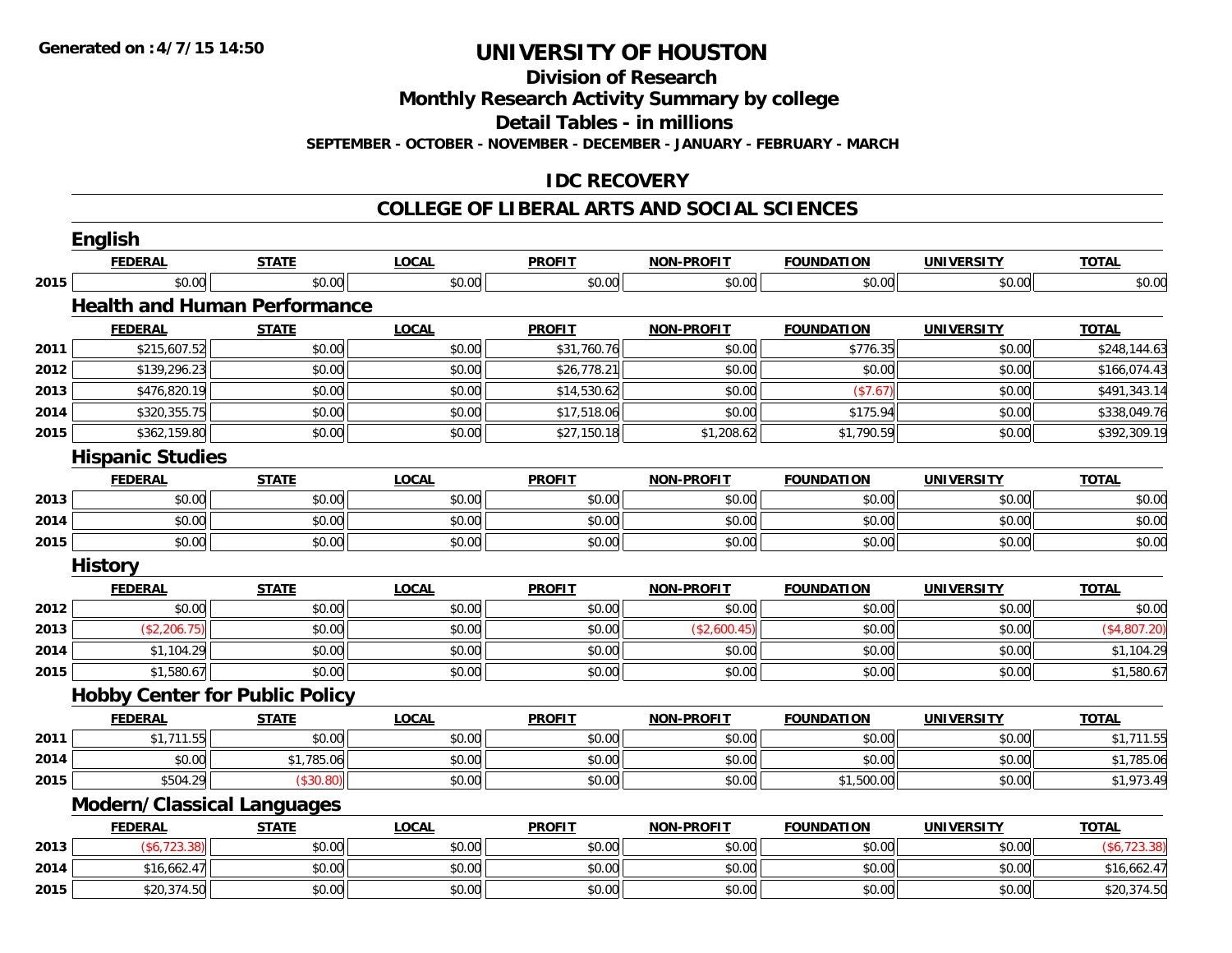## **Division of Research**

**Monthly Research Activity Summary by college**

**Detail Tables - in millions**

**SEPTEMBER - OCTOBER - NOVEMBER - DECEMBER - JANUARY - FEBRUARY - MARCH**

### **IDC RECOVERY**

|              | Philosophy               |              |              |               |                   |                   |                   |                |
|--------------|--------------------------|--------------|--------------|---------------|-------------------|-------------------|-------------------|----------------|
|              | <b>FEDERAL</b>           | <b>STATE</b> | <b>LOCAL</b> | <b>PROFIT</b> | <b>NON-PROFIT</b> | <b>FOUNDATION</b> | <b>UNIVERSITY</b> | <b>TOTAL</b>   |
| 2011         | \$0.00                   | \$0.00       | \$0.00       | \$0.00        | \$0.00            | \$0.00            | \$0.00            | \$0.00         |
| 2012         | \$1,283.70               | \$0.00       | \$0.00       | \$0.00        | \$0.00            | \$0.00            | \$0.00            | \$1,283.70     |
| 2013         | \$1,370.96               | \$0.00       | \$0.00       | \$0.00        | \$0.00            | \$0.00            | \$0.00            | \$1,370.96     |
| 2014         | \$2,373.51               | \$0.00       | \$0.00       | \$0.00        | \$0.00            | \$0.00            | \$0.00            | \$2,373.51     |
| 2015         | (\$300.52)               | \$0.00       | \$0.00       | \$0.00        | \$0.00            | \$0.00            | \$0.00            | (\$300.52)     |
|              | <b>Political Science</b> |              |              |               |                   |                   |                   |                |
|              | <b>FEDERAL</b>           | <b>STATE</b> | <b>LOCAL</b> | <b>PROFIT</b> | <b>NON-PROFIT</b> | <b>FOUNDATION</b> | <b>UNIVERSITY</b> | <b>TOTAL</b>   |
| 2011         | \$0.00                   | \$0.00       | \$0.00       | \$0.00        | \$0.00            | \$0.00            | \$0.00            | \$0.00         |
| 2012         | \$0.00                   | \$0.00       | \$0.00       | \$0.00        | \$0.00            | \$0.00            | \$0.00            | \$0.00         |
| 2013         | \$4,280.81               | \$0.00       | \$0.00       | \$0.00        | \$0.00            | \$0.00            | \$0.00            | \$4,280.81     |
| 2014         | \$0.00                   | \$0.00       | \$0.00       | \$0.00        | \$0.00            | \$0.00            | \$0.00            | \$0.00         |
| 2015         | \$15,925.28              | \$0.00       | \$0.00       | \$0.00        | \$0.00            | \$0.00            | \$0.00            | \$15,925.28    |
|              | <b>Psychology</b>        |              |              |               |                   |                   |                   |                |
|              | <b>FEDERAL</b>           | <b>STATE</b> | <b>LOCAL</b> | <b>PROFIT</b> | <b>NON-PROFIT</b> | <b>FOUNDATION</b> | <b>UNIVERSITY</b> | <b>TOTAL</b>   |
| 2011         | \$719,979.55             | \$24,097.58  | \$0.00       | \$3,309.78    | \$5,262.92        | \$17,551.50       | \$0.00            | \$770,201.33   |
| 2012         | \$613,866.68             | \$991.37     | \$0.00       | \$1,711.56    | \$8,081.84        | \$12,925.14       | (\$3, 117.51)     | \$634,459.08   |
| 2013         | \$673,459.40             | \$17,550.20  | \$0.00       | \$0.00        | \$5,857.38        | \$4,288.01        | \$0.00            | \$701,154.99   |
| 2014         | \$527,843.28             | \$14.16      | \$0.00       | \$167.29      | \$10,930.84       | (\$4.57)          | \$0.00            | \$538,951.00   |
| 2015         | \$611,357.15             | \$3,779.30   | \$0.00       | \$0.00        | \$22,717.94       | \$0.00            | \$0.00            | \$637,854.39   |
|              | Sociology                |              |              |               |                   |                   |                   |                |
|              | <b>FEDERAL</b>           | <b>STATE</b> | <b>LOCAL</b> | <b>PROFIT</b> | <b>NON-PROFIT</b> | <b>FOUNDATION</b> | <b>UNIVERSITY</b> | <b>TOTAL</b>   |
| 2011         | \$28,553.39              | \$0.00       | \$0.00       | \$0.00        | \$0.00            | \$0.00            | \$0.00            | \$28,553.39    |
| 2012         | \$1,142.95               | \$0.00       | \$0.00       | \$0.00        | \$0.00            | \$0.00            | \$0.00            | \$1,142.95     |
| 2013         | (\$1,885.39)             | \$0.00       | \$0.00       | \$0.00        | \$0.00            | \$0.00            | \$0.00            | (\$1,885.39)   |
| 2014         | \$3,796.91               | \$0.00       | \$0.00       | \$0.00        | \$0.00            | \$0.00            | \$0.00            | \$3,796.91     |
| 2015         | \$7,041.39               | \$0.00       | \$0.00       | \$0.00        | \$0.00            | \$0.00            | \$0.00            | \$7,041.39     |
| <b>Total</b> | \$4,835,801.00           | \$52,225.81  | \$0.00       | \$126,605.52  | \$63,478.84       | \$63,159.78       | (\$3,117.51)      | \$5,138,153.43 |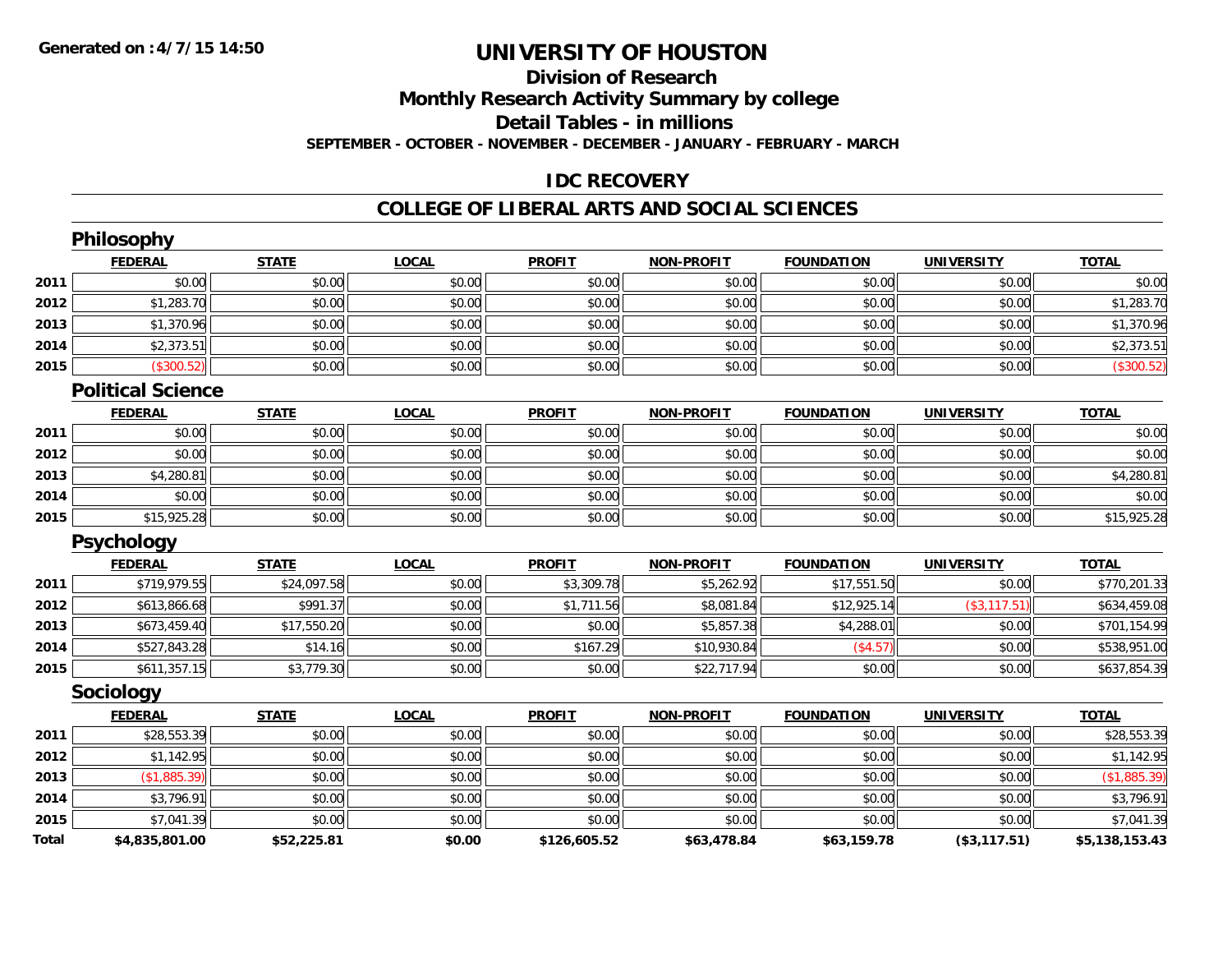## **Division of Research**

**Monthly Research Activity Summary by college**

**Detail Tables - in millions**

**SEPTEMBER - OCTOBER - NOVEMBER - DECEMBER - JANUARY - FEBRUARY - MARCH**

### **IDC RECOVERY**

### **COLLEGE OF NATURAL SCIENCES AND MATHEMATICS**

### **Biology/Biochemistry**

|      | <b>FEDERAL</b> | <b>STATE</b> | <u>LOCAL</u> | <b>PROFIT</b> | <b>NON-PROFIT</b> | <b>FOUNDATION</b> | <b>UNIVERSITY</b> | <b>TOTAL</b> |
|------|----------------|--------------|--------------|---------------|-------------------|-------------------|-------------------|--------------|
| 2011 | \$599,494.14   | \$3,114.16   | \$0.00       | \$0.00        | \$17,927.97       | \$0.00            | \$0.00            | \$620,536.27 |
| 2012 | \$518,132.19   | \$17,197.59  | \$0.00       | \$0.01        | \$27,479.72       | \$0.00            | \$0.00            | \$562,809.51 |
| 2013 | \$393,814.93   | \$24,288.60  | \$0.00       | \$8,999.84    | \$28,464.96       | \$7,574.41        | \$0.00            | \$463,142.74 |
| 2014 | \$313,260.42   | \$22,650.99  | \$0.00       | \$19,558.99   | \$14,830.80       | \$2,629.74        | \$0.00            | \$372,930.93 |
| 2015 | \$479,881.84   | \$9,340.46   | \$0.00       | \$6,780.09    | \$11,525.41       | \$17,143.01       | \$2,730.75        | \$527,401.55 |

### **Center for Nuclear Receptors and Cell Signaling**

|      | <b>FEDERAL</b> | STATE         | <b>LOCAL</b> | <b>PROFIT</b> | <b>NON-PROFIT</b> | <b>FOUNDATION</b> | <b>UNIVERSITY</b> | <b>TOTAL</b> |
|------|----------------|---------------|--------------|---------------|-------------------|-------------------|-------------------|--------------|
| 2011 | \$195,285.02   | \$457.60      | \$0.00       | \$0.00        | \$0.00            | \$0.00            | \$0.00            | \$195,742.62 |
| 2012 | \$220, 244.45  | \$13,888.11   | \$0.00       | \$69,860.94   | \$0.00            | \$0.00            | \$0.00            | \$303,993.50 |
| 2013 | \$216.474.31   | \$28,351.81   | \$0.00       | \$1,208.88    | \$0.00            | \$0.00            | \$0.00            | \$246,035.00 |
| 2014 | \$315,680.79   | (\$13,167.81) | \$0.00       | \$0.00        | \$0.00            | \$0.00            | \$0.00            | \$302,512.99 |
| 2015 | \$76,542.50    | \$34,568.62   | \$0.00       | \$0.00        | \$0.00            | \$0.00            | \$0.00            | \$111,111.12 |

### **Chemistry**

|      | <b>FEDERAL</b> | <u>STATE</u> | <b>LOCAL</b> | <b>PROFIT</b> | <b>NON-PROFIT</b> | <b>FOUNDATION</b> | <b>UNIVERSITY</b> | <b>TOTAL</b> |
|------|----------------|--------------|--------------|---------------|-------------------|-------------------|-------------------|--------------|
| 2011 | \$513,409.56   | \$0.00       | \$0.00       | \$739.44      | \$0.00            | \$0.00            | \$13,936.76       | \$528,085.76 |
| 2012 | \$355,075.76   | \$1,336.96   | \$0.00       | \$291.94      | \$0.00            | \$0.00            | \$11,452.94       | \$368,157.60 |
| 2013 | \$351,832.95   | (\$64.32)    | \$0.00       | \$11,053.56   | \$0.00            | \$0.00            | (\$14,596.82)     | \$348,225.37 |
| 2014 | \$400,409.23   | \$0.00       | \$0.00       | \$130.95      | \$0.00            | \$0.00            | \$0.00            | \$400,540.18 |
| 2015 | \$321,987.09   | \$0.00       | \$0.00       | \$120.62      | \$0.00            | \$0.00            | \$0.00            | \$322,107.71 |

#### **Computer Science**

|      | <b>FEDERAL</b> | <b>STATE</b> | <b>LOCAL</b> | <b>PROFIT</b> | <b>NON-PROFIT</b> | <b>FOUNDATION</b> | <b>UNIVERSITY</b> | <b>TOTAL</b> |
|------|----------------|--------------|--------------|---------------|-------------------|-------------------|-------------------|--------------|
| 2011 | \$581,117.37   | \$10,413.78  | \$0.00       | \$12,015.20   | \$0.00            | \$0.00            | \$0.00            | \$603,546.36 |
| 2012 | \$283,016.43   | \$1,679.49   | \$0.00       | \$45,572.42   | \$11,856.55       | \$0.00            | \$0.00            | \$342,124.89 |
| 2013 | \$349,198.84   | \$3,270.53   | \$0.00       | \$36,275.45   | \$4,024.70        | \$0.00            | \$0.00            | \$392,769.51 |
| 2014 | \$217,710.54   | \$0.00       | \$0.00       | \$41,729.91   | \$71,585.23       | \$0.00            | \$0.00            | \$331,025.67 |
| 2015 | \$368,953.98   | \$39,705.38  | \$0.00       | \$23,814.38   | \$40,627.05       | \$1,941.47        | \$0.00            | \$475,042.26 |

### **Dean, Natural Sciences and Mathematics**

|      | <b>FEBER!</b><br>LI\ <i>r</i> | $C = A$                  | $\bigcap_{n=1}^{\infty}$<br>.OCAI   | <b>PROFIT</b>          | יוחמחח<br><b>BIOB</b>         | ាកា<br>I ) Д                                 | . <i></i><br>.JIV∶ | <b>TOTAL</b>                                          |
|------|-------------------------------|--------------------------|-------------------------------------|------------------------|-------------------------------|----------------------------------------------|--------------------|-------------------------------------------------------|
| 2011 | 0.00<br>שט.טע                 | $\sim$ 0.0 $\sim$<br>ט.ט | $\sim$ 00<br>וטטוע                  | $\sim$ $\sim$<br>וטטוע | $\sim$ $\sim$ $\sim$<br>vv.vv | $\triangle$ $\triangle$ $\triangle$<br>wu.uu | 0.00<br>PU.UU      | $\mathbf{A} \cap \mathbf{A} \cap \mathbf{A}$<br>JU.UU |
| 2012 | 0000<br>JU.UU                 | <b>↑∩</b><br>JU.U        | $\uparrow$ $\land$ $\land$<br>PU.UU | $\sim$ 00<br>⊸ ∿ບ.ບບ⊩  | $\sim$<br>$\sim$<br>vv.vv     | $\sim$<br>JU.UU                              | 0000<br>JU.UU      | JU.UU                                                 |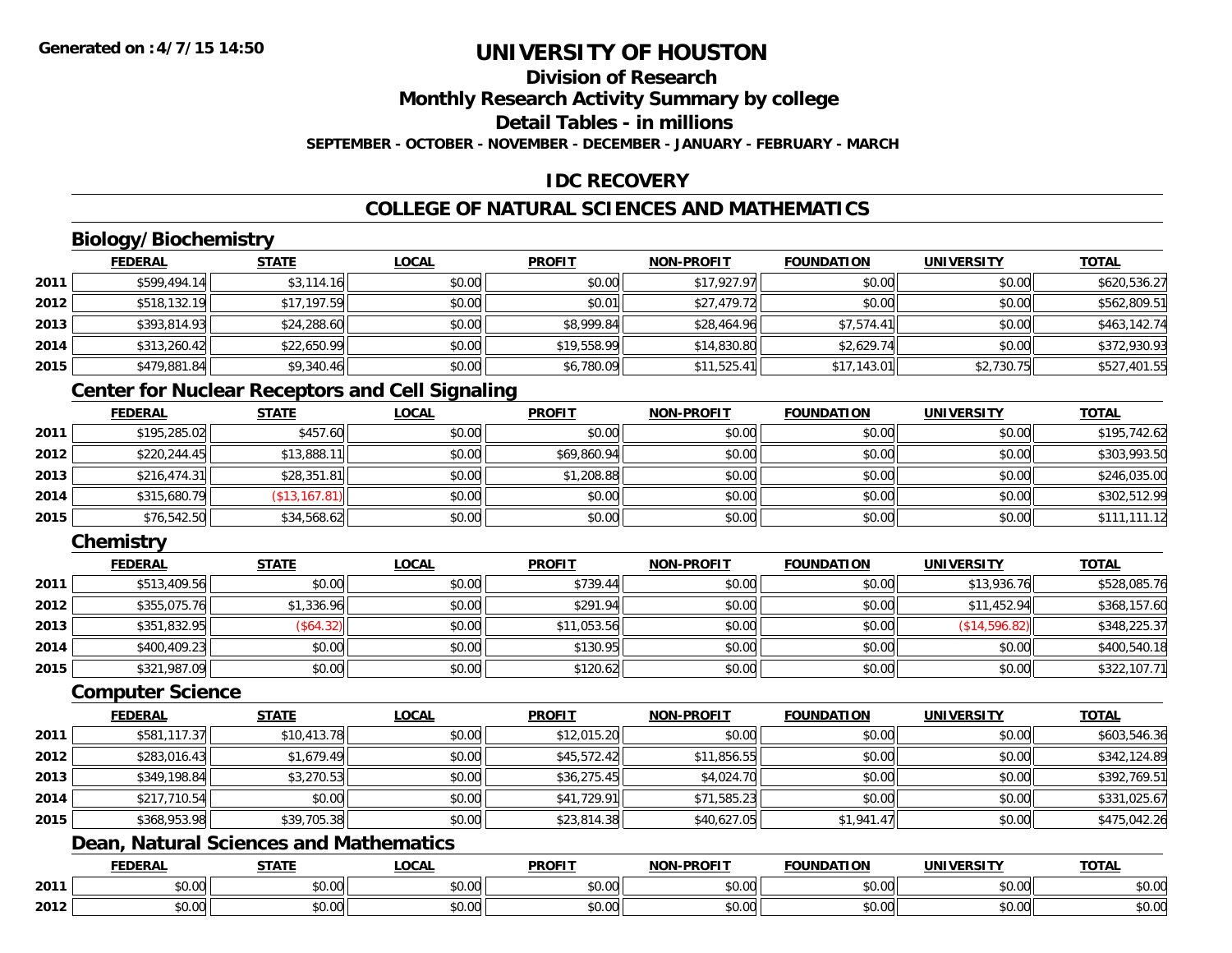### **Division of Research**

**Monthly Research Activity Summary by college**

**Detail Tables - in millions**

**SEPTEMBER - OCTOBER - NOVEMBER - DECEMBER - JANUARY - FEBRUARY - MARCH**

### **IDC RECOVERY**

### **COLLEGE OF NATURAL SCIENCES AND MATHEMATICS**

#### **Dean, Natural Sciences and Mathematics**

|      | <b>FEDERAL</b> | <b>STATE</b> | <u>LOCAL</u> | <b>PROFIT</b> | <b>NON-PROFIT</b> | <b>FOUNDATION</b> | <b>UNIVERSITY</b> | <b>TOTAL</b> |
|------|----------------|--------------|--------------|---------------|-------------------|-------------------|-------------------|--------------|
| 2013 | \$22,890.56    | \$0.00       | \$0.00       | \$0.00        | \$0.00            | \$0.00            | \$0.00            | \$22,890.56  |
| 2014 | 10.10          | \$0.00       | \$0.00       | \$0.00        | \$0.00            | \$0.00            | \$0.00            |              |
| 2015 | \$0.00         | \$0.00       | \$0.00       | \$0.00        | \$0.00            | \$0.00            | \$0.00            | \$0.00       |

#### **Earth & Atmospheric Sciences**

|      | <b>FEDERAL</b> | <b>STATE</b> | <b>LOCAL</b> | <b>PROFIT</b> | <b>NON-PROFIT</b> | <b>FOUNDATION</b> | <b>UNIVERSITY</b> | <b>TOTAL</b> |
|------|----------------|--------------|--------------|---------------|-------------------|-------------------|-------------------|--------------|
| 2011 | \$165.793.22   | \$52,118.35  | \$0.00       | \$163,810.07  | \$21,851.26       | \$0.00            | \$0.00            | \$403,572.90 |
| 2012 | \$246,210.80   | \$43,863.88  | \$0.00       | \$216,207.99  | \$20,779.62       | \$0.00            | \$0.00            | \$527,062.29 |
| 2013 | \$191,779.48   | \$9,149.50   | \$0.00       | \$216,809.73  | \$18,138.90       | \$0.00            | \$0.00            | \$435,877.61 |
| 2014 | \$138,960.40   | \$25,367.25  | \$0.00       | \$172,150.14  | \$40,736.80       | \$1,021.17        | \$0.00            | \$378,235.76 |
| 2015 | \$131,740.24   | \$27,203.94  | \$0.00       | \$159,018.46  | \$27,572.04       | \$655.86          | \$1,226.49        | \$347,417.04 |

### **Institute for Climate and Atmospheric Science**

|      | <b>FEDERAL</b> | <b>STATE</b> | <u>LOCAL</u> | <b>PROFIT</b> | <b>NON-PROFIT</b> | <b>FOUNDATION</b> | <b>UNIVERSITY</b> | <b>TOTAL</b> |
|------|----------------|--------------|--------------|---------------|-------------------|-------------------|-------------------|--------------|
| 2011 | \$0.00         | \$0.00       | \$0.00       | \$0.00        | \$0.00            | \$0.00            | \$0.00            | \$0.00       |
| 2012 | \$0.00         | \$0.00       | \$0.00       | \$0.00        | \$0.00            | \$0.00            | \$0.00            | \$0.00       |
| 2013 | \$0.00         | \$0.00       | \$0.00       | \$0.00        | \$0.00            | \$0.00            | \$0.00            | \$0.00       |
| 2014 | \$0.00         | \$0.00       | \$0.00       | \$0.00        | \$0.00            | \$0.00            | \$0.00            | \$0.00       |
| 2015 | \$0.00         | \$0.00       | \$0.00       | \$0.00        | \$0.00            | \$0.00            | \$0.00            | \$0.00       |

#### **Institute for Nanoenergy**

|      | <u>FEDERAL</u> | <b>STATE</b> | <b>LOCAL</b> | <b>PROFIT</b> | <b>NON-PROFIT</b> | <b>FOUNDATION</b> | <b>UNIVERSITY</b> | <b>TOTAL</b> |
|------|----------------|--------------|--------------|---------------|-------------------|-------------------|-------------------|--------------|
| 2011 | \$0.00         | \$0.00       | \$0.00       | \$0.00        | \$0.00            | \$0.00            | \$0.00            | \$0.00       |
| 2012 | \$0.00         | \$0.00       | \$0.00       | \$0.00        | \$0.00            | \$0.00            | \$0.00            | \$0.00       |
| 2013 | \$0.00         | \$0.00       | \$0.00       | \$0.00        | \$0.00            | \$0.00            | \$0.00            | \$0.00       |
| 2014 | \$0.00         | \$0.00       | \$0.00       | \$0.00        | \$0.00            | \$0.00            | \$0.00            | \$0.00       |
| 2015 | \$0.00         | \$0.00       | \$0.00       | \$0.00        | \$0.00            | \$0.00            | \$0.00            | \$0.00       |

#### **Mathematics**

|      | <b>FEDERAL</b> | <u>STATE</u> | <u>LOCAL</u> | <b>PROFIT</b> | <b>NON-PROFIT</b> | <b>FOUNDATION</b> | UNIVERSITY | <b>TOTAL</b> |
|------|----------------|--------------|--------------|---------------|-------------------|-------------------|------------|--------------|
| 2011 | \$133,822.77   | \$9,484.28   | \$0.00       | \$11,237.72   | \$25,292.85       | \$0.00            | \$0.00     | \$179,837.61 |
| 2012 | \$117,458.98   | \$13,862.30  | \$0.00       | \$32,518.37   | \$9,667.41        | (\$252.50)        | \$0.00     | \$173,254.55 |
| 2013 | \$162,593.52   | \$0.00       | \$0.00       | \$22,332.11   | \$0.00            | \$812.12          | \$0.00     | \$185,737.75 |
| 2014 | \$242,418.65   | \$0.00       | \$0.00       | \$14,735.23   | \$0.00            | \$1,363.16        | \$0.00     | \$258,517.04 |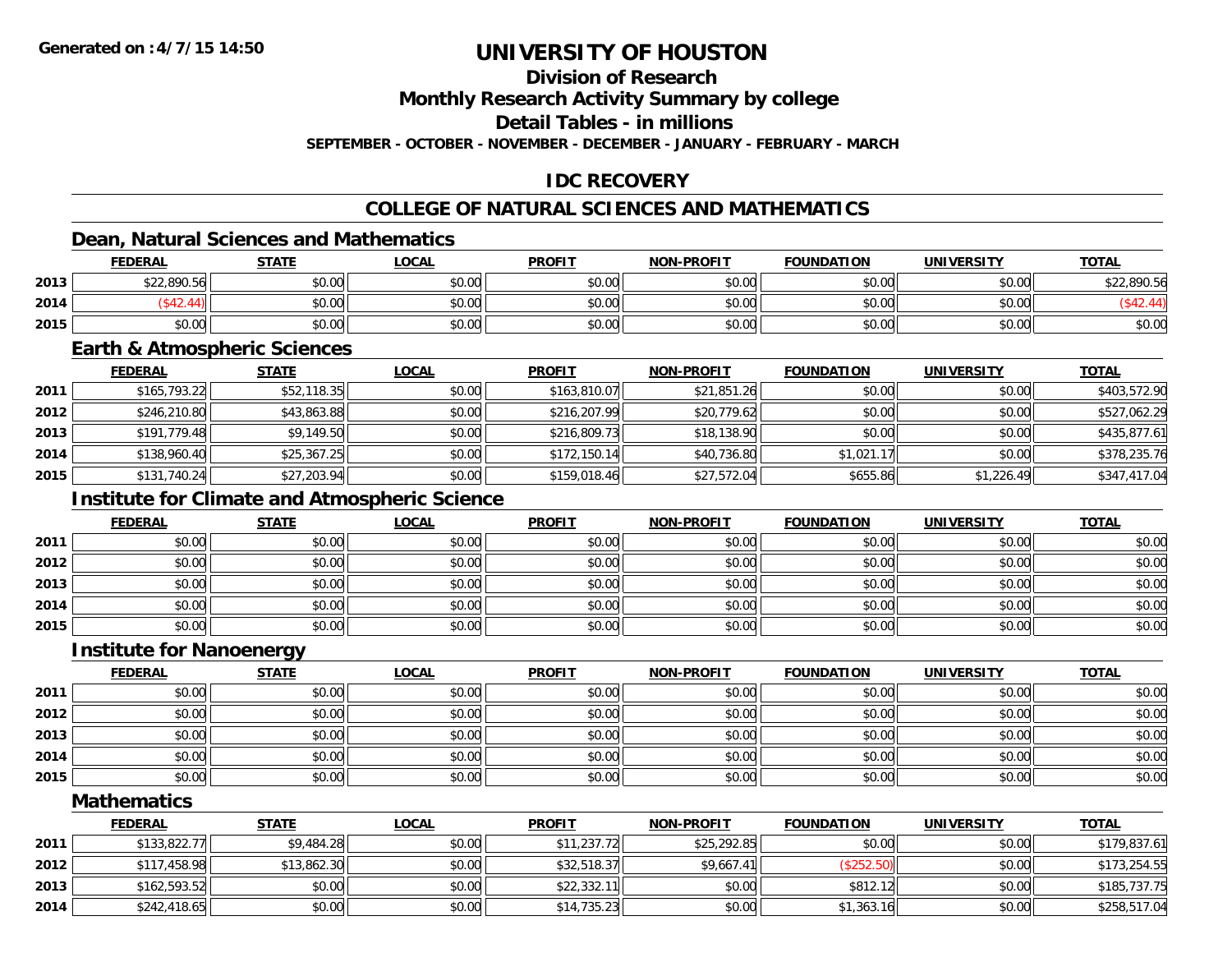#### **Division of Research**

**Monthly Research Activity Summary by college**

**Detail Tables - in millions**

**SEPTEMBER - OCTOBER - NOVEMBER - DECEMBER - JANUARY - FEBRUARY - MARCH**

### **IDC RECOVERY**

#### **COLLEGE OF NATURAL SCIENCES AND MATHEMATICS**

|       | <b>Mathematics</b> |              |              |                |                   |                   |                   |                 |
|-------|--------------------|--------------|--------------|----------------|-------------------|-------------------|-------------------|-----------------|
|       | <b>FEDERAL</b>     | <b>STATE</b> | <b>LOCAL</b> | <b>PROFIT</b>  | <b>NON-PROFIT</b> | <b>FOUNDATION</b> | <b>UNIVERSITY</b> | <b>TOTAL</b>    |
| 2015  | \$195,080.91       | \$0.00       | \$0.00       | \$7,527.81     | \$0.00            | \$1,111.47        | \$0.00            | \$203,720.19    |
|       | <b>Physics</b>     |              |              |                |                   |                   |                   |                 |
|       | <b>FEDERAL</b>     | <b>STATE</b> | <b>LOCAL</b> | <b>PROFIT</b>  | <b>NON-PROFIT</b> | <b>FOUNDATION</b> | <b>UNIVERSITY</b> | <b>TOTAL</b>    |
| 2011  | \$359,867.43       | \$688.89     | \$0.00       | \$115,386.72   | \$0.96            | \$0.00            | \$0.00            | \$475,943.99    |
| 2012  | \$474,178.76       | (\$61.33)    | \$0.00       | \$33,883.50    | \$394.22          | \$0.00            | \$0.00            | \$508,395.15    |
| 2013  | \$416,364.01       | \$0.00       | \$0.00       | \$139,515.08   | \$0.00            | \$0.00            | \$0.00            | \$555,879.09    |
| 2014  | \$736,066.38       | \$750.75     | \$0.00       | \$169,728.15   | \$0.00            | \$0.00            | \$0.00            | \$906,545.28    |
| 2015  | \$585,511.45       | \$1,302.52   | \$0.00       | \$175,927.54   | \$6,046.63        | \$0.00            | \$0.00            | \$768,788.14    |
| Total | \$11,392,217.45    | \$380,762.26 | \$0.00       | \$1,928,941.22 | \$398,803.07      | \$33,999.91       | \$14,750.12       | \$14,149,474.03 |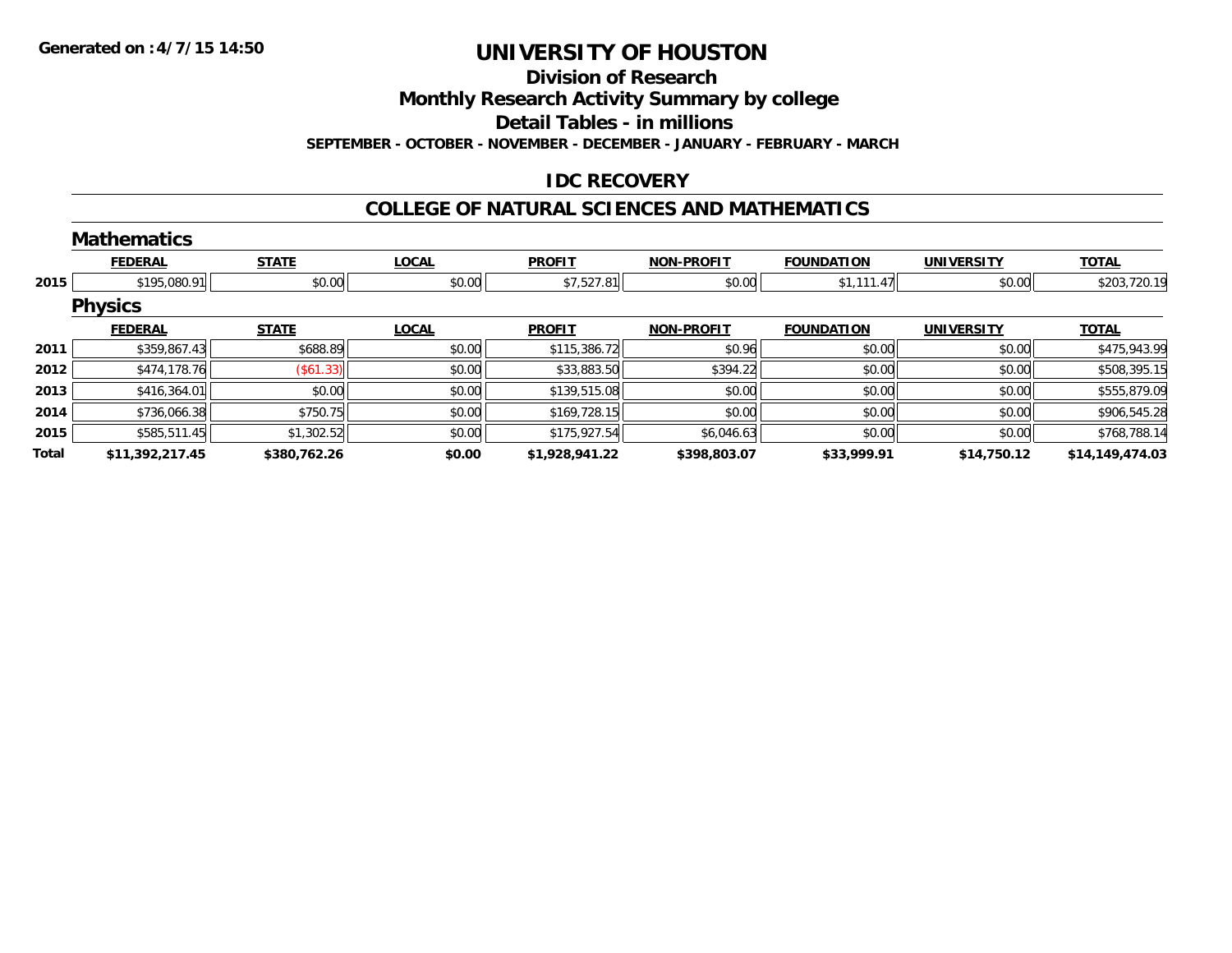## **Division of Research**

**Monthly Research Activity Summary by college**

**Detail Tables - in millions**

**SEPTEMBER - OCTOBER - NOVEMBER - DECEMBER - JANUARY - FEBRUARY - MARCH**

#### **IDC RECOVERY**

#### **COLLEGE OF OPTOMETRY**

### **Optometry Vision Sciences**

|       | <b>FEDERAL</b> | <b>STATE</b> | <b>LOCAL</b> | <b>PROFIT</b> | <b>NON-PROFIT</b> | <b>FOUNDATION</b> | <b>UNIVERSITY</b> | <b>TOTAL</b>   |
|-------|----------------|--------------|--------------|---------------|-------------------|-------------------|-------------------|----------------|
| 2011  | \$526,685.21   | \$1,176.77   | \$0.00       | \$31,004.05   | \$0.00            | \$0.00            | \$20,179.12       | \$579,045.15   |
| 2012  | \$624,845.08   | \$0.00       | \$0.00       | \$46,495.60   | \$0.00            | \$0.00            | \$32,077.87       | \$703,418.55   |
| 2013  | \$671,415.29   | \$0.00       | \$0.00       | \$123,574.89  | \$0.00            | \$0.00            | \$20,068.74       | \$815,058.92   |
| 2014  | \$760,950.21   | \$0.00       | \$0.00       | \$118,821.24  | \$0.00            | \$0.00            | \$27,394.84       | \$907,166.29   |
| 2015  | \$697,445.60   | \$0.00       | \$0.00       | \$58,799.70   | \$0.00            | \$0.00            | \$46,408.42       | \$802,653.72   |
| Total | \$3,281,341.38 | \$1,176.77   | \$0.00       | \$378,695.48  | \$0.00            | \$0.00            | \$146,128.99      | \$3,807,342.62 |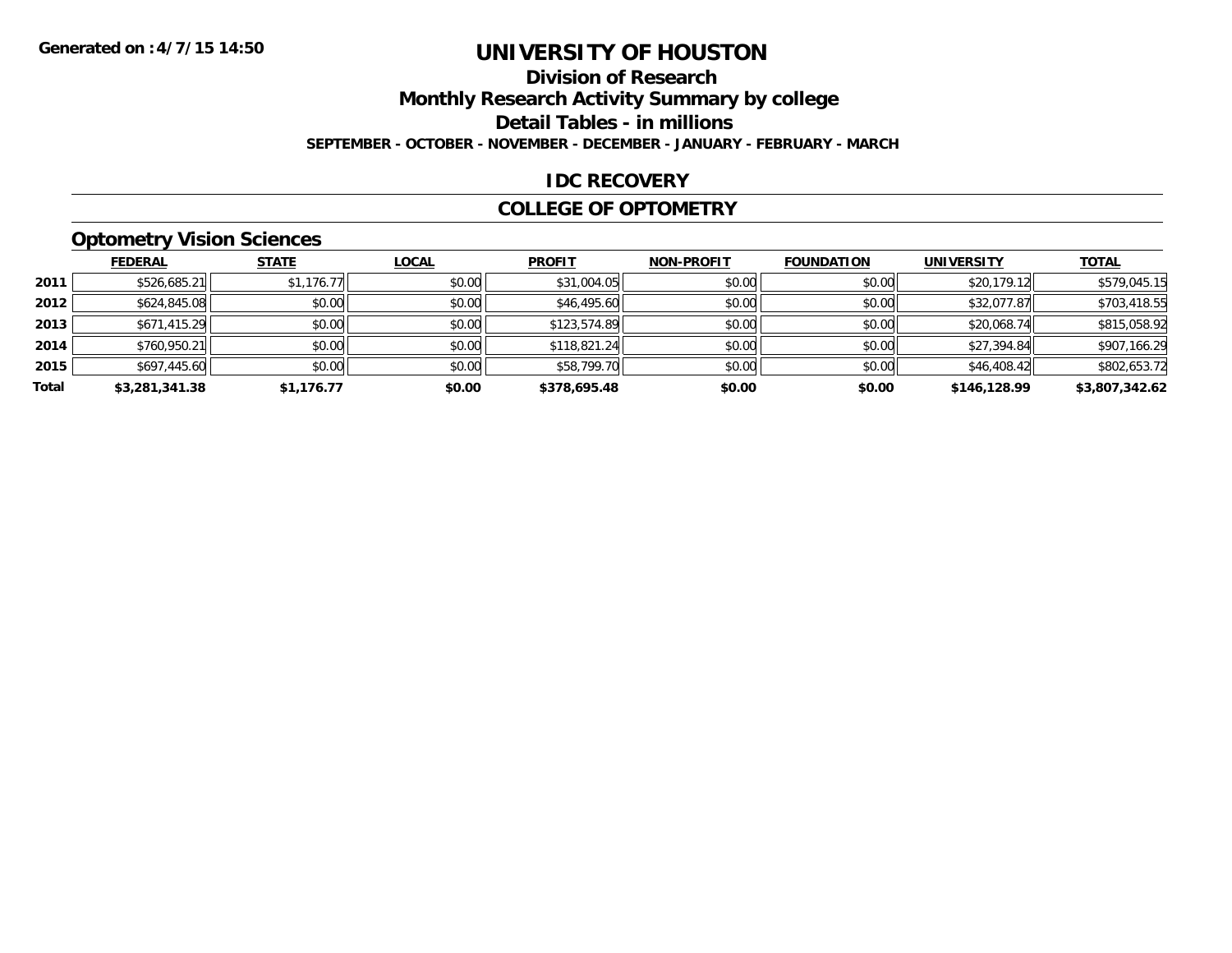### **Division of Research**

**Monthly Research Activity Summary by college**

**Detail Tables - in millions**

**SEPTEMBER - OCTOBER - NOVEMBER - DECEMBER - JANUARY - FEBRUARY - MARCH**

### **IDC RECOVERY**

#### **COLLEGE OF PHARMACY**

### **Center for Experimental Therapeutics and Pharmacoi**

|      | <b>FEDERAL</b> | <b>STATE</b> | <b>LOCAL</b> | <b>PROFIT</b> | <b>NON-PROFIT</b> | <b>FOUNDATION</b> | <b>UNIVERSITY</b> | <b>TOTAL</b> |
|------|----------------|--------------|--------------|---------------|-------------------|-------------------|-------------------|--------------|
| 2011 | \$0.00         | \$0.00       | \$0.00       | \$0.00        | \$0.00            | \$0.00            | \$0.00            | \$0.00       |
| 2012 | \$0.00         | \$0.00       | \$0.00       | \$0.00        | \$0.00            | \$0.00            | \$0.00            | \$0.00       |
| 2013 | \$0.00         | \$0.00       | \$0.00       | \$0.00        | \$0.00            | \$0.00            | \$0.00            | \$0.00       |
| 2014 | \$0.00         | \$0.00       | \$0.00       | \$0.00        | \$0.00            | \$0.00            | \$0.00            | \$0.00       |
| 2015 | \$0.00         | \$0.00       | \$0.00       | \$0.00        | \$0.00            | \$0.00            | \$0.00            | \$0.00       |

### **Clinical Pharmacy & Administration**

|      | <b>FEDERAL</b> | <b>STATE</b> | <b>LOCAL</b> | <b>PROFIT</b> | <b>NON-PROFIT</b> | <b>FOUNDATION</b> | <b>UNIVERSITY</b> | <b>TOTAL</b> |
|------|----------------|--------------|--------------|---------------|-------------------|-------------------|-------------------|--------------|
| 2011 | \$36,208.14    | \$0.00       | \$0.00       | \$42,503.04   | \$6,753.95        | \$0.00            | \$4.97            | \$85,470.10  |
| 2012 | \$18,692.15    | \$0.00       | \$0.00       | \$39,588.41   | (S11.27)          | \$0.00            | \$0.00            | \$58,269.29  |
| 2013 | \$49,670.56    | \$0.00       | \$0.00       | \$47,689.72   | \$0.00            | \$0.00            | \$0.00            | \$97,360.28  |
| 2014 | \$3,284.87     | \$0.00       | \$0.00       | \$57,085.67   | \$3,911.60        | \$0.00            | \$0.00            | \$64,282.13  |
| 2015 | \$43,349.27    | \$51,249.38  | \$0.00       | \$25,908.54   | \$1,625.33        | \$0.00            | \$0.00            | \$122,132.52 |

### **Dean, Pharmacy**

|      | <u>FEDERAL</u> | <u>STATE</u> | <u>LOCAL</u> | <b>PROFIT</b> | <b>NON-PROFIT</b> | <b>FOUNDATION</b> | <b>UNIVERSITY</b> | <b>TOTAL</b> |
|------|----------------|--------------|--------------|---------------|-------------------|-------------------|-------------------|--------------|
| 2011 | \$0.00         | \$0.00       | \$0.00       | \$0.00        | \$0.00            | \$0.00            | \$0.00            | \$0.00       |
| 2012 | \$0.00         | \$0.00       | \$0.00       | \$0.00        | \$0.00            | \$0.00            | \$0.00            | \$0.00       |
| 2013 | \$0.00         | \$0.00       | \$0.00       | \$0.00        | \$0.00            | \$0.00            | \$0.00            | \$0.00       |
| 2014 | \$0.00         | \$0.00       | \$0.00       | \$0.00        | \$0.00            | \$0.00            | \$0.00            | \$0.00       |
| 2015 | \$0.00         | \$0.00       | \$0.00       | \$0.00        | \$0.00            | \$0.00            | \$0.00            | \$0.00       |

#### **Pharm Health Outcomes & Policy**

|      | <b>FEDERAL</b> | <b>STATE</b> | <u>LOCAL</u> | <b>PROFIT</b> | <b>NON-PROFIT</b> | <b>FOUNDATION</b> | <b>UNIVERSITY</b> | <b>TOTAL</b> |
|------|----------------|--------------|--------------|---------------|-------------------|-------------------|-------------------|--------------|
| 2011 | \$599.62       | \$0.00       | \$0.00       | \$0.00        | \$5,798.67        | \$0.00            | \$0.00            | \$6,398.29   |
| 2012 | \$7,666.90     | \$0.00       | \$0.00       | \$0.00        | \$0.00            | \$0.00            | \$0.00            | \$7,666.90   |
| 2013 | \$7,124.87     | \$0.00       | \$0.00       | \$0.00        | \$0.00            | \$0.00            | \$0.00            | \$7,124.87   |
| 2014 | \$23,203.30    | \$0.00       | \$0.00       | \$0.00        | \$0.00            | \$0.00            | \$0.00            | \$23,203.30  |
| 2015 | \$23,186.83    | \$1,495.97   | \$0.00       | \$1,597.75    | \$0.00            | \$0.00            | \$0.00            | \$26,280.55  |

### **Pharmacological and Pharmaceutical Sciences**

|      | <b>FEDERAL</b>                        | C T A T C                                   | .OCAI              | <b>PROFIT</b>             | -PROFIT<br><b>NIONI</b>            | <b>FOUNDATION</b> | UNIVERSITY             | <b>TOTA</b>                 |
|------|---------------------------------------|---------------------------------------------|--------------------|---------------------------|------------------------------------|-------------------|------------------------|-----------------------------|
| 2011 | \$F10,700,7"                          | $\overline{\phantom{a}}$<br>$\sim$<br>13.O' | 0.000<br>וטט.      | ሐሴ ሰሰ<br>JU.UU            | <b>C LOO OLA</b><br>ю              | \$0.00            | no ooll<br>งบ.บบ       | \$536.327.40                |
| 2012 | $\uparrow$ $\cap$ $\cap$<br>nr<br>71. | $\uparrow$ $\uparrow$<br>\$0.0 <sup>1</sup> | $\sim$ 00<br>vv.vv | $\sim$<br>$\sim$<br>JU.UU | $\sim$ $ \sim$ $\sim$<br>$\cdot$ . | <b>¢ ገበ</b> 1     | no ool<br><b>DU.UU</b> | $\overline{a}$<br>o16.4°، . |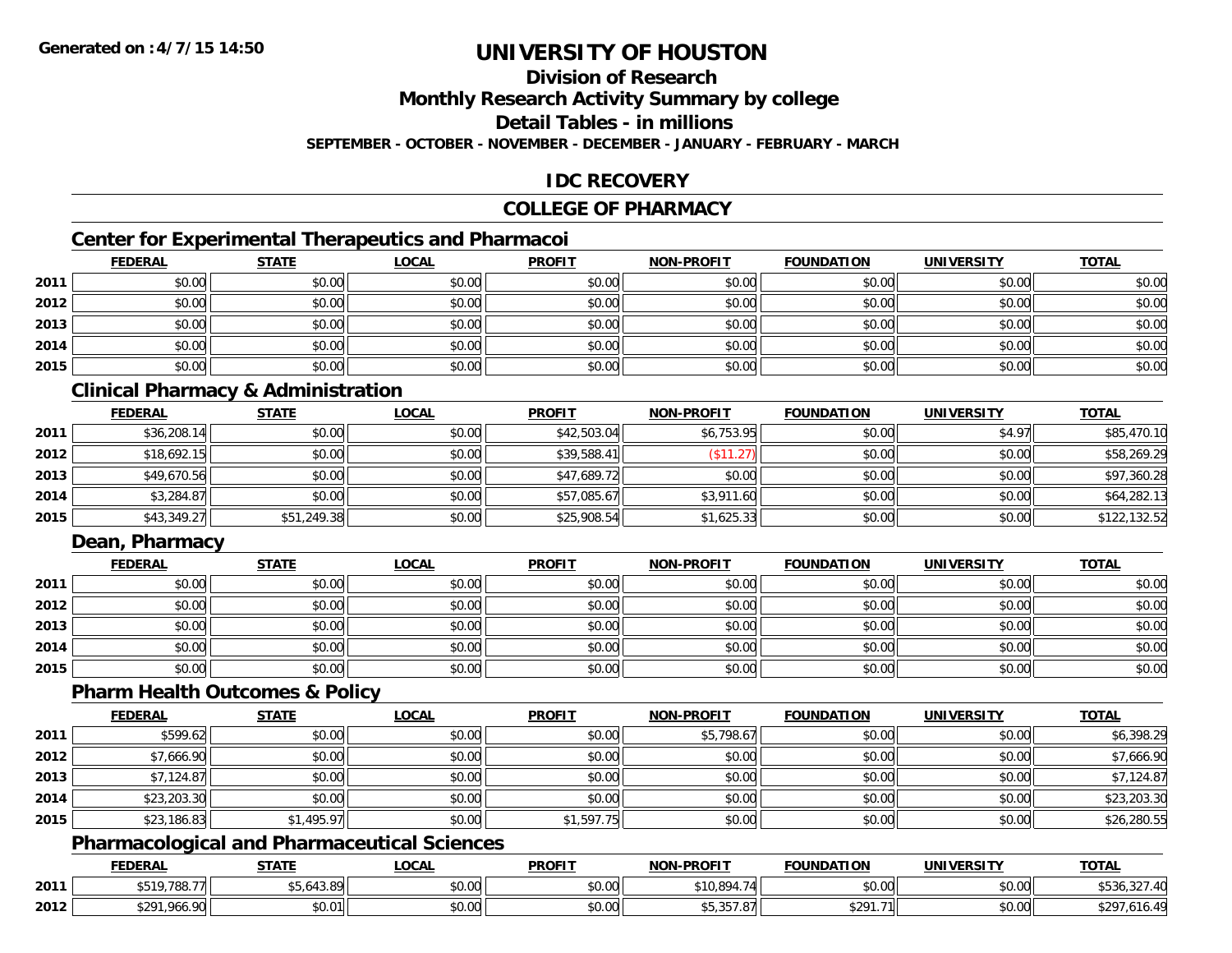## **Division of Research**

**Monthly Research Activity Summary by college**

**Detail Tables - in millions**

**SEPTEMBER - OCTOBER - NOVEMBER - DECEMBER - JANUARY - FEBRUARY - MARCH**

### **IDC RECOVERY**

#### **COLLEGE OF PHARMACY**

## **Pharmacological and Pharmaceutical Sciences**

|       | <b>FEDERAL</b> | <u>STATE</u> | <u>LOCAL</u> | <b>PROFIT</b> | <b>NON-PROFIT</b> | <b>FOUNDATION</b> | UNIVERSITY | <b>TOTAL</b>   |
|-------|----------------|--------------|--------------|---------------|-------------------|-------------------|------------|----------------|
| 2013  | \$323,353.18   | \$0.00       | \$0.00       | \$0.00        | \$1,535.43        | \$1,340.53        | \$0.00     | \$326,229.14   |
| 2014  | \$296,751.88   | \$0.00       | \$0.00       | \$2,289.14    | \$0.00            | \$1,912.04        | \$0.00     | \$300,953.06   |
| 2015  | \$362,289.09   | \$1,449.83   | \$0.00       | \$2,746.03    | \$805.60          | \$0.00            | \$0.00     | \$367,290.55   |
| Total | \$2,007,136.30 | \$59,839.07  | \$0.00       | \$219,408.30  | \$36,671.92       | \$3,544.28        | \$4.97     | \$2,326,604.84 |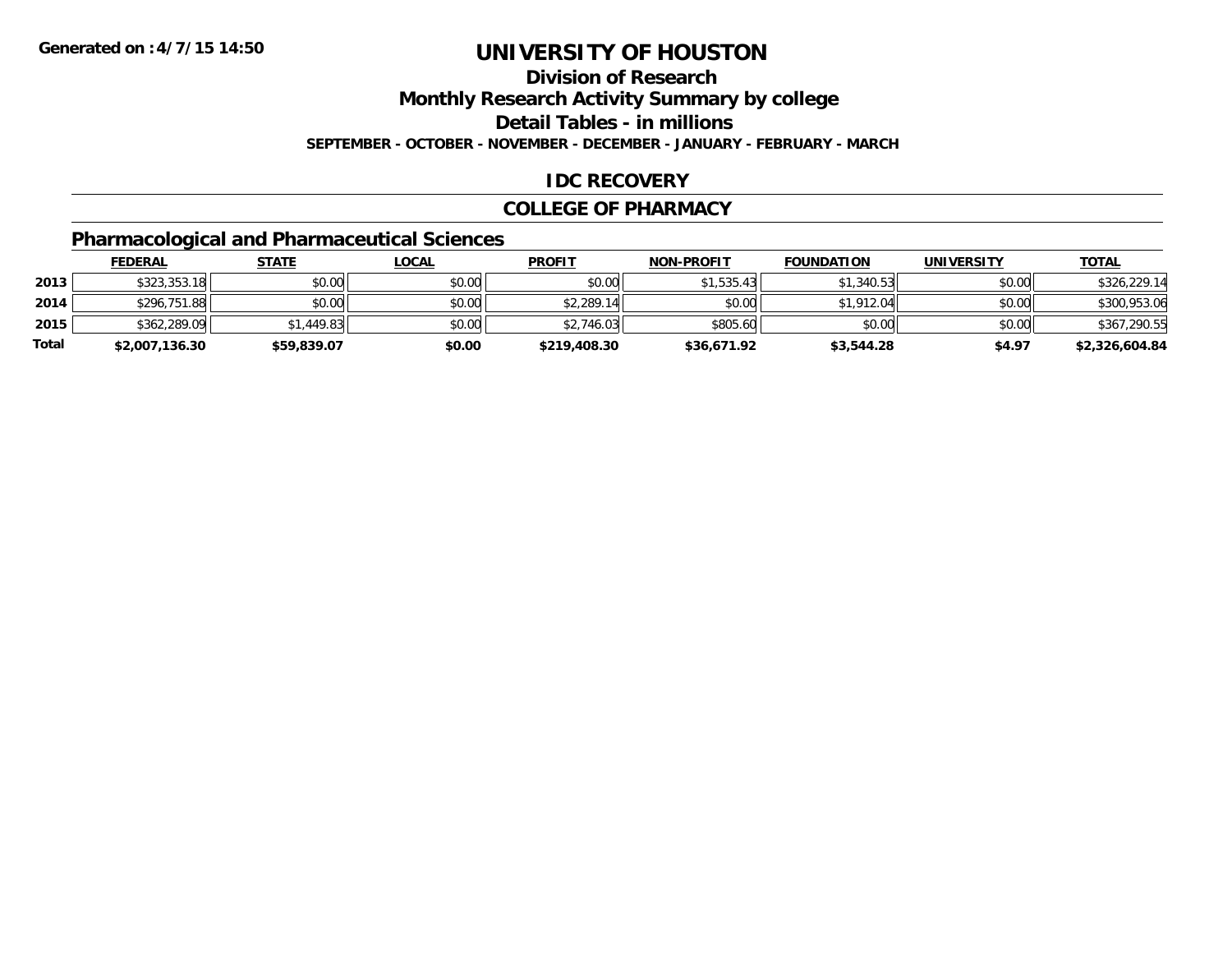## **Division of Research**

**Monthly Research Activity Summary by college**

**Detail Tables - in millions**

**SEPTEMBER - OCTOBER - NOVEMBER - DECEMBER - JANUARY - FEBRUARY - MARCH**

### **IDC RECOVERY**

#### **COLLEGE OF TECHNOLOGY**

# **Center for Technology Literacy**

|      | <b>FEDERAL</b> | <b>STATE</b> | <u>LOCAL</u> | <b>PROFIT</b> | <b>NON-PROFIT</b> | <b>FOUNDATION</b> | <b>UNIVERSITY</b> | <b>TOTAL</b> |
|------|----------------|--------------|--------------|---------------|-------------------|-------------------|-------------------|--------------|
| 2011 | \$90,423.87    | \$0.00       | \$0.00       | \$0.00        | \$0.00            | \$0.00            | \$0.00            | \$90,423.87  |
| 2012 | \$79,282.76    | \$0.00       | \$0.00       | \$0.00        | \$0.00            | \$0.00            | \$0.00            | \$79,282.76  |
| 2013 | \$52,285.09    | \$0.00       | \$0.00       | \$0.00        | \$0.00            | \$0.00            | \$0.00            | \$52,285.09  |
| 2014 | \$60,927.42    | \$0.00       | \$0.00       | \$0.00        | \$0.00            | \$0.00            | \$0.00            | \$60,927.42  |
| 2015 | \$66,879.53    | \$0.00       | \$0.00       | \$0.00        | \$0.00            | \$0.00            | \$0.00            | \$66,879.53  |
|      |                |              |              |               |                   |                   |                   |              |

#### **Construction Management**

|      | <b>FEDERAL</b> | <b>STATE</b>             | <b>_OCAL</b> | <b>PROFIT</b> | <b>NON-PROFIT</b> | <b>FOUNDATION</b> | <b>UNIVERSITY</b> | <b>TOTAL</b>                                   |
|------|----------------|--------------------------|--------------|---------------|-------------------|-------------------|-------------------|------------------------------------------------|
| 2013 | \$0.00         | $AA$ $AOZ$ $OO$<br>, 121 | \$0.00       | \$0.00        | \$0.00            | \$1,095.19        | \$0.00            | $\uparrow$ $\uparrow$ $\uparrow$<br>\$2,222.41 |
| 2014 | \$0.00         | $A \cap T$<br>42,163.61  | \$0.00       | \$0.00        | \$0.00            | \$813.26          | \$0.00            | \$3,576.93                                     |
| 2015 | \$0.00         | \$76.78                  | \$0.00       | \$0.00        | \$0.00            | \$0.00            | \$0.00            | \$76.78                                        |

#### **Dean, Technology**

|      | <b>FEDERAL</b> | <b>STATE</b> | <u>LOCAL</u> | <b>PROFIT</b> | <b>NON-PROFIT</b> | <b>FOUNDATION</b> | <b>UNIVERSITY</b> | <b>TOTAL</b> |
|------|----------------|--------------|--------------|---------------|-------------------|-------------------|-------------------|--------------|
| 2011 | \$30,065.28    | \$0.00       | \$0.00       | \$0.00        | \$0.00            | \$0.00            | \$0.00            | \$30,065.28  |
| 2012 | \$32,927.26    | \$0.00       | \$0.00       | \$0.00        | \$0.00            | \$0.00            | \$0.00            | \$32,927.26  |
| 2013 | \$25,774.16    | \$0.00       | \$0.00       | \$0.00        | \$0.00            | \$0.00            | \$0.00            | \$25,774.16  |
| 2014 | \$0.00         | \$0.00       | \$0.00       | \$0.00        | \$0.00            | \$0.00            | \$0.00            | \$0.00       |
| 2015 | \$0.00         | \$0.00       | \$0.00       | \$0.00        | \$0.00            | \$0.00            | \$0.00            | \$0.00       |

#### **Engineering Technology**

|      | <u>FEDERAL</u> | <b>STATE</b> | <u>LOCAL</u> | <b>PROFIT</b> | <b>NON-PROFIT</b> | <b>FOUNDATION</b> | <b>UNIVERSITY</b> | <b>TOTAL</b> |
|------|----------------|--------------|--------------|---------------|-------------------|-------------------|-------------------|--------------|
| 2011 | \$66,973.49    | \$0.00       | \$0.00       | \$0.00        | \$0.00            | \$8,326.02        | \$0.00            | \$75,299.51  |
| 2012 | \$56,048.30    | \$0.00       | \$0.00       | \$4,427.29    | \$0.00            | \$0.00            | \$0.00            | \$60,475.59  |
| 2013 | \$87,635.04    | \$0.00       | \$0.00       | \$10,527.14   | \$0.00            | \$1,567.70        | \$0.00            | \$99,729.88  |
| 2014 | \$45,001.00    | \$0.00       | \$0.00       | \$16,687.35   | \$0.00            | \$0.00            | \$0.00            | \$61,688.35  |
| 2015 | \$142,086.53   | \$0.00       | \$0.00       | \$10,419.76   | \$0.00            | \$0.00            | \$0.00            | \$152,506.29 |

### **Human Development and Consumer Science**

|      | <b>FEDERAL</b> | STATE  | <u>LOCAL</u> | <b>PROFIT</b> | <b>NON-PROFIT</b> | <b>FOUNDATION</b> | UNIVERSITY | <b>TOTAL</b> |
|------|----------------|--------|--------------|---------------|-------------------|-------------------|------------|--------------|
| 2011 | \$213.79       | \$0.00 | \$0.00       | \$136.23      | \$0.00            | \$0.00            | \$0.00     | \$350.02     |
| 2012 | \$127.81       | \$0.00 | \$0.00       | \$0.00        | \$0.00            | \$0.00            | \$0.00     | \$127.81     |
| 2013 | \$153.56       | \$0.00 | \$0.00       | \$0.00        | \$0.00            | \$0.00            | \$0.00     | \$153.56     |
| 2014 | \$2,572.87     | \$0.00 | \$0.00       | \$0.00        | \$0.00            | \$8,453.52        | \$0.00     | \$11,026.39  |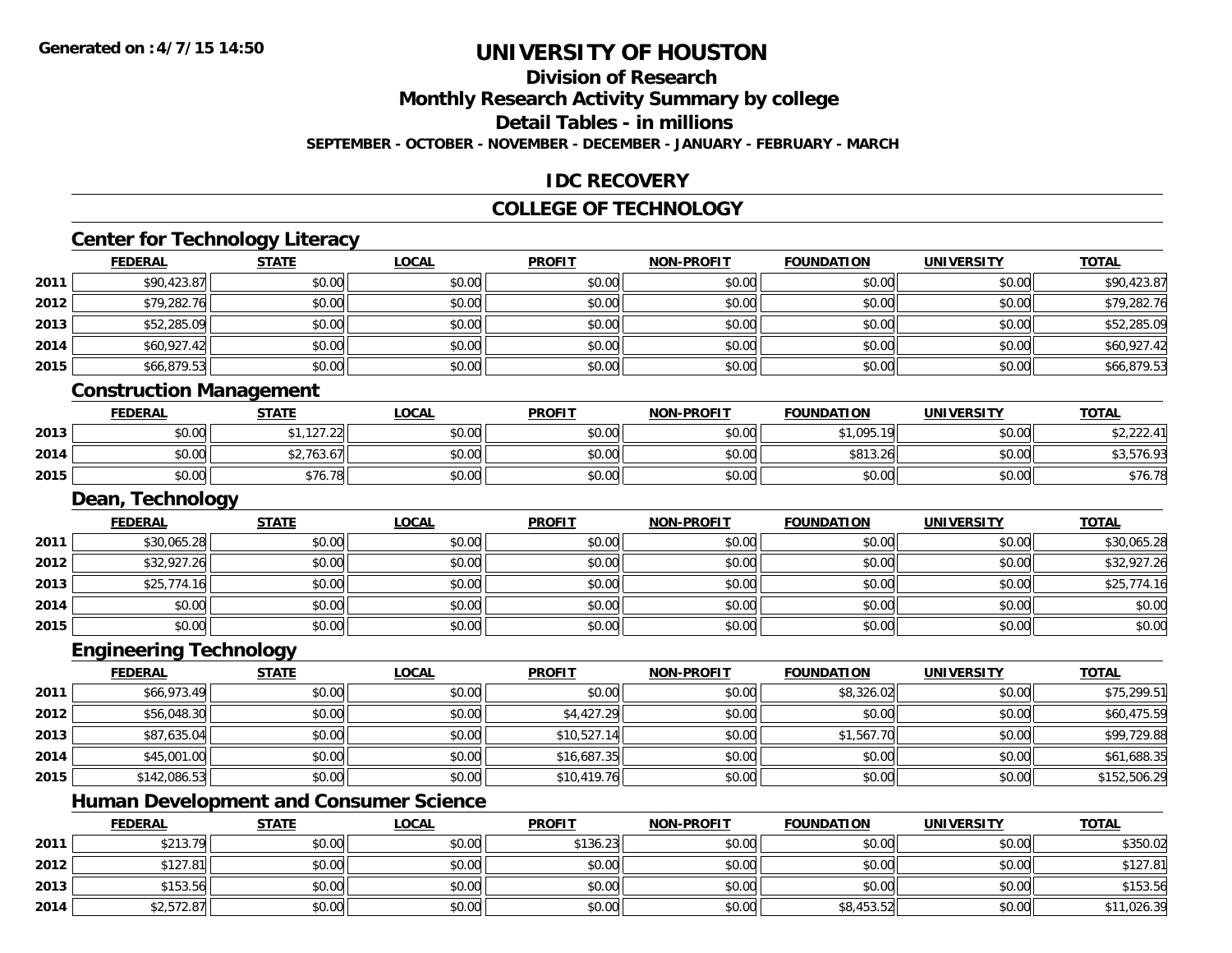**Division of Research**

**Monthly Research Activity Summary by college**

**Detail Tables - in millions**

**SEPTEMBER - OCTOBER - NOVEMBER - DECEMBER - JANUARY - FEBRUARY - MARCH**

### **IDC RECOVERY**

#### **COLLEGE OF TECHNOLOGY**

|       |                | <b>Human Development and Consumer Science</b> |              |               |                   |                   |                   |              |
|-------|----------------|-----------------------------------------------|--------------|---------------|-------------------|-------------------|-------------------|--------------|
|       | <b>FEDERAL</b> | <b>STATE</b>                                  | <b>LOCAL</b> | <b>PROFIT</b> | <b>NON-PROFIT</b> | <b>FOUNDATION</b> | <b>UNIVERSITY</b> | <b>TOTAL</b> |
| 2015  | \$19,283.27    | \$0.00                                        | \$0.00       | \$0.00        | \$0.00            | \$854.49          | \$0.00            | \$20,137.76  |
|       |                | <b>Information &amp; Logistics Technology</b> |              |               |                   |                   |                   |              |
|       | <b>FEDERAL</b> | <b>STATE</b>                                  | <b>LOCAL</b> | <b>PROFIT</b> | <b>NON-PROFIT</b> | <b>FOUNDATION</b> | <b>UNIVERSITY</b> | <b>TOTAL</b> |
| 2011  | (\$100.40)     | \$0.00                                        | \$0.00       | \$0.00        | \$0.00            | \$0.00            | \$0.00            | (\$100.40)   |
| 2012  | \$8,863.65     | \$0.00                                        | \$0.00       | \$0.00        | \$0.00            | \$0.00            | \$0.00            | \$8,863.65   |
| 2013  | \$0.00         | \$0.00                                        | \$0.00       | \$0.00        | \$0.00            | \$0.00            | \$0.00            | \$0.00       |
| 2014  | (\$92.50)      | \$0.00                                        | \$0.00       | \$0.00        | \$0.00            | \$0.00            | \$0.00            | (\$92.50)    |
| 2015  | \$284.21       | \$0.00                                        | \$0.00       | \$0.00        | \$0.00            | \$0.00            | \$0.00            | \$284.21     |
|       |                | <b>Texas Manufacturing Assistance Center</b>  |              |               |                   |                   |                   |              |
|       | <b>FEDERAL</b> | <b>STATE</b>                                  | <b>LOCAL</b> | <b>PROFIT</b> | <b>NON-PROFIT</b> | <b>FOUNDATION</b> | <b>UNIVERSITY</b> | <b>TOTAL</b> |
| 2011  | \$0.00         | \$0.00                                        | \$0.00       | \$0.00        | \$0.00            | \$0.00            | \$0.00            | \$0.00       |
| 2012  | \$0.00         | \$0.00                                        | \$0.00       | \$0.00        | \$0.00            | \$0.00            | \$0.00            | \$0.00       |
| 2013  | \$0.00         | \$0.00                                        | \$0.00       | \$0.00        | \$0.00            | \$0.00            | \$0.00            | \$0.00       |
| 2014  | \$0.00         | \$0.00                                        | \$0.00       | \$0.00        | \$0.00            | \$0.00            | \$0.00            | \$0.00       |
| 2015  | \$0.00         | \$0.00                                        | \$0.00       | \$0.00        | \$0.00            | \$0.00            | \$0.00            | \$0.00       |
| Total | \$867,615.96   | \$3,967.67                                    | \$0.00       | \$42,197.77   | \$0.00            | \$21,110.18       | \$0.00            | \$934,891.58 |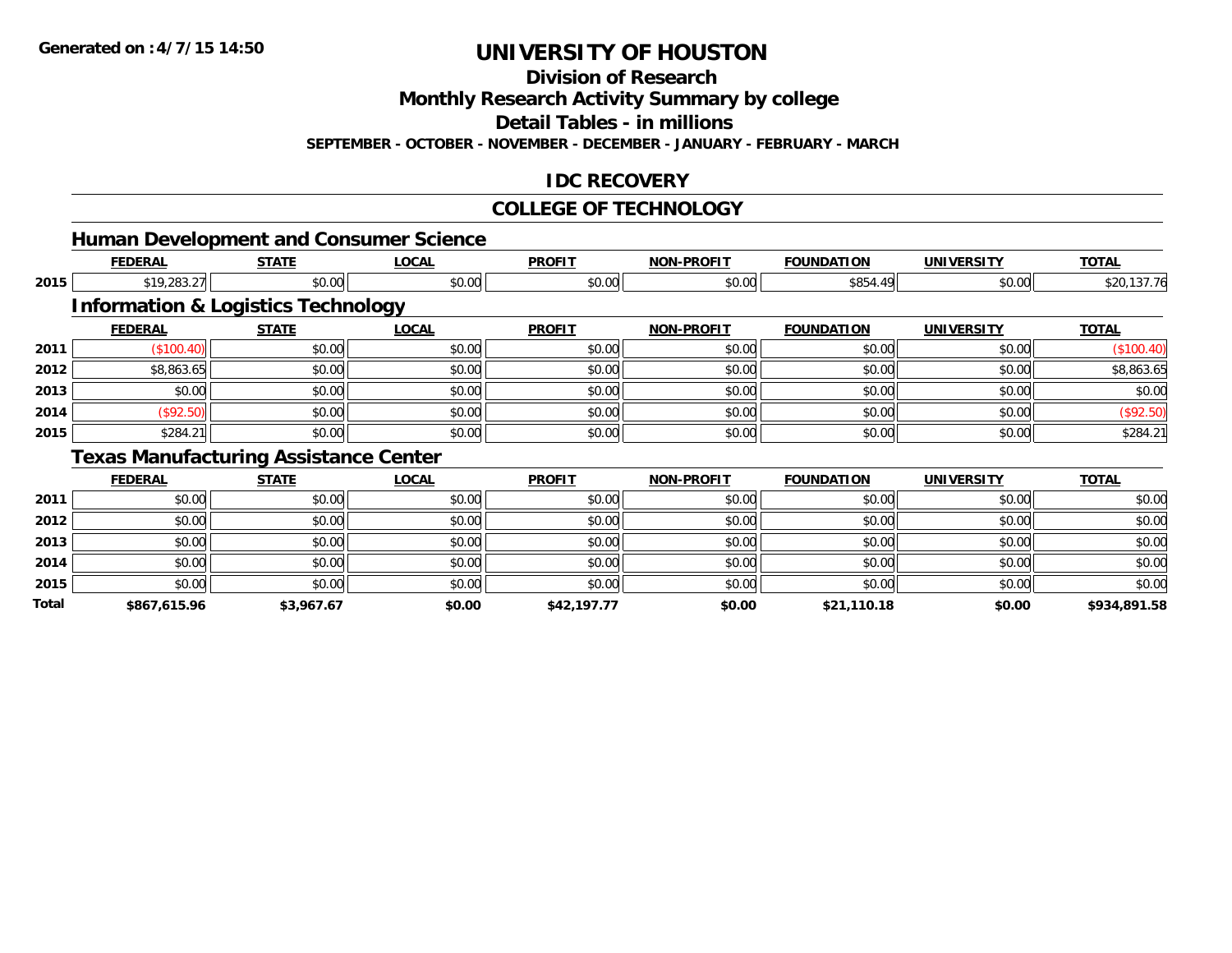# **Division of Research**

**Monthly Research Activity Summary by college**

**Detail Tables - in millions**

**SEPTEMBER - OCTOBER - NOVEMBER - DECEMBER - JANUARY - FEBRUARY - MARCH**

### **IDC RECOVERY**

### **CULLEN COLLEGE OF ENGINEERING**

### **Biomedical Engineering**

|      | <b>FEDERAL</b> | <b>STATE</b> | <b>LOCAL</b> | <b>PROFIT</b> | <b>NON-PROFIT</b> | <b>FOUNDATION</b> | <b>UNIVERSITY</b> | <b>TOTAL</b> |
|------|----------------|--------------|--------------|---------------|-------------------|-------------------|-------------------|--------------|
| 2011 | \$40,778.54    | \$0.00       | \$0.00       | \$0.00        | \$0.00            | \$0.00            | \$0.00            | \$40,778.54  |
| 2012 | \$57,186.86    | \$0.00       | \$0.00       | \$0.00        | \$0.00            | \$0.00            | \$0.00            | \$57,186.86  |
| 2013 | \$153,605.80   | \$0.00       | \$0.00       | \$0.00        | \$0.00            | \$0.00            | \$0.00            | \$153,605.80 |
| 2014 | \$331,952.19   | \$0.00       | \$0.00       | \$0.00        | \$0.00            | \$0.00            | \$0.00            | \$331,952.19 |
| 2015 | \$428,920.57   | \$0.00       | \$0.00       | \$0.00        | \$9,428.36        | \$0.00            | \$0.00            | \$438,348.93 |

### **Center for Innovative Grouting Materials and Tech**

|      | <b>FEDERAL</b> | <b>STATE</b> | <u>LOCAL</u> | <b>PROFIT</b> | <b>NON-PROFIT</b> | <b>FOUNDATION</b> | <b>UNIVERSITY</b> | <b>TOTAL</b> |
|------|----------------|--------------|--------------|---------------|-------------------|-------------------|-------------------|--------------|
| 2011 | \$0.00         | \$0.00       | \$0.00       | \$0.00        | \$0.00            | \$0.00            | \$0.00            | \$0.00       |
| 2012 | \$0.00         | \$0.00       | \$0.00       | \$0.00        | \$0.00            | \$0.00            | \$0.00            | \$0.00       |
| 2013 | \$0.00         | \$0.00       | \$0.00       | \$0.00        | \$0.00            | \$0.00            | \$0.00            | \$0.00       |
| 2014 | \$0.00         | \$0.00       | \$0.00       | \$0.00        | \$0.00            | \$0.00            | \$0.00            | \$0.00       |
| 2015 | \$0.00         | \$0.00       | \$0.00       | \$0.00        | \$0.00            | \$0.00            | \$0.00            | \$0.00       |

### **Chemical Engineering**

|      | <b>FEDERAL</b> | <b>STATE</b>   | <u>LOCAL</u> | <b>PROFIT</b> | <b>NON-PROFIT</b> | <b>FOUNDATION</b> | <b>UNIVERSITY</b> | <b>TOTAL</b> |
|------|----------------|----------------|--------------|---------------|-------------------|-------------------|-------------------|--------------|
| 2011 | \$441,333.15   | (\$404,404.20) | \$1,411.18   | \$105,237.84  | \$0.00            | (\$219.31)        | \$28,807.05       | \$172,165.70 |
| 2012 | \$455,620.24   | \$4,677.68     | \$224.16     | \$171,398.93  | \$0.00            | \$105.41          | \$0.02            | \$632,026.44 |
| 2013 | \$483,732.00   | \$6,300.59     | \$0.00       | \$101,218.71  | \$0.00            | (\$15.16)         | (\$1,555.67)      | \$589,680.47 |
| 2014 | \$498,473.25   | \$2,145.53     | \$0.00       | \$223,676.97  | \$0.00            | \$908.54          | \$5,772.08        | \$730,976.37 |
| 2015 | \$424,604.49   | \$8,250.69     | \$0.00       | \$319,014.93  | \$0.00            | \$2,546.48        | \$3,624.94        | \$758,041.52 |

#### **Civil Engineering**

|      | <b>FEDERAL</b> | <b>STATE</b> | <b>LOCAL</b> | <b>PROFIT</b> | <b>NON-PROFIT</b> | <b>FOUNDATION</b> | <b>UNIVERSITY</b> | <b>TOTAL</b> |
|------|----------------|--------------|--------------|---------------|-------------------|-------------------|-------------------|--------------|
| 2011 | \$50,129.22    | \$12,437.98  | \$0.00       | \$36,239.52   | \$13,478.15       | \$0.00            | \$5,260.31        | \$117,545.18 |
| 2012 | \$105,523.30   | \$12,253.17  | \$23,911.21  | \$16,971.29   | \$9,824.65        | \$0.00            | \$0.00            | \$168,483.62 |
| 2013 | \$291,138.19   | \$13,255.54  | \$3,214.74   | \$43,105.92   | \$13,027.30       | \$0.00            | \$2,252.93        | \$365,994.62 |
| 2014 | \$419,048.69   | \$6,042.82   | (\$1,308.66) | \$20,248.08   | \$14,292.12       | \$3,997.32        | \$0.00            | \$462,320.38 |
| 2015 | \$502,932.18   | \$15,756.00  | \$0.00       | \$32,748.81   | \$4,620.59        | \$12,040.85       | \$0.00            | \$568,098.43 |

### **Composites Engineering and Applications Center**

|      | <b>FFDFDAI</b><br>LIVE         | $- - - - -$        | $\sim$ $\sim$ $\sim$<br>$\cdots$ | <b>PROFIT</b>          | <b>DDOEIT</b><br><b>NION</b>     | מרוחו<br>חנ ו                 | . JIV :       | <b>TOTA</b>                                                                |
|------|--------------------------------|--------------------|----------------------------------|------------------------|----------------------------------|-------------------------------|---------------|----------------------------------------------------------------------------|
| 2011 | $\mathbf{A} \mathbf{A}$<br>ט.ט | $\sim$ 00<br>,,,,, | $\sim$ $\sim$<br>vv.vv           | $\sim$ $\sim$<br>וטטוע | 0 <sub>n</sub><br>vv.vv          | $\sim$ $\sim$ $\sim$<br>JU.UU | 0.00<br>pu.uu | $\begin{array}{c} \uparrow \\ \uparrow \\ \downarrow \end{array}$<br>JU.UL |
| 2012 | ₽∪.∪∪                          | $\sim$<br>ט.ט      | ሶስ ሰሰ<br>vv.vv                   | $\sim$ 00<br>JU.UU     | $\sim$ $\sim$<br>$\sim$<br>PO.OO | $v \cdot v \cdot v$           | 0000<br>JU.UU | JU.UU                                                                      |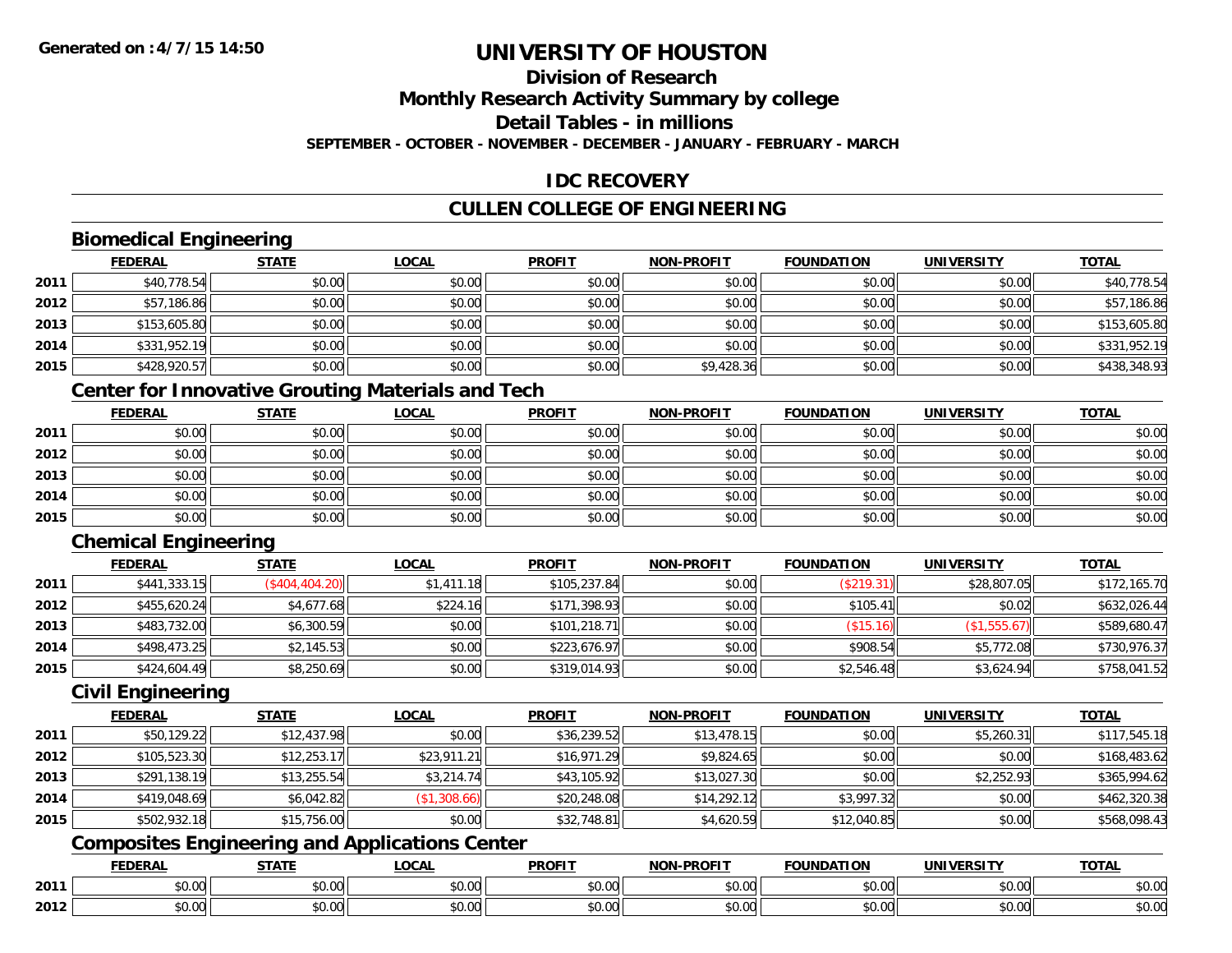### **Division of Research**

**Monthly Research Activity Summary by college**

**Detail Tables - in millions**

**SEPTEMBER - OCTOBER - NOVEMBER - DECEMBER - JANUARY - FEBRUARY - MARCH**

### **IDC RECOVERY**

## **CULLEN COLLEGE OF ENGINEERING**

## **Composites Engineering and Applications Center**

|      | <b>FEDERAL</b> | <b>STATE</b>                                             | LOCAI  | <b>PROFIT</b> | <b>NON-PROFIT</b> | <b>FOUNDATION</b> | <b>UNIVERSITY</b> | <b>TOTAL</b> |
|------|----------------|----------------------------------------------------------|--------|---------------|-------------------|-------------------|-------------------|--------------|
| 2013 | ልስ ለሰ<br>DU.UG | JU.UU                                                    | \$0.00 | \$0.00        | \$0.00            | \$0.00            | \$0.00            | \$0.00       |
| 2014 | \$0.00         | <b>AO OO</b><br>JU.UU                                    | \$0.00 | \$0.00        | \$0.00            | \$0.00            | \$0.00            | \$0.00       |
| 2015 | \$0.00         | $\mathsf{A}\cap\mathsf{A}\cap\mathsf{A}$<br><b>JU.UU</b> | \$0.00 | \$0.00        | \$0.00            | \$0.00            | \$0.00            | \$0.00       |

<u> 1989 - Johann Stoff, deutscher Stoffen und der Stoffen und der Stoffen und der Stoffen und der Stoffen und der</u>

#### **Dean, Engineering**

|      | <b>FEDERAL</b> | <b>STATE</b> | <b>LOCAL</b> | <b>PROFIT</b> | <b>NON-PROFIT</b> | <b>FOUNDATION</b> | <b>UNIVERSITY</b> | <b>TOTAL</b> |
|------|----------------|--------------|--------------|---------------|-------------------|-------------------|-------------------|--------------|
| 2011 | \$2,879.76     | \$0.00       | \$0.00       | \$0.00        | \$0.00            | \$0.00            | \$0.00            | \$2,879.76   |
| 2012 | \$2,569.79     | \$0.00       | \$0.00       | \$0.00        | \$0.00            | \$0.00            | \$0.00            | \$2,569.79   |
| 2013 | \$2,856.65     | \$0.00       | \$0.00       | \$0.00        | \$0.00            | \$0.00            | \$0.00            | \$2,856.65   |
| 2014 | \$2,698.07     | \$0.00       | \$0.00       | \$0.00        | \$0.00            | \$0.00            | \$0.00            | \$2,698.07   |
| 2015 | \$16,559.59    | \$0.00       | \$0.00       | \$0.00        | \$0.00            | \$0.00            | \$0.00            | \$16,559.59  |

### **Electrical & Computer Engineering**

|      | <b>FEDERAL</b> | <b>STATE</b> | <b>LOCAL</b> | <b>PROFIT</b> | <b>NON-PROFIT</b> | <b>FOUNDATION</b> | UNIVERSITY | <b>TOTAL</b> |
|------|----------------|--------------|--------------|---------------|-------------------|-------------------|------------|--------------|
| 2011 | \$369,275.92   | \$26,561.58  | \$0.00       | \$36,901.20   | \$4,648.54        | \$0.00            | \$2,455.44 | \$439,842.68 |
| 2012 | \$399,851.89   | \$864.78     | \$0.00       | \$67,121.15   | (\$3,369.47)      | (\$16, 163.66)    | \$0.21     | \$448,304.89 |
| 2013 | \$400,198.71   | \$303.20     | \$0.00       | \$36,848.14   | \$4.944.25        | \$0.00            | \$0.00     | \$442,294.29 |
| 2014 | \$360,271.86   | \$1,090.59   | \$0.00       | \$88,383.07   | \$22,387.49       | \$5,160.73        | \$0.00     | \$477,293.74 |
| 2015 | \$547,958.69   | \$2,139.64   | \$0.00       | \$71,058.86   | \$5,250.25        | \$10,999.88       | \$0.00     | \$637,407.33 |

#### **Industrial Engineering**

|      | <b>FEDERAL</b> | <b>STATE</b> | <u>LOCAL</u> | <b>PROFIT</b> | <b>NON-PROFIT</b> | <b>FOUNDATION</b> | <b>UNIVERSITY</b> | <b>TOTAL</b> |
|------|----------------|--------------|--------------|---------------|-------------------|-------------------|-------------------|--------------|
| 2011 | \$16,335.41    | \$1,517.54   | \$11,994.11  | \$0.00        | \$0.00            | \$0.00            | \$0.00            | \$29,847.06  |
| 2012 | \$18,145.62    | (\$100.00)   | \$12,730.07  | \$0.00        | \$0.00            | \$0.00            | \$0.00            | \$30,775.69  |
| 2013 | \$12,625.51    | \$5,185.19   | \$2,303.40   | \$0.00        | \$0.00            | \$1,964.73        | \$0.00            | \$22,078.83  |
| 2014 | \$33,236.28    | \$4,524.58   | \$8,563.60   | \$0.00        | \$0.00            | \$4,961.62        | \$0.00            | \$51,286.08  |
| 2015 | \$26,532.23    | \$4,387.36   | \$7,779.69   | \$2,213.43    | \$0.00            | \$8,462.98        | \$0.00            | \$49,375.69  |

#### **Mechanical Engineering**

|      | <b>FEDERAL</b> | <b>STATE</b> | <b>LOCAL</b> | <b>PROFIT</b> | <b>NON-PROFIT</b> | <b>FOUNDATION</b> | <b>UNIVERSITY</b> | <b>TOTAL</b> |
|------|----------------|--------------|--------------|---------------|-------------------|-------------------|-------------------|--------------|
| 2011 | \$478,884.72   | \$5,844.68   | \$0.00       | \$128,111.50  | \$11,670.41       | \$2,371.92        | \$0.00            | \$626,883.22 |
| 2012 | \$356,154.64   | \$10,611.07  | \$0.00       | \$47,736.61   | \$15,735.92       | \$5,956.56        | \$0.00            | \$436,194.80 |
| 2013 | \$484,516.55   | \$1,801.06   | \$0.00       | \$59,945.81   | \$0.00            | \$14,198.91       | \$0.00            | \$560,462.33 |
| 2014 | \$522,460.29   | \$10,169.56  | \$0.00       | \$167,513.75  | \$0.00            | \$22,407.32       | \$0.00            | \$722,550.92 |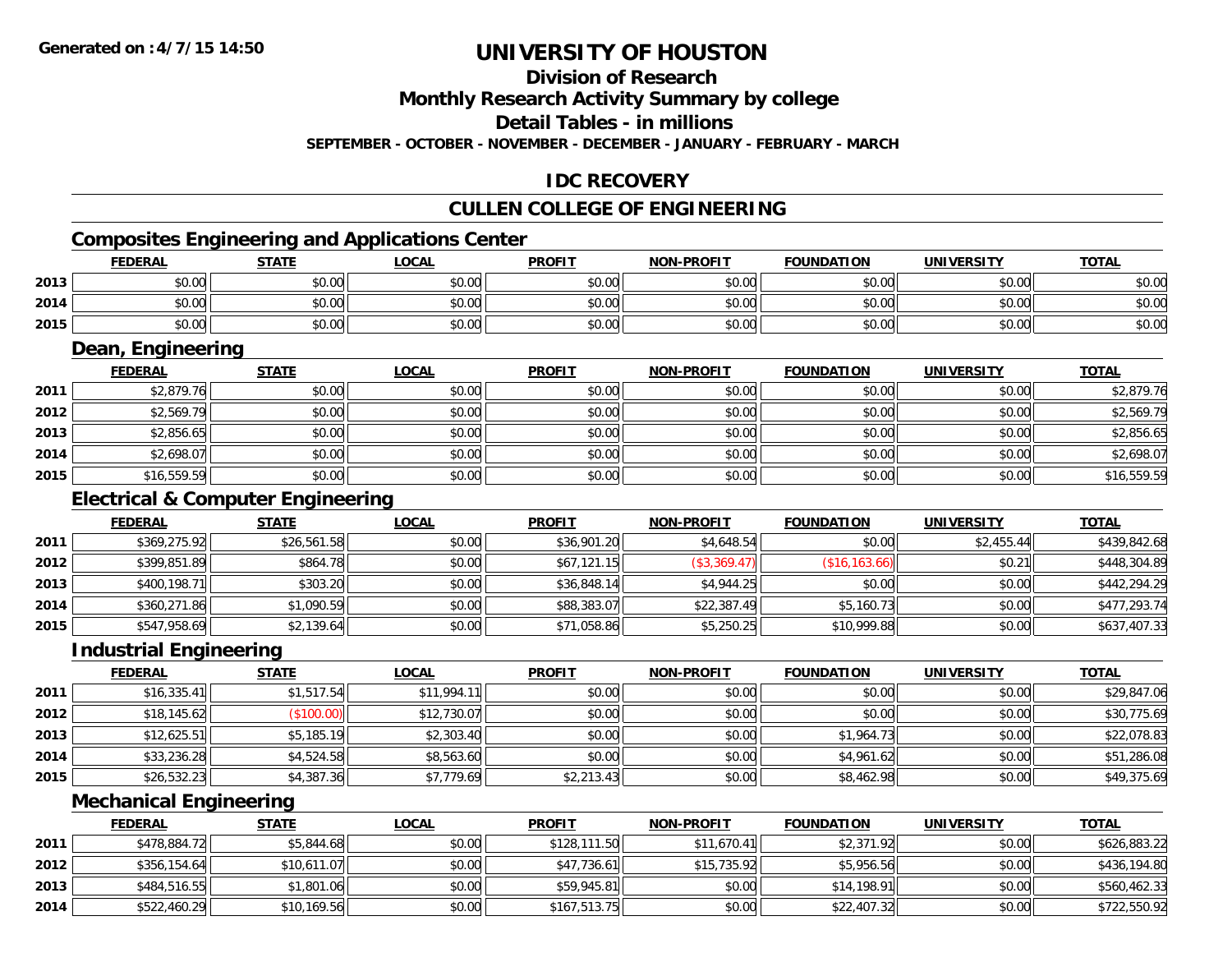**Division of Research**

**Monthly Research Activity Summary by college**

**Detail Tables - in millions**

**SEPTEMBER - OCTOBER - NOVEMBER - DECEMBER - JANUARY - FEBRUARY - MARCH**

### **IDC RECOVERY**

## **CULLEN COLLEGE OF ENGINEERING**

### **Mechanical Engineering**

|       |                           | . .                          |              |                |                   |                   |                   |                 |
|-------|---------------------------|------------------------------|--------------|----------------|-------------------|-------------------|-------------------|-----------------|
|       | <b>FEDERAL</b>            | <b>STATE</b>                 | <b>LOCAL</b> | <b>PROFIT</b>  | <b>NON-PROFIT</b> | <b>FOUNDATION</b> | <b>UNIVERSITY</b> | <b>TOTAL</b>    |
| 2015  |                           | (\$4,235.99)<br>\$482,576.81 | \$0.00       | \$213,944.42   | \$0.00            | \$109.42          | \$0.00            | \$692,394.66    |
|       | <b>Wind Energy Center</b> |                              |              |                |                   |                   |                   |                 |
|       | <b>FEDERAL</b>            | <b>STATE</b>                 | <b>LOCAL</b> | <b>PROFIT</b>  | <b>NON-PROFIT</b> | <b>FOUNDATION</b> | <b>UNIVERSITY</b> | <b>TOTAL</b>    |
| 2011  | \$0.00                    | \$0.00                       | \$0.00       | \$0.00         | \$0.00            | \$0.00            | \$0.00            | \$0.00          |
| 2012  | \$0.00                    | \$0.00                       | \$0.00       | \$0.00         | \$0.00            | \$0.00            | \$0.00            | \$0.00          |
| 2013  | \$0.00                    | \$0.00                       | \$0.00       | \$0.00         | \$0.00            | \$0.00            | \$0.00            | \$0.00          |
| 2014  | \$0.00                    | \$0.00                       | \$0.00       | \$0.00         | \$0.00            | \$0.00            | \$0.00            | \$0.00          |
| 2015  | \$0.00                    | \$0.00                       | \$0.00       | \$0.00         | \$0.00            | \$0.00            | \$0.00            | \$0.00          |
| Total | \$9,221,567.65            | (\$252,619.37)               | \$70,823.50  | \$1,989,638.94 | \$125,938.56      | \$79,794.54       | \$46,617.31       | \$11,281,761.14 |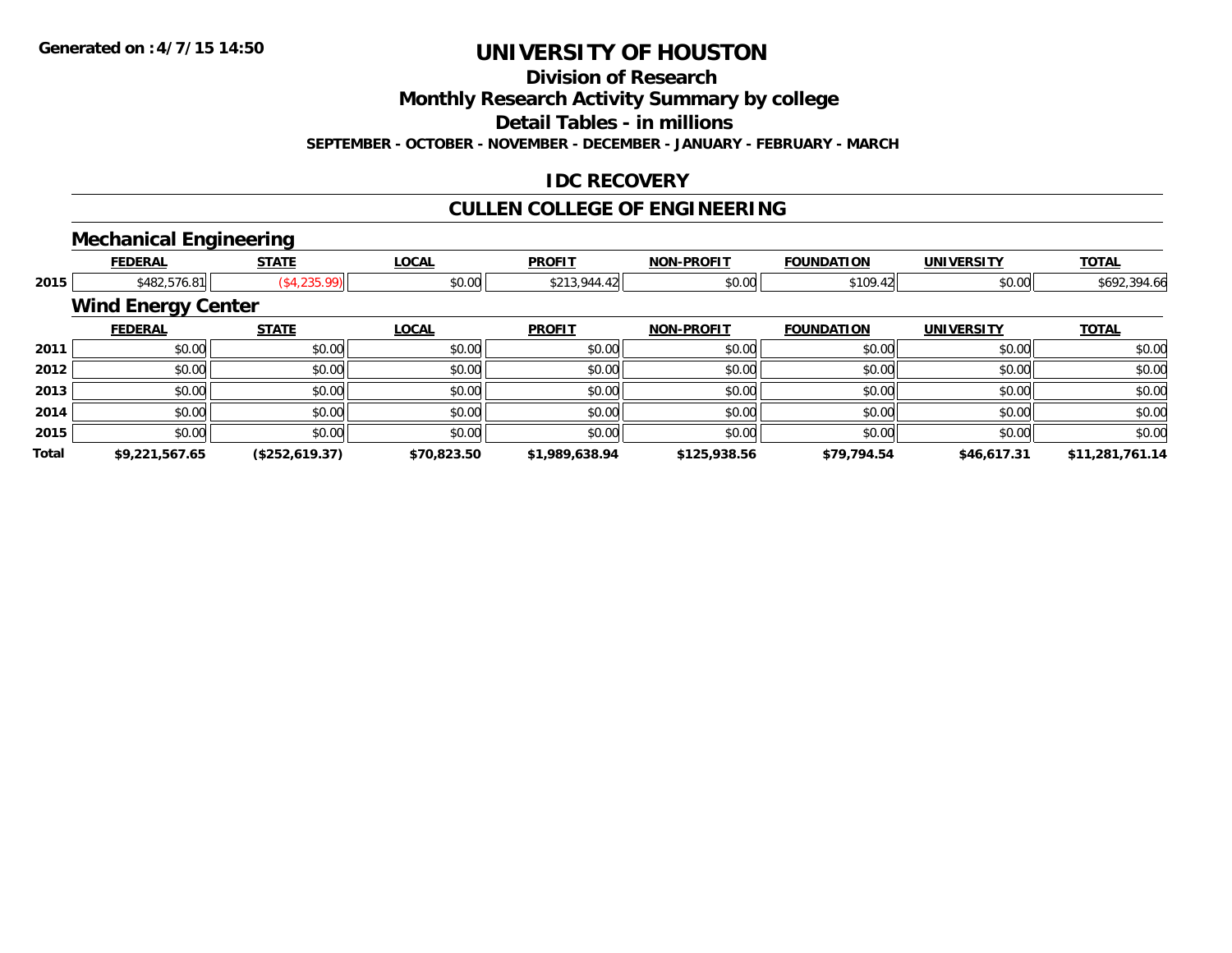### **Division of Research**

**Monthly Research Activity Summary by college**

**Detail Tables - in millions**

**SEPTEMBER - OCTOBER - NOVEMBER - DECEMBER - JANUARY - FEBRUARY - MARCH**

### **IDC RECOVERY**

### **DIVISION OF RESEARCH**

### **Allied Geophysical Laboratories**

|      | <b>FEDERAL</b> | <b>STATE</b>                                | <b>_OCAL</b>  | <b>PROFIT</b>     | <b>NON-PROFIT</b> | <b>FOUNDATION</b> | <b>UNIVERSITY</b> | <b>TOTAL</b> |
|------|----------------|---------------------------------------------|---------------|-------------------|-------------------|-------------------|-------------------|--------------|
| 2011 | \$0.00         | $\mathfrak{e}\cap\mathfrak{e}\cap$<br>JU.UU | \$0.00        | \$3,077.35<br>-26 | \$0.00            | \$0.00            | \$0.00            | 077.35<br>۰  |
| 2012 | \$0.00         | \$0.00                                      | 0.00<br>DU.UG | 74F               | \$0.00            | \$0.00            | \$0.00 l          | 15.80        |
| 2013 | \$0.00         | \$0.00                                      | \$0.00        | 2.678.00          | \$0.00            | \$0.00            | \$0.00            | \$2,678.00   |

#### **Center for Advanced Computing and Data Systems**

|      | <b>FEDERAL</b> | <b>STATE</b> | <u>LOCAL</u> | <b>PROFIT</b> | <b>NON-PROFIT</b> | <b>FOUNDATION</b> | <b>UNIVERSITY</b> | <b>TOTAL</b> |
|------|----------------|--------------|--------------|---------------|-------------------|-------------------|-------------------|--------------|
| 2011 | \$180,960.22   | \$0.00       | \$0.00       | \$0.00        | \$0.00            | \$0.00            | \$0.00            | \$180,960.22 |
| 2012 | \$73,486.61    | \$0.00       | \$0.00       | \$22,337.22   | \$0.00            | \$0.00            | \$0.00            | \$95,823.83  |
| 2013 | \$36,205.65    | \$0.00       | \$0.00       | \$9,819.72    | \$0.00            | \$0.00            | \$0.00            | \$46,025.37  |
| 2014 | (\$3,458.04)   | \$0.00       | \$0.00       | \$0.00        | \$0.00            | \$0.00            | \$0.00            | \$3,458.04"  |
| 2015 | \$1,191.01     | \$0.00       | \$0.00       | \$0.00        | \$0.00            | \$0.00            | \$0.00            | \$1,191.01   |

#### **Center for Advanced Materials**

|      | <b>FEDERAL</b> | <b>STATE</b> | <u>LOCAL</u> | <b>PROFIT</b> | <b>NON-PROFIT</b> | <b>FOUNDATION</b> | <b>UNIVERSITY</b> | <b>TOTAL</b> |
|------|----------------|--------------|--------------|---------------|-------------------|-------------------|-------------------|--------------|
| 2011 | \$5,891.90     | \$8,382.03   | \$0.00       | \$2,843.25    | \$0.00            | \$0.00            | \$0.00            | \$17,117.18  |
| 2012 | \$160.97       | \$0.00       | \$0.00       | \$0.00        | \$0.00            | \$0.00            | \$0.00            | (\$160.97)   |
| 2013 | \$0.00         | \$0.00       | \$0.00       | \$0.00        | \$0.00            | \$0.00            | \$0.00            | \$0.00       |
| 2014 | \$0.00         | \$0.00       | \$0.00       | \$0.00        | \$0.00            | \$0.00            | \$0.00            | \$0.00       |
| 2015 | \$0.00         | \$0.00       | \$0.00       | \$12,652.51   | \$0.00            | \$0.00            | \$0.00            | \$12,652.51  |

#### **Center for Biomedical & Environmental Genomics**

|      | <u>FEDERAL</u> | <b>STATE</b> | <b>LOCAL</b> | <b>PROFIT</b> | NON-PROFIT | <b>FOUNDATION</b> | <b>UNIVERSITY</b> | <b>TOTAL</b> |
|------|----------------|--------------|--------------|---------------|------------|-------------------|-------------------|--------------|
| 2011 | \$0.00         | \$0.00       | \$0.00       | \$0.00        | \$0.00     | \$0.00            | \$0.00            | \$0.00       |
| 2012 | \$0.00         | \$0.00       | \$0.00       | \$0.00        | \$0.00     | \$0.00            | \$0.00            | \$0.00       |
| 2013 | \$0.00         | \$0.00       | \$0.00       | \$0.00        | \$0.00     | \$0.00            | \$0.00            | \$0.00       |
| 2014 | \$0.00         | \$0.00       | \$0.00       | \$0.00        | \$0.00     | \$0.00            | \$0.00            | \$0.00       |
| 2015 | \$0.00         | \$0.00       | \$0.00       | \$0.00        | \$0.00     | \$0.00            | \$0.00            | \$0.00       |

### **Center for Industrial Partnerships**

|      | <b>FEDERAL</b> | <b>STATE</b> | <b>LOCAL</b> | <b>PROFIT</b> | <b>NON-PROFIT</b> | <b>FOUNDATION</b> | <b>UNIVERSITY</b> | <b>TOTAL</b> |
|------|----------------|--------------|--------------|---------------|-------------------|-------------------|-------------------|--------------|
| 2011 | \$45,266.00    | \$0.00       | \$0.00       | \$5,305.93    | \$0.00            | \$0.00            | \$0.00            | \$50,571.93  |
| 2012 | \$15,383.02    | \$0.00       | \$0.00       | \$5,576.19    | \$0.00            | \$0.00            | \$0.00            | \$20,959.22  |
| 2013 | \$1,541.11     | \$0.00       | \$0.00       | \$4,872.48    | \$0.00            | \$0.00            | \$0.00            | \$6,413.58   |
| 2014 | \$1,641.04     | \$0.00       | \$0.00       | \$5,873.72    | \$0.00            | \$0.00            | \$0.00            | \$7,514.75   |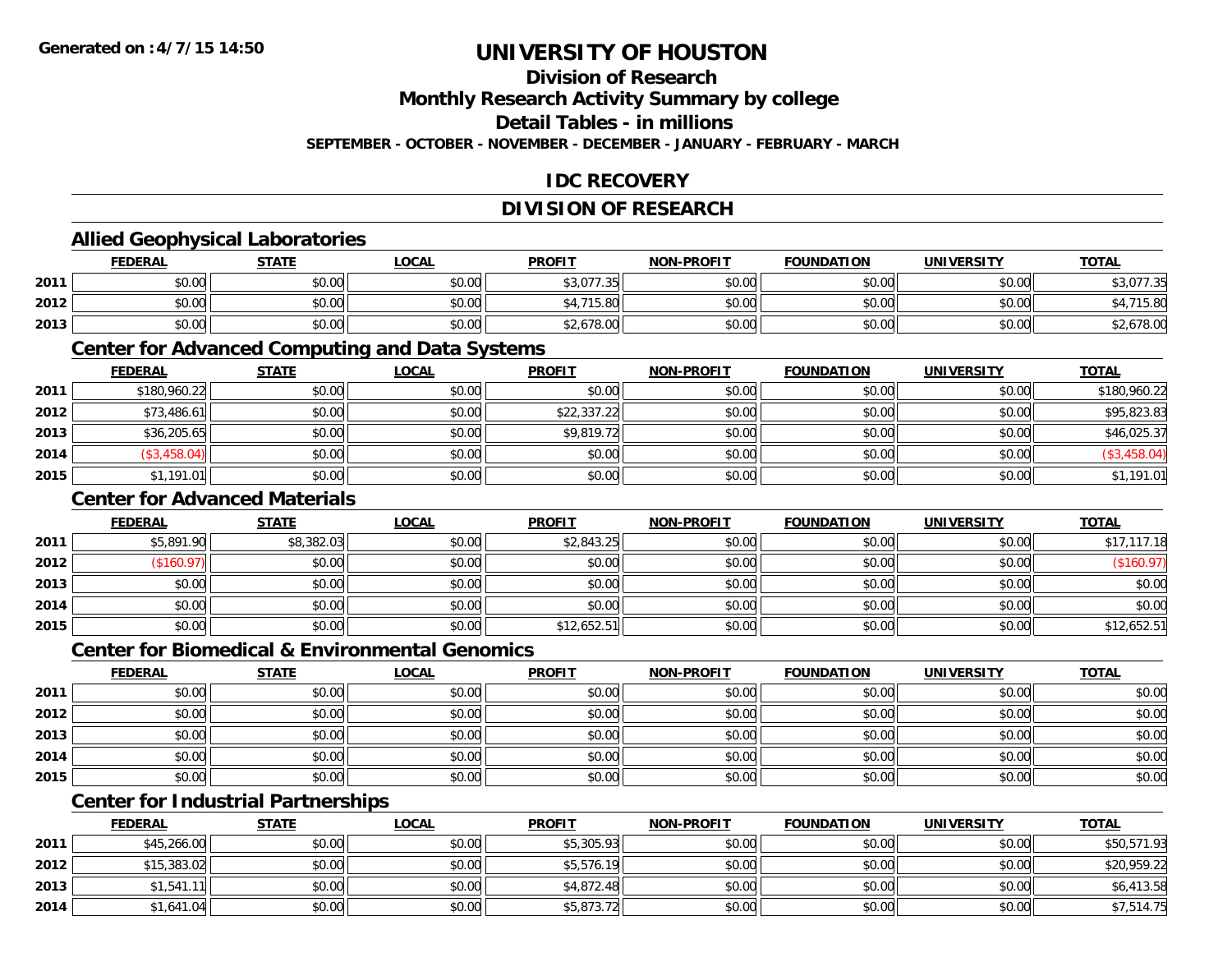**Division of Research**

**Monthly Research Activity Summary by college**

**Detail Tables - in millions**

**SEPTEMBER - OCTOBER - NOVEMBER - DECEMBER - JANUARY - FEBRUARY - MARCH**

### **IDC RECOVERY**

# **DIVISION OF RESEARCH**

|      |                                                             |              |              | <b>DIVISION OF RESEARCH</b> |                   |                   |                   |              |
|------|-------------------------------------------------------------|--------------|--------------|-----------------------------|-------------------|-------------------|-------------------|--------------|
|      | <b>Center for Industrial Partnerships</b><br><b>FEDERAL</b> | <b>STATE</b> | <b>LOCAL</b> | <b>PROFIT</b>               | <b>NON-PROFIT</b> | <b>FOUNDATION</b> | <b>UNIVERSITY</b> | <b>TOTAL</b> |
| 2015 | \$1,119.27                                                  | \$0.00       | \$0.00       | \$3,409.54                  | \$0.00            | \$0.00            | \$0.00            | \$4,528.82   |
|      | <b>Division of Research</b>                                 |              |              |                             |                   |                   |                   |              |
|      | <b>FEDERAL</b>                                              | <b>STATE</b> | <b>LOCAL</b> | <b>PROFIT</b>               | <b>NON-PROFIT</b> | <b>FOUNDATION</b> | <b>UNIVERSITY</b> | <b>TOTAL</b> |
| 2011 | (\$1,040.61)                                                | \$0.00       | \$0.00       | \$0.00                      | \$0.00            | \$0.00            | \$0.00            | (\$1,040.61) |
| 2012 | (\$0.00)                                                    | \$0.00       | \$0.00       | \$0.00                      | \$0.00            | \$0.00            | \$0.00            | (\$0.00)     |
| 2013 | \$0.00                                                      | \$0.00       | \$0.00       | \$0.00                      | \$0.00            | \$0.00            | \$0.00            | \$0.00       |
| 2014 | \$0.00                                                      | \$0.00       | \$0.00       | \$0.00                      | \$0.00            | \$0.00            | \$0.00            | \$0.00       |
| 2015 | \$0.00                                                      | \$0.00       | \$0.00       | \$0.00                      | \$0.00            | \$0.00            | \$0.00            | \$0.00       |
|      | <b>National Center for Airborne Laser Mapping</b>           |              |              |                             |                   |                   |                   |              |
|      | <b>FEDERAL</b>                                              | <b>STATE</b> | <b>LOCAL</b> | <b>PROFIT</b>               | <b>NON-PROFIT</b> | <b>FOUNDATION</b> | <b>UNIVERSITY</b> | <b>TOTAL</b> |
| 2011 | \$97,874.39                                                 | \$0.00       | \$0.00       | \$0.00                      | \$0.00            | \$0.00            | \$0.00            | \$97,874.39  |
| 2012 | \$30,060.37                                                 | \$0.00       | \$0.00       | \$0.00                      | \$0.00            | \$0.00            | \$0.00            | \$30,060.37  |
| 2013 | \$31,271.38                                                 | \$0.00       | \$0.00       | \$0.00                      | \$0.00            | \$0.00            | \$0.00            | \$31,271.38  |
| 2014 | \$64,784.42                                                 | \$0.00       | \$0.00       | \$0.00                      | \$0.00            | \$5,995.99        | \$0.00            | \$70,780.40  |
| 2015 | \$174,744.54                                                | \$0.00       | \$0.00       | \$0.00                      | \$0.00            | \$0.00            | \$0.00            | \$174,744.54 |
|      | <b>Office of Contracts and Grants</b>                       |              |              |                             |                   |                   |                   |              |
|      | <b>FEDERAL</b>                                              | <b>STATE</b> | <b>LOCAL</b> | <b>PROFIT</b>               | <b>NON-PROFIT</b> | <b>FOUNDATION</b> | <b>UNIVERSITY</b> | <b>TOTAL</b> |
| 2011 | \$0.00                                                      | \$0.00       | \$0.00       | \$0.00                      | \$0.00            | \$0.00            | \$0.00            | \$0.00       |
| 2012 | \$0.00                                                      | \$0.00       | \$0.00       | \$0.00                      | \$0.00            | \$0.00            | \$0.00            | \$0.00       |
| 2013 | \$0.00                                                      | \$0.00       | \$0.00       | \$0.00                      | \$0.00            | \$0.00            | \$0.00            | \$0.00       |
| 2014 | \$0.00                                                      | \$0.00       | \$0.00       | \$0.00                      | \$0.00            | \$0.00            | \$0.00            | \$0.00       |
|      | <b>TcSAM</b>                                                |              |              |                             |                   |                   |                   |              |
|      | <b>FEDERAL</b>                                              | <b>STATE</b> | <b>LOCAL</b> | <b>PROFIT</b>               | <b>NON-PROFIT</b> | <b>FOUNDATION</b> | <b>UNIVERSITY</b> | <b>TOTAL</b> |
| 2011 | \$0.00                                                      | \$0.00       | \$0.00       | \$0.00                      | \$0.00            | \$0.00            | \$0.00            | \$0.00       |
|      | <b>TcSUH</b>                                                |              |              |                             |                   |                   |                   |              |
|      | <b>FEDERAL</b>                                              | <b>STATE</b> | <b>LOCAL</b> | <b>PROFIT</b>               | <b>NON-PROFIT</b> | <b>FOUNDATION</b> | <b>UNIVERSITY</b> | <b>TOTAL</b> |
| 2011 | \$8,827.69                                                  | \$0.00       | \$0.00       | \$29,236.71                 | \$0.00            | \$0.00            | \$0.00            | \$38,064.40  |
| 2012 | \$10,431.43                                                 | \$1,297.18   | \$0.00       | \$24,648.64                 | \$0.00            | \$0.00            | \$0.00            | \$36,377.25  |
| 2013 | \$13,731.08                                                 | \$454.79     | \$0.00       | \$13,824.46                 | \$0.00            | \$0.00            | \$0.00            | \$28,010.33  |
| 2014 | \$45,658.73                                                 | \$454.91     | \$0.00       | \$10,887.99                 | \$0.00            | \$0.00            | \$0.00            | \$57,001.63  |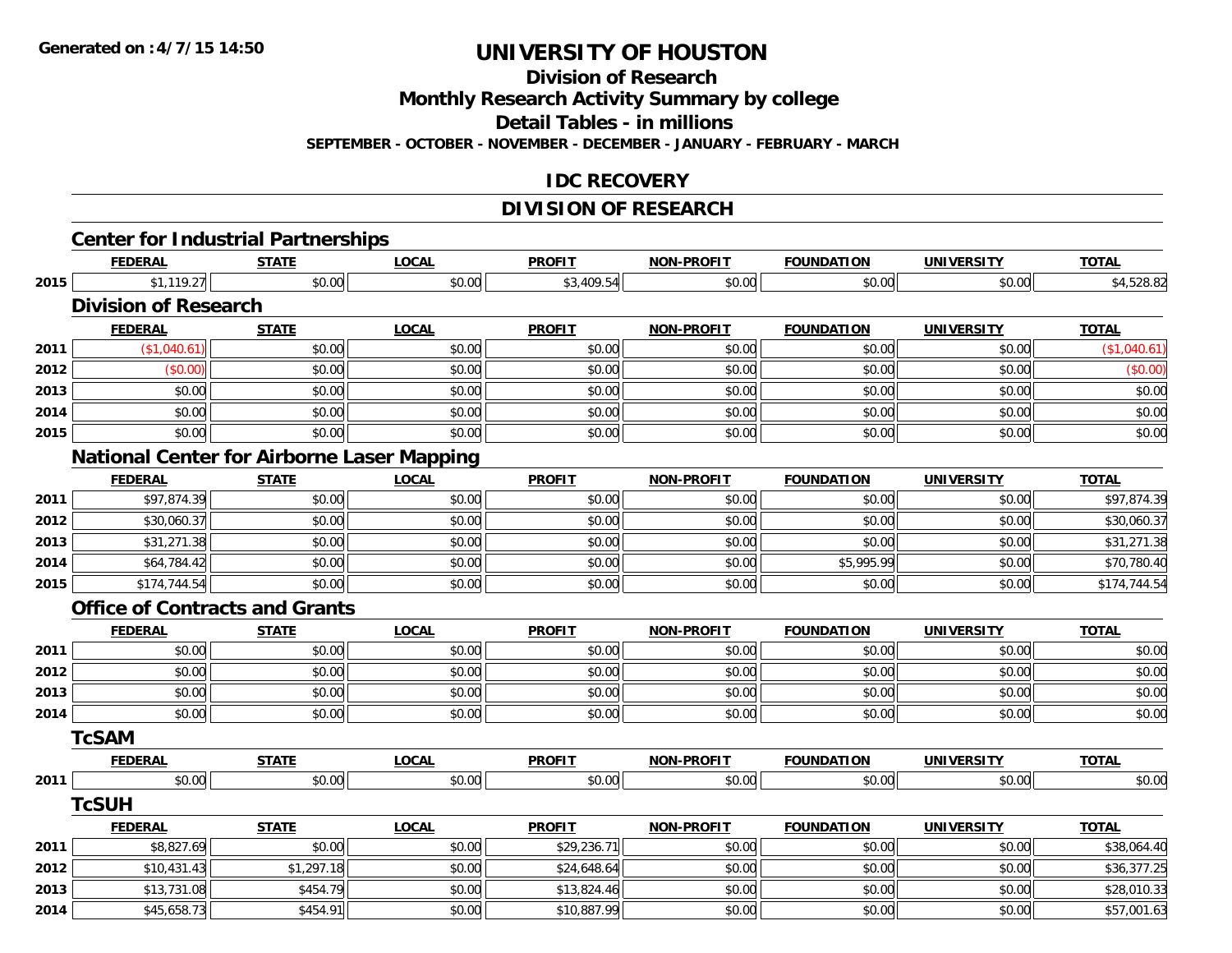**Division of Research**

**Monthly Research Activity Summary by college**

**Detail Tables - in millions**

**SEPTEMBER - OCTOBER - NOVEMBER - DECEMBER - JANUARY - FEBRUARY - MARCH**

#### **IDC RECOVERY**

## **DIVISION OF RESEARCH**

|       | <b>TcSUH</b>                         |              |              |               |                   |                   |                   |                |
|-------|--------------------------------------|--------------|--------------|---------------|-------------------|-------------------|-------------------|----------------|
|       | <b>FEDERAL</b>                       | <b>STATE</b> | <b>LOCAL</b> | <b>PROFIT</b> | <b>NON-PROFIT</b> | <b>FOUNDATION</b> | <b>UNIVERSITY</b> | <b>TOTAL</b>   |
| 2015  | \$13,945.66                          | \$0.00       | \$0.00       | \$5,702.94    | \$0.00            | \$0.00            | \$0.00            | \$19,648.60    |
|       | <b>Texas Obesity Research Center</b> |              |              |               |                   |                   |                   |                |
|       | <b>FEDERAL</b>                       | <b>STATE</b> | <b>LOCAL</b> | <b>PROFIT</b> | <b>NON-PROFIT</b> | <b>FOUNDATION</b> | <b>UNIVERSITY</b> | <b>TOTAL</b>   |
| 2011  | \$0.00                               | \$0.00       | \$0.00       | \$0.00        | \$0.00            | \$0.00            | \$0.00            | \$0.00         |
| 2012  | \$0.00                               | \$0.00       | \$0.00       | \$0.00        | \$0.00            | \$0.00            | \$0.00            | \$0.00         |
| 2013  | \$0.00                               | \$0.00       | \$0.00       | \$0.00        | \$0.00            | \$0.00            | \$0.00            | \$0.00         |
| 2014  | \$0.00                               | \$0.00       | \$0.00       | \$0.00        | \$0.00            | \$0.00            | \$0.00            | \$0.00         |
| 2015  | \$0.00                               | \$0.00       | \$0.00       | \$0.00        | \$0.00            | \$0.00            | \$0.00            | \$0.00         |
|       | <b>TIMES</b>                         |              |              |               |                   |                   |                   |                |
|       | <b>FEDERAL</b>                       | <b>STATE</b> | <b>LOCAL</b> | <b>PROFIT</b> | <b>NON-PROFIT</b> | <b>FOUNDATION</b> | <b>UNIVERSITY</b> | <b>TOTAL</b>   |
| 2011  | \$85,872.76                          | \$2,770.35   | \$0.00       | \$0.00        | \$0.00            | \$0.00            | \$0.00            | \$88,643.10    |
| 2012  | \$309,386.05                         | \$0.01       | \$0.00       | \$0.00        | \$0.00            | \$0.00            | \$0.00            | \$309,386.06   |
| 2013  | \$408,617.92                         | (\$99.10)    | \$0.00       | \$0.00        | \$0.00            | \$0.00            | \$0.00            | \$408,518.82   |
| 2014  | \$301,614.37                         | \$1,806.40   | \$0.00       | \$0.00        | \$0.00            | \$0.00            | \$0.00            | \$303,420.77   |
| 2015  | \$248,456.58                         | \$1,278.40   | \$0.00       | \$0.00        | \$1,115.65        | \$0.00            | \$0.00            | \$250,850.63   |
| Total | \$2,203,303.55                       | \$16,344.97  | \$0.00       | \$167,462.45  | \$1,115.65        | \$5,995.99        | \$0.00            | \$2,394,222.61 |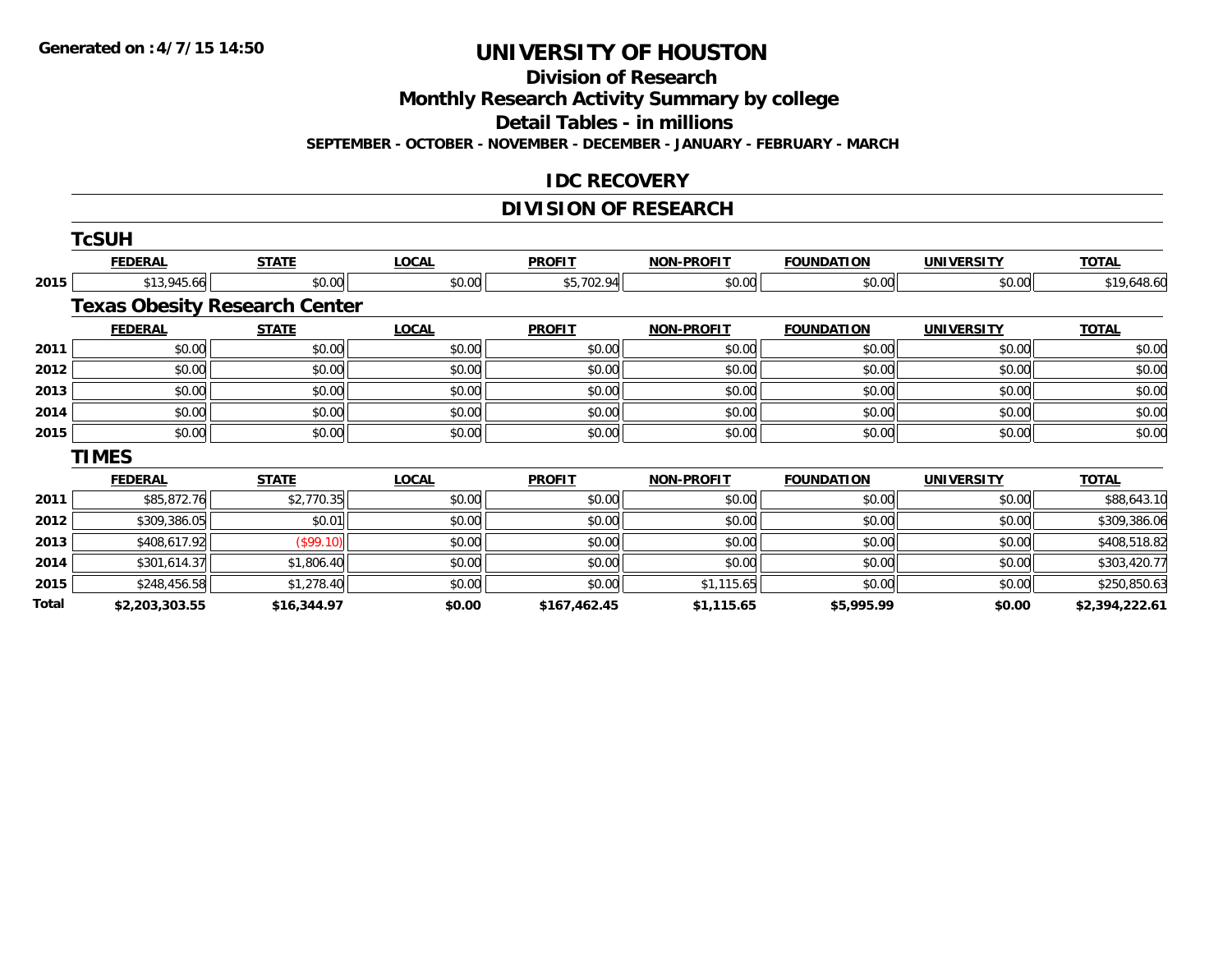### **Division of Research**

**Monthly Research Activity Summary by college**

**Detail Tables - in millions**

**SEPTEMBER - OCTOBER - NOVEMBER - DECEMBER - JANUARY - FEBRUARY - MARCH**

### **IDC RECOVERY**

### **GRADUATE COLLEGE OF SOCIAL WORK**

### **Center for Drug and Social Policy Research**

|      | <b>FEDERAL</b> | <b>STATE</b> | <u>LOCAL</u> | <b>PROFIT</b> | <b>NON-PROFIT</b> | <b>FOUNDATION</b> | <b>UNIVERSITY</b> | <b>TOTAL</b> |
|------|----------------|--------------|--------------|---------------|-------------------|-------------------|-------------------|--------------|
| 2011 | \$8,091.15     | \$0.00       | \$0.00       | \$0.00        | \$0.00            | \$0.00            | \$0.00            | \$8,091.15   |
| 2012 | \$4,046.81     | \$0.00       | \$0.00       | \$0.00        | \$0.00            | \$0.00            | \$0.00            | \$4,046.81   |
| 2013 | \$1,641.93     | \$0.00       | \$0.00       | \$0.00        | \$0.00            | \$0.00            | \$0.00            | \$1,641.93   |
| 2014 | \$1,492.14     | \$0.00       | \$0.00       | \$0.00        | \$0.00            | \$0.00            | \$0.00            | \$1,492.14   |
| 2015 | \$35,020.58    | \$0.00       | \$0.00       | \$0.00        | \$0.00            | \$0.00            | \$0.00            | \$35,020.58  |

#### **Center for Health Equities & Evaluation Research**

|      | <u>FEDERAL</u> | <u>STATE</u> | <u>LOCAL</u> | <b>PROFIT</b> | <b>NON-PROFIT</b> | <b>FOUNDATION</b> | <b>UNIVERSITY</b> | <b>TOTAL</b> |
|------|----------------|--------------|--------------|---------------|-------------------|-------------------|-------------------|--------------|
| 2012 | \$9,952.25     | \$0.00       | \$0.00       | \$0.00        | \$0.00            | \$0.00            | \$0.00            | \$9,952.25   |
| 2013 | \$6,554.16     | \$0.00       | \$0.00       | \$0.00        | \$0.00            | \$0.00            | \$0.00            | \$6,554.16   |
| 2014 | \$6,701.80     | \$0.00       | \$0.00       | \$0.00        | \$0.00            | \$0.00            | \$0.00            | \$6,701.80   |
| 2015 | \$5,313.33     | \$0.00       | \$0.00       | \$0.00        | \$0.00            | \$0.00            | \$0.00            | \$5,313.33   |

#### **Child & Family for Innovative Research**

|      | <b>FEDERAL</b> | <b>STATE</b> | <u>LOCAL</u> | <b>PROFIT</b> | <b>NON-PROFIT</b> | <b>FOUNDATION</b> | <b>UNIVERSITY</b> | <b>TOTAL</b> |
|------|----------------|--------------|--------------|---------------|-------------------|-------------------|-------------------|--------------|
| 2011 | \$145,393.35   | \$1,040.07   | \$0.00       | \$0.00        | \$0.00            | \$129.39          | \$0.00            | \$146,562.81 |
| 2012 | \$135,279.24   | \$0.00       | \$0.00       | \$5,829.88    | \$0.00            | \$0.00            | \$0.00            | \$141,109.12 |
| 2013 | \$99,106.58    | \$571.19     | \$3,018.00   | (\$367.56)    | \$0.83            | \$0.00            | \$0.00            | \$102,329.04 |
| 2014 | \$32,137.33    | \$793.41     | \$573.16     | \$0.00        | \$133.65          | \$900.37          | \$0.00            | \$34,537.92  |
| 2015 | \$64,686.62    | \$445.20     | \$0.00       | \$0.00        | \$0.00            | \$7,687.15        | \$0.00            | \$72,818.97  |

#### **Community Projects - Social Work**

|      | <b>FEDERAL</b> | STATE  | LOCAL  | <b>PROFIT</b> | <b>NON-PROFIT</b> | <b>FOUNDATION</b> | <b>UNIVERSITY</b> | <b>TOTAL</b>                                          |
|------|----------------|--------|--------|---------------|-------------------|-------------------|-------------------|-------------------------------------------------------|
| 2011 | 0000<br>JU.UU  | \$0.00 | \$0.00 | \$0.00        | \$0.00            | \$0.00            | \$0.00            | \$0.00                                                |
| 2012 | \$33.78        | \$0.00 | \$0.00 | \$0.00        | \$0.00            | \$0.00            | \$0.00            | $\uparrow$ $\uparrow$ $\uparrow$ $\uparrow$<br>JJJ. 1 |
| 2013 | .0.01          | \$0.00 | \$0.00 | \$0.00        | \$0.00            | \$0.00            | \$0.00            |                                                       |

#### **Dean, Social Work**

|      | <b>FEDERAL</b> | <b>STATE</b> | <b>LOCAL</b> | <b>PROFIT</b> | <b>NON-PROFIT</b> | <b>FOUNDATION</b> | <b>UNIVERSITY</b> | <b>TOTAL</b> |
|------|----------------|--------------|--------------|---------------|-------------------|-------------------|-------------------|--------------|
| 2011 | \$100,140.27   | \$0.00       | \$0.00       | \$0.00        | \$0.00            | \$0.00            | \$0.00            | \$100,140.27 |
| 2012 | \$1,009.26     | \$0.00       | \$0.00       | \$0.00        | \$0.00            | \$0.00            | \$0.00            | (\$1,009.26) |
| 2013 | \$5,849.75     | \$0.00       | \$0.00       | \$0.00        | \$0.00            | \$0.00            | \$0.00            | \$5,849.75   |
| 2014 | \$0.00         | \$0.00       | \$0.00       | \$0.00        | \$0.00            | \$0.00            | \$0.00            | \$0.00       |
| 2015 | \$1,477.12     | \$0.00       | \$0.00       | \$0.00        | \$0.00            | \$0.00            | \$0.00            | \$1,477.12   |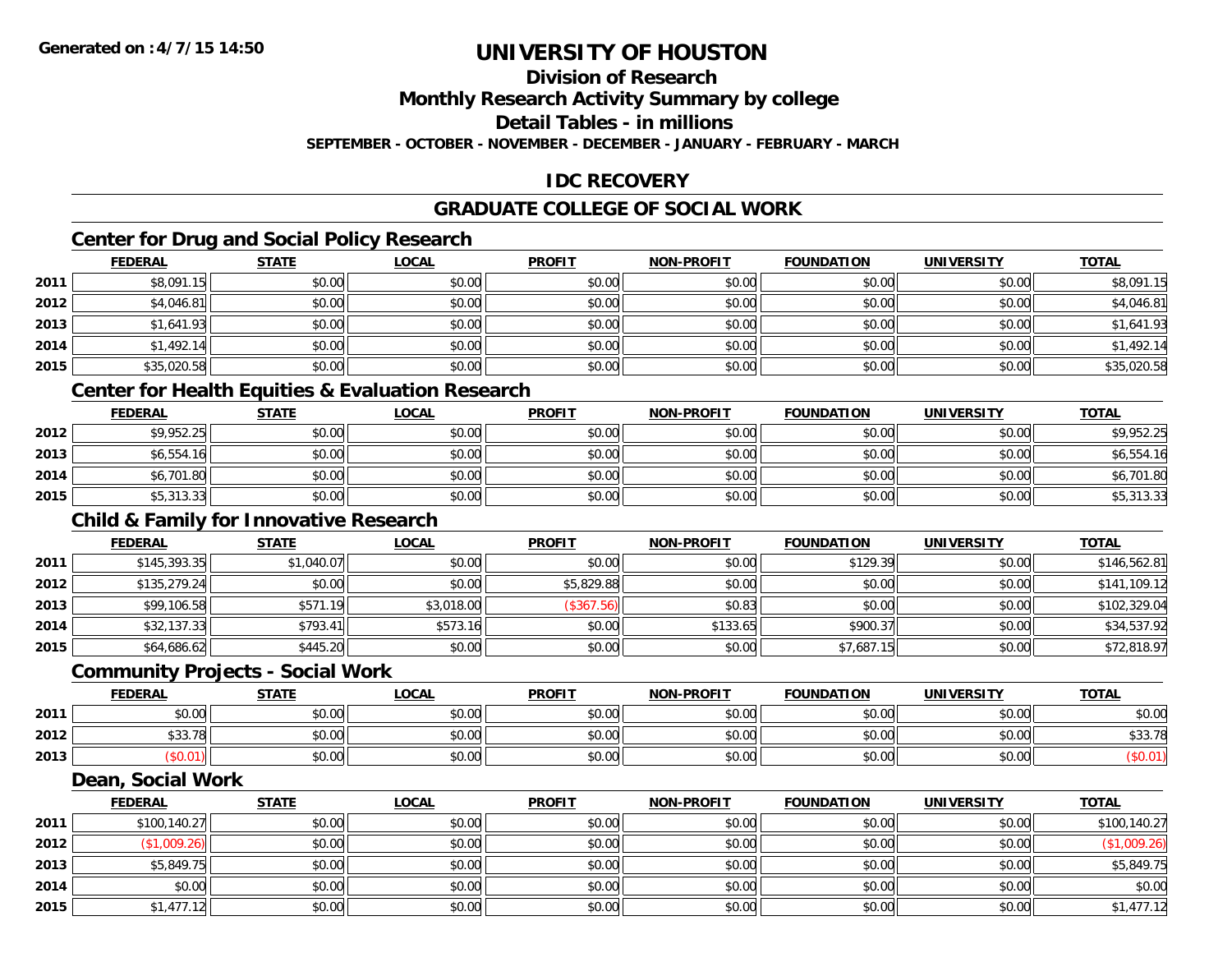#### **Division of Research**

**Monthly Research Activity Summary by college**

**Detail Tables - in millions**

**SEPTEMBER - OCTOBER - NOVEMBER - DECEMBER - JANUARY - FEBRUARY - MARCH**

#### **IDC RECOVERY**

#### **GRADUATE COLLEGE OF SOCIAL WORK**

## **Office for Drug SPR**

|       | <b>FEDERAL</b> | <u>STATE</u> | <b>LOCAL</b> | <b>PROFIT</b> | <b>NON-PROFIT</b> | <b>FOUNDATION</b> | <b>UNIVERSITY</b> | <b>TOTAL</b> |
|-------|----------------|--------------|--------------|---------------|-------------------|-------------------|-------------------|--------------|
| 2011  | \$0.00         | \$0.00       | \$0.00       | \$0.00        | \$0.00            | \$0.00            | \$0.00            | \$0.00       |
| 2012  | \$0.00         | \$0.00       | \$0.00       | \$0.00        | \$0.00            | \$0.00            | \$0.00            | \$0.00       |
| 2013  | \$0.00         | \$0.00       | \$0.00       | \$0.00        | \$0.00            | \$0.00            | \$0.00            | \$0.00       |
| 2015  | \$0.00         | \$0.00       | \$0.00       | \$0.00        | \$0.00            | \$0.00            | \$0.00            | \$0.00       |
| Total | \$661,908.93   | \$2,849.87   | \$3,591.16   | \$5,462.32    | \$134.48          | \$8,716.91        | \$0.00            | \$682,663.67 |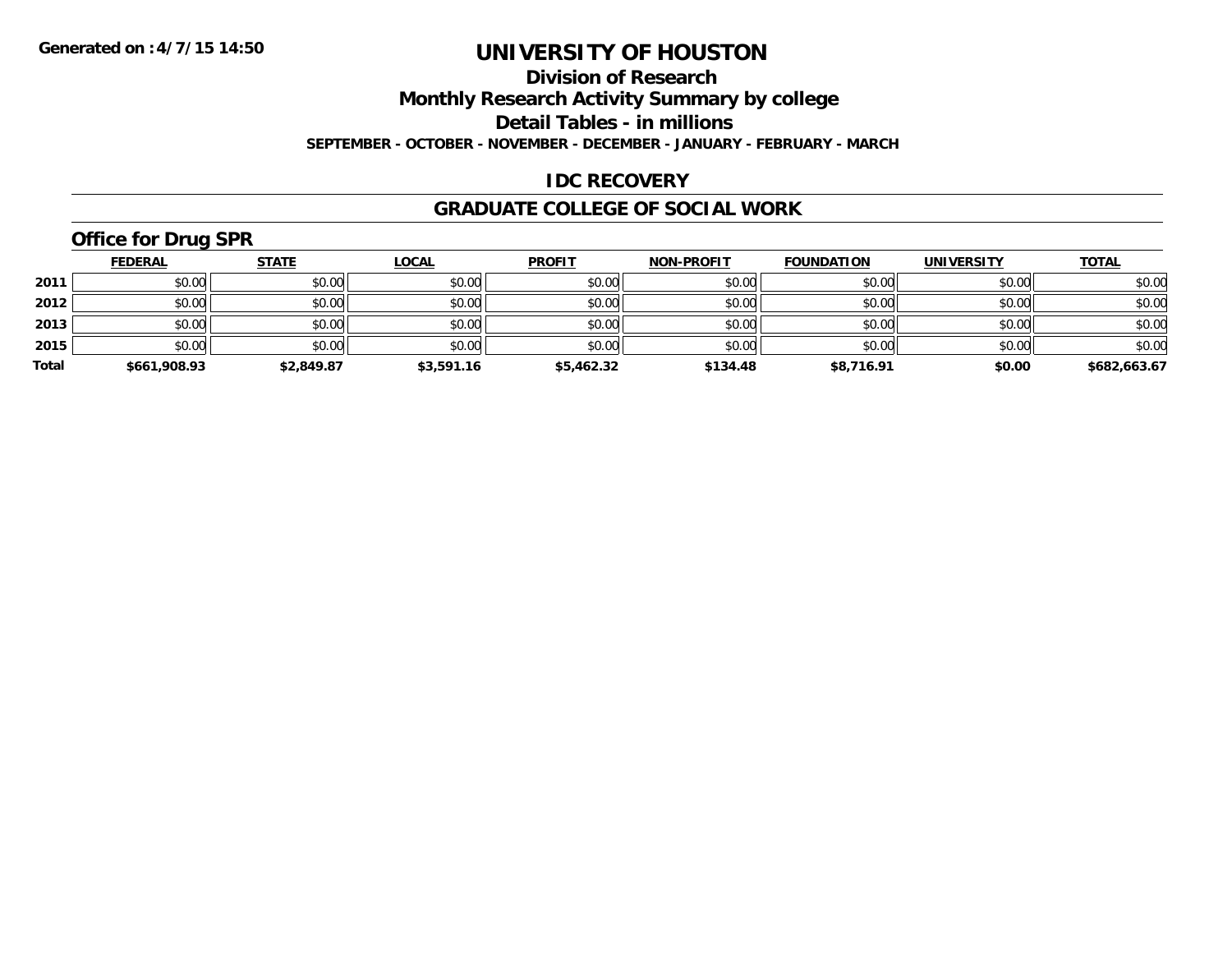### **Division of Research**

**Monthly Research Activity Summary by college**

**Detail Tables - in millions**

**SEPTEMBER - OCTOBER - NOVEMBER - DECEMBER - JANUARY - FEBRUARY - MARCH**

### **IDC RECOVERY**

#### **HILTON COLLEGE OF HOTEL AND RESTAURANT MANAGEMENT**

#### **Hotel and Restaurant Management**

|       | <b>FEDERAL</b> | <b>STATE</b> | <u>LOCAL</u> | <b>PROFIT</b> | <b>NON-PROFIT</b> | <b>FOUNDATION</b> | <b>UNIVERSITY</b> | <b>TOTAL</b> |
|-------|----------------|--------------|--------------|---------------|-------------------|-------------------|-------------------|--------------|
| 2011  | \$654.24       | \$0.00       | \$0.00       | \$177.55      | \$372.72          | \$0.00            | \$0.00            | \$1,204.51   |
| 2012  | \$2,584.12     | \$10,573.92  | \$0.00       | \$8.59        | \$2,944.75        | \$0.00            | \$0.00            | \$16,111.38  |
| 2013  | \$3,268.89     | \$804.38     | \$0.00       | \$0.00        | \$0.00            | \$0.00            | \$0.00            | \$4,073.27   |
| 2014  | \$9,467.63     | (\$28.71)    | \$0.00       | \$0.00        | \$0.00            | \$1,936.03        | \$0.00            | \$11,374.95  |
| 2015  | \$23,871.73    | \$0.00       | \$0.00       | \$0.00        | \$0.00            | \$1,717.80        | \$0.00            | \$25,589.53  |
| Total | \$39,846.61    | \$11,349.59  | \$0.00       | \$186.14      | \$3,317.47        | \$3,653.83        | \$0.00            | \$58,353.64  |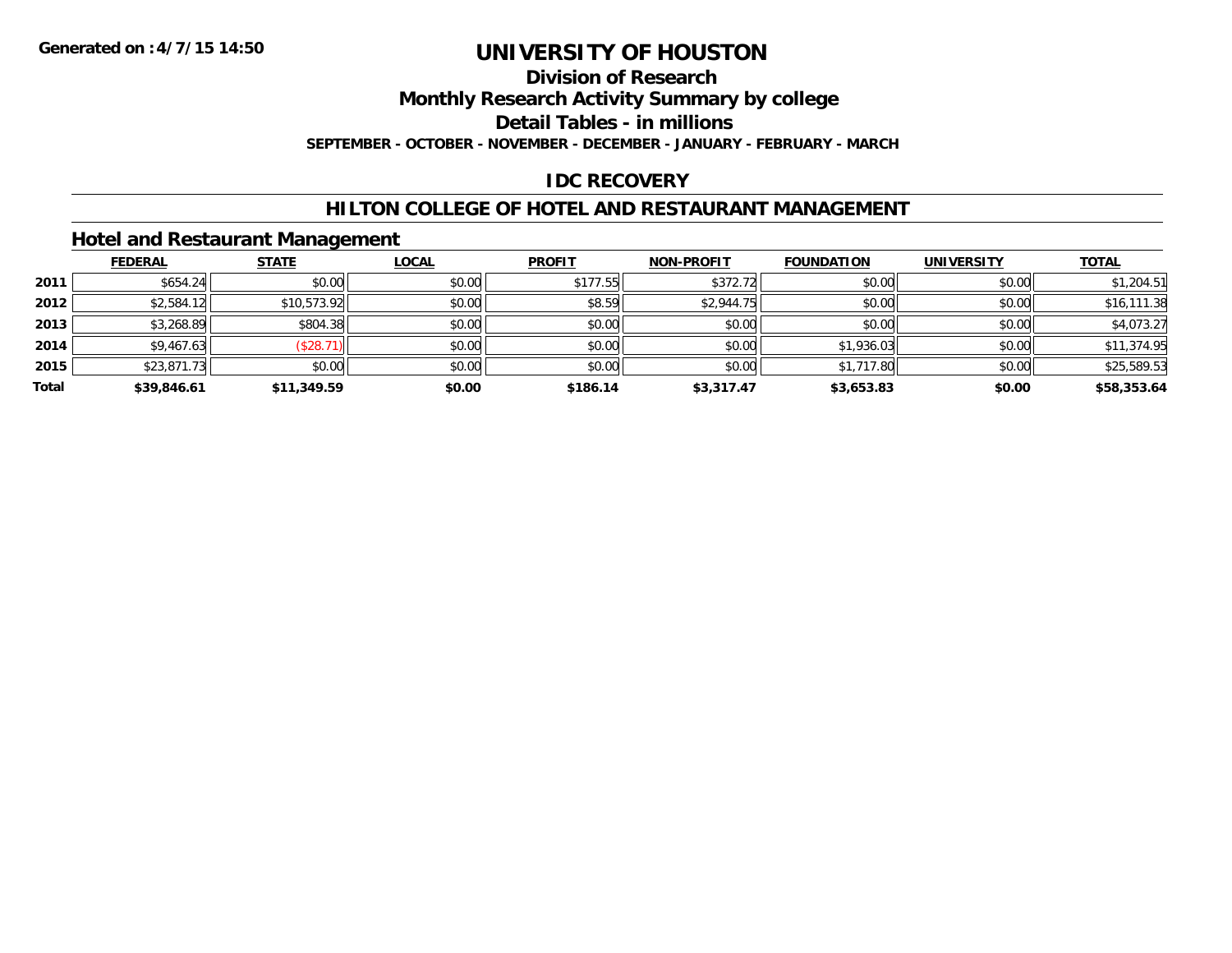### **Division of ResearchMonthly Research Activity Summary by college Detail Tables - in millions SEPTEMBER - OCTOBER - NOVEMBER - DECEMBER - JANUARY - FEBRUARY - MARCH**

#### **IDC RECOVERY**

#### **HONORS COLLEGE**

## **Dean, Honors College**

|       | <b>FEDERAL</b> | <b>STATE</b> | <b>LOCAL</b> | <b>PROFIT</b> | <b>NON-PROFIT</b> | <b>FOUNDATION</b> | <b>UNIVERSITY</b> | <b>TOTAL</b> |
|-------|----------------|--------------|--------------|---------------|-------------------|-------------------|-------------------|--------------|
| 2011  | \$1,636.68     | \$0.00       | \$0.00       | \$0.00        | \$0.00            | \$0.00            | \$0.00            | \$1,636.68   |
| 2012  | \$4,277.63     | \$0.00       | \$0.00       | \$0.00        | \$3,424.78        | \$0.00            | \$0.00            | \$7,702.41   |
| 2013  | \$4,610.35     | \$0.00       | \$0.00       | \$0.00        | \$2,414.82        | \$0.00            | \$0.00            | \$7,025.17   |
| 2014  | \$892.24       | \$0.00       | \$0.00       | \$0.00        | \$2,985.57        | \$42.55           | \$0.00            | \$3,920.36   |
| 2015  | \$0.00         | \$0.00       | \$0.00       | \$0.00        | (\$5.90)          | \$27.33           | \$0.00            | \$21.42      |
| Total | \$11,416.90    | \$0.00       | \$0.00       | \$0.00        | \$8,819.26        | \$69.88           | \$0.00            | \$20,306.04  |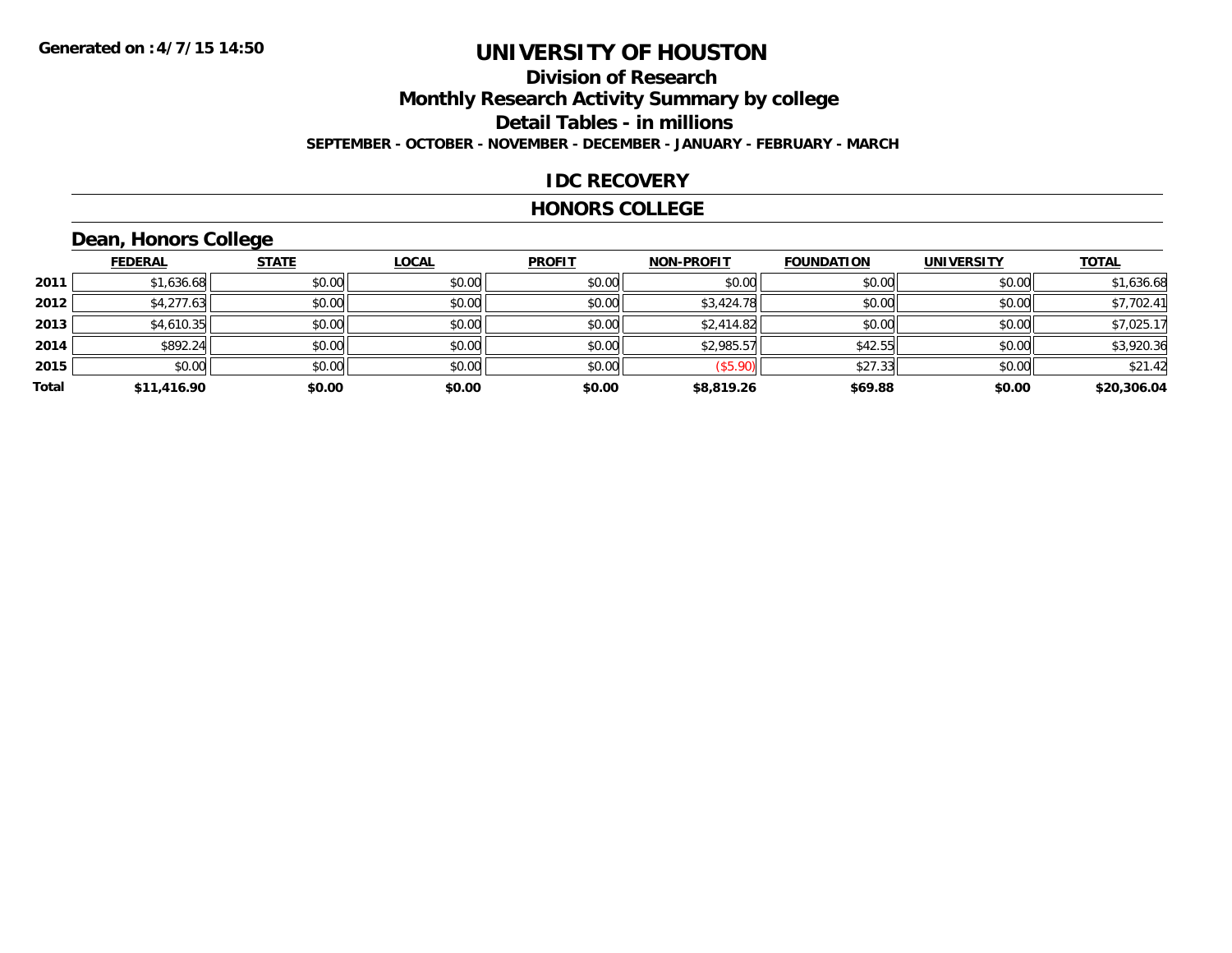### **Division of Research Monthly Research Activity Summary by college Detail Tables - in millions SEPTEMBER - OCTOBER - NOVEMBER - DECEMBER - JANUARY - FEBRUARY - MARCH**

#### **IDC RECOVERY**

#### **LIBRARY**

#### **Administration, Library**

|       | <b>FEDERAL</b> | <b>STATE</b> | <b>LOCAL</b> | <b>PROFIT</b> | <b>NON-PROFIT</b> | <b>FOUNDATION</b> | <b>UNIVERSITY</b> | <b>TOTAL</b> |
|-------|----------------|--------------|--------------|---------------|-------------------|-------------------|-------------------|--------------|
| 2011  | \$718.08       | \$0.00       | \$0.00       | \$0.00        | \$0.00            | \$0.00            | \$0.00            | \$718.08     |
| 2012  | \$0.00         | \$0.00       | \$0.00       | \$0.00        | \$0.00            | \$0.00            | \$0.00            | \$0.00       |
| 2013  | \$0.00         | \$0.00       | \$0.00       | \$0.00        | \$0.00            | \$0.00            | \$0.00            | \$0.00       |
| 2014  | \$0.00         | \$0.00       | \$0.00       | \$0.00        | \$0.00            | \$0.00            | \$0.00            | \$0.00       |
| Total | \$718.08       | \$0.00       | \$0.00       | \$0.00        | \$0.00            | \$0.00            | \$0.00            | \$718.08     |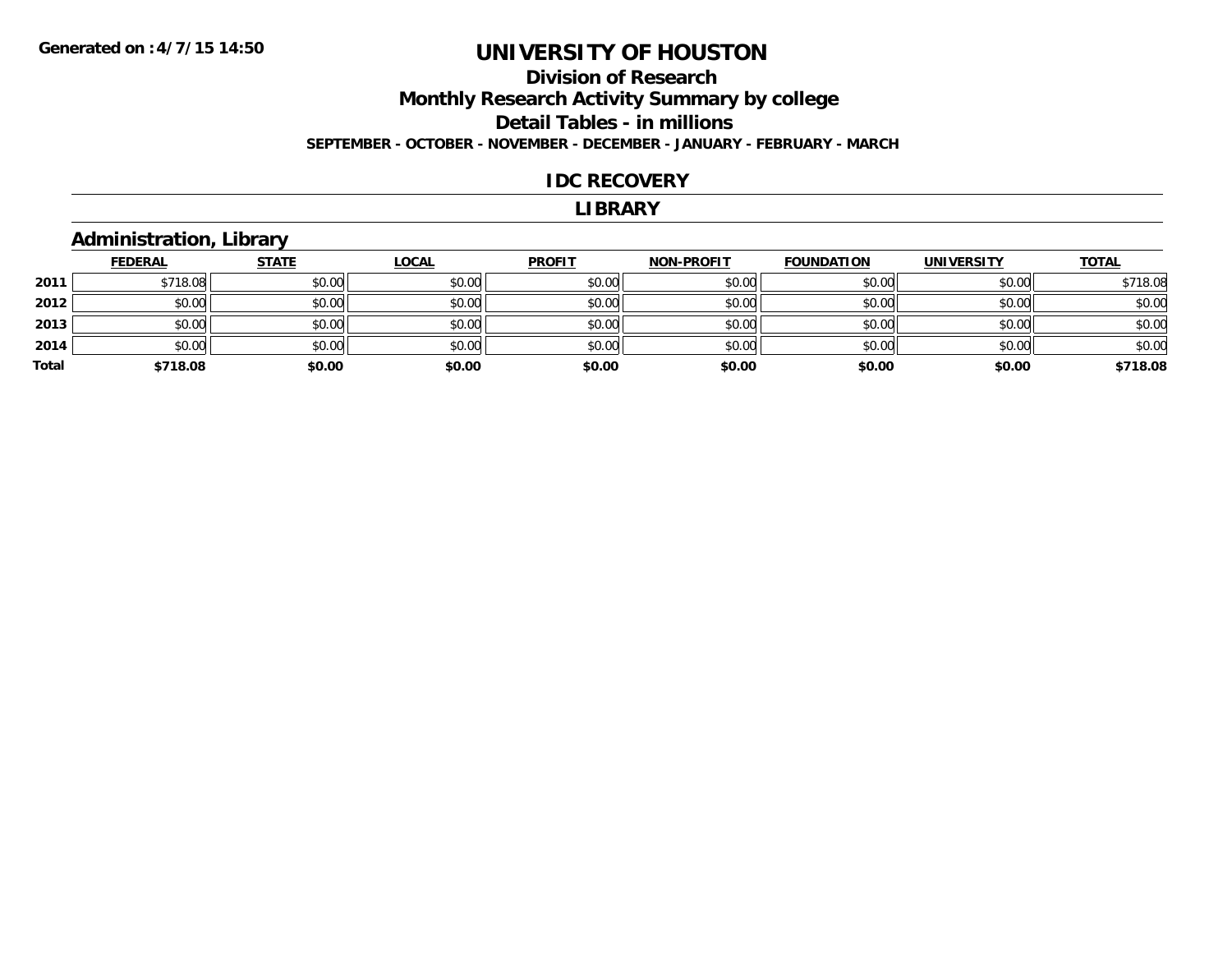### **Division of Research**

**Monthly Research Activity Summary by college**

**Detail Tables - in millions**

**SEPTEMBER - OCTOBER - NOVEMBER - DECEMBER - JANUARY - FEBRUARY - MARCH**

#### **IDC RECOVERY**

#### **PRESIDENT**

#### **Office of the President**

|              | <b>FEDERAL</b> | <b>STATE</b>   | <b>LOCAL</b>  | <b>PROFIT</b>  | -PROFIT<br><b>NON</b> | <b>FOUNDATION</b> | <b>UNIVERSITY</b>                   | <b>TOTAL</b> |
|--------------|----------------|----------------|---------------|----------------|-----------------------|-------------------|-------------------------------------|--------------|
| 2015         | 1.701          | 0.000<br>vu.vu | 0000<br>งบ.บบ | ልስ ሀህ<br>JU.UU | \$0.00                | $\sim$ 00<br>งบ.บ | $\uparrow$ $\land$ $\land$<br>DU.UU | .701         |
| <b>Total</b> | ,701.07<br>14. | \$0.00         | \$0.00        | \$0.00         | \$0.00                | \$0.00            | \$0.00                              | 701.07       |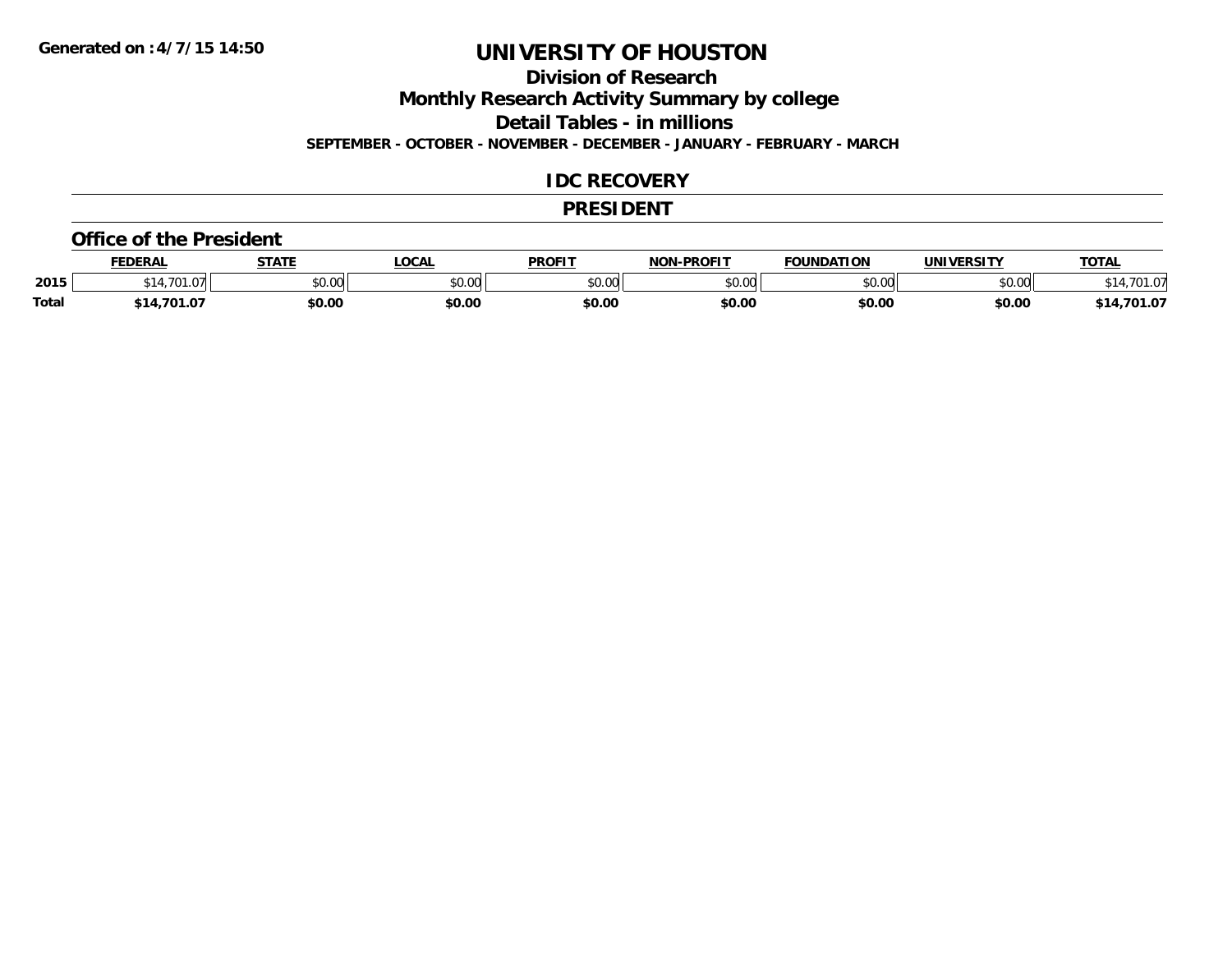#### **Division of Research**

**Monthly Research Activity Summary by college**

**Detail Tables - in millions**

**SEPTEMBER - OCTOBER - NOVEMBER - DECEMBER - JANUARY - FEBRUARY - MARCH**

#### **IDC RECOVERY**

#### **SENIOR V.P. FOR ACADEMIC AFFAIRS AND PROVOST**

|              | <b>Challenger Program</b>                   |              |              |               |                   |                   |                   |              |
|--------------|---------------------------------------------|--------------|--------------|---------------|-------------------|-------------------|-------------------|--------------|
|              | <b>FEDERAL</b>                              | <b>STATE</b> | <b>LOCAL</b> | <b>PROFIT</b> | <b>NON-PROFIT</b> | <b>FOUNDATION</b> | <b>UNIVERSITY</b> | <b>TOTAL</b> |
| 2011         | \$0.00                                      | \$0.00       | \$0.00       | \$0.00        | \$0.00            | \$0.00            | \$0.00            | \$0.00       |
| 2012         | \$0.00                                      | \$0.00       | \$0.00       | \$0.00        | \$0.00            | \$0.00            | \$0.00            | \$0.00       |
| 2013         | \$0.00                                      | \$0.00       | \$0.00       | \$0.00        | \$0.00            | \$0.00            | \$0.00            | \$0.00       |
| 2014         | \$0.00                                      | \$0.00       | \$0.00       | \$0.00        | \$0.00            | \$0.00            | \$0.00            | \$0.00       |
| 2015         | \$0.00                                      | \$0.00       | \$0.00       | \$0.00        | \$0.00            | \$0.00            | \$0.00            | \$0.00       |
|              | <b>Continuing Education</b>                 |              |              |               |                   |                   |                   |              |
|              | <b>FEDERAL</b>                              | <b>STATE</b> | <b>LOCAL</b> | <b>PROFIT</b> | <b>NON-PROFIT</b> | <b>FOUNDATION</b> | <b>UNIVERSITY</b> | <b>TOTAL</b> |
| 2011         | \$0.00                                      | \$79.12      | \$0.00       | \$0.00        | \$0.00            | \$0.00            | \$0.00            | \$79.12      |
|              | <b>Learning Support Services</b>            |              |              |               |                   |                   |                   |              |
|              | <b>FEDERAL</b>                              | <b>STATE</b> | <b>LOCAL</b> | <b>PROFIT</b> | <b>NON-PROFIT</b> | <b>FOUNDATION</b> | <b>UNIVERSITY</b> | <b>TOTAL</b> |
| 2012         | \$0.00                                      | \$0.00       | \$0.00       | \$0.00        | \$0.00            | \$0.00            | \$0.00            | \$0.00       |
| 2013         | \$0.00                                      | \$0.00       | \$0.00       | \$0.00        | \$0.00            | \$0.00            | \$0.00            | \$0.00       |
|              | <b>Student Support Services</b>             |              |              |               |                   |                   |                   |              |
|              | <b>FEDERAL</b>                              | <b>STATE</b> | <b>LOCAL</b> | <b>PROFIT</b> | <b>NON-PROFIT</b> | <b>FOUNDATION</b> | <b>UNIVERSITY</b> | <b>TOTAL</b> |
| 2014         | \$0.00                                      | \$0.00       | \$0.00       | \$0.00        | \$0.00            | \$0.00            | \$0.00            | \$0.00       |
| 2015         | \$0.00                                      | \$0.00       | \$0.00       | \$0.00        | \$0.00            | \$0.00            | \$0.00            | \$0.00       |
|              | <b>Undergraduate Student Success</b>        |              |              |               |                   |                   |                   |              |
|              | <b>FEDERAL</b>                              | <b>STATE</b> | <b>LOCAL</b> | <b>PROFIT</b> | <b>NON-PROFIT</b> | <b>FOUNDATION</b> | <b>UNIVERSITY</b> | <b>TOTAL</b> |
| 2014         | \$0.00                                      | \$0.00       | \$0.00       | \$0.00        | \$0.00            | \$0.00            | \$0.00            | \$0.00       |
| 2015         | \$0.00                                      | \$0.00       | \$0.00       | \$0.00        | \$0.00            | \$0.00            | \$0.00            | \$0.00       |
|              | <b>Undergraduate Student Success Center</b> |              |              |               |                   |                   |                   |              |
|              | <b>FEDERAL</b>                              | <b>STATE</b> | <b>LOCAL</b> | <b>PROFIT</b> | <b>NON-PROFIT</b> | <b>FOUNDATION</b> | <b>UNIVERSITY</b> | <b>TOTAL</b> |
| 2011         | \$13,764.38                                 | \$5,692.78   | \$0.00       | \$0.00        | (\$102.24)        | \$0.00            | \$0.00            | \$19,354.92  |
| 2012         | \$13,609.67                                 | (\$121.33)   | \$0.00       | \$0.00        | \$0.00            | \$0.00            | \$0.00            | \$13,488.34  |
| 2013         | \$12,956.15                                 | \$5,593.66   | \$0.00       | \$0.00        | \$0.00            | \$0.00            | \$0.00            | \$18,549.81  |
| 2014         | \$13,735.94                                 | \$5,036.18   | \$0.00       | \$0.00        | \$0.00            | \$0.00            | \$0.00            | \$18,772.12  |
| 2015         | \$12,844.57                                 | \$5,728.71   | \$0.00       | \$0.00        | \$0.00            | \$0.00            | \$0.00            | \$18,573.28  |
| <b>Total</b> | \$66,910.71                                 | \$22,009.12  | \$0.00       | \$0.00        | (\$102.24)        | \$0.00            | \$0.00            | \$88,817.59  |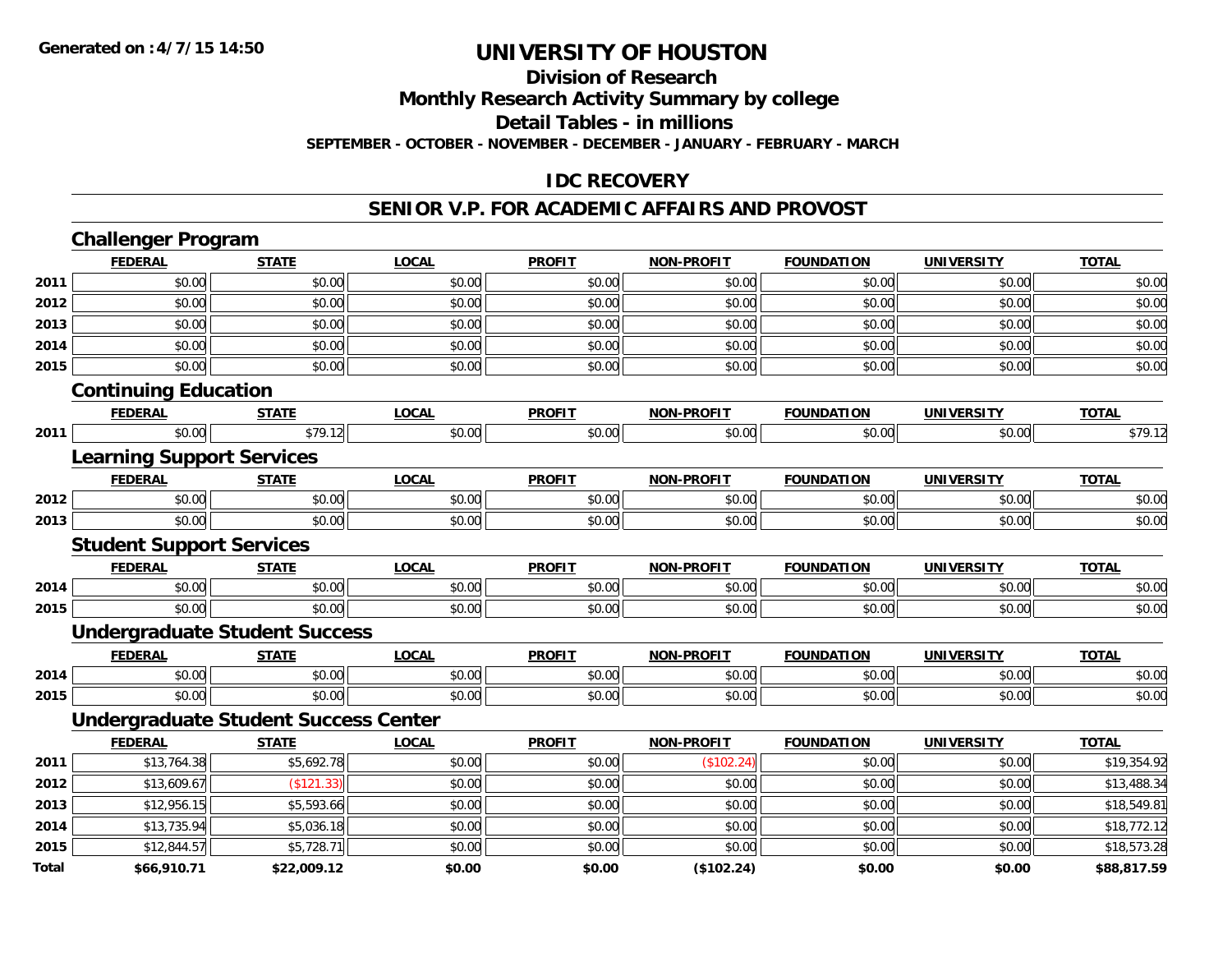### **Division of ResearchMonthly Research Activity Summary by college Detail Tables - in millions SEPTEMBER - OCTOBER - NOVEMBER - DECEMBER - JANUARY - FEBRUARY - MARCH**

#### **IDC RECOVERY**

#### **UH LAW CENTER**

|              | Dean, Law      |              |              |               |                   |                   |                   |               |
|--------------|----------------|--------------|--------------|---------------|-------------------|-------------------|-------------------|---------------|
|              | <b>FEDERAL</b> | <b>STATE</b> | <b>LOCAL</b> | <b>PROFIT</b> | <b>NON-PROFIT</b> | <b>FOUNDATION</b> | <b>UNIVERSITY</b> | <b>TOTAL</b>  |
| 2011         | \$5,968.23     | \$0.00       | \$0.00       | \$0.00        | \$0.00            | \$0.00            | \$0.00            | \$5,968.23    |
| 2012         | (\$70,357.42)  | \$0.00       | \$0.00       | \$0.00        | \$0.00            | \$0.00            | \$0.00            | (\$70,357.42) |
| 2013         | \$0.00         | \$0.00       | \$0.00       | \$0.00        | \$0.00            | \$0.00            | \$0.00            | \$0.00        |
|              | <b>Law-UH</b>  |              |              |               |                   |                   |                   |               |
|              | <b>FEDERAL</b> | <b>STATE</b> | <b>LOCAL</b> | <b>PROFIT</b> | <b>NON-PROFIT</b> | <b>FOUNDATION</b> | <b>UNIVERSITY</b> | <b>TOTAL</b>  |
| 2011         | \$17,524.24    | \$2,755.67   | \$0.00       | \$0.00        | \$0.00            | \$4,116.74        | \$0.00            | \$24,396.65   |
| 2012         | \$1,235.07     | \$0.00       | \$0.00       | \$0.00        | \$0.00            | \$1,910.09        | \$0.00            | \$3,145.16    |
| 2013         | \$44,281.44    | \$11,501.79  | \$0.00       | \$0.00        | \$0.00            | \$2,412.70        | \$0.00            | \$58,195.93   |
| 2014         | \$5,629.40     | \$17,995.56  | \$0.00       | \$0.00        | \$0.00            | \$0.00            | \$0.00            | \$23,624.96   |
| 2015         | \$12,927.53    | \$17,226.35  | \$0.00       | \$0.00        | \$0.00            | \$0.00            | \$0.00            | \$30,153.88   |
| <b>Total</b> | \$17,208.49    | \$49,479.37  | \$0.00       | \$0.00        | \$0.00            | \$8,439.53        | \$0.00            | \$75,127.39   |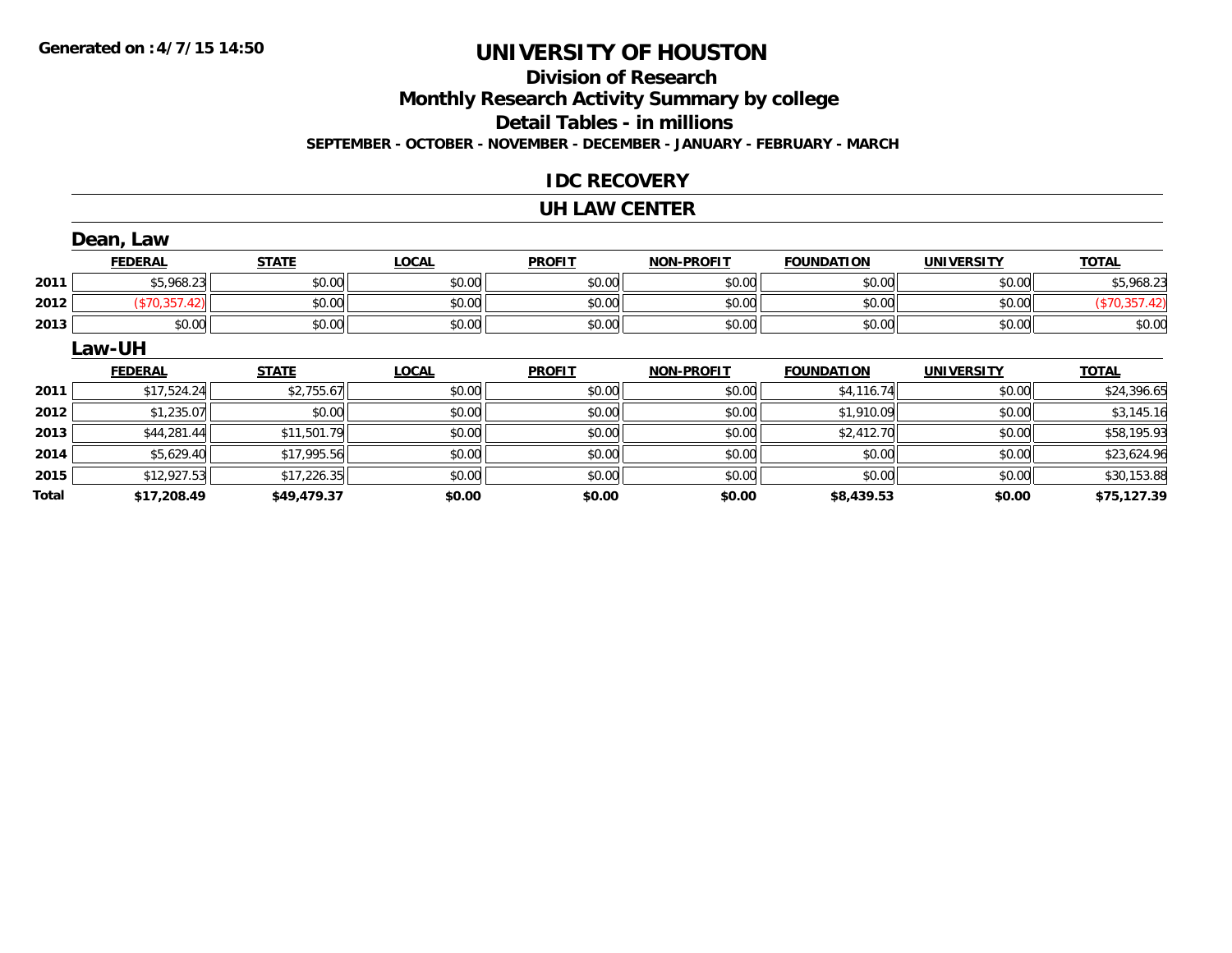**Division of Research**

**Monthly Research Activity Summary by college**

**Detail Tables - in millions**

**SEPTEMBER - OCTOBER - NOVEMBER - DECEMBER - JANUARY - FEBRUARY - MARCH**

### **IDC RECOVERY**

#### **UKNOWN COLLEGE**

#### **Unknown Department**

|       | .<br>- מ     | <b>STATI</b>       | OCA                                                                                    | <b>PROFIT</b> | <b>DDAEIT</b><br><b>BIAB</b> | ΠΟΝ            | <u>urneitv</u><br><b>INIV</b> | TOTA.          |
|-------|--------------|--------------------|----------------------------------------------------------------------------------------|---------------|------------------------------|----------------|-------------------------------|----------------|
| 2015  | 0000<br>u.uu | $\sim$ 0.00<br>υv. | $\begin{array}{c} \hline \text{A} & \text{A} & \text{B} \\ \hline \end{array}$<br>יש.ט | 0000<br>JU.UU | $*$ $\cap$ $\cap$<br>ט.טע    | 0 <sub>n</sub> | \$0.00                        | ልስ ስሰ<br>DU.UU |
| Total | \$0.00       | \$0.00             | \$0.00                                                                                 | ቀስ ሰ<br>Ψv.υ  | \$0.00                       | \$0.00         | \$0.00                        | \$0.00         |